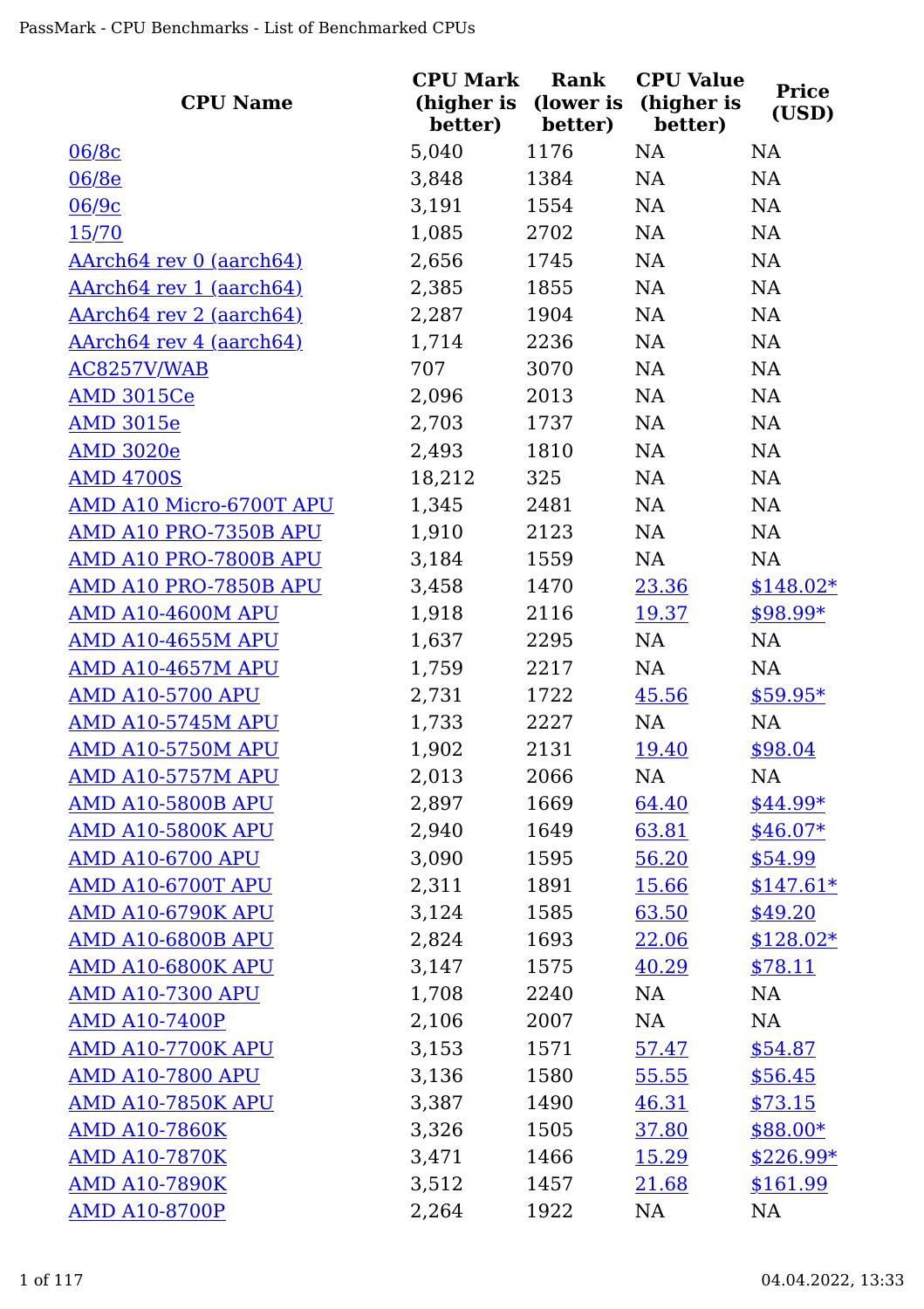|                             | <b>CPU Mark</b> | Rank    | <b>CPU Value</b>                           |                       |
|-----------------------------|-----------------|---------|--------------------------------------------|-----------------------|
| <b>CPU Name</b>             | better)         | better) | (higher is (lower is (higher is<br>better) | <b>Price</b><br>(USD) |
| <b>AMD A10-8750</b>         | 3,320           | 1508    | NA                                         | <b>NA</b>             |
| <b>AMD A10-8850</b>         | 3,525           | 1452    | NA                                         | NA                    |
| <b>AMD A10-9600P</b>        | 2,218           | 1947    | NA                                         | NA                    |
| <b>AMD A10-9620P</b>        | 2,518           | 1797    | NA                                         | NA                    |
| <b>AMD A10-9630P</b>        | 2,899           | 1667    | NA                                         | NA                    |
| <b>AMD A10-9700</b>         | 3,541           | 1451    | 38.36                                      | \$92.31               |
| <b>AMD A10-9700E</b>        | 2,947           | 1643    | <u>12.13</u>                               | $$243.00*$            |
| <b>AMD A12-9700P</b>        | 2,422           | 1838    | NA                                         | NA                    |
| <b>AMD A12-9720P</b>        | 2,608           | 1762    | NA                                         | NA                    |
| <b>AMD A12-9730P</b>        | 3,172           | 1564    | NA                                         | NA                    |
| <b>AMD A12-9800</b>         | 3,428           | 1480    | 29.30                                      | $$116.99*$            |
| <b>AMD A12-9800E</b>        | 3,447           | 1475    | 8.10                                       | \$425.59              |
| AMD A4 Micro-6400T APU      | 1,004           | 2778    | NA                                         | NA                    |
| AMD A4 PRO-3340B            | 1,652           | 2281    | NA                                         | NA                    |
| <b>AMD A4 PRO-7300B APU</b> | 1,481           | 2395    | NA                                         | NA                    |
| AMD A4 PRO-7350B            | 1,024           | 2756    | NA                                         | NA                    |
| <b>AMD A4-1200 APU</b>      | 445             | 3339    | NA                                         | NA                    |
| <b>AMD A4-1250 APU</b>      | 432             | 3350    | NA                                         | NA                    |
| <b>AMD A4-3300 APU</b>      | 971             | 2814    | <u>17.15</u>                               | \$56.61               |
| <b>AMD A4-3300M APU</b>     | 683             | 3097    | 22.79                                      | $$29.99*$             |
| <b>AMD A4-3305M APU</b>     | 713             | 3063    | 34.24                                      | $$20.81*$             |
| AMD A4-3310MX APU           | 821             | 2953    | NA                                         | NA                    |
| <b>AMD A4-3320M APU</b>     | 640             | 3143    | 16.42                                      | $$39.00*$             |
| AMD A4-3330MX APU           | 756             | 3020    | NA                                         | NA                    |
| <b>AMD A4-3400 APU</b>      | 1,051           | 2737    | 52.54                                      | \$20.00               |
| <b>AMD A4-3420 APU</b>      | 1,099           | 2688    | 8.08                                       | $$136.00*$            |
| <b>AMD A4-4000 APU</b>      | 1,184           | 2607    | 59.31                                      | \$19.97               |
| <b>AMD A4-4020 APU</b>      | 1,225           | 2575    | <u>13.47</u>                               | $$91.00*$             |
| AMD A4-4300M APU            | 971             | 2813    | <u>32.51</u>                               | $$29.86*$             |
| AMD A4-4355M APU            | 818             | 2958    | NA                                         | NA                    |
| <b>AMD A4-5000 APU</b>      | 1,288           | 2526    | NA                                         | NA                    |
| <b>AMD A4-5050 APU</b>      | 1,328           | 2496    | NA                                         | NA                    |
| <b>AMD A4-5100 APU</b>      | 1,346           | 2480    | NA                                         | NA                    |
| AMD A4-5150M APU            | 1,129           | 2663    | NA                                         | NA                    |
| <b>AMD A4-5300 APU</b>      | 1,349           | 2477    | 50.07                                      | $$26.95*$             |
| AMD A4-5300B APU            | 1,220           | 2580    | 47.02                                      | $$25.95*$             |
| <b>AMD A4-6210 APU</b>      | 1,477           | 2399    | NA                                         | NA                    |
| <b>AMD A4-6250J APU</b>     | 1,685           | 2260    | NA                                         | NA                    |
| <b>AMD A4-6300 APU</b>      | 1,431           | 2427    | 57.24                                      | \$24.99               |
| AMD A4-6300B APU            | 1,328           | 2497    | 47.51                                      | $$27.95*$             |
| <b>AMD A4-6320 APU</b>      | 1,563           | 2343    | 22.34                                      | $$69.99*$             |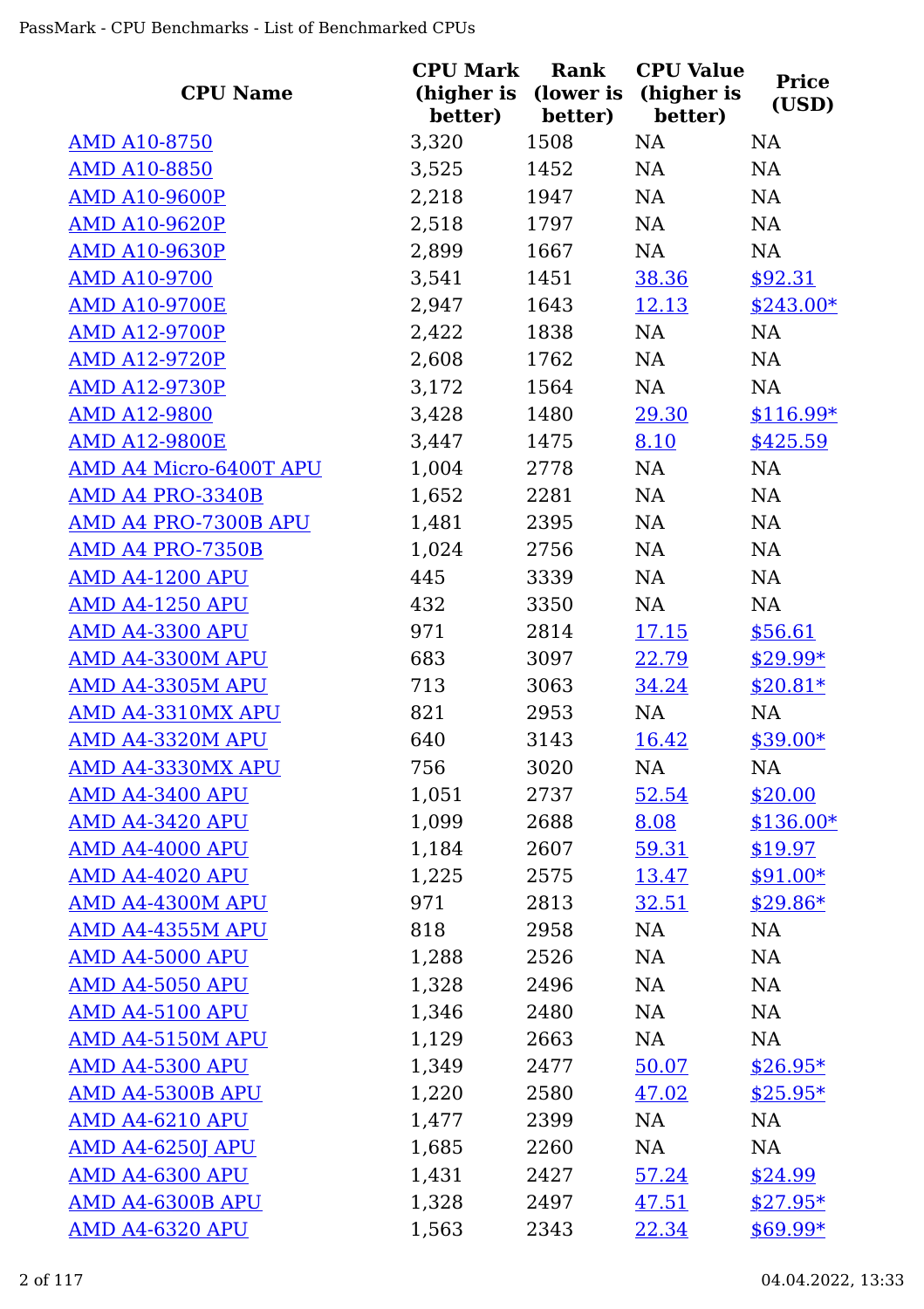| <b>CPU Name</b>               | <b>CPU Mark</b><br>(higher is | Rank<br>(lower is | <b>CPU Value</b><br>(higher is | <b>Price</b><br>(USD) |
|-------------------------------|-------------------------------|-------------------|--------------------------------|-----------------------|
| <b>AMD A4-7210 APU</b>        | better)                       | better)<br>2261   | better)<br>NA                  | <b>NA</b>             |
| <b>AMD A4-7300 APU</b>        | 1,683<br>1,492                | 2388              | 18.65                          |                       |
| <b>AMD A4-9120</b>            | 1,229                         | 2572              | NA                             | \$79.99<br>NA         |
| <b>AMD A4-9120C</b>           | 894                           | 2882              | NA                             | NA                    |
| <b>AMD A4-9120e</b>           | 899                           | 2875              | NA                             | NA                    |
| <b>AMD A4-9125</b>            | 1,211                         | 2590              | NA                             | NA                    |
| <b>AMD A6 Micro-6500T APU</b> | 1,146                         | 2646              | NA                             | NA                    |
| AMD A6 PRO-7050B APU          | 1,027                         | 2752              | NA                             | NA                    |
| AMD A6 PRO-7400B              | 1,641                         | 2290              | NA                             | NA                    |
| <b>AMD A6-1450 APU</b>        | 1,117                         | 2674              | NA                             | NA                    |
| AMD A6-3400M APU              | 1,221                         | 2578              | 42.13                          | $$28.99*$             |
| <b>AMD A6-3410MX APU</b>      | 1,152                         | 2640              | 288.73                         | $$3.99*$              |
| AMD A6-3420M APU              | 1,262                         | 2547              | NA                             | NA                    |
| AMD A6-3430MX APU             | 1,448                         | 2419              | NA                             | NA                    |
| <b>AMD A6-3500 APU</b>        | 1,382                         | 2462              | 18.44                          | \$74.93               |
| <b>AMD A6-3600 APU</b>        | 1,649                         | 2283              | 66.10                          | $$24.95*$             |
| <b>AMD A6-3620 APU</b>        | 1,830                         | 2173              | 81.38                          | $$22.49*$             |
| <b>AMD A6-3650 APU</b>        | 2,037                         | 2054              | 15.91                          | $$128.00*$            |
| <b>AMD A6-3670 APU</b>        | 2,040                         | 2053              | <u>11.55</u>                   | $$176.59*$            |
| AMD A6-4400M APU              | 1,026                         | 2754              | 38.00                          | $$27.00*$             |
| AMD A6-4455M APU              | 795                           | 2981              | NA                             | NA                    |
| <b>AMD A6-5200 APU</b>        | 1,646                         | 2286              | NA                             | NA                    |
| <b>AMD A6-5345M APU</b>       | 1,122                         | 2670              | NA                             | <b>NA</b>             |
| AMD A6-5350M APU              | 1,142                         | 2649              | 34.47                          | \$33.12               |
| AMD A6-5357M APU              | 1,260                         | 2549              | NA                             | NA                    |
| AMD A6-5400B APU              | 1,428                         | 2431              | 49.36                          | $$28.94*$             |
| AMD A6-5400K APU              | 1,268                         | 2544              | 24.37                          | \$52.02               |
| <b>AMD A6-6310 APU</b>        | 1,682                         | 2263              | NA                             | <b>NA</b>             |
| AMD A6-6400B APU              | 1,616                         | 2311              | NA                             | NA                    |
| AMD A6-6400K APU              | 1,450                         | 2415              | 28.44                          | \$50.99               |
| AMD A6-6420B APU              | 1,550                         | 2354              | NA                             | NA                    |
| AMD A6-6420K APU              | 1,538                         | 2359              | 10.26                          | $$149.99*$            |
| <b>AMD A6-7000</b>            | 1,010                         | 2772              | NA                             | NA                    |
| <b>AMD A6-7310 APU</b>        | 1,751                         | 2222              | NA                             | NA                    |
| AMD A6-7400K APU              | 1,598                         | 2325              | 41.39                          | \$38.61               |
| <b>AMD A6-7470K</b>           | 1,799                         | 2190              | 9.66                           | \$186.26              |
| <b>AMD A6-7480</b>            | 1,931                         | 2101              | 43.91                          | $$43.99*$             |
| <b>AMD A6-8500P</b>           | 1,466                         | 2406              | NA                             | NA                    |
| <b>AMD A6-8550</b>            | 1,604                         | 2318              | NA                             | <b>NA</b>             |
| <b>AMD A6-9200</b>            | 1,062                         | 2727              | NA                             | <b>NA</b>             |
| <b>AMD A6-9210</b>            | 1,260                         | 2550              | NA                             | <b>NA</b>             |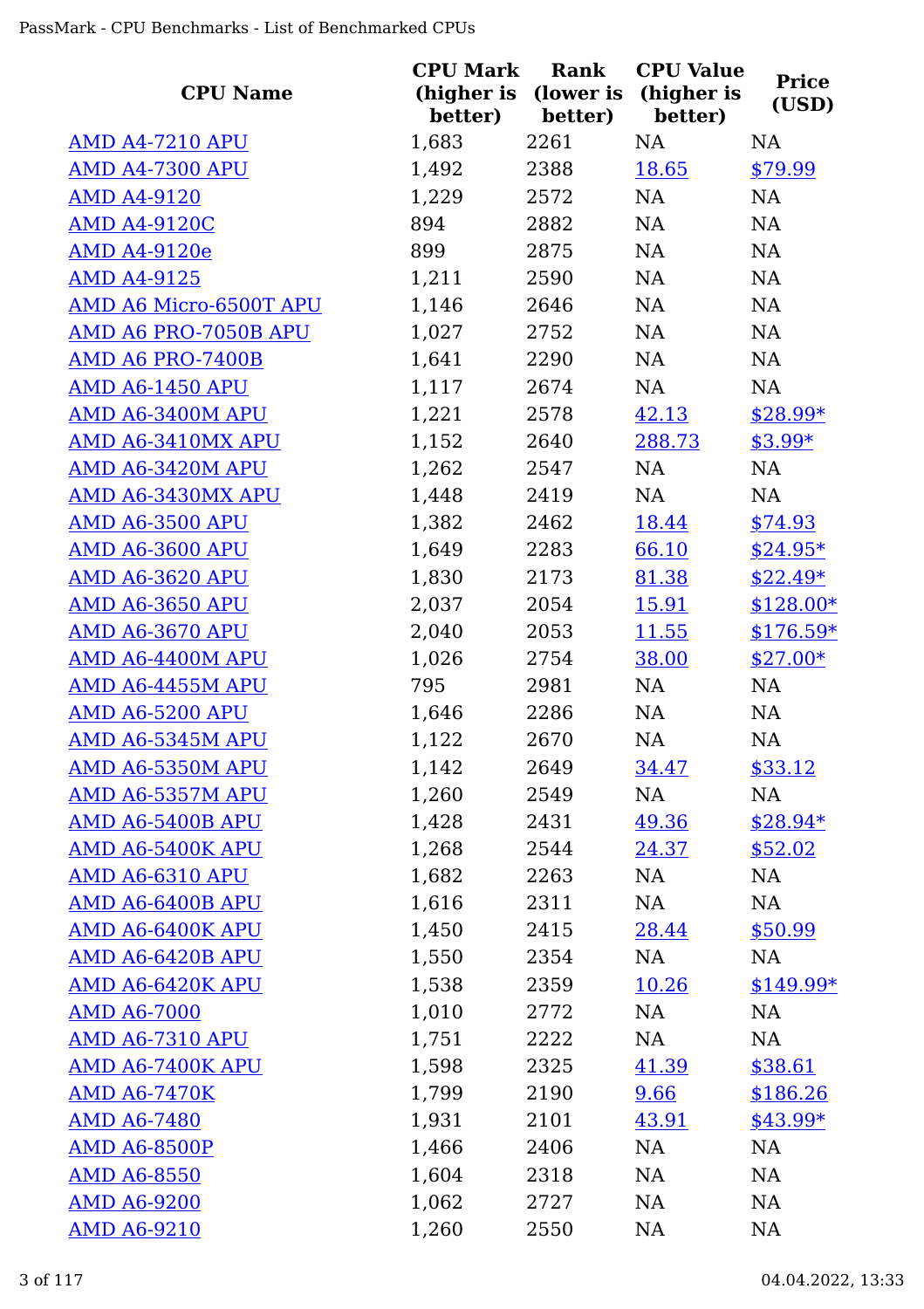| <b>CPU Name</b>         | <b>CPU Mark</b><br>(higher is<br>better) | Rank<br>(lower is<br>better) | <b>CPU Value</b><br>(higher is<br>better) | <b>Price</b><br>(USD) |
|-------------------------|------------------------------------------|------------------------------|-------------------------------------------|-----------------------|
| <u>AMD A6-9220</u>      | 1,289                                    | 2525                         | <b>NA</b>                                 | <b>NA</b>             |
| <b>AMD A6-9220C</b>     | 1,175                                    | 2614                         | NA                                        | NA                    |
| <b>AMD A6-9220e</b>     | 937                                      | 2843                         | NA                                        | <b>NA</b>             |
| <b>AMD A6-9225</b>      | 1,332                                    | 2493                         | NA                                        | <b>NA</b>             |
| <b>AMD A6-9230</b>      | 1,279                                    | 2532                         | NA                                        | NA                    |
| <b>AMD A6-9400</b>      | 2,717                                    | 1730                         | NA                                        | <b>NA</b>             |
| <b>AMD A6-9500</b>      | 1,856                                    | 2153                         | 24.43                                     | \$75.99               |
| <b>AMD A6-9500E</b>     | 1,841                                    | 2166                         | 24.72                                     | \$74.45               |
| AMD A8 PRO-7150B APU    | 1,557                                    | 2348                         | NA                                        | NA                    |
| AMD A8 PRO-7600B APU    | 2,776                                    | 1710                         | NA                                        | NA                    |
| AMD A8-3500M APU        | 1,308                                    | 2515                         | 21.81                                     | \$59.95               |
| AMD A8-3510MX APU       | 1,457                                    | 2409                         | 18.90                                     | $$77.11*$             |
| AMD A8-3520M APU        | 1,395                                    | 2451                         | 25.37                                     | $$55.00*$             |
| AMD A8-3530MX APU       | 1,570                                    | 2338                         | NA                                        | NA                    |
| AMD A8-3550MX APU       | 1,579                                    | 2333                         | NA                                        | NA                    |
| <b>AMD A8-3800 APU</b>  | 1,939                                    | 2097                         | <u>17.64</u>                              | $$109.95*$            |
| <b>AMD A8-3820 APU</b>  | 2,094                                    | 2015                         | 46.58                                     | $$44.95*$             |
| <b>AMD A8-3850 APU</b>  | 2,236                                    | 1940                         | 32.88                                     | \$68.02               |
| AMD A8-3870K APU        | 2,336                                    | 1881                         | 34.34                                     | \$68.04               |
| AMD A8-4500M APU        | 1,622                                    | 2306                         | 23.19                                     | $$69.95*$             |
| AMD A8-4555M APU        | 1,307                                    | 2516                         | NA                                        | NA                    |
| <b>AMD A8-5500 APU</b>  | 2,573                                    | 1778                         | 43.65                                     | $$58.95*$             |
| AMD A8-5500B APU        | 2,707                                    | 1734                         | 55.20                                     | $$49.04*$             |
| AMD A8-5545M APU        | 1,604                                    | 2319                         | NA                                        | NA                    |
| AMD A8-5550M APU        | 1,858                                    | 2152                         | NA                                        | NA                    |
| AMD A8-5557M APU        | 1,774                                    | 2206                         | NA                                        | NA                    |
| AMD A8-5600K APU        | 2,795                                    | 1700                         | 39.95                                     | \$69.95               |
| <b>AMD A8-6410 APU</b>  | 1,776                                    | 2205                         | NA                                        | NA                    |
| <b>AMD A8-6500 APU</b>  | 2,813                                    | 1695                         | 64.38                                     | \$43.69               |
| AMD A8-6500B APU        | 2,898                                    | 1668                         | 58.01                                     | $$49.95*$             |
| AMD A8-6500T APU        | 1,816                                    | 2183                         | <u>30.29</u>                              | $$59.95*$             |
| <b>AMD A8-6600K APU</b> | 2,977                                    | 1637                         | 76.36                                     | \$38.99               |
| <b>AMD A8-7050</b>      | 1,129                                    | 2664                         | NA                                        | NA                    |
| <b>AMD A8-7100 APU</b>  | 1,644                                    | 2288                         | NA                                        | NA                    |
| <b>AMD A8-7200P</b>     | 2,135                                    | 1991                         | NA                                        | NA                    |
| <b>AMD A8-7410 APU</b>  | 1,799                                    | 2189                         | NA                                        | <b>NA</b>             |
| <b>AMD A8-7500</b>      | 3,878                                    | 1379                         | NA                                        | <b>NA</b>             |
| <b>AMD A8-7600 APU</b>  | 3,208                                    | 1548                         | 8.91                                      | $$359.99*$            |
| <b>AMD A8-7650K</b>     | 3,013                                    | 1619                         | 50.46                                     | \$59.71               |
| <b>AMD A8-7670K</b>     | 3,210                                    | 1547                         | <u>37.79</u>                              | \$84.96               |
| <b>AMD A8-7680</b>      | 3,565                                    | 1444                         | <u>71.18</u>                              | $$50.08*$             |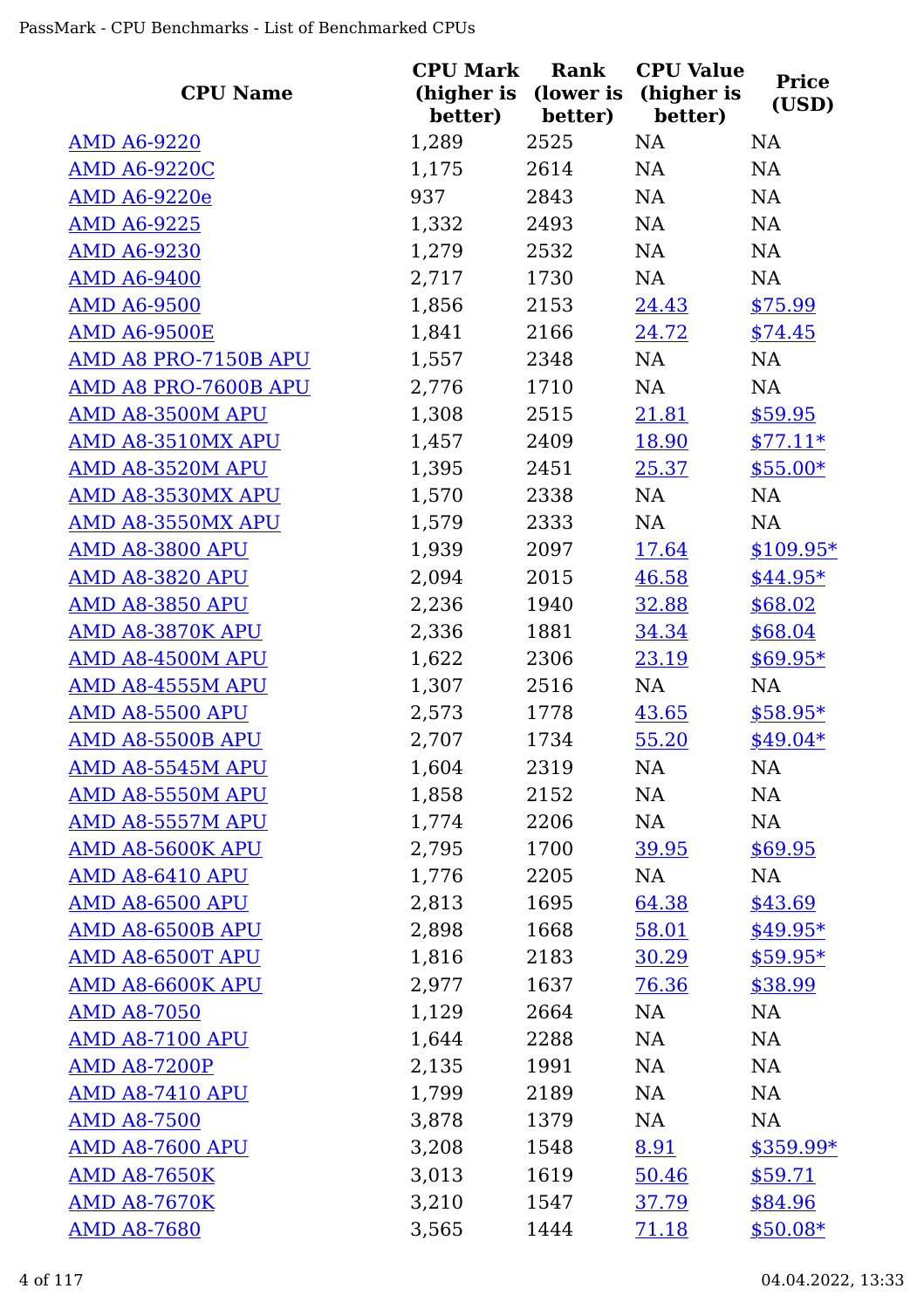| <b>CPU Name</b>                  | <b>CPU Mark</b><br>(higher is | Rank<br>(lower is | <b>CPU Value</b><br>(higher is | <b>Price</b> |
|----------------------------------|-------------------------------|-------------------|--------------------------------|--------------|
|                                  | better)                       | better)           | better)                        | (USD)        |
| <b>AMD A8-8600P</b>              | 2,240                         | 1935              | NA                             | NA           |
| <b>AMD A8-8650</b>               | 2,774                         | 1712              | NA                             | NA           |
| <b>AMD A8-9600</b>               | 3,286                         | 1519              | 33.20                          | \$98.99      |
| <b>AMD A9-9400</b>               | 1,390                         | 2455              | NA                             | <b>NA</b>    |
| <b>AMD A9-9410</b>               | 1,504                         | 2382              | NA                             | NA           |
| <b>AMD A9-9420</b>               | 1,526                         | 2369              | NA                             | NA           |
| <b>AMD A9-9420e</b>              | 1,139                         | 2654              | NA                             | NA           |
| <b>AMD A9-9425</b>               | 1,535                         | 2363              | NA                             | NA           |
| <b>AMD A9-9430</b>               | 1,676                         | 2268              | NA                             | NA           |
| <b>AMD A9-9820</b>               | 3,662                         | 1425              | NA                             | NA           |
| AMD Athlon 1500+                 | 191                           | 3668              | NA                             | NA           |
| <b>AMD Athlon 1640B</b>          | 412                           | 3371              | 8.23                           | $$50.00*$    |
| <b>AMD Athlon 200GE</b>          | 4,134                         | 1335              | 33.37                          | $$123.89*$   |
| <b>AMD Athlon 220GE</b>          | 4,471                         | 1272              | 34.66                          | $$129.00*$   |
| <b>AMD Athlon 240GE</b>          | 4,551                         | 1255              | 32.98                          | $$138.00*$   |
| <b>AMD Athlon 2650e</b>          | 274                           | 3549              | 14.43                          | $$19.00*$    |
| AMD Athlon 2800+                 | 291                           | 3525              | 2.65                           | $$109.95*$   |
| <b>AMD Athlon 2850e</b>          | 333                           | 3469              | NA                             | NA           |
| <b>AMD Athlon 3000G</b>          | 4,482                         | 1269              | 81.50                          | $$54.99*$    |
| <b>AMD Athlon 300GE</b>          | 4,366                         | 1289              | NA                             | NA           |
| <b>AMD Athlon 300U</b>           | 4,005                         | 1359              | NA                             | NA           |
| <b>AMD Athlon 320GE</b>          | 4,237                         | 1309              | NA                             | NA           |
| <b>AMD Athlon 5000 Dual-Core</b> | 835                           | 2936              | 7.59                           | \$109.95     |
| <b>AMD Athlon 5150 APU</b>       | 1,389                         | 2456              | <u>14.05</u>                   | \$98.86*     |
| <b>AMD Athlon 5200 Dual-Core</b> | 869                           | 2901              | 9.77                           | \$89.00      |
| <b>AMD Athlon 5350 APU</b>       | 1,732                         | 2229              | <u>11.55</u>                   | \$149.99     |
| <b>AMD Athlon 5370 APU</b>       | 1,923                         | 2111              | <u>3.21</u>                    | $$598.68*$   |
| <b>AMD Athlon 64 2000+</b>       | 154                           | 3721              | NA                             | NA           |
| <b>AMD Athlon 64 2600+</b>       | 243                           | 3594              | NA                             | NA           |
| AMD Athlon 64 2800+              | 295                           | 3513              | 2.95                           | $$99.99*$    |
| AMD Athlon 64 3000+              | 303                           | 3502              | <u>15.13</u>                   | $$20.00*$    |
| AMD Athlon 64 3100+              | 484                           | 3301              | NA                             | NA           |
| AMD Athlon 64 3200+              | 340                           | 3454              | <u>2.27</u>                    | $$149.95*$   |
| AMD Athlon 64 3300+              | 375                           | 3414              | NA                             | NA           |
| <b>AMD Athlon 64 3400+</b>       | 375                           | 3413              | 3.75                           | $$99.95*$    |
| <b>AMD Athlon 64 3500+</b>       | 396                           | 3391              | 4.95                           | $$79.95*$    |
| <b>AMD Athlon 64 3700+</b>       | 394                           | 3395              | 4.38                           | $$89.95*$    |
| <b>AMD Athlon 64 3800+</b>       | 292                           | 3520              | 2.23                           | $$131.01*$   |
| AMD Athlon 64 4000+              | 340                           | 3453              | <u>3.40</u>                    | $$99.95*$    |
| AMD Athlon 64 FX-55              | 404                           | 3379              | 6.22                           | $$65.00*$    |
| AMD Athlon 64 FX-57              | 517                           | 3271              | NA                             | <b>NA</b>    |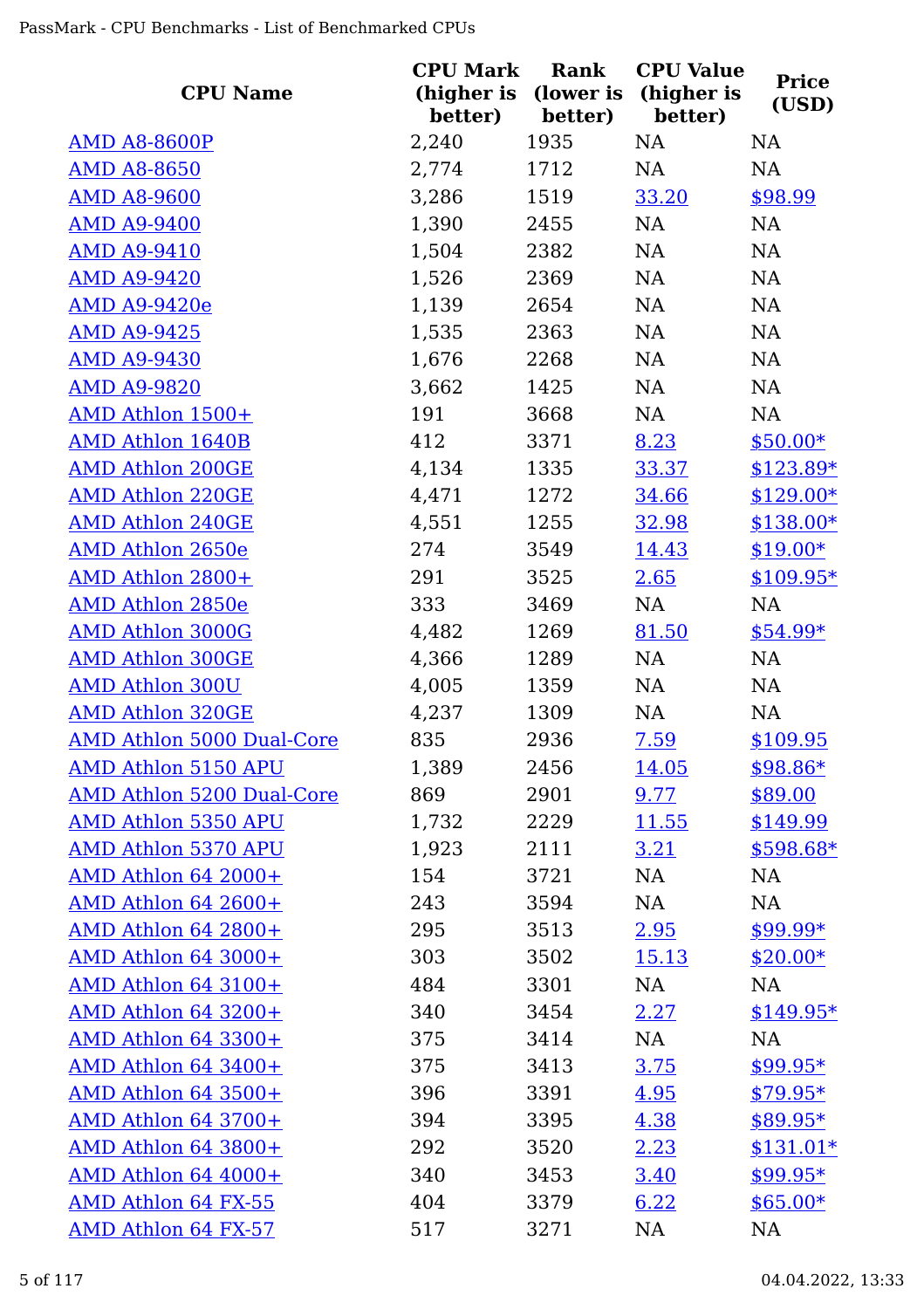| <b>CPU Name</b>                                     | <b>CPU Mark</b><br>(higher is<br>better) | <b>Rank</b><br>(lower is<br>better) | <b>CPU Value</b><br>(higher is<br>better) | <b>Price</b><br>(USD) |
|-----------------------------------------------------|------------------------------------------|-------------------------------------|-------------------------------------------|-----------------------|
| AMD Athlon 64 FX-59                                 | 465                                      | 3324                                | <b>NA</b>                                 | <b>NA</b>             |
| AMD Athlon 64 FX-60 Dual Core                       | 709                                      | 3067                                | <b>NA</b>                                 | <b>NA</b>             |
| AMD Athlon 64 FX-62 Dual Core                       | 943                                      | 2838                                | <b>NA</b>                                 | <b>NA</b>             |
| AMD Athlon 64 FX-74                                 | 972                                      | 2812                                | 1.95                                      | \$499.50*             |
| AMD Athlon 64 X2 3800+                              | 566                                      | 3221                                | <b>NA</b>                                 | <b>NA</b>             |
| <b>AMD Athlon 64 X2 Dual Core</b><br>$3400+$        | 531                                      | 3259                                | <b>NA</b>                                 | <b>NA</b>             |
| <b>AMD Athlon 64 X2 Dual Core</b><br>$3600+$        | 596                                      | 3187                                | 8.73                                      | $$68.25*$             |
| <b>AMD Athlon 64 X2 Dual Core</b><br>3800+          | 611                                      | 3174                                | NA                                        | <b>NA</b>             |
| <b>AMD Athlon 64 X2 Dual Core</b><br>$4000+$        | 661                                      | 3123                                | <b>NA</b>                                 | <b>NA</b>             |
| AMD Athlon 64 X2 Dual Core<br>$4200+$               | 662                                      | 3122                                | 6.02                                      | $$109.95*$            |
| <b>AMD Athlon 64 X2 Dual Core</b><br>$4400+$        | 674                                      | 3108                                | 2.25                                      | $$298.95*$            |
| <b>AMD Athlon 64 X2 Dual Core</b><br>$4600+$        | 716                                      | 3061                                | 2.05                                      | $$349.95*$            |
| AMD Athlon 64 X2 Dual Core<br>$4800+$               | 722                                      | 3058                                | 4.82                                      | $$149.95*$            |
| <b>AMD Athlon 64 X2 Dual Core</b><br>$5000+$        | 760                                      | 3017                                | 2.29                                      | $$331.49*$            |
| <b>AMD Athlon 64 X2 Dual Core</b><br>$5200+$        | 812                                      | 2961                                | 13.54                                     | $$60.00*$             |
| AMD Athlon 64 X2 Dual Core<br>$5400+$               | 876                                      | 2899                                | 16.52                                     | $$52.99*$             |
| AMD Athlon 64 X2 Dual Core<br>$5600+$               | 911                                      | 2862                                | 8.49                                      | $$107.21*$            |
| <b>AMD Athlon 64 X2 Dual Core</b><br>$5800+$        | 797                                      | 2977                                | 26.60                                     | $$29.95*$             |
| AMD Athlon 64 X2 Dual Core<br>$6000+$               | 919                                      | 2856                                | 23.86                                     | $$38.50*$             |
| <u>AMD Athlon 64 X2 Dual Core</u><br>$6400+$        | 967                                      | 2817                                | 3.87                                      | $$249.95*$            |
| <b>AMD Athlon 64 X2 Dual Core</b><br><b>BE-2300</b> | 594                                      | 3191                                | <b>NA</b>                                 | <b>NA</b>             |
| AMD Athlon 64 X2 Dual Core<br><b>BE-2350</b>        | 573                                      | 3215                                | <b>NA</b>                                 | <b>NA</b>             |
| <b>AMD Athlon 64 X2 Dual-Core</b><br><b>TK-42</b>   | 577                                      | 3211                                | <b>NA</b>                                 | <b>NA</b>             |
| AMD Athlon 64 X2 Dual-Core<br><u>TK-53</u>          | 535                                      | 3252                                | NA                                        | NA                    |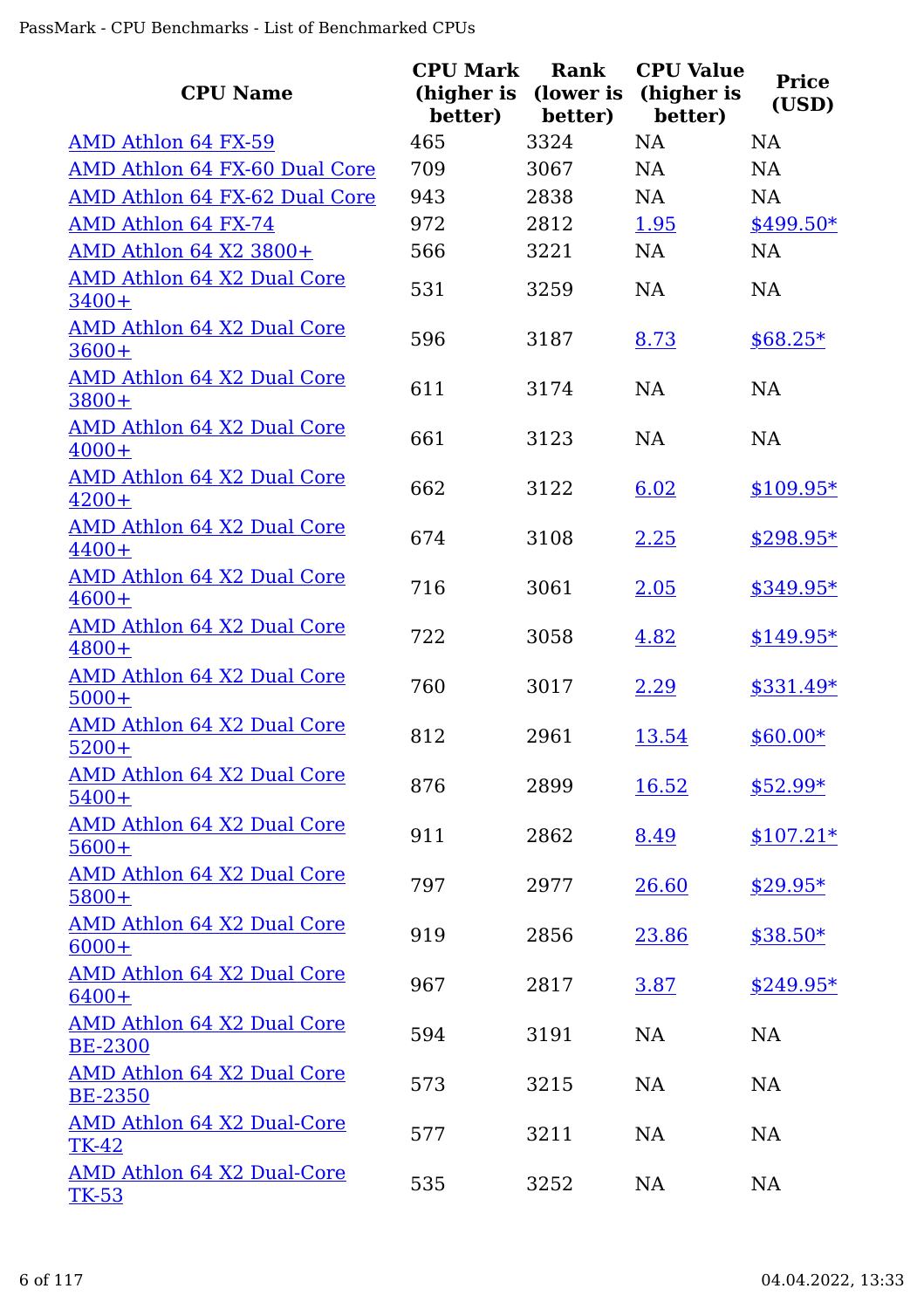| <b>CPU Name</b>                             | <b>CPU Mark</b><br>(higher is<br>better) | Rank<br>(lower is<br>better) | <b>CPU Value</b><br>(higher is<br>better) | <b>Price</b><br>(USD) |
|---------------------------------------------|------------------------------------------|------------------------------|-------------------------------------------|-----------------------|
| AMD Athlon 64 X2 Dual-Core<br><b>TK-55</b>  | 525                                      | 3265                         | 7.21                                      | $$72.74*$             |
| AMD Athlon 64 X2 Dual-Core<br>TK-57         | 634                                      | 3150                         | <b>NA</b>                                 | <b>NA</b>             |
| AMD Athlon 64 X2 QL-60                      | 465                                      | 3323                         | <b>NA</b>                                 | <b>NA</b>             |
| AMD Athlon 64 X2 QL-62                      | 553                                      | 3236                         | <b>NA</b>                                 | <b>NA</b>             |
| AMD Athlon 64 X2 QL-64                      | 622                                      | 3164                         | <b>NA</b>                                 | NA                    |
| AMD Athlon 64 X2 QL-65                      | 609                                      | 3175                         | 27.69                                     | $$22.00*$             |
| AMD Athlon 64 X2 QL-66                      | 641                                      | 3142                         | <b>NA</b>                                 | NA                    |
| AMD Athlon 64 X2 QL-67                      | 582                                      | 3206                         | NA                                        | NA                    |
| AMD Athlon 7450 Dual-Core                   | 789                                      | 2992                         | NA                                        | NA                    |
| <b>AMD Athlon 7550 Dual-Core</b>            | 859                                      | 2911                         | 57.47                                     | $$14.95*$             |
| <b>AMD Athlon 7750 Dual-Core</b>            | 950                                      | 2833                         | 11.87                                     | \$79.99               |
| AMD Athlon 7850 Dual-Core                   | 1,037                                    | 2743                         | 10.37                                     | \$99.99               |
| <b>AMD Athlon Dual Core 4050e</b>           | 616                                      | 3169                         | <b>NA</b>                                 | NA                    |
| <b>AMD Athlon Dual Core 4450B</b>           | 684                                      | 3096                         | 22.05                                     | $$31.00*$             |
| <b>AMD Athlon Dual Core 4450e</b>           | 698                                      | 3080                         | 48.22                                     | $$14.48*$             |
| <b>AMD Athlon Dual Core 4850B</b>           | 727                                      | 3052                         | <b>NA</b>                                 | NA                    |
| <b>AMD Athlon Dual Core 4850e</b>           | 735                                      | 3045                         | 18.85                                     | $$39.00*$             |
| <b>AMD Athlon Dual Core 5000B</b>           | 835                                      | 2937                         | 8.79                                      | $$95.00*$             |
| <b>AMD Athlon Dual Core 5050e</b>           | 748                                      | 3028                         | 12.46                                     | $$60.00*$             |
| <b>AMD Athlon Dual Core 5200B</b>           | 796                                      | 2978                         | <b>NA</b>                                 | <b>NA</b>             |
| <b>AMD Athlon Dual Core 5400B</b>           | 826                                      | 2944                         | <b>NA</b>                                 | <b>NA</b>             |
| <b>AMD Athlon Dual Core 5600B</b>           | 737                                      | 3042                         | NA                                        | NA                    |
| <b>AMD Athlon Gold 3150G</b>                | 7,002                                    | 889                          | NA                                        | NA                    |
| <b>AMD Athlon Gold 3150U</b>                | 4,034                                    | 1355                         | <b>NA</b>                                 | NA                    |
| AMD Athlon Gold PRO 3150G                   | 7,702                                    | 799                          | NA                                        | NA                    |
| AMD Athlon Gold PRO 3150GE                  | 7,093                                    | 870                          | NA                                        | NA                    |
| <b>AMD Athlon II 160u</b>                   | 358                                      | 3431                         | 11.93                                     | $$29.99*$             |
| <b>AMD Athlon II 170u</b>                   | 357                                      | 3434                         | 14.86                                     | $$24.00*$             |
| <b>AMD Athlon II Dual-Core M300</b>         | 631                                      | 3152                         | NA                                        | NA                    |
| <b>AMD Athlon II Dual-Core M320</b>         | 679                                      | 3103                         | 22.62                                     | $$30.00*$             |
| <b>AMD Athlon II Dual-Core M340</b>         | 676                                      | 3104                         | NA                                        | NA                    |
| <b>AMD Athlon II N330 Dual-Core</b>         | 665                                      | 3119                         | NA                                        | NA                    |
| <b>AMD Athlon II N350 Dual-Core</b>         | 767                                      | 3008                         | NA                                        | NA                    |
| AMD Athlon II N370 Dual-Core                | 899                                      | 2877                         | <b>NA</b>                                 | NA                    |
| <b>AMD Athlon II Neo K125</b>               | 302                                      | 3504                         | <b>NA</b>                                 | NA                    |
| <b>AMD Athlon II Neo K145</b>               | 298                                      | 3511                         | NA                                        | NA                    |
| AMD Athlon II Neo K325 Dual-<br><u>Core</u> | 387                                      | 3403                         | 14.89                                     | $$25.99*$             |
| AMD Athlon II Neo K345 Dual-<br><u>Core</u> | 527                                      | 3264                         | <b>NA</b>                                 | NA                    |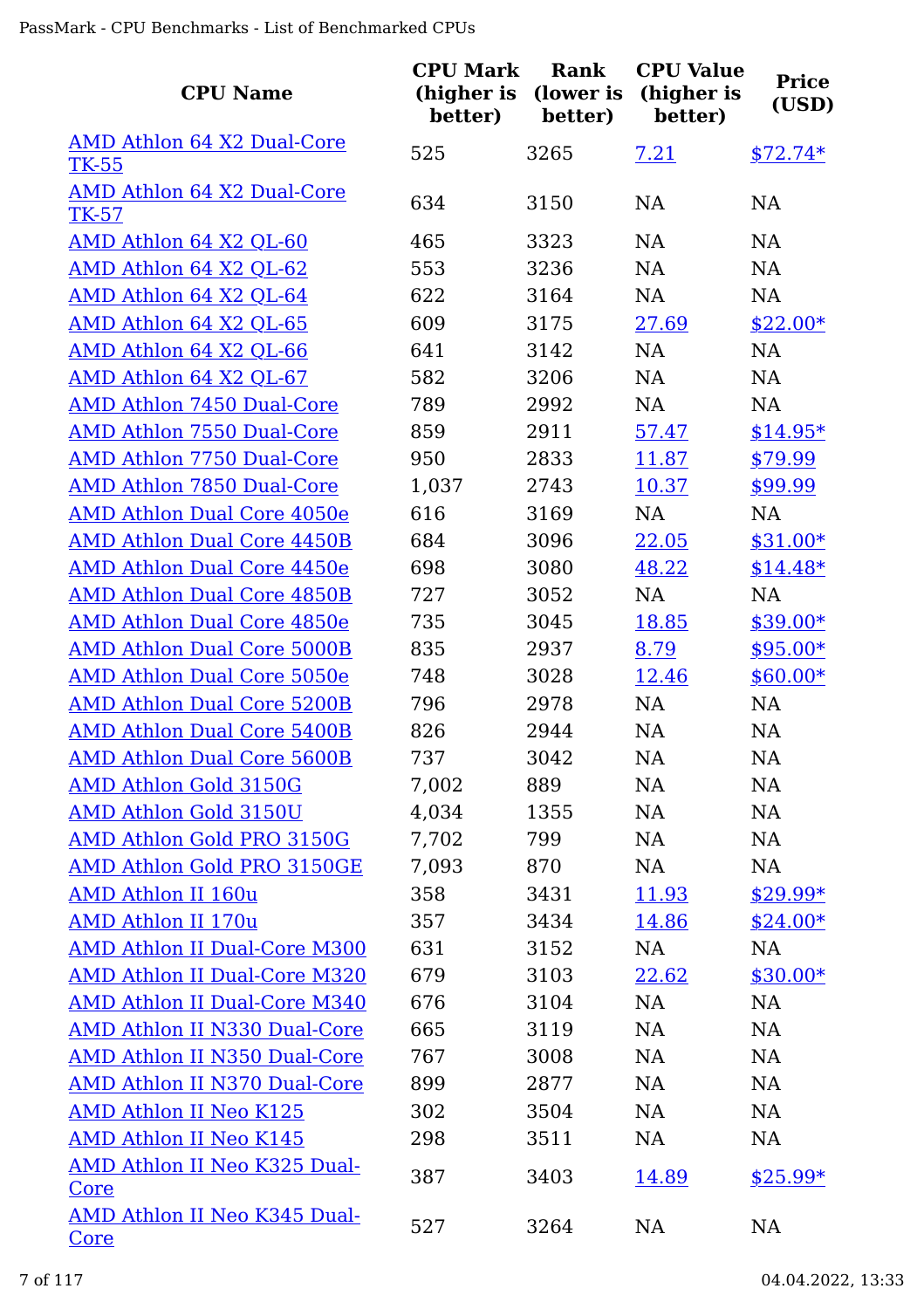| <b>CPU Name</b>                     | <b>CPU Mark</b><br>(higher is<br>better) | Rank<br>(lower is<br>better) | <b>CPU Value</b><br>(higher is<br>better) | <b>Price</b><br>(USD) |
|-------------------------------------|------------------------------------------|------------------------------|-------------------------------------------|-----------------------|
| AMD Athlon II Neo N36L Dual-        | 478                                      | 3309                         | NA                                        | <b>NA</b>             |
| Core                                |                                          |                              |                                           |                       |
| AMD Athlon II P320 Dual-Core        | 675                                      | 3105                         | 33.86                                     | \$19.95               |
| <b>AMD Athlon II P340 Dual-Core</b> | 693                                      | 3084                         | 17.35                                     | \$39.95               |
| AMD Athlon II P360 Dual-Core        | 711                                      | 3065                         | 35.65                                     | $$19.95*$             |
| AMD Athlon II X2 210e               | 1,105                                    | 2683                         | 38.79                                     | $$28.49*$             |
| AMD Athlon II X2 215                | 957                                      | 2827                         | 33.04                                     | $$28.97*$             |
| AMD Athlon II X2 220                | 1,018                                    | 2759                         | 16.98                                     | \$59.95               |
| AMD Athlon II X2 235e               | 1,049                                    | 2738                         | 10.75                                     | $$97.50*$             |
| AMD Athlon II X2 240                | 935                                      | 2845                         | 37.46                                     | \$24.95               |
| AMD Athlon II X2 240e               | 980                                      | 2800                         | 25.86                                     | $$37.89*$             |
| AMD Athlon II X2 245                | 1,022                                    | 2757                         | 17.04                                     | \$59.99               |
| AMD Athlon II X2 245e               | 1,075                                    | 2708                         | 53.77                                     | $$19.99*$             |
| AMD Athlon II X2 250                | 1,082                                    | 2704                         | 27.77                                     | \$38.95               |
| AMD Athlon II X2 250e               | 1,155                                    | 2636                         | <u>15.05</u>                              | $$76.73*$             |
| AMD Athlon II X2 250u               | 604                                      | 3177                         | 24.22                                     | $$24.95*$             |
| <b>AMD Athlon II X2 255</b>         | 1,155                                    | 2637                         | 38.51                                     | $$29.99*$             |
| AMD Athlon II X2 260                | 1,102                                    | 2685                         | 18.37                                     | \$59.99               |
| AMD Athlon II X2 260u               | 663                                      | 3121                         | 7.94                                      | $$83.44*$             |
| AMD Athlon II X2 265                | 1,233                                    | 2570                         | 79.56                                     | \$15.50               |
| AMD Athlon II X2 270                | 1,234                                    | 2568                         | 61.75                                     | $$19.99*$             |
| AMD Athlon II X2 270u               | 675                                      | 3106                         | 9.98                                      | $$67.67*$             |
| <b>AMD Athlon II X2 280</b>         | 1,355                                    | 2471                         | 17.62                                     | $$76.89*$             |
| AMD Athlon II X2 4300e              | 990                                      | 2792                         | <b>NA</b>                                 | NA                    |
| AMD Athlon II X2 4400e              | 1,059                                    | 2730                         | NA                                        | NA                    |
| AMD Athlon II X2 4450e              | 867                                      | 2905                         | NA                                        | NA                    |
| AMD Athlon II X2 B22                | 1,036                                    | 2745                         | 39.93                                     | $$25.95*$             |
| AMD Athlon II X2 B24                | 1,073                                    | 2711                         | 44.53                                     | \$24.10               |
| <b>AMD Athlon II X2 B26</b>         | 1,224                                    | 2576                         | 49.06                                     | \$24.95               |
| <b>AMD Athlon II X2 B28</b>         | 1,177                                    | 2612                         | 30.18                                     | \$39.02               |
| AMD Athlon II X3 400e               | 1,320                                    | 2503                         | 51.80                                     | $$25.49*$             |
| AMD Athlon II X3 405e               | 1,331                                    | 2494                         | <u>11.79</u>                              | $$112.90*$            |
| AMD Athlon II X3 415e               | 1,441                                    | 2423                         | <u>19.21</u>                              | $$75.00*$             |
| AMD Athlon II X3 420e               | 1,557                                    | 2349                         | 13.40                                     | $$116.15*$            |
| AMD Athlon II X3 425                | 1,576                                    | 2334                         | 27.02                                     | $$58.34*$             |
| AMD Athlon II X3 435                | 1,670                                    | 2271                         | <u>10.44</u>                              | $$159.95*$            |
| AMD Athlon II X3 440                | 1,707                                    | 2243                         | 18.98                                     | $$89.95*$             |
| AMD Athlon II X3 445                | 1,799                                    | 2191                         | <u>12.33</u>                              | $$145.90*$            |
| AMD Athlon II X3 450                | 1,763                                    | 2215                         | 51.01                                     | \$34.56               |
| AMD Athlon II X3 455                | 1,832                                    | 2170                         | 45.82                                     | $$39.99*$             |
| AMD Athlon II X3 460                | 1,924                                    | 2109                         | 101.34                                    | \$18.99               |
|                                     |                                          |                              |                                           |                       |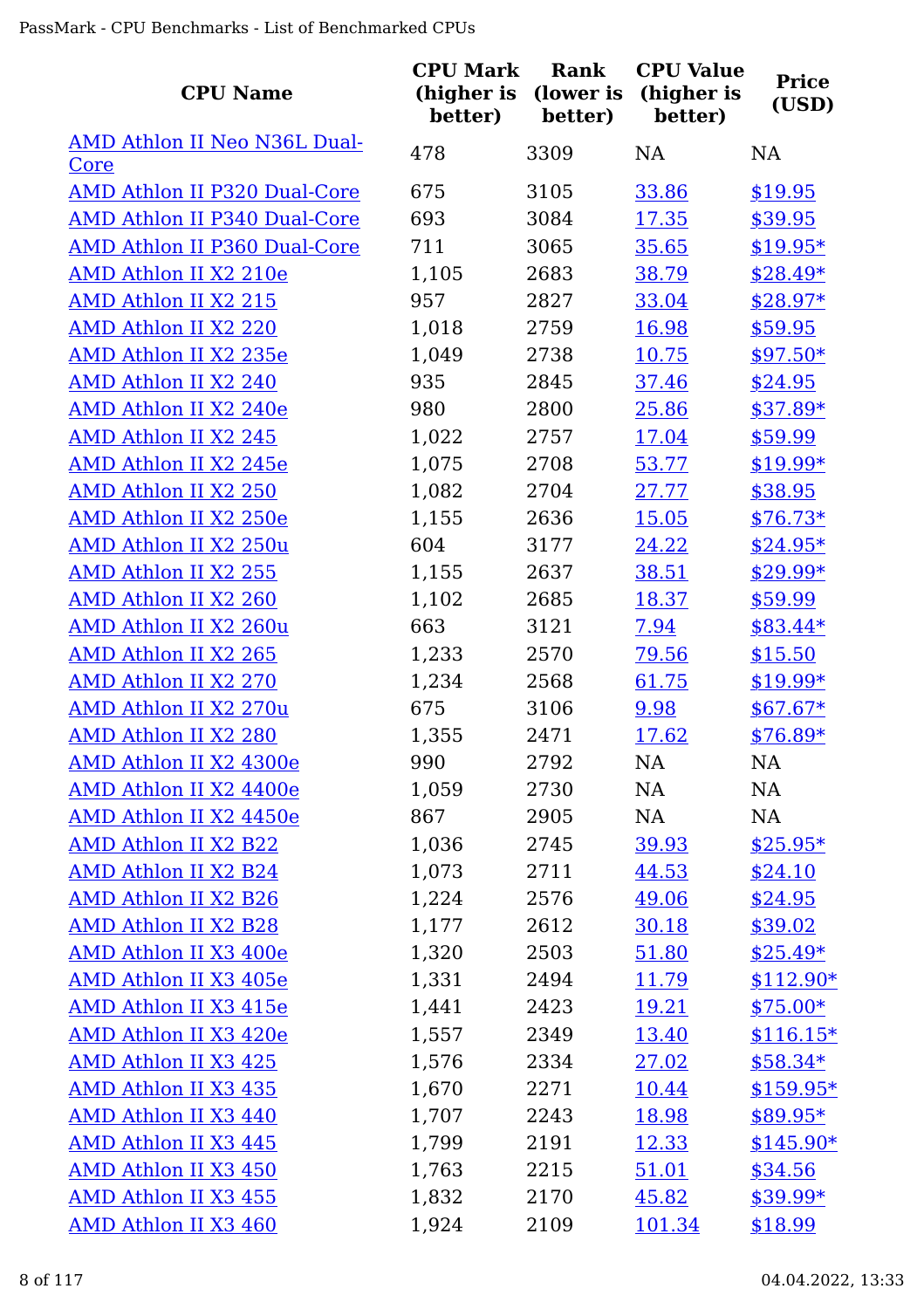| <b>CPU Name</b>                             | <b>CPU Mark</b><br>(higher is<br>better) | Rank<br>(lower is<br>better) | <b>CPU Value</b><br>(higher is<br>better) | <b>Price</b><br>(USD) |
|---------------------------------------------|------------------------------------------|------------------------------|-------------------------------------------|-----------------------|
| AMD Athlon II X4 553                        | 2,418                                    | 1840                         | <b>NA</b>                                 | NA                    |
| <b>AMD Athlon II X4 555</b>                 | 2,310                                    | 1894                         | NA                                        | <b>NA</b>             |
| AMD Athlon II X4 557                        | 2,567                                    | 1782                         | NA                                        | <b>NA</b>             |
| AMD Athlon II X4 559                        | 2,602                                    | 1765                         | NA                                        | <b>NA</b>             |
| AMD Athlon II X4 600e                       | 1,711                                    | 2238                         | 34.22                                     | \$49.99               |
| AMD Athlon II X4 605e                       | 1,961                                    | 2085                         | 93.53                                     | \$20.97               |
| AMD Athlon II X4 610e                       | 1,859                                    | 2151                         | 46.50                                     | $$39.99*$             |
| AMD Athlon II X4 615e                       | 1,967                                    | 2083                         | 33.34                                     | $$59.00*$             |
| AMD Athlon II X4 620                        | 1,914                                    | 2118                         | 34.83                                     | \$54.95               |
| AMD Athlon II X4 630                        | 2,092                                    | 2019                         | 39.50                                     | \$52.95               |
| AMD Athlon II X4 631 Quad-Core              | 2,085                                    | 2026                         | 139.00                                    | \$15.00               |
| AMD Athlon II X4 635                        | 2,101                                    | 2012                         | 35.04                                     | \$59.95               |
| AMD Athlon II X4 638 Quad-Core              | 2,183                                    | 1973                         | 34.73                                     | $$62.85*$             |
| AMD Athlon II X4 640                        | 2,162                                    | 1978                         | 33.76                                     | \$64.04               |
| <b>AMD Athlon II X4 641 Quad-Core</b>       | 2,143                                    | 1985                         | 142.98                                    | $$14.99*$             |
| AMD Athlon II X4 645                        | 2,272                                    | 1918                         | 35.48                                     | \$64.04               |
| AMD Athlon II X4 650                        | 2,440                                    | 1829                         | 14.65                                     | $$166.60*$            |
| AMD Athlon II X4 651 Quad-Core              | 2,338                                    | 1880                         | 15.59                                     | $$149.95*$            |
| AMD Athlon II X4 655                        | 2,078                                    | 2032                         | NA                                        | NA                    |
| <b>AMD Athlon L110</b>                      | 197                                      | 3657                         | NA                                        | <b>NA</b>             |
| <b>AMD Athlon LE-1600</b>                   | 412                                      | 3370                         | 19.63                                     | $$21.00*$             |
| <b>AMD Athlon LE-1620</b>                   | 421                                      | 3363                         | 23.40                                     | $$18.00*$             |
| <b>AMD Athlon LE-1640</b>                   | 430                                      | 3352                         | 4.78                                      | \$89.95*              |
| AMD Athlon LE-1660                          | 416                                      | 3366                         | NA                                        | <b>NA</b>             |
| <b>AMD Athlon Neo MV-40</b>                 | 282                                      | 3537                         | NA                                        | NA                    |
| <b>AMD Athlon Neo X2 Dual Core</b><br>6850e | 456                                      | 3329                         | NA                                        | <b>NA</b>             |
| <b>AMD Athlon Neo X2 Dual Core</b><br>L325  | 476                                      | 3311                         | <b>NA</b>                                 | <b>NA</b>             |
| AMD Athlon Neo X2 Dual Core<br><u>L335</u>  | 529                                      | 3263                         | NA                                        | <b>NA</b>             |
| <b>AMD Athlon PRO 200GE</b>                 | 4,139                                    | 1332                         | <b>NA</b>                                 | <b>NA</b>             |
| <b>AMD Athlon PRO 300GE</b>                 | 4,475                                    | 1271                         | NA                                        | <b>NA</b>             |
| <b>AMD Athlon Silver 3050e</b>              | 2,911                                    | 1657                         | <b>NA</b>                                 | <b>NA</b>             |
| <b>AMD Athlon Silver 3050GE</b>             | 4,545                                    | 1258                         | <b>NA</b>                                 | <b>NA</b>             |
| <b>AMD Athlon Silver 3050U</b>              | 3,074                                    | 1601                         | <b>NA</b>                                 | <b>NA</b>             |
| <b>AMD Athlon Silver PRO 3125GE</b>         | 4,633                                    | 1240                         | <b>NA</b>                                 | <b>NA</b>             |
| <b>AMD Athlon TF-20</b>                     | 268                                      | 3557                         | NA                                        | <b>NA</b>             |
| <b>AMD Athlon TF-36</b>                     | 338                                      | 3455                         | <b>NA</b>                                 | <b>NA</b>             |
| <b>AMD Athlon X2 215</b>                    | 996                                      | 2786                         | NA                                        | <b>NA</b>             |
| <b>AMD Athlon X2 240</b>                    | 921                                      | 2854                         | <b>NA</b>                                 | <b>NA</b>             |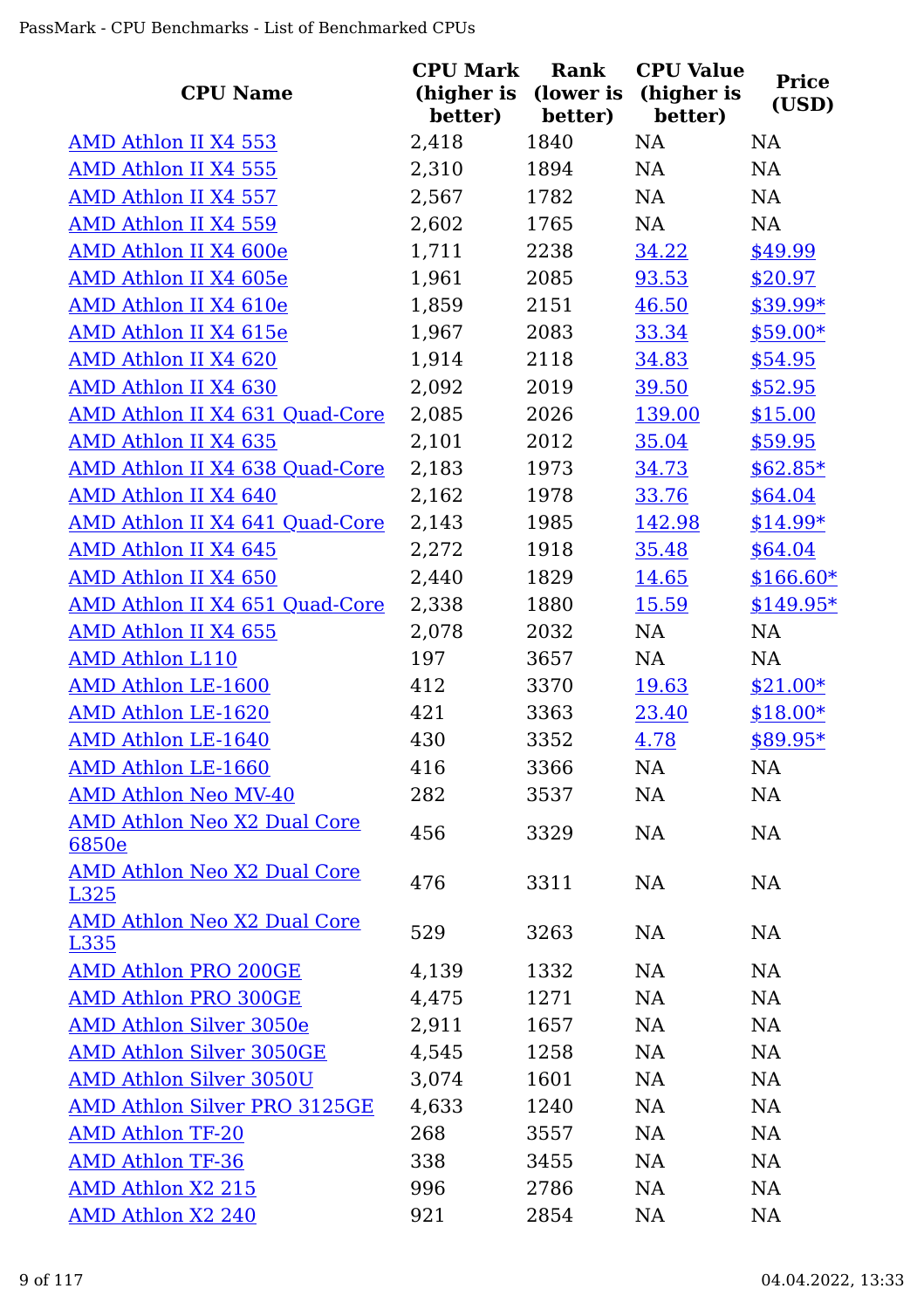| <b>CPU Name</b>                      | <b>CPU Mark</b><br>(higher is<br>better) | Rank<br>(lower is<br>better) | <b>CPU Value</b><br>(higher is<br>better) | <b>Price</b><br>(USD) |
|--------------------------------------|------------------------------------------|------------------------------|-------------------------------------------|-----------------------|
| AMD Athlon X2 240e                   | 1,015                                    | 2764                         | <b>NA</b>                                 | <b>NA</b>             |
| <b>AMD Athlon X2 250</b>             | 993                                      | 2789                         | NA                                        | NA                    |
| <b>AMD Athlon X2 255</b>             | 938                                      | 2841                         | NA                                        | <b>NA</b>             |
| <b>AMD Athlon X2 280</b>             | 1,327                                    | 2498                         | 39.63                                     | $$33.49*$             |
| AMD Athlon X2 340 Dual Core          | 1,315                                    | 2506                         | 13.85                                     | \$94.99               |
| AMD Athlon X2 370K Dual Core         | 1,504                                    | 2381                         | NA                                        | NA                    |
| <b>AMD Athlon X2 Dual Core 3250e</b> | 357                                      | 3432                         | NA                                        | NA                    |
| AMD Athlon X2 Dual Core 6850e        | 564                                      | 3223                         | NA                                        | <b>NA</b>             |
| AMD Athlon X2 Dual Core BE-2300 570  |                                          | 3217                         | 9.50                                      | $$60.00*$             |
| AMD Athlon X2 Dual Core BE-2350 591  |                                          | 3194                         | NA                                        | <b>NA</b>             |
| AMD Athlon X2 Dual Core BE-2400 688  |                                          | 3091                         | NA                                        | NA                    |
| AMD Athlon X2 Dual Core L310         | 379                                      | 3412                         | NA                                        | NA                    |
| <b>AMD Athlon X3 425</b>             | 1,516                                    | 2374                         | NA                                        | NA                    |
| <b>AMD Athlon X3 435</b>             | 1,781                                    | 2202                         | 18.65                                     | $$95.49*$             |
| AMD Athlon X3 440                    | 1,438                                    | 2424                         | 16.35                                     | $$87.99*$             |
| <b>AMD Athlon X3 455</b>             | 1,783                                    | 2200                         | NA                                        | NA                    |
| <b>AMD Athlon X4 530</b>             | 1,786                                    | 2197                         | NA                                        | NA                    |
| AMD Athlon X4 620                    | 1,810                                    | 2186                         | 27.87                                     | $$64.95*$             |
| AMD Athlon X4 640                    | 2,115                                    | 2000                         | NA                                        | NA                    |
| <b>AMD Athlon X4 730</b>             | 1,936                                    | 2098                         | <b>NA</b>                                 | <b>NA</b>             |
| <b>AMD Athlon X4 740 Quad Core</b>   | 2,655                                    | 1746                         | 106.26                                    | \$24.99               |
| <b>AMD Athlon X4 750 Quad Core</b>   | 1,986                                    | 2079                         | 20.96                                     | $$94.75*$             |
| AMD Athlon X4 750K Quad Core         | 2,769                                    | 1713                         | 14.54                                     | $$190.44*$            |
| AMD Athlon X4 760K Quad Core         | 2,941                                    | 1648                         | 217.03                                    | \$13.55               |
| <b>AMD Athlon X4 830</b>             | 2,901                                    | 1666                         | 14.34                                     | $$202.32*$            |
| <b>AMD Athlon X4 840</b>             | 3,287                                    | 1518                         | 26.30                                     | $$124.95*$            |
| <b>AMD Athlon X4 845</b>             | 3,780                                    | 1400                         | 50.98                                     | \$74.16               |
| AMD Athlon X4 860K                   | 3,456                                    | 1472                         | 115.30                                    | \$29.97               |
| <b>AMD Athlon X4 870K</b>            | 3,401                                    | 1486                         | 80.80                                     | \$42.09               |
| AMD Athlon X4 880K                   | 3,671                                    | 1424                         | 36.71                                     | $$99.99*$             |
| <b>AMD Athlon X4 950</b>             | 3,559                                    | 1448                         | 26.76                                     | $$133.00*$            |
| AMD Athlon XP 1500+                  | 167                                      | 3699                         | NA                                        | NA                    |
| AMD Athlon XP 1600+                  | 174                                      | 3693                         | NA                                        | NA                    |
| AMD Athlon XP 1700+                  | 176                                      | 3690                         | 3.44                                      | $$51.25*$             |
| AMD Athlon XP 1800+                  | 195                                      | 3660                         | 3.83                                      | $$50.95*$             |
| AMD Athlon XP 1900+                  | 203                                      | 3649                         | 4.44                                      | $$45.80*$             |
| AMD Athlon XP 2000+                  | 195                                      | 3661                         | 3.31                                      | $$58.99*$             |
| AMD Athlon XP 2100+                  | 210                                      | 3639                         | 3.30                                      | $$63.75*$             |
| AMD Athlon XP 2200+                  | 214                                      | 3636                         | 2.52                                      | $$84.95*$             |
| AMD Athlon XP 2400+                  | 234                                      | 3611                         | 2.93                                      | $$79.99*$             |
| AMD Athlon XP 2500+                  | 231                                      | 3619                         | NA                                        | <b>NA</b>             |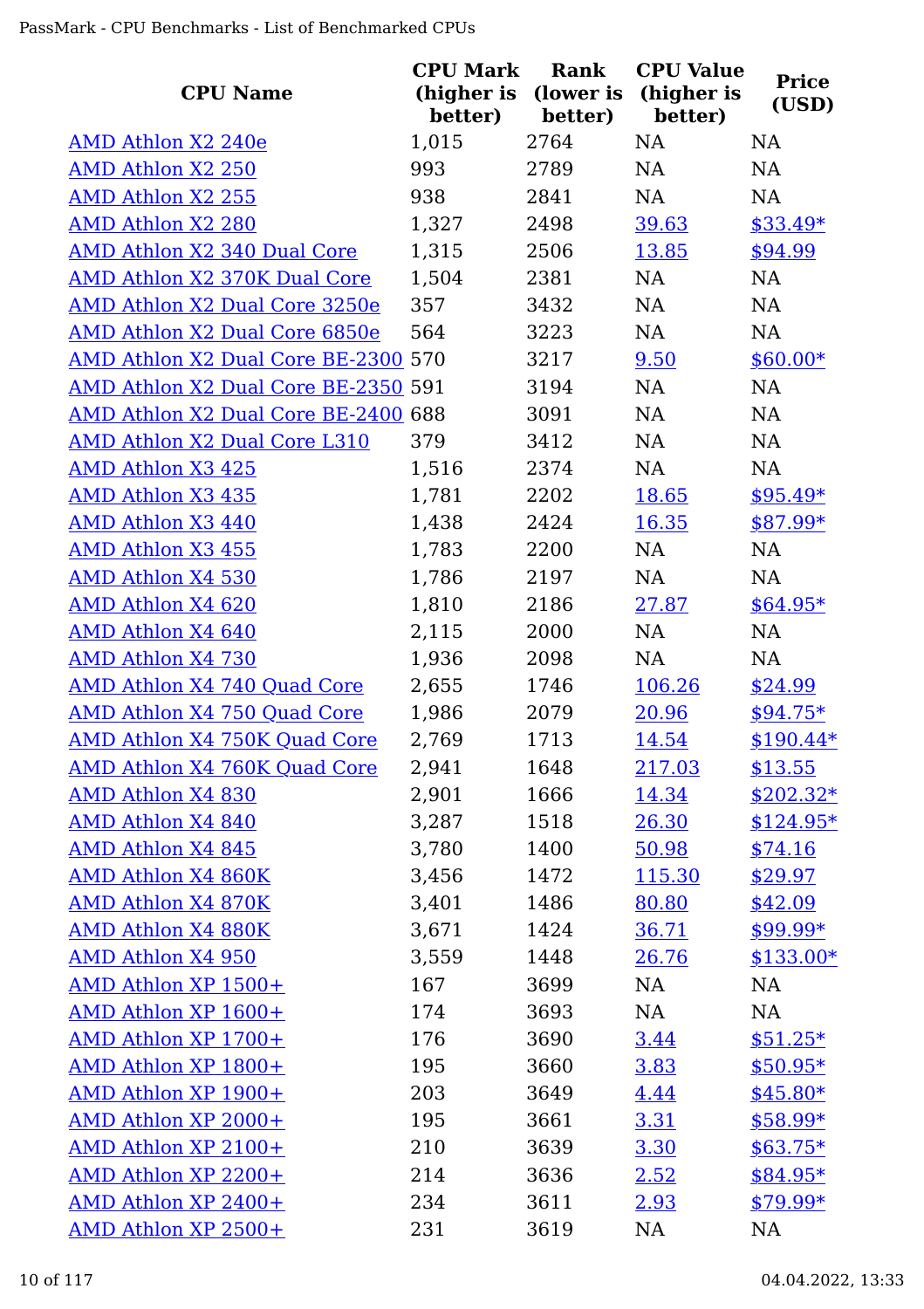| <b>CPU Name</b>                             | <b>CPU Mark</b><br>(higher is<br>better) | Rank<br>(lower is<br>better) | <b>CPU Value</b><br>(higher is<br>better) | <b>Price</b><br>(USD) |
|---------------------------------------------|------------------------------------------|------------------------------|-------------------------------------------|-----------------------|
| AMD Athlon XP 2600+                         | 242                                      | 3596                         | 10.52                                     | $$23.03*$             |
| AMD Athlon XP 2700+                         | 256                                      | 3574                         | 3.02                                      | $$84.79*$             |
| AMD Athlon XP 2800+                         | 260                                      | 3570                         | NA                                        | NA                    |
| AMD Athlon XP 2900+                         | 276                                      | 3547                         | NA                                        | NA                    |
| AMD Athlon XP 3000+                         | 262                                      | 3568                         | 3.29                                      | $$79.70*$             |
| AMD Athlon XP 3100+                         | 282                                      | 3536                         | NA                                        | NA                    |
| AMD Athlon XP 3200+                         | 281                                      | 3538                         | NA                                        | NA                    |
| AMD Athlon XP1600+                          | 183                                      | 3677                         | <b>NA</b>                                 | NA                    |
| AMD Athlon XP2400+                          | 243                                      | 3593                         | <b>NA</b>                                 | NA                    |
| <b>AMD Athlon64 X2 Dual Core</b><br>$4600+$ | 803                                      | 2972                         | NA                                        | NA                    |
| <b>AMD C-30</b>                             | 178                                      | 3686                         | NA                                        | NA                    |
| <b>AMD C-50</b>                             | 260                                      | 3571                         | <b>NA</b>                                 | <b>NA</b>             |
| AMD C-60                                    | 290                                      | 3526                         | <b>NA</b>                                 | <b>NA</b>             |
| <b>AMD C-60 APU</b>                         | 309                                      | 3497                         | <b>NA</b>                                 | NA                    |
| <b>AMD C-70 APU</b>                         | 300                                      | 3508                         | NA                                        | NA                    |
| <b>AMD E-240</b>                            | 182                                      | 3680                         | <b>NA</b>                                 | <b>NA</b>             |
| <b>AMD E-300 APU</b>                        | 359                                      | 3430                         | <b>NA</b>                                 | NA                    |
| <b>AMD E-350</b>                            | 419                                      | 3365                         | <b>NA</b>                                 | <b>NA</b>             |
| <b>AMD E-350 APU</b>                        | 401                                      | 3383                         | <b>NA</b>                                 | NA                    |
| AMD E-350D APU                              | 478                                      | 3305                         | NA                                        | <b>NA</b>             |
| <b>AMD E-450 APU</b>                        | 424                                      | 3361                         | <b>NA</b>                                 | NA                    |
| AMD E1 Micro-6200T APU                      | 600                                      | 3180                         | <b>NA</b>                                 | <b>NA</b>             |
| AMD E1-1200 APU                             | 374                                      | 3418                         | NA                                        | NA                    |
| <b>AMD E1-1500 APU</b>                      | 390                                      | 3401                         | <b>NA</b>                                 | <b>NA</b>             |
| <b>AMD E1-2100 APU</b>                      | 410                                      | 3372                         | <b>NA</b>                                 | <b>NA</b>             |
| <b>AMD E1-2200 APU</b>                      | 474                                      | 3313                         | NA                                        | <b>NA</b>             |
| <b>AMD E1-2500 APU</b>                      | 597                                      | 3185                         | <b>NA</b>                                 | <b>NA</b>             |
| <b>AMD E1-6010 APU</b>                      | 522                                      | 3266                         | <b>NA</b>                                 | <b>NA</b>             |
| <b>AMD E1-6015 APU</b>                      | 558                                      | 3231                         | NA                                        | <b>NA</b>             |
| <b>AMD E1-6050J APU</b>                     | 1,385                                    | 2460                         | NA                                        | <b>NA</b>             |
| <b>AMD E1-7010 APU</b>                      | 585                                      | 3200                         | NA                                        | <b>NA</b>             |
| <b>AMD E2-1800 APU</b>                      | 444                                      | 3341                         | NA                                        | NA                    |
| <b>AMD E2-2000 APU</b>                      | 501                                      | 3281                         | NA                                        | NA                    |
| <b>AMD E2-3000 APU</b>                      | 726                                      | 3055                         | NA                                        | <b>NA</b>             |
| AMD E2-3000M APU                            | 665                                      | 3118                         | <u>15.48</u>                              | $$42.98*$             |
| <b>AMD E2-3200 APU</b>                      | 974                                      | 2809                         | 121.92                                    | $$7.99*$              |
| <b>AMD E2-3800 APU</b>                      | 1,124                                    | 2668                         | NA                                        | NA                    |
| <b>AMD E2-6110 APU</b>                      | 1,121                                    | 2671                         | NA                                        | <b>NA</b>             |
| <b>AMD E2-7110 APU</b>                      | 1,527                                    | 2368                         | NA                                        | NA                    |
| <b>AMD E2-9000</b>                          | 958                                      | 2825                         | <b>NA</b>                                 | <b>NA</b>             |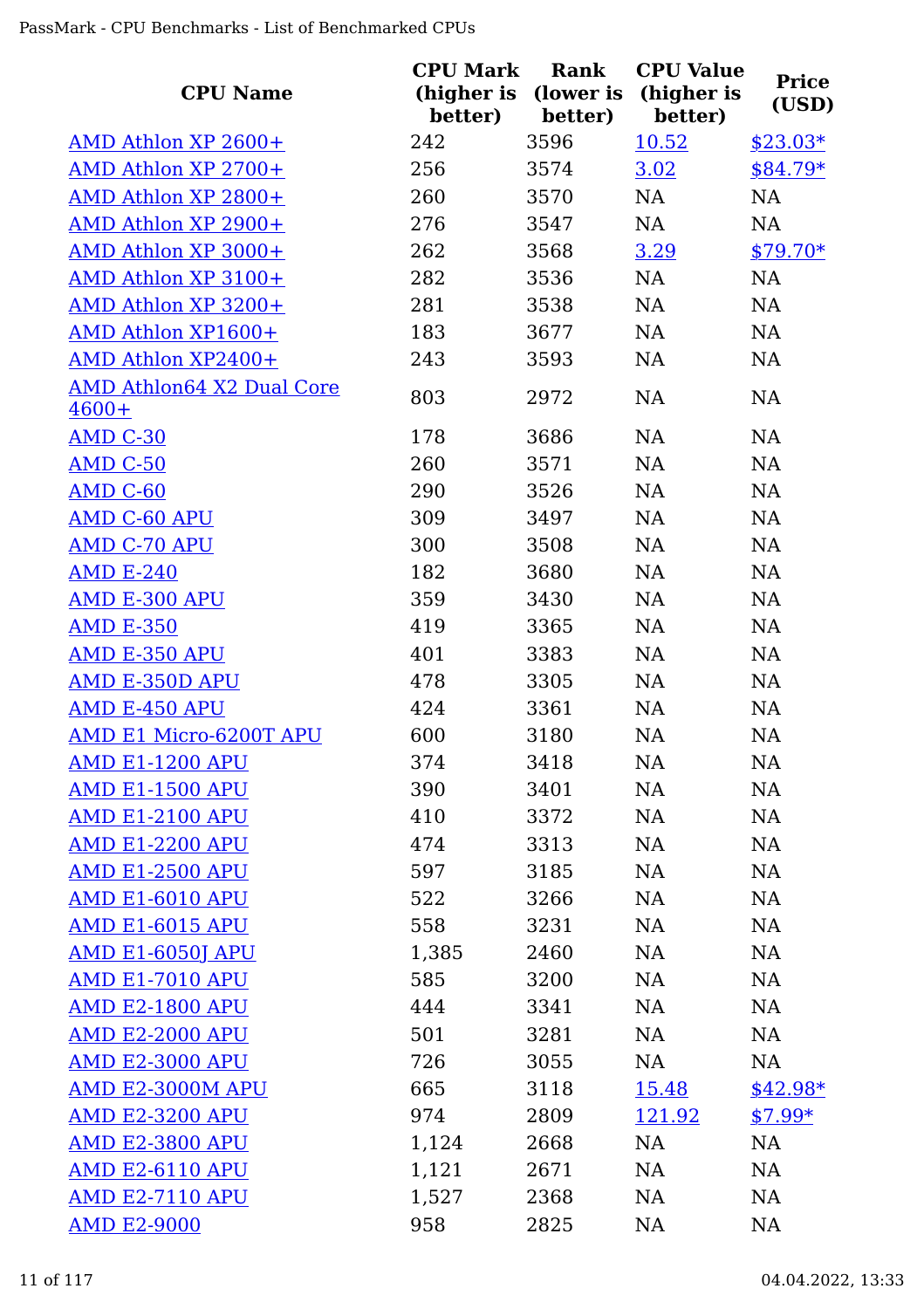| <b>CPU Name</b>                                            | <b>CPU Mark</b><br>(higher is<br>better) | Rank<br>(lower is<br>better) | <b>CPU Value</b><br>(higher is<br>better) | <b>Price</b><br>(USD) |
|------------------------------------------------------------|------------------------------------------|------------------------------|-------------------------------------------|-----------------------|
| <b>AMD E2-9000e</b>                                        | 832                                      | 2940                         | NA                                        | <b>NA</b>             |
| <b>AMD E2-9010</b>                                         | 991                                      | 2791                         | NA                                        | NA                    |
| <b>AMD E2-9030</b>                                         | 922                                      | 2853                         | NA                                        | NA                    |
| <b>AMD Embedded G-Series GX-215JJ</b><br><b>Radeon R2E</b> | 1,057                                    | 2731                         | NA                                        | <b>NA</b>             |
| <b>AMD Embedded G-Series GX-224IJ</b><br><b>Radeon R4E</b> | 1,271                                    | 2542                         | NA                                        | NA                    |
| <b>AMD Embedded G-Series</b><br><b>GX-420GI Radeon R7E</b> | 1,561                                    | 2344                         | <b>NA</b>                                 | NA                    |
| <b>AMD Embedded R-Series</b><br><b>RX-216GD</b>            | 1,628                                    | 2303                         | NA                                        | <b>NA</b>             |
| <b>AMD Embedded R-Series</b><br>RX-418GD Radeon R6         | 3,426                                    | 1481                         | NA                                        | <b>NA</b>             |
| <b>AMD Embedded R-Series</b><br><b>RX-421BD</b>            | 3,302                                    | 1512                         | NA                                        | <b>NA</b>             |
| <b>AMD EPYC 3101 4-Core</b>                                | 6,050                                    | 1021                         | NA                                        | <b>NA</b>             |
| AMD EPYC 3201                                              | 10,258                                   | 629                          | NA                                        | <b>NA</b>             |
| AMD EPYC 3251                                              | 13,965                                   | 470                          | 44.33                                     | $$315.00*$            |
| <b>AMD EPYC 7232P</b>                                      | 17,017                                   | 364                          | 41.91                                     | \$406.00              |
| AMD EPYC 7251                                              | 14,935                                   | 424                          | 29.28                                     | \$510.00              |
| AMD EPYC 7252                                              | 19,550                                   | 286                          | <u>12.91</u>                              | \$1,514.40            |
| <b>AMD EPYC 7262</b>                                       | 20,827                                   | 255                          | 18.41                                     | $$1,130.99*$          |
| <b>AMD EPYC 7272</b>                                       | 26,446                                   | 146                          | 39.83                                     | \$663.99              |
| <b>AMD EPYC 7281</b>                                       | 21,230                                   | 245                          | 19.32                                     | \$1,098.95            |
| <b>AMD EPYC 7282</b>                                       | 31,631                                   | 97                           | <u>29.31</u>                              | \$1,079.00            |
| AMD EPYC 7301                                              | 14,991                                   | 421                          | 9.99                                      | $$1,499.98*$          |
| <b>AMD EPYC 7302</b>                                       | 33,015                                   | 85                           | <u>26.44</u>                              | \$1,248.85            |
| <b>AMD EPYC 7302P</b>                                      | 32,480                                   | 90                           | <u>15.65</u>                              | \$2,076.00            |
| AMD EPYC 7313                                              | 40,575                                   | 58                           | 34.39                                     | $$1,179.99*$          |
| AMD EPYC 7313P                                             | 40,879                                   | 55                           | 44.77                                     | $$913.00*$            |
| <b>AMD EPYC 7343</b>                                       | 45,882                                   | 41                           | 26.99                                     | <u>\$1,699.99*</u>    |
| AMD EPYC 7351                                              | 23,566                                   | 184                          | 26.66                                     | \$883.99              |
| AMD EPYC 7351P                                             | 25,484                                   | 156                          | 34.48                                     | $$739.00*$            |
| <b>AMD EPYC 7352</b>                                       | 40,472                                   | 59                           | 23.40                                     | \$1,729.59            |
| <b>AMD EPYC 7371</b>                                       | 31,094                                   | 101                          | <u>17.19</u>                              | \$1,808.99*           |
| <b>AMD EPYC 73F3</b>                                       | 46,085                                   | 40                           | 7.63                                      | \$6,037.00            |
| AMD EPYC 7401P                                             | 31,767                                   | 96                           | 37.62                                     | $$844.39*$            |
| <b>AMD EPYC 7402</b>                                       | 51,368                                   | 33                           | 25.33                                     | \$2,028.22            |
| <b>AMD EPYC 7402P</b>                                      | 41,741                                   | 48                           | 29.22                                     | \$1,428.31            |
| AMD EPYC 7413                                              | 46,295                                   | 38                           | 23.17                                     | $$1,997.99*$          |
| <b>AMD EPYC 7443P</b>                                      | 57,711                                   | 23                           | 38.50                                     | $$1,499.00*$          |
| <b>AMD EPYC 7451</b>                                       | 20,471                                   | 265                          | 8.23                                      | $$2,486.00*$          |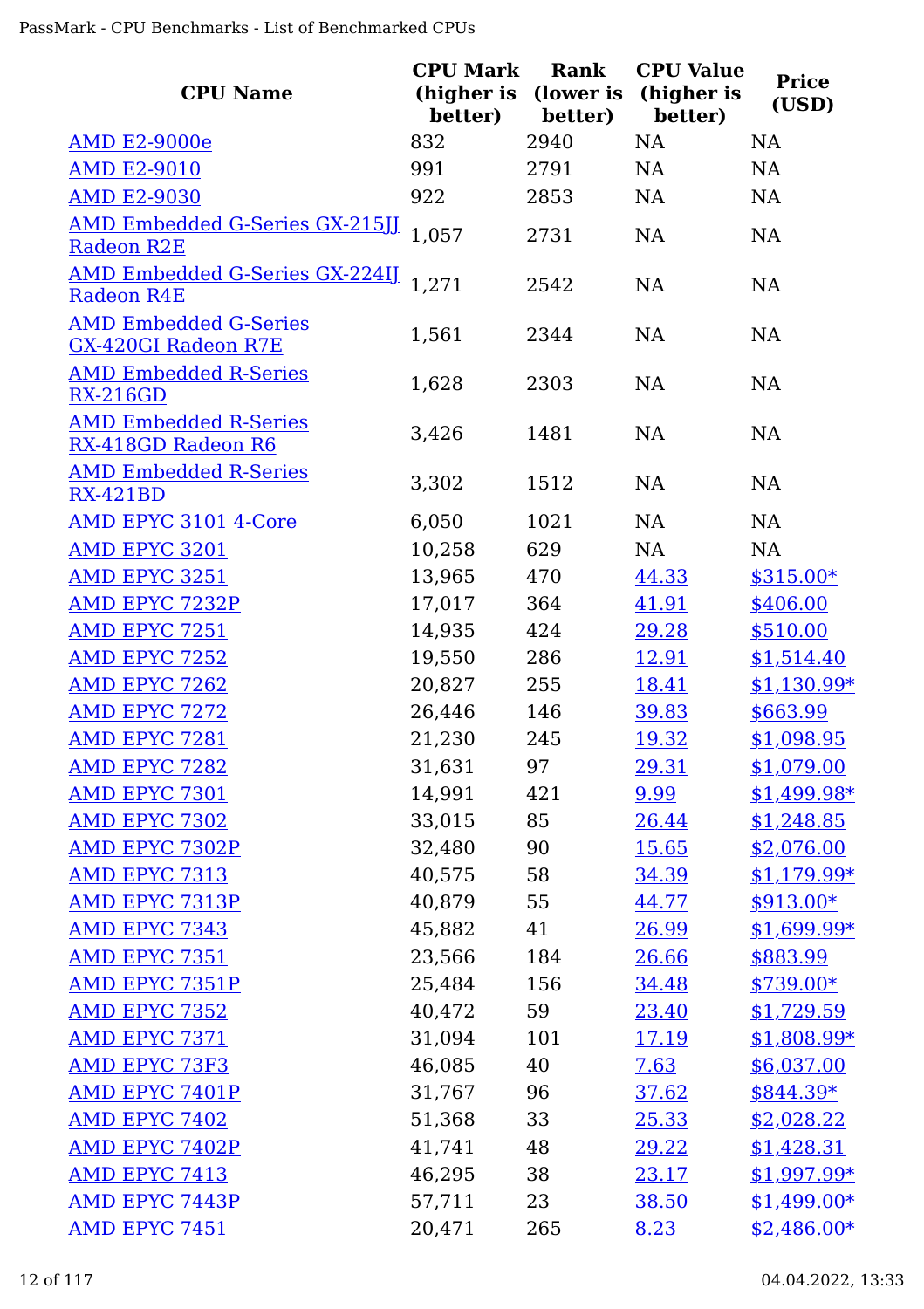| <b>CPU Name</b>              | <b>CPU Mark</b><br>(higher is<br>better) | Rank<br>(lower is | <b>CPU Value</b><br>(higher is<br>better) | <b>Price</b><br>(USD) |
|------------------------------|------------------------------------------|-------------------|-------------------------------------------|-----------------------|
| <b>AMD EPYC 7452</b>         | 41,871                                   | better)<br>47     | 18.75                                     | \$2,233.22            |
| AMD EPYC 7453                | 53,511                                   | 29                | 29.74                                     | $$1,799.00*$          |
| <b>AMD EPYC 74F3</b>         | 60,948                                   | 21                | 12.22                                     | $$4,989.00*$          |
| AMD EPYC 7501                | 24,925                                   | 165               | 6.89                                      | $$3,616.00*$          |
| AMD EPYC 7502                | 49,177                                   | 35                | 17.19                                     | \$2,860.72            |
| <b>AMD EPYC 7502P</b>        | 48,571                                   | 36                | 18.51                                     | \$2,624.65            |
| <b>AMD EPYC 7513</b>         | 59,732                                   | 22                | 21.03                                     | $$2,840.00*$          |
| <b>AMD EPYC 7532</b>         | 55,358                                   | 26                | NA                                        | <b>NA</b>             |
| <b>AMD EPYC 7542</b>         | 56,728                                   | 24                | 15.96                                     | \$3,554.00            |
| <b>AMD EPYC 7543</b>         | 56,562                                   | 25                | 15.04                                     | $$3,761.00*$          |
| <b>AMD EPYC 7543P</b>        | 67,144                                   | 15                | 22.39                                     | $$2,999.00*$          |
| AMD EPYC 7551                | 23,002                                   | 203               | 7.73                                      | $$2,974.12*$          |
| <b>AMD EPYC 7551P</b>        | 30,313                                   | 109               | 35.70                                     | \$849.00              |
| AMD EPYC 7571                | 27,445                                   | 130               | NA                                        | NA                    |
| <b>AMD EPYC 75F3</b>         | 68,505                                   | 13                | NA                                        | NA                    |
| AMD EPYC 7601                | 42,244                                   | 46                | 46.94                                     | \$899.94              |
| <b>AMD EPYC 7643</b>         | 76,455                                   | 9                 | 14.09                                     | $$5,424.99*$          |
| <b>AMD EPYC 7662</b>         | 71,576                                   | 11                | 10.50                                     | $$6,817.00*$          |
| <b>AMD EPYC 7702</b>         | 71,646                                   | 10                | <u>12.15</u>                              | \$5,895.00            |
| <b>AMD EPYC 7702P</b>        | 61,689                                   | 20                | 17.63                                     | \$3,499.99            |
| AMD EPYC 7713                | 85,861                                   | 4                 | <u>12.16</u>                              | $$7,060.00*$          |
| AMD EPYC 7713P               | 45,860                                   | 42                | NA                                        | <b>NA</b>             |
| <b>AMD EPYC 7742</b>         | 68,749                                   | 12                | 13.62                                     | \$5,046.00            |
| <b>AMD EPYC 7763</b>         | 88,338                                   | $\overline{2}$    | 11.22                                     | \$7,875.00            |
| <b>AMD EPYC 7B13</b>         | 77,460                                   | 8                 | NA                                        | NA                    |
| <b>AMD EPYC 7F32</b>         | 23,026                                   | 202               | NA                                        | NA                    |
| AMD EPYC 7F52                | 40,951                                   | 53                | <u>13.21</u>                              | $$3,100.00*$          |
| <b>AMD EPYC 7J13</b>         | 86,006                                   | 3                 | NA                                        | <b>NA</b>             |
| <b>AMD EPYC 7R32</b>         | 64,727                                   | 16                | NA                                        | NA                    |
| <b>AMD FirePro A320 APU</b>  | 2,634                                    | 1755              | NA                                        | NA                    |
| <b>AMD FX-4100 Quad-Core</b> | 2,573                                    | 1777              | 112.13                                    | \$22.95               |
| <b>AMD FX-4130 Quad-Core</b> | 2,730                                    | 1723              | 122.94                                    | \$22.21               |
| <b>AMD FX-4150 Quad-Core</b> | 3,327                                    | 1504              | NA                                        | NA                    |
| <b>AMD FX-4170 Quad-Core</b> | 3,135                                    | 1581              | 71.29                                     | $$43.97*$             |
| <b>AMD FX-4200 Quad-Core</b> | 3,134                                    | 1582              | 52.27                                     | $$59.95*$             |
| <b>AMD FX-4300 Quad-Core</b> | 2,940                                    | 1650              | 121.92                                    | \$24.11               |
| <b>AMD FX-4320</b>           | 3,073                                    | 1602              | NA                                        | <b>NA</b>             |
| <b>AMD FX-4330</b>           | 3,248                                    | 1534              | 4.43                                      | $$733.50*$            |
| <b>AMD FX-4350 Quad-Core</b> | 3,261                                    | 1528              | 25.47                                     | \$128.02              |
| <b>AMD FX-6100 Six-Core</b>  | 3,676                                    | 1423              | 43.74                                     | \$84.04               |
| <b>AMD FX-6120 Six-Core</b>  | 3,863                                    | 1381              | 35.76                                     | \$108.02              |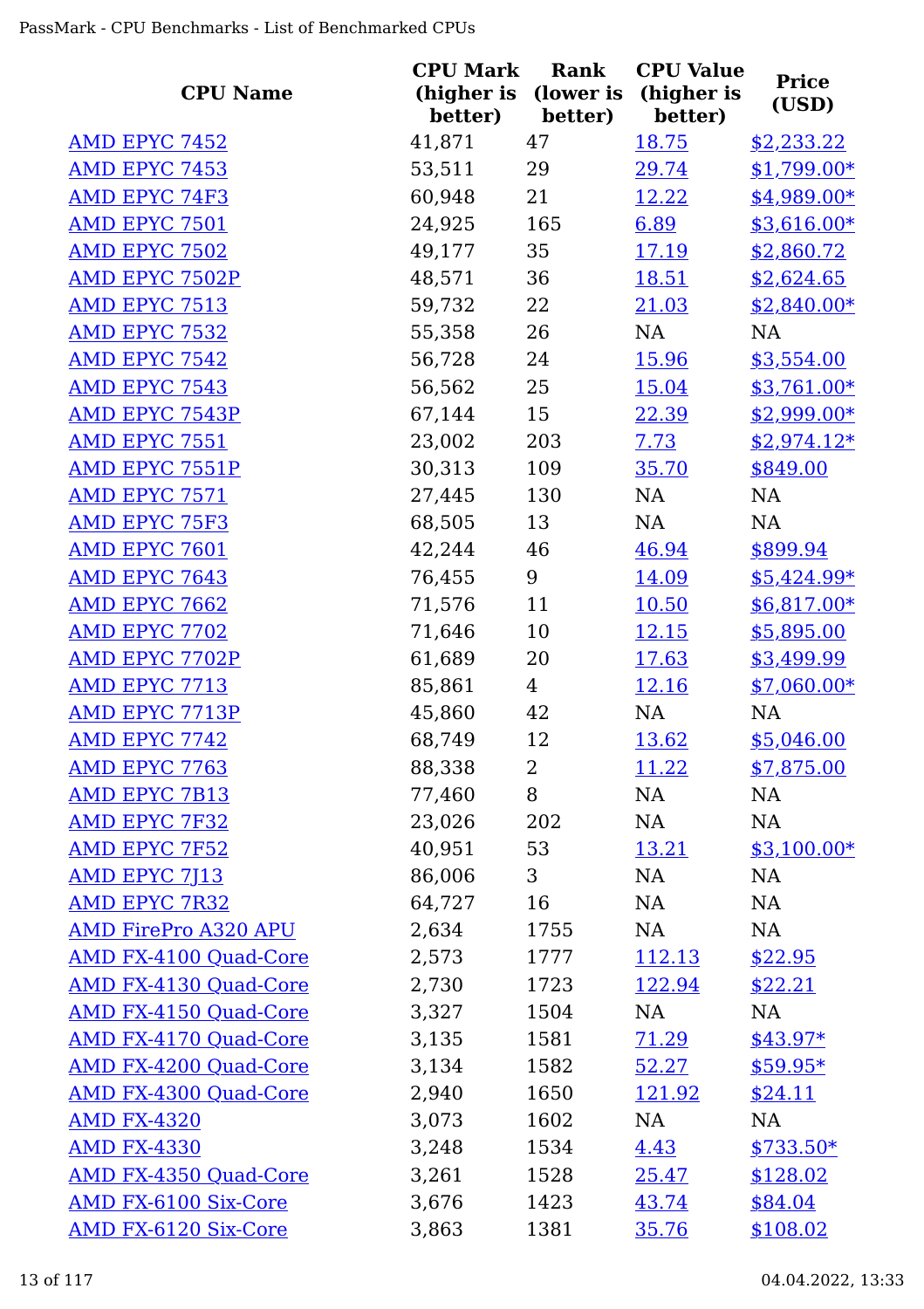| <b>CPU Name</b>                | <b>CPU Mark</b><br>(higher is<br>better) | Rank<br>(lower is<br>better) | <b>CPU Value</b><br>(higher is<br>better) | <b>Price</b><br>(USD) |
|--------------------------------|------------------------------------------|------------------------------|-------------------------------------------|-----------------------|
| <b>AMD FX-6130 Six-Core</b>    | 4,353                                    | 1291                         | NA                                        | <b>NA</b>             |
| <b>AMD FX-6200 Six-Core</b>    | 3,986                                    | 1361                         | 13.29                                     | \$299.95              |
| AMD FX-6300 Six-Core           | 4,149                                    | 1329                         | 55.32                                     | \$75.00               |
| <b>AMD FX-6330 Six-Core</b>    | 4,455                                    | 1273                         | NA                                        | NA                    |
| <b>AMD FX-6350 Six-Core</b>    | 4,442                                    | 1275                         | 60.88                                     | $$72.97*$             |
| <b>AMD FX-670K Quad-Core</b>   | 2,897                                    | 1670                         | NA                                        | NA                    |
| AMD FX-7500 APU                | 1,832                                    | 2171                         | NA                                        | NA                    |
| <b>AMD FX-7600P</b>            | 2,481                                    | 1812                         | NA                                        | NA                    |
| AMD FX-7600P APU               | 2,856                                    | 1687                         | NA                                        | NA                    |
| <b>AMD FX-770K Quad-Core</b>   | 2,578                                    | 1775                         | NA                                        | <b>NA</b>             |
| <b>AMD FX-8100 Eight-Core</b>  | 3,847                                    | 1386                         | 27.87                                     | \$138.02              |
| AMD FX-8120 Eight-Core         | 4,565                                    | 1254                         | 91.33                                     | \$49.99               |
| <b>AMD FX-8140 Eight-Core</b>  | 4,860                                    | 1199                         | 32.65                                     | $$148.86*$            |
| <b>AMD FX-8150 Eight-Core</b>  | 5,167                                    | 1154                         | 57.48                                     | \$89.88               |
| <b>AMD FX-8300 Eight-Core</b>  | 5,251                                    | 1141                         | 68.33                                     | \$76.85               |
| <b>AMD FX-8310 Eight-Core</b>  | 5,145                                    | 1157                         | 6.19                                      | \$831.15*             |
| <b>AMD FX-8320 Eight-Core</b>  | 5,415                                    | 1114                         | 55.81                                     | \$97.03               |
| <b>AMD FX-8320E Eight-Core</b> | 4,970                                    | 1184                         | 37.65                                     | \$132.00              |
| <b>AMD FX-8350 Eight-Core</b>  | 5,967                                    | 1033                         | 43.69                                     | \$136.57              |
| <b>AMD FX-8370 Eight-Core</b>  | 6,126                                    | 1009                         | 27.85                                     | \$219.99              |
| <b>AMD FX-8370E Eight-Core</b> | 5,235                                    | 1146                         | 208.22                                    | $$25.14*$             |
| <b>AMD FX-870K Quad Core</b>   | 3,094                                    | 1593                         | NA                                        | <b>NA</b>             |
| AMD FX-8800P                   | 2,801                                    | 1697                         | NA                                        | <b>NA</b>             |
| <b>AMD FX-9370 Eight-Core</b>  | 6,022                                    | 1026                         | 25.62                                     | \$235.00              |
| <b>AMD FX-9590 Eight-Core</b>  | 6,762                                    | 929                          | 19.66                                     | \$344.04              |
| AMD FX-9800P                   | 2,262                                    | 1924                         | NA                                        | NA                    |
| AMD FX-9830P                   | 3,244                                    | 1536                         | NA                                        | NA                    |
| <b>AMD FX-B4150 Quad-Core</b>  | 3,369                                    | 1495                         | 37.57                                     | \$89.68*              |
| <b>AMD G-T40E</b>              | 289                                      | 3528                         | NA                                        | NA                    |
| <b>AMD G-T40N</b>              | 292                                      | 3519                         | NA                                        | NA                    |
| <b>AMD G-T40R</b>              | 120                                      | 3761                         | NA                                        | NA                    |
| <b>AMD G-T44R</b>              | 130                                      | 3752                         | NA                                        | <b>NA</b>             |
| <b>AMD G-T48E</b>              | 416                                      | 3367                         | NA                                        | <b>NA</b>             |
| <b>AMD G-T52R</b>              | 177                                      | 3687                         | NA                                        | <b>NA</b>             |
| <b>AMD G-T56E</b>              | 442                                      | 3344                         | NA                                        | <b>NA</b>             |
| AMD G-T56N                     | 470                                      | 3317                         | NA                                        | <b>NA</b>             |
| <b>AMD Geode NX 2400+</b>      | 400                                      | 3387                         | NA                                        | <b>NA</b>             |
| <b>AMD GX-210JA SOC</b>        | 248                                      | 3587                         | NA                                        | <b>NA</b>             |
| <u>AMD GX-212JC SOC</u>        | 619                                      | 3167                         | <b>NA</b>                                 | <b>NA</b>             |
| <b>AMD GX-217GA SOC</b>        | 762                                      | 3013                         | <b>NA</b>                                 | <b>NA</b>             |
| <b>AMD GX-218GL SOC</b>        | 754                                      | 3023                         | <b>NA</b>                                 | <b>NA</b>             |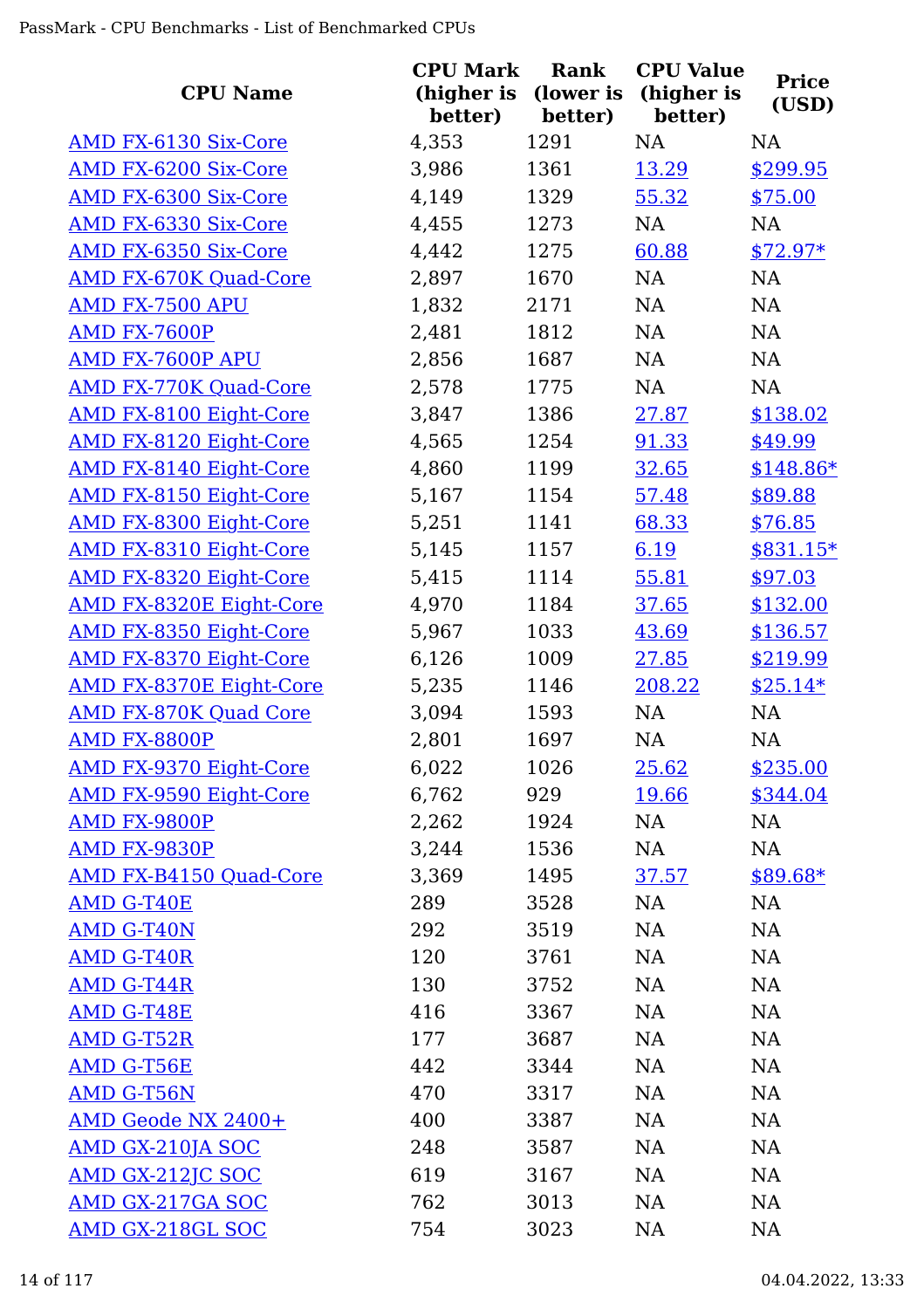| <b>CPU Name</b>            | <b>CPU Mark</b><br>(higher is<br>better) | Rank<br>(lower is<br>better) | <b>CPU Value</b><br>(higher is<br>better) | <b>Price</b><br>(USD) |
|----------------------------|------------------------------------------|------------------------------|-------------------------------------------|-----------------------|
| <b>AMD GX-222GC SOC</b>    | 1,038                                    | 2741                         | NA                                        | <b>NA</b>             |
| AMD GX-412HC               | 1,065                                    | 2722                         | NA                                        | <b>NA</b>             |
| <b>AMD GX-415GA SOC</b>    | 1,386                                    | 2459                         | NA                                        | NA                    |
| AMD GX-420CA SOC           | 1,767                                    | 2211                         | <b>NA</b>                                 | <b>NA</b>             |
| <b>AMD GX-420MC SOC</b>    | 1,796                                    | 2194                         | NA                                        | NA                    |
| <b>AMD GX-424CC SOC</b>    | 1,766                                    | 2212                         | NA                                        | <b>NA</b>             |
| <b>AMD Opteron 1212</b>    | 593                                      | 3192                         | 2.04                                      | $$290.00*$            |
| <b>AMD Opteron 1214</b>    | 696                                      | 3081                         | 7.78                                      | \$89.55               |
| <b>AMD Opteron 1214 HE</b> | 806                                      | 2967                         | NA                                        | NA                    |
| <b>AMD Opteron 1216</b>    | 781                                      | 2998                         | 14.23                                     | $$54.85*$             |
| <b>AMD Opteron 1216 HE</b> | 727                                      | 3054                         | NA                                        | NA                    |
| <b>AMD Opteron 1218</b>    | 910                                      | 2863                         | NA                                        | NA                    |
| <b>AMD Opteron 1220</b>    | 1,036                                    | 2746                         | <b>NA</b>                                 | <b>NA</b>             |
| <b>AMD Opteron 1222</b>    | 1,089                                    | 2697                         | NA                                        | NA                    |
| <b>AMD Opteron 1352</b>    | 1,464                                    | 2408                         | <u>10.76</u>                              | $$135.99*$            |
| <b>AMD Opteron 1354</b>    | 1,620                                    | 2307                         | 6.81                                      | $$238.01*$            |
| <b>AMD Opteron 1356</b>    | 1,703                                    | 2247                         | 18.92                                     | $$89.99*$             |
| <b>AMD Opteron 1381</b>    | 1,797                                    | 2193                         | NA                                        | <b>NA</b>             |
| <b>AMD Opteron 1385</b>    | 1,898                                    | 2134                         | 42.19                                     | \$45.00               |
| <b>AMD Opteron 1389</b>    | 2,079                                    | 2029                         | NA                                        | NA                    |
| <b>AMD Opteron 144</b>     | 316                                      | 3484                         | <u>10.55</u>                              | $$29.95*$             |
| <b>AMD Opteron 146</b>     | 346                                      | 3446                         | 9.88                                      | $$35.00*$             |
| <b>AMD Opteron 148</b>     | 392                                      | 3399                         | <b>NA</b>                                 | NA                    |
| <b>AMD Opteron 150</b>     | 393                                      | 3397                         | 1.11                                      | \$352.94              |
| <b>AMD Opteron 152</b>     | 428                                      | 3355                         | NA                                        | NA                    |
| <b>AMD Opteron 154</b>     | 457                                      | 3328                         | NA                                        | NA                    |
| <b>AMD Opteron 165</b>     | 531                                      | 3260                         | 0.97                                      | $$550.00*$            |
| <b>AMD Opteron 170</b>     | 648                                      | 3134                         | NA                                        | <b>NA</b>             |
| <b>AMD Opteron 175</b>     | 682                                      | 3099                         | NA                                        | <b>NA</b>             |
| <b>AMD Opteron 180</b>     | 746                                      | 3031                         | 6.22                                      | \$119.95              |
| <b>AMD Opteron 185</b>     | 695                                      | 3082                         | NA                                        | NA                    |
| <b>AMD Opteron 2218</b>    | 1,036                                    | 2744                         | 10.75                                     | \$96.41               |
| <b>AMD Opteron 2220</b>    | 1,106                                    | 2682                         | 1.07                                      | \$1,038.26            |
| <b>AMD Opteron 2220 SE</b> | 909                                      | 2866                         | 36.35                                     | $$25.00*$             |
| <b>AMD Opteron 2222</b>    | 1,198                                    | 2595                         | 63.08                                     | $$19.00*$             |
| <b>AMD Opteron 2354</b>    | 1,509                                    | 2378                         | 5.29                                      | $$285.19*$            |
| <b>AMD Opteron 2356</b>    | 1,733                                    | 2228                         | 19.26                                     | \$89.95               |
| <b>AMD Opteron 2373 EE</b> | 1,635                                    | 2297                         | NA                                        | NA                    |
| <b>AMD Opteron 2378</b>    | 1,864                                    | 2149                         | 128.65                                    | $$14.49*$             |
| <b>AMD Opteron 2384</b>    | 2,074                                    | 2033                         | 1.60                                      | \$1,299.00            |
| <b>AMD Opteron 2393 SE</b> | 1,317                                    | 2505                         | <b>NA</b>                                 | <b>NA</b>             |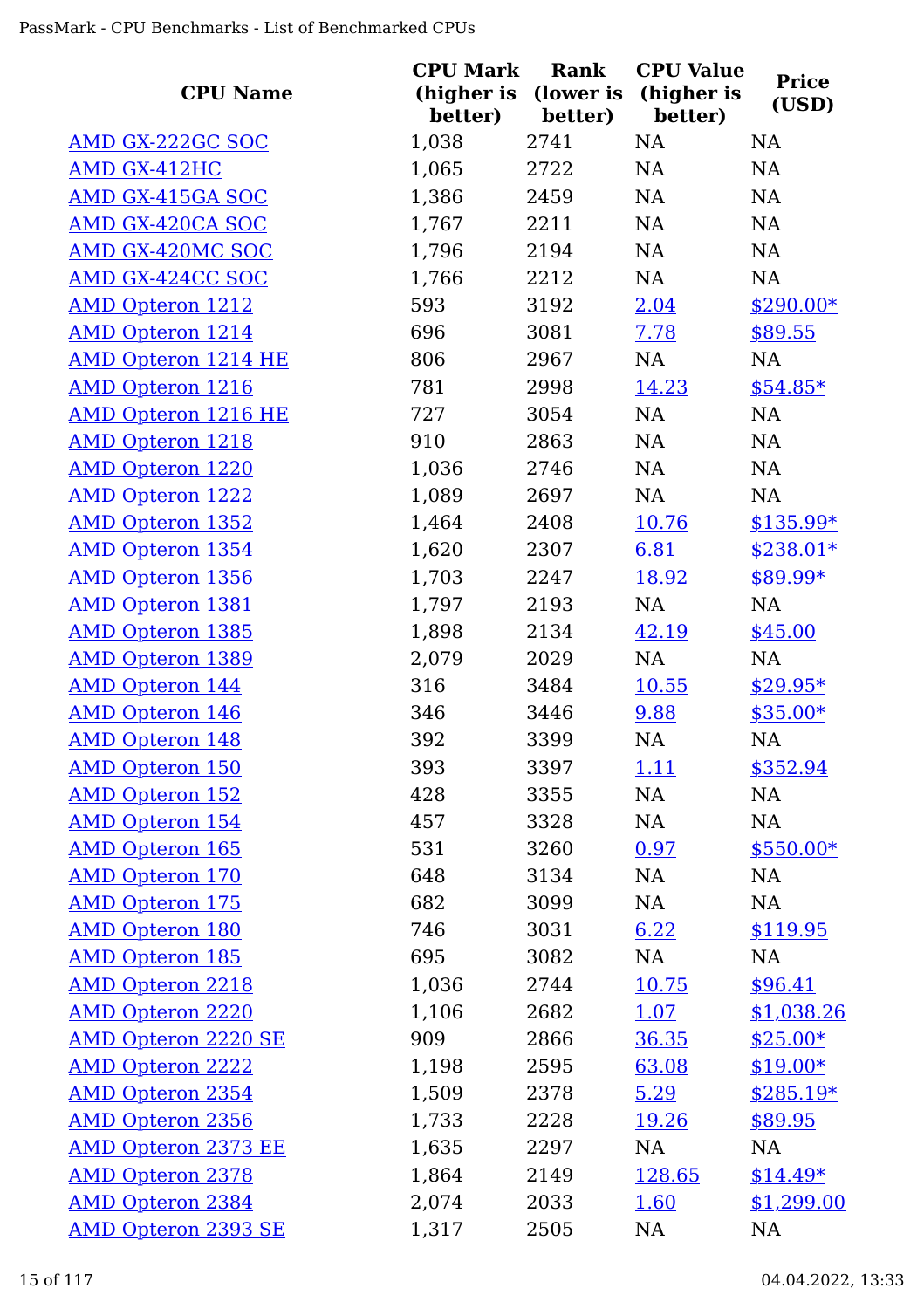| <b>CPU Name</b>            | <b>CPU Mark</b><br>(higher is<br>better) | Rank<br>(lower is<br>better) | <b>CPU Value</b><br>(higher is<br>better) | <b>Price</b><br>(USD) |
|----------------------------|------------------------------------------|------------------------------|-------------------------------------------|-----------------------|
| <b>AMD Opteron 2419 EE</b> | 1,902                                    | 2132                         | NA                                        | NA                    |
| <b>AMD Opteron 2427</b>    | 1,995                                    | 2073                         | 36.28                                     | $$55.00*$             |
| <b>AMD Opteron 2431</b>    | 2,936                                    | 1652                         | 117.48                                    | $$24.99*$             |
| <b>AMD Opteron 2435</b>    | 3,061                                    | 1607                         | 279.52                                    | $$10.95*$             |
| <b>AMD Opteron 254</b>     | 451                                      | 3333                         | NA                                        | <b>NA</b>             |
| <b>AMD Opteron 270</b>     | 761                                      | 3016                         | 3.04                                      | $$249.95*$            |
| <b>AMD Opteron 275</b>     | 839                                      | 2929                         | <u>11.65</u>                              | \$72.05               |
| <b>AMD Opteron 280</b>     | 765                                      | 3011                         | 2.66                                      | \$287.92              |
| <b>AMD Opteron 285</b>     | 956                                      | 2828                         | 38.30                                     | $$24.95*$             |
| <b>AMD Opteron 290</b>     | 952                                      | 2831                         | 7.05                                      | $$135.00*$            |
| <b>AMD Opteron 3250 HE</b> | 2,061                                    | 2037                         | 20.82                                     | $$99.00*$             |
| <b>AMD Opteron 3260 HE</b> | 2,283                                    | 1910                         | NA                                        | NA                    |
| <b>AMD Opteron 3280</b>    | 3,720                                    | 1419                         | 51.65                                     | \$72.02               |
| <b>AMD Opteron 3320 EE</b> | 1,918                                    | 2115                         | 3.50                                      | \$548.00              |
| <b>AMD Opteron 3350 HE</b> | 2,825                                    | 1692                         | 7.21                                      | \$392.00              |
| <b>AMD Opteron 3365</b>    | 3,973                                    | 1364                         | NA                                        | NA                    |
| <b>AMD Opteron 3380</b>    | 4,134                                    | 1334                         | 5.11                                      | $$809.00*$            |
| <b>AMD Opteron 4130</b>    | 2,347                                    | 1877                         | 10.21                                     | $$229.95*$            |
| <b>AMD Opteron 4162 EE</b> | 2,058                                    | 2040                         | 102.97                                    | $$19.99*$             |
| <b>AMD Opteron 4170 HE</b> | 2,382                                    | 1856                         | 59.56                                     | \$39.99               |
| <b>AMD Opteron 4184</b>    | 2,872                                    | 1681                         | 5.76                                      | \$498.95              |
| <b>AMD Opteron 4274 HE</b> | 5,776                                    | 1055                         | 75.02                                     | \$76.99               |
| <b>AMD Opteron 4280</b>    | 4,504                                    | 1264                         | 47.41                                     | \$94.99               |
| <b>AMD Opteron 4284</b>    | 4,665                                    | 1236                         | 283.25                                    | \$16.47               |
| <b>AMD Opteron 4332 HE</b> | 3,906                                    | 1375                         | 105.59                                    | \$36.99*              |
| <b>AMD Opteron 4334</b>    | 3,949                                    | 1367                         | 30.39                                     | \$129.95              |
| <b>AMD Opteron 4365 EE</b> | 3,263                                    | 1527                         | NA                                        | NA                    |
| <b>AMD Opteron 4386</b>    | 4,378                                    | 1284                         | 18.26                                     | \$239.70              |
| <b>AMD Opteron 6128</b>    | 2,826                                    | 1691                         | <u>10.50</u>                              | \$269.00              |
| <b>AMD Opteron 6128 HE</b> | 2,932                                    | 1653                         | NA                                        | <b>NA</b>             |
| <b>AMD Opteron 6136</b>    | 3,381                                    | 1492                         | 9.69                                      | \$349.00              |
| <b>AMD Opteron 6164 HE</b> | 3,478                                    | 1465                         | NA                                        | <b>NA</b>             |
| <b>AMD Opteron 6172</b>    | 2,789                                    | 1702                         | 18.02                                     | \$154.80              |
| <b>AMD Opteron 6174</b>    | 3,697                                    | 1420                         | 0.98                                      | \$3,780.00            |
| <b>AMD Opteron 6176 SE</b> | 3,564                                    | 1445                         | 14.26                                     | $$249.89*$            |
| <b>AMD Opteron 6212</b>    | 4,007                                    | 1358                         | 62.81                                     | \$63.79               |
| <b>AMD Opteron 6220</b>    | 4,753                                    | 1221                         | 330.73                                    | \$14.37               |
| <b>AMD Opteron 6234</b>    | 4,072                                    | 1348                         | 9.03                                      | \$450.99              |
| <b>AMD Opteron 6238</b>    | 5,625                                    | 1078                         | 54.24                                     | \$103.71              |
| <b>AMD Opteron 6272</b>    | 5,240                                    | 1145                         | 53.84                                     | \$97.33               |
| <b>AMD Opteron 6274</b>    | 5,286                                    | 1132                         | 5.97                                      | \$885.95              |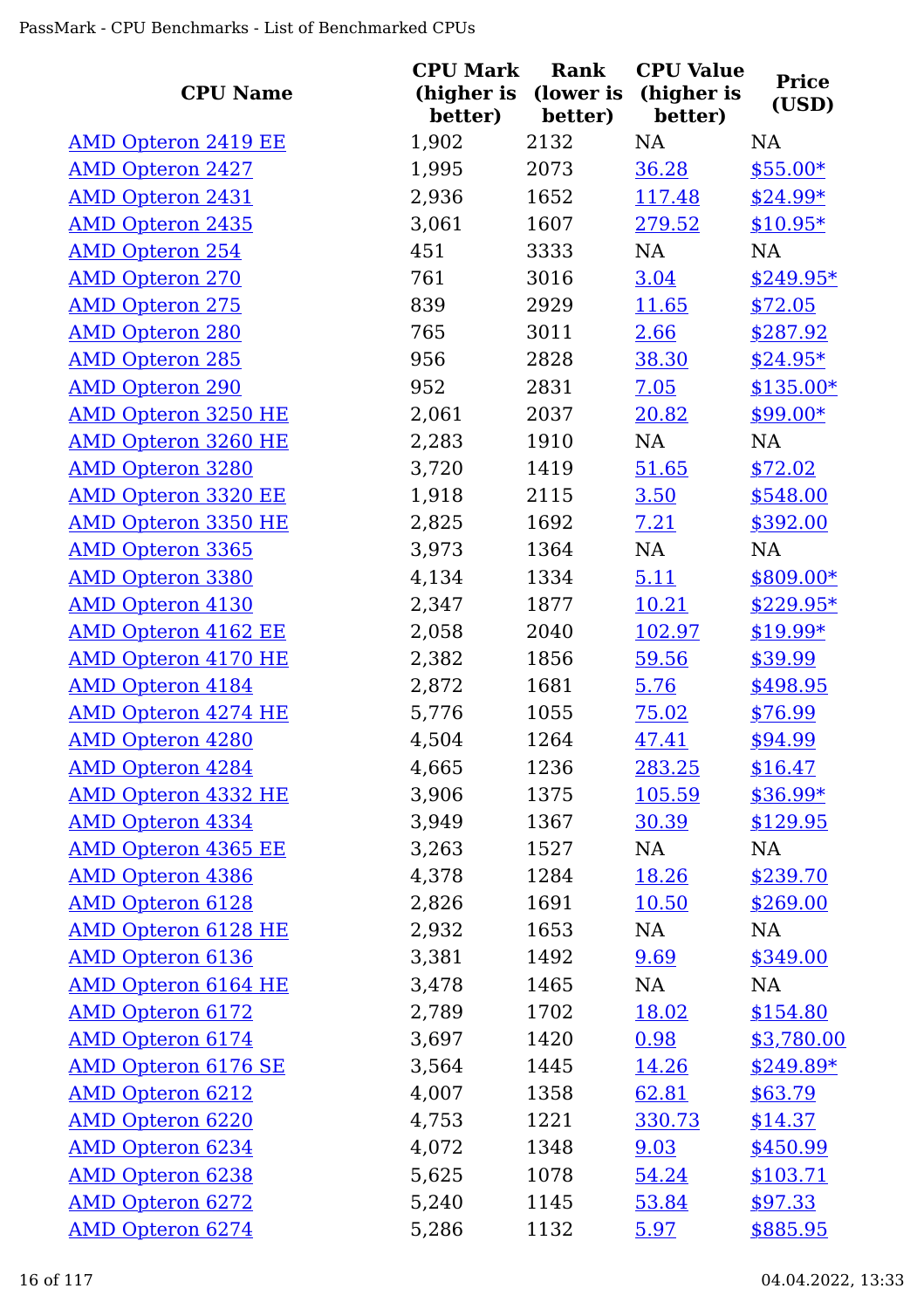| <b>CPU Name</b>                     | <b>CPU Mark</b><br>(higher is<br>better) | <b>Rank</b><br>(lower is<br>better) | <b>CPU Value</b><br>(higher is<br>better) | <b>Price</b><br>(USD) |
|-------------------------------------|------------------------------------------|-------------------------------------|-------------------------------------------|-----------------------|
| <b>AMD Opteron 6276</b>             | 6,245                                    | 990                                 | 6.45                                      | \$968.46              |
| <b>AMD Opteron 6281</b>             | 7,279                                    | 846                                 | NA                                        | NA                    |
| <b>AMD Opteron 6282 SE</b>          | 6,385                                    | 968                                 | 28.58                                     | \$223.39              |
| <b>AMD Opteron 6287 SE</b>          | 6,925                                    | 900                                 | NA                                        | NA                    |
| <b>AMD Opteron 6328</b>             | 5,246                                    | 1142                                | 15.27                                     | \$343.46              |
| AMD Opteron 6344                    | 6,069                                    | 1018                                | <u>16.01</u>                              | $$379.00*$            |
| <b>AMD Opteron 6348</b>             | 8,030                                    | 772                                 | 4.70                                      | \$1,708.67            |
| <b>AMD Opteron 6366 HE</b>          | 4,858                                    | 1200                                | 14.12                                     | $$343.99*$            |
| <b>AMD Opteron 6376</b>             | 5,572                                    | 1087                                | 2.71                                      | \$2,055.00            |
| <b>AMD Opteron 6378</b>             | 5,889                                    | 1043                                | 3.44                                      | \$1,709.94            |
| <b>AMD Opteron 6380</b>             | 6,645                                    | 934                                 | 7.76                                      | \$855.79              |
| <b>AMD Opteron 6386 SE</b>          | 7,017                                    | 886                                 | 51.94                                     | $$135.09*$            |
| <b>AMD Opteron 8439 SE</b>          | 2,479                                    | 1815                                | 47.67                                     | $$52.00*$             |
| <b>AMD Opteron X2170 APU</b>        | 1,911                                    | 2122                                | NA                                        | <b>NA</b>             |
| <b>AMD Opteron X3216 APU</b>        | 1,525                                    | 2370                                | NA                                        | <b>NA</b>             |
| <b>AMD Opteron X3418 APU</b>        | 3,137                                    | 1579                                | NA                                        | <b>NA</b>             |
| <b>AMD Opteron X3421 APU</b>        | 3,375                                    | 1493                                | NA                                        | <b>NA</b>             |
| <b>AMD Phenom 8250 Triple-Core</b>  | 1,114                                    | 2678                                | NA                                        | NA                    |
| <b>AMD Phenom 8250e Triple-Core</b> | 1,084                                    | 2703                                | 23.08                                     | $$46.99*$             |
| <b>AMD Phenom 8400 Triple-Core</b>  | 1,079                                    | 2705                                | NA                                        | <b>NA</b>             |
| <b>AMD Phenom 8450 Triple-Core</b>  | 1,214                                    | 2586                                | 71.48                                     | $$16.99*$             |
| <b>AMD Phenom 8450e Triple-Core</b> | 1,134                                    | 2662                                | NA                                        | <b>NA</b>             |
| <b>AMD Phenom 8600 Triple-Core</b>  | 1,210                                    | 2591                                | 22.84                                     | $$52.99*$             |
| <b>AMD Phenom 8600B Triple-Core</b> | 1,390                                    | 2454                                | 92.96                                     | $$14.95*$             |
| <b>AMD Phenom 8650 Triple-Core</b>  | 1,205                                    | 2593                                | 63.42                                     | $$19.00*$             |
| <b>AMD Phenom 8750 Triple-Core</b>  | 1,343                                    | 2482                                | NA                                        | NA                    |
| <b>AMD Phenom 8750B Triple-Core</b> | 1,188                                    | 2603                                | NA                                        | NA                    |
| <b>AMD Phenom 8850 Triple-Core</b>  | 1,142                                    | 2648                                | NA                                        | NA                    |
| <b>AMD Phenom 8850B Triple-Core</b> | 1,281                                    | 2531                                | NA                                        | NA                    |
| AMD Phenom 9100e Quad-Core          | 1,279                                    | 2535                                | 36.58                                     | \$34.95               |
| <b>AMD Phenom 9150e Quad-Core</b>   | 1,340                                    | 2486                                | 5.41                                      | $$247.50*$            |
| <b>AMD Phenom 9350e Quad-Core</b>   | 1,501                                    | 2383                                | 0.44                                      | $$3,382.07*$          |
| AMD Phenom 9450e Quad-Core          | 1,455                                    | 2411                                | 13.86                                     | $$105.00*$            |
| <b>AMD Phenom 9500 Quad-Core</b>    | 1,512                                    | 2377                                | 50.42                                     | $$29.99*$             |
| <b>AMD Phenom 9550 Quad-Core</b>    | 1,640                                    | 2291                                | 54.70                                     | $$29.99*$             |
| AMD Phenom 9600 Quad-Core           | 1,619                                    | 2309                                | 40.52                                     | \$39.95               |
| AMD Phenom 9600B Quad-Core          | 1,736                                    | 2226                                | 43.45                                     | $$39.95*$             |
| <b>AMD Phenom 9650 Quad-Core</b>    | 1,699                                    | 2251                                | 42.50                                     | $$39.99*$             |
| AMD Phenom 9750 Quad-Core           | 1,804                                    | 2188                                | 37.56                                     | \$48.02               |
| <b>AMD Phenom 9750B Quad-Core</b>   | 1,520                                    | 2372                                | NA                                        | NA                    |
| <b>AMD Phenom 9850 Quad-Core</b>    | 1,680                                    | 2265                                | 12.92                                     | $$129.99*$            |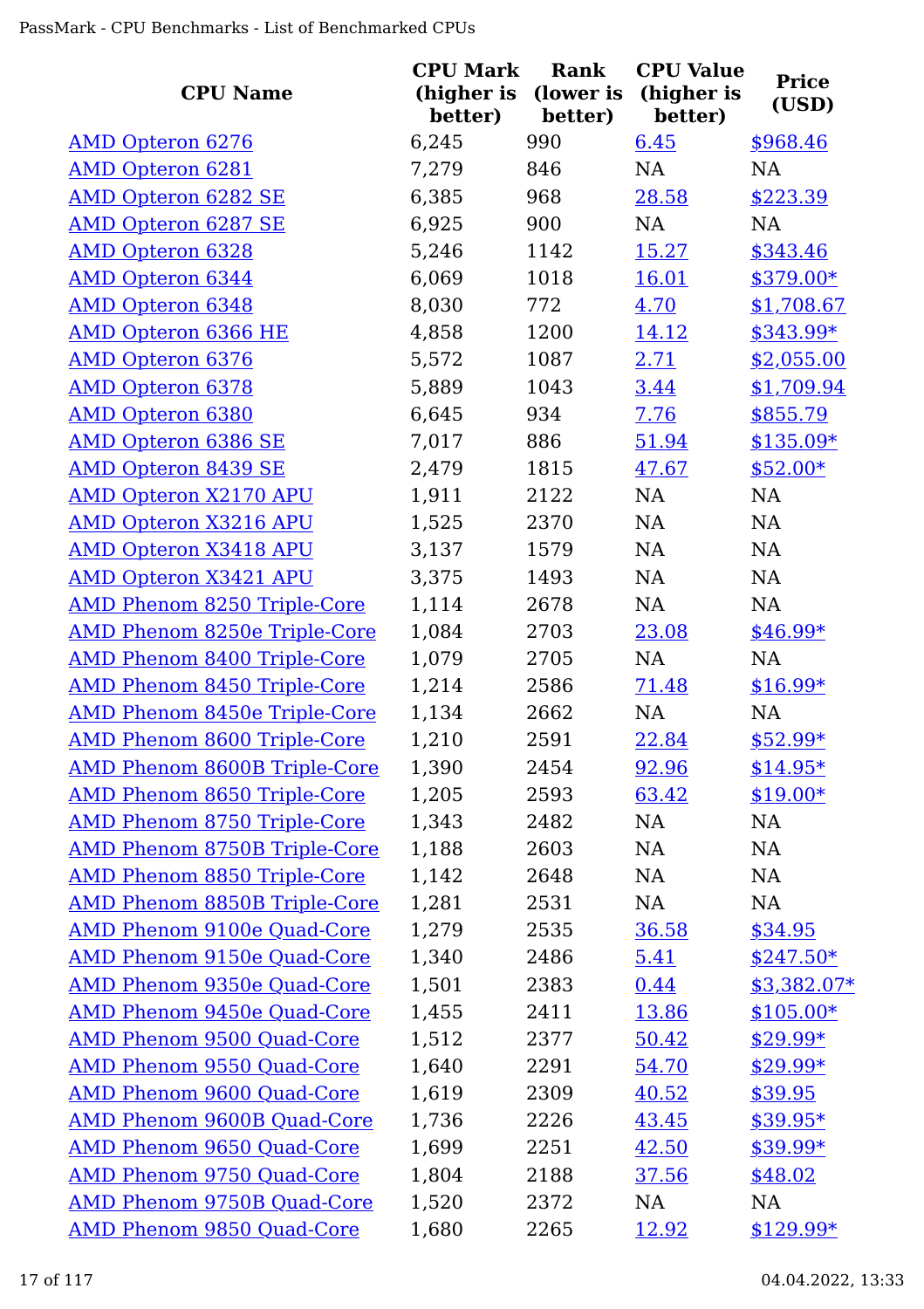| <b>CPU Name</b>                       | <b>CPU Mark</b><br>(higher is<br>better) | <b>Rank</b><br>(lower is<br>better) | <b>CPU Value</b><br>(higher is<br>better) | <b>Price</b><br>(USD) |
|---------------------------------------|------------------------------------------|-------------------------------------|-------------------------------------------|-----------------------|
| AMD Phenom 9850B Quad-Core            | 1,946                                    | 2095                                | <b>NA</b>                                 | <b>NA</b>             |
| <b>AMD Phenom 9950 Quad-Core</b>      | 1,892                                    | 2137                                | 19.49                                     | $$97.04*$             |
| <b>AMD Phenom FX-5000 Quad-Core</b>   | 1,599                                    | 2322                                | <b>NA</b>                                 | <b>NA</b>             |
| AMD Phenom FX-5200 Quad-Core          | 1,699                                    | 2252                                | NA                                        | <b>NA</b>             |
| <b>AMD Phenom II N620 Dual-Core</b>   | 990                                      | 2794                                | 248.09                                    | $$3.99*$              |
| AMD Phenom II N640 Dual-Core          | 965                                      | 2818                                | 17.57                                     | $$54.95*$             |
| AMD Phenom II N660 Dual-Core          | 1,065                                    | 2724                                | 11.96                                     | \$89.00*              |
| AMD Phenom II N830 3+1                | 1,768                                    | 2209                                | NA                                        | <b>NA</b>             |
| <b>AMD Phenom II N830 Triple-Core</b> | 1,137                                    | 2658                                | <b>NA</b>                                 | <b>NA</b>             |
| <b>AMD Phenom II N850 Triple-Core</b> | 1,253                                    | 2555                                | 50.13                                     | $$25.00*$             |
| <b>AMD Phenom II N870 Triple-Core</b> | 1,139                                    | 2655                                | <b>NA</b>                                 | <b>NA</b>             |
| AMD Phenom II N930 Quad-Core          | 1,558                                    | 2347                                | 11.99                                     | $$129.95*$            |
| <b>AMD Phenom II N950 Quad-Core</b>   | 1,538                                    | 2360                                | 13.66                                     | $$112.60*$            |
| AMD Phenom II N970 Quad-Core          | 1,647                                    | 2285                                | 10.98                                     | \$149.99*             |
| AMD Phenom II P650 Dual-Core          | 933                                      | 2847                                | 26.66                                     | $$35.00*$             |
| <b>AMD Phenom II P820 Triple-Core</b> | 1,068                                    | 2718                                | NA                                        | <b>NA</b>             |
| <b>AMD Phenom II P840 Triple-Core</b> | 1,116                                    | 2676                                | <b>NA</b>                                 | <b>NA</b>             |
| <b>AMD Phenom II P860 Triple-Core</b> | 1,214                                    | 2587                                | <b>NA</b>                                 | <b>NA</b>             |
| AMD Phenom II P920 Quad-Core          | 1,160                                    | 2632                                | 17.85                                     | $$65.00*$             |
| AMD Phenom II P940 Quad-Core          | 1,319                                    | 2504                                | NA                                        | <b>NA</b>             |
| AMD Phenom II P960 Quad-Core          | 1,412                                    | 2441                                | 36.10                                     | $$39.12*$             |
| AMD Phenom II X2 511                  | 1,163                                    | 2627                                | <b>NA</b>                                 | NA                    |
| <b>AMD Phenom II X2 521</b>           | 1,279                                    | 2534                                | <b>NA</b>                                 | <b>NA</b>             |
| <b>AMD Phenom II X2 545</b>           | 1,107                                    | 2681                                | 25.18                                     | $$43.98*$             |
| AMD Phenom II X2 550                  | 1,169                                    | 2621                                | 16.94                                     | \$68.99               |
| AMD Phenom II X2 555                  | 1,308                                    | 2514                                | 35.40                                     | \$36.96               |
| AMD Phenom II X2 560                  | 1,426                                    | 2434                                | 59.48                                     | $$23.98*$             |
| AMD Phenom II X2 565                  | 1,405                                    | 2447                                | 8.32                                      | $$168.87*$            |
| AMD Phenom II X2 570                  | 1,360                                    | 2468                                | NA                                        | NA                    |
| <b>AMD Phenom II X2 B53</b>           | 1,126                                    | 2667                                | NA                                        | NA                    |
| <b>AMD Phenom II X2 B55</b>           | 1,151                                    | 2642                                | 30.34                                     | $$37.95*$             |
| <b>AMD Phenom II X2 B57</b>           | 1,099                                    | 2689                                | NA                                        | <b>NA</b>             |
| <b>AMD Phenom II X2 B59</b>           | 1,392                                    | 2453                                | 28.98                                     | $$48.02*$             |
| AMD Phenom II X3 700e                 | 1,430                                    | 2428                                | NA                                        | <b>NA</b>             |
| AMD Phenom II X3 705e                 | 1,222                                    | 2577                                | 8.02                                      | $$152.34*$            |
| AMD Phenom II X3 710                  | 1,554                                    | 2351                                | 9.20                                      | $$169.00*$            |
| <b>AMD Phenom II X3 720</b>           | 1,574                                    | 2336                                | 24.43                                     | $$64.45*$             |
| AMD Phenom II X3 740                  | 1,424                                    | 2435                                | 16.00                                     | $$88.99*$             |
| AMD Phenom II X3 B73                  | 1,538                                    | 2361                                | 20.50                                     | $$75.00*$             |
| <b>AMD Phenom II X3 B75</b>           | 1,485                                    | 2394                                | 29.72                                     | $$49.95*$             |
| <b>AMD Phenom II X3 B77</b>           | 1,844                                    | 2165                                | 82.71                                     | $$22.29*$             |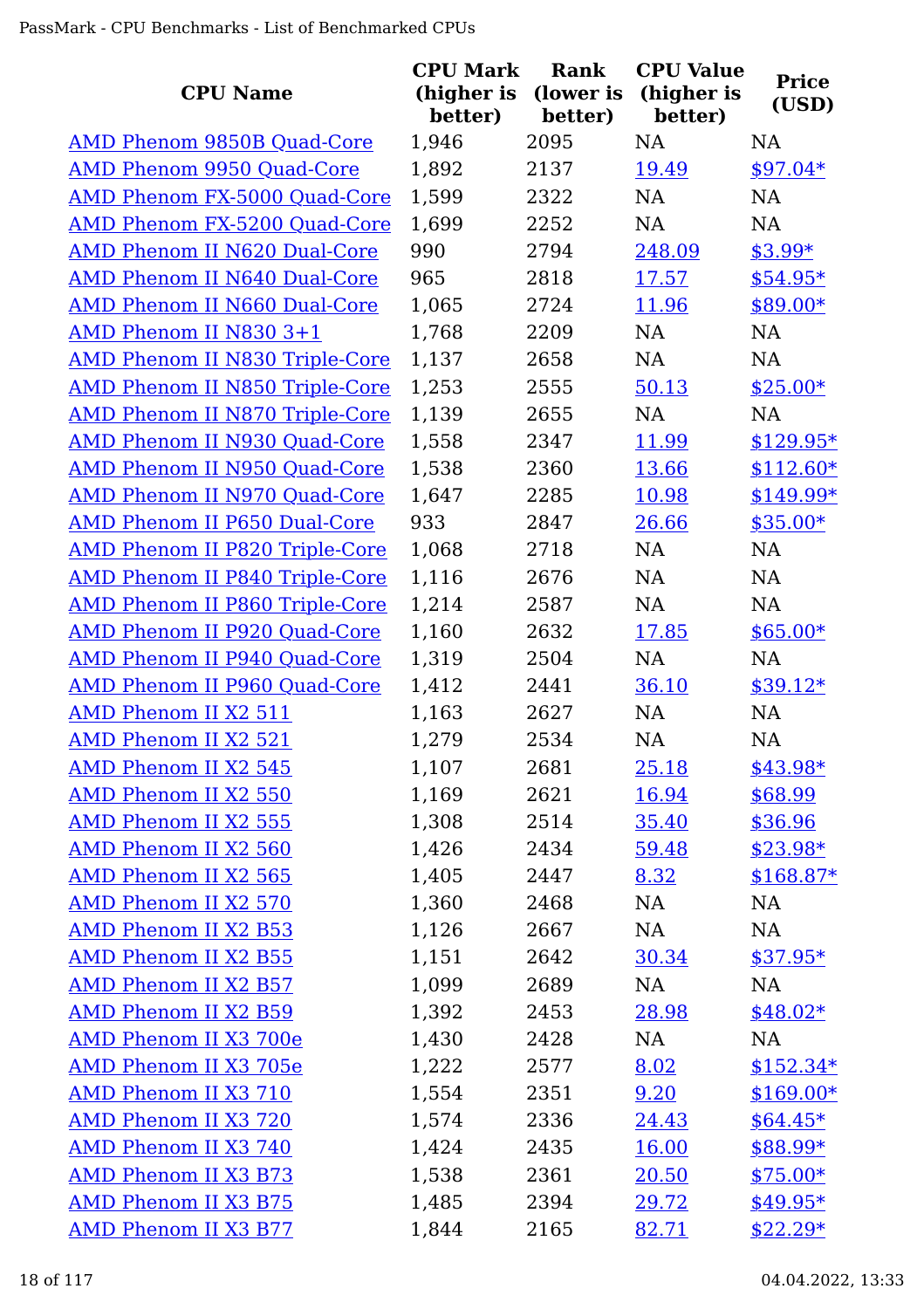| <b>CPU Name</b>             | <b>CPU Mark</b><br>(higher is<br>better) | <b>Rank</b><br>(lower is | <b>CPU Value</b><br>(higher is<br>better) | <b>Price</b><br>(USD) |
|-----------------------------|------------------------------------------|--------------------------|-------------------------------------------|-----------------------|
| <b>AMD Phenom II X4 805</b> | 1,844                                    | better)<br>2164          | 10.60                                     | $$173.99*$            |
| AMD Phenom II X4 810        | 1,849                                    | 2160                     | 8.68                                      | $$213.00*$            |
| AMD Phenom II X4 820        | 2,105                                    | 2009                     | 30.09                                     | \$69.95               |
| <b>AMD Phenom II X4 830</b> | 2,022                                    | 2060                     | 70.02                                     | $$28.88*$             |
| <b>AMD Phenom II X4 840</b> | 2,350                                    | 1874                     | 96.38                                     | \$24.38               |
| AMD Phenom II X4 840T       | 2,245                                    | 1933                     | 34.00                                     | \$66.04               |
| <b>AMD Phenom II X4 850</b> | 2,496                                    | 1806                     | 38.40                                     | $$64.99*$             |
| AMD Phenom II X4 900e       | 1,505                                    | 2380                     | NA                                        | NA                    |
| AMD Phenom II X4 905e       | 1,895                                    | 2135                     | 35.11                                     | $$53.99*$             |
| AMD Phenom II X4 910        | 1,699                                    | 2249                     | 16.99                                     | $$100.00*$            |
| AMD Phenom II X4 910e       | 2,044                                    | 2050                     | 29.24                                     | $$69.90*$             |
| AMD Phenom II X4 920        | 1,899                                    | 2133                     | 68.10                                     | $$27.89*$             |
| <b>AMD Phenom II X4 925</b> | 2,173                                    | 1975                     | 94.51                                     | \$22.99               |
| AMD Phenom II X4 940        | 2,228                                    | 1943                     | 2.56                                      | \$870.00              |
| <b>AMD Phenom II X4 945</b> | 2,253                                    | 1928                     | 37.57                                     | \$59.95               |
| <b>AMD Phenom II X4 955</b> | 2,430                                    | 1833                     | 13.79                                     | $$176.18*$            |
| AMD Phenom II X4 960T       | 2,196                                    | 1965                     | 37.21                                     | \$59.01               |
| AMD Phenom II X4 965        | 2,545                                    | 1786                     | 34.38                                     | \$74.02               |
| AMD Phenom II X4 970        | 2,640                                    | 1752                     | 44.08                                     | $$59.88*$             |
| <b>AMD Phenom II X4 973</b> | 2,204                                    | 1961                     | NA                                        | NA                    |
| <b>AMD Phenom II X4 975</b> | 2,544                                    | 1787                     | 26.22                                     | $$97.00*$             |
| <b>AMD Phenom II X4 977</b> | 2,377                                    | 1858                     | NA                                        | NA                    |
| <b>AMD Phenom II X4 980</b> | 2,829                                    | 1690                     | 21.76                                     | $$130.00*$            |
| AMD Phenom II X4 B05e       | 1,906                                    | 2129                     | <b>NA</b>                                 | <b>NA</b>             |
| AMD Phenom II X4 B15e       | 1,825                                    | 2174                     | NA                                        | <b>NA</b>             |
| AMD Phenom II X4 B25        | 2,108                                    | 2004                     | NA                                        | <b>NA</b>             |
| <b>AMD Phenom II X4 B35</b> | 2,341                                    | 1879                     | NA                                        | <b>NA</b>             |
| <b>AMD Phenom II X4 B40</b> | 2,238                                    | 1937                     | NA                                        | <b>NA</b>             |
| <b>AMD Phenom II X4 B45</b> | 2,152                                    | 1982                     | NA                                        | <b>NA</b>             |
| AMD Phenom II X4 B50        | 2,237                                    | 1939                     | NA                                        | <b>NA</b>             |
| <b>AMD Phenom II X4 B55</b> | 2,465                                    | 1817                     | NA                                        | <b>NA</b>             |
| <b>AMD Phenom II X4 B60</b> | 2,357                                    | 1872                     | NA                                        | <b>NA</b>             |
| <b>AMD Phenom II X4 B65</b> | 2,576                                    | 1776                     | NA                                        | <b>NA</b>             |
| <b>AMD Phenom II X4 B70</b> | 2,303                                    | 1899                     | NA                                        | <b>NA</b>             |
| <b>AMD Phenom II X4 B93</b> | 2,104                                    | 2011                     | NA                                        | <b>NA</b>             |
| <b>AMD Phenom II X4 B95</b> | 2,313                                    | 1890                     | 37.30                                     | $$62.02*$             |
| AMD Phenom II X4 B97        | 2,498                                    | 1804                     | 31.25                                     | $$79.95*$             |
| AMD Phenom II X4 B99        | 2,536                                    | 1788                     | NA                                        | <b>NA</b>             |
| AMD Phenom II X6 1035T      | 2,947                                    | 1644                     | 27.28                                     | $$108.00*$            |
| AMD Phenom II X6 1045T      | 3,029                                    | 1616                     | 57.58                                     | \$52.61               |
| AMD Phenom II X6 1055T      | 3,189                                    | 1558                     | 68.78                                     | \$46.36               |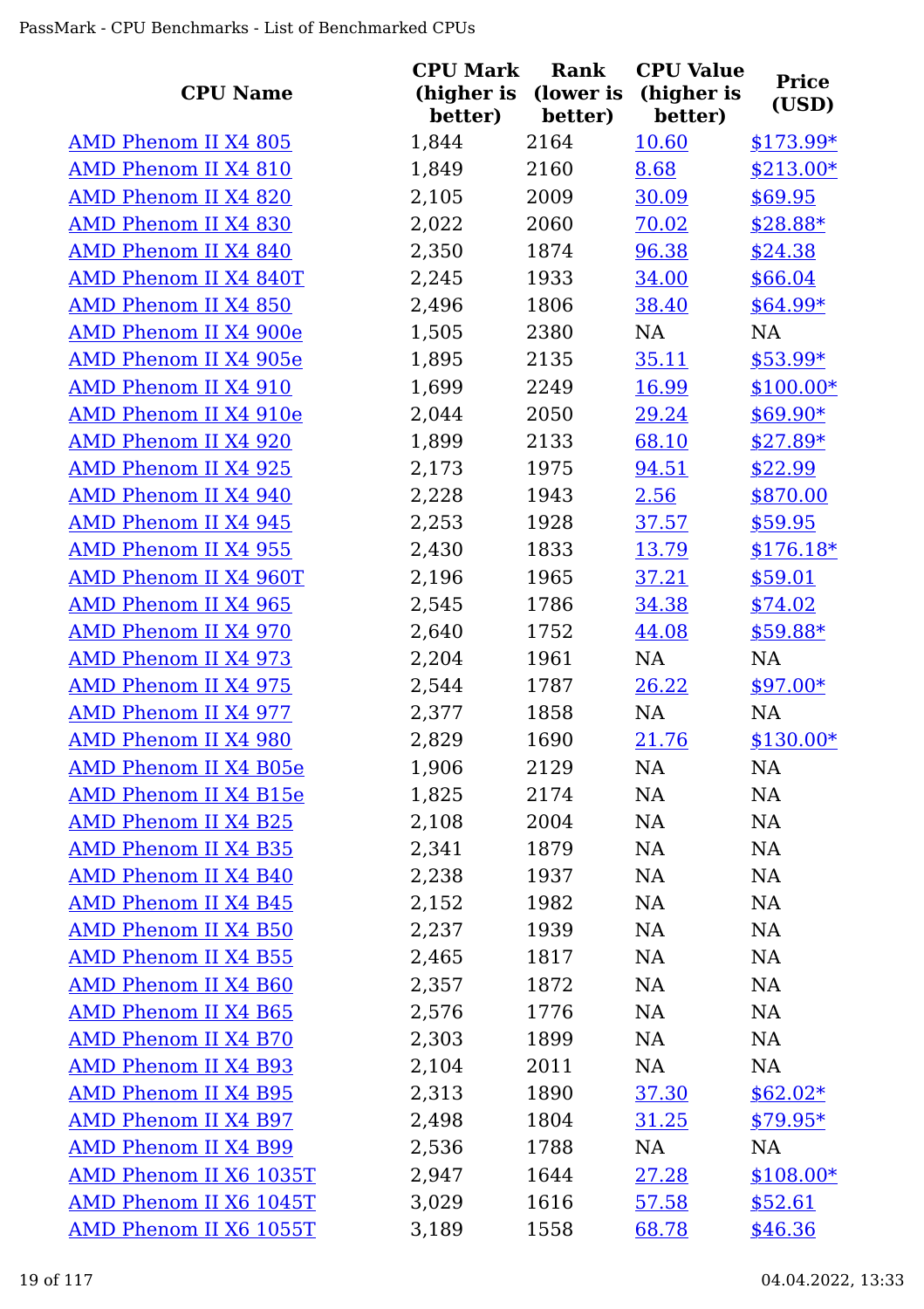|                                           | <b>CPU Mark</b>       | Rank                 | <b>CPU Value</b>      | <b>Price</b> |
|-------------------------------------------|-----------------------|----------------------|-----------------------|--------------|
| <b>CPU Name</b>                           | (higher is<br>better) | (lower is<br>better) | (higher is<br>better) | (USD)        |
| AMD Phenom II X6 1065T                    | 3,298                 | 1513                 | 32.99                 | $$99.98*$    |
| AMD Phenom II X6 1075T                    | 3,231                 | 1542                 | 40.39                 | \$79.99      |
| AMD Phenom II X6 1090T                    | 3,649                 | 1430                 | 41.56                 | \$87.79      |
| AMD Phenom II X6 1100T                    | 3,727                 | 1417                 | 27.24                 | $$136.85*$   |
| AMD Phenom II X6 1405T                    | 3,335                 | 1503                 | <b>NA</b>             | NA           |
| <b>AMD Phenom II X620 Dual-Core</b>       | 1,262                 | 2548                 | NA                    | NA           |
| AMD Phenom II X640 Dual-Core              | 1,165                 | 2625                 | NA                    | <b>NA</b>    |
| AMD Phenom II X920 Quad-Core              | 1,669                 | 2273                 | NA                    | <b>NA</b>    |
| AMD Phenom II X940 Quad-Core              | 1,797                 | 2192                 | NA                    | NA           |
| <b>AMD Phenom X2 Dual-Core</b><br>GE-5060 | 1,566                 | 2340                 | NA                    | NA           |
| <b>AMD Phenom X2 Dual-Core</b><br>GE-6060 | 1,722                 | 2234                 | NA                    | <b>NA</b>    |
| <b>AMD Phenom X2 Dual-Core</b><br>GE-7060 | 1,010                 | 2771                 | <b>NA</b>             | <b>NA</b>    |
| <b>AMD Phenom X2 Dual-Core</b><br>GP-7730 | 884                   | 2888                 | <b>NA</b>             | <b>NA</b>    |
| AMD Phenom X3 8550                        | 976                   | 2807                 | 32.59                 | $$29.95*$    |
| <b>AMD Phenom X4 Quad-Core</b><br>GP-9500 | 1,297                 | 2519                 | <b>NA</b>             | NA           |
| <b>AMD Phenom X4 Quad-Core</b><br>GP-9530 | 1,228                 | 2574                 | <b>NA</b>             | NA           |
| <b>AMD Phenom X4 Quad-Core</b><br>GP-9600 | 1,649                 | 2282                 | <b>NA</b>             | <b>NA</b>    |
| <b>AMD Phenom X4 Quad-Core</b><br>GP-9730 | 1,784                 | 2199                 | <b>NA</b>             | <b>NA</b>    |
| <b>AMD Phenom X4 Quad-Core</b><br>GS-6560 | 1,063                 | 2726                 | NA                    | NA           |
| <b>AMD PRO A10-8700B</b>                  | 2,262                 | 1923                 | <b>NA</b>             | NA           |
| <b>AMD PRO A10-8730B</b>                  | 2,388                 | 1853                 | <b>NA</b>             | NA           |
| <b>AMD PRO A10-8750B</b>                  | 2,881                 | 1676                 | NA                    | NA           |
| <b>AMD PRO A10-8770</b>                   | 3,418                 | 1483                 | NA                    | NA           |
| <b>AMD PRO A10-8770E</b>                  | 3,181                 | 1561                 | NA                    | NA           |
| <b>AMD PRO A10-8850B</b>                  | 3,752                 | 1410                 | NA                    | NA           |
| <b>AMD PRO A10-9700</b>                   | 3,633                 | 1433                 | 21.49                 | $$169.00*$   |
| <b>AMD PRO A10-9700B</b>                  | 2,602                 | 1764                 | NA                    | NA           |
| <b>AMD PRO A10-9700E</b>                  | 2,896                 | 1671                 | 20.83                 | $$139.00*$   |
| <b>AMD PRO A12-8800B</b>                  | 2,622                 | 1760                 | NA                    | NA           |
| <b>AMD PRO A12-8830B</b>                  | 2,392                 | 1851                 | NA                    | NA           |
| <b>AMD PRO A12-8870</b>                   | 3,848                 | 1385                 | NA                    | NA           |
| <b>AMD PRO A12-8870E</b>                  | 3,083                 | 1598                 | NA                    | NA           |
| <b>AMD PRO A12-9800</b>                   | 3,878                 | 1380                 | 22.95                 | $$169.00*$   |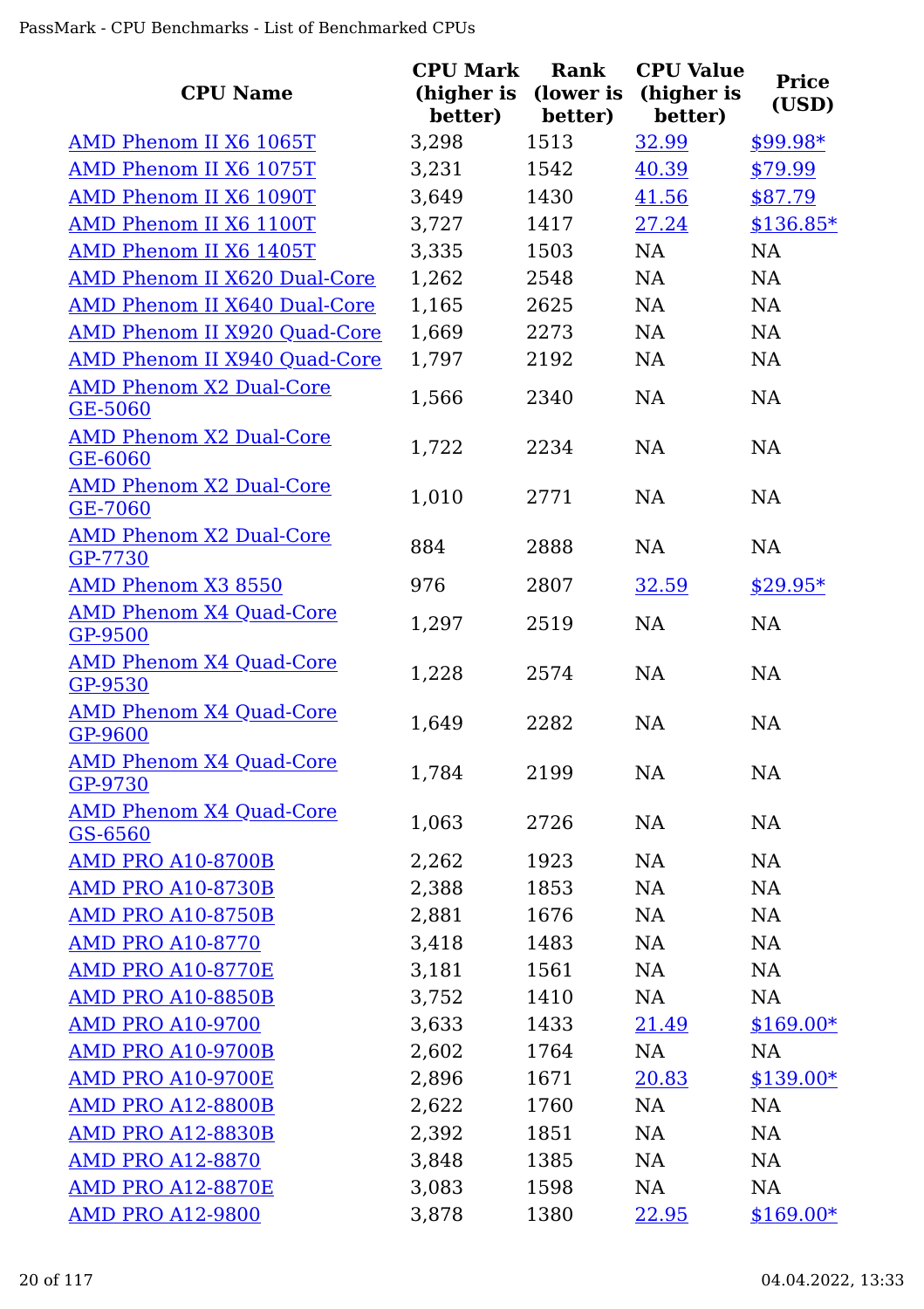|                           | <b>CPU Mark</b>       | Rank                 | <b>CPU Value</b>      | <b>Price</b> |
|---------------------------|-----------------------|----------------------|-----------------------|--------------|
| <b>CPU Name</b>           | (higher is<br>better) | (lower is<br>better) | (higher is<br>better) | (USD)        |
| <b>AMD PRO A12-9800B</b>  | 2,729                 | 1725                 | NA                    | <b>NA</b>    |
| <b>AMD PRO A12-9800E</b>  | 3,191                 | 1556                 | 18.88                 | $$169.00*$   |
| AMD PRO A4-3350B APU      | 1,702                 | 2248                 | NA                    | NA           |
| <b>AMD PRO A4-4350B</b>   | 1,093                 | 2692                 | NA                    | NA           |
| <b>AMD PRO A4-8350B</b>   | 1,552                 | 2353                 | 53.53                 | $$28.99*$    |
| <b>AMD PRO A6-7350B</b>   | 1,679                 | 2266                 | NA                    | NA           |
| AMD PRO A6-8500B          | 1,704                 | 2245                 | NA                    | NA           |
| <b>AMD PRO A6-8530B</b>   | 1,498                 | 2385                 | NA                    | NA           |
| AMD PRO A6-8550B          | 1,885                 | 2140                 | NA                    | NA           |
| <b>AMD PRO A6-8570</b>    | 1,889                 | 2138                 | NA                    | NA           |
| AMD PRO A6-8570E          | 1,489                 | 2391                 | NA                    | NA           |
| <b>AMD PRO A6-9500</b>    | 1,875                 | 2144                 | 25.34                 | $$74.00*$    |
| AMD PRO A6-9500B          | 1,340                 | 2484                 | NA                    | NA           |
| AMD PRO A6-9500E          | 1,662                 | 2276                 | 22.46                 | $$74.00*$    |
| AMD PRO A8-8600B          | 2,148                 | 1983                 | NA                    | NA           |
| AMD PRO A8-8650B          | 3,192                 | 1552                 | NA                    | NA           |
| AMD PRO A8-8670E          | 2,989                 | 1626                 | NA                    | NA           |
| <b>AMD PRO A8-9600</b>    | 3,347                 | 1500                 | 28.13                 | $$119.00*$   |
| <b>AMD PRO A8-9600B</b>   | 2,388                 | 1854                 | NA                    | NA           |
| <b>AMD QC-4000</b>        | 1,155                 | 2635                 | NA                    | NA           |
| <b>AMD R-260H APU</b>     | 954                   | 2830                 | NA                    | <b>NA</b>    |
| <b>AMD R-272F APU</b>     | 1,215                 | 2585                 | NA                    | NA           |
| <b>AMD R-460L APU</b>     | 1,183                 | 2608                 | <b>NA</b>             | NA           |
| <b>AMD R-464L APU</b>     | 1,773                 | 2207                 | NA                    | NA           |
| AMD RX-425BB              | 2,724                 | 1727                 | NA                    | NA           |
| AMD RX-427BB              | 2,729                 | 1724                 | NA                    | <b>NA</b>    |
| <b>AMD Ryzen 3 1200</b>   | 6,303                 | 981                  | 63.68                 | \$98.99      |
| AMD Ryzen 3 1300X         | 6,910                 | 904                  | 9.33                  | \$740.80     |
| <b>AMD Ryzen 3 2200G</b>  | 6,787                 | 924                  | 37.92                 | \$178.99     |
| <b>AMD Ryzen 3 2200GE</b> | 6,537                 | 950                  | NA                    | NA           |
| AMD Ryzen 3 2200U         | 3,686                 | 1422                 | NA                    | NA           |
| <b>AMD Ryzen 3 2300U</b>  | 5,507                 | 1100                 | NA                    | NA           |
| AMD Ryzen 3 2300X         | 7,550                 | 816                  | 42.39                 | $$178.09*$   |
| <b>AMD Ryzen 3 3100</b>   | 11,669                | 553                  | 57.90                 | \$201.53     |
| <b>AMD Ryzen 3 3200G</b>  | 7,191                 | 858                  | 24.05                 | \$299.00     |
| <b>AMD Ryzen 3 3200GE</b> | 7,408                 | 835                  | NA                    | NA           |
| <b>AMD Ryzen 3 3200U</b>  | 3,892                 | 1378                 | NA                    | NA           |
| AMD Ryzen 3 3250C         | 2,595                 | 1768                 | NA                    | NA           |
| <b>AMD Ryzen 3 3250U</b>  | 3,985                 | 1362                 | NA                    | <b>NA</b>    |
| <b>AMD Ryzen 3 3300U</b>  | 5,867                 | 1047                 | NA                    | NA           |
| <b>AMD Ryzen 3 3300X</b>  | 12,751                | 516                  | 45.70                 | \$279.00     |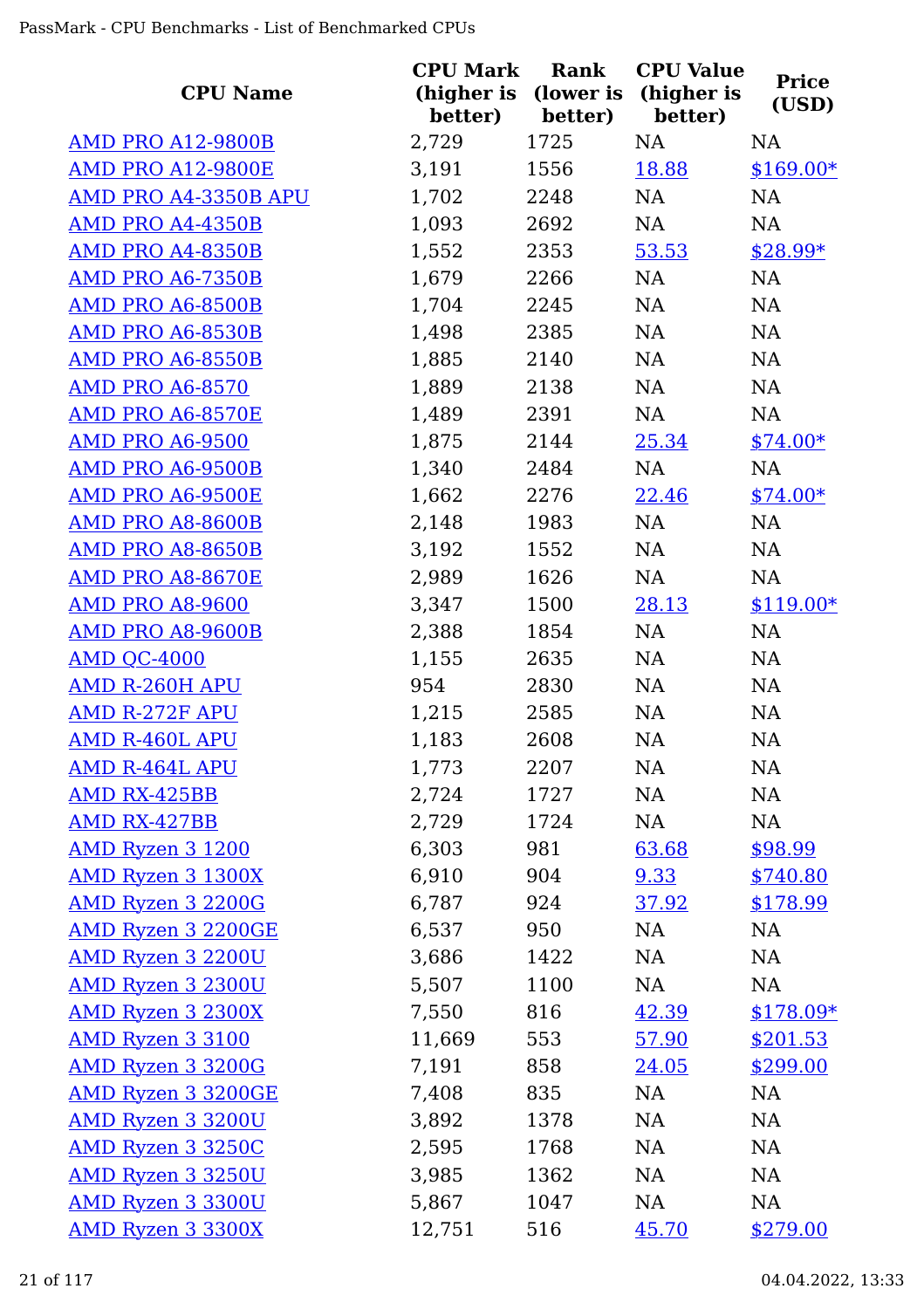| <b>CPU Name</b>               | <b>CPU Mark</b><br>better) | Rank<br>(higher is (lower is<br>better) | <b>CPU Value</b><br>(higher is<br>better) | <b>Price</b><br>(USD) |
|-------------------------------|----------------------------|-----------------------------------------|-------------------------------------------|-----------------------|
| <u>AMD Ryzen 3 3350U</u>      | 5,874                      | 1045                                    | <b>NA</b>                                 | <b>NA</b>             |
| AMD Ryzen 3 4300G             | 10,792                     | 599                                     | NA                                        | NA                    |
| <b>AMD Ryzen 3 4300GE</b>     | 11,345                     | 566                                     | NA                                        | NA                    |
| AMD Ryzen 3 4300U             | 7,567                      | 812                                     | NA                                        | NA                    |
| <b>AMD Ryzen 3 5300G</b>      | 13,179                     | 500                                     | NA                                        | NA                    |
| <b>AMD Ryzen 3 5300GE</b>     | 13,843                     | 476                                     | NA                                        | <b>NA</b>             |
| <b>AMD Ryzen 3 5300U</b>      | 10,126                     | 637                                     | NA                                        | NA                    |
| <b>AMD Ryzen 3 5400U</b>      | 11,856                     | 547                                     | NA                                        | NA                    |
| AMD Ryzen 3 5425U             | 12,269                     | 532                                     | NA                                        | NA                    |
| AMD Ryzen 3 PRO 1200          | 6,347                      | 974                                     | NA                                        | <b>NA</b>             |
| <b>AMD Ryzen 3 PRO 1300</b>   | 7,717                      | 797                                     | NA                                        | NA                    |
| <b>AMD Ryzen 3 PRO 2100GE</b> | 4,187                      | 1314                                    | NA                                        | NA                    |
| <b>AMD Ryzen 3 PRO 2200G</b>  | 6,703                      | 932                                     | NA                                        | NA                    |
| <b>AMD Ryzen 3 PRO 2200GE</b> | 5,897                      | 1042                                    | NA                                        | NA                    |
| <b>AMD Ryzen 3 PRO 2300U</b>  | 6,069                      | 1019                                    | NA                                        | NA                    |
| <b>AMD Ryzen 3 PRO 3200G</b>  | 7,030                      | 882                                     | NA                                        | NA                    |
| <b>AMD Ryzen 3 PRO 3200GE</b> | 7,071                      | 877                                     | NA                                        | NA                    |
| <b>AMD Ryzen 3 PRO 3300U</b>  | 6,144                      | 1003                                    | NA                                        | NA                    |
| <b>AMD Ryzen 3 PRO 4200G</b>  | 11,315                     | 568                                     | NA                                        | <b>NA</b>             |
| <b>AMD Ryzen 3 PRO 4200GE</b> | 10,930                     | 585                                     | NA                                        | NA                    |
| AMD Ryzen 3 PRO 4350G         | 10,833                     | 596                                     | NA                                        | <b>NA</b>             |
| <b>AMD Ryzen 3 PRO 4350GE</b> | 11,285                     | 570                                     | NA                                        | <b>NA</b>             |
| AMD Ryzen 3 PRO 4450U         | 10,139                     | 634                                     | NA                                        | <b>NA</b>             |
| <u>AMD Ryzen 3 PRO 5350G</u>  | 13,976                     | 468                                     | NA                                        | <b>NA</b>             |
| <b>AMD Ryzen 3 PRO 5350GE</b> | 13,707                     | 478                                     | NA                                        | NA                    |
| <b>AMD Ryzen 3 PRO 5450U</b>  | 11,453                     | 563                                     | NA                                        | NA                    |
| AMD Ryzen 5 1400              | 7,795                      | 789                                     | 7.66                                      | \$1,017.09            |
| AMD Ryzen 5 1500X             | 9,082                      | 698                                     | 75.03                                     | \$121.04              |
| AMD Ryzen 5 1600              | 12,318                     | 531                                     | 49.16                                     | \$250.58              |
| AMD Ryzen 5 1600X             | 12,949                     | 510                                     | 44.81                                     | \$289.00              |
| <b>AMD Ryzen 5 2400G</b>      | 8,729                      | 716                                     | 17.88                                     | \$488.24              |
| <b>AMD Ryzen 5 2400GE</b>     | 8,134                      | 763                                     | NA                                        | <b>NA</b>             |
| <b>AMD Ryzen 5 2500U</b>      | 6,552                      | 947                                     | NA                                        | <b>NA</b>             |
| <b>AMD Ryzen 5 2500X</b>      | 9,384                      | 674                                     | NA                                        | NA                    |
| AMD Ryzen 5 2600              | 13,196                     | 496                                     | 87.14                                     | \$151.43              |
| AMD Ryzen 5 2600H             | 7,836                      | 784                                     | NA                                        | <b>NA</b>             |
| <b>AMD Ryzen 5 2600X</b>      | 14,054                     | 466                                     | 90.94                                     | \$154.53              |
| <b>AMD Ryzen 5 3350G</b>      | 9,061                      | 701                                     | NA                                        | <b>NA</b>             |
| <b>AMD Ryzen 5 3350GE</b>     | 9,684                      | 660                                     | NA                                        | <b>NA</b>             |
| AMD Ryzen 5 3400G             | 9,335                      | 677                                     | 35.28                                     | \$264.63              |
| AMD Ryzen 5 3400GE            | 8,994                      | 703                                     | NA                                        | <b>NA</b>             |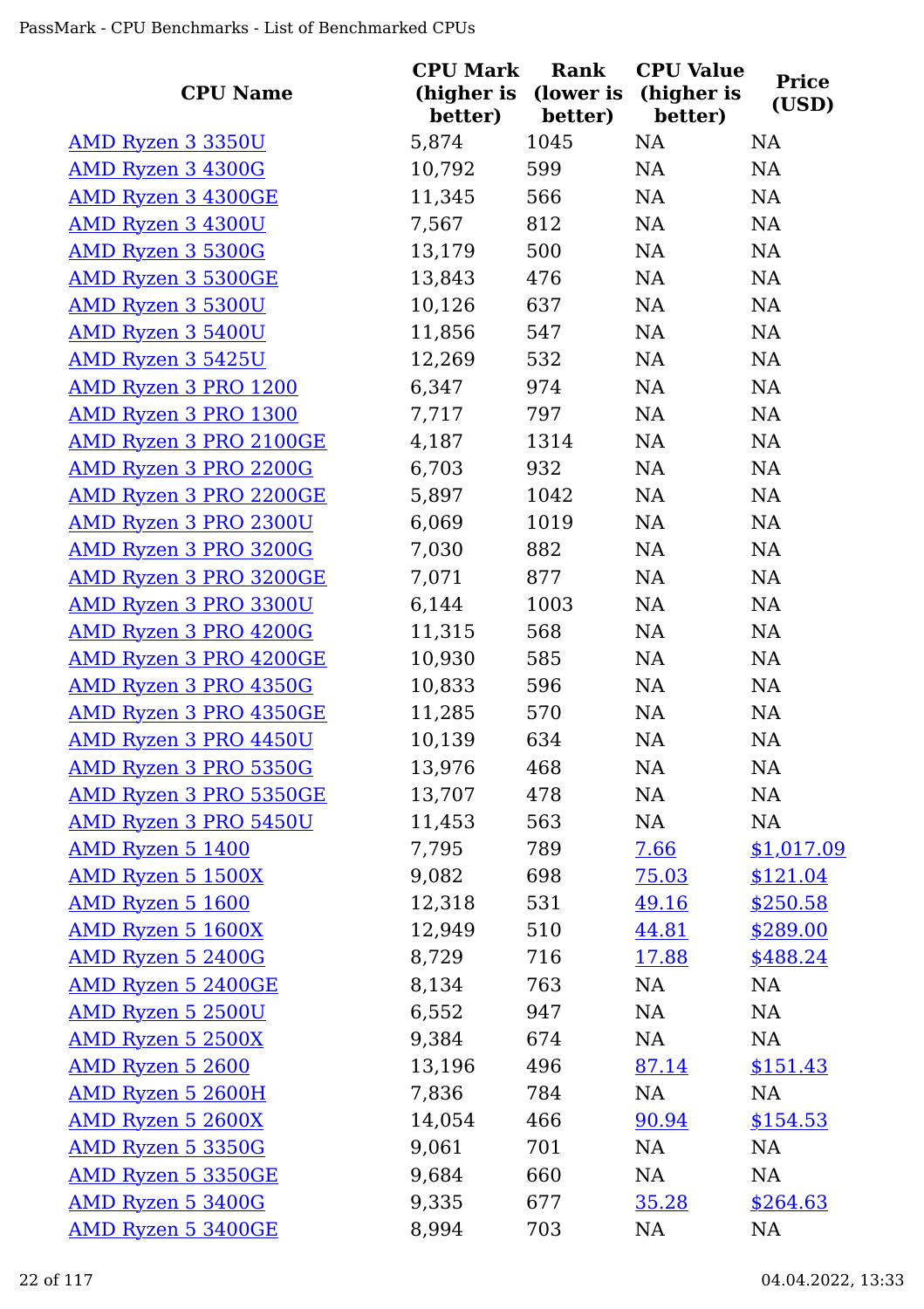| <b>CPU Name</b>               | <b>CPU Mark</b><br>(higher is<br>better) | Rank<br>(lower is<br>better) | <b>CPU Value</b><br>(higher is<br>better) | <b>Price</b><br>(USD) |
|-------------------------------|------------------------------------------|------------------------------|-------------------------------------------|-----------------------|
| <b>AMD Ryzen 5 3450U</b>      | 6,805                                    | 920                          | NA                                        | <b>NA</b>             |
| AMD Ryzen 5 3500              | 12,834                                   | 514                          | NA                                        | NA                    |
| AMD Ryzen 5 3500C             | 4,905                                    | 1193                         | NA                                        | NA                    |
| AMD Ryzen 5 3500U             | 7,102                                    | 868                          | NA                                        | NA                    |
| <b>AMD Ryzen 5 3500X</b>      | 13,345                                   | 492                          | 44.63                                     | \$299.00              |
| <b>AMD Ryzen 5 3550H</b>      | 8,001                                    | 776                          | NA                                        | NA                    |
| <b>AMD Ryzen 5 3550U</b>      | 7,681                                    | 802                          | NA                                        | NA                    |
| <b>AMD Ryzen 5 3580U</b>      | 7,827                                    | 785                          | NA                                        | NA                    |
| <u>AMD Ryzen 5 3600</u>       | 17,825                                   | 336                          | 85.70                                     | \$208.00              |
| <b>AMD Ryzen 5 3600X</b>      | 18,287                                   | 322                          | 97.33                                     | \$187.89              |
| <b>AMD Ryzen 5 3600XT</b>     | 18,785                                   | 308                          | 44.84                                     | \$418.90              |
| AMD Ryzen 5 4500U             | 11,108                                   | 582                          | NA                                        | NA                    |
| AMD Ryzen 5 4600G             | 15,577                                   | 394                          | NA                                        | NA                    |
| <b>AMD Ryzen 5 4600GE</b>     | 15,656                                   | 392                          | NA                                        | NA                    |
| AMD Ryzen 5 4600H             | 14,738                                   | 434                          | NA                                        | NA                    |
| <b>AMD Ryzen 5 4600HS</b>     | 14,735                                   | 435                          | NA                                        | NA                    |
| <b>AMD Ryzen 5 4600U</b>      | 13,603                                   | 481                          | NA                                        | NA                    |
| AMD Ryzen 5 5500U             | 13,182                                   | 499                          | NA                                        | NA                    |
| <b>AMD Ryzen 5 5600G</b>      | 19,830                                   | 278                          | 94.44                                     | \$209.98              |
| <b>AMD Ryzen 5 5600GE</b>     | 18,879                                   | 305                          | NA                                        | NA                    |
| <b>AMD Ryzen 5 5600H</b>      | 17,202                                   | 359                          | NA                                        | NA                    |
| AMD Ryzen 5 5600U             | 15,327                                   | 405                          | NA                                        | NA                    |
| AMD Ryzen 5 5600X             | 22,103                                   | 226                          | 96.52                                     | \$229.00              |
| AMD Ryzen 5 5625U             | 14,979                                   | 422                          | NA                                        | NA                    |
| AMD Ryzen 5 PRO 1500          | 9,402                                    | 672                          | NA                                        | NA                    |
| AMD Ryzen 5 PRO 1600          | 10,401                                   | 612                          | NA                                        | NA                    |
| AMD Ryzen 5 PRO 2400G         | 8,320                                    | 745                          | NA                                        | <b>NA</b>             |
| <b>AMD Ryzen 5 PRO 2400GE</b> | 7,517                                    | 820                          | NA                                        | NA                    |
| AMD Ryzen 5 PRO 2500U         | 6,889                                    | 907                          | NA                                        | NA                    |
| AMD Ryzen 5 PRO 2600          | 13,250                                   | 495                          | NA                                        | NA                    |
| <b>AMD Ryzen 5 PRO 3350G</b>  | 9,498                                    | 668                          | NA                                        | NA                    |
| AMD Ryzen 5 PRO 3350GE        | 9,643                                    | 663                          | NA                                        | NA                    |
| AMD Ryzen 5 PRO 3400G         | 9,315                                    | 681                          | NA                                        | NA                    |
| <b>AMD Ryzen 5 PRO 3400GE</b> | 8,271                                    | 749                          | NA                                        | NA                    |
| AMD Ryzen 5 PRO 3500U         | 6,937                                    | 897                          | NA                                        | NA                    |
| AMD Ryzen 5 PRO 3600          | 17,900                                   | 333                          | NA                                        | NA                    |
| <b>AMD Ryzen 5 PRO 4400G</b>  | 16,456                                   | 372                          | NA                                        | NA                    |
| AMD Ryzen 5 PRO 4400GE        | 14,795                                   | 431                          | NA                                        | NA                    |
| <b>AMD Ryzen 5 PRO 4500U</b>  | 12,049                                   | 539                          | NA                                        | <b>NA</b>             |
| AMD Ryzen 5 PRO 4650G         | 16,441                                   | 373                          | 63.88                                     | $$257.36*$            |
| AMD Ryzen 5 PRO 4650GE        | 15,694                                   | 391                          | NA                                        | <b>NA</b>             |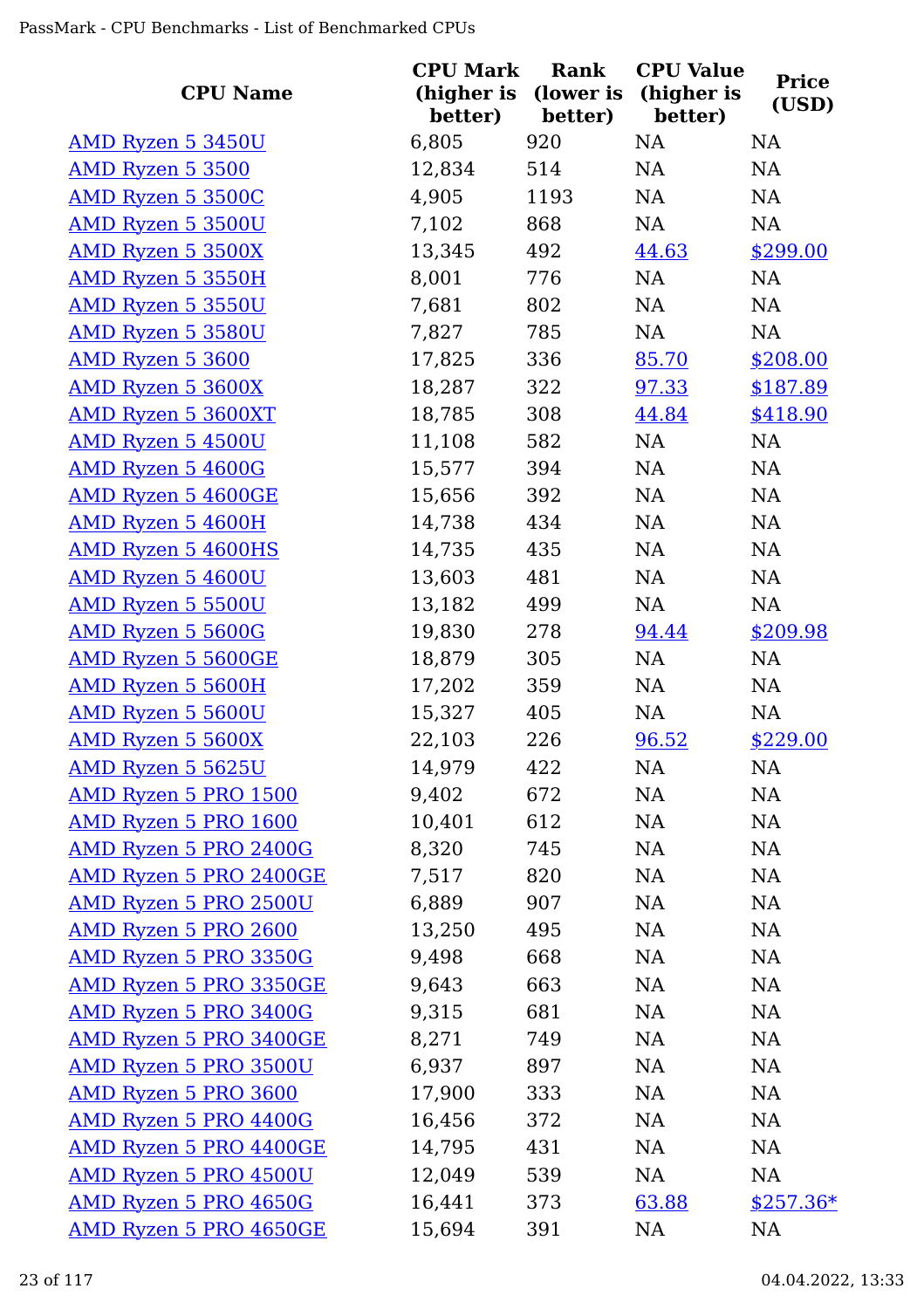| <b>CPU Name</b>                                     | <b>CPU Mark</b><br>(higher is<br>better) | Rank<br>(lower is<br>better) | <b>CPU Value</b><br>(higher is<br>better) | <b>Price</b><br>(USD) |
|-----------------------------------------------------|------------------------------------------|------------------------------|-------------------------------------------|-----------------------|
| AMD Ryzen 5 PRO 4650U                               | 12,941                                   | 512                          | <b>NA</b>                                 | NA                    |
| AMD Ryzen 5 PRO 5650G                               | 20,750                                   | 256                          | <b>NA</b>                                 | NA                    |
| AMD Ryzen 5 PRO 5650GE                              | 18,734                                   | 311                          | <b>NA</b>                                 | <b>NA</b>             |
| AMD Ryzen 5 PRO 5650U                               | 15,405                                   | 403                          | NA                                        | <b>NA</b>             |
| AMD Ryzen 7 1700                                    | 14,660                                   | 438                          | 28.75                                     | \$510.00              |
| AMD Ryzen 7 1700X                                   | 15,498                                   | 398                          | 34.56                                     | \$448.47              |
| <b>AMD Ryzen 7 1800X</b>                            | 16,303                                   | 378                          | 25.92                                     | \$628.90              |
| <b>AMD Ryzen 7 2700</b>                             | 15,648                                   | 393                          | 56.31                                     | \$277.90              |
| <b>AMD Ryzen 7 2700E</b>                            | 14,657                                   | 439                          | NA                                        | NA                    |
| <b>AMD Ryzen 7 2700U</b>                            | 6,861                                    | 913                          | NA                                        | <b>NA</b>             |
| <b>AMD Ryzen 7 2700X</b>                            | 17,581                                   | 345                          | 44.06                                     | \$399.00              |
| <b>AMD Ryzen 7 2800H</b>                            | 7,656                                    | 807                          | NA                                        | <b>NA</b>             |
| AMD Ryzen 7 3700C                                   | 7,145                                    | 863                          | NA                                        | NA                    |
| AMD Ryzen 7 3700U                                   | 7,313                                    | 844                          | NA                                        | NA                    |
| AMD Ryzen 7 3700X                                   | 22,720                                   | 212                          | 64.92                                     | \$349.99              |
| AMD Ryzen 7 3750H                                   | 8,276                                    | 748                          | NA                                        | <b>NA</b>             |
| <b>AMD Ryzen 7 3780U</b>                            | 7,549                                    | 817                          | NA                                        | NA                    |
| <b>AMD Ryzen 7 3800X</b>                            | 23,286                                   | 192                          | <u>70.78</u>                              | \$329.00              |
| <b>AMD Ryzen 7 3800XT</b>                           | 23,820                                   | 180                          | 61.87                                     | \$384.99              |
| AMD Ryzen 7 4700G                                   | 20,138                                   | 273                          | 63.13                                     | \$319.00*             |
| AMD Ryzen 7 4700GE                                  | 20,414                                   | 266                          | NA                                        | NA                    |
| AMD Ryzen 7 4700U                                   | 13,652                                   | 479                          | NA                                        | <b>NA</b>             |
| AMD Ryzen 7 4800H                                   | 19,067                                   | 299                          | NA                                        | NA                    |
| <b>AMD Ryzen 7 4800HS</b>                           | 18,882                                   | 304                          | <b>NA</b>                                 | NA                    |
| AMD Ryzen 7 4800U                                   | 17,096                                   | 362                          | NA                                        | <b>NA</b>             |
| <b>AMD Ryzen 7 4850U Mobile</b>                     | 15,920                                   | 387                          | NA                                        | NA                    |
| <b>AMD Ryzen 7 5700G</b>                            | 24,572                                   | 172                          | 82.74                                     | \$296.98              |
| AMD Ryzen 7 5700GE                                  | 22,566                                   | 215                          | NA                                        | NA                    |
| <b>AMD Ryzen 7 5700U</b>                            | 16,196                                   | 381                          | NA                                        | <b>NA</b>             |
| AMD Ryzen 7 5800                                    | 25,593                                   | 154                          | NA                                        | NA                    |
| <b>AMD Ryzen 7 5800H</b>                            | 21,486                                   | 238                          | NA                                        | NA                    |
| <b>AMD Ryzen 7 5800HS</b>                           | 20,631                                   | 260                          | NA                                        | NA                    |
| <b>AMD Ryzen 7 5800HS Creator</b><br><b>Edition</b> | 20,948                                   | 251                          | <b>NA</b>                                 | <b>NA</b>             |
| <b>AMD Ryzen 7 5800U</b>                            | 18,865                                   | 306                          | NA                                        | NA                    |
| <b>AMD Ryzen 7 5800X</b>                            | 28,393                                   | 124                          | 83.51                                     | \$339.99              |
| AMD Ryzen 7 5825U                                   | 17,266                                   | 357                          | NA                                        | NA                    |
| AMD Ryzen 7 6800H                                   | 22,991                                   | 205                          | NA                                        | <b>NA</b>             |
| <b>AMD Ryzen 7 Extreme Edition</b>                  | 18,209                                   | 326                          | NA                                        | NA                    |
| AMD Ryzen 7 PRO 1700                                | 14,590                                   | 441                          | NA                                        | NA                    |
| AMD Ryzen 7 PRO 1700X                               | 15,530                                   | 395                          | <b>NA</b>                                 | NA                    |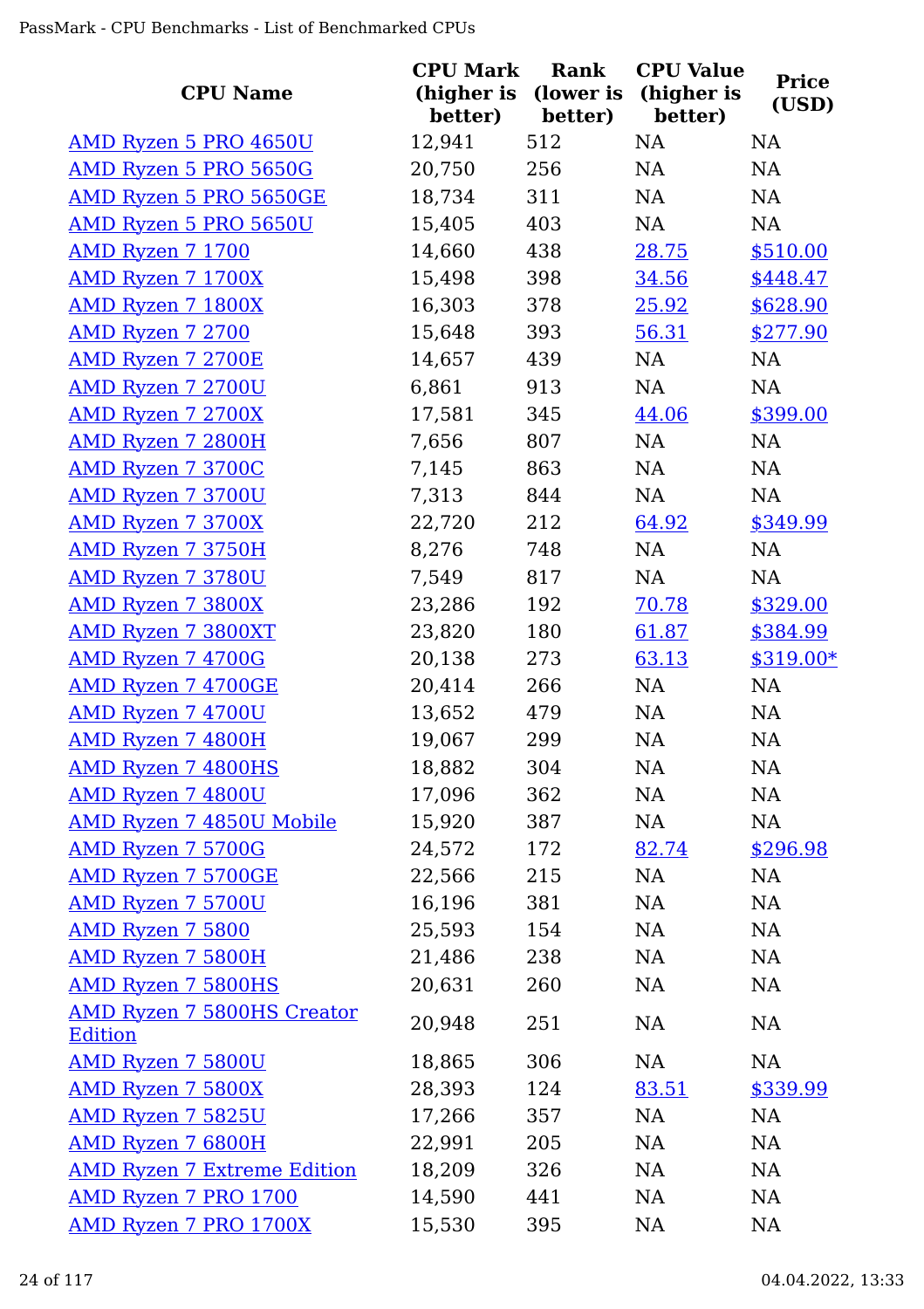| <b>CPU Name</b>                                         | <b>CPU Mark</b><br>(higher is<br>better) | Rank<br>(lower is<br>better) | <b>CPU Value</b><br>(higher is<br>better) | <b>Price</b><br>(USD) |
|---------------------------------------------------------|------------------------------------------|------------------------------|-------------------------------------------|-----------------------|
| <b>AMD Ryzen 7 PRO 2700</b>                             | 15,068                                   | 416                          | <b>NA</b>                                 | <b>NA</b>             |
| AMD Ryzen 7 PRO 2700U                                   | 7,250                                    | 850                          | NA                                        | NA                    |
| <b>AMD Ryzen 7 PRO 2700X</b>                            | 17,221                                   | 358                          | NA                                        | <b>NA</b>             |
| AMD Ryzen 7 PRO 3700                                    | 22,674                                   | 213                          | 68.71                                     | \$329.99*             |
| <b>AMD Ryzen 7 PRO 3700U</b>                            | 7,337                                    | 841                          | NA                                        | <b>NA</b>             |
| AMD Ryzen 7 PRO 4700G                                   | 20,848                                   | 253                          | NA                                        | NA                    |
| <b>AMD Ryzen 7 PRO 4750G</b>                            | 20,588                                   | 261                          | 68.63                                     | \$299.99              |
| AMD Ryzen 7 PRO 4750GE                                  | 18,531                                   | 316                          | NA                                        | <b>NA</b>             |
| <u>AMD Ryzen 7 PRO 4750U</u>                            | 15,523                                   | 396                          | NA                                        | NA                    |
| <b>AMD Ryzen 7 PRO 5750G</b>                            | 25,045                                   | 164                          | NA                                        | NA                    |
| <b>AMD Ryzen 7 PRO 5750GE</b>                           | 22,346                                   | 219                          | NA                                        | NA                    |
| <b>AMD Ryzen 7 PRO 5850U</b>                            | 17,740                                   | 340                          | NA                                        | NA                    |
| <b>AMD Ryzen 7 PRO 5875U</b>                            | 20,369                                   | 270                          | NA                                        | NA                    |
| AMD Ryzen 9 3900                                        | 30,699                                   | 103                          | 48.42                                     | $$634.00*$            |
| <b>AMD Ryzen 9 3900X</b>                                | 32,764                                   | 87                           | 66.88                                     | \$489.93              |
| <b>AMD Ryzen 9 3900XT</b>                               | 32,874                                   | 86                           | 53.11                                     | \$618.99              |
| <b>AMD Ryzen 9 3950X</b>                                | 39,169                                   | 63                           | 43.67                                     | \$896.99              |
| AMD Ryzen 9 4900H                                       | 19,338                                   | 293                          | NA                                        | <b>NA</b>             |
| <b>AMD Ryzen 9 4900HS</b>                               | 19,448                                   | 289                          | NA                                        | NA                    |
| AMD Ryzen 9 5900                                        | 34,755                                   | 76                           | NA                                        | NA                    |
| AMD Ryzen 9 5900H                                       | 20,960                                   | 250                          | NA                                        | <b>NA</b>             |
| <b>AMD Ryzen 9 5900HS</b>                               | 22,268                                   | 222                          | NA                                        | NA                    |
| <b>AMD Ryzen 9 5900HX</b>                               | 23,178                                   | 197                          | NA                                        | NA                    |
| <b>AMD Ryzen 9 5900X</b>                                | 39,474                                   | 62                           | 87.92                                     | \$448.98              |
| <b>AMD Ryzen 9 5950X</b>                                | 46,213                                   | 39                           | 78.99                                     | \$585.01              |
| <b>AMD Ryzen 9 5980HS</b>                               | 21,412                                   | 242                          | NA                                        | <b>NA</b>             |
| <b>AMD Ryzen 9 5980HX</b>                               | 23,402                                   | 191                          | NA                                        | <b>NA</b>             |
| AMD Ryzen 9 6900HS                                      | 24,820                                   | 166                          | NA                                        | <b>NA</b>             |
| AMD Ryzen 9 PRO 3900                                    | 31,372                                   | 100                          | NA                                        | NA                    |
| <b>AMD Ryzen Embedded R1305G</b>                        | 3,268                                    | 1526                         | NA                                        | NA                    |
| <b>AMD Ryzen Embedded R1505G</b>                        | 3,966                                    | 1365                         | NA                                        | NA                    |
| <b>AMD Ryzen Embedded R1606G</b>                        | 4,260                                    | 1305                         | NA                                        | <b>NA</b>             |
| <b>AMD Ryzen Embedded R2314</b>                         | 6,643                                    | 935                          | NA                                        | <b>NA</b>             |
| <b>AMD Ryzen Embedded V1202B</b>                        | 3,253                                    | 1531                         | NA                                        | <b>NA</b>             |
| <b>AMD Ryzen Embedded V1404I</b>                        | 5,491                                    | 1106                         | NA                                        | <b>NA</b>             |
| <b>AMD Ryzen Embedded V1500B</b>                        | 4,588                                    | 1253                         | NA                                        | <b>NA</b>             |
| <b>AMD Ryzen Embedded V1500B</b><br>Quad-core @ 2.20GHz | 5,257                                    | 1140                         | NA                                        | <b>NA</b>             |
| <b>AMD Ryzen Embedded V1605B</b>                        | 6,789                                    | 923                          | NA                                        | <b>NA</b>             |
| <b>AMD Ryzen Embedded V1756B</b>                        | 8,215                                    | 758                          | NA                                        | <b>NA</b>             |
| <b>AMD Ryzen Embedded V1807B</b>                        | 8,488                                    | 731                          | <b>NA</b>                                 | NA                    |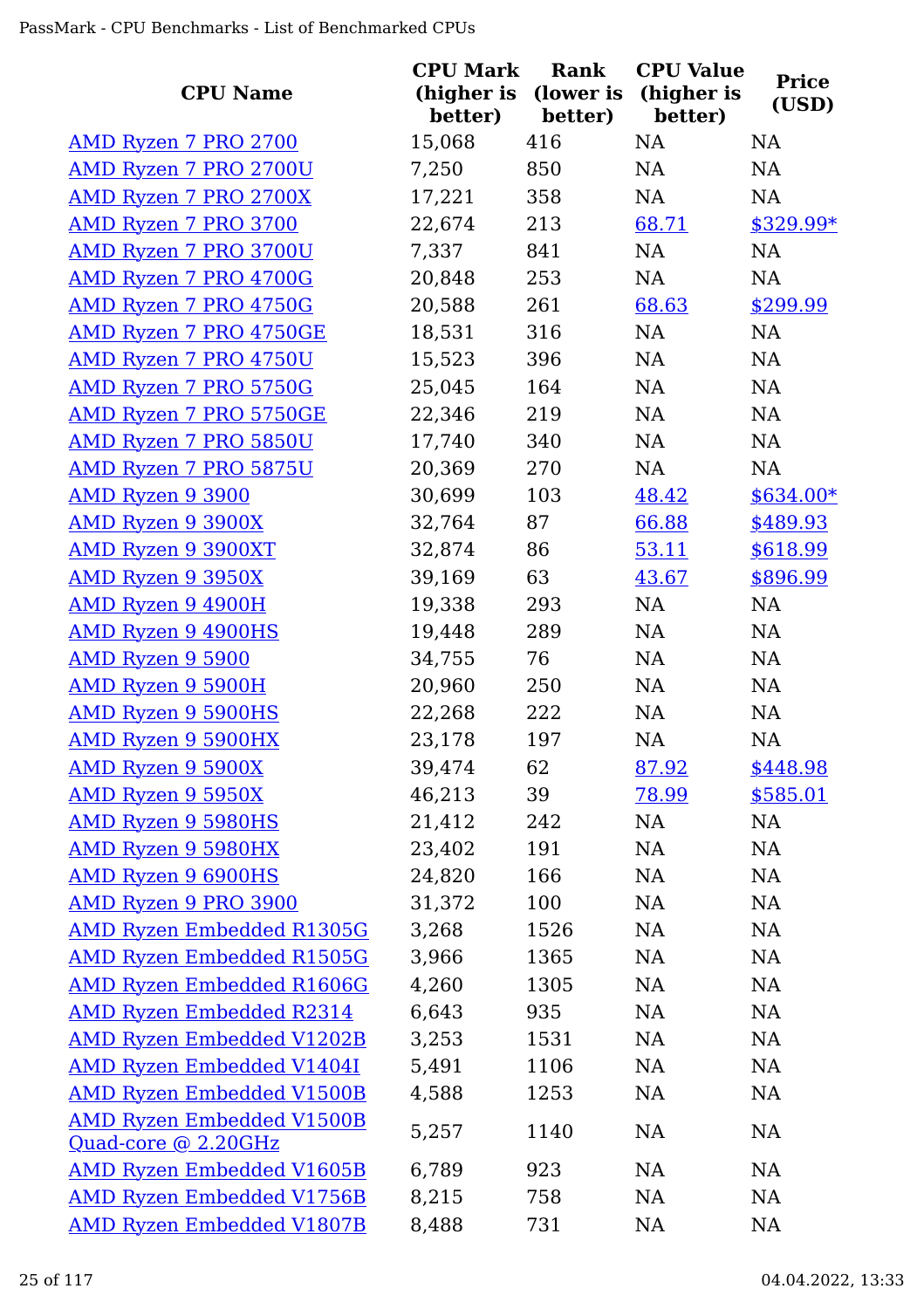| <b>CPU Name</b>                             | <b>CPU Mark</b><br>(higher is<br>better) | <b>Rank</b><br>(lower is<br>better) | <b>CPU Value</b><br>(higher is<br>better) | <b>Price</b><br>(USD) |
|---------------------------------------------|------------------------------------------|-------------------------------------|-------------------------------------------|-----------------------|
| <b>AMD Ryzen Embedded V2718</b>             | 17,972                                   | 332                                 | <b>NA</b>                                 | <b>NA</b>             |
| <b>AMD Ryzen Embedded V2748</b>             | 16,186                                   | 382                                 | <b>NA</b>                                 | <b>NA</b>             |
| <b>AMD Ryzen Threadripper 1900X</b>         | 16,896                                   | 368                                 | 68.97                                     | \$244.99              |
| <b>AMD Ryzen Threadripper 1920</b>          | 22,066                                   | 227                                 | <b>NA</b>                                 | <b>NA</b>             |
| <b>AMD Ryzen Threadripper 1920X</b>         | 23,155                                   | 198                                 | 77.19                                     | $$299.99*$            |
| <b>AMD Ryzen Threadripper 1950X</b>         | 28,032                                   | 126                                 | 28.03                                     | \$999.99*             |
| <b>AMD Ryzen Threadripper 2920X</b>         | 25,410                                   | 158                                 | 33.39                                     | $$761.00*$            |
| <b>AMD Ryzen Threadripper 2950X</b>         | 29,951                                   | 114                                 | 30.25                                     | \$990.00              |
| <b>AMD Ryzen Threadripper 2970WX</b>        | 30,339                                   | 108                                 | 43.34                                     | \$700.00              |
| <b>AMD Ryzen Threadripper 2990WX</b>        | 32,572                                   | 89                                  | 12.13                                     | \$2,684.99            |
| <b>AMD Ryzen Threadripper 2990X</b>         | 26,469                                   | 144                                 | <b>NA</b>                                 | <b>NA</b>             |
| <b>AMD Ryzen Threadripper 3960X</b>         | 54,740                                   | 27                                  | 30.41                                     | \$1,799.85            |
| <b>AMD Ryzen Threadripper 3970X</b>         | 63,857                                   | 17                                  | 20.14                                     | \$3,170.00            |
| <b>AMD Ryzen Threadripper 3990X</b>         | 81,366                                   | 6                                   | 11.62                                     | \$6,999.99            |
| <b>AMD Ryzen Threadripper PRO</b><br>3945WX | 33,425                                   | 83                                  | <b>NA</b>                                 | <b>NA</b>             |
| <b>AMD Ryzen Threadripper PRO</b><br>3955WX | 40,173                                   | 60                                  | 20.39                                     | \$1,970.00            |
| <u>AMD Ryzen Threadripper PRO</u><br>3975WX | 63,142                                   | 18                                  | 10.62                                     | \$5,945.00            |
| <b>AMD Ryzen Threadripper PRO</b><br>3995WX | 83,623                                   | 5                                   | 12.06                                     | \$6,931.90            |
| <b>AMD Ryzen Threadripper PRO</b><br>5945WX | 41,578                                   | 49                                  | <b>NA</b>                                 | <b>NA</b>             |
| <b>AMD Ryzen Threadripper PRO</b><br>5955WX | 51,656                                   | 32                                  | NA                                        | <b>NA</b>             |
| <b>AMD Ryzen Threadripper PRO</b><br>5965WX | 68,405                                   | 14                                  | NA                                        | <b>NA</b>             |
| <b>AMD Ryzen Threadripper PRO</b><br>5975WX | 80,933                                   | 7                                   | NA                                        | <b>NA</b>             |
| <b>AMD Ryzen Threadripper PRO</b><br>5995WX | 108,822                                  | $\mathbf{1}$                        | NA                                        | <b>NA</b>             |
| <b>AMD Sempron 130</b>                      | 501                                      | 3280                                | 16.69                                     | $$30.00*$             |
| <b>AMD Sempron 140</b>                      | 471                                      | 3316                                | 39.42                                     | $$11.95*$             |
| <b>AMD Sempron 145</b>                      | 493                                      | 3293                                | 12.34                                     | \$39.99               |
| <b>AMD Sempron 150</b>                      | 498                                      | 3284                                | 33.32                                     | $$14.95*$             |
| <b>AMD Sempron 210U</b>                     | 267                                      | 3559                                | NA                                        | <b>NA</b>             |
| <b>AMD Sempron 2200+</b>                    | 184                                      | 3676                                | 4.60                                      | $$39.95*$             |
| <b>AMD Sempron 2300+</b>                    | 207                                      | 3644                                | 4.60                                      | $$45.00*$             |
| <b>AMD Sempron 240</b>                      | 1,278                                    | 2537                                | 35.39                                     | $$36.10*$             |
| <b>AMD Sempron 2400+</b>                    | 205                                      | 3648                                | 15.74                                     | $$12.99*$             |
| <b>AMD Sempron 2500+</b>                    | 207                                      | 3643                                | 3.45                                      | $$59.95*$             |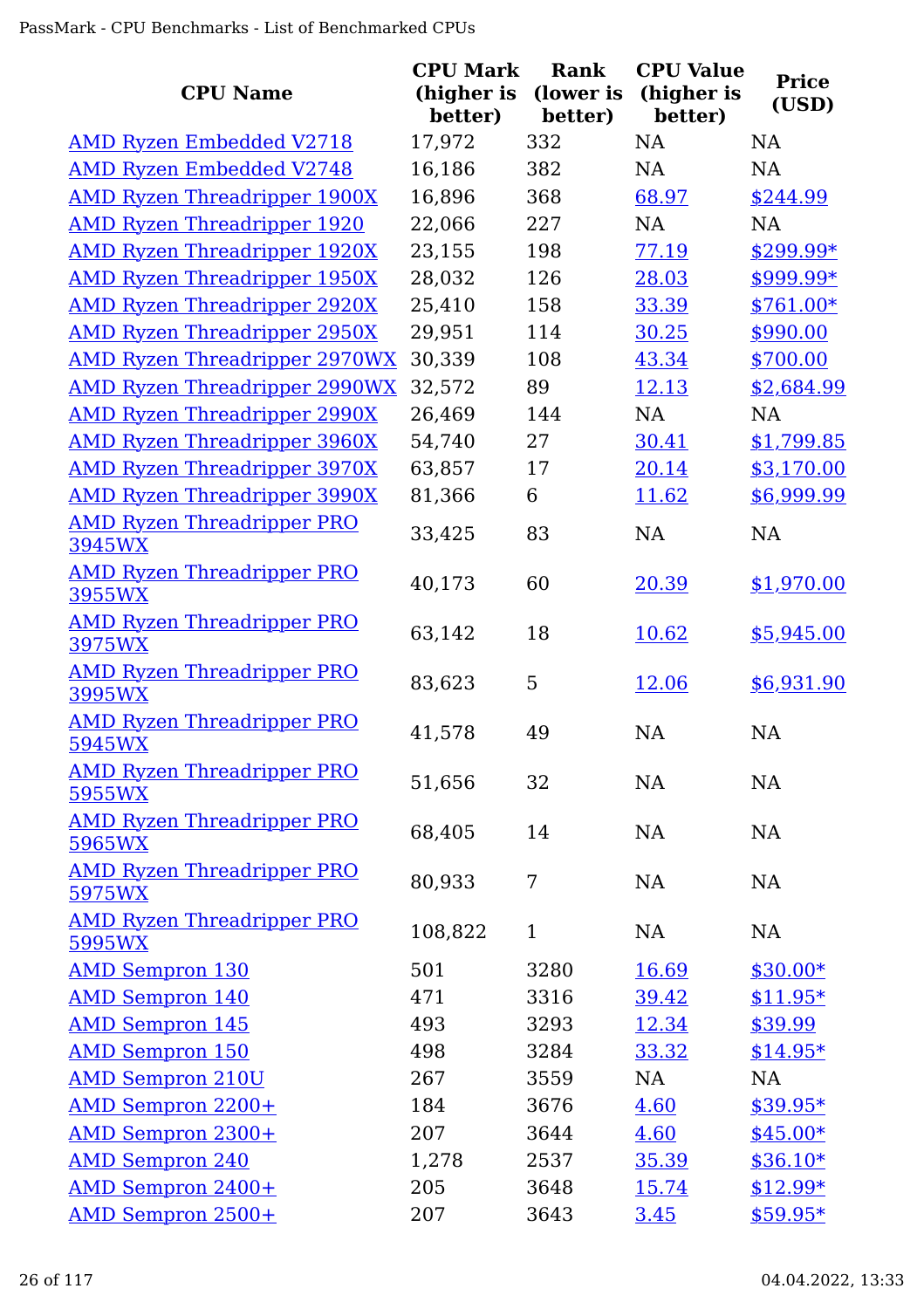| <b>CPU Name</b>                     | <b>CPU Mark</b><br>(higher is<br>better) | Rank<br>(lower is<br>better) | <b>CPU Value</b><br>(higher is<br>better) | <b>Price</b><br>(USD) |
|-------------------------------------|------------------------------------------|------------------------------|-------------------------------------------|-----------------------|
| <u>AMD Sempron 2600+</u>            | 253                                      | 3579                         | 7.23                                      | $$34.95*$             |
| <b>AMD Sempron 2650 APU</b>         | 561                                      | 3228                         | 6.60                                      | \$84.97               |
| <b>AMD Sempron 2800+</b>            | 243                                      | 3595                         | 8.11                                      | \$29.95*              |
| AMD Sempron 3000+                   | 268                                      | 3558                         | 7.66                                      | $$34.95*$             |
| AMD Sempron 3100+                   | 298                                      | 3510                         | 4.58                                      | $$65.00*$             |
| <b>AMD Sempron 3200+</b>            | 288                                      | 3529                         | 2.31                                      | $$124.68*$            |
| AMD Sempron 3300+                   | 315                                      | 3490                         | 15.74                                     | $$20.00*$             |
| AMD Sempron 3400+                   | 292                                      | 3521                         | 3.37                                      | \$86.68*              |
| <u>AMD Sempron 3500+</u>            | 232                                      | 3618                         | 9.28                                      | $$24.99*$             |
| AMD Sempron 3600+                   | 364                                      | 3426                         | 24.24                                     | $$15.00*$             |
| <b>AMD Sempron 3800+</b>            | 360                                      | 3429                         | 24.03                                     | $$14.99*$             |
| <b>AMD Sempron 3850 APU</b>         | 1,153                                    | 2639                         | 24.22                                     | \$47.58               |
| <b>AMD Sempron Dual Core 2100</b>   | 533                                      | 3255                         | 14.04                                     | \$37.99*              |
| <b>AMD Sempron Dual Core 2200</b>   | 563                                      | 3224                         | 14.09                                     | \$39.95*              |
| <b>AMD Sempron Dual Core 2300</b>   | 555                                      | 3234                         | 13.22                                     | $$41.99*$             |
| <b>AMD Sempron LE-1100</b>          | 315                                      | 3486                         | 9.02                                      | \$34.95*              |
| <b>AMD Sempron LE-1150</b>          | 251                                      | 3584                         | 16.82                                     | $$14.94*$             |
| <b>AMD Sempron LE-1200</b>          | 349                                      | 3441                         | 23.32                                     | $$14.95*$             |
| <b>AMD Sempron LE-1250</b>          | 301                                      | 3506                         | 3.01                                      | \$99.99*              |
| <b>AMD Sempron LE-1300</b>          | 400                                      | 3388                         | 14.81                                     | $$27.00*$             |
| <b>AMD Sempron M100</b>             | 338                                      | 3456                         | 28.15                                     | $$12.00*$             |
| <b>AMD Sempron M120</b>             | 247                                      | 3589                         | NA                                        | NA                    |
| <b>AMD Sempron SI-40</b>            | 252                                      | 3582                         | 21.01                                     | $$12.00*$             |
| <b>AMD Sempron SI-42</b>            | 261                                      | 3569                         | 8.70                                      | $$29.99*$             |
| <b>AMD Sempron X2 180</b>           | 826                                      | 2945                         | 11.90                                     | $$69.40*$             |
| <b>AMD Sempron X2 190</b>           | 879                                      | 2893                         | 10.53                                     | $$83.44*$             |
| <b>AMD Sempron X2 198 Dual-Core</b> | 930                                      | 2848                         | NA                                        | NA                    |
| <b>AMD Turion 64 Mobile MK-36</b>   | 334                                      | 3467                         | NA                                        | <b>NA</b>             |
| <b>AMD Turion 64 Mobile MK-38</b>   | 362                                      | 3427                         | <b>NA</b>                                 | <b>NA</b>             |
| <b>AMD Turion 64 Mobile ML-28</b>   | 254                                      | 3576                         | NA                                        | <b>NA</b>             |
| <b>AMD Turion 64 Mobile ML-30</b>   | 277                                      | 3545                         | NA                                        | <b>NA</b>             |
| <b>AMD Turion 64 Mobile ML-32</b>   | 285                                      | 3533                         | NA                                        | <b>NA</b>             |
| <b>AMD Turion 64 Mobile ML-34</b>   | 277                                      | 3546                         | <b>NA</b>                                 | <b>NA</b>             |
| <b>AMD Turion 64 Mobile ML-37</b>   | 334                                      | 3465                         | 12.86                                     | $$25.99*$             |
| <b>AMD Turion 64 Mobile ML-40</b>   | 336                                      | 3460                         | <b>NA</b>                                 | <b>NA</b>             |
| <b>AMD Turion 64 Mobile ML-42</b>   | 400                                      | 3386                         | <b>NA</b>                                 | <b>NA</b>             |
| <b>AMD Turion 64 Mobile ML-44</b>   | 384                                      | 3407                         | NA                                        | NA                    |
| <b>AMD Turion 64 Mobile MT-30</b>   | 246                                      | 3590                         | NA                                        | NA                    |
| <b>AMD Turion 64 Mobile MT-32</b>   | 286                                      | 3532                         | NA                                        | <b>NA</b>             |
| <b>AMD Turion 64 Mobile MT-34</b>   | 279                                      | 3540                         | NA                                        | <b>NA</b>             |
| <b>AMD Turion 64 Mobile MT-37</b>   | 315                                      | 3488                         | <b>NA</b>                                 | NA                    |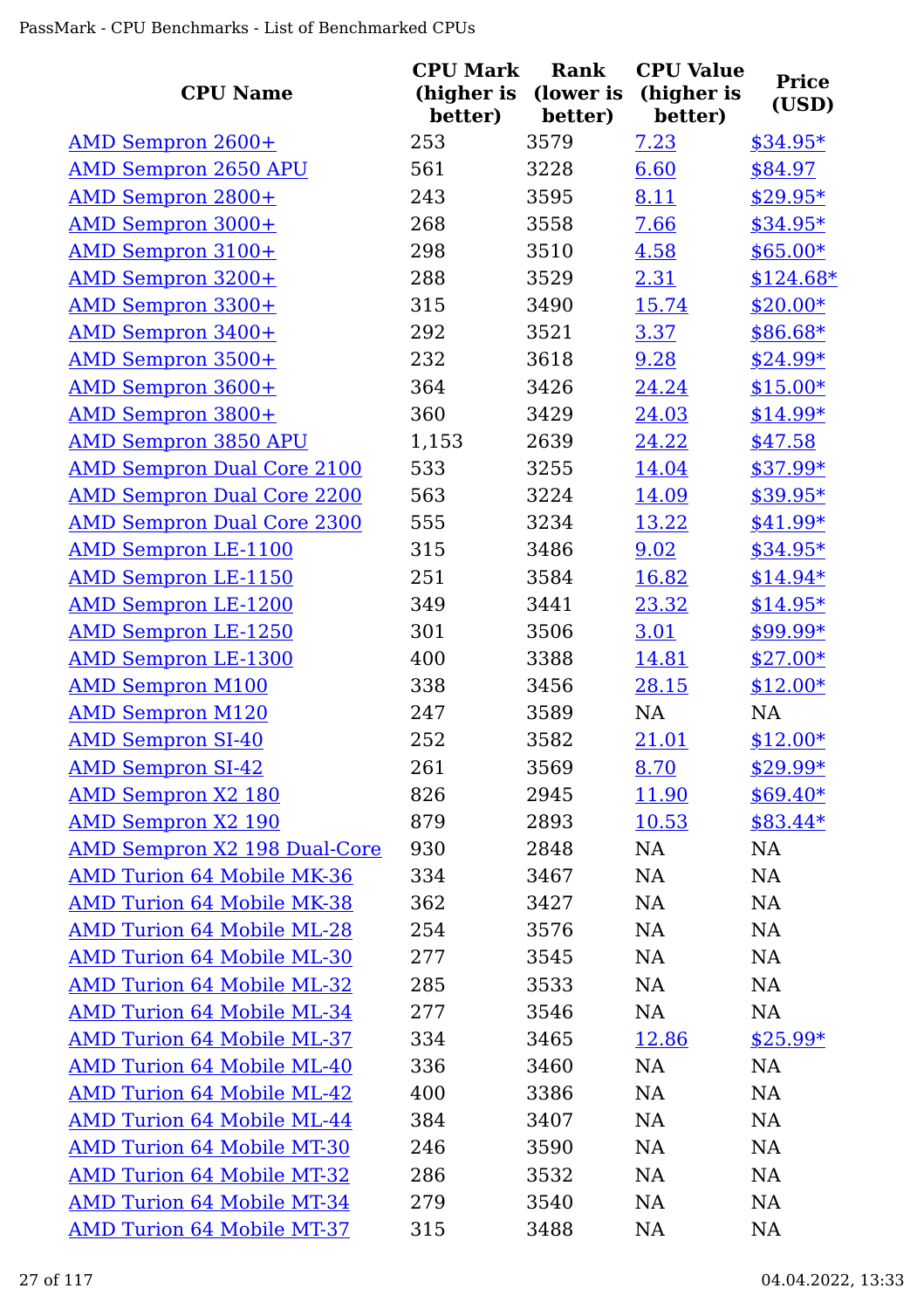| <b>CPU Name</b>                                     | <b>CPU Mark</b><br>(higher is<br>better) | <b>Rank</b><br>(lower is<br>better) | <b>CPU Value</b><br>(higher is<br>better) | <b>Price</b><br>(USD) |
|-----------------------------------------------------|------------------------------------------|-------------------------------------|-------------------------------------------|-----------------------|
| AMD Turion 64 X2 Mobile TL-50                       | 436                                      | 3346                                | 22.97                                     | $$18.99*$             |
| AMD Turion 64 X2 Mobile TL-52                       | 384                                      | 3406                                | <b>NA</b>                                 | <b>NA</b>             |
| AMD Turion 64 X2 Mobile TL-56                       | 453                                      | 3330                                | 6.93                                      | $$65.40*$             |
| AMD Turion 64 X2 Mobile TL-58                       | 478                                      | 3307                                | <b>NA</b>                                 | <b>NA</b>             |
| AMD Turion 64 X2 Mobile TL-60                       | 623                                      | 3163                                | 39.05                                     | $$15.95*$             |
| AMD Turion 64 X2 Mobile TL-62                       | 738                                      | 3041                                | 25.44                                     | $$29.00*$             |
| AMD Turion 64 X2 Mobile TL-64                       | 675                                      | 3107                                | 17.14                                     | $$39.39*$             |
| AMD Turion 64 X2 Mobile TL-66                       | 627                                      | 3155                                | 7.04                                      | \$89.00*              |
| AMD Turion 64 X2 Mobile TL-68                       | 861                                      | 2909                                | 9.56                                      | \$90.00*              |
| <b>AMD Turion Dual-Core RM-70</b>                   | 561                                      | 3226                                | 22.46                                     | $$25.00*$             |
| <b>AMD Turion Dual-Core RM-72</b>                   | 649                                      | 3133                                | 21.63                                     | \$29.99*              |
| <b>AMD Turion Dual-Core RM-74</b>                   | 588                                      | 3197                                | <b>NA</b>                                 | <b>NA</b>             |
| <b>AMD Turion Dual-Core RM-75</b>                   | 659                                      | 3125                                | 30.65                                     | $$21.49*$             |
| <b>AMD Turion II Dual-Core Mobile</b><br>M500       | 760                                      | 3018                                | <b>NA</b>                                 | <b>NA</b>             |
| <b>AMD Turion II Dual-Core Mobile</b><br>M520       | 830                                      | 2942                                | 12.01                                     | $$69.10*$             |
| <b>AMD Turion II Dual-Core Mobile</b><br>M540       | 912                                      | 2861                                | <b>NA</b>                                 | NA                    |
| <b>AMD Turion II N530 Dual-Core</b>                 | 855                                      | 2917                                | 28.51                                     | $$30.00*$             |
| <b>AMD Turion II N550 Dual-Core</b>                 | 877                                      | 2898                                | <b>NA</b>                                 | <b>NA</b>             |
| <b>AMD Turion II Neo K625 Dual-</b><br>Core         | 565                                      | 3222                                | <b>NA</b>                                 | <b>NA</b>             |
| <b>AMD Turion II Neo K685 Dual-</b><br><u>Core</u>  | 684                                      | 3095                                | <b>NA</b>                                 | <b>NA</b>             |
| <b>AMD Turion II Neo N40L Dual-</b><br>Core         | 589                                      | 3196                                | <b>NA</b>                                 | <b>NA</b>             |
| <b>AMD Turion II Neo N54L Dual-</b><br>Core         | 741                                      | 3037                                | <b>NA</b>                                 | <b>NA</b>             |
| <b>AMD Turion II P520 Dual-Core</b>                 | 790                                      | 2988                                | <b>NA</b>                                 | <b>NA</b>             |
| <b>AMD Turion II P540 Dual-Core</b>                 | 884                                      | 2889                                | 17.70                                     | $$49.95*$             |
| <b>AMD Turion II P560 Dual-Core</b>                 | 818                                      | 2957                                | <b>NA</b>                                 | <b>NA</b>             |
| <b>AMD Turion II Ultra Dual-Core</b><br>Mobile M600 | 923                                      | 2852                                | 55.10                                     | $$16.76*$             |
| <b>AMD Turion II Ultra Dual-Core</b><br>Mobile M620 | 814                                      | 2960                                | <b>NA</b>                                 | <b>NA</b>             |
| <b>AMD Turion II Ultra Dual-Core</b><br>Mobile M640 | 1,016                                    | 2761                                | <b>NA</b>                                 | NA                    |
| <b>AMD Turion II Ultra Dual-Core</b><br>Mobile M660 | 1,011                                    | 2770                                | <b>NA</b>                                 | <b>NA</b>             |
| <b>AMD Turion Neo X2 Dual Core</b><br>L625          | 431                                      | 3351                                | <b>NA</b>                                 | <b>NA</b>             |
| <b>AMD Turion X2 Dual Core L510</b>                 | 603                                      | 3179                                | <b>NA</b>                                 | <b>NA</b>             |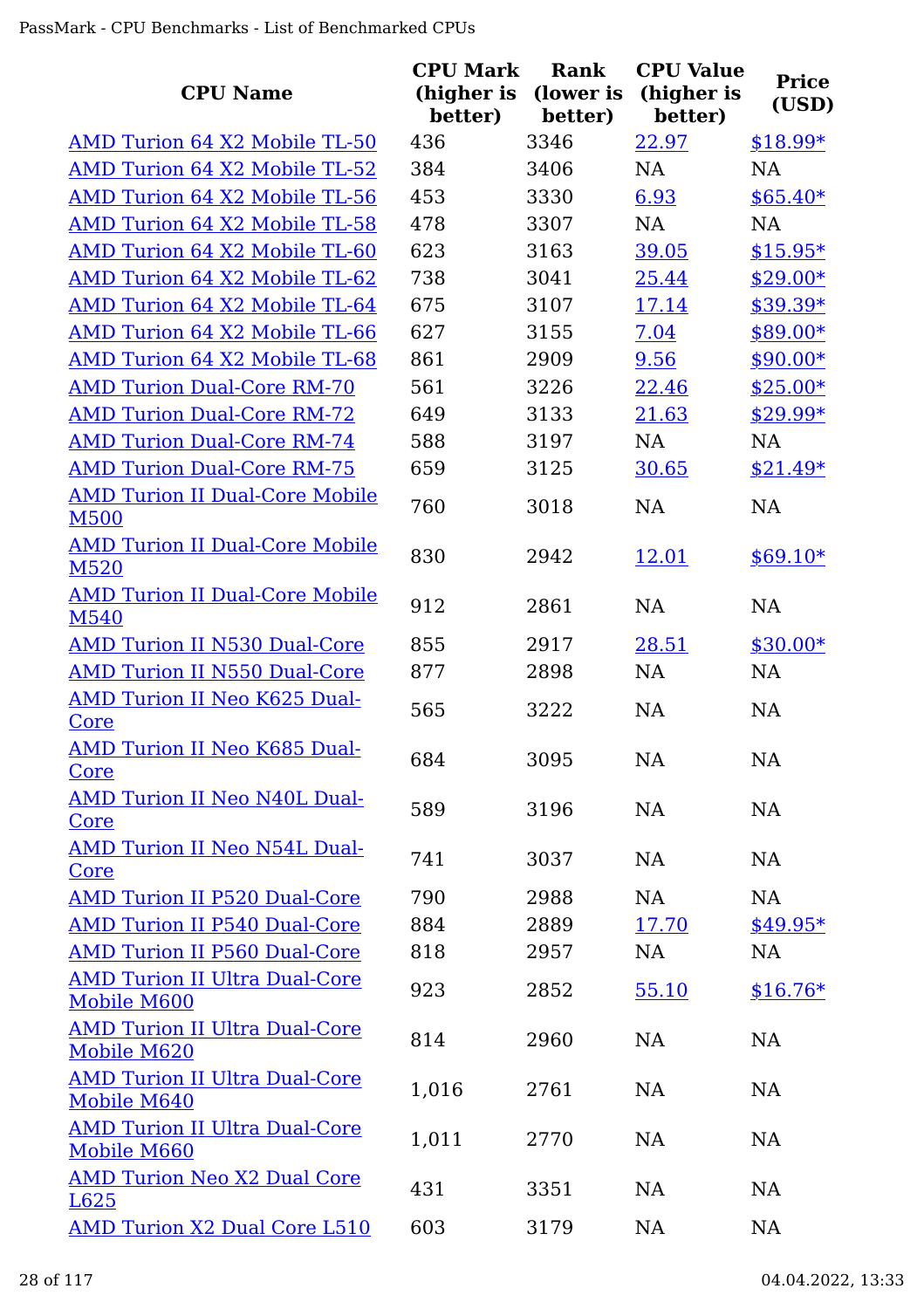| <b>CPU Name</b>                                       | <b>CPU Mark</b><br>(higher is<br>better) | Rank<br>(lower is<br>better) | <b>CPU Value</b><br>(higher is<br>better) | <b>Price</b><br>(USD) |
|-------------------------------------------------------|------------------------------------------|------------------------------|-------------------------------------------|-----------------------|
| <b>AMD Turion X2 Dual Core Mobile</b><br><b>RM-70</b> | 497                                      | 3287                         | 3.75                                      | $$132.56*$            |
| <b>AMD Turion X2 Dual Core Mobile</b><br><b>RM-76</b> | 691                                      | 3086                         | <b>NA</b>                                 | <b>NA</b>             |
| <b>AMD Turion X2 Dual-Core Mobile</b><br><b>RM-70</b> | 624                                      | 3160                         | <b>NA</b>                                 | <b>NA</b>             |
| <b>AMD Turion X2 Dual-Core Mobile</b><br><b>RM-72</b> | 666                                      | 3114                         | 2.97                                      | $$224.26*$            |
| <b>AMD Turion X2 Dual-Core Mobile</b><br><b>RM-74</b> | 623                                      | 3162                         | 41.71                                     | $$14.95*$             |
| <b>AMD Turion X2 Dual-Core Mobile</b><br><b>RM-75</b> | 708                                      | 3068                         | NA                                        | <b>NA</b>             |
| <b>AMD Turion X2 Dual-Core Mobile</b><br><b>RM-77</b> | 635                                      | 3149                         | <b>NA</b>                                 | <b>NA</b>             |
| <b>AMD Turion X2 Ultra Dual-Core</b><br>Mobile ZM-80  | 521                                      | 3267                         | 10.44                                     | $$49.95*$             |
| <b>AMD Turion X2 Ultra Dual-Core</b><br>Mobile ZM-82  | 654                                      | 3127                         | NA                                        | NA                    |
| <b>AMD Turion X2 Ultra Dual-Core</b><br>Mobile ZM-84  | 793                                      | 2985                         | 15.87                                     | $$49.95*$             |
| <b>AMD Turion X2 Ultra Dual-Core</b><br>Mobile ZM-85  | 730                                      | 3049                         | 16.22                                     | $$45.00*$             |
| <b>AMD Turion X2 Ultra Dual-Core</b><br>Mobile ZM-86  | 695                                      | 3083                         | 11.39                                     | $$61.00*$             |
| <b>AMD Turion X2 Ultra Dual-Core</b><br>Mobile ZM-87  | 689                                      | 3090                         | 17.25                                     | $$39.95*$             |
| <b>AMD TurionX2 Dual Core Mobile</b><br><b>RM-70</b>  | 536                                      | 3251                         | NA                                        | NA                    |
| <b>AMD TurionX2 Dual Core Mobile</b><br><b>RM-72</b>  | 471                                      | 3315                         | <b>NA</b>                                 | NA                    |
| <b>AMD TurionX2 Ultra DualCore</b><br>Mobile ZM-85    | 841                                      | 2926                         | NA                                        | NA                    |
| <b>AMD TurionX2 Ultra DualCore</b><br>Mobile ZM-87    | 599                                      | 3182                         | NA                                        | NA                    |
| <b>AMD V105</b>                                       | 184                                      | 3675                         | NA                                        | NA                    |
| <b>AMD V120</b>                                       | 362                                      | 3428                         | NA                                        | <b>NA</b>             |
| <b>AMD V140</b>                                       | 379                                      | 3411                         | 9.48                                      | $$39.95*$             |
| <b>AMD V160</b>                                       | 337                                      | 3457                         | <b>NA</b>                                 | NA                    |
| <b>AMD Z-01</b>                                       | 308                                      | 3498                         | <b>NA</b>                                 | NA                    |
| <b>AMD Z-60 APU</b>                                   | 262                                      | 3567                         | NA                                        | NA                    |
| <b>Amlogic</b>                                        | 534                                      | 3253                         | <b>NA</b>                                 | NA                    |
| <b>Apple A11 Bionic</b>                               | 4,216                                    | 1313                         | NA                                        | NA                    |
| <b>Apple A12 Bionic</b>                               | 4,688                                    | 1233                         | NA                                        | NA                    |
| <b>Apple A12X Bionic</b>                              | 10,858                                   | 591                          | NA                                        | NA                    |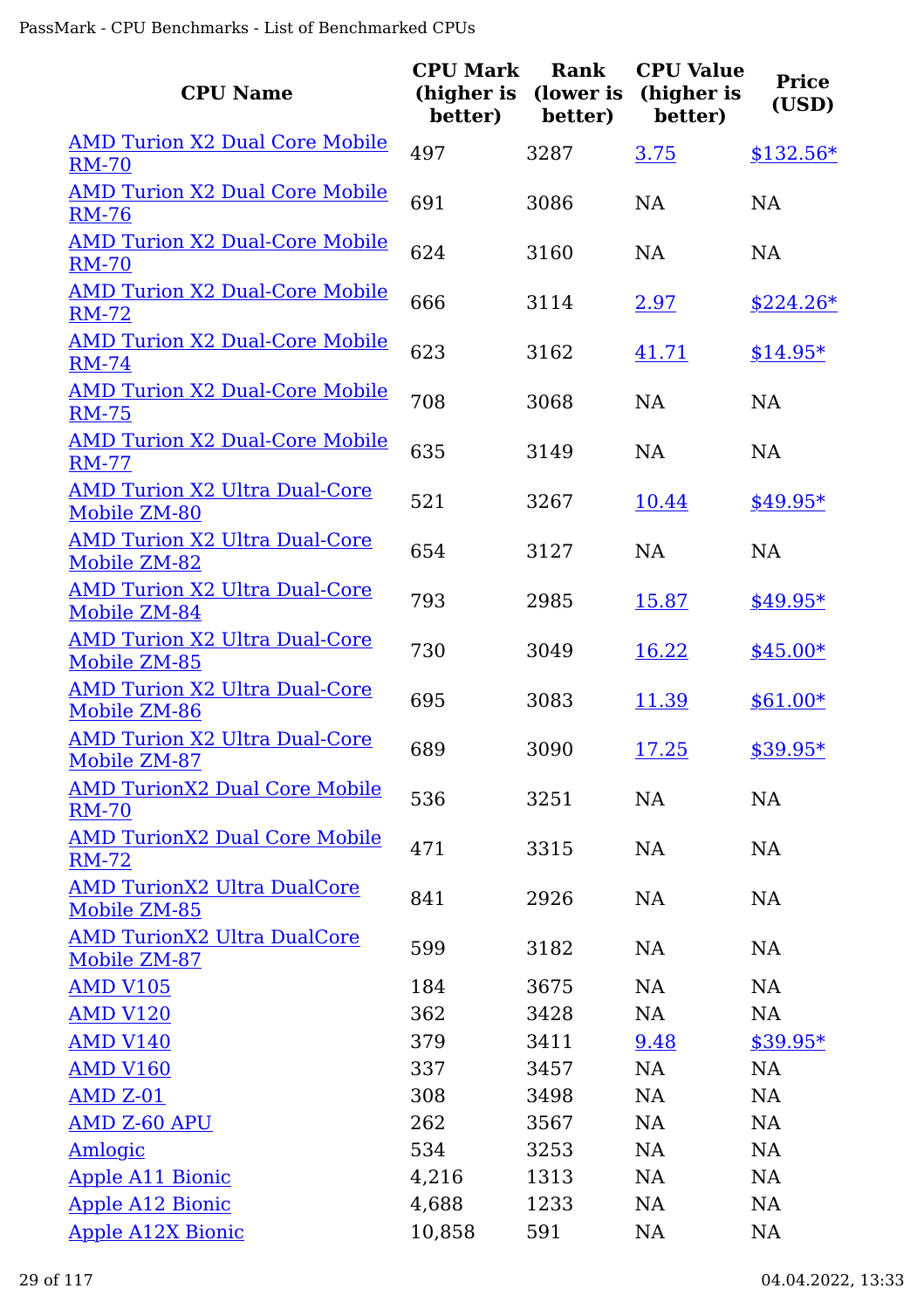| <b>CPU Name</b>                                 | <b>CPU Mark</b><br>(higher is<br>better) | Rank<br>(lower is<br>better) | <b>CPU Value</b><br>(higher is<br>better) | <b>Price</b><br>(USD) |
|-------------------------------------------------|------------------------------------------|------------------------------|-------------------------------------------|-----------------------|
| <b>Apple A13 Bionic</b>                         | 5,121                                    | 1162                         | <b>NA</b>                                 | <b>NA</b>             |
| <b>Apple A14 Bionic</b>                         | 8,541                                    | 728                          | <b>NA</b>                                 | <b>NA</b>             |
| <b>Apple A8</b>                                 | 1,531                                    | 2365                         | <b>NA</b>                                 | <b>NA</b>             |
| <b>Apple A8X</b>                                | 2,363                                    | 1867                         | <b>NA</b>                                 | NA                    |
| <b>Apple A9</b>                                 | 2,049                                    | 2048                         | <b>NA</b>                                 | <b>NA</b>             |
| <b>Apple A9X</b>                                | 2,534                                    | 1789                         | NA                                        | NA                    |
| Apple M1 8 Core 3200 MHz                        | 14,754                                   | 433                          | NA                                        | <b>NA</b>             |
| Apple M1 Max 10 Core 3200 MHz                   | 22,654                                   | 214                          | NA                                        | <b>NA</b>             |
| Apple M1 Pro 10 Core 3200 MHz                   | 22,412                                   | 218                          | <b>NA</b>                                 | <b>NA</b>             |
| Apple M1 Pro 8 Core 3200 MHz                    | 17,595                                   | 344                          | <b>NA</b>                                 | <b>NA</b>             |
| Apple M1 Ultra 20 Core                          | 41,456                                   | 50                           | <b>NA</b>                                 | <b>NA</b>             |
| <u>ARM ARMv7 rev 3 (v7l) 4 Core</u><br>2065 MHz | 984                                      | 2797                         | <b>NA</b>                                 | <b>NA</b>             |
| <u>ARM ARMv7 rev 4 (v7l) 4 Core</u><br>1200 MHz | 396                                      | 3394                         | <b>NA</b>                                 | <b>NA</b>             |
| ARM Cortex-A17 4 Core 1800 MHz 515              |                                          | 3274                         | <b>NA</b>                                 | <b>NA</b>             |
| ARM Cortex-A35 4 Core 1296 MHz 334              |                                          | 3466                         | <b>NA</b>                                 | <b>NA</b>             |
| ARM Cortex-A53 4 Core 0 MHz                     | 374                                      | 3416                         | NA                                        | NA                    |
| ARM Cortex-A53 4 Core 1152 MHz 347              |                                          | 3444                         | NA                                        | <b>NA</b>             |
| ARM Cortex-A53 4 Core 1200 MHz 323              |                                          | 3480                         | NA                                        | NA                    |
| ARM Cortex-A53 4 Core 1296 MHz 425              |                                          | 3359                         | <b>NA</b>                                 | <b>NA</b>             |
| ARM Cortex-A53 4 Core 1392 MHz 459              |                                          | 3326                         | <b>NA</b>                                 | <b>NA</b>             |
| ARM Cortex-A53 4 Core 1400 MHz 357              |                                          | 3433                         | <b>NA</b>                                 | <b>NA</b>             |
| ARM Cortex-A53 4 Core 1512 MHz 448              |                                          | 3338                         | NA                                        | NA                    |
| ARM Cortex-A53 4 Core 1536 MHz 202              |                                          | 3650                         | <b>NA</b>                                 | <b>NA</b>             |
| ARM Cortex-A53 4 Core 1600 MHz 400              |                                          | 3385                         | NA                                        | <b>NA</b>             |
| ARM Cortex-A53 4 Core 1800 MHz 557              |                                          | 3232                         | <b>NA</b>                                 | <b>NA</b>             |
| ARM Cortex-A53 6 Core 1896 MHz 1,851            |                                          | 2158                         | NA                                        | <b>NA</b>             |
| ARM Cortex-A55 4 Core 1992 MHz 741              |                                          | 3036                         | <b>NA</b>                                 | <b>NA</b>             |
| ARM Cortex-A55 4 Core 2100 MHz 719              |                                          | 3059                         | NA.                                       | <b>NA</b>             |
| ARM Cortex-A55 4 Core 2124 MHz 742              |                                          | 3035                         | <b>NA</b>                                 | <b>NA</b>             |
| ARM Cortex-A57 4 Core 1479 MHz 947              |                                          | 2835                         | <b>NA</b>                                 | <b>NA</b>             |
| ARM Cortex-A57 4 Core 1734 MHz 1,172            |                                          | 2617                         | <b>NA</b>                                 | <b>NA</b>             |
| ARM Cortex-A57 4 Core 2014 MHz 1,153            |                                          | 2638                         | <b>NA</b>                                 | <b>NA</b>             |
| <b>ARM Cortex-A57 4 Core 2091 MHz 1,311</b>     |                                          | 2509                         | <b>NA</b>                                 | <b>NA</b>             |
| ARM Cortex-A57 8 Core 1500 MHz 1,022            |                                          | 2758                         | <b>NA</b>                                 | <b>NA</b>             |
| ARM Cortex-A7 2 Core 1080 MHz                   | 142                                      | 3737                         | <b>NA</b>                                 | <b>NA</b>             |
| ARM Cortex-A7 2 Core 960 MHz                    | 93                                       | 3780                         | <b>NA</b>                                 | <b>NA</b>             |
| <b>ARM Cortex-A7 4 Core 1200 MHz</b>            | 270                                      | 3551                         | NA                                        | <b>NA</b>             |
| ARM Cortex-A7 4 Core 1300 MHz                   | 354                                      | 3439                         | <b>NA</b>                                 | <b>NA</b>             |
| ARM Cortex-A7 4 Core 1368 MHz                   | 337                                      | 3458                         | <b>NA</b>                                 | <b>NA</b>             |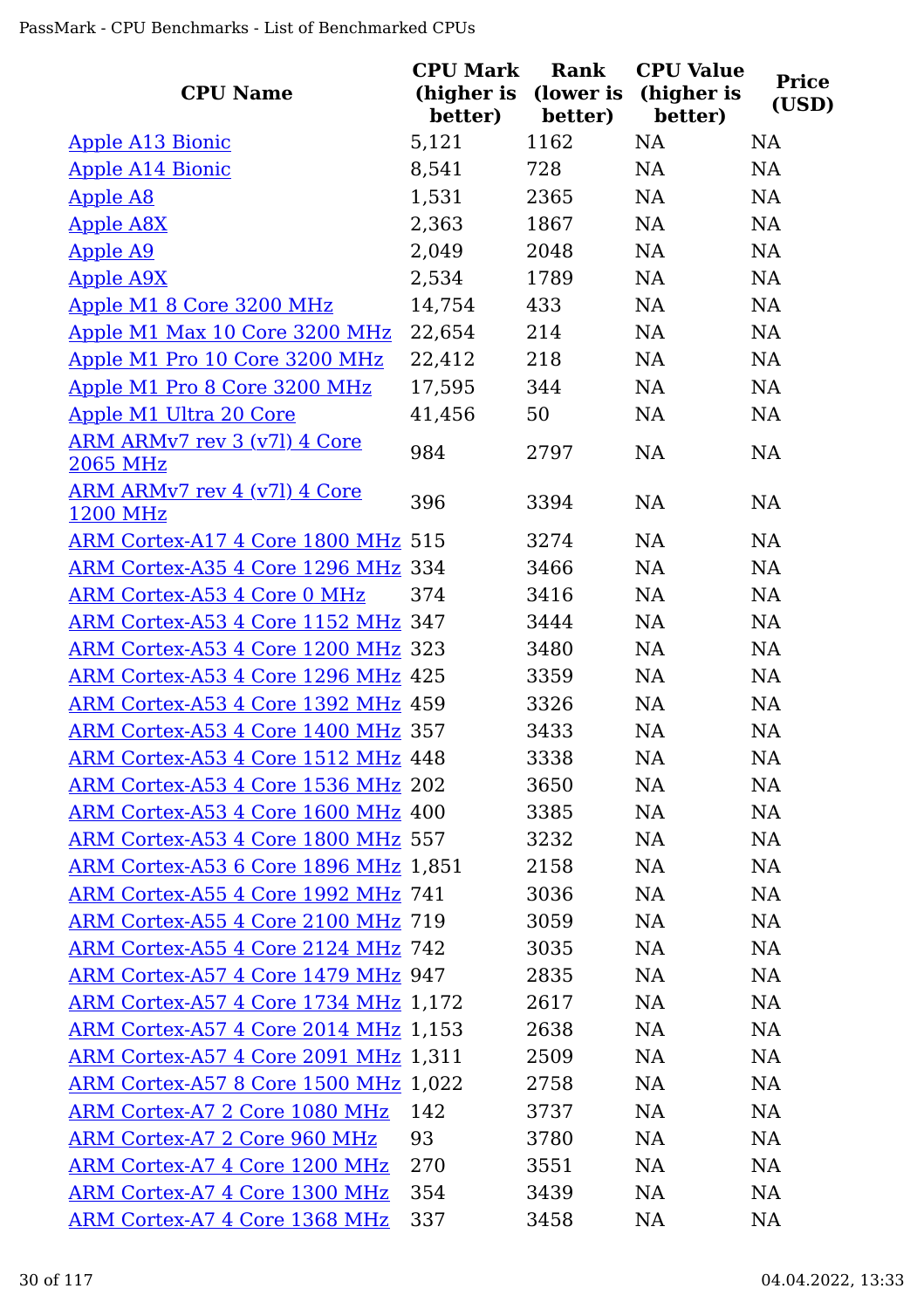| <b>CPU Name</b>                                      | <b>CPU Mark</b><br>(higher is<br>better) | Rank<br>(lower is<br>better) | <b>CPU Value</b><br>(higher is<br>better) | <b>Price</b><br>(USD) |
|------------------------------------------------------|------------------------------------------|------------------------------|-------------------------------------------|-----------------------|
| ARM Cortex-A7 4 Core 900 MHz                         | 244                                      | 3592                         | <b>NA</b>                                 | <b>NA</b>             |
| ARM Cortex-A72 16 Core 0 MHz                         | 5,435                                    | 1109                         | NA                                        | NA                    |
| ARM Cortex-A72 2 Core 0 MHz                          | 625                                      | 3157                         | NA                                        | <b>NA</b>             |
| ARM Cortex-A72 4 Core 0 MHz                          | 4,907                                    | 1191                         | NA                                        | NA                    |
| ARM Cortex-A72 4 Core 1500 MHz 660                   |                                          | 3124                         | NA                                        | <b>NA</b>             |
| ARM Cortex-A72 4 Core 1750 MHz 335                   |                                          | 3462                         | NA                                        | NA                    |
| ARM Cortex-A72 4 Core 1800 MHz 861                   |                                          | 2908                         | NA                                        | <b>NA</b>             |
| ARM Cortex-A72 4 Core 1850 MHz 199                   |                                          | 3653                         | NA                                        | <b>NA</b>             |
| ARM Cortex-A72 4 Core 2000 MHz 730                   |                                          | 3050                         | NA                                        | NA                    |
| ARM Cortex-A72 4 Core 2100 MHz 653                   |                                          | 3128                         | <b>NA</b>                                 | <b>NA</b>             |
| ARM Cortex-A72 4 Core 2200 MHz 800                   |                                          | 2976                         | NA                                        | <b>NA</b>             |
| ARM Cortex-A72 4 Core 2300 MHz 1,075                 |                                          | 2709                         | <b>NA</b>                                 | NA                    |
| ARM Cortex-A72 6 Core 1416 MHz 1,101                 |                                          | 2686                         | NA                                        | <b>NA</b>             |
| ARM Cortex-A72 6 Core 1512 MHz 1,192                 |                                          | 2601                         | NA                                        | <b>NA</b>             |
| ARM Cortex-A72 8 Core 0 MHz                          | 3,906                                    | 1374                         | NA                                        | NA                    |
| ARM Cortex-A73 6 Core 1992 MHz 1,311                 |                                          | 2510                         | NA                                        | NA                    |
| ARM FT-2000/4 4 Core 2200 MHz                        | 881                                      | 2891                         | NA                                        | NA                    |
| ARM Neoverse-N1 1 Core 0 MHz                         | 791                                      | 2986                         | NA                                        | NA                    |
| ARM Neoverse-N1 16 Core 0 MHz                        | 11,281                                   | 571                          | NA                                        | <b>NA</b>             |
| <b>ARM Neoverse-N1 2 Core 0 MHz</b>                  | 1,583                                    | 2330                         | NA                                        | <b>NA</b>             |
| ARM Neoverse-N1 4 Core 0 MHz                         | 3,184                                    | 1560                         | <b>NA</b>                                 | <b>NA</b>             |
| <b>ARM Neoverse-N1 6 Core 0 MHz</b>                  | 4,756                                    | 1220                         | NA                                        | <b>NA</b>             |
| <b>ARM Neoverse-N1 64 Core 0 MHz</b>                 | 28,079                                   | 125                          | NA                                        | NA                    |
| <b>ARM Neoverse-N1 8 Core 0 MHz</b>                  | 5,561                                    | 1090                         | <b>NA</b>                                 | <b>NA</b>             |
| ARM Neoverse-N1 80 Core 0 MHz                        | 37,809                                   | 66                           | NA                                        | NA                    |
| <b>ARM Neoverse-N1 80 Core 3000</b><br>MHz           | 38,122                                   | 65                           | NA                                        | NA                    |
| <b>ARM phytium FT1500a 4 Core</b><br><b>2000 MHz</b> | 1,579                                    | 2332                         | <b>NA</b>                                 | <b>NA</b>             |
| ARM X-Gene 32 Core 3300 MHz                          | 8,684                                    | 720                          | NA                                        | NA                    |
| <b>ASUS Tinker Board 2/2S</b>                        | 1,423                                    | 2437                         | NA                                        | <b>NA</b>             |
| Athlon 64 Dual Core 3800+                            | 736                                      | 3044                         | NA                                        | <b>NA</b>             |
| Athlon 64 Dual Core 5000+                            | 850                                      | 2918                         | NA                                        | <b>NA</b>             |
| Athlon 64 Dual Core 5600+                            | 875                                      | 2900                         | NA                                        | NA                    |
| <b>Athlon Dual Core 4050e</b>                        | 670                                      | 3112                         | NA                                        | NA                    |
| Athlon Dual Core 4450e                               | 681                                      | 3100                         | NA                                        | NA                    |
| <b>Athlon Dual Core 4850e</b>                        | 769                                      | 3005                         | NA                                        | <b>NA</b>             |
| <b>BCM2711</b>                                       | 834                                      | 2939                         | NA                                        | <b>NA</b>             |
| <b>BCM2835</b>                                       | 1,282                                    | 2529                         | NA                                        | <b>NA</b>             |
| Celeron Dual-Core T3000 @<br>1.80GHz                 | 629                                      | 3153                         | NA                                        | <b>NA</b>             |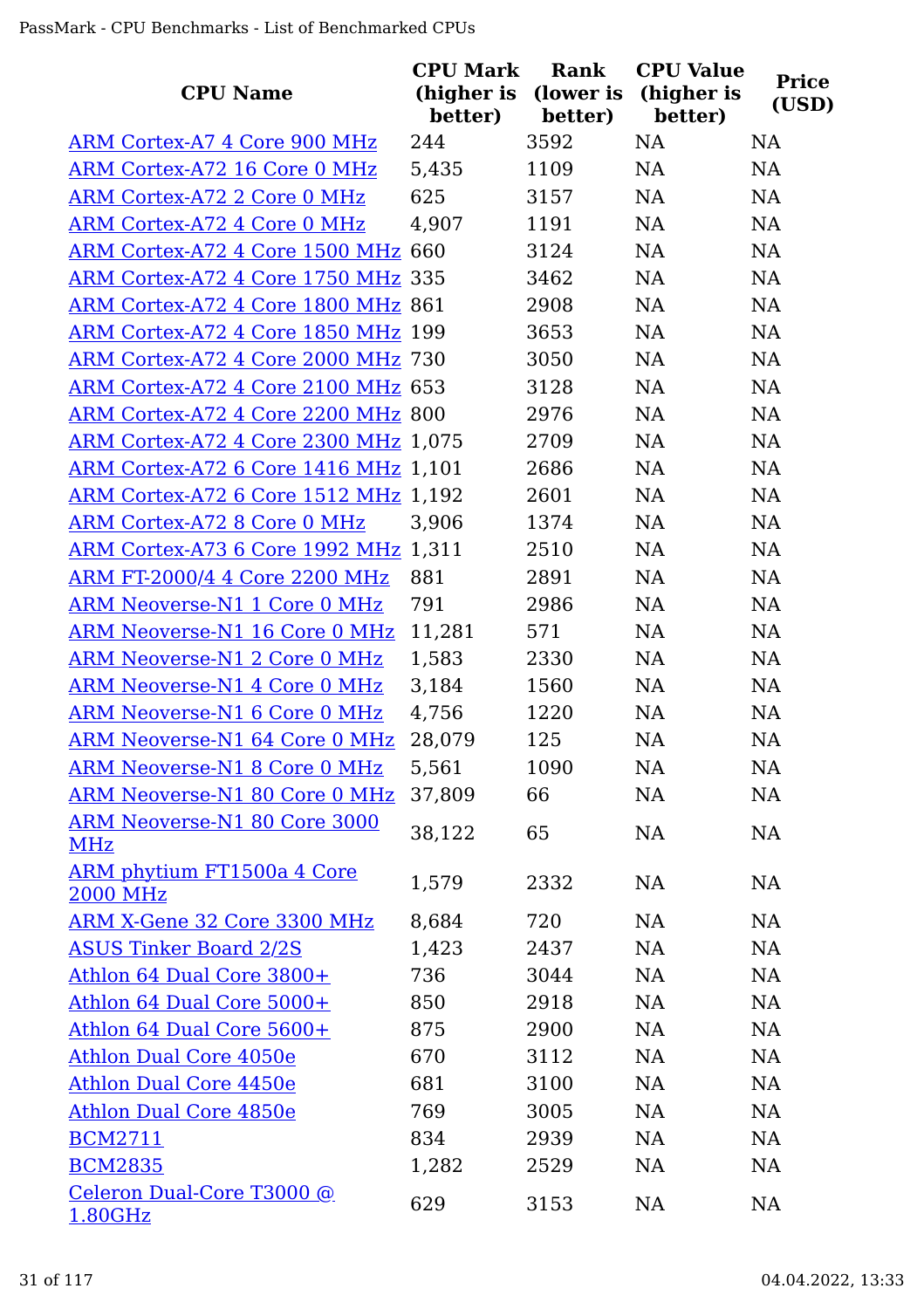| <b>CPU Name</b>                                            | <b>CPU Mark</b><br>(higher is<br>better) | Rank<br>(lower is<br>better) | <b>CPU Value</b><br>(higher is<br>better) | <b>Price</b><br>(USD) |
|------------------------------------------------------------|------------------------------------------|------------------------------|-------------------------------------------|-----------------------|
| Celeron Dual-Core T3100 @<br>1.90GHz                       | 519                                      | 3270                         | <u>16.22</u>                              | \$32.00               |
| Celeron Dual-Core T3300 @<br>2.00GHz                       | 627                                      | 3154                         | 41.91                                     | $$14.97*$             |
| Celeron Dual-Core T3500 @<br>2.10GHz                       | 768                                      | 3006                         | <b>NA</b>                                 | NA                    |
| DG1301SML87HY                                              | 3,624                                    | 1436                         | NA                                        | NA                    |
| DO-Regular                                                 | 819                                      | 2955                         | NA                                        | NA                    |
| Dual-Core AMD Opteron 1220 SE                              | 748                                      | 3027                         | NA                                        | NA                    |
| <b>Generic DT based system</b>                             | 612                                      | 3172                         | NA                                        | NA                    |
| Haydn based on Qualcomm<br><u>Technologies, Inc SM8350</u> | 4,882                                    | 1195                         | NA                                        | <b>NA</b>             |
| hi6210sft                                                  | 796                                      | 2979                         | NA                                        | NA                    |
| <b>HiSilicon Kirin 650</b>                                 | 1,639                                    | 2293                         | NA                                        | NA                    |
| <b>HiSilicon Kirin 659</b>                                 | 1,703                                    | 2246                         | NA                                        | NA                    |
| <b>Hisilicon Kirin 930</b>                                 | 1,337                                    | 2491                         | NA                                        | NA                    |
| <b>HiSilicon Kirin 950</b>                                 | 1,991                                    | 2075                         | NA                                        | NA                    |
| <b>HiSilicon Kirin 960</b>                                 | 2,401                                    | 1846                         | NA                                        | NA                    |
| <b>HiSilicon Kirin 970</b>                                 | 2,908                                    | 1663                         | NA                                        | NA                    |
| Hisilicon Kirin710                                         | 2,285                                    | 1906                         | NA                                        | NA                    |
| Hisilicon Kirin810                                         | 2,986                                    | 1630                         | NA                                        | NA                    |
| <b>Hisilicon Kirin820</b>                                  | 3,273                                    | 1523                         | NA                                        | NA                    |
| Hisilicon Kirin9000                                        | 5,083                                    | 1171                         | NA                                        | <b>NA</b>             |
| Hisilicon Kirin970                                         | 2,524                                    | 1792                         | <b>NA</b>                                 | <b>NA</b>             |
| <b>Hisilicon Kirin980</b>                                  | 4,159                                    | 1327                         | NA                                        | <b>NA</b>             |
| <b>Hisilicon Kirin985</b>                                  | 4,162                                    | 1323                         | NA                                        | NA                    |
| <b>Hisilicon Kirin990</b>                                  | 4,328                                    | 1296                         | NA                                        | NA                    |
| HP Hexa-Core 2.0GHz                                        | 1,741                                    | 2224                         | 3.45                                      | $$504.27*$            |
| <b>Hygon C86 7255 16-core</b>                              | 18,831                                   | 307                          | NA                                        | NA                    |
| Intel 2.80GHz                                              | 341                                      | 3452                         | NA                                        | NA                    |
| Intel Atom 230 @ 1.60GHz                                   | 210                                      | 3638                         | NA                                        | NA                    |
| Intel Atom 330 @ 1.60GHz                                   | 371                                      | 3420                         | NA                                        | NA                    |
| Intel Atom C2338 @ 1.74GHz                                 | 584                                      | 3203                         | NA                                        | NA                    |
| Intel Atom $C2350$ @ 1.74GHz                               | 532                                      | 3256                         | 12.38                                     | $$43.00*$             |
| Intel Atom C2358 @ 1.74GHz                                 | 625                                      | 3159                         | NA                                        | NA                    |
| Intel Atom C2538 @ 2.40GHz                                 | 960                                      | 2822                         | 9.23                                      | $$104.00*$            |
| Intel Atom C2550 @ 2.40GHz                                 | 1,422                                    | 2439                         | NA                                        | NA                    |
| Intel Atom C2558 @ 2.40GHz                                 | 1,410                                    | 2442                         | 10.37                                     | $$136.00*$            |
| Intel Atom C2750 @ 2.40GHz                                 | 2,775                                    | 1711                         | 11.96                                     | $$232.00*$            |
| Intel Atom C2750 @ 2.41GHz                                 | 2,174                                    | 1974                         | NA                                        | NA                    |
| Intel Atom C2758 @ 2.40GHz                                 | 2,056                                    | 2044                         | 9.57                                      | $$214.86*$            |
| Intel Atom C3338 @ 1.50GHz                                 | 1,245                                    | 2559                         | NA                                        | NA                    |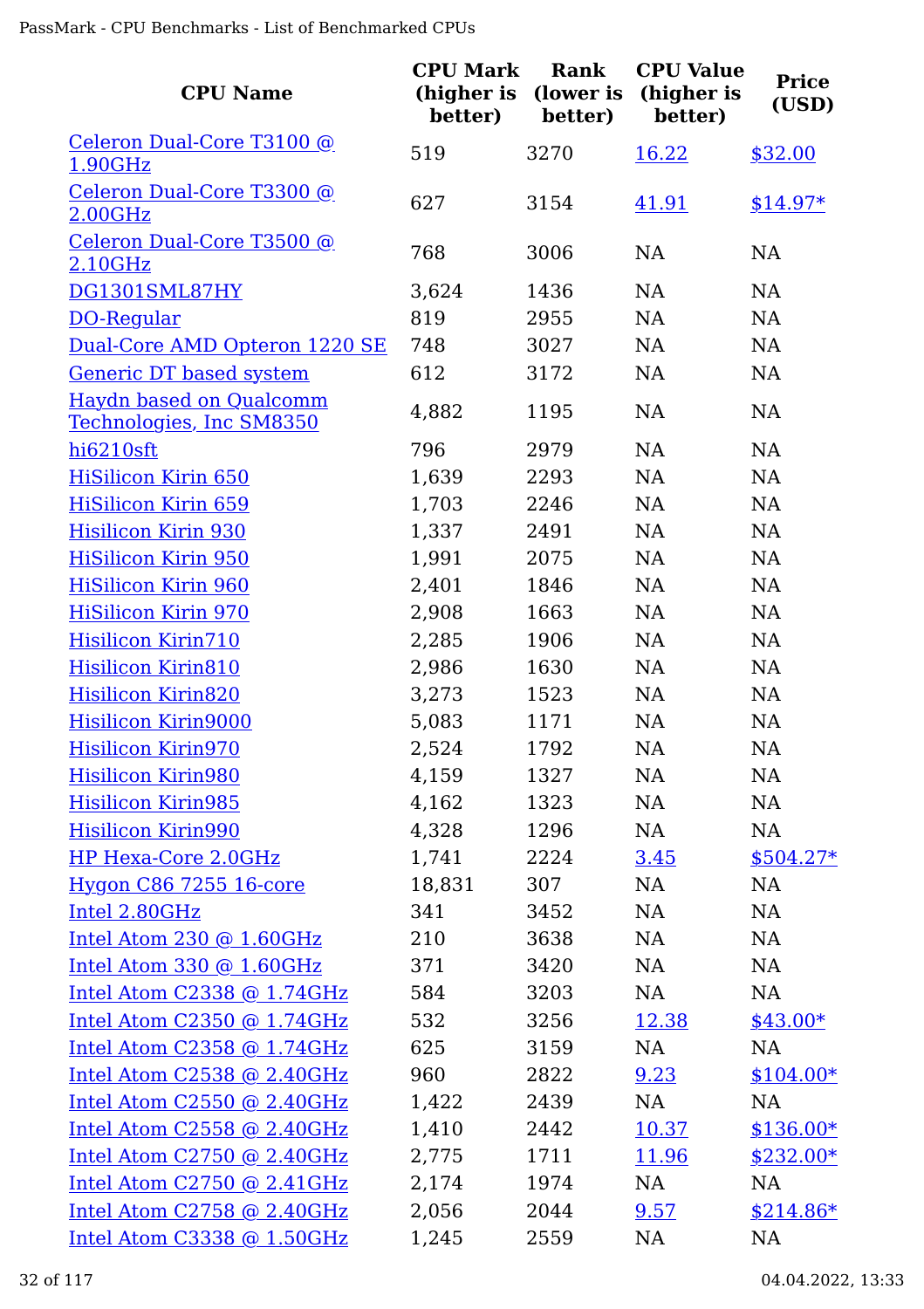| <b>CPU Name</b>                 | <b>CPU Mark</b><br>(higher is | Rank<br>(lower is | <b>CPU Value</b><br>(higher is | <b>Price</b> |
|---------------------------------|-------------------------------|-------------------|--------------------------------|--------------|
|                                 | better)                       | better)           | better)                        | (USD)        |
| Intel Atom C3538 @ 2.10GHz      | 1,756                         | 2218              | 23.41                          | $$75.00*$    |
| Intel Atom C3558 @ 2.20GHz      | 2,405                         | 1844              | 27.96                          | $$86.00*$    |
| Intel Atom C3758 @ 2.20GHz      | 4,683                         | 1234              | 24.27                          | $$193.00*$   |
| Intel Atom C3858 @ 2.00GHz      | 3,154                         | 1570              | 9.50                           | \$332.00*    |
| Intel Atom C3958 @ 2.00GHz      | 4,281                         | 1302              | 9.53                           | $$449.00*$   |
| Intel Atom D2500 @ 1.86GHz      | 275                           | 3548              | NA                             | <b>NA</b>    |
| Intel Atom D2550 @ 1.86GHz      | 408                           | 3374              | NA                             | <b>NA</b>    |
| Intel Atom $D2560$ @ 2.00GHz    | 433                           | 3349              | NA                             | <b>NA</b>    |
| Intel Atom $D2700$ @ 2.13GHz    | 492                           | 3295              | NA                             | NA           |
| Intel Atom D2701 @ 2.13GHz      | 511                           | 3277              | <b>NA</b>                      | <b>NA</b>    |
| Intel Atom D410 @ 1.66GHz       | 177                           | 3688              | 0.28                           | $$635.99*$   |
| Intel Atom D425 @ 1.80GHz       | 222                           | 3628              | 0.22                           | $$992.98*$   |
| Intel Atom D510 @ 1.66GHz       | 404                           | 3378              | 4.16                           | $$97.16*$    |
| Intel Atom D525 @ 1.80GHz       | 399                           | 3389              | NA                             | <b>NA</b>    |
| Intel Atom E3815 $@$ 1.46GHz    | 159                           | 3713              | 1.17                           | $$135.00*$   |
| Intel Atom E3825 @ 1.33GHz      | 385                           | 3405              | 5.47                           | $$70.32*$    |
| Intel Atom E3826 @ 1.46GHz      | 304                           | 3501              | NA                             | NA           |
| Intel Atom E3827 @ 1.74GHz      | 460                           | 3325              | <b>NA</b>                      | <b>NA</b>    |
| Intel Atom E3840 @ 1.91GHz      | 704                           | 3074              | NA                             | <b>NA</b>    |
| Intel Atom E3845 @ 1.91GHz      | 1,038                         | 2742              | NA                             | <b>NA</b>    |
| Intel Atom E3900 @ 1.60GHz      | 1,953                         | 2090              | NA                             | <b>NA</b>    |
| Intel Atom E3940 @ 1.60GHz      | 1,960                         | 2087              | NA                             | <b>NA</b>    |
| Intel Atom E3950 @ 1.60GHz      | 2,092                         | 2017              | <b>NA</b>                      | <b>NA</b>    |
| Intel Atom N2100 @ 1.60GHz      | 188                           | 3671              | NA                             | NA           |
| Intel Atom $N2600$ @ 1.60GHz    | 323                           | 3479              | NA                             | NA           |
| Intel Atom N270 @ 1.60GHz       | 175                           | 3691              | NA                             | NA           |
| Intel Atom N280 @ 1.66GHz       | 175                           | 3692              | NA                             | NA           |
| Intel Atom N2800 @ 1.86GHz      | 429                           | 3353              | NA                             | NA           |
| Intel Atom N435 @ 1.33GHz       | 153                           | 3724              | NA                             | NA           |
| Intel Atom N450 @ 1.66GHz       | 177                           | 3689              | NA                             | NA           |
| Intel Atom N455 @ 1.66GHz       | 162                           | 3708              | NA                             | NA           |
| Intel Atom N470 @ 1.83GHz       | 224                           | 3627              | NA                             | NA           |
| Intel Atom N475 @ 1.83GHz       | 179                           | 3684              | NA                             | NA           |
| Intel Atom N550 @ 1.50GHz       | 265                           | 3564              | 3.08                           | $$86.00*$    |
| Intel Atom N570 @ 1.66GHz       | 335                           | 3464              | 3.89                           | $$86.00*$    |
| Intel Atom $S1260$ @ 2.00GHz    | 596                           | 3189              | 9.31                           | $$64.00*$    |
| Intel Atom T5700 @ 1.70GHz      | 2,030                         | 2056              | NA                             | NA           |
| Intel Atom $x5-E3930$ @ 1.30GHz | 878                           | 2897              | NA                             | NA           |
| Intel Atom $x5-E8000$ @ 1.04GHz | 985                           | 2796              | NA                             | NA           |
| Intel Atom $x5-Z8300$ @ 1.44GHz | 821                           | 2952              | 6.17                           | $$132.99*$   |
| Intel Atom $x5-Z8330$ @ 1.44GHz | 818                           | 2956              | <b>NA</b>                      | <b>NA</b>    |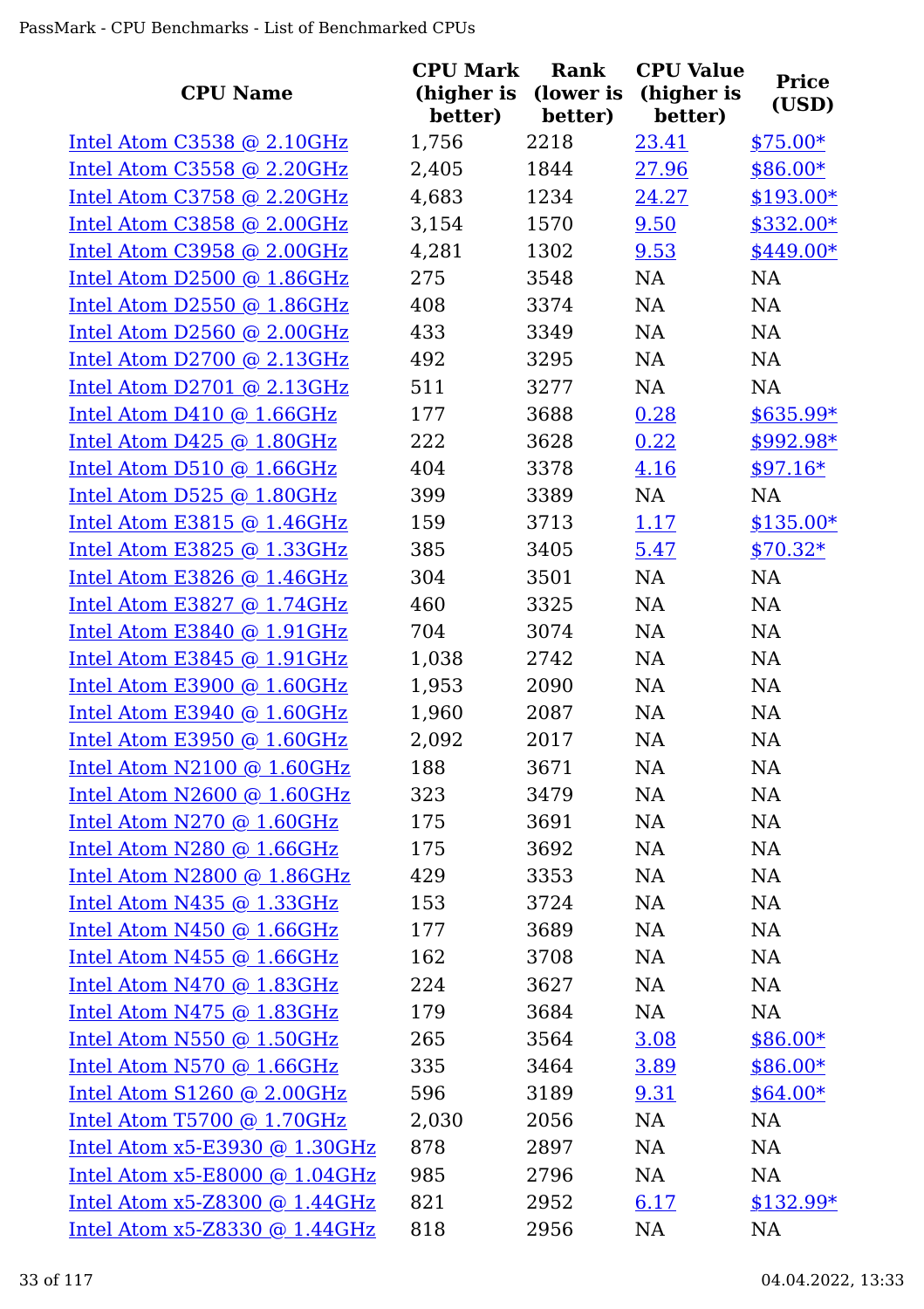| <b>CPU Name</b>                   | <b>CPU Mark</b><br>(higher is<br>better) | Rank<br>(lower is<br>better) | <b>CPU Value</b><br>(higher is<br>better) | <b>Price</b><br>(USD) |
|-----------------------------------|------------------------------------------|------------------------------|-------------------------------------------|-----------------------|
| Intel Atom $x5-Z8350$ @ 1.44GHz   | 908                                      | 2869                         | 43.23                                     | $$21.00*$             |
| Intel Atom $x5-Z8500$ @ 1.44GHz   | 1,238                                    | 2562                         | 19.78                                     | $$62.57*$             |
| Intel Atom x5-Z8550 @ 1.44GHz     | 1,190                                    | 2602                         | <b>NA</b>                                 | <b>NA</b>             |
| Intel Atom $x6211E$ @ 1.20GHz     | 1,695                                    | 2255                         | 48.43                                     | $$35.00*$             |
| Intel Atom $x6413E$ @ 1.50GHz     | 4,070                                    | 1349                         | 94.64                                     | $$43.00*$             |
| Intel Atom $x6425E \odot 2.00GHz$ | 4,153                                    | 1328                         | 74.15                                     | $$56.00*$             |
| Intel Atom $x6425RE$ @ 1.90GHz    | 2,903                                    | 1665                         | 49.20                                     | $$59.00*$             |
| Intel Atom $x7-28700$ @ 1.60GHz   | 1,311                                    | 2508                         | 17.81                                     | $$73.63*$             |
| Intel Atom $x7 - Z8750$ @ 1.60GHz | 1,373                                    | 2464                         | <b>NA</b>                                 | <b>NA</b>             |
| Intel Atom $Z2760$ @ 1.80GHz      | 298                                      | 3509                         | NA                                        | <b>NA</b>             |
| Intel Atom Z3560 @ 1.83GHz        | 690                                      | 3088                         | <b>NA</b>                                 | NA                    |
| Intel Atom Z3580 @ 1.33GHz        | 825                                      | 2947                         | NA                                        | <b>NA</b>             |
| Intel Atom Z3735D @ 1.33GHz       | 761                                      | 3015                         | NA                                        | <b>NA</b>             |
| Intel Atom Z3735E @ 1.33GHz       | 557                                      | 3233                         | 4.76                                      | $$117.00*$            |
| Intel Atom Z3735F @ 1.33GHz       | 549                                      | 3240                         | 1.10                                      | $$500.00*$            |
| Intel Atom Z3735G @ 1.33GHz       | 806                                      | 2968                         | <b>NA</b>                                 | <b>NA</b>             |
| Intel Atom Z3736F @ 1.33GHz       | 494                                      | 3292                         | <b>NA</b>                                 | NA                    |
| Intel Atom $Z3740$ @ 1.33GHz      | 651                                      | 3130                         | <b>NA</b>                                 | NA                    |
| Intel Atom $Z3740D$ @ 1.33GHz     | 614                                      | 3170                         | NA                                        | <b>NA</b>             |
| Intel Atom Z3745 @ 1.33GHz        | 621                                      | 3166                         | 20.72                                     | $$30.00*$             |
| Intel Atom Z3745D @ 1.33GHz       | 585                                      | 3199                         | NA                                        | NA                    |
| Intel Atom $Z3770$ @ 1.46GHz      | 738                                      | 3040                         | 4.94                                      | $$149.44*$            |
| Intel Atom Z3770D @ 1.49GHz       | 488                                      | 3297                         | NA                                        | NA                    |
| Intel Atom $Z3775$ @ 1.46GHz      | 754                                      | 3024                         | <u>1.51</u>                               | $$500.00*$            |
| Intel Atom Z3775D @ 1.49GHz       | 794                                      | 2983                         | NA                                        | NA                    |
| Intel Atom Z3795 $@1.60GHz$       | 1,166                                    | 2624                         | NA                                        | NA                    |
| Intel Atom Z520 @ 1.33GHz         | 122                                      | 3758                         | NA                                        | NA                    |
| Intel Atom Z530 @ 1.60GHz         | 183                                      | 3678                         | NA                                        | NA                    |
| Intel Atom $Z670$ @ 1.50GHz       | 158                                      | 3714                         | NA                                        | NA                    |
| Intel Celeron 1.70GHz             | 101                                      | 3775                         | NA                                        | NA                    |
| Intel Celeron 1.80GHz             | 96                                       | 3778                         | NA                                        | <b>NA</b>             |
| Intel Celeron 1000M @ 1.80GHz     | 1,026                                    | 2753                         | NA                                        | NA                    |
| Intel Celeron 1000MHz             | 139                                      | 3740                         | NA                                        | NA                    |
| Intel Celeron 1005M @ 1.90GHz     | 1,074                                    | 2710                         | NA                                        | NA                    |
| Intel Celeron 1007U @ 1.50GHz     | 801                                      | 2974                         | 4.33                                      | $$184.99*$            |
| Intel Celeron 1017U @ 1.60GHz     | 888                                      | 2886                         | NA                                        | NA                    |
| Intel Celeron 1019Y @ 1.00GHz     | 576                                      | 3212                         | NA                                        | NA                    |
| Intel Celeron 1020E @ 2.20GHz     | 1,406                                    | 2446                         | NA                                        | NA                    |
| Intel Celeron 1020M @ 2.10GHz     | 1,275                                    | 2539                         | NA                                        | NA                    |
| Intel Celeron 1037U @ 1.80GHz     | 982                                      | 2798                         | NA                                        | <b>NA</b>             |
| Intel Celeron 1047UE @ 1.40GHz    | 748                                      | 3026                         | NA                                        | <b>NA</b>             |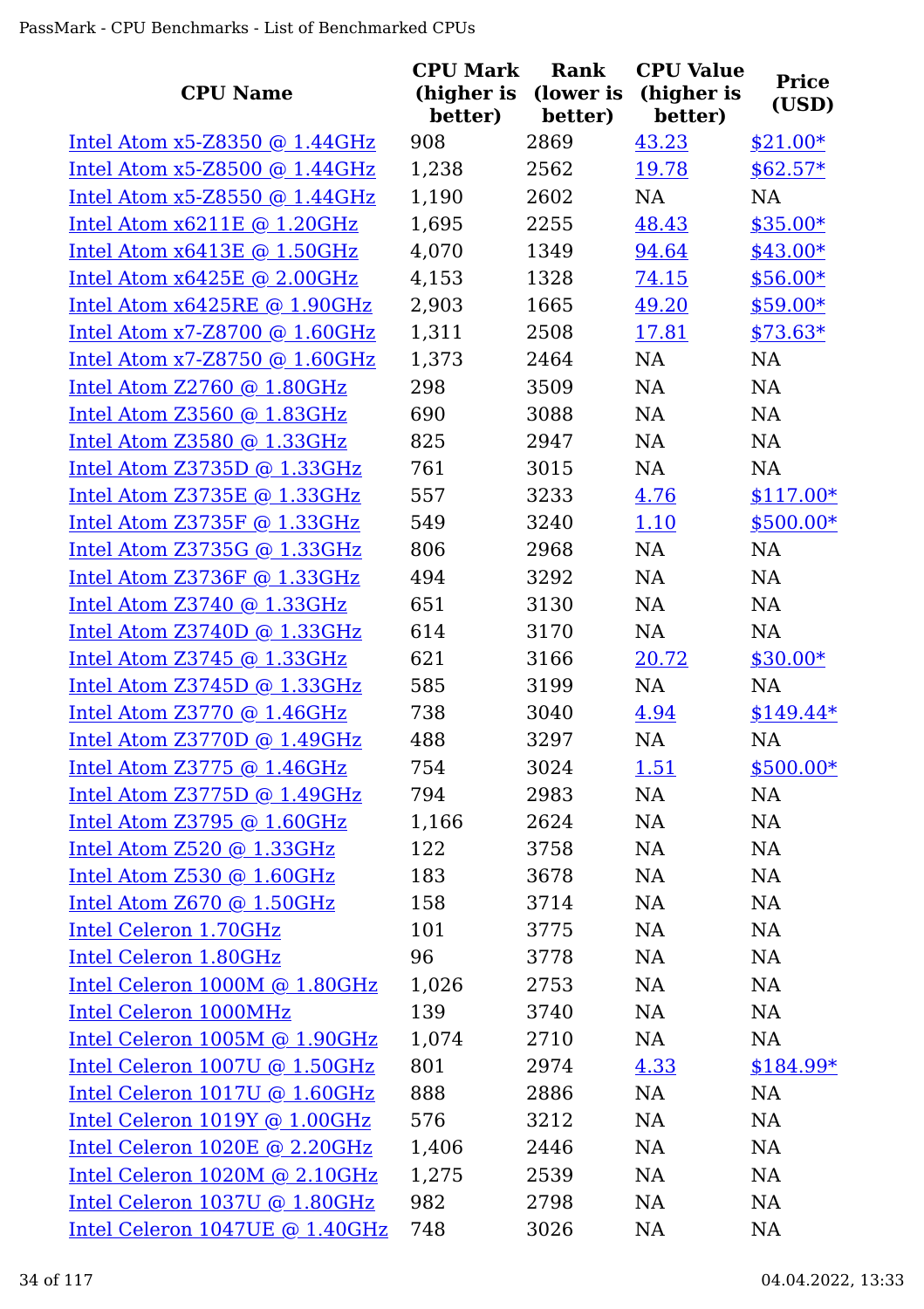| <b>CPU Name</b>               | <b>CPU Mark</b><br>(higher is<br>better) | Rank<br>(lower is<br>better) | <b>CPU Value</b><br>(higher is<br>better) | <b>Price</b><br>(USD) |
|-------------------------------|------------------------------------------|------------------------------|-------------------------------------------|-----------------------|
| Intel Celeron 1100MHz         | 113                                      | 3770                         | 7.55                                      | $$15.00*$             |
| Intel Celeron 1200MHz         | 159                                      | 3712                         | NA                                        | <b>NA</b>             |
| Intel Celeron 2.00GHz         | 125                                      | 3755                         | NA                                        | <b>NA</b>             |
| Intel Celeron 2.13GHz         | 166                                      | 3700                         | NA                                        | <b>NA</b>             |
| Intel Celeron 2.20GHz         | 139                                      | 3742                         | NA                                        | <b>NA</b>             |
| Intel Celeron 2.26GHz         | 182                                      | 3682                         | NA                                        | <b>NA</b>             |
| Intel Celeron 2.30GHz         | 148                                      | 3730                         | NA                                        | <b>NA</b>             |
| Intel Celeron 2.40GHz         | 143                                      | 3736                         | NA                                        | <b>NA</b>             |
| Intel Celeron 2.50GHz         | 164                                      | 3703                         | NA                                        | <b>NA</b>             |
| Intel Celeron 2.53GHz         | 201                                      | 3651                         | NA                                        | <b>NA</b>             |
| Intel Celeron 2.60GHz         | 143                                      | 3735                         | NA                                        | NA                    |
| Intel Celeron 2.66GHz         | 154                                      | 3722                         | NA                                        | <b>NA</b>             |
| Intel Celeron 2.70GHz         | 159                                      | 3711                         | NA                                        | <b>NA</b>             |
| Intel Celeron 2.80GHz         | 190                                      | 3670                         | NA                                        | NA                    |
| Intel Celeron 2.93GHz         | 230                                      | 3620                         | NA                                        | <b>NA</b>             |
| Intel Celeron 2000E @ 2.20GHz | 1,607                                    | 2316                         | NA                                        | <b>NA</b>             |
| Intel Celeron 2002E @ 1.50GHz | 1,091                                    | 2695                         | 12.68                                     | $$86.00*$             |
| Intel Celeron 215 @ 1.33GHz   | 174                                      | 3694                         | NA                                        | <b>NA</b>             |
| Intel Celeron 220 @ 1.20GHz   | 209                                      | 3641                         | NA                                        | <b>NA</b>             |
| Intel Celeron 2950M @ 2.00GHz | 1,237                                    | 2566                         | NA                                        | <b>NA</b>             |
| Intel Celeron 2955U @ 1.40GHz | 835                                      | 2934                         | NA                                        | <b>NA</b>             |
| Intel Celeron 2957U @ 1.40GHz | 841                                      | 2925                         | NA                                        | <b>NA</b>             |
| Intel Celeron 2961Y @ 1.10GHz | 732                                      | 3048                         | NA                                        | NA                    |
| Intel Celeron 2970M @ 2.20GHz | 1,501                                    | 2384                         | NA                                        | <b>NA</b>             |
| Intel Celeron 2980U @ 1.60GHz | 1,056                                    | 2733                         | NA                                        | <b>NA</b>             |
| Intel Celeron 2981U @ 1.60GHz | 991                                      | 2790                         | NA                                        | <b>NA</b>             |
| Intel Celeron 3.06GHz         | 234                                      | 3613                         | NA                                        | <b>NA</b>             |
| Intel Celeron 3.20GHz         | 267                                      | 3560                         | NA                                        | <b>NA</b>             |
| Intel Celeron 3.33GHz         | 263                                      | 3565                         | NA                                        | <b>NA</b>             |
| Intel Celeron 3205U @ 1.50GHz | 918                                      | 2858                         | 3.20                                      | $$287.04*$            |
| Intel Celeron 3215U @ 1.70GHz | 1,144                                    | 2647                         | NA                                        | <b>NA</b>             |
| Intel Celeron 3755U @ 1.70GHz | 1,182                                    | 2609                         | NA                                        | <b>NA</b>             |
| Intel Celeron 3765U @ 1.90GHz | 1,252                                    | 2556                         | NA                                        | NA                    |
| Intel Celeron 3855U @ 1.60GHz | 1,237                                    | 2567                         | NA                                        | <b>NA</b>             |
| Intel Celeron 3865U @ 1.80GHz | 1,266                                    | 2545                         | NA                                        | <b>NA</b>             |
| Intel Celeron 3867U @ 1.80GHz | 1,489                                    | 2392                         | 13.91                                     | $$107.00*$            |
| Intel Celeron 3955U @ 2.00GHz | 1,490                                    | 2389                         | NA                                        | NA                    |
| Intel Celeron 3965U @ 2.20GHz | 1,680                                    | 2264                         | 15.70                                     | $$107.00*$            |
| Intel Celeron 3965Y @ 1.50GHz | 1,179                                    | 2610                         | 11.02                                     | $$107.00*$            |
| Intel Celeron 420 @ 1.60GHz   | 235                                      | 3610                         | 4.71                                      | \$49.95               |
| Intel Celeron 4205U @ 1.80GHz | 1,337                                    | 2489                         | <u>12.50</u>                              | $$107.00*$            |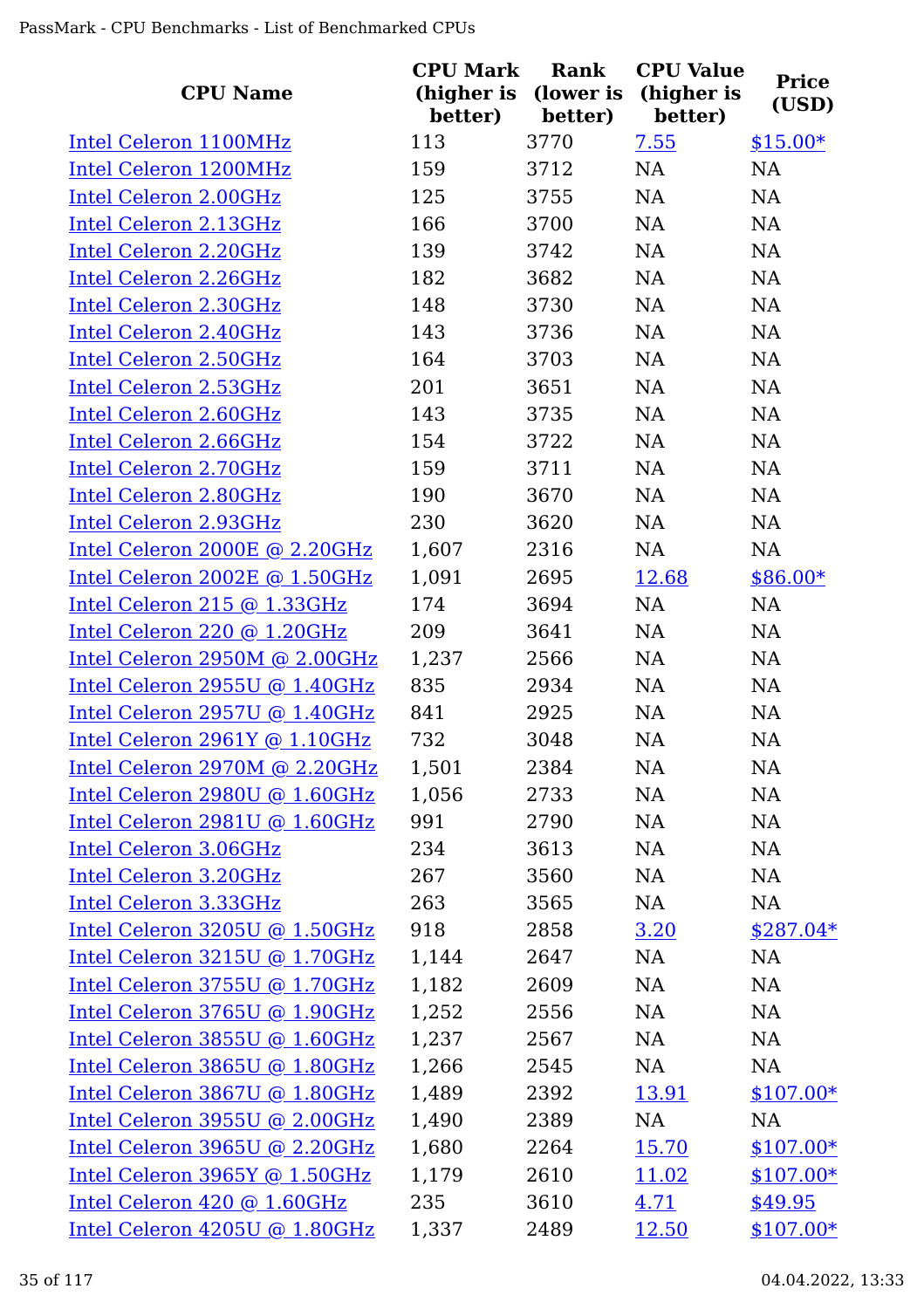|                                | <b>CPU Mark</b>       | Rank                 | <b>CPU Value</b>      |                       |
|--------------------------------|-----------------------|----------------------|-----------------------|-----------------------|
| <b>CPU Name</b>                | (higher is<br>better) | (lower is<br>better) | (higher is<br>better) | <b>Price</b><br>(USD) |
| Intel Celeron 430 @ 1.80GHz    | 293                   | 3517                 | 5.05                  | \$57.99               |
| Intel Celeron 4305U @ 2.20GHz  | 1,694                 | 2256                 | 15.83                 | $$107.00*$            |
| Intel Celeron 4305UE @ 2.00GHz | 1,908                 | 2125                 | NA                    | <b>NA</b>             |
| Intel Celeron 440 @ 2.00GHz    | 368                   | 3422                 | 7.37                  | \$49.99               |
| Intel Celeron 450 @ 2.20GHz    | 433                   | 3348                 | 11.12                 | $$38.99*$             |
| Intel Celeron 5205U @ 1.90GHz  | 1,414                 | 2440                 | 13.21                 | $$107.00*$            |
| Intel Celeron 530 @ 1.73GHz    | 268                   | 3555                 | 20.62                 | \$13.00               |
| Intel Celeron 540 @ 1.86GHz    | 283                   | 3535                 | 13.50                 | $$20.95*$             |
| Intel Celeron 550 @ 2.00GHz    | 301                   | 3505                 | 5.47                  | $$54.95*$             |
| Intel Celeron 560 @ 2.13GHz    | 365                   | 3424                 | 5.21                  | \$69.95               |
| Intel Celeron 570 @ 2.26GHz    | 344                   | 3450                 | NA                    | NA                    |
| Intel Celeron 6305 @ 1.80GHz   | 2,211                 | 1953                 | NA                    | <b>NA</b>             |
| Intel Celeron 6305E @ 1.80GHz  | 1,675                 | 2269                 | 15.66                 | $$107.00*$            |
| Intel Celeron 723 @ 1.20GHz    | 213                   | 3637                 | <b>NA</b>             | <b>NA</b>             |
| Intel Celeron 743 @ 1.30GHz    | 268                   | 3556                 | NA                    | NA                    |
| Intel Celeron 807 @ 1.50GHz    | 392                   | 3400                 | <b>NA</b>             | <b>NA</b>             |
| Intel Celeron 807UE @ 1.00GHz  | 241                   | 3599                 | NA                    | NA                    |
| Intel Celeron 827E @ 1.40GHz   | 371                   | 3421                 | <b>NA</b>             | <b>NA</b>             |
| Intel Celeron 847 @ 1.10GHz    | 470                   | 3318                 | 1.49                  | $$315.00*$            |
| Intel Celeron 847E @ 1.10GHz   | 584                   | 3202                 | NA                    | <b>NA</b>             |
| Intel Celeron 857 @ 1.20GHz    | 569                   | 3218                 | NA                    | <b>NA</b>             |
| Intel Celeron 867 @ 1.30GHz    | 562                   | 3225                 | 10.03                 | \$55.98               |
| Intel Celeron 877 @ 1.40GHz    | 673                   | 3109                 | <b>NA</b>             | <b>NA</b>             |
| Intel Celeron 887 @ 1.50GHz    | 727                   | 3053                 | NA                    | NA                    |
| Intel Celeron 900 @ 2.20GHz    | 396                   | 3392                 | 20.85                 | \$18.99               |
| Intel Celeron 925 @ 2.30GHz    | 444                   | 3342                 | NA                    | NA                    |
| Intel Celeron @ 1.30GHz        | 548                   | 3241                 | NA                    | NA                    |
| Intel Celeron B710 @ 1.60GHz   | 106                   | 3772                 | NA                    | NA                    |
| Intel Celeron B800 @ 1.50GHz   | 649                   | 3131                 | 25.98                 | $$24.99*$             |
| Intel Celeron B810 @ 1.60GHz   | 775                   | 2999                 | 9.69                  | $$79.95*$             |
| Intel Celeron B815 @ 1.60GHz   | 706                   | 3071                 | NA                    | NA                    |
| Intel Celeron B820 @ 1.70GHz   | 789                   | 2993                 | 26.94                 | $$29.29*$             |
| Intel Celeron B830 @ 1.80GHz   | 812                   | 2962                 | 16.25                 | $$49.99*$             |
| Intel Celeron B840 @ 1.90GHz   | 930                   | 2849                 | NA                    | <b>NA</b>             |
| Intel Celeron D 347 @ 3.06GHz  | 232                   | 3616                 | NA                    | NA                    |
| Intel Celeron D 352 @ 3.20GHz  | 283                   | 3534                 | NA                    | NA                    |
| Intel Celeron D 356 @ 3.33GHz  | 251                   | 3585                 | NA                    | NA                    |
| Intel Celeron D 360 @ 3.46GHz  | 372                   | 3419                 | NA                    | NA                    |
| Intel Celeron D 420 @ 1.60GHz  | 313                   | 3491                 | NA                    | NA                    |
| Intel Celeron E1200 @ 1.60GHz  | 492                   | 3294                 | 4.93                  | $$99.95*$             |
| Intel Celeron E1400 @ 2.00GHz  | 671                   | 3111                 | 47.91                 | \$14.00               |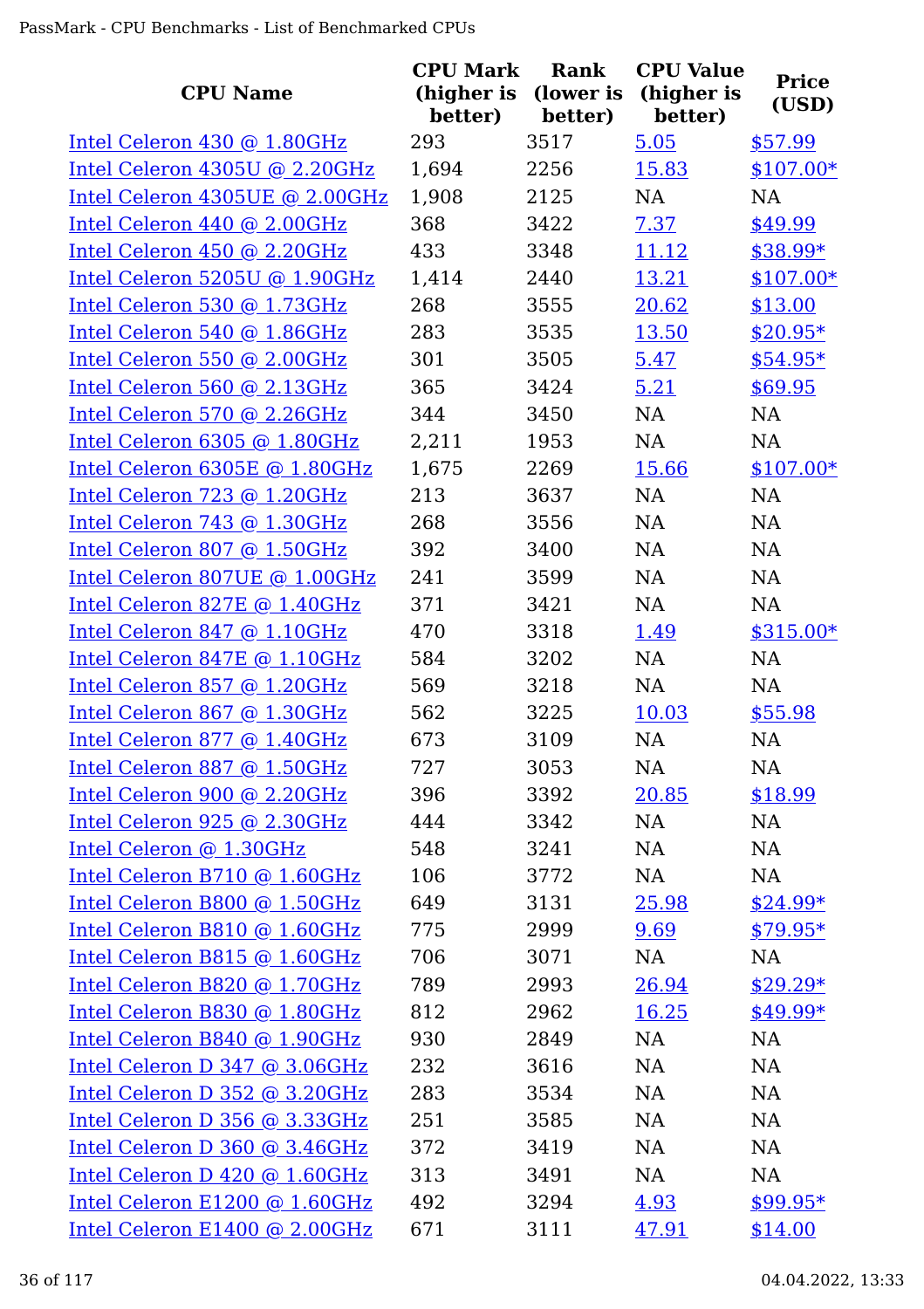| <b>CPU Name</b>                 | <b>CPU Mark</b><br>(higher is<br>better) | Rank<br>(lower is<br>better) | <b>CPU Value</b><br>(higher is<br>better) | <b>Price</b><br>(USD) |
|---------------------------------|------------------------------------------|------------------------------|-------------------------------------------|-----------------------|
| Intel Celeron E1500 @ 2.20GHz   | 649                                      | 3132                         | 33.02                                     | $$19.65*$             |
| Intel Celeron E1600 @ 2.40GHz   | 712                                      | 3064                         | <b>NA</b>                                 | <b>NA</b>             |
| Intel Celeron E3200 @ 2.40GHz   | 860                                      | 2910                         | 43.02                                     | $$19.99*$             |
| Intel Celeron E3300 @ 2.50GHz   | 837                                      | 2932                         | 12.92                                     | \$64.78               |
| Intel Celeron E3400 @ 2.60GHz   | 810                                      | 2964                         | 40.50                                     | \$19.99               |
| Intel Celeron E3500 @ 2.70GHz   | 935                                      | 2844                         | 44.54                                     | \$21.00               |
| Intel Celeron G1101 @ 2.27GHz   | 1,086                                    | 2699                         | 54.92                                     | $$19.77*$             |
| Intel Celeron G1610 @ 2.60GHz   | 1,475                                    | 2401                         | 39.85                                     | \$37.00               |
| Intel Celeron G1610T @ 2.30GHz  | 1,334                                    | 2492                         | 89.04                                     | $$14.98*$             |
| Intel Celeron G1620 @ 2.70GHz   | 1,450                                    | 2417                         | 20.63                                     | \$70.27               |
| Intel Celeron G1620T @ 2.40GHz  | 1,507                                    | 2379                         | 35.88                                     | $$42.00*$             |
| Intel Celeron G1630 @ 2.80GHz   | 1,707                                    | 2241                         | 57.01                                     | \$29.95               |
| Intel Celeron G1820 @ 2.70GHz   | 1,670                                    | 2272                         | 30.94                                     | \$53.97               |
| Intel Celeron G1820T @ 2.40GHz  | 1,614                                    | 2312                         | 38.43                                     | $$42.00*$             |
| Intel Celeron G1820TE @ 2.20GHz | 1,115                                    | 2677                         | NA                                        | NA                    |
| Intel Celeron G1830 @ 2.80GHz   | 1,560                                    | 2345                         | 22.31                                     | \$69.95               |
| Intel Celeron G1840 @ 2.80GHz   | 1,764                                    | 2214                         | 25.56                                     | \$69.00               |
| Intel Celeron G1840T @ 2.50GHz  | 1,576                                    | 2335                         | <b>NA</b>                                 | <b>NA</b>             |
| Intel Celeron G1850 @ 2.90GHz   | 1,926                                    | 2107                         | 45.87                                     | \$41.99               |
| Intel Celeron G3900 @ 2.80GHz   | 2,207                                    | 1960                         | 27.61                                     | \$79.95               |
| Intel Celeron G3900E @ 2.40GHz  | 2,034                                    | 2055                         | <u>19.01</u>                              | $$107.00*$            |
| Intel Celeron G3900T @ 2.60GHz  | 2,085                                    | 2025                         | 18.54                                     | $$112.46*$            |
| Intel Celeron G3900TE @ 2.30GHz | 1,850                                    | 2159                         | 27.35                                     | \$67.66               |
| Intel Celeron G3920 @ 2.90GHz   | 2,310                                    | 1893                         | 0.23                                      | \$9,999.00*           |
| Intel Celeron G3930 @ 2.90GHz   | 2,268                                    | 1920                         | 12.60                                     | \$179.99              |
| Intel Celeron G3930T @ 2.70GHz  | 2,109                                    | 2002                         | 21.70                                     | $$97.17*$             |
| Intel Celeron G3930TE @ 2.70GHz | 2,218                                    | 1946                         | 52.82                                     | $$42.00*$             |
| Intel Celeron G3950 @ 3.00GHz   | 2,369                                    | 1862                         | 16.56                                     | $$143.00*$            |
| Intel Celeron G440 @ 1.60GHz    | 426                                      | 3358                         | 4.26                                      | \$100.00              |
| Intel Celeron G460 @ 1.80GHz    | 494                                      | 3290                         | 8.99                                      | \$55.00               |
| Intel Celeron G465 @ 1.90GHz    | 480                                      | 3304                         | 12.00                                     | \$40.00               |
| Intel Celeron G470 @ 2.00GHz    | 691                                      | 3087                         | 19.67                                     | $$35.15*$             |
| Intel Celeron G4900 @ 3.10GHz   | 2,448                                    | 1823                         | 18.83                                     | \$130.00              |
| Intel Celeron G4900T @ 2.90GHz  | 2,395                                    | 1850                         | 57.04                                     | $$42.00*$             |
| Intel Celeron G4920 @ 3.20GHz   | 2,406                                    | 1843                         | 11.31                                     | $$212.73*$            |
| Intel Celeron G4930 @ 3.20GHz   | 2,571                                    | 1780                         | 23.11                                     | \$111.25              |
| Intel Celeron G4930T @ 3.00GHz  | 2,209                                    | 1958                         | 52.60                                     | $$42.00*$             |
| Intel Celeron G4950 @ 3.30GHz   | 2,714                                    | 1731                         | 0.27                                      | $$9,999.00*$          |
| Intel Celeron G530 @ 2.40GHz    | 1,096                                    | 2691                         | 18.94                                     | \$57.86               |
| Intel Celeron G530T @ 2.00GHz   | 1,055                                    | 2734                         | 62.11                                     | $$16.99*$             |
| Intel Celeron G540 @ 2.50GHz    | 1,110                                    | 2679                         | 100.59                                    | $$11.03*$             |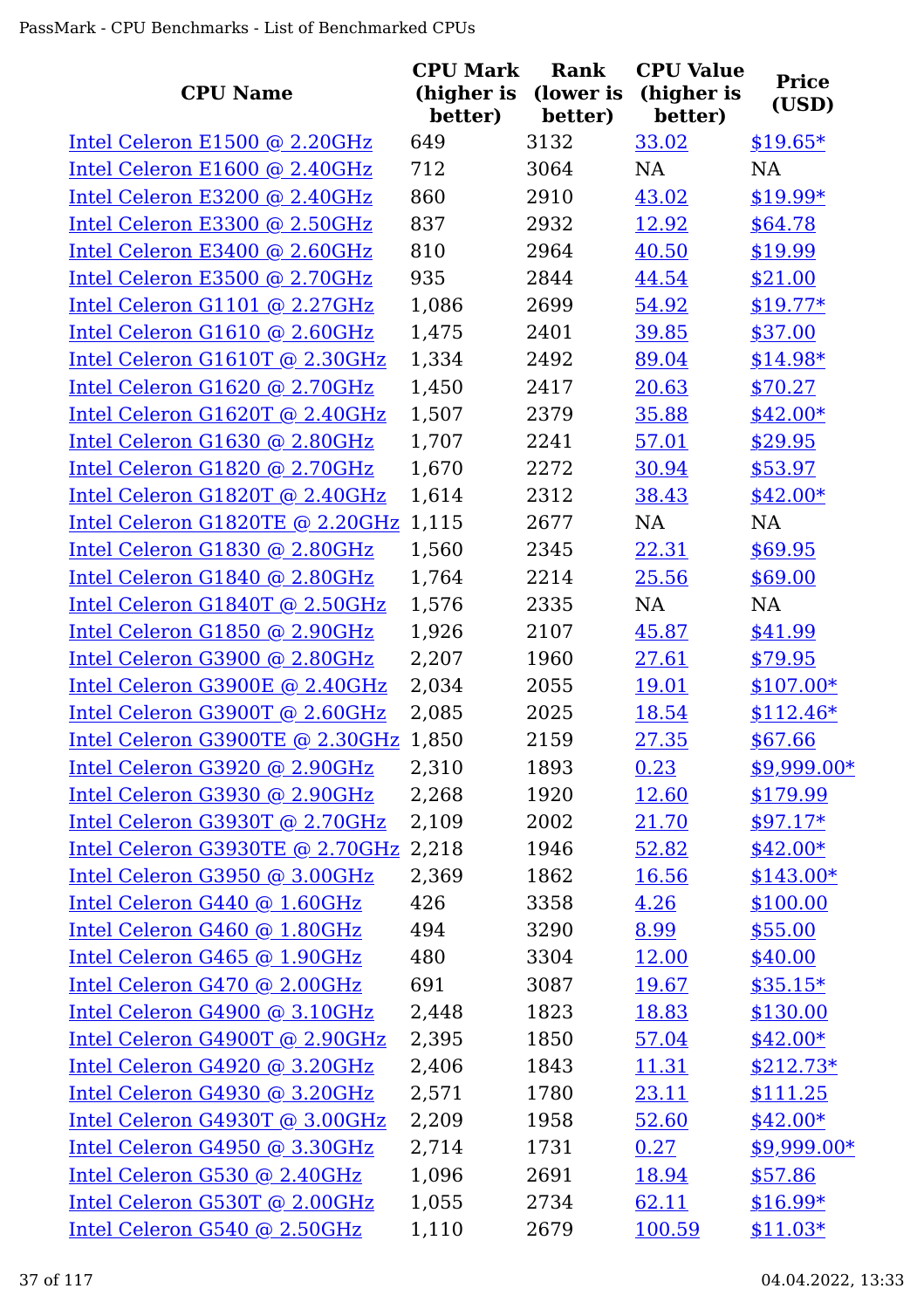| <b>CPU Name</b>                | <b>CPU Mark</b><br>(higher is<br>better) | <b>Rank</b><br>(lower is<br>better) | <b>CPU Value</b><br>(higher is<br>better) | <b>Price</b><br>(USD) |
|--------------------------------|------------------------------------------|-------------------------------------|-------------------------------------------|-----------------------|
| Intel Celeron G540T @ 2.10GHz  | 1,174                                    | 2616                                | <b>NA</b>                                 | <b>NA</b>             |
| Intel Celeron G550 @ 2.60GHz   | 1,200                                    | 2594                                | 24.49                                     | \$49.00               |
| Intel Celeron G550T @ 2.20GHz  | 1,102                                    | 2684                                | <b>NA</b>                                 | <b>NA</b>             |
| Intel Celeron G555 @ 2.70GHz   | 1,268                                    | 2543                                | 16.91                                     | \$75.00               |
| Intel Celeron G5900 @ 3.40GHz  | 2,790                                    | 1701                                | 55.49                                     | \$50.28               |
| Intel Celeron G5900T @ 3.20GHz | 2,648                                    | 1750                                | 63.04                                     | $$42.00*$             |
| Intel Celeron G5905 @ 3.50GHz  | 2,860                                    | 1686                                | 59.08                                     | \$48.41               |
| Intel Celeron G5905T @ 3.30GHz | 2,310                                    | 1892                                | 55.01                                     | $$42.00*$             |
| Intel Celeron G5920 @ 3.50GHz  | 2,482                                    | 1811                                | 40.04                                     | \$61.99               |
| Intel Celeron G5925 @ 3.60GHz  | 2,939                                    | 1651                                | 45.71                                     | \$64.29               |
| <b>Intel Celeron G6900</b>     | 3,829                                    | 1390                                | 62.51                                     | \$61.25               |
| Intel Celeron J1750 @ 2.41GHz  | 595                                      | 3190                                | <b>NA</b>                                 | <b>NA</b>             |
| Intel Celeron J1800 @ 2.41GHz  | 583                                      | 3204                                | NA                                        | NA                    |
| Intel Celeron [1850 @ 1.99GHz  | 942                                      | 2839                                | <b>NA</b>                                 | <b>NA</b>             |
| Intel Celeron J1900 @ 1.99GHz  | 1,135                                    | 2660                                | NA                                        | <b>NA</b>             |
| Intel Celeron J3060 @ 1.60GHz  | 668                                      | 3113                                | <b>NA</b>                                 | NA                    |
| Intel Celeron J3160 @ 1.60GHz  | 1,216                                    | 2584                                | <b>NA</b>                                 | NA                    |
| Intel Celeron J3355 @ 2.00GHz  | 1,195                                    | 2599                                | <b>NA</b>                                 | <b>NA</b>             |
| Intel Celeron J3455 @ 1.50GHz  | 2,235                                    | 1941                                | 6.40                                      | $$349.00*$            |
| Intel Celeron J3455E @ 1.50GHz | 2,139                                    | 1988                                | NA                                        | <b>NA</b>             |
| Intel Celeron J4005 @ 2.00GHz  | 1,581                                    | 2331                                | 9.37                                      | $$168.75*$            |
| Intel Celeron J4025 @ 2.00GHz  | 1,688                                    | 2258                                | <b>NA</b>                                 | <b>NA</b>             |
| Intel Celeron J4105 @ 1.50GHz  | 2,910                                    | 1658                                | 27.20                                     | $$107.00*$            |
| Intel Celeron J4115 @ 1.80GHz  | 2,706                                    | 1735                                | NA                                        | NA                    |
| Intel Celeron J4125 @ 2.00GHz  | 3,005                                    | 1623                                | NA                                        | <b>NA</b>             |
| Intel Celeron J6412 @ 2.00GHz  | 3,894                                    | 1377                                | 72.12                                     | $$54.00*$             |
| Intel Celeron J6413 @ 1.80GHz  | 4,075                                    | 1347                                | NA                                        | <b>NA</b>             |
| Intel Celeron M 1.00GHz        | 149                                      | 3729                                | 10.65                                     | \$13.99               |
| Intel Celeron M 1.30GHz        | 205                                      | 3645                                | NA                                        | <b>NA</b>             |
| Intel Celeron M 1.50GHz        | 216                                      | 3633                                | NA                                        | <b>NA</b>             |
| Intel Celeron M 1.60GHz        | 190                                      | 3669                                | NA                                        | <b>NA</b>             |
| Intel Celeron M 1.70GHz        | 252                                      | 3580                                | NA                                        | <b>NA</b>             |
| Intel Celeron M 1300MHz        | 197                                      | 3656                                | NA                                        | <b>NA</b>             |
| Intel Celeron M 1500MHz        | 217                                      | 3632                                | NA                                        | <b>NA</b>             |
| Intel Celeron M 360 1.40GHz    | 221                                      | 3629                                | NA                                        | <b>NA</b>             |
| Intel Celeron M 410 @ 1.46GHz  | 123                                      | 3756                                | NA                                        | <b>NA</b>             |
| Intel Celeron M 420 @ 1.60GHz  | 139                                      | 3741                                | NA                                        | <b>NA</b>             |
| Intel Celeron M 430 @ 1.73GHz  | 169                                      | 3697                                | NA                                        | <b>NA</b>             |
| Intel Celeron M 440 @ 1.86GHz  | 169                                      | 3696                                | NA                                        | <b>NA</b>             |
| Intel Celeron M 443 @ 1.20GHz  | 125                                      | 3754                                | NA                                        | <b>NA</b>             |
| Intel Celeron M 450 @ 2.00GHz  | 230                                      | 3621                                | NA                                        | <b>NA</b>             |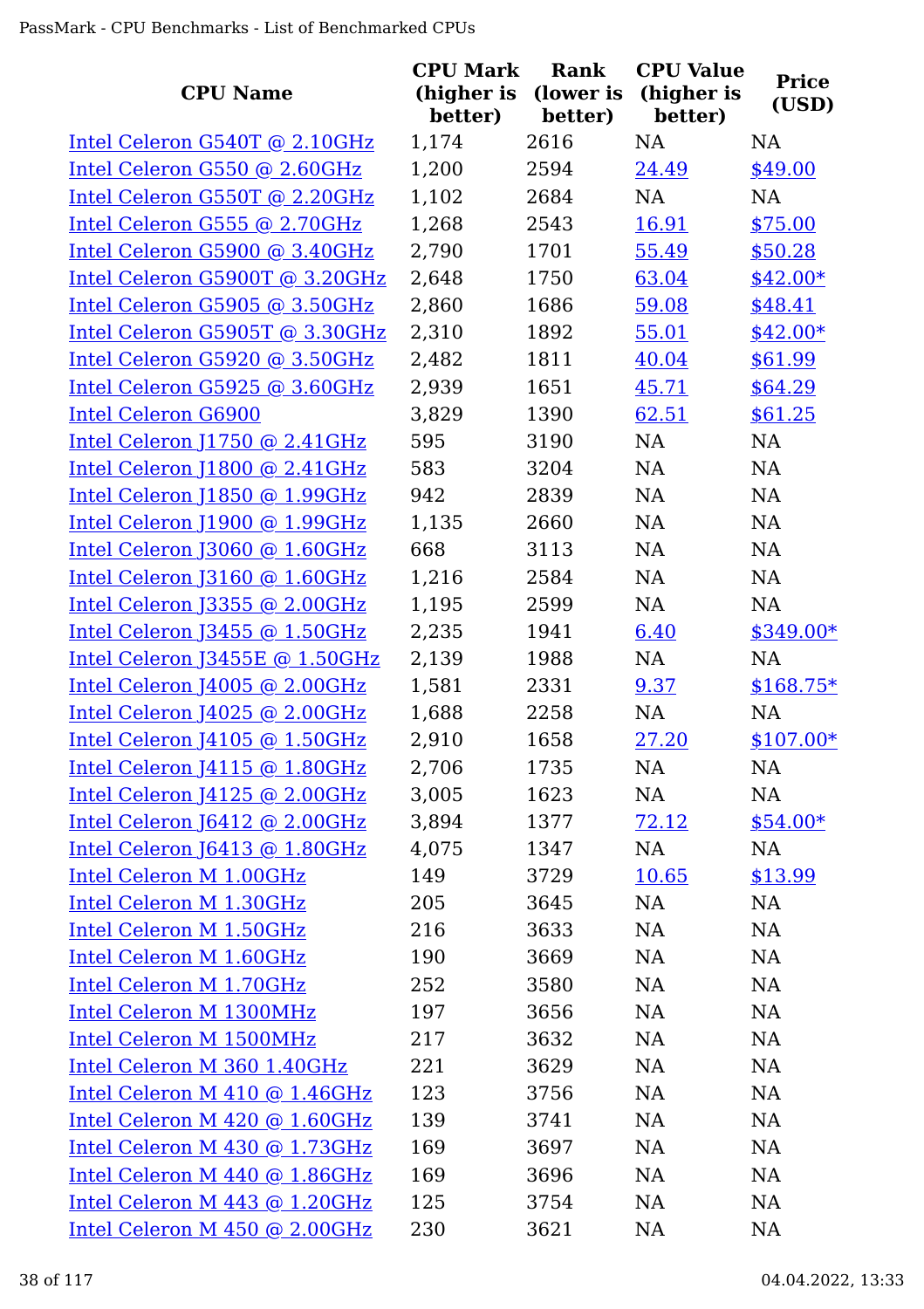|                                | <b>CPU Mark</b>       | Rank                 | <b>CPU Value</b>      | <b>Price</b> |
|--------------------------------|-----------------------|----------------------|-----------------------|--------------|
| <b>CPU Name</b>                | (higher is<br>better) | (lower is<br>better) | (higher is<br>better) | (USD)        |
| Intel Celeron M 520 @ 1.60GHz  | 215                   | 3634                 | <b>NA</b>             | <b>NA</b>    |
| Intel Celeron M 530 @ 1.73GHz  | 307                   | 3500                 | NA                    | <b>NA</b>    |
| Intel Celeron M 723 @ 1.20GHz  | 267                   | 3561                 | NA                    | <b>NA</b>    |
| <b>Intel Celeron M 900MHz</b>  | 123                   | 3757                 | NA                    | NA           |
| Intel Celeron N2805 @ 1.46GHz  | 335                   | 3463                 | <b>NA</b>             | NA           |
| Intel Celeron N2806 @ 1.60GHz  | 466                   | 3322                 | <b>NA</b>             | <b>NA</b>    |
| Intel Celeron N2807 @ 1.58GHz  | 450                   | 3335                 | <b>NA</b>             | <b>NA</b>    |
| Intel Celeron N2808 @ 1.58GHz  | 532                   | 3257                 | <b>NA</b>             | <b>NA</b>    |
| Intel Celeron N2810 @ 2.00GHz  | 420                   | 3364                 | 3.00                  | $$139.99*$   |
| Intel Celeron N2815 @ 1.86GHz  | 486                   | 3298                 | NA                    | <b>NA</b>    |
| Intel Celeron N2820 @ 2.13GHz  | 469                   | 3319                 | 2.09                  | $$225.00*$   |
| Intel Celeron N2830 @ 2.16GHz  | 545                   | 3246                 | 3.63                  | \$149.99*    |
| Intel Celeron N2840 @ 2.16GHz  | 581                   | 3208                 | NA                    | <b>NA</b>    |
| Intel Celeron N2910 @ 1.60GHz  | 742                   | 3034                 | <b>NA</b>             | <b>NA</b>    |
| Intel Celeron N2920 @ 1.86GHz  | 918                   | 2857                 | NA                    | NA           |
| Intel Celeron N2930 @ 1.83GHz  | 1,003                 | 2781                 | <b>NA</b>             | NA           |
| Intel Celeron N2940 @ 1.83GHz  | 1,029                 | 2750                 | <b>NA</b>             | <b>NA</b>    |
| Intel Celeron N3000 @ 1.04GHz  | 604                   | 3178                 | <b>NA</b>             | <b>NA</b>    |
| Intel Celeron N3010 @ 1.04GHz  | 486                   | 3299                 | NA                    | <b>NA</b>    |
| Intel Celeron N3050 @ 1.60GHz  | 589                   | 3195                 | 3.46                  | $$170.00*$   |
| Intel Celeron N3060 @ 1.60GHz  | 663                   | 3120                 | 2.35                  | $$282.00*$   |
| Intel Celeron N3150 @ 1.60GHz  | 1,193                 | 2600                 | NA                    | <b>NA</b>    |
| Intel Celeron N3160 @ 1.60GHz  | 1,150                 | 2643                 | 3.29                  | $$349.00*$   |
| Intel Celeron N3350 @ 1.10GHz  | 1,127                 | 2666                 | 4.09                  | $$275.49*$   |
| Intel Celeron N3450 @ 1.10GHz  | 1,931                 | 2102                 | 10.43                 | $$185.08*$   |
| Intel Celeron N4000 @ 1.10GHz  | 1,399                 | 2450                 | 13.08                 | $$107.00*$   |
| Intel Celeron N4000C @ 1.10GHz | 1,611                 | 2315                 | NA                    | NA           |
| Intel Celeron N4020 @ 1.10GHz  | 1,567                 | 2339                 | NA                    | <b>NA</b>    |
| Intel Celeron N4100 @ 1.10GHz  | 2,455                 | 1822                 | 22.94                 | $$107.00*$   |
| Intel Celeron N4120 @ 1.10GHz  | 2,507                 | 1800                 | NA                    | <b>NA</b>    |
| Intel Celeron N4500 @ 1.10GHz  | 1,882                 | 2142                 | NA                    | <b>NA</b>    |
| Intel Celeron N4505 @ 2.00GHz  | 2,367                 | 1863                 | NA                    | <b>NA</b>    |
| Intel Celeron N5095 @ 2.00GHz  | 4,081                 | 1346                 | NA                    | <b>NA</b>    |
| Intel Celeron N5095A @ 2.00GHz | 4,627                 | 1242                 | NA                    | <b>NA</b>    |
| Intel Celeron N5100 @ 1.10GHz  | 3,172                 | 1563                 | NA                    | <b>NA</b>    |
| Intel Celeron N5105 @ 2.00GHz  | 4,161                 | 1324                 | NA                    | <b>NA</b>    |
| Intel Celeron N6211 @ 1.20GHz  | 2,207                 | 1959                 | 40.88                 | $$54.00*$    |
| Intel Celeron P4500 @ 1.87GHz  | 816                   | 2959                 | <b>NA</b>             | <b>NA</b>    |
| Intel Celeron P4505 @ 1.87GHz  | 689                   | 3089                 | NA                    | <b>NA</b>    |
| Intel Celeron P4600 @ 2.00GHz  | 862                   | 2907                 | NA                    | <b>NA</b>    |
| Intel Celeron SU2300 @ 1.20GHz | 445                   | 3340                 | <b>NA</b>             | <b>NA</b>    |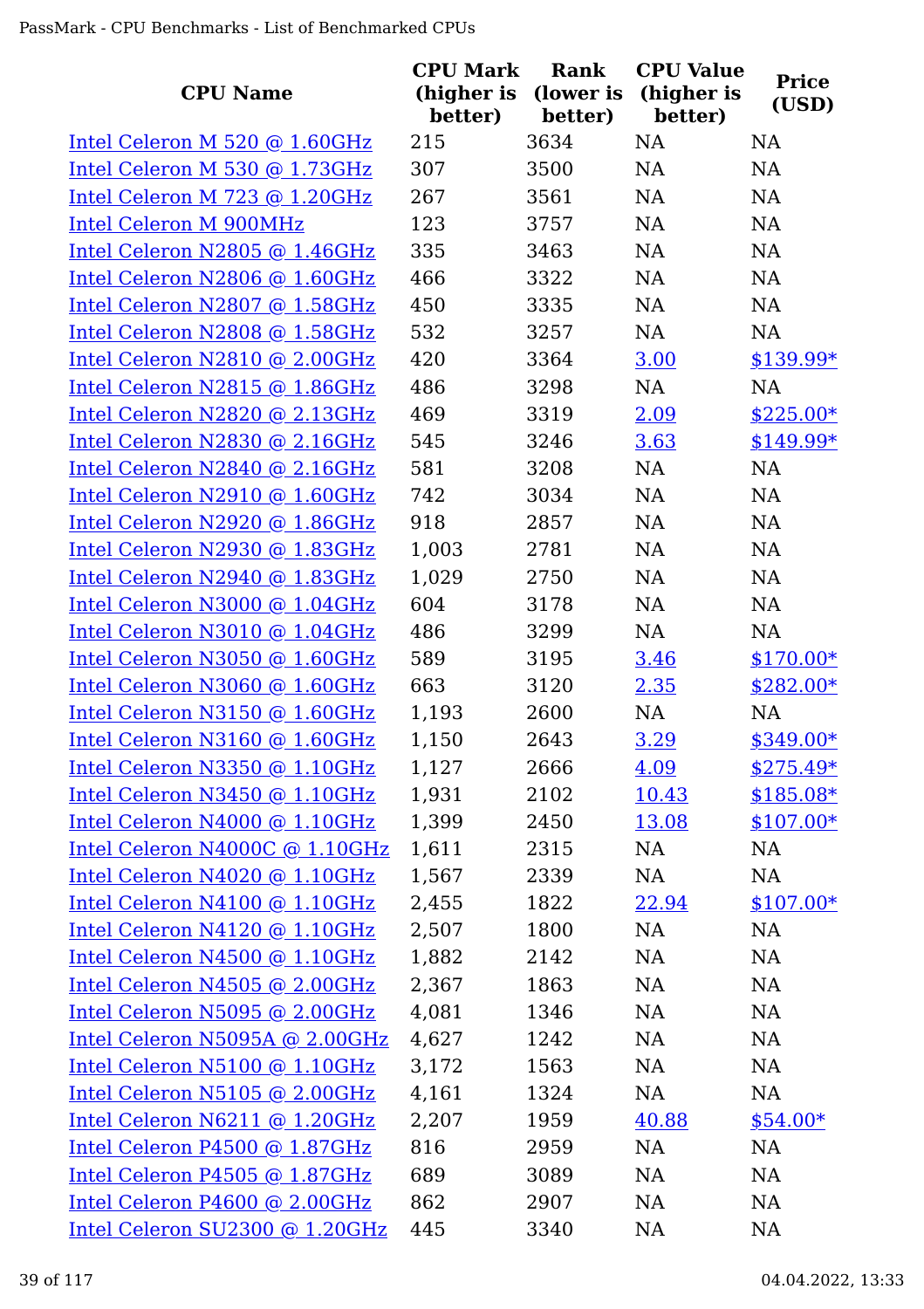| <b>CPU Name</b>                   | <b>CPU Mark</b><br>(higher is<br>better) | Rank<br>(lower is<br>better) | <b>CPU Value</b><br>(higher is<br>better) | <b>Price</b><br>(USD) |
|-----------------------------------|------------------------------------------|------------------------------|-------------------------------------------|-----------------------|
| Intel Celeron T1600 @ 1.66GHz     | 519                                      | 3269                         | 25.99                                     | $$19.99*$             |
| Intel Celeron U1900 @ 1.99GHz     | 1,028                                    | 2751                         | <b>NA</b>                                 | <b>NA</b>             |
| Intel Celeron U3400 @ 1.07GHz     | 473                                      | 3314                         | <b>NA</b>                                 | <b>NA</b>             |
| Intel Celeron U3600 @ 1.20GHz     | 560                                      | 3230                         | NA                                        | <b>NA</b>             |
| Intel Core 860 @ 2.80GHz          | 2,754                                    | 1714                         | 7.87                                      | \$350.05              |
| Intel Core Duo L2300 @ 1.50GHz    | 387                                      | 3402                         | <b>NA</b>                                 | <b>NA</b>             |
| Intel Core Duo L2400 @ 1.66GHz    | 348                                      | 3443                         | <b>NA</b>                                 | <b>NA</b>             |
| Intel Core Duo L2500 @ 1.83GHz    | 404                                      | 3381                         | <b>NA</b>                                 | NA                    |
| Intel Core Duo T2050 @ 1.60GHz    | 320                                      | 3482                         | <b>NA</b>                                 | <b>NA</b>             |
| Intel Core Duo T2250 @ 1.73GHz    | 347                                      | 3445                         | <b>NA</b>                                 | <b>NA</b>             |
| Intel Core Duo T2300 @ 1.66GHz    | 330                                      | 3473                         | <b>NA</b>                                 | <b>NA</b>             |
| Intel Core Duo T2350 @ 1.86GHz    | 364                                      | 3425                         | <b>NA</b>                                 | <b>NA</b>             |
| Intel Core Duo T2400 @ 1.83GHz    | 349                                      | 3440                         | 21.81                                     | $$16.00*$             |
| Intel Core Duo T2450 @ 2.00GHz    | 404                                      | 3380                         | <b>NA</b>                                 | <b>NA</b>             |
| Intel Core Duo T2500 @ 2.00GHz    | 408                                      | 3375                         | 3.40                                      | \$119.99*             |
| Intel Core Duo T2600 @ 2.16GHz    | 450                                      | 3334                         | <b>NA</b>                                 | <b>NA</b>             |
| Intel Core Duo T2700 @ 2.33GHz    | 498                                      | 3283                         | <b>NA</b>                                 | <b>NA</b>             |
| Intel Core Duo U2400 @ 1.06GHz    | 255                                      | 3575                         | <b>NA</b>                                 | <b>NA</b>             |
| Intel Core Duo U2500 @ 1.20GHz    | 220                                      | 3630                         | NA                                        | NA                    |
| Intel Core $i3-1000NG4$ @ 1.10GHz | 3,911                                    | 1372                         | <b>NA</b>                                 | <b>NA</b>             |
| Intel Core i3-1005G1 @ 1.20GHz    | 5,147                                    | 1156                         | 18.32                                     | $$281.00*$            |
| Intel Core i3-10100 @ 3.60GHz     | 8,809                                    | 712                          | 72.06                                     | \$122.25              |
| Intel Core i3-10100E @ 3.20GHz    | 8,229                                    | 755                          | 65.83                                     | $$125.00*$            |
| Intel Core i3-10100F @ 3.60GHz    | 8,850                                    | 710                          | 108.10                                    | \$81.87               |
| Intel Core i3-10100T @ 3.00GHz    | 7,416                                    | 834                          | 60.78                                     | $$122.00*$            |
| Intel Core i3-10100Y @ 1.30GHz    | 3,151                                    | 1572                         | NA                                        | NA                    |
| Intel Core i3-10105 @ 3.70GHz     | 8,959                                    | 705                          | 79.28                                     | \$113.00              |
| Intel Core i3-10105F @ 3.70GHz    | 9,157                                    | 691                          | 105.25                                    | \$87.00               |
| Intel Core i3-10105T @ 3.00GHz    | 7,850                                    | 783                          | 64.34                                     | $$122.00*$            |
| Intel Core i3-10110U @ 2.10GHz    | 4,012                                    | 1357                         | 9.24                                      | $$434.17*$            |
| Intel Core i3-10110Y @ 1.00GHz    | 3,278                                    | 1521                         | 11.42                                     | $$287.00*$            |
| Intel Core i3-10300 @ 3.70GHz     | 9,329                                    | 678                          | 71.49                                     | \$130.49              |
| Intel Core i3-10300T @ 3.00GHz    | 7,780                                    | 791                          | 44.89                                     | $$173.33*$            |
| Intel Core i3-10305 @ 3.80GHz     | 9,689                                    | 659                          | 60.56                                     | \$159.99              |
| Intel Core i3-10305T @ 3.00GHz    | 8,136                                    | 761                          | 56.90                                     | $$143.00*$            |
| Intel Core i3-10320 @ 3.80GHz     | 10,132                                   | 636                          | 72.53                                     | \$139.69              |
| Intel Core i3-10325 @ 3.90GHz     | 10,347                                   | 622                          | 67.19                                     | $$154.00*$            |
| Intel Core i3-11100B @ 3.60GHz    | 11,357                                   | 565                          | NA                                        | NA                    |
| Intel Core i3-1110G4 @ 1.80GHz    | 3,421                                    | 1482                         | 12.18                                     | $$281.00*$            |
| Intel Core i3-1115G4 @ 3.00GHz    | 6,301                                    | 982                          | 22.42                                     | \$281.00*             |
| Intel Core i3-1115G4E @ 3.00GHz   | 5,776                                    | 1056                         | 20.27                                     | $$285.00*$            |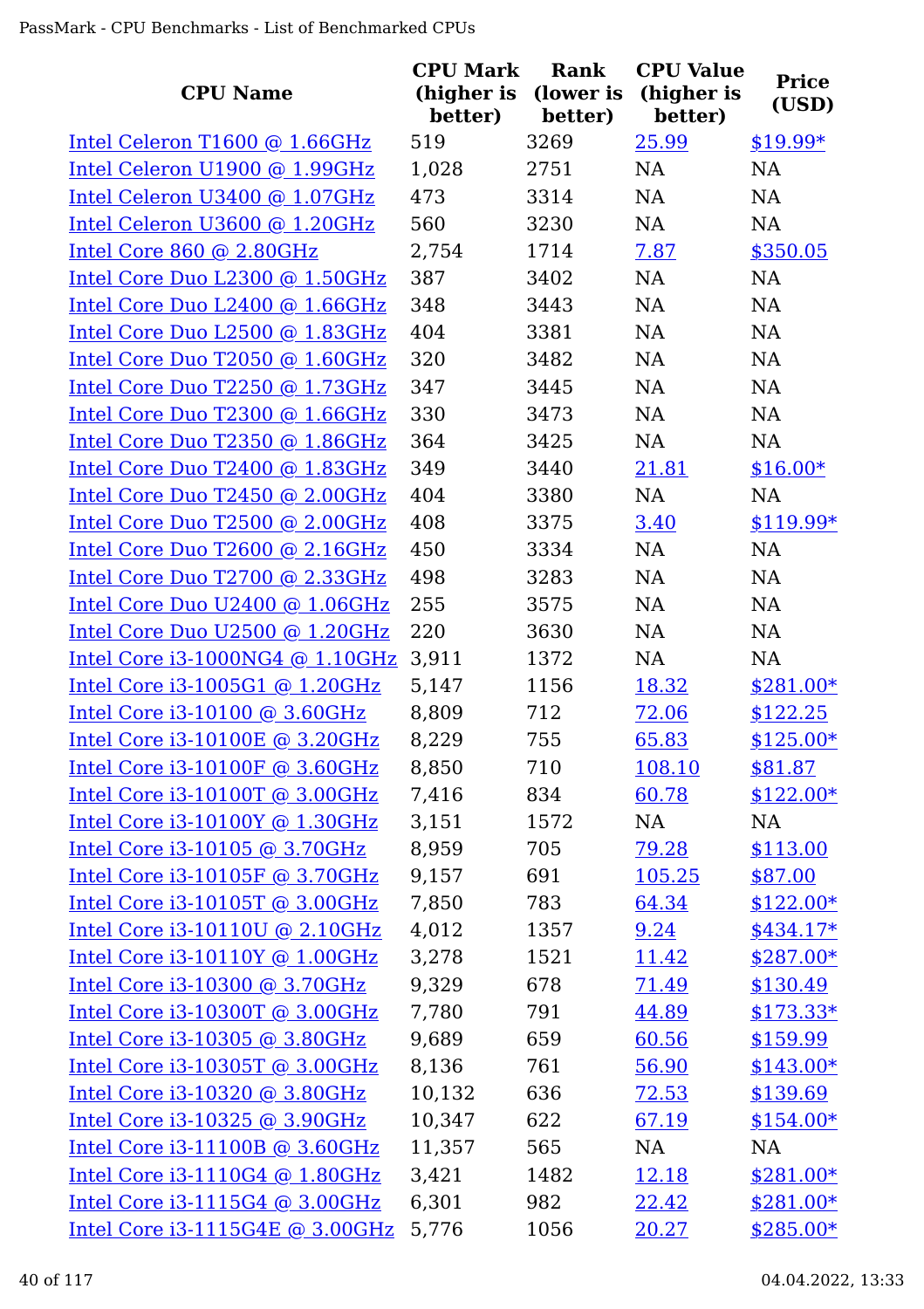|                                     | <b>CPU Mark</b>       | Rank                 | <b>CPU Value</b>      | <b>Price</b> |
|-------------------------------------|-----------------------|----------------------|-----------------------|--------------|
| <b>CPU Name</b>                     | (higher is<br>better) | (lower is<br>better) | (higher is<br>better) | (USD)        |
| Intel Core i3-1115GRE @ 3.00GHz     | 3,816                 | 1392                 | 11.29                 | \$338.00*    |
| Intel Core i3-1125G4 @ 2.00GHz      | 9,945                 | 647                  | NA                    | <b>NA</b>    |
| Intel Core i3-12100                 | 14,628                | 440                  | 119.90                | $$122.00*$   |
| Intel Core i3-12100F                | 14,563                | 444                  | 101.13                | $$144.00*$   |
| Intel Core i3-12300                 | 14,955                | 423                  | 104.58                | $$143.00*$   |
| Intel Core i3-2100 @ 3.10GHz        | 1,816                 | 2182                 | 15.95                 | \$113.86     |
| Intel Core i3-2100T @ 2.50GHz       | 1,634                 | 2299                 | 33.26                 | \$49.13      |
| Intel Core i3-2102 @ 3.10GHz        | 2,029                 | 2057                 | 34.98                 | $$58.00*$    |
| Intel Core i3-2105 @ 3.10GHz        | 1,871                 | 2147                 | 16.56                 | \$112.97     |
| Intel Core i3-21050 @ 3.10GHz       | 2,193                 | 1966                 | <b>NA</b>             | <b>NA</b>    |
| Intel Core i3-2120 @ 3.30GHz        | 1,915                 | 2117                 | 32.46                 | \$59.00      |
| Intel Core i3-2120T @ 2.60GHz       | 1,486                 | 2393                 | 11.10                 | \$133.89     |
| Intel Core i3-2125 @ 3.30GHz        | 2,093                 | 2016                 | 13.77                 | \$152.00     |
| Intel Core i3-2130 @ 3.40GHz        | 1,986                 | 2077                 | 29.14                 | \$68.15      |
| Intel Core i3-2140 @ 3.50GHz        | 2,307                 | 1897                 | NA                    | NA           |
| Intel Core $i3-2310E \odot 2.10GHz$ | 1,845                 | 2162                 | 8.20                  | $$225.00*$   |
| Intel Core $i3-2310M$ @ 2.10GHz     | 1,187                 | 2606                 | 29.70                 | $$39.95*$    |
| Intel Core i3-2312M @ 2.10GHz       | 1,138                 | 2657                 | NA                    | <b>NA</b>    |
| Intel Core i3-2328M @ 2.20GHz       | 1,218                 | 2583                 | 8.11                  | $$150.11*$   |
| Intel Core i3-2330E @ 2.20GHz       | 1,823                 | 2176                 | NA                    | <b>NA</b>    |
| Intel Core i3-2330M @ 2.20GHz       | 1,237                 | 2565                 | 30.96                 | \$39.95      |
| Intel Core i3-2332M @ 2.20GHz       | 1,353                 | 2474                 | NA                    | NA           |
| Intel Core i3-2340UE @ 1.30GHz      | 976                   | 2805                 | NA                    | NA           |
| Intel Core i3-2348M @ 2.30GHz       | 1,259                 | 2552                 | <b>NA</b>             | NA           |
| Intel Core i3-2350M @ 2.30GHz       | 1,258                 | 2554                 | 34.90                 | \$36.03      |
| Intel Core i3-2357M @ 1.30GHz       | 824                   | 2949                 | NA                    | NA           |
| Intel Core i3-2365M @ 1.40GHz       | 812                   | 2963                 | NA                    | <b>NA</b>    |
| Intel Core i3-2367M @ 1.40GHz       | 832                   | 2941                 | NA                    | <b>NA</b>    |
| Intel Core $i3-2370M$ @ 2.40GHz     | 1,346                 | 2478                 | 45.15                 | \$29.81      |
| Intel Core i3-2375M @ 1.50GHz       | 894                   | 2881                 | NA                    | <b>NA</b>    |
| Intel Core i3-2377M @ 1.50GHz       | 892                   | 2883                 | NA                    | NA           |
| Intel Core $i3-3110M$ @ 2.40GHz     | 1,602                 | 2320                 | 22.90                 | $$69.95*$    |
| Intel Core i3-3120M @ 2.50GHz       | 1,628                 | 2302                 | 12.62                 | $$129.00*$   |
| Intel Core $i3-3130M$ @ 2.60GHz     | 1,824                 | 2175                 | NA                    | NA           |
| Intel Core i3-3210 @ 3.20GHz        | 2,106                 | 2008                 | 30.08                 | \$70.00      |
| Intel Core i3-3217U @ 1.80GHz       | 1,187                 | 2604                 | 5.97                  | $$199.00*$   |
| Intel Core i3-3217UE @ 1.60GHz      | 1,362                 | 2467                 | NA                    | NA           |
| Intel Core i3-3220 @ 3.30GHz        | 2,199                 | 1963                 | 55.06                 | \$39.94      |
| Intel Core i3-3220T @ 2.80GHz       | 1,949                 | 2092                 | 48.75                 | \$39.99      |
| Intel Core i3-3225 @ 3.30GHz        | 2,214                 | 1951                 | 6.81                  | \$324.99     |
| Intel Core i3-3227U @ 1.90GHz       | 1,248                 | 2557                 | NA                    | <b>NA</b>    |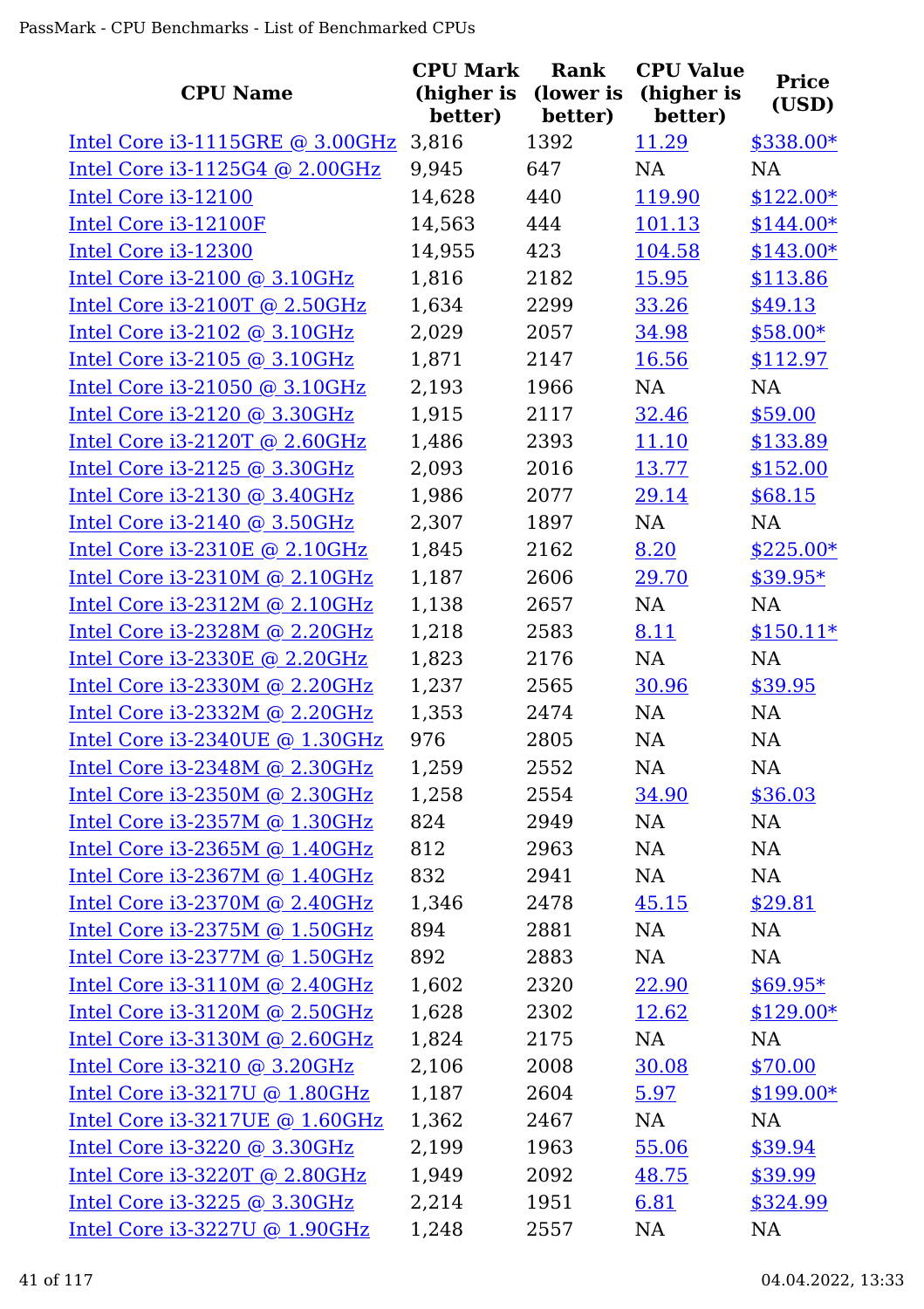| <b>CPU Name</b>                     | <b>CPU Mark</b><br>(higher is<br>better) | Rank<br>(lower is<br>better) | <b>CPU Value</b><br>(higher is<br>better) | <b>Price</b><br>(USD) |
|-------------------------------------|------------------------------------------|------------------------------|-------------------------------------------|-----------------------|
| Intel Core i3-3229Y @ 1.40GHz       | 1,004                                    | 2779                         | <b>NA</b>                                 | <b>NA</b>             |
| Intel Core i3-3240 @ 3.40GHz        | 2,282                                    | 1911                         | 51.87                                     | \$43.99               |
| Intel Core i3-3240T @ 2.90GHz       | 2,000                                    | 2069                         | <b>NA</b>                                 | <b>NA</b>             |
| Intel Core i3-3245 @ 3.40GHz        | 2,480                                    | 1813                         | 16.64                                     | \$149.00              |
| Intel Core i3-3250 @ 3.50GHz        | 2,376                                    | 1859                         | 28.29                                     | \$83.98               |
| Intel Core i3-3250T @ 3.00GHz       | 2,650                                    | 1749                         | NA                                        | NA                    |
| Intel Core i3-330E @ 2.13GHz        | 1,260                                    | 2551                         | NA                                        | <b>NA</b>             |
| Intel Core i3-330M @ 2.13GHz        | 1,002                                    | 2782                         | 6.68                                      | \$149.95              |
| Intel Core i3-330UM @ 1.20GHz       | 484                                      | 3302                         | NA                                        | <b>NA</b>             |
| Intel Core i3-350M @ 2.27GHz        | 1,066                                    | 2720                         | 36.77                                     | $$29.00*$             |
| Intel Core i3-370M @ 2.40GHz        | 1,129                                    | 2665                         | 37.67                                     | \$29.96               |
| Intel Core i3-380M @ 2.53GHz        | 1,163                                    | 2628                         | 23.28                                     | \$49.95               |
| Intel Core i3-380UM @ 1.33GHz       | 699                                      | 3079                         | NA                                        | <b>NA</b>             |
| Intel Core i3-390M @ 2.67GHz        | 1,178                                    | 2611                         | 30.25                                     | \$38.95*              |
| Intel Core i3-4000M @ 2.40GHz       | 1,756                                    | 2219                         | 30.21                                     | \$58.11               |
| Intel Core i3-4005U @ 1.70GHz       | 1,633                                    | 2300                         | NA                                        | <b>NA</b>             |
| Intel Core $i3-4010U$ @ 1.70GHz     | 1,638                                    | 2294                         | 13.11                                     | $$124.95*$            |
| Intel Core i3-4010Y @ 1.30GHz       | 1,350                                    | 2476                         | <b>NA</b>                                 | <b>NA</b>             |
| Intel Core $i3-4012Y$ @ 1.50GHz     | 1,229                                    | 2573                         | NA                                        | <b>NA</b>             |
| Intel Core i3-4020Y @ 1.50GHz       | 1,447                                    | 2420                         | <b>NA</b>                                 | NA                    |
| Intel Core i3-4025U @ 1.90GHz       | 1,974                                    | 2082                         | NA                                        | <b>NA</b>             |
| Intel Core i3-4030U @ 1.90GHz       | 1,874                                    | 2145                         | NA                                        | <b>NA</b>             |
| Intel Core i3-4030Y @ 1.60GHz       | 1,654                                    | 2280                         | <b>NA</b>                                 | NA                    |
| Intel Core $i3-4100E \odot 2.40GHz$ | 1,848                                    | 2161                         | 8.22                                      | $$225.00*$            |
| Intel Core i3-4100M @ 2.50GHz       | 2,447                                    | 1824                         | 11.20                                     | $$218.57*$            |
| Intel Core i3-4110M @ 2.60GHz       | 2,678                                    | 1743                         | NA                                        | NA                    |
| Intel Core i3-4110U @ 1.90GHz       | 1,853                                    | 2156                         | NA                                        | NA                    |
| Intel Core i3-4120U @ 2.00GHz       | 1,948                                    | 2093                         | NA                                        | NA                    |
| Intel Core i3-4130 @ 3.40GHz        | 3,287                                    | 1517                         | 54.79                                     | \$59.99               |
| Intel Core i3-4130T @ 2.90GHz       | 2,879                                    | 1677                         | 11.58                                     | $$248.56*$            |
| Intel Core $i3-4150$ @ 3.50GHz      | 3,352                                    | 1499                         | 38.98                                     | \$85.99               |
| Intel Core i3-4150T @ 3.00GHz       | 2,867                                    | 1683                         | 6.87                                      | $$417.42*$            |
| Intel Core i3-4158U @ 2.00GHz       | 1,718                                    | 2235                         | NA                                        | NA                    |
| Intel Core i3-4160 @ 3.60GHz        | 3,487                                    | 1464                         | 20.05                                     | \$173.97              |
| Intel Core $i3-4160T$ @ 3.10GHz     | 3,140                                    | 1578                         | 52.34                                     | $$59.99*$             |
| Intel Core i3-4170 @ 3.70GHz        | 3,561                                    | 1447                         | 37.18                                     | \$95.78               |
| Intel Core i3-4170T @ 3.20GHz       | 3,162                                    | 1569                         | 15.82                                     | $$199.95*$            |
| Intel Core i3-4330 @ 3.50GHz        | 3,551                                    | 1450                         | 27.16                                     | \$130.75              |
| Intel Core i3-4330T @ 3.00GHz       | 3,098                                    | 1592                         | NA                                        | NA                    |
| Intel Core i3-4330TE @ 2.40GHz      | 2,500                                    | 1802                         | NA                                        | NA                    |
| Intel Core i3-4340 @ 3.60GHz        | 3,506                                    | 1459                         | 23.38                                     | $$149.99*$            |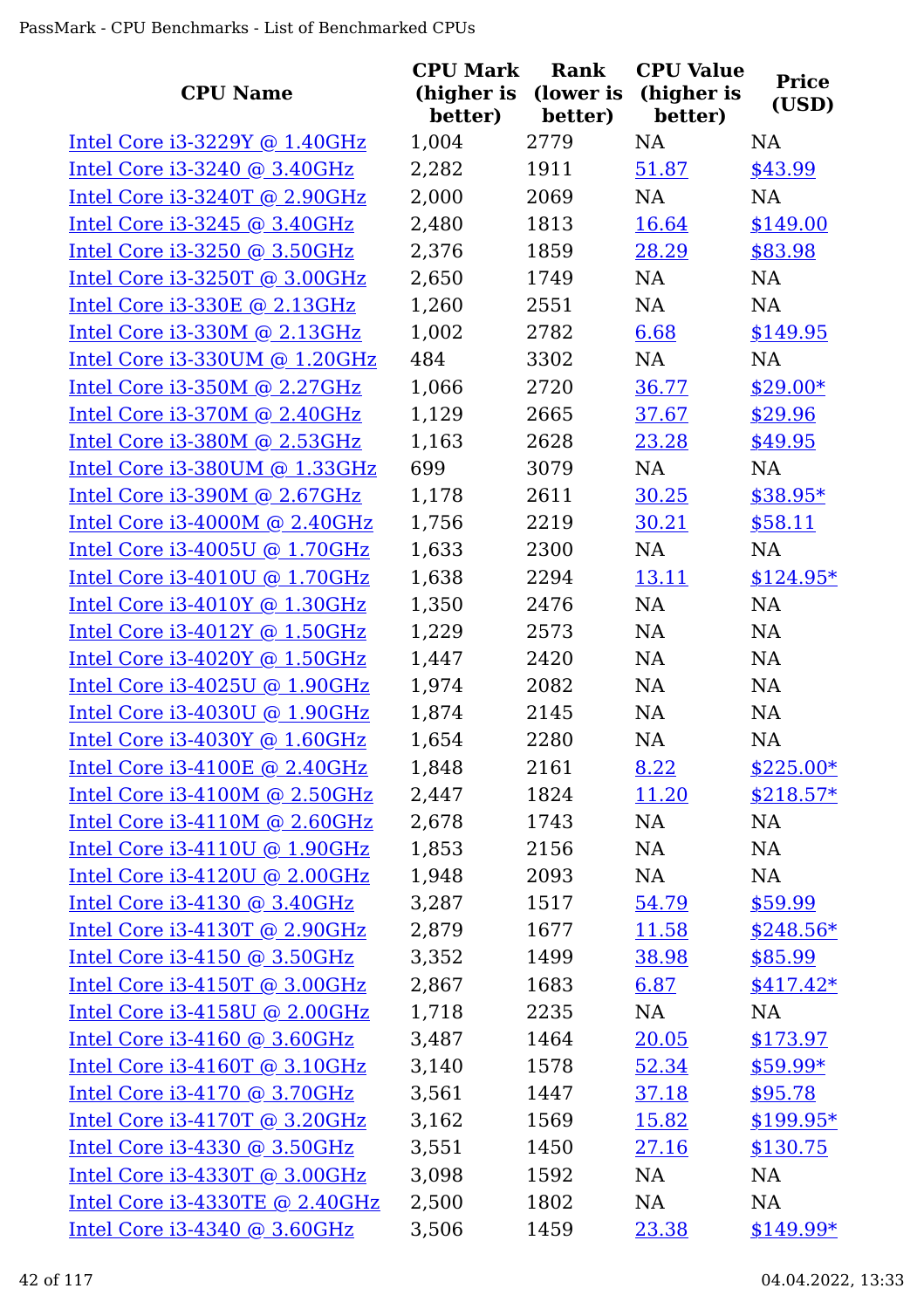| <b>CPU Name</b>                     | <b>CPU Mark</b><br>(higher is<br>better) | Rank<br>(lower is<br>better) | <b>CPU Value</b><br>(higher is<br>better) | <b>Price</b><br>(USD) |
|-------------------------------------|------------------------------------------|------------------------------|-------------------------------------------|-----------------------|
| Intel Core $i3-4350$ @ 3.60GHz      | 3,459                                    | 1469                         | 27.65                                     | \$125.10              |
| Intel Core i3-4350T @ 3.10GHz       | 2,888                                    | 1674                         | <b>NA</b>                                 | <b>NA</b>             |
| Intel Core i3-4360 @ 3.70GHz        | 3,688                                    | 1421                         | 18.45                                     | \$199.88              |
| Intel Core i3-4360T @ 3.20GHz       | 3,164                                    | 1568                         | NA                                        | NA                    |
| Intel Core i3-4370 @ 3.80GHz        | 3,799                                    | 1398                         | 12.70                                     | \$299.00*             |
| Intel Core i3-4370T @ 3.30GHz       | 3,343                                    | 1502                         | 24.22                                     | $$138.00*$            |
| Intel Core i3-4570T @ 2.90GHz       | 3,244                                    | 1537                         | NA                                        | <b>NA</b>             |
| Intel Core i3-5005U @ 2.00GHz       | 2,021                                    | 2062                         | 6.56                                      | $$308.00*$            |
| Intel Core $i3-5010U$ @ 2.10GHz     | 2,162                                    | 1980                         | 7.21                                      | $$299.86*$            |
| Intel Core i3-5015U @ 2.10GHz       | 1,997                                    | 2072                         | NA                                        | NA                    |
| Intel Core i3-5020U @ 2.20GHz       | 2,218                                    | 1949                         | 4.83                                      | $$459.00*$            |
| Intel Core i3-5157U @ 2.50GHz       | 2,588                                    | 1773                         | <b>NA</b>                                 | <b>NA</b>             |
| Intel Core i3-530 @ 2.93GHz         | 1,447                                    | 2421                         | 12.56                                     | $$115.19*$            |
| Intel Core i3-540 @ 3.07GHz         | 1,514                                    | 2375                         | 8.41                                      | \$179.95              |
| Intel Core i3-550 @ 3.20GHz         | 1,588                                    | 2329                         | 9.45                                      | \$167.95              |
| Intel Core i3-560 @ 3.33GHz         | 1,696                                    | 2254                         | 45.87                                     | \$36.97               |
| Intel Core $i3-6006U$ @ 2.00GHz     | 2,277                                    | 1914                         | NA                                        | <b>NA</b>             |
| Intel Core i3-6098P @ 3.60GHz       | 4,170                                    | 1318                         | 12.83                                     | $$325.00*$            |
| Intel Core $i3-6100$ @ 3.70GHz      | 4,181                                    | 1315                         | 30.93                                     | \$135.15              |
| Intel Core i3-6100E @ 2.70GHz       | 3,315                                    | 1510                         | <b>NA</b>                                 | <b>NA</b>             |
| Intel Core i3-6100H @ 2.70GHz       | 3,041                                    | 1612                         | <b>NA</b>                                 | <b>NA</b>             |
| Intel Core i3-6100T @ 3.20GHz       | 3,627                                    | 1434                         | 16.82                                     | $$215.66*$            |
| Intel Core i3-6100TE @ 2.70GHz      | 3,085                                    | 1596                         | <b>NA</b>                                 | <b>NA</b>             |
| Intel Core $i3-6100U$ @ 2.30GHz     | 2,640                                    | 1753                         | 4.98                                      | $$529.99*$            |
| Intel Core $i3-6102E \odot 1.90GHz$ | 2,349                                    | 1875                         | 10.44                                     | $$225.00*$            |
| Intel Core i3-6157U @ 2.40GHz       | 2,789                                    | 1703                         | NA                                        | NA                    |
| Intel Core i3-6300 @ 3.80GHz        | 4,391                                    | 1283                         | 26.52                                     | \$165.57              |
| Intel Core i3-6300T @ 3.30GHz       | 4,040                                    | 1354                         | 29.77                                     | \$135.70              |
| Intel Core i3-6320 @ 3.90GHz        | 4,372                                    | 1287                         | 29.55                                     | \$147.97              |
| Intel Core i3-7020U @ 2.30GHz       | 2,559                                    | 1783                         | 9.11                                      | $$281.00*$            |
| Intel Core i3-7100 @ 3.90GHz        | 4,335                                    | 1295                         | 24.34                                     | \$178.11              |
| Intel Core i3-7100H @ 3.00GHz       | 3,430                                    | 1478                         | 15.25                                     | $$225.00*$            |
| Intel Core i3-7100T @ 3.40GHz       | 3,780                                    | 1401                         | 25.22                                     | \$149.88              |
| Intel Core i3-7100U @ 2.40GHz       | 2,719                                    | 1728                         | 5.88                                      | $$462.00*$            |
| Intel Core i3-7101TE @ 3.40GHz      | 3,911                                    | 1371                         | 33.43                                     | $$117.00*$            |
| Intel Core i3-7102E @ 2.10GHz       | 2,521                                    | 1794                         | <u>11.21</u>                              | $$225.00*$            |
| Intel Core i3-7130U @ 2.70GHz       | 2,989                                    | 1625                         | 6.50                                      | $$459.99*$            |
| Intel Core i3-7167U @ 2.80GHz       | 3,280                                    | 1520                         | NA                                        | NA                    |
| Intel Core i3-7300 @ 4.00GHz        | 4,703                                    | 1228                         | 25.56                                     | \$183.99              |
| Intel Core i3-7300T @ 3.50GHz       | 4,159                                    | 1326                         | 22.90                                     | $$181.59*$            |
| Intel Core i3-7320 @ 4.10GHz        | 4,848                                    | 1203                         | 27.24                                     | \$177.99              |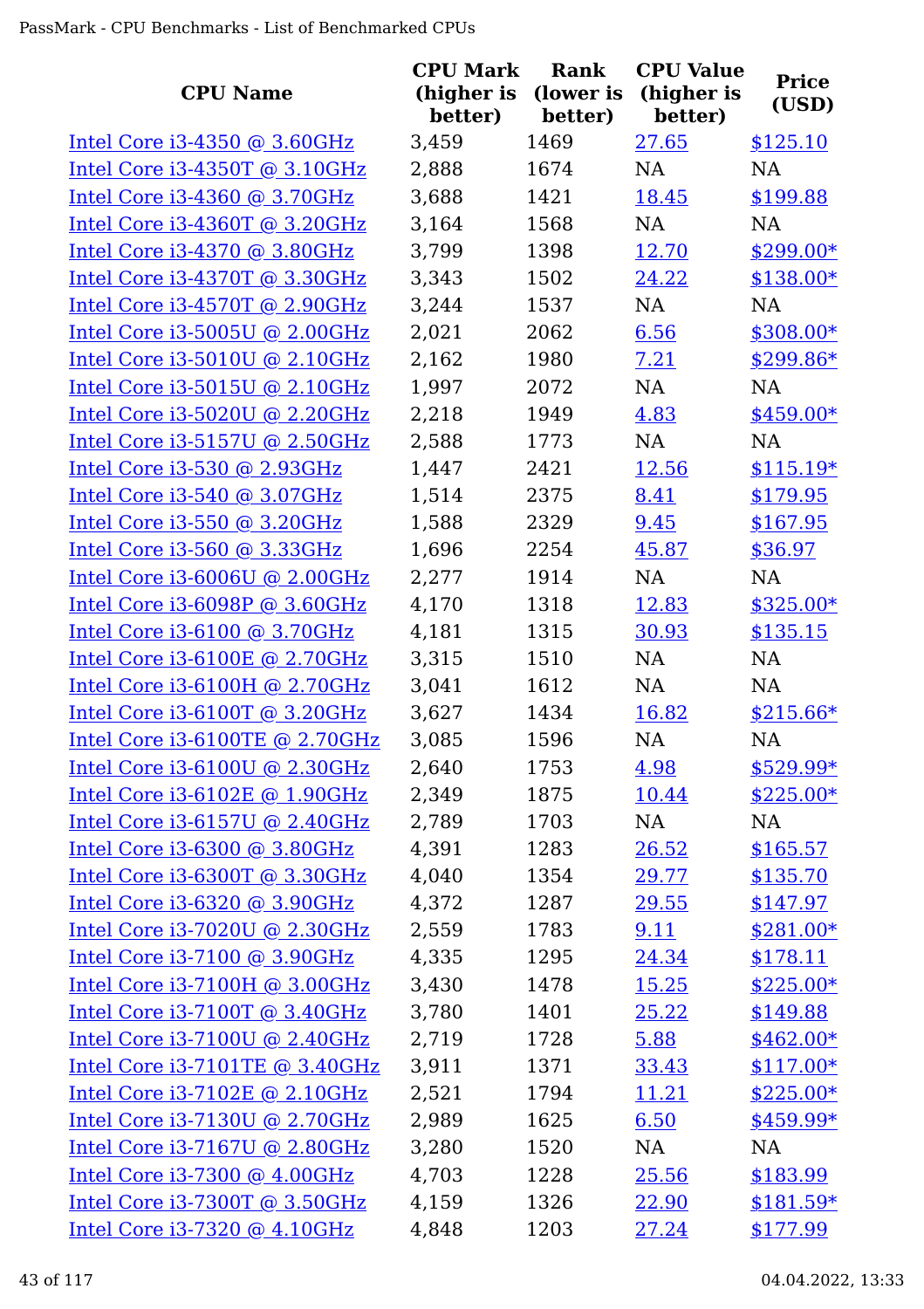| <b>CPU Name</b>                 | <b>CPU Mark</b><br>(higher is<br>better) | <b>Rank</b><br>(lower is<br>better) | <b>CPU Value</b><br>(higher is<br>better) | <b>Price</b><br>(USD) |
|---------------------------------|------------------------------------------|-------------------------------------|-------------------------------------------|-----------------------|
| Intel Core $i3-7350K$ @ 4.20GHz | 4,819                                    | 1210                                | 18.34                                     | \$262.80              |
| Intel Core i3-8100 @ 3.60GHz    | 6,172                                    | 998                                 | 36.31                                     | \$169.99              |
| Intel Core i3-8100B @ 3.60GHz   | 6,071                                    | 1017                                | 45.65                                     | $$133.00*$            |
| Intel Core i3-8100T @ 3.10GHz   | 5,280                                    | 1134                                | 19.77                                     | \$267.06              |
| Intel Core i3-8109U @ 3.00GHz   | 4,294                                    | 1299                                | 8.59                                      | \$499.99*             |
| Intel Core i3-8121U @ 2.20GHz   | 4,376                                    | 1286                                | 15.09                                     | $$290.00*$            |
| Intel Core i3-8130U @ 2.20GHz   | 3,646                                    | 1431                                | 12.98                                     | $$281.00*$            |
| Intel Core $i3-8140U$ @ 2.10GHz | 4,227                                    | 1311                                | <b>NA</b>                                 | <b>NA</b>             |
| Intel Core i3-8145U @ 2.10GHz   | 3,836                                    | 1388                                | 13.65                                     | $$281.00*$            |
| Intel Core i3-8145UE @ 2.20GHz  | 4,133                                    | 1336                                | 14.71                                     | \$281.00*             |
| Intel Core i3-8300 @ 3.70GHz    | 6,097                                    | 1013                                | 24.89                                     | \$244.94*             |
| Intel Core i3-8300T @ 3.20GHz   | 5,827                                    | 1051                                | 36.66                                     | $$158.95*$            |
| Intel Core i3-8350K @ 4.00GHz   | 6,854                                    | 915                                 | 33.44                                     | \$204.97              |
| Intel Core i3-9100 @ 3.60GHz    | 6,629                                    | 938                                 | 44.79                                     | \$148.00              |
| Intel Core i3-9100F @ 3.60GHz   | 6,763                                    | 928                                 | 48.31                                     | \$140.00              |
| Intel Core i3-9100T @ 3.10GHz   | 5,419                                    | 1113                                | 44.42                                     | $$122.00*$            |
| Intel Core i3-9100TE @ 2.20GHz  | 4,501                                    | 1265                                | 36.89                                     | $$122.00*$            |
| Intel Core i3-9300 @ 3.70GHz    | 7,279                                    | 847                                 | 32.31                                     | $$225.30*$            |
| Intel Core i3-9300T @ 3.20GHz   | 6,162                                    | 1002                                | 43.09                                     | $$143.00*$            |
| Intel Core i3-9320 @ 3.70GHz    | 7,358                                    | 839                                 | 33.76                                     | $$217.97*$            |
| Intel Core i3-9350K @ 4.00GHz   | 7,694                                    | 801                                 | 26.24                                     | $$293.22*$            |
| Intel Core i3-9350KF @ 4.00GHz  | 7,485                                    | 823                                 | 47.99                                     | \$155.98              |
| Intel Core i5 750S @ 2.40GHz    | 1,326                                    | 2499                                | 6.31                                      | \$210.19              |
| Intel Core $i5 E 520$ @ 2.40GHz | 1,619                                    | 2308                                | NA                                        | NA                    |
| Intel Core i5-10200H @ 2.40GHz  | 8,514                                    | 730                                 | 34.05                                     | $$250.00*$            |
| Intel Core i5-10210U @ 1.60GHz  | 6,434                                    | 960                                 | 9.16                                      | $$702.62*$            |
| Intel Core i5-10210Y @ 1.00GHz  | 4,836                                    | 1206                                | NA                                        | NA                    |
| Intel Core i5-10300H @ 2.50GHz  | 8,696                                    | 717                                 | 34.78                                     | $$250.00*$            |
| Intel Core i5-1030NG7 @ 1.10GHz | 6,164                                    | 1001                                | NA                                        | NA                    |
| Intel Core i5-10310U @ 1.70GHz  | 6,634                                    | 937                                 | 22.34                                     | $$297.00*$            |
| Intel Core i5-1035G1 @ 1.00GHz  | 7,759                                    | 792                                 | 26.12                                     | $$297.00*$            |
| Intel Core i5-1035G4 @ 1.10GHz  | 8,250                                    | 752                                 | 26.70                                     | $$309.00*$            |
| Intel Core i5-1035G7 @ 1.20GHz  | 8,426                                    | 736                                 | 26.33                                     | $$320.00*$            |
| Intel Core i5-1038NG7 @ 2.00GHz | 9,632                                    | 664                                 | 30.10                                     | $$320.00*$            |
| Intel Core i5-10400 @ 2.90GHz   | 12,321                                   | 530                                 | 82.14                                     | \$150.00              |
| Intel Core i5-10400F @ 2.90GHz  | 12,440                                   | 521                                 | 97.58                                     | \$127.49              |
| Intel Core i5-10400H @ 2.60GHz  | 9,022                                    | 702                                 | 36.09                                     | $$250.00*$            |
| Intel Core i5-10400T @ 2.00GHz  | 10,032                                   | 643                                 | 55.12                                     | $$182.00*$            |
| Intel Core i5-10500 @ 3.10GHz   | 13,046                                   | 507                                 | 62.16                                     | \$209.88              |
| Intel Core i5-10500H @ 2.50GHz  | 11,589                                   | 556                                 | 46.36                                     | $$250.00*$            |
| Intel Core i5-10500T @ 2.30GHz  | 10,393                                   | 613                                 | 54.13                                     | $$192.00*$            |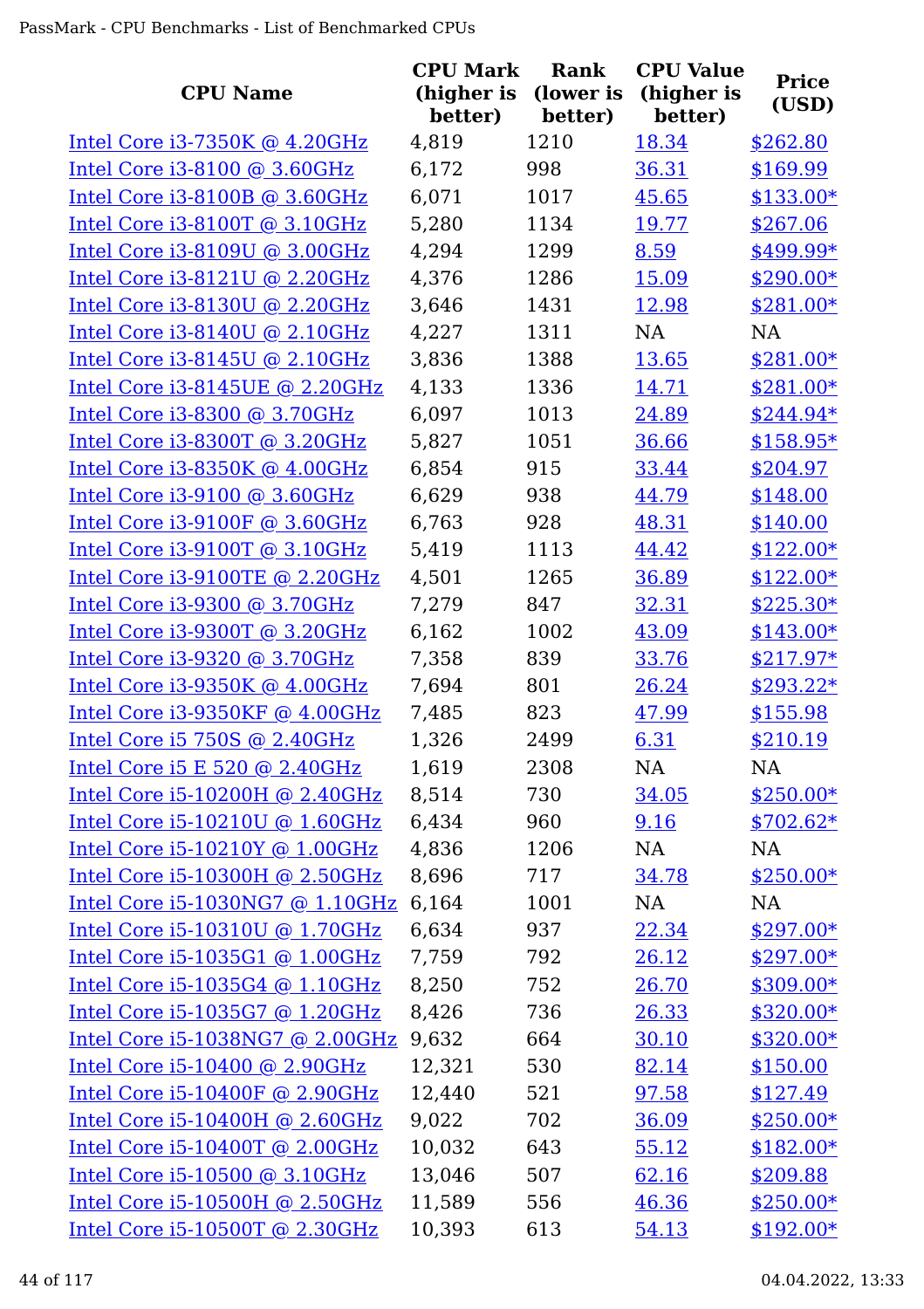| <b>CPU Name</b>                  | <b>CPU Mark</b><br>(higher is<br>better) | Rank<br>(lower is<br>better) | <b>CPU Value</b><br>(higher is<br>better) | <b>Price</b><br>(USD) |
|----------------------------------|------------------------------------------|------------------------------|-------------------------------------------|-----------------------|
| Intel Core i5-10505 @ 3.20GHz    | 12,433                                   | 523                          | NA                                        | NA                    |
| Intel Core i5-10600 @ 3.30GHz    | 13,974                                   | 469                          | 62.38                                     | \$224.00              |
| Intel Core $i5-10600K$ @ 4.10GHz | 14,545                                   | 446                          | 68.29                                     | \$212.98              |
| Intel Core i5-10600KF @ 4.10GHz  | 14,569                                   | 443                          | 78.76                                     | \$184.98              |
| Intel Core i5-10600T @ 2.40GHz   | 11,596                                   | 555                          | 54.44                                     | $$213.00*$            |
| Intel Core i5-11260H @ 2.60GHz   | 15,068                                   | 415                          | 60.27                                     | $$250.00*$            |
| Intel Core i5-11300H @ 3.10GHz   | 11,115                                   | 580                          | 35.97                                     | \$309.00*             |
| Intel Core i5-1130G7 @ 1.10GHz   | 9,913                                    | 648                          | 32.08                                     | \$309.00*             |
| Intel Core i5-11320H @ 3.20GHz   | 10,764                                   | 601                          | 34.83                                     | \$309.00*             |
| Intel Core i5-1135G7 @ 2.40GHz   | 10,138                                   | 635                          | 32.81                                     | \$309.00*             |
| Intel Core $i5-11400$ @ 2.60GHz  | 17,138                                   | 361                          | 68.55                                     | $$250.00*$            |
| Intel Core i5-11400F @ 2.60GHz   | 17,283                                   | 356                          | 104.75                                    | \$164.99              |
| Intel Core i5-11400H @ 2.70GHz   | 16,123                                   | 383                          | 64.49                                     | $$250.00*$            |
| Intel Core i5-11400T @ 1.30GHz   | 12,951                                   | 509                          | 71.16                                     | $$182.00*$            |
| Intel Core $i5-1140G7$ @ 1.10GHz | 10,279                                   | 627                          | <b>NA</b>                                 | <b>NA</b>             |
| Intel Core $i5-1145G7$ @ 2.60GHz | 10,411                                   | 611                          | <b>NA</b>                                 | NA                    |
| Intel Core i5-1145G7E @ 2.60GHz  | 10,293                                   | 625                          | 32.99                                     | $$312.00*$            |
| Intel Core i5-11500 @ 2.70GHz    | 17,612                                   | 343                          | 84.48                                     | \$208.48              |
| Intel Core i5-11500B @ 3.30GHz   | 17,783                                   | 338                          | <b>NA</b>                                 | <b>NA</b>             |
| Intel Core i5-11500H @ 2.90GHz   | 16,396                                   | 375                          | 65.58                                     | $$250.00*$            |
| Intel Core i5-11500T @ 1.50GHz   | 13,401                                   | 489                          | 69.80                                     | $$192.00*$            |
| Intel Core i5-1155G7 @ 2.50GHz   | 10,473                                   | 608                          | 33.89                                     | \$309.00*             |
| Intel Core i5-11600 @ 2.80GHz    | 18,326                                   | 320                          | 89.42                                     | \$204.95              |
| Intel Core $i5-11600K$ @ 3.90GHz | 19,827                                   | 279                          | <u>94.44</u>                              | \$209.95              |
| Intel Core i5-11600KF @ 3.90GHz  | 19,813                                   | 281                          | 83.60                                     | \$237.00              |
| Intel Core i5-11600T @ 1.70GHz   | 15,254                                   | 407                          | 71.61                                     | $$213.00*$            |
| Intel Core i5-1235U              | 11,119                                   | 578                          | 35.98                                     | $$309.00*$            |
| Intel Core i5-12400              | 19,833                                   | 277                          | 103.30                                    | $$192.00*$            |
| Intel Core i5-12400F             | 19,660                                   | 284                          | 103.48                                    | \$189.99              |
| Intel Core i5-1240P              | 21,646                                   | 235                          | NA                                        | NA                    |
| Intel Core i5-12450H             | 19,820                                   | 280                          | 63.73                                     | $$311.00*$            |
| Intel Core i5-1245U              | 11,934                                   | 543                          | NA                                        | NA                    |
| Intel Core i5-12500              | 20,369                                   | 269                          | 100.84                                    | $$202.00*$            |
| Intel Core i5-12500H             | 22,816                                   | 208                          | 73.36                                     | $$311.00*$            |
| Intel Core i5-1250P              | 23,120                                   | 201                          | NA                                        | NA                    |
| Intel Core i5-12600              | 21,414                                   | 241                          | 89.61                                     | \$238.97              |
| Intel Core i5-12600K             | 27,287                                   | 133                          | 97.81                                     | \$278.98              |
| Intel Core i5-12600KF            | 27,113                                   | 135                          | 91.99                                     | \$294.72              |
| Intel Core i5-12600T             | 18,202                                   | 327                          | NA                                        | NA                    |
| Intel Core i5-2300 @ 2.80GHz     | 3,373                                    | 1494                         | 112.46                                    | $$29.99*$             |
| Intel Core i5-2310 @ 2.90GHz     | 3,592                                    | 1440                         | 46.21                                     | \$77.74               |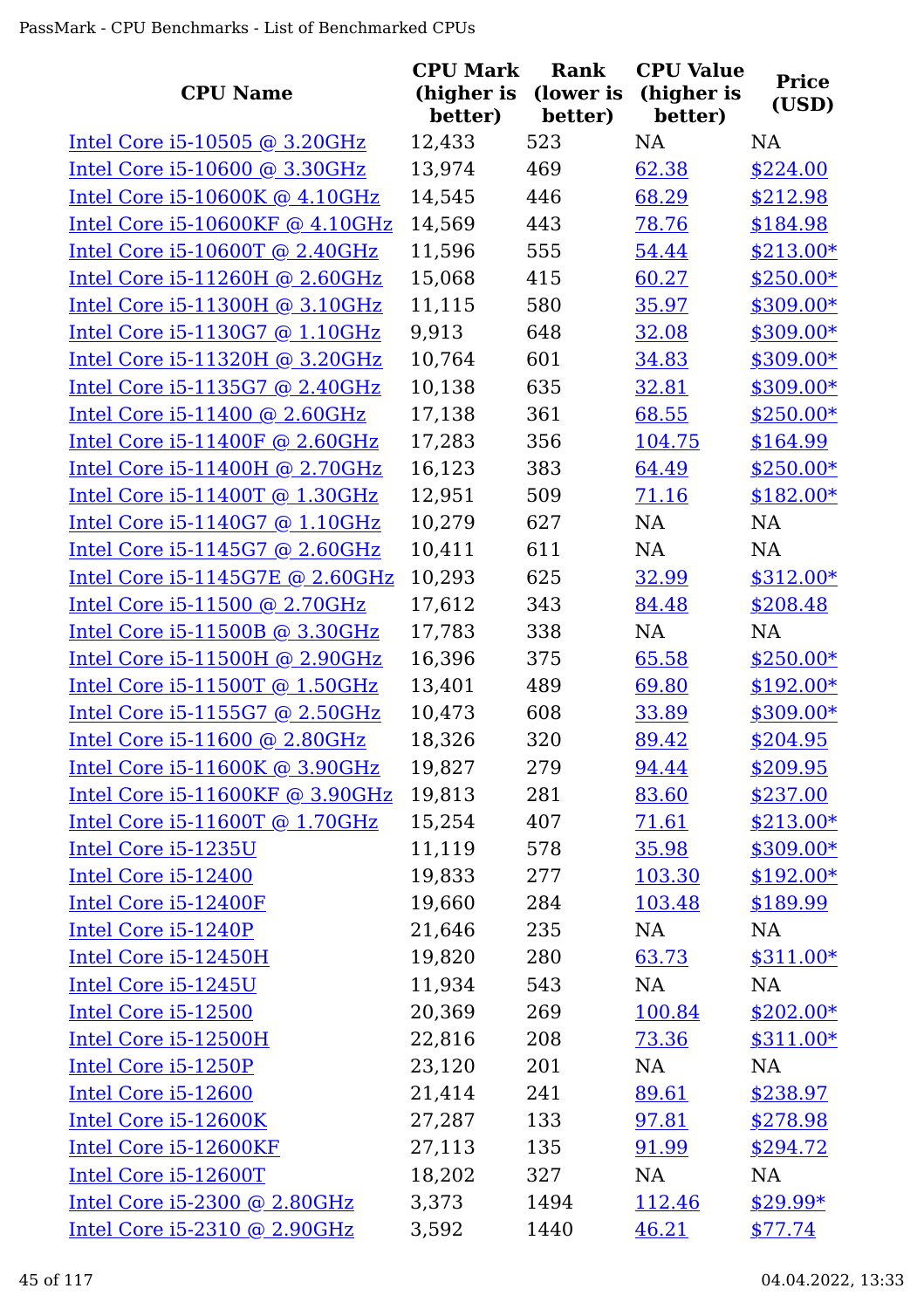| <b>CPU Name</b>                     | <b>CPU Mark</b><br>(higher is<br>better) | <b>Rank</b><br>(lower is<br>better) | <b>CPU Value</b><br>(higher is<br>better) | <b>Price</b><br>(USD) |
|-------------------------------------|------------------------------------------|-------------------------------------|-------------------------------------------|-----------------------|
| Intel Core i5-2320 @ 3.00GHz        | 3,624                                    | 1435                                | 36.65                                     | \$98.90               |
| Intel Core i5-2380P @ 3.10GHz       | 3,797                                    | 1399                                | 25.31                                     | \$150.00              |
| Intel Core i5-2390T @ 2.70GHz       | 2,364                                    | 1866                                | 23.66                                     | $$99.90*$             |
| Intel Core i5-2400 @ 3.10GHz        | 3,835                                    | 1389                                | 65.17                                     | \$58.85               |
| Intel Core i5-2400S @ 2.50GHz       | 3,150                                    | 1573                                | 21.85                                     | \$144.19              |
| Intel Core i5-24050S @ 2.50GHz      | 3,061                                    | 1606                                | NA                                        | <b>NA</b>             |
| Intel Core $i5-2405S$ @ 2.50GHz     | 2,980                                    | 1635                                | 14.33                                     | $$208.00*$            |
| Intel Core i5-2410M @ 2.30GHz       | 1,956                                    | 2089                                | 46.43                                     | \$42.12               |
| Intel Core i5-2415M @ 2.30GHz       | 2,083                                    | 2028                                | <b>NA</b>                                 | NA                    |
| Intel Core $i5-2430M$ @ 2.40GHz     | 2,012                                    | 2067                                | 27.56                                     | $$73.02*$             |
| Intel Core i5-2435M @ 2.40GHz       | 2,068                                    | 2034                                | NA                                        | <b>NA</b>             |
| Intel Core $i5-2450M$ @ 2.50GHz     | 2,057                                    | 2041                                | 27.79                                     | \$74.02               |
| Intel Core i5-2450P @ 3.20GHz       | 3,974                                    | 1363                                | 22.21                                     | $$178.97*$            |
| Intel Core i5-2467M @ 1.60GHz       | 1,434                                    | 2426                                | <b>NA</b>                                 | <b>NA</b>             |
| Intel Core i5-2500 @ 3.30GHz        | 4,099                                    | 1340                                | 59.76                                     | \$68.59               |
| Intel Core $i5-2500K$ @ 3.30GHz     | 4,093                                    | 1341                                | 69.37                                     | $$59.00*$             |
| Intel Core i5-2500S @ 2.70GHz       | 3,445                                    | 1477                                | 62.25                                     | $$55.34*$             |
| Intel Core i5-2500T @ 2.30GHz       | 2,942                                    | 1647                                | 32.69                                     | $$89.99*$             |
| Intel Core $i5-2510E \odot 2.50GHz$ | 1,889                                    | 2139                                | <b>NA</b>                                 | <b>NA</b>             |
| Intel Core i5-2515E @ 2.50GHz       | 1,882                                    | 2141                                | <b>NA</b>                                 | <b>NA</b>             |
| Intel Core i5-2520M @ 2.50GHz       | 2,247                                    | 1932                                | 53.37                                     | $$42.10*$             |
| Intel Core i5-2537M @ 1.40GHz       | 1,007                                    | 2777                                | <b>NA</b>                                 | <b>NA</b>             |
| Intel Core i5-2540M @ 2.60GHz       | 2,293                                    | 1901                                | 47.76                                     | \$48.02               |
| Intel Core $i5-2550K$ @ 3.40GHz     | 4,123                                    | 1337                                | <u>27.75</u>                              | \$148.56              |
| Intel Core $i5-2557M$ @ 1.70GHz     | 1,732                                    | 2230                                | NA                                        | NA                    |
| Intel Core $i5-2560M$ @ 2.70GHz     | 2,131                                    | 1992                                | NA                                        | NA                    |
| Intel Core i5-3170K @ 3.20GHz       | 8,882                                    | 708                                 | NA                                        | NA                    |
| Intel Core i5-3210M @ 2.50GHz       | 2,446                                    | 1826                                | 47.02                                     | $$52.02*$             |
| Intel Core i5-3230M @ 2.60GHz       | 2,519                                    | 1795                                | 25.19                                     | \$99.99*              |
| Intel Core i5-3317U @ 1.70GHz       | 1,965                                    | 2084                                | 8.73                                      | $$225.00*$            |
| Intel Core $i5-3320M$ @ 2.60GHz     | 2,643                                    | 1751                                | 60.02                                     | \$44.04               |
| Intel Core i5-3330 @ 3.00GHz        | 4,088                                    | 1344                                | 52.99                                     | \$77.15               |
| Intel Core i5-3330S @ 2.70GHz       | 3,811                                    | 1393                                | 19.06                                     | $$199.95*$            |
| Intel Core i5-3335S @ 2.70GHz       | 3,754                                    | 1408                                | NA                                        | NA                    |
| Intel Core i5-3337U @ 1.80GHz       | 2,059                                    | 2039                                | 9.15                                      | $$225.00*$            |
| Intel Core $i5-3339Y$ @ 1.50GHz     | 1,450                                    | 2416                                | NA                                        | <b>NA</b>             |
| Intel Core i5-3340 @ 3.10GHz        | 4,169                                    | 1319                                | 14.09                                     | $$295.95*$            |
| Intel Core $i5-3340M$ @ 2.70GHz     | 2,633                                    | 1756                                | 37.64                                     | $$69.95*$             |
| Intel Core i5-3340S @ 2.80GHz       | 4,091                                    | 1342                                | 12.82                                     | \$319.19              |
| Intel Core $i5-3350P$ @ 3.10GHz     | 4,225                                    | 1312                                | 17.59                                     | \$240.19              |
| Intel Core i5-3360M @ 2.80GHz       | 2,841                                    | 1688                                | 36.41                                     | \$78.02               |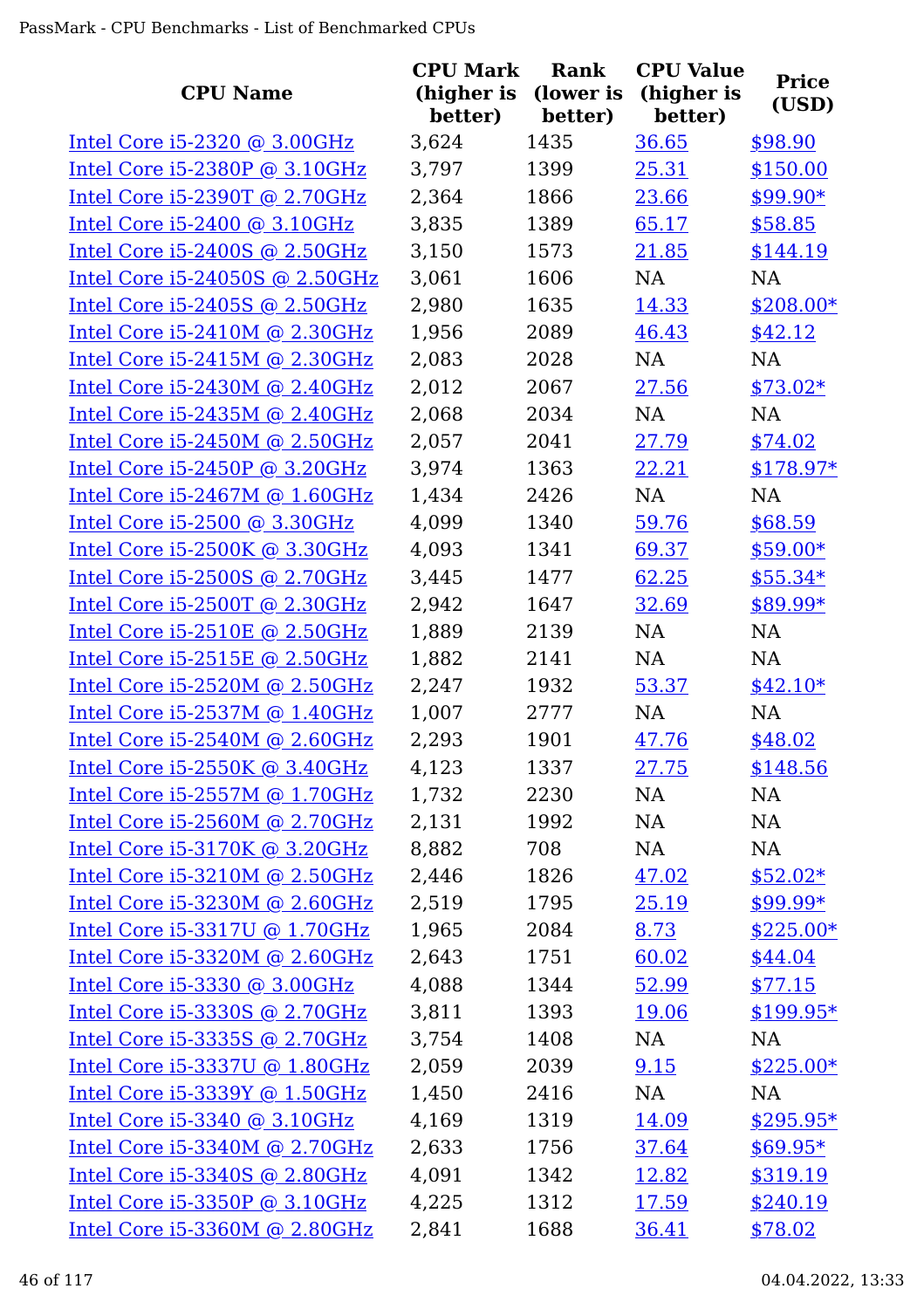| <b>CPU Name</b>                 | <b>CPU Mark</b><br>(higher is<br>better) | Rank<br>(lower is<br>better) | <b>CPU Value</b><br>(higher is<br>better) | <b>Price</b><br>(USD) |
|---------------------------------|------------------------------------------|------------------------------|-------------------------------------------|-----------------------|
| Intel Core $i5-3380M$ @ 2.90GHz | 2,997                                    | 1624                         | <b>NA</b>                                 | <b>NA</b>             |
| Intel Core i5-3427U @ 1.80GHz   | 2,290                                    | 1902                         | 5.45                                      | $$420.05*$            |
| Intel Core i5-3437U @ 1.90GHz   | 2,283                                    | 1909                         | <b>NA</b>                                 | <b>NA</b>             |
| Intel Core i5-3439Y @ 1.50GHz   | 1,907                                    | 2126                         | NA                                        | <b>NA</b>             |
| Intel Core i5-3450 @ 3.10GHz    | 4,483                                    | 1268                         | 18.27                                     | $$245.33*$            |
| Intel Core i5-3450S @ 2.80GHz   | 4,264                                    | 1304                         | 44.88                                     | \$95.00               |
| Intel Core i5-3470 @ 3.20GHz    | 4,654                                    | 1238                         | 23.16                                     | \$200.99              |
| Intel Core i5-3470S @ 2.90GHz   | 4,355                                    | 1290                         | 63.11                                     | $$69.00*$             |
| Intel Core i5-3470T @ 2.90GHz   | 2,958                                    | 1640                         | 10.96                                     | $$269.95*$            |
| Intel Core i5-3475S @ 2.90GHz   | 4,177                                    | 1316                         | 29.11                                     | $$143.50*$            |
| Intel Core i5-3550 @ 3.30GHz    | 4,795                                    | 1213                         | 14.30                                     | \$335.31              |
| Intel Core i5-3550S @ 3.00GHz   | 4,537                                    | 1259                         | 14.18                                     | \$319.95*             |
| Intel Core i5-3570 @ 3.40GHz    | 4,907                                    | 1192                         | 29.61                                     | \$165.69              |
| Intel Core i5-3570K @ 3.40GHz   | 4,935                                    | 1188                         | 75.19                                     | \$65.64               |
| Intel Core i5-3570S @ 3.10GHz   | 4,620                                    | 1244                         | 66.29                                     | $$69.69*$             |
| Intel Core i5-3570T @ 2.30GHz   | 4,168                                    | 1321                         | <b>NA</b>                                 | <b>NA</b>             |
| Intel Core i5-3610ME @ 2.70GHz  | 2,553                                    | 1785                         | NA                                        | NA                    |
| Intel Core i5-4200H @ 2.80GHz   | 3,108                                    | 1590                         | <b>NA</b>                                 | NA                    |
| Intel Core $i5-4200M$ @ 2.50GHz | 2,777                                    | 1709                         | 31.23                                     | $$88.95*$             |
| Intel Core $i5-4200U$ @ 1.60GHz | 2,210                                    | 1957                         | NA                                        | <b>NA</b>             |
| Intel Core i5-4200Y @ 1.40GHz   | 1,558                                    | 2346                         | <b>NA</b>                                 | <b>NA</b>             |
| Intel Core i5-4202Y @ 1.60GHz   | 1,309                                    | 2511                         | <b>NA</b>                                 | <b>NA</b>             |
| Intel Core i5-4210H @ 2.90GHz   | 2,918                                    | 1656                         | <b>NA</b>                                 | NA                    |
| Intel Core $i5-4210M$ @ 2.60GHz | 2,891                                    | 1672                         | <u>32.84</u>                              | $$88.04*$             |
| Intel Core $i5-4210U$ @ 1.70GHz | 2,294                                    | 1900                         | NA                                        | NA                    |
| Intel Core i5-4210Y @ 1.50GHz   | 1,537                                    | 2362                         | NA                                        | NA                    |
| Intel Core i5-4220Y @ 1.60GHz   | 1,591                                    | 2327                         | NA                                        | NA                    |
| Intel Core i5-4230U @ 1.90GHz   | 1,853                                    | 2155                         | NA                                        | <b>NA</b>             |
| Intel Core i5-4250U @ 1.30GHz   | 2,192                                    | 1967                         | 6.28                                      | $$349.00*$            |
| Intel Core i5-4258U @ 2.40GHz   | 2,527                                    | 1791                         | NA                                        | <b>NA</b>             |
| Intel Core i5-4260U @ 1.40GHz   | 2,322                                    | 1888                         | NA                                        | <b>NA</b>             |
| Intel Core i5-4278U @ 2.60GHz   | 2,797                                    | 1699                         | NA                                        | NA                    |
| Intel Core i5-4288U @ 2.60GHz   | 2,612                                    | 1761                         | NA                                        | <b>NA</b>             |
| Intel Core $i5-4300M$ @ 2.60GHz | 3,032                                    | 1614                         | NA                                        | <b>NA</b>             |
| Intel Core i5-4300U @ 1.90GHz   | 2,511                                    | 1798                         | NA                                        | <b>NA</b>             |
| Intel Core $i5-4300Y$ @ 1.60GHz | 1,479                                    | 2398                         | NA                                        | <b>NA</b>             |
| Intel Core i5-4302Y @ 1.60GHz   | 1,817                                    | 2180                         | NA                                        | NA                    |
| Intel Core i5-4308U @ 2.80GHz   | 3,081                                    | 1599                         | NA                                        | NA                    |
| Intel Core i5-430M @ 2.27GHz    | 1,209                                    | 2592                         | 9.30                                      | $$129.95*$            |
| Intel Core i5-430UM @ 1.20GHz   | 836                                      | 2933                         | NA                                        | NA                    |
| Intel Core i5-4310M @ 2.70GHz   | 3,142                                    | 1577                         | NA                                        | <b>NA</b>             |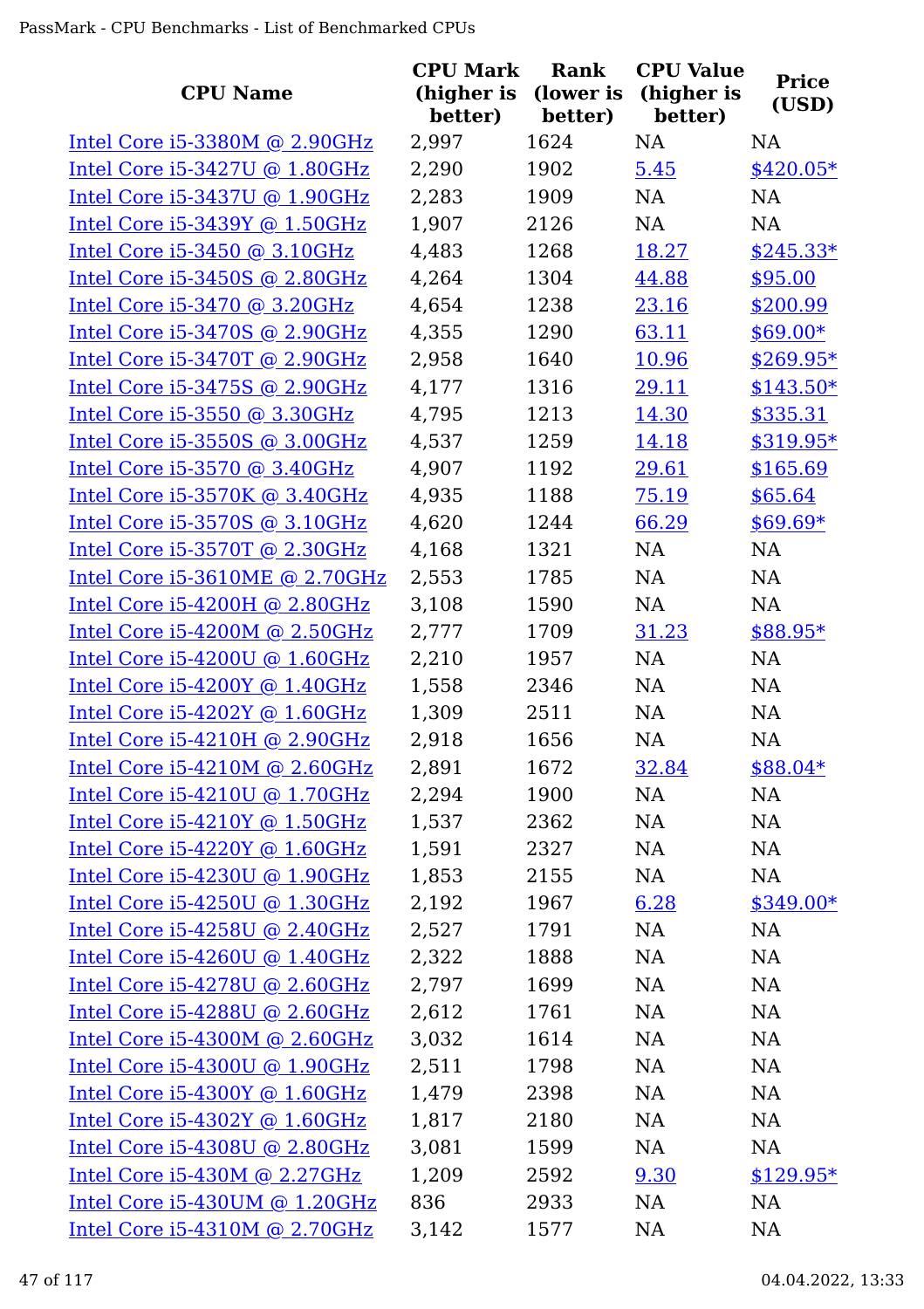| <b>CPU Name</b>                      | <b>CPU Mark</b><br>(higher is<br>better) | <b>Rank</b><br>(lower is<br>better) | <b>CPU Value</b><br>(higher is<br>better) | <b>Price</b><br>(USD) |
|--------------------------------------|------------------------------------------|-------------------------------------|-------------------------------------------|-----------------------|
| Intel Core $i5-4310U$ @ 2.00GHz      | 2,499                                    | 1803                                | <b>NA</b>                                 | <b>NA</b>             |
| Intel Core i5-4330M @ 2.80GHz        | 3,208                                    | 1549                                | 11.66                                     | $$274.99*$            |
| Intel Core i5-4340M @ 2.90GHz        | 3,491                                    | 1463                                | <b>NA</b>                                 | <b>NA</b>             |
| Intel Core $i5-4350U$ @ 1.40GHz      | 2,305                                    | 1898                                | NA                                        | <b>NA</b>             |
| Intel Core i5-4400E @ 2.70GHz        | 3,251                                    | 1532                                | 12.22                                     | $$266.00*$            |
| Intel Core $i5-4402E \odot 1.60GHz$  | 2,681                                    | 1741                                | NA                                        | NA                    |
| Intel Core i5-4422E @ 1.80GHz        | 1,907                                    | 2127                                | 7.17                                      | $$266.00*$            |
| Intel Core i5-4430 @ 3.00GHz         | 4,619                                    | 1246                                | 31.05                                     | \$148.77              |
| Intel Core i5-4430S @ 2.70GHz        | 4,168                                    | 1320                                | 45.31                                     | $$91.99*$             |
| Intel Core i5-4440 @ 3.10GHz         | 4,714                                    | 1226                                | 59.67                                     | \$79.00               |
| Intel Core i5-4440S @ 2.80GHz        | 4,277                                    | 1303                                | 22.75                                     | $$188.00*$            |
| Intel Core $i5-4460$ @ 3.20GHz       | 4,830                                    | 1208                                | 98.60                                     | \$48.99               |
| Intel Core $i5-4460S$ @ 2.90GHz      | 4,522                                    | 1262                                | 6.85                                      | $$659.99*$            |
| Intel Core i5-4460T @ 1.90GHz        | 3,592                                    | 1441                                | <b>NA</b>                                 | <b>NA</b>             |
| Intel Core i5-4470S @ 3.00GHz        | 4,742                                    | 1223                                | NA                                        | <b>NA</b>             |
| Intel Core $i5-450M$ @ 2.40GHz       | 1,218                                    | 2582                                | 38.14                                     | $$31.95*$             |
| Intel Core i5-4570 @ 3.20GHz         | 5,189                                    | 1151                                | 51.90                                     | \$99.99               |
| Intel Core i5-4570R @ 2.70GHz        | 4,527                                    | 1260                                | NA                                        | <b>NA</b>             |
| Intel Core $i5-4570S$ @ 2.90GHz      | 4,915                                    | 1189                                | 20.47                                     | $$240.05*$            |
| Intel Core i5-4570T @ 2.90GHz        | 3,133                                    | 1583                                | 6.74                                      | \$464.64              |
| Intel Core i5-4570TE @ 2.70GHz       | 3,084                                    | 1597                                | 9.02                                      | \$341.99*             |
| Intel Core i5-4590 @ 3.30GHz         | 5,345                                    | 1124                                | 50.91                                     | \$104.98              |
| Intel Core i5-4590S @ 3.00GHz        | 5,093                                    | 1170                                | 19.59                                     | \$260.00              |
| Intel Core $i5-4590T$ @ 2.00GHz      | 3,960                                    | 1366                                | 18.86                                     | $$209.95*$            |
| Intel Core $i5-460M$ @ 2.53GHz       | 1,277                                    | 2538                                | 19.66                                     | \$64.95               |
| Intel Core i5-4670 @ 3.40GHz         | 5,425                                    | 1112                                | 31.91                                     | $$170.00*$            |
| Intel Core i5-4670K @ 3.40GHz        | 5,538                                    | 1094                                | 24.23                                     | \$228.52              |
| Intel Core i5-4670K CPT @<br>3.40GHz | 5,034                                    | 1179                                | <b>NA</b>                                 | <b>NA</b>             |
| Intel Core i5-4670R @ 3.00GHz        | 5,233                                    | 1147                                | 18.96                                     | $$276.00*$            |
| Intel Core i5-4670S @ 3.10GHz        | 4,872                                    | 1197                                | 22.87                                     | $$213.00*$            |
| Intel Core i5-4670T @ 2.30GHz        | 4,427                                    | 1276                                | 17.09                                     | $$259.02*$            |
| Intel Core i5-4690 @ 3.50GHz         | 5,567                                    | 1088                                | 37.22                                     | \$149.59              |
| Intel Core $i5-4690K$ @ 3.50GHz      | 5,619                                    | 1081                                | 45.73                                     | \$122.89              |
| Intel Core i5-4690S @ 3.20GHz        | 5,382                                    | 1116                                | 31.66                                     | \$170.00              |
| Intel Core $i5-4690T$ @ 2.50GHz      | 4,658                                    | 1237                                | NA                                        | NA                    |
| Intel Core $i5-470$ UM @ 1.33GHz     | 755                                      | 3022                                | NA                                        | <b>NA</b>             |
| Intel Core $i5-480M$ @ 2.67GHz       | 1,304                                    | 2518                                | 16.18                                     | $$80.60*$             |
| Intel Core i5-5200U @ 2.20GHz        | 2,503                                    | 1801                                | 8.91                                      | $$281.00*$            |
| Intel Core i5-520M @ 2.40GHz         | 1,682                                    | 2262                                | 60.04                                     | \$28.02               |
| Intel Core i5-520UM @ 1.07GHz        | 902                                      | 2872                                | <b>NA</b>                                 | <b>NA</b>             |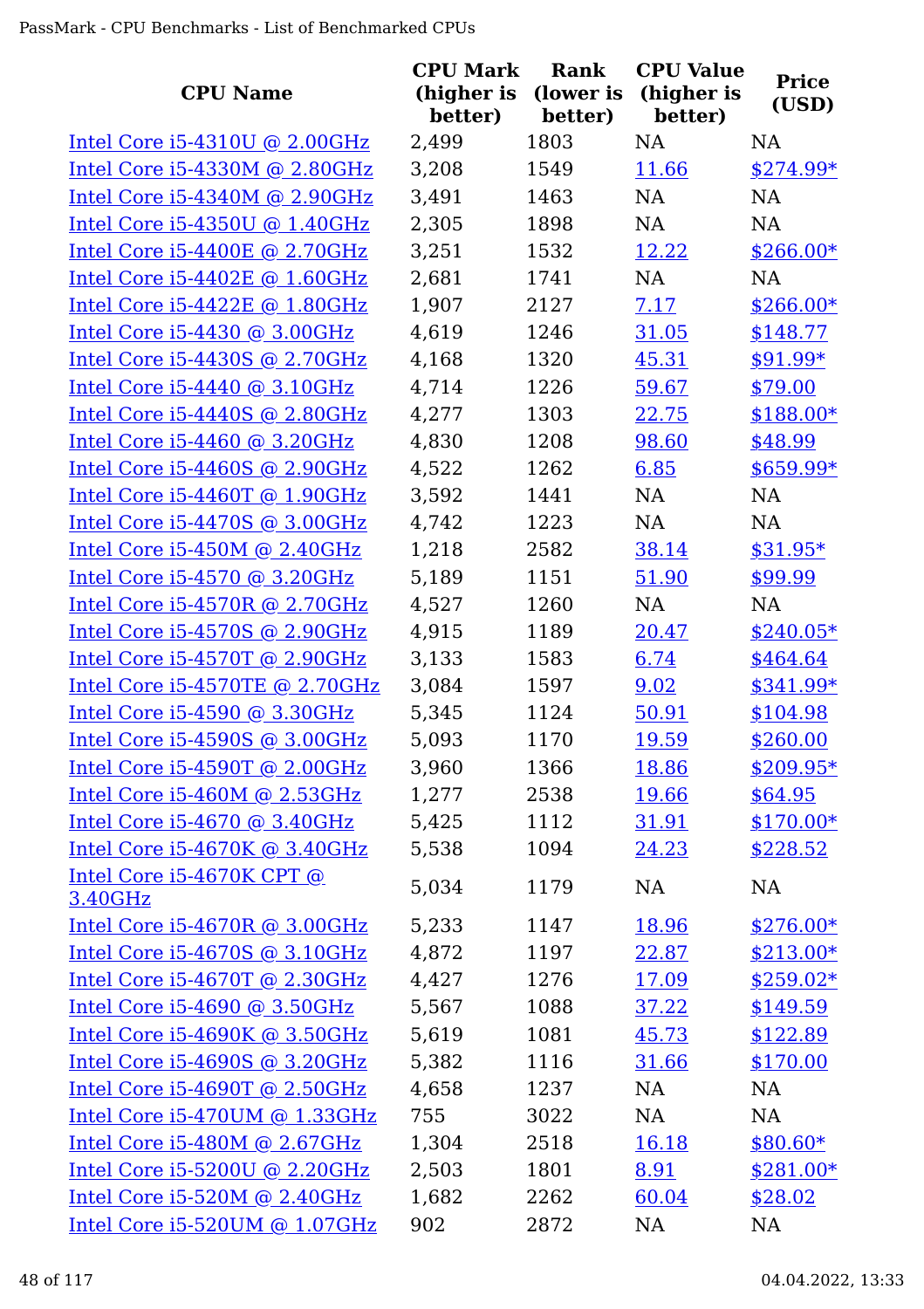| <b>CPU Name</b>                   | <b>CPU Mark</b><br>(higher is<br>better) | Rank<br>(lower is<br>better) | <b>CPU Value</b><br>(higher is<br>better) | <b>Price</b><br>(USD) |
|-----------------------------------|------------------------------------------|------------------------------|-------------------------------------------|-----------------------|
| Intel Core $i5-5250U$ @ 1.60GHz   | 2,494                                    | 1808                         | 4.71                                      | $$529.99*$            |
| Intel Core i5-5257U @ 2.70GHz     | 3,051                                    | 1610                         | NA                                        | <b>NA</b>             |
| Intel Core i5-5287U @ 2.90GHz     | 3,191                                    | 1555                         | NA                                        | <b>NA</b>             |
| Intel Core i5-5300U @ 2.30GHz     | 2,737                                    | 1720                         | 9.44                                      | $$289.99*$            |
| Intel Core i5-5350U @ 1.80GHz     | 2,630                                    | 1758                         | NA                                        | <b>NA</b>             |
| Intel Core $i5-540M$ @ 2.53GHz    | 1,740                                    | 2225                         | 35.52                                     | \$48.99*              |
| Intel Core $i5-540$ UM @ 1.20GHz  | 1,002                                    | 2783                         | <b>NA</b>                                 | <b>NA</b>             |
| Intel Core i5-5575R @ 2.80GHz     | 5,066                                    | 1173                         | <b>NA</b>                                 | NA                    |
| Intel Core i5-560M @ 2.67GHz      | 1,838                                    | 2168                         | 20.67                                     | $$88.92*$             |
| Intel Core i5-560UM @ 1.33GHz     | 1,015                                    | 2765                         | NA                                        | <b>NA</b>             |
| Intel Core i5-5675C @ 3.10GHz     | 5,548                                    | 1093                         | 34.68                                     | \$159.99              |
| Intel Core i5-5675R @ 3.10GHz     | 5,581                                    | 1085                         | <b>NA</b>                                 | <b>NA</b>             |
| Intel Core i5-580M @ 2.67GHz      | 1,914                                    | 2119                         | 19.14                                     | \$99.95*              |
| Intel Core i5-6198DU @ 2.30GHz    | 3,170                                    | 1565                         | <b>NA</b>                                 | <b>NA</b>             |
| Intel Core i5-6200U @ 2.30GHz     | 3,029                                    | 1617                         | NA                                        | <b>NA</b>             |
| Intel Core $i5-6260U$ @ 1.80GHz   | 3,203                                    | 1550                         | 6.42                                      | \$499.00*             |
| Intel Core i5-6267U @ 2.90GHz     | 3,468                                    | 1467                         | NA                                        | NA                    |
| Intel Core i5-6287U @ 3.10GHz     | 3,922                                    | 1369                         | 12.90                                     | $$304.00*$            |
| Intel Core $i5-6300HQ$ @ 2.30GHz  | 4,691                                    | 1232                         | <b>NA</b>                                 | <b>NA</b>             |
| Intel Core $i5-6300U$ @ 2.40GHz   | 3,257                                    | 1530                         | <b>NA</b>                                 | <b>NA</b>             |
| Intel Core i5-6350HQ @ 2.30GHz    | 4,255                                    | 1307                         | 13.90                                     | $$306.00*$            |
| Intel Core i5-6360U @ 2.00GHz     | 3,249                                    | 1533                         | NA                                        | <b>NA</b>             |
| Intel Core i5-6400 @ 2.70GHz      | 5,167                                    | 1153                         | 39.75                                     | $$129.99*$            |
| Intel Core $i5-6400T$ @ 2.20GHz   | 4,300                                    | 1298                         | <u>26.87</u>                              | $$159.99*$            |
| Intel Core $i5-6402P$ @ 2.80GHz   | 5,493                                    | 1105                         | 28.91                                     | $$189.99*$            |
| Intel Core $i5-6440EQ$ @ 2.70GHz  | 5,368                                    | 1120                         | NA                                        | NA                    |
| Intel Core i5-6440HQ @ 2.60GHz    | 5,125                                    | 1161                         | NA                                        | NA                    |
| Intel Core i5-6442EQ @ 1.90GHz    | 4,598                                    | 1250                         | 18.39                                     | $$250.00*$            |
| Intel Core i5-650 @ 3.20GHz       | 2,217                                    | 1950                         | 29.57                                     | \$74.98               |
| Intel Core i5-6500 @ 3.20GHz      | 5,655                                    | 1075                         | 43.84                                     | \$129.00              |
| Intel Core $i5-6500T$ @ 2.50GHz   | 4,853                                    | 1201                         | 21.91                                     | $$221.52*$            |
| Intel Core $i5-6500$ TE @ 2.30GHz | 4,776                                    | 1217                         | 20.71                                     | $$230.61*$            |
| Intel Core i5-655K @ 3.20GHz      | 2,017                                    | 2064                         | 25.87                                     | \$77.99               |
| Intel Core $i5-660$ @ 3.33GHz     | 2,361                                    | 1870                         | 34.21                                     | \$69.00               |
| Intel Core $i5-6600$ @ 3.30GHz    | 6,108                                    | 1012                         | 45.24                                     | $$134.99*$            |
| Intel Core $i5-6600K$ @ 3.50GHz   | 6,305                                    | 980                          | 48.50                                     | \$129.99              |
| Intel Core i5-6600T @ 2.70GHz     | 5,655                                    | 1076                         | 46.36                                     | $$121.98*$            |
| Intel Core $i5-661$ @ 3.33GHz     | 2,462                                    | 1819                         | 12.30                                     | \$200.19              |
| Intel Core i5-670 @ 3.47GHz       | 2,511                                    | 1799                         | 8.63                                      | $$291.00*$            |
| Intel Core i5-680 @ 3.60GHz       | 2,593                                    | 1769                         | 43.21                                     | $$60.00*$             |
| Intel Core i5-7200U @ 2.50GHz     | 3,414                                    | 1484                         | 6.84                                      | $$499.00*$            |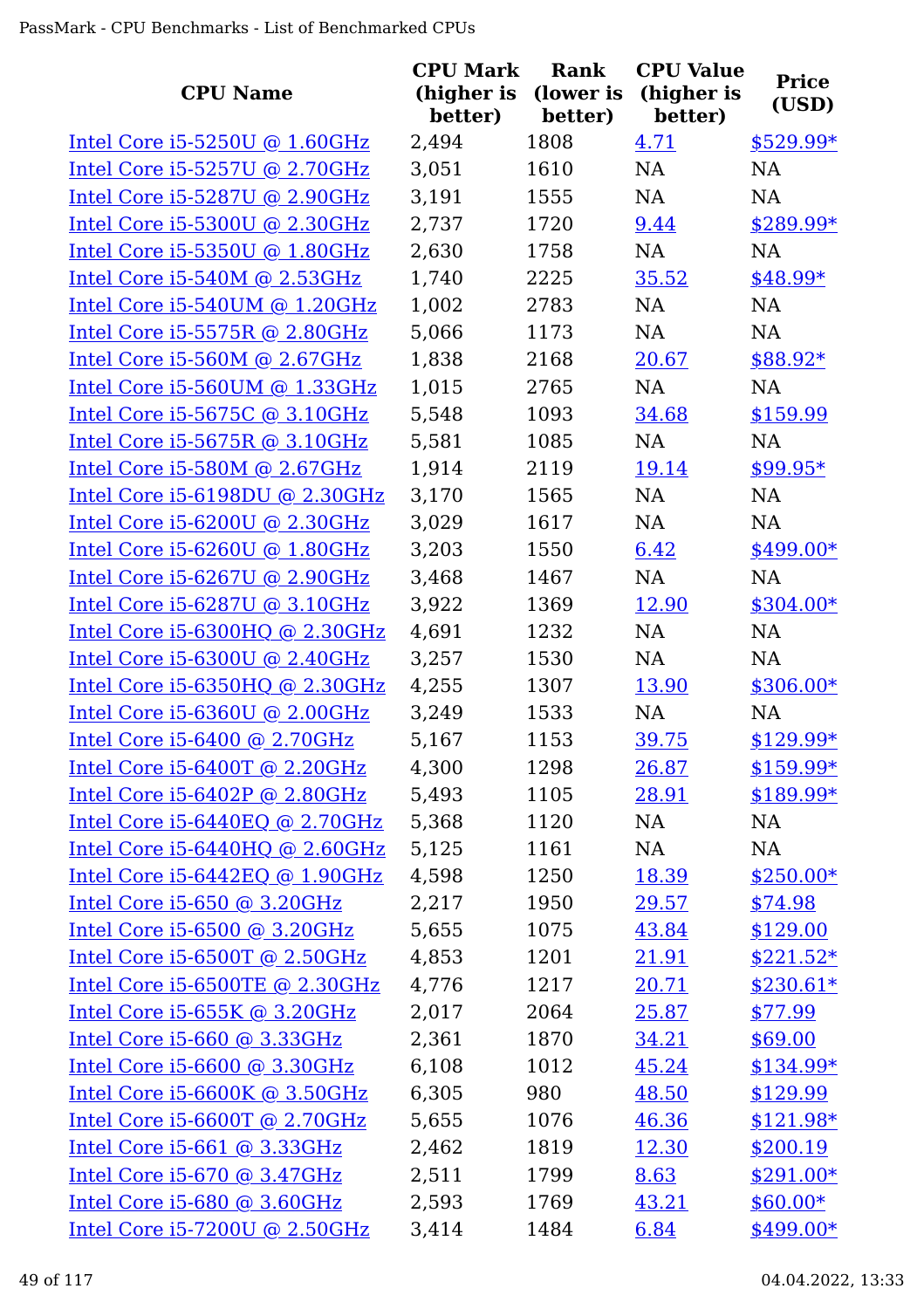| <b>CPU Name</b>                   | <b>CPU Mark</b><br>(higher is<br>better) | Rank<br>(lower is<br>better) | <b>CPU Value</b><br>(higher is<br>better) | <b>Price</b><br>(USD) |
|-----------------------------------|------------------------------------------|------------------------------|-------------------------------------------|-----------------------|
| Intel Core $i5-7260U$ @ 2.20GHz   | 3,895                                    | 1376                         | 8.29                                      | \$469.99*             |
| Intel Core i5-7267U @ 3.10GHz     | 3,922                                    | 1370                         | <b>NA</b>                                 | <b>NA</b>             |
| Intel Core i5-7287U @ 3.30GHz     | 4,149                                    | 1330                         | <b>NA</b>                                 | <b>NA</b>             |
| Intel Core i5-7300HQ @ 2.50GHz    | 5,114                                    | 1164                         | NA                                        | <b>NA</b>             |
| Intel Core $i5-7300U$ @ 2.60GHz   | 3,745                                    | 1414                         | 5.97                                      | $$627.00*$            |
| Intel Core i5-7360U @ 2.30GHz     | 4,052                                    | 1351                         | NA                                        | NA                    |
| Intel Core $i5-7400$ @ 3.00GHz    | 5,516                                    | 1097                         | 29.89                                     | \$184.55              |
| Intel Core $i5-7400T$ @ 2.40GHz   | 4,674                                    | 1235                         | 26.03                                     | \$179.59              |
| Intel Core $i5-7440EQ$ @ 2.90GHz  | 5,711                                    | 1065                         | 22.84                                     | $$250.00*$            |
| Intel Core $i5-7440HQ$ @ 2.80GHz  | 5,513                                    | 1098                         | <b>NA</b>                                 | <b>NA</b>             |
| Intel Core $i5-7442EQ$ @ 2.10GHz  | 4,834                                    | 1207                         | 19.34                                     | $$250.00*$            |
| Intel Core $i5-750$ @ 2.67GHz     | 2,495                                    | 1807                         | 12.48                                     | \$200.00              |
| Intel Core i5-7500 @ 3.40GHz      | 6,067                                    | 1020                         | 31.76                                     | \$190.99              |
| Intel Core i5-7500T @ 2.70GHz     | 5,325                                    | 1127                         | 28.08                                     | \$189.63              |
| Intel Core $i5-760$ @ 2.80GHz     | 2,589                                    | 1771                         | 9.77                                      | \$265.00              |
| Intel Core i5-7600 @ 3.50GHz      | 6,595                                    | 943                          | 36.66                                     | \$179.88              |
| Intel Core $i5-7600K$ @ 3.80GHz   | 6,870                                    | 909                          | 24.89                                     | \$275.99              |
| Intel Core i5-7600T @ 2.80GHz     | 6,170                                    | 999                          | 31.01                                     | \$199.00              |
| Intel Core $i5-760S$ @ 2.53GHz    | 5,440                                    | 1107                         | NA                                        | <b>NA</b>             |
| Intel Core $i5-7640X$ @ $4.00GHz$ | 6,636                                    | 936                          | 33.20                                     | \$199.88              |
| Intel Core i5-7Y54 @ 1.20GHz      | 2,797                                    | 1698                         | NA                                        | <b>NA</b>             |
| Intel Core i5-7Y57 @ 1.20GHz      | 2,862                                    | 1685                         | <b>NA</b>                                 | <b>NA</b>             |
| Intel Core $i5-8200Y$ @ 1.30GHz   | 2,308                                    | 1896                         | 7.93                                      | $$291.00*$            |
| Intel Core i5-8210Y @ 1.60GHz     | 2,839                                    | 1689                         | <b>NA</b>                                 | NA                    |
| Intel Core $i5-8250U$ @ 1.60GHz   | 5,943                                    | 1036                         | NA                                        | NA                    |
| Intel Core i5-8257U @ 1.40GHz     | 7,725                                    | 796                          | 24.14                                     | $$320.00*$            |
| Intel Core i5-8259U @ 2.30GHz     | 8,133                                    | 764                          | 15.64                                     | \$519.99*             |
| Intel Core i5-8260U @ 1.60GHz     | 7,854                                    | 782                          | 17.85                                     | \$439.99*             |
| Intel Core i5-8265U @ 1.60GHz     | 6,109                                    | 1011                         | 12.22                                     | \$499.88*             |
| Intel Core i5-8265UC @ 1.60GHz    | 5,988                                    | 1028                         | NA                                        | <b>NA</b>             |
| Intel Core i5-8269U @ 2.60GHz     | 8,055                                    | 770                          | 25.17                                     | $$320.00*$            |
| Intel Core $i5-8279U$ @ 2.40GHz   | 8,027                                    | 773                          | 25.08                                     | $$320.00*$            |
| Intel Core $i5-8300H$ @ 2.30GHz   | 7,553                                    | 815                          | 30.21                                     | $$250.00*$            |
| Intel Core i5-8305G @ 2.80GHz     | 7,073                                    | 876                          | NA                                        | <b>NA</b>             |
| Intel Core i5-8350U @ 1.70GHz     | 6,308                                    | 979                          | 21.24                                     | $$297.00*$            |
| Intel Core i5-8365U @ 1.60GHz     | 6,280                                    | 988                          | 11.65                                     | $$539.07*$            |
| Intel Core i5-8365UE @ 1.60GHz    | 5,555                                    | 1092                         | 18.71                                     | $$297.00*$            |
| Intel Core i5-8400 @ 2.80GHz      | 9,220                                    | 688                          | 36.88                                     | \$250.00              |
| Intel Core i5-8400H @ 2.50GHz     | 8,118                                    | 765                          | 32.47                                     | $$250.00*$            |
| Intel Core i5-8400T @ 1.70GHz     | 7,449                                    | 827                          | 31.06                                     | $$239.84*$            |
| Intel Core i5-8500 @ 3.00GHz      | 9,600                                    | 665                          | 40.76                                     | \$235.52              |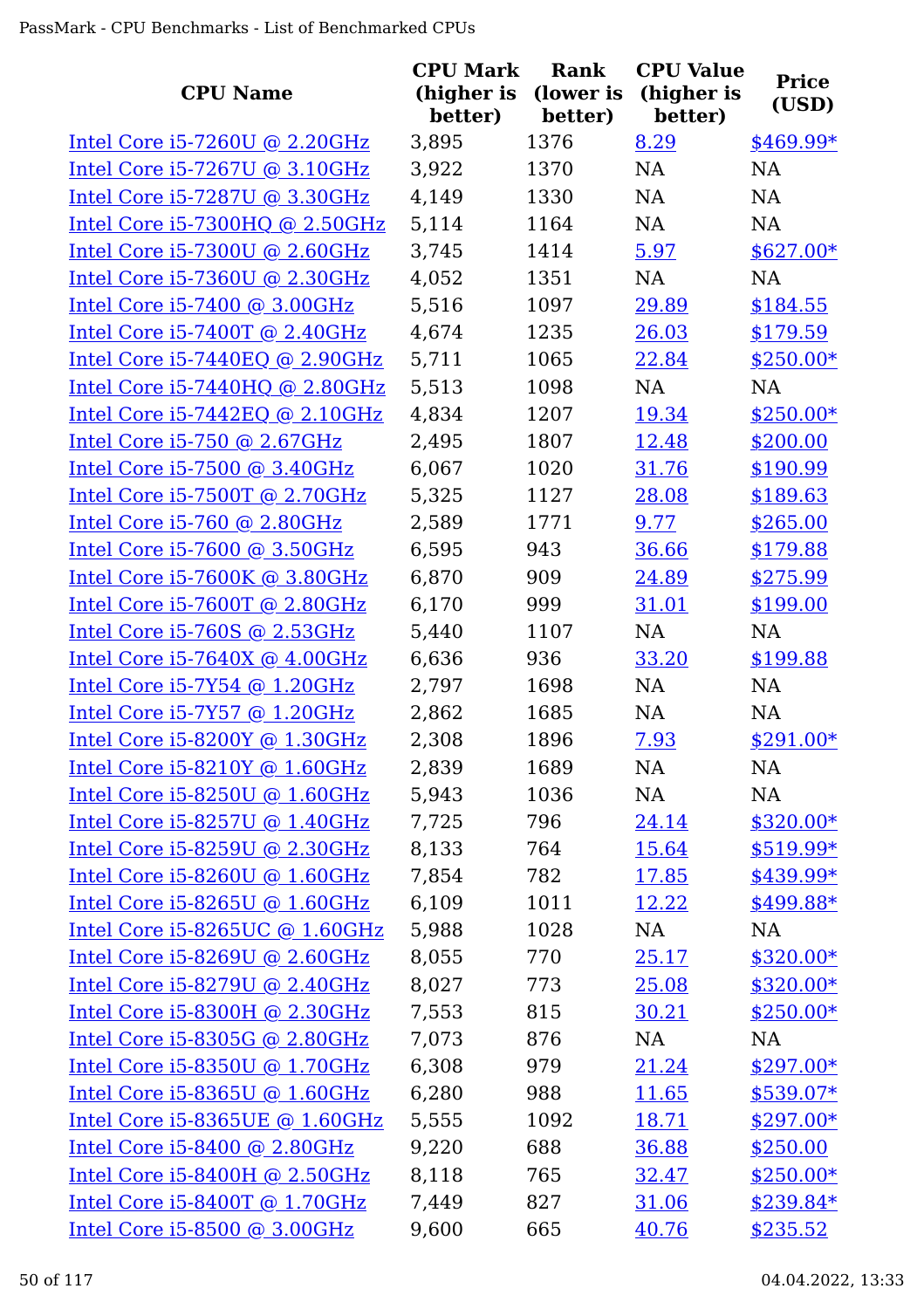| <b>CPU Name</b>                  | <b>CPU Mark</b><br>(higher is<br>better) | <b>Rank</b><br>(lower is<br>better) | <b>CPU Value</b><br>(higher is<br>better) | <b>Price</b><br>(USD) |
|----------------------------------|------------------------------------------|-------------------------------------|-------------------------------------------|-----------------------|
| Intel Core $i5-8500B$ @ 3.00GHz  | 9,427                                    | 671                                 | 49.10                                     | $$192.00*$            |
| Intel Core i5-8500T @ 2.10GHz    | 7,707                                    | 798                                 | 31.14                                     | $$247.53*$            |
| Intel Core i5-8600 @ 3.10GHz     | 9,839                                    | 652                                 | 38.33                                     | \$256.69              |
| Intel Core $i5-8600K$ @ 3.60GHz  | 10,187                                   | 633                                 | 34.53                                     | \$295.00              |
| Intel Core i5-8600T @ 2.30GHz    | 8,227                                    | 756                                 | 41.14                                     | \$199.99*             |
| Intel Core i5-9300H @ 2.40GHz    | 7,806                                    | 787                                 | 31.22                                     | $$250.00*$            |
| Intel Core $i5-9300HF$ @ 2.40GHz | 7,673                                    | 804                                 | 30.69                                     | $$250.00*$            |
| Intel Core $i5-9400$ @ 2.90GHz   | 9,492                                    | 669                                 | 53.94                                     | \$175.95              |
| Intel Core $i5-9400F$ @ 2.90GHz  | 9,548                                    | 667                                 | 68.21                                     | \$139.99              |
| Intel Core $i5-9400H$ @ 2.50GHz  | 8,302                                    | 747                                 | 33.21                                     | $$250.00*$            |
| Intel Core i5-9400T @ 1.80GHz    | 7,809                                    | 786                                 | 42.91                                     | $$182.00*$            |
| Intel Core $i5-9500$ @ 3.00GHz   | 9,725                                    | 658                                 | 47.21                                     | \$205.99              |
| Intel Core $i5-9500F$ @ 3.00GHz  | 10,330                                   | 623                                 | 55.84                                     | \$184.99              |
| Intel Core i5-9500T @ 2.20GHz    | 8,253                                    | 751                                 | 42.98                                     | $$192.00*$            |
| Intel Core i5-9500TE @ 2.20GHz   | 9,212                                    | 690                                 | 47.98                                     | $$192.00*$            |
| Intel Core i5-9600 @ 3.10GHz     | 10,369                                   | 618                                 | 45.89                                     | \$225.98              |
| Intel Core $i5-9600K$ @ 3.70GHz  | 10,792                                   | 600                                 | 35.04                                     | \$307.99              |
| Intel Core $i5-9600KF$ @ 3.70GHz | 10,835                                   | 595                                 | 68.14                                     | \$159.00              |
| Intel Core $i5-9600T$ @ 2.30GHz  | 8,393                                    | 741                                 | 39.40                                     | $$213.00*$            |
| Intel Core i5-L16G7 $@$ 1.40GHz  | 3,391                                    | 1488                                | 12.07                                     | $$281.00*$            |
| Intel Core i7-10510U @ 1.80GHz   | 6,857                                    | 914                                 | 16.77                                     | $$409.00*$            |
| Intel Core i7-10510Y @ 1.20GHz   | 5,076                                    | 1172                                | 12.59                                     | $$403.00*$            |
| Intel Core i7-1060NG7 @ 1.20GHz  | 7,076                                    | 875                                 | NA                                        | <b>NA</b>             |
| Intel Core i7-10610U @ 1.80GHz   | 7,081                                    | 873                                 | <u>17.31</u>                              | $$409.00*$            |
| Intel Core i7-1065G7 @ 1.30GHz   | 8,695                                    | 718                                 | 20.41                                     | $$426.00*$            |
| Intel Core i7-1068NG7 @ 2.30GHz  | 10,100                                   | 639                                 | 23.71                                     | $$426.00*$            |
| Intel Core i7-10700 @ 2.90GHz    | 17,004                                   | 365                                 | 60.73                                     | \$280.00              |
| Intel Core i7-10700E @ 2.90GHz   | 17,020                                   | 363                                 | 51.58                                     | \$330.00*             |
| Intel Core i7-10700F @ 2.90GHz   | 16,946                                   | 366                                 | 66.49                                     | \$254.89              |
| Intel Core i7-10700K @ 3.80GHz   | 19,309                                   | 294                                 | 58.69                                     | \$328.99              |
| Intel Core i7-10700KF @ 3.80GHz  | 19,148                                   | 298                                 | 61.77                                     | \$309.99              |
| Intel Core i7-10700T @ 2.00GHz   | 13,143                                   | 503                                 | 29.34                                     | $$447.99*$            |
| Intel Core i7-10700TE @ 2.00GHz  | 16,332                                   | 376                                 | 49.49                                     | $$330.00*$            |
| Intel Core i7-10710U @ 1.10GHz   | 10,124                                   | 638                                 | 15.70                                     | $$644.99*$            |
| Intel Core i7-10750H @ 2.60GHz   | 12,383                                   | 525                                 | NA                                        | <b>NA</b>             |
| Intel Core i7-10810U @ 1.10GHz   | 8,353                                    | 743                                 | 18.86                                     | $$443.00*$            |
| Intel Core i7-10850H @ 2.70GHz   | 12,149                                   | 536                                 | 30.76                                     | $$395.00*$            |
| Intel Core i7-10870H @ 2.20GHz   | 15,057                                   | 418                                 | 36.11                                     | $$417.00*$            |
| Intel Core i7-10875H @ 2.30GHz   | 15,476                                   | 399                                 | 34.39                                     | $$450.00*$            |
| Intel Core i7-11370H @ 3.30GHz   | 12,196                                   | 534                                 | 28.63                                     | $$426.00*$            |
| Intel Core i7-11375H @ 3.30GHz   | 12,349                                   | 529                                 | 25.62                                     | $$482.00*$            |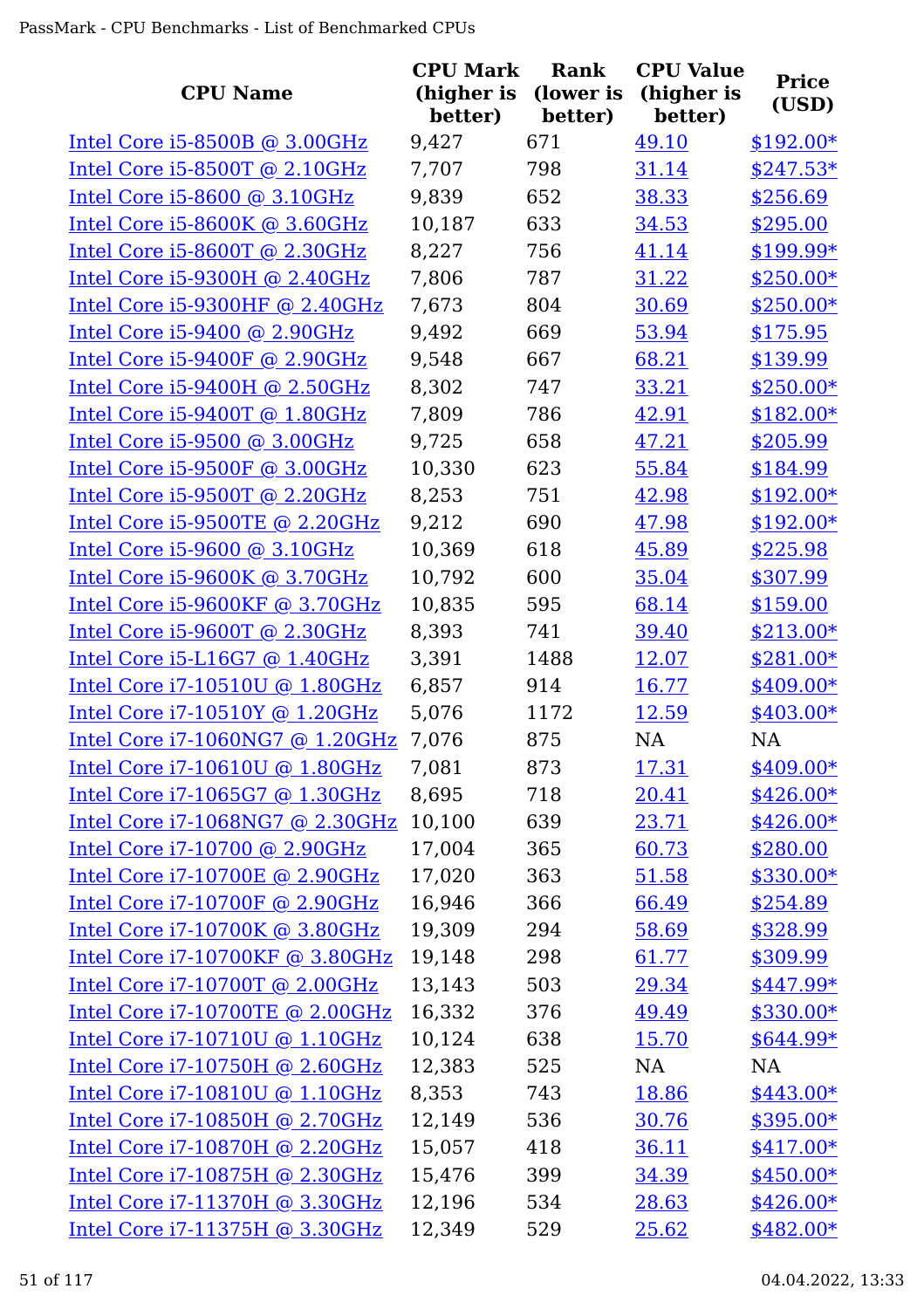| <b>CPU Name</b>                  | <b>CPU Mark</b><br>(higher is<br>better) | Rank<br>(lower is<br>better) | <b>CPU Value</b><br>(higher is<br>better) | <b>Price</b><br>(USD) |
|----------------------------------|------------------------------------------|------------------------------|-------------------------------------------|-----------------------|
| Intel Core i7-11390H @ 3.40GHz   | 10,847                                   | 592                          | 25.46                                     | $$426.00*$            |
| Intel Core i7-11600H @ 2.90GHz   | 16,030                                   | 385                          | 40.58                                     | $$395.00*$            |
| Intel Core i7-1160G7 @ 1.20GHz   | 10,316                                   | 624                          | 24.22                                     | $$426.00*$            |
| Intel Core i7-1165G7 @ 2.80GHz   | 10,620                                   | 605                          | 24.93                                     | $$426.00*$            |
| Intel Core i7-11700 @ 2.50GHz    | 20,693                                   | 258                          | 63.87                                     | \$323.99              |
| Intel Core i7-11700B @ 3.20GHz   | 22,539                                   | 217                          | <b>NA</b>                                 | <b>NA</b>             |
| Intel Core i7-11700F @ 2.50GHz   | 21,449                                   | 240                          | 71.51                                     | \$299.94              |
| Intel Core i7-11700K @ 3.60GHz   | 24,803                                   | 167                          | 77.51                                     | \$319.99              |
| Intel Core i7-11700KF @ 3.60GHz  | 24,232                                   | 177                          | 79.71                                     | \$303.99              |
| Intel Core i7-11700T @ 1.40GHz   | 15,271                                   | 406                          | 47.28                                     | \$323.00*             |
| Intel Core i7-11800H @ 2.30GHz   | 21,455                                   | 239                          | 54.32                                     | $$395.00*$            |
| Intel Core i7-1180G7 @ 1.30GHz   | 6,607                                    | 940                          | 15.51                                     | $$426.00*$            |
| Intel Core i7-11850H @ 2.50GHz   | 21,236                                   | 244                          | 53.76                                     | $$395.00*$            |
| Intel Core i7-1185G7 @ 3.00GHz   | 11,035                                   | 584                          | 25.90                                     | $$426.00*$            |
| Intel Core i7-1185G7E @ 2.80GHz  | 11,114                                   | 581                          | 25.79                                     | $$431.00*$            |
| Intel Core i7-1185GRE @ 2.80GHz  | 9,142                                    | 693                          | <b>NA</b>                                 | <b>NA</b>             |
| Intel Core i7-1195G7 @ 2.90GHz   | 11,151                                   | 576                          | 26.18                                     | $$426.00*$            |
| Intel Core i7-1260P              | 11,560                                   | 557                          | NA                                        | <b>NA</b>             |
| Intel Core i7-1265U              | 10,671                                   | 603                          | 25.05                                     | $$426.00*$            |
| Intel Core i7-12700              | 31,601                                   | 98                           | 85.75                                     | \$368.52              |
| Intel Core i7-12700F             | 31,832                                   | 95                           | <u>101.71</u>                             | \$312.96              |
| Intel Core i7-12700H             | 27,190                                   | 134                          | 59.50                                     | $$457.00*$            |
| Intel Core i7-12700K             | 33,961                                   | 80                           | 83.04                                     | $$409.00*$            |
| Intel Core i7-12700KF            | 33,980                                   | 78                           | 82.29                                     | \$412.93              |
| Intel Core i7-1270P              | 22,842                                   | 207                          | NA                                        | NA                    |
| Intel Core i7-12800H             | 17,302                                   | 354                          | 37.86                                     | $$457.00*$            |
| Intel Core i7-2600 @ 3.40GHz     | 5,345                                    | 1123                         | 60.06                                     | \$89.00               |
| Intel Core i7-2600K @ 3.40GHz    | 5,495                                    | 1104                         | 54.96                                     | \$99.99               |
| Intel Core i7-2600S @ 2.80GHz    | 4,524                                    | 1261                         | 15.93                                     | \$284.00              |
| Intel Core i7-2610UE @ 1.50GHz   | 1,409                                    | 2443                         | NA                                        | NA                    |
| Intel Core i7-2617M @ 1.50GHz    | 1,687                                    | 2259                         | NA                                        | <b>NA</b>             |
| Intel Core i7-2620M @ 2.70GHz    | 2,425                                    | 1836                         | 17.92                                     | $$135.37*$            |
| Intel Core $i7-2630QM$ @ 2.00GHz | 3,551                                    | 1449                         | 38.09                                     | $$93.24*$             |
| Intel Core i7-2630UM @ 1.60GHz   | 400                                      | 3384                         | NA                                        | <b>NA</b>             |
| Intel Core $i7-2635QM$ @ 2.00GHz | 3,466                                    | 1468                         | NA                                        | NA                    |
| Intel Core i7-2637M @ 1.70GHz    | 1,942                                    | 2096                         | NA                                        | <b>NA</b>             |
| Intel Core i7-2640M @ 2.80GHz    | 2,440                                    | 1828                         | 16.00                                     | $$152.56*$            |
| Intel Core i7-2655LE @ 2.20GHz   | 1,999                                    | 2071                         | NA                                        | <b>NA</b>             |
| Intel Core $i7-2670QM$ @ 2.20GHz | 3,747                                    | 1412                         | 29.05                                     | $$129.00*$            |
| Intel Core i7-2675QM @ 2.20GHz   | 3,766                                    | 1404                         | <b>NA</b>                                 | <b>NA</b>             |
| Intel Core i7-2677M @ 1.80GHz    | 1,993                                    | 2074                         | <b>NA</b>                                 | <b>NA</b>             |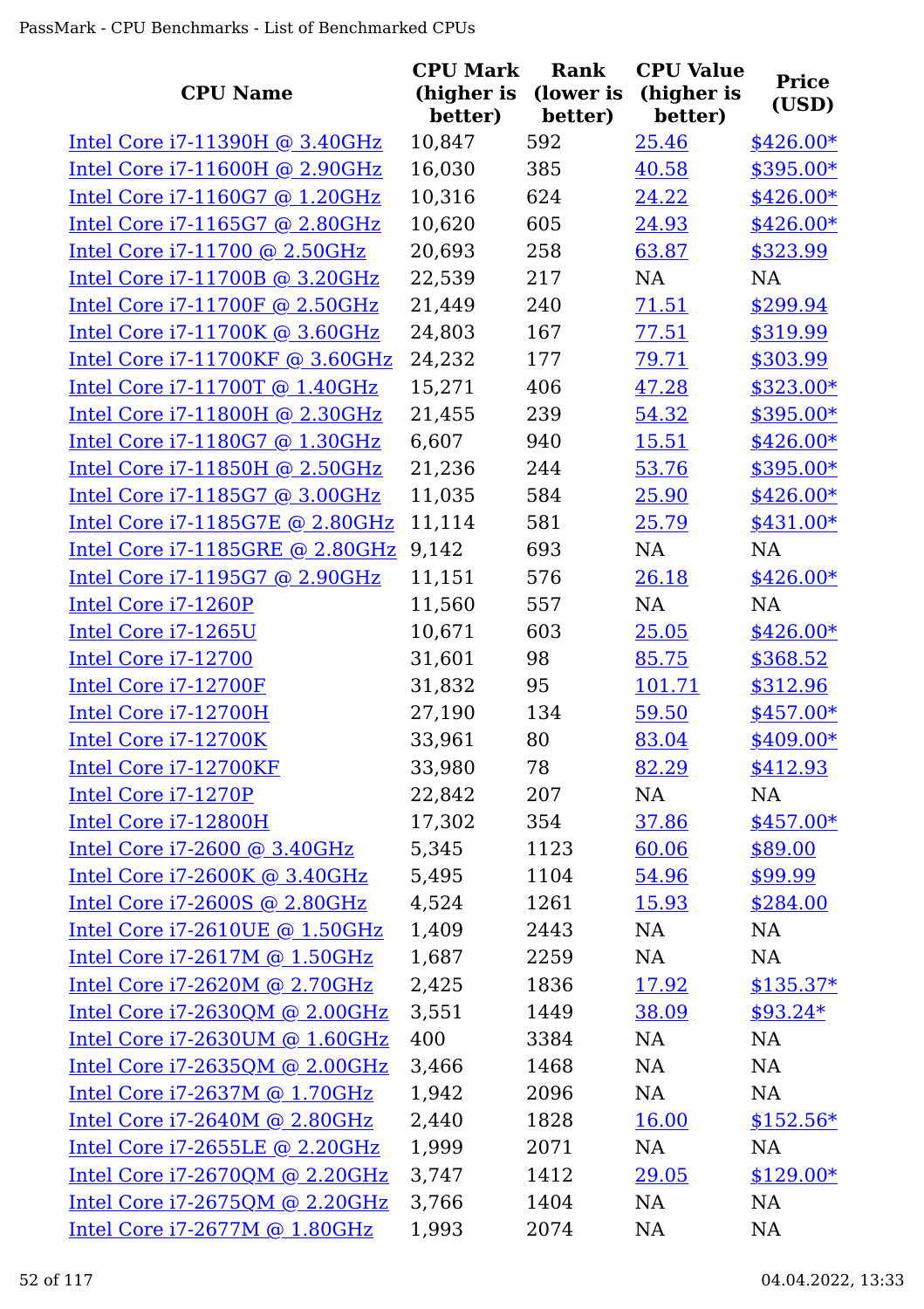| <b>CPU Name</b>                   | <b>CPU Mark</b><br>(higher is<br>better) | <b>Rank</b><br>(lower is<br>better) | <b>CPU Value</b><br>(higher is<br>better) | <b>Price</b><br>(USD) |
|-----------------------------------|------------------------------------------|-------------------------------------|-------------------------------------------|-----------------------|
| Intel Core $i7-2700K$ @ 3.50GHz   | 5,584                                    | 1084                                | 31.02                                     | \$180.00              |
| Intel Core i7-2710QE @ 2.10GHz    | 4,044                                    | 1352                                | <b>NA</b>                                 | <b>NA</b>             |
| Intel Core i7-2715QE @ 2.10GHz    | 3,221                                    | 1544                                | <b>NA</b>                                 | <b>NA</b>             |
| Intel Core i7-2720QM @ 2.20GHz    | 4,089                                    | 1343                                | 22.72                                     | $$179.95*$            |
| Intel Core $i7-2760QM$ @ 2.40GHz  | 4,350                                    | 1293                                | 31.52                                     | \$138.02              |
| Intel Core i7-2820QM @ 2.30GHz    | 4,352                                    | 1292                                | 13.19                                     | \$329.95*             |
| Intel Core $i7-2840QM$ @ 2.40GHz  | 3,842                                    | 1387                                | <b>NA</b>                                 | <b>NA</b>             |
| Intel Core i7-2860QM @ 2.50GHz    | 4,599                                    | 1249                                | 25.27                                     | $$182.01*$            |
| Intel Core i7-2920XM @ 2.50GHz    | 4,344                                    | 1294                                | 36.20                                     | $$120.00*$            |
| Intel Core i7-2960XM @ 2.70GHz    | 4,423                                    | 1278                                | 11.06                                     | \$399.95*             |
| Intel Core i7-3517U @ 1.90GHz     | 2,084                                    | 2027                                | NA                                        | <b>NA</b>             |
| Intel Core i7-3517UE @ 1.70GHz    | 2,141                                    | 1986                                | <b>NA</b>                                 | <b>NA</b>             |
| Intel Core i7-3520M @ 2.90GHz     | 2,874                                    | 1678                                | 23.55                                     | $$122.02*$            |
| Intel Core i7-3537U @ 2.00GHz     | 2,399                                    | 1849                                | <b>NA</b>                                 | <b>NA</b>             |
| Intel Core i7-3540M @ 3.00GHz     | 2,908                                    | 1661                                | 22.71                                     | \$128.02              |
| Intel Core i7-3555LE @ 2.50GHz    | 1,880                                    | 2143                                | <b>NA</b>                                 | <b>NA</b>             |
| Intel Core i7-3610QE @ 2.30GHz    | 4,767                                    | 1218                                | <b>NA</b>                                 | <b>NA</b>             |
| Intel Core i7-3610QM @ 2.30GHz    | 5,094                                    | 1169                                | 12.74                                     | \$399.99*             |
| Intel Core i7-3612QE @ 2.10GHz    | 4,783                                    | 1216                                | NA                                        | <b>NA</b>             |
| Intel Core $i7-3612QM$ @ 2.10GHz  | 4,603                                    | 1247                                | <b>NA</b>                                 | <b>NA</b>             |
| Intel Core i7-3615QE @ 2.30GHz    | 5,334                                    | 1125                                | <b>NA</b>                                 | <b>NA</b>             |
| Intel Core i7-3615QM @ 2.30GHz    | 5,228                                    | 1148                                | <b>NA</b>                                 | <b>NA</b>             |
| Intel Core i7-3630QM @ 2.40GHz    | 5,134                                    | 1159                                | 11.94                                     | $$429.95*$            |
| Intel Core i7-3632QM @ 2.20GHz    | 4,619                                    | 1245                                | 51.38                                     | \$89.90               |
| Intel Core i7-3635QM @ 2.40GHz    | 4,630                                    | 1241                                | NA                                        | NA                    |
| Intel Core i7-3667U @ 2.00GHz     | 2,418                                    | 1839                                | NA                                        | NA                    |
| Intel Core i7-3687U @ 2.10GHz     | 2,650                                    | 1748                                | NA                                        | NA                    |
| Intel Core i7-3689Y @ 1.50GHz     | 1,642                                    | 2289                                | NA                                        | NA                    |
| Intel Core i7-3720QM @ 2.60GHz    | 5,667                                    | 1072                                | 28.92                                     | $$195.97*$            |
| Intel Core i7-3740QM @ 2.70GHz    | 5,692                                    | 1067                                | 26.11                                     | $$218.02*$            |
| Intel Core i7-3770 @ 3.40GHz      | 6,395                                    | 967                                 | 45.68                                     | \$139.98              |
| Intel Core i7-3770K @ 3.50GHz     | 6,460                                    | 957                                 | 36.91                                     | \$175.00              |
| Intel Core i7-3770S @ 3.10GHz     | 6,165                                    | 1000                                | 54.08                                     | \$114.00              |
| Intel Core i7-3770T @ 2.50GHz     | 5,573                                    | 1086                                | 30.57                                     | $$182.28*$            |
| Intel Core i7-3820 @ 3.60GHz      | 5,756                                    | 1060                                | 28.80                                     | \$199.88              |
| Intel Core i7-3820QM @ 2.70GHz    | 5,755                                    | 1061                                | 10.48                                     | $$549.00*$            |
| Intel Core i7-3840QM @ 2.80GHz    | 5,977                                    | 1030                                | 10.89                                     | $$548.87*$            |
| Intel Core i7-3920XM @ 2.90GHz    | 5,700                                    | 1066                                | 5.20                                      | $$1,096.00*$          |
| Intel Core i7-3930K @ 3.20GHz     | 8,250                                    | 753                                 | 17.93                                     | \$460.00              |
| Intel Core $i7-3940$ XM @ 3.00GHz | 5,671                                    | 1071                                | 34.37                                     | \$164.99              |
| Intel Core i7-3960X @ 3.30GHz     | 8,596                                    | 725                                 | 50.57                                     | \$169.99              |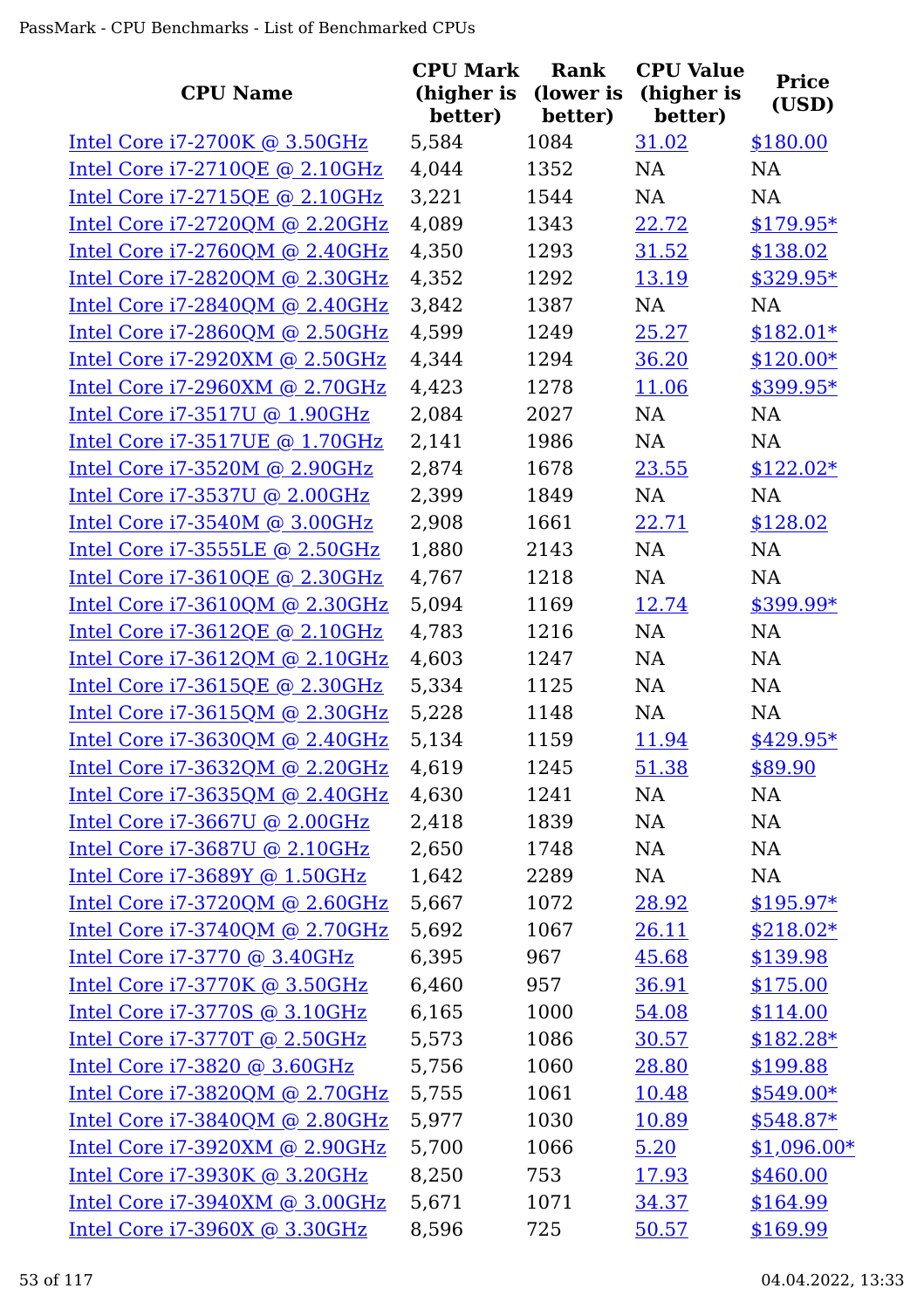| <b>CPU Name</b>                  | <b>CPU Mark</b><br>(higher is<br>better) | Rank<br>(lower is<br>better) | <b>CPU Value</b><br>(higher is<br>better) | <b>Price</b><br>(USD) |
|----------------------------------|------------------------------------------|------------------------------|-------------------------------------------|-----------------------|
| Intel Core $i7-3970X$ @ 3.50GHz  | 8,373                                    | 742                          | 44.78                                     | \$186.99              |
| Intel Core i7-4500U @ 1.80GHz    | 2,530                                    | 1790                         | NA                                        | NA                    |
| Intel Core i7-4510U @ 2.00GHz    | 2,582                                    | 1774                         | NA                                        | <b>NA</b>             |
| Intel Core i7-4550U @ 1.50GHz    | 2,354                                    | 1873                         | NA                                        | <b>NA</b>             |
| Intel Core i7-4558U @ 2.80GHz    | 2,964                                    | 1639                         | <b>NA</b>                                 | NA                    |
| Intel Core i7-4560U @ 1.60GHz    | 2,950                                    | 1642                         | NA                                        | NA                    |
| Intel Core i7-4578U @ 3.00GHz    | 3,007                                    | 1620                         | <b>NA</b>                                 | NA                    |
| Intel Core i7-4600M @ 2.90GHz    | 3,174                                    | 1562                         | <b>NA</b>                                 | <b>NA</b>             |
| Intel Core i7-4600U @ 2.10GHz    | 2,688                                    | 1738                         | <b>NA</b>                                 | <b>NA</b>             |
| Intel Core i7-4610M @ 3.00GHz    | 2,984                                    | 1631                         | <b>NA</b>                                 | <b>NA</b>             |
| Intel Core i7-4610Y @ 1.70GHz    | 2,446                                    | 1827                         | NA                                        | NA                    |
| Intel Core i7-4650U @ 1.70GHz    | 2,401                                    | 1847                         | <b>NA</b>                                 | <b>NA</b>             |
| Intel Core i7-4700EQ @ 2.40GHz   | 4,941                                    | 1187                         | NA                                        | NA                    |
| Intel Core i7-4700HQ @ 2.40GHz   | 5,565                                    | 1089                         | 14.53                                     | \$383.00*             |
| Intel Core i7-4700MQ @ 2.40GHz   | 5,328                                    | 1126                         | 28.34                                     | $$188.02*$            |
| Intel Core i7-4702HQ @ 2.20GHz   | 5,305                                    | 1128                         | <b>NA</b>                                 | <b>NA</b>             |
| Intel Core i7-4702MQ @ 2.20GHz   | 5,101                                    | 1168                         | 14.49                                     | $$352.05*$            |
| Intel Core $i7-4710HQ$ @ 2.50GHz | 5,506                                    | 1101                         | 14.57                                     | $$378.00*$            |
| Intel Core $i7-4710MQ$ @ 2.50GHz | 5,792                                    | 1054                         | 21.33                                     | $$271.57*$            |
| Intel Core i7-4712HQ @ 2.30GHz   | 5,188                                    | 1152                         | NA                                        | <b>NA</b>             |
| Intel Core i7-4712MQ @ 2.30GHz   | 5,273                                    | 1137                         | <b>NA</b>                                 | <b>NA</b>             |
| Intel Core i7-4720HQ @ 2.60GHz   | 5,770                                    | 1057                         | NA                                        | NA                    |
| Intel Core i7-4722HQ @ 2.40GHz   | 5,620                                    | 1080                         | NA                                        | <b>NA</b>             |
| Intel Core $i7-4750HQ$ @ 2.00GHz | 5,559                                    | 1091                         | NA                                        | NA                    |
| Intel Core $i7-4760HQ$ @ 2.10GHz | 6,300                                    | 983                          | NA                                        | NA                    |
| Intel Core i7-4765T @ 2.00GHz    | 5,036                                    | 1177                         | 10.09                                     | $$498.95*$            |
| Intel Core i7-4770 @ 3.40GHz     | 7,023                                    | 883                          | 51.26                                     | \$137.00              |
| Intel Core i7-4770HQ @ 2.20GHz   | 6,128                                    | 1008                         | <b>NA</b>                                 | <b>NA</b>             |
| Intel Core i7-4770K @ 3.50GHz    | 7,116                                    | 867                          | 21.56                                     | $$329.99*$            |
| Intel Core i7-4770R @ 3.20GHz    | 6,429                                    | 961                          | <b>NA</b>                                 | <b>NA</b>             |
| Intel Core i7-4770S @ 3.10GHz    | 6,816                                    | 918                          | 5.37                                      | \$1,270.00            |
| Intel Core i7-4770T @ 2.50GHz    | 6,038                                    | 1024                         | 7.83                                      | \$770.98              |
| Intel Core i7-4770TE @ 2.30GHz   | 4,257                                    | 1306                         | NA                                        | <b>NA</b>             |
| Intel Core i7-4771 @ 3.50GHz     | 7,085                                    | 871                          | 35.42                                     | \$199.99              |
| Intel Core i7-4785T @ 2.20GHz    | 5,427                                    | 1110                         | NA                                        | <b>NA</b>             |
| Intel Core i7-4790 @ 3.60GHz     | 7,236                                    | 851                          | 36.18                                     | \$200.00              |
| Intel Core i7-4790K @ 4.00GHz    | 8,055                                    | 771                          | 34.28                                     | \$235.00              |
| Intel Core i7-4790S @ 3.20GHz    | 6,943                                    | 896                          | 36.35                                     | \$190.99              |
| Intel Core i7-4790T @ 2.70GHz    | 6,291                                    | 987                          | 7.05                                      | \$893.00*             |
| Intel Core i7-4800MQ @ 2.70GHz   | 5,819                                    | 1052                         | 24.25                                     | \$239.99*             |
| Intel Core i7-4810MQ @ 2.80GHz   | 6,040                                    | 1023                         | 33.57                                     | \$179.95              |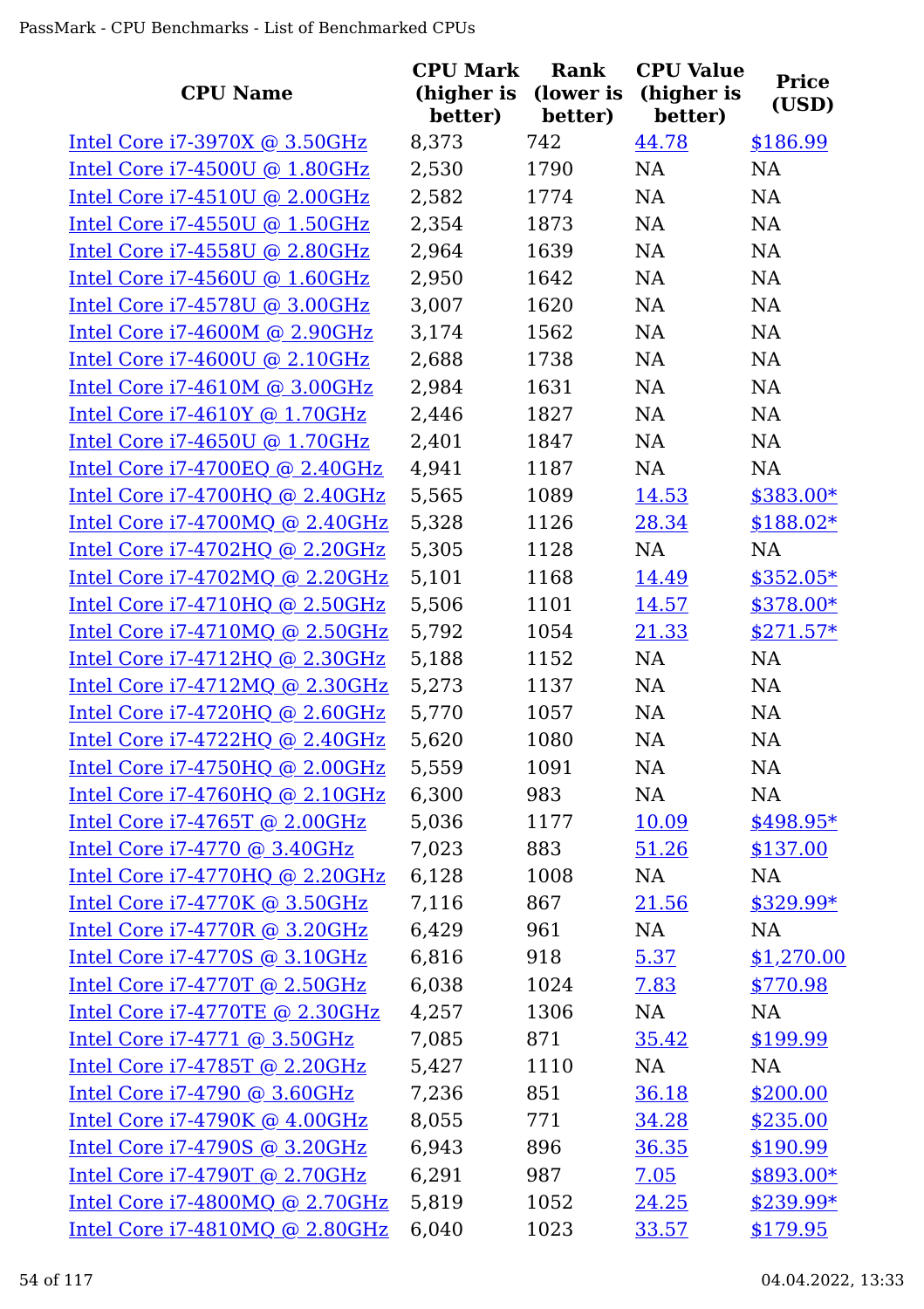| <b>CPU Name</b>                      | <b>CPU Mark</b><br>(higher is<br>better) | Rank<br>(lower is<br>better) | <b>CPU Value</b><br>(higher is<br>better) | <b>Price</b><br>(USD) |
|--------------------------------------|------------------------------------------|------------------------------|-------------------------------------------|-----------------------|
| Intel Core $i7-4820K$ @ 3.70GHz      | 6,530                                    | 952                          | 43.61                                     | \$149.73              |
| Intel Core i7-4850HQ @ 2.30GHz       | 6,360                                    | 973                          | 14.65                                     | \$434.00*             |
| Intel Core i7-4860EQ @ 1.80GHz       | 5,500                                    | 1103                         | <b>NA</b>                                 | <b>NA</b>             |
| Intel Core $i7-4860HQ$ @ 2.40GHz     | 6,138                                    | 1005                         | NA                                        | NA                    |
| Intel Core i7-4870HQ @ 2.50GHz       | 6,365                                    | 971                          | <b>NA</b>                                 | <b>NA</b>             |
| Intel Core $i7-4900MQ$ @ 2.80GHz     | 6,045                                    | 1022                         | 10.87                                     | $$556.00*$            |
| Intel Core $i7-4910MQ$ @ 2.90GHz     | 6,293                                    | 986                          | 13.68                                     | $$459.95*$            |
| Intel Core i7-4930K @ 3.40GHz        | 9,388                                    | 673                          | 53.69                                     | \$174.85              |
| Intel Core i7-4930MX @ 3.00GHz       | 6,753                                    | 930                          | 6.16                                      | $$1,096.00*$          |
| Intel Core $i7-4940MX$ @ 3.10GHz     | 7,060                                    | 879                          | 10.09                                     | $$699.95*$            |
| Intel Core i7-4960HQ @ 2.60GHz       | 6,768                                    | 927                          | 10.86                                     | $$623.00*$            |
| Intel Core $i7-4960X$ @ 3.60GHz      | 9,906                                    | 649                          | 7.92                                      | \$1,250.00            |
| Intel Core i7-4980HQ @ 2.80GHz       | 6,792                                    | 922                          | <b>NA</b>                                 | <b>NA</b>             |
| Intel Core i7-5500U @ 2.40GHz        | 2,717                                    | 1729                         | <b>NA</b>                                 | <b>NA</b>             |
| Intel Core i7-5550U @ 2.00GHz        | 2,908                                    | 1662                         | NA                                        | NA                    |
| Intel Core i7-5557U @ 3.10GHz        | 3,148                                    | 1574                         | 5.20                                      | $$605.99*$            |
| Intel Core $i7-5600U$ @ 2.60GHz      | 2,987                                    | 1628                         | NA                                        | NA                    |
| Intel Core i7-5650U @ 2.20GHz        | 3,006                                    | 1622                         | <b>NA</b>                                 | <b>NA</b>             |
| Intel Core i7-5675C @ 3.10GHz        | 6,089                                    | 1014                         | <b>NA</b>                                 | <b>NA</b>             |
| Intel Core i7-5700EQ @ 2.60GHz       | 5,905                                    | 1040                         | <b>NA</b>                                 | <b>NA</b>             |
| Intel Core i7-5700HQ @ 2.70GHz       | 6,003                                    | 1027                         | <b>NA</b>                                 | NA                    |
| Intel Core i7-5775C @ 3.30GHz        | 7,801                                    | 788                          | 13.45                                     | \$579.97              |
| Intel Core i7-5775R @ 3.30GHz        | 7,676                                    | 803                          | NA                                        | NA                    |
| <u>Intel Core i7-5820K @ 3.30GHz</u> | 9,808                                    | 655                          | <u>24.77</u>                              | \$396.00              |
| Intel Core i7-5850EQ @ 2.70GHz       | 7,036                                    | 881                          | 16.17                                     | $$435.00*$            |
| Intel Core i7-5850HQ @ 2.70GHz       | 6,866                                    | 911                          | 15.82                                     | \$434.00*             |
| Intel Core i7-5930K @ 3.50GHz        | 10,291                                   | 626                          | 14.91                                     | $$690.30*$            |
| Intel Core i7-5950HQ @ 2.90GHz       | 7,696                                    | 800                          | NA                                        | NA                    |
| Intel Core i7-5960X @ 3.00GHz        | 12,721                                   | 517                          | 58.85                                     | \$216.17              |
| Intel Core i7-610E @ 2.53GHz         | 1,818                                    | 2178                         | NA                                        | NA                    |
| Intel Core $i7-620LM$ @ 2.00GHz      | 1,422                                    | 2438                         | NA                                        | NA                    |
| Intel Core i7-620M @ 2.67GHz         | 1,999                                    | 2070                         | 17.71                                     | $$112.87*$            |
| Intel Core i7-620UM @ 1.07GHz        | 964                                      | 2819                         | NA                                        | NA                    |
| Intel Core i7-640LM @ 2.13GHz        | 1,469                                    | 2405                         | NA                                        | NA                    |
| Intel Core i7-640M @ 2.80GHz         | 2,048                                    | 2049                         | 8.91                                      | $$229.95*$            |
| Intel Core i7-640UM @ 1.20GHz        | 1,090                                    | 2696                         | NA                                        | NA                    |
| Intel Core i7-6498DU @ 2.50GHz       | 3,303                                    | 1511                         | NA                                        | NA                    |
| Intel Core i7-6500U @ 2.50GHz        | 3,276                                    | 1522                         | 8.34                                      | $$393.00*$            |
| Intel Core i7-6560U @ 2.20GHz        | 3,428                                    | 1479                         | NA                                        | NA                    |
| Intel Core i7-6567U @ 3.30GHz        | 3,775                                    | 1402                         | NA                                        | NA                    |
| Intel Core i7-6600U @ 2.60GHz        | 3,504                                    | 1460                         | NA                                        | <b>NA</b>             |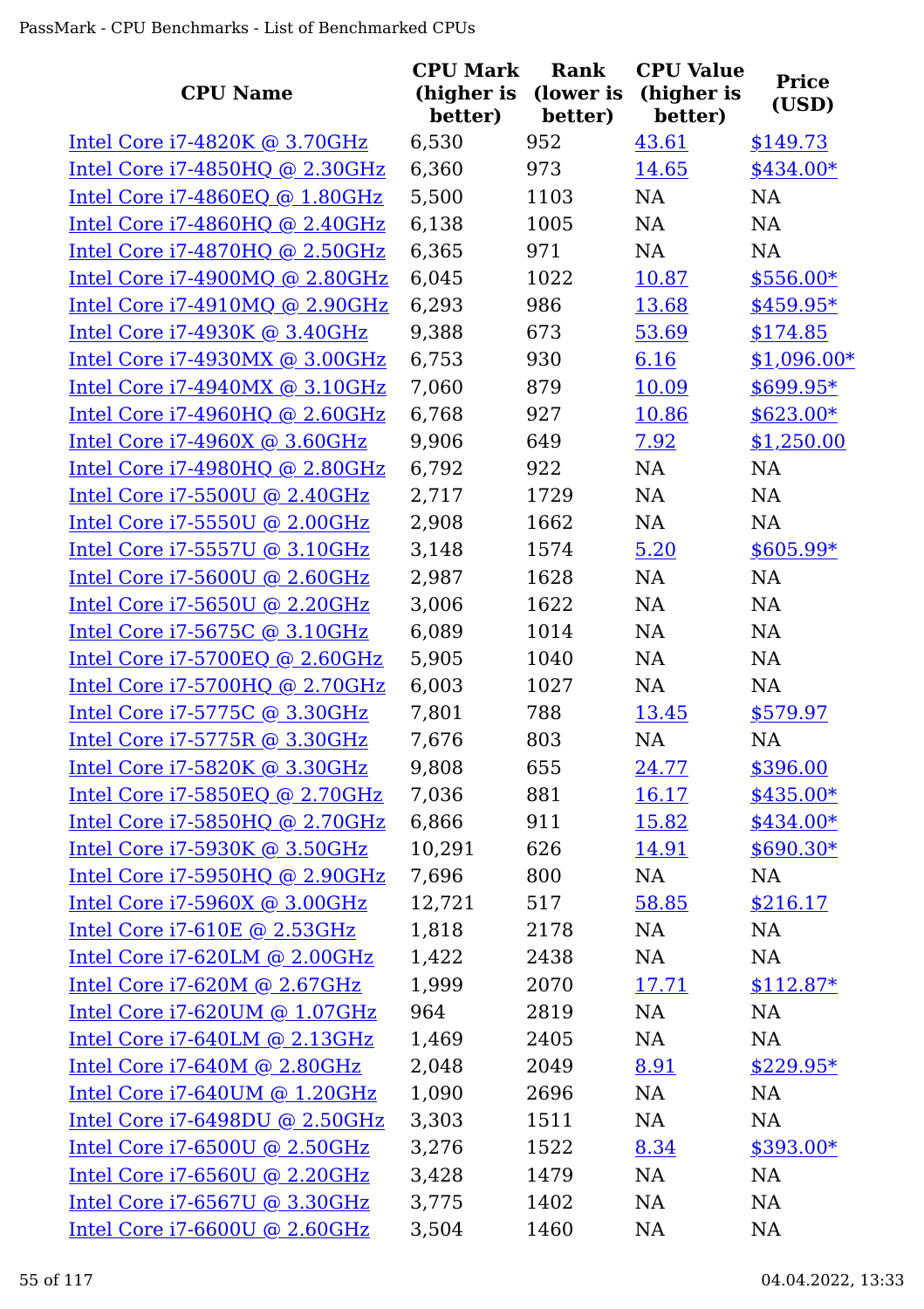| <b>CPU Name</b>                   | <b>CPU Mark</b><br>(higher is | Rank<br>(lower is | <b>CPU Value</b><br>(higher is | <b>Price</b><br>(USD)  |
|-----------------------------------|-------------------------------|-------------------|--------------------------------|------------------------|
|                                   | better)                       | better)           | better)                        |                        |
| Intel Core $i7-660$ UM @ 1.33GHz  | 1,272                         | 2541              | <b>NA</b>                      | <b>NA</b>              |
| Intel Core i7-6650U @ 2.20GHz     | 3,579                         | 1443              | NA                             | <b>NA</b>              |
| Intel Core $i7-6660U$ @ 2.40GHz   | 3,851                         | 1383              | 9.28                           | $$415.00*$             |
| Intel Core i7-6700 @ 3.40GHz      | 8,074                         | 769               | 31.66                          | \$255.00               |
| Intel Core i7-6700HQ @ 2.60GHz    | 6,540                         | 949               | 17.30                          | $$378.00*$             |
| Intel Core i7-6700K @ 4.00GHz     | 8,957                         | 706               | 35.83                          | \$250.00               |
| Intel Core i7-6700T @ 2.80GHz     | 7,260                         | 848               | 24.28                          | \$299.00               |
| Intel Core i7-6700TE @ 2.40GHz    | 6,650                         | 933               | <b>NA</b>                      | <b>NA</b>              |
| Intel Core i7-6770HQ @ 2.60GHz    | 7,131                         | 865               | 11.52                          | $$619.00*$             |
| Intel Core i7-6800K @ 3.40GHz     | 10,668                        | 604               | 51.79                          | \$205.99               |
| Intel Core i7-680UM @ 1.47GHz     | 1,046                         | 2739              | NA<br><b>NA</b>                | <b>NA</b><br><b>NA</b> |
| Intel Core $i7-6820EQ$ @ 2.80GHz  | 6,924                         | 901               |                                |                        |
| Intel Core i7-6820HK @ 2.70GHz    | 6,906                         | 905               | 18.27                          | $$378.00*$             |
| Intel Core i7-6820HQ @ 2.70GHz    | 6,933                         | 898               | <b>NA</b>                      | <b>NA</b>              |
| Intel Core i7-6822EQ @ 2.00GHz    | 5,241                         | 1144              | NA                             | <b>NA</b>              |
| Intel Core $i7-6850K$ @ 3.60GHz   | 11,310                        | 569               | 34.39                          | \$328.89               |
| Intel Core i7-6900K @ 3.20GHz     | 14,291                        | 456               | 36.74                          | \$388.96*              |
| Intel Core $i7-6920HQ$ @ 2.90GHz  | 7,362                         | 838               | 12.96                          | \$568.00*              |
| Intel Core i7-6950X @ 3.00GHz     | 17,161                        | 360               | 28.65                          | \$599.00               |
| Intel Core i7-720QM @ 1.60GHz     | 1,655                         | 2279              | 16.56                          | $$99.95*$              |
| Intel Core i7-740QM @ 1.73GHz     | 1,777                         | 2203              | 17.78                          | $$99.95*$              |
| Intel Core i7-7500U @ 2.70GHz     | 3,653                         | 1429              | 6.78                           | $$539.00*$             |
| Intel Core i7-7560U @ 2.40GHz     | 3,801                         | 1397              | NA                             | NA                     |
| Intel Core i7-7567U @ 3.50GHz     | 4,245                         | 1308              | 5.78                           | $$733.99*$             |
| Intel Core i7-7600U @ 2.80GHz     | 3,658                         | 1426              | NA                             | NA                     |
| Intel Core i7-7660U @ 2.50GHz     | 4,099                         | 1339              | NA                             | NA                     |
| Intel Core i7-7700 @ 3.60GHz      | 8,640                         | 721               | 24.83                          | \$348.00               |
| Intel Core i7-7700HQ @ 2.80GHz    | 6,956                         | 894               | 18.40                          | $$378.00*$             |
| Intel Core i7-7700K @ 4.20GHz     | 9,661                         | 661               | 21.96                          | \$440.00               |
| Intel Core i7-7700T @ 2.90GHz     | 7,540                         | 818               | 9.51                           | $$792.97*$             |
| Intel Core $i7-7740X$ @ 4.30GHz   | 9,864                         | 650               | 47.43                          | \$207.99               |
| Intel Core i7-7800X @ 3.50GHz     | 12,891                        | 513               | 42.27                          | \$305.00               |
| Intel Core i7-7820EQ @ 3.00GHz    | 7,453                         | 826               | 19.72                          | $$378.00*$             |
| Intel Core i7-7820HK @ 2.90GHz    | 7,672                         | 805               | 20.30                          | \$378.00*              |
| Intel Core i7-7820HQ @ 2.90GHz    | 7,195                         | 857               | 19.03                          | $$378.00*$             |
| Intel Core i7-7820X @ 3.60GHz     | 17,295                        | 355               | 49.42                          | \$349.99*              |
| Intel Core i7-7900X @ 3.30GHz     | 19,358                        | 292               | NA                             | <b>NA</b>              |
| Intel Core i7-7920HQ @ 3.10GHz    | 7,437                         | 831               | 13.09                          | $$568.00*$             |
| Intel Core i7-7Y75 @ 1.30GHz      | 2,654                         | 1747              | NA                             | NA                     |
| Intel Core $i7-8086K$ @ $4.00GHz$ | 14,570                        | 442               | 27.75                          | $$524.99*$             |
| Intel Core i7-820QM @ 1.73GHz     | 1,768                         | 2210              | 13.71                          | $$129.00*$             |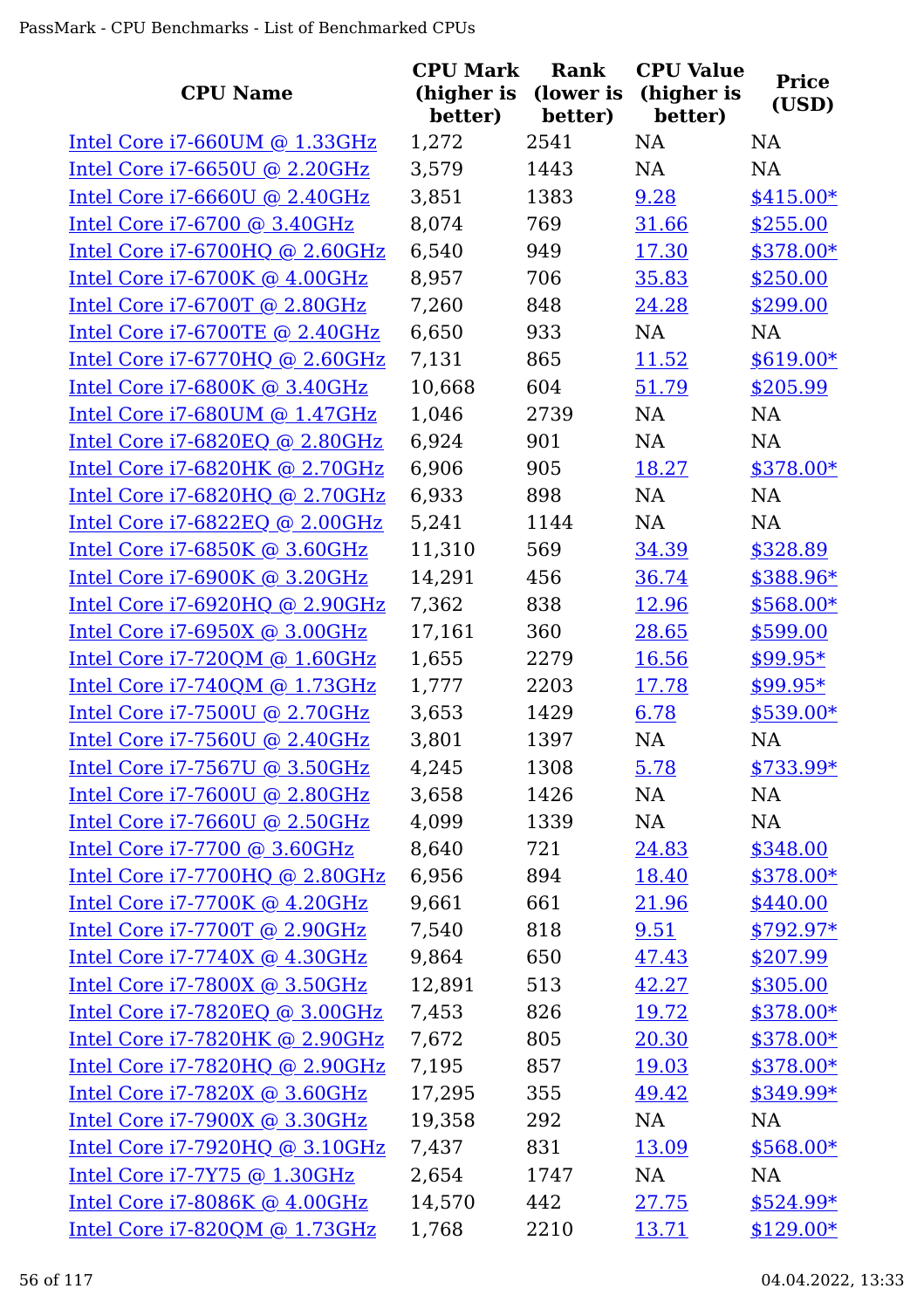| <b>CPU Name</b>                     | <b>CPU Mark</b><br>(higher is<br>better) | Rank<br>(lower is<br>better) | <b>CPU Value</b><br>(higher is<br>better) | <b>Price</b><br>(USD) |
|-------------------------------------|------------------------------------------|------------------------------|-------------------------------------------|-----------------------|
| Intel Core $i7-840QM$ @ 1.87GHz     | 1,924                                    | 2108                         | 5.68                                      | \$338.90              |
| Intel Core i7-8500Y @ 1.50GHz       | 2,712                                    | 1732                         | 6.90                                      | \$393.00*             |
| Intel Core i7-8550U @ 1.80GHz       | 5,943                                    | 1035                         | <b>NA</b>                                 | <b>NA</b>             |
| Intel Core i7-8557U @ 1.70GHz       | 8,225                                    | 757                          | 19.08                                     | $$431.00*$            |
| Intel Core i7-8559U @ 2.70GHz       | 8,742                                    | 714                          | 14.17                                     | $$617.00*$            |
| Intel Core i7-8565U @ 1.80GHz       | 6,363                                    | 972                          | 10.35                                     | $$615.00*$            |
| Intel Core i7-8565UC @ 1.80GHz      | 6,187                                    | 996                          | <b>NA</b>                                 | <b>NA</b>             |
| Intel Core i7-8569U @ 2.80GHz       | 8,523                                    | 729                          | 19.78                                     | $$431.00*$            |
| Intel Core i7-860 @ 2.80GHz         | 2,883                                    | 1675                         | 65.54                                     | $$43.99*$             |
| Intel Core $i7-860S$ @ 2.53GHz      | 2,725                                    | 1726                         | 17.03                                     | \$160.00              |
| Intel Core i7-8650U @ 1.90GHz       | 6,381                                    | 969                          | 6.08                                      | $$1,049.00*$          |
| Intel Core $i7-8665$ U @ 1.90GHz    | 6,416                                    | 965                          | 9.11                                      | \$704.49*             |
| Intel Core i7-8665UE @ 1.70GHz      | 5,017                                    | 1180                         | 12.27                                     | \$409.00*             |
| Intel Core i7-870 @ 2.93GHz         | 3,058                                    | 1609                         | 15.30                                     | \$199.88*             |
| Intel Core i7-8700 @ 3.20GHz        | 13,055                                   | 506                          | 35.78                                     | \$364.92              |
| Intel Core i7-8700B @ 3.20GHz       | 12,358                                   | 527                          | 40.78                                     | \$303.00*             |
| Intel Core i7-8700K @ 3.70GHz       | 13,875                                   | 474                          | 40.22                                     | \$345.00              |
| Intel Core i7-8700T @ 2.40GHz       | 10,452                                   | 610                          | 27.51                                     | \$379.95              |
| Intel Core i7-8705G @ 3.10GHz       | 7,947                                    | 778                          | 5.18                                      | $$1,535.11*$          |
| Intel Core i7-8706G @ 3.10GHz       | 8,136                                    | 762                          | <b>NA</b>                                 | <b>NA</b>             |
| Intel Core i7-8709G @ 3.10GHz       | 7,990                                    | 777                          | NA                                        | NA                    |
| <u>Intel Core i7-870S @ 2.67GHz</u> | 2,786                                    | 1706                         | NA                                        | NA                    |
| Intel Core i7-8750H @ 2.20GHz       | 10,092                                   | 640                          | 25.55                                     | $$395.00*$            |
| Intel Core $i7-875K$ @ 2.93GHz      | 3,119                                    | 1587                         | 8.45                                      | \$368.88              |
| Intel Core i7-880 @ 3.07GHz         | 2,920                                    | 1655                         | 8.61                                      | \$338.97*             |
| Intel Core i7-8809G @ 3.10GHz       | 8,755                                    | 713                          | NA                                        | NA                    |
| Intel Core i7-8850H @ 2.60GHz       | 10,362                                   | 619                          | 26.23                                     | \$395.00*             |
| Intel Core i7-920 @ 2.67GHz         | 2,737                                    | 1719                         | 14.41                                     | \$189.88*             |
| Intel Core i7-920XM @ 2.00GHz       | 2,021                                    | 2061                         | 5.07                                      | $$398.95*$            |
| Intel Core $i7-930$ @ 2.80GHz       | 2,865                                    | 1684                         | 10.55                                     | \$271.69              |
| Intel Core $i7-940$ @ 2.93GHz       | 3,066                                    | 1604                         | 62.56                                     | \$49.00               |
| Intel Core i7-940XM @ 2.13GHz       | 2,252                                    | 1929                         | NA                                        | <b>NA</b>             |
| Intel Core i7-950 @ 3.07GHz         | 3,144                                    | 1576                         | <u>11.27</u>                              | $$279.00*$            |
| Intel Core i7-960 @ 3.20GHz         | 3,246                                    | 1535                         | 36.52                                     | \$88.88               |
| Intel Core i7-965 @ 3.20GHz         | 3,288                                    | 1516                         | 36.15                                     | \$90.97               |
| Intel Core $i7-970$ @ 3.20GHz       | 6,499                                    | 954                          | 12.50                                     | $$520.00*$            |
| Intel Core i7-9700 @ 3.00GHz        | 13,382                                   | 490                          | 42.90                                     | \$311.95              |
| Intel Core i7-9700E @ 2.60GHz       | 11,905                                   | 546                          | 36.86                                     | $$323.00*$            |
| Intel Core i7-9700F @ 3.00GHz       | 13,442                                   | 488                          | 37.65                                     | \$357.00              |
| Intel Core $i7-9700K$ @ 3.60GHz     | 14,549                                   | 445                          | 34.15                                     | \$425.99              |
| Intel Core i7-9700KF @ 3.60GHz      | 14,518                                   | 448                          | 45.23                                     | \$320.99              |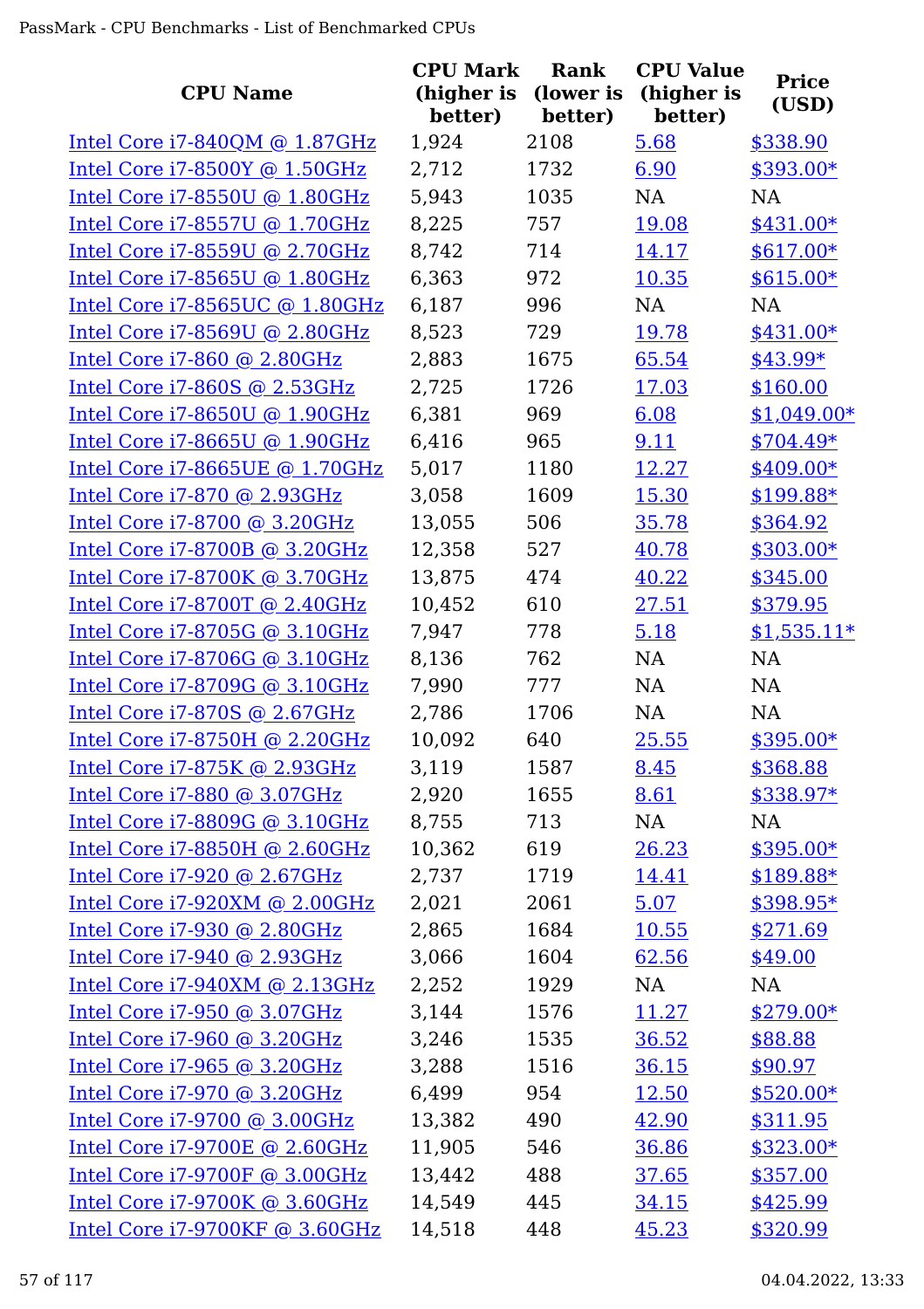| <b>CPU Name</b>                       | <b>CPU Mark</b><br>(higher is<br>better) | Rank<br>(lower is<br>better) | <b>CPU Value</b><br>(higher is<br>better) | <b>Price</b><br>(USD) |
|---------------------------------------|------------------------------------------|------------------------------|-------------------------------------------|-----------------------|
| Intel Core i7-9700T @ 2.00GHz         | 10,736                                   | 602                          | 33.24                                     | $$323.00*$            |
| Intel Core i7-9700TE @ 1.80GHz        | 10,826                                   | 598                          | 33.52                                     | \$323.00*             |
| Intel Core i7-975 @ 3.33GHz           | 3,356                                    | 1496                         | 4.36                                      | \$770.00*             |
| Intel Core i7-9750H @ 2.60GHz         | 11,213                                   | 572                          | 11.68                                     | $$960.00*$            |
| Intel Core i7-9750HF @ 2.60GHz        | 11,473                                   | 562                          | 29.05                                     | \$395.00*             |
| Intel Core i7-980 @ 3.33GHz           | 7,018                                    | 884                          | 43.81                                     | \$160.19              |
| Intel Core $i7-9800X$ @ 3.80GHz       | 18,255                                   | 323                          | 40.03                                     | \$455.99              |
| Intel Core i7-980X @ 3.33GHz          | 6,802                                    | 921                          | 46.87                                     | \$145.14              |
| Intel Core i7-985 @ 3.47GHz           | 3,928                                    | 1368                         | <b>NA</b>                                 | <b>NA</b>             |
| Intel Core $i7-9850H$ @ 2.60GHz       | 11,511                                   | 561                          | 8.82                                      | $$1,305.76*$          |
| Intel Core i7-9850HL @ 1.90GHz        | 9,112                                    | 695                          | 23.07                                     | $$395.00*$            |
| Intel Core $i7-990X$ @ 3.47GHz        | 7,148                                    | 862                          | 4.76                                      | $$1,500.19*$          |
| Intel Core i7-995X @ 3.60GHz          | 7,079                                    | 874                          | <b>NA</b>                                 | <b>NA</b>             |
| Intel Core i9-10850K @ 3.60GHz        | 23,128                                   | 200                          | 66.08                                     | \$349.98              |
| Intel Core i9-10880H @ 2.30GHz        | 15,064                                   | 417                          | <b>NA</b>                                 | NA                    |
| Intel Core i9-10885H @ 2.40GHz        | 15,709                                   | 390                          | 28.25                                     | $$556.00*$            |
| Intel Core i9-10900 @ 2.80GHz         | 20,488                                   | 264                          | 51.22                                     | \$399.98              |
| Intel Core i9-10900E @ 2.80GHz        | 20,658                                   | 259                          | 46.53                                     | $$444.00*$            |
| Intel Core i9-10900F @ 2.80GHz        | 20,907                                   | 252                          | 58.24                                     | \$358.98              |
| Intel Core i9-10900K @ 3.70GHz        | 23,794                                   | 181                          | 61.01                                     | \$389.99              |
| Intel Core i9-10900KF @ 3.70GHz       | 23,549                                   | 186                          | 58.87                                     | \$399.99              |
| Intel Core i9-10900T @ 1.90GHz        | 15,133                                   | 412                          | 34.47                                     | \$439.00*             |
| Intel Core i9-10900TE @ 1.80GHz       | 17,888                                   | 334                          | 40.29                                     | \$444.00*             |
| Intel Core $i9-10900X$ @ 3.70GHz      | 22,726                                   | 211                          | 40.58                                     | \$560.00              |
| Intel Core i9-10910 @ 3.60GHz         | 21,801                                   | 232                          | NA                                        | NA                    |
| <u>Intel Core i9-10920X @ 3.50GHz</u> | 26,759                                   | 138                          | 39.41                                     | \$678.99              |
| Intel Core i9-10940X @ 3.30GHz        | 28,605                                   | 121                          | 34.99                                     | \$817.53              |
| Intel Core i9-10980HK @ 2.40GHz       | 16,283                                   | 380                          | 27.93                                     | $$583.00*$            |
| Intel Core i9-10980XE @ 3.00GHz       | 33,675                                   | 82                           | 32.63                                     | \$1,032.00            |
| Intel Core i9-11900 @ 2.50GHz         | 23,207                                   | 195                          | 61.07                                     | \$379.99              |
| Intel Core $i9-11900F$ @ 2.50GHz      | 23,958                                   | 179                          | 52.45                                     | \$456.75              |
| Intel Core i9-11900H @ 2.50GHz        | 21,657                                   | 234                          | 39.66                                     | $$546.00*$            |
| Intel Core i9-11900K @ 3.50GHz        | 25,561                                   | 155                          | 54.39                                     | \$469.99              |
| Intel Core i9-11900KB @ 3.30GHz       | 23,143                                   | 199                          | 42.94                                     | $$539.00*$            |
| Intel Core i9-11900KF @ 3.50GHz       | 25,463                                   | 157                          | 61.30                                     | \$415.36              |
| Intel Core i9-11900T @ 1.50GHz        | 20,225                                   | 272                          | 46.07                                     | \$439.00*             |
| Intel Core i9-11950H @ 2.60GHz        | 22,562                                   | 216                          | 40.58                                     | $$556.00*$            |
| Intel Core i9-11980HK @ 2.60GHz       | 23,531                                   | 187                          | 40.36                                     | $$583.00*$            |
| Intel Core i9-12900                   | 37,789                                   | 67                           | 75.58                                     | \$499.98              |
| Intel Core i9-12900F                  | 34,580                                   | 77                           | 53.86                                     | \$641.99              |
| Intel Core i9-12900H                  | 30,538                                   | 105                          | 49.49                                     | $$617.00*$            |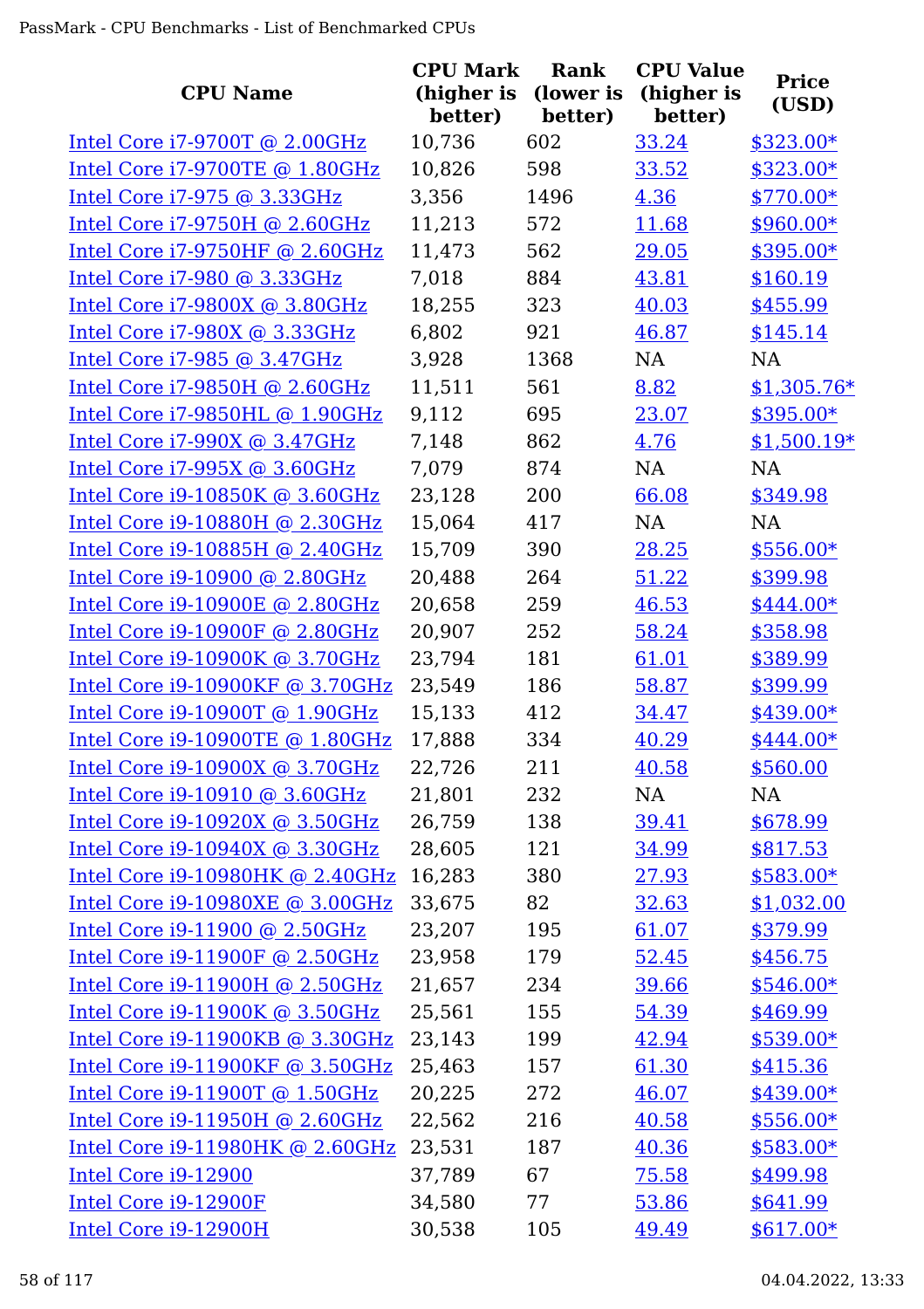| <b>CPU Name</b>                      | <b>CPU Mark</b><br>(higher is | Rank<br>(lower is | <b>CPU Value</b><br>(higher is | <b>Price</b> |
|--------------------------------------|-------------------------------|-------------------|--------------------------------|--------------|
|                                      | better)                       | better)           | better)                        | (USD)        |
| Intel Core i9-12900HK                | 29,880                        | 115               | 47.06                          | $$635.00*$   |
| Intel Core i9-12900K                 | 40,887                        | 54                | 67.58                          | \$604.99     |
| Intel Core i9-12900KF                | 40,990                        | 52                | 70.80                          | \$578.97     |
| Intel Core i9-12900T                 | 35,833                        | 73                | 73.28                          | \$489.00*    |
| Intel Core i9-7900X @ 3.30GHz        | 21,330                        | 243               | 35.55                          | \$599.95     |
| Intel Core i9-7920X @ 2.90GHz        | 23,246                        | 193               | 61.99                          | \$375.00     |
| Intel Core $i9-7940X$ @ 3.10GHz      | 26,508                        | 142               | 33.13                          | \$800.00     |
| Intel Core $i9-7960X$ @ 2.80GHz      | 26,699                        | 139               | 25.67                          | $$1,040.00*$ |
| Intel Core $i9-7980XE$ @ 2.60GHz     | 29,565                        | 116               | 16.62                          | \$1,779.29   |
| Intel Core $i9-8950HK$ @ 2.90GHz     | 10,832                        | 597               | 18.58                          | $$583.00*$   |
| Intel Core i9-9820X @ 3.30GHz        | 18,288                        | 321               | 23.15                          | \$789.99     |
| Intel Core i9-9880H @ 2.30GHz        | 14,027                        | 467               | 25.23                          | $$556.00*$   |
| Intel Core i9-9900 @ 3.10GHz         | 16,887                        | 369               | 38.97                          | \$433.40     |
| Intel Core i9-9900K @ 3.60GHz        | 18,734                        | 310               | 29.14                          | \$643.00     |
| Intel Core i9-9900KF @ 3.60GHz       | 18,710                        | 312               | 36.05                          | \$519.00     |
| Intel Core $i9-9900KS$ @ 4.00GHz     | 19,505                        | 287               | 21.71                          | \$898.56     |
| Intel Core i9-9900T @ 2.10GHz        | 13,947                        | 471               | 31.77                          | $$439.00*$   |
| Intel Core $i9-9900X$ @ 3.50GHz      | 21,862                        | 230               | 33.64                          | \$649.95     |
| <u>Intel Core i9-9920X @ 3.50GHz</u> | 25,357                        | 161               | 17.81                          | \$1,423.61   |
| Intel Core $i9-9940X$ @ 3.30GHz      | 28,411                        | 123               | 36.66                          | \$775.00     |
| Intel Core i9-9960X @ 3.10GHz        | 30,795                        | 102               | 20.54                          | \$1,498.95   |
| Intel Core i9-9980HK @ 2.40GHz       | 14,723                        | 437               | 25.25                          | $$583.00*$   |
| Intel Core i9-9980XE @ 3.00GHz       | 31,985                        | 93                | 23.13                          | \$1,382.99   |
| Intel Core i9-9990XE @ 4.00GHz       | 30,162                        | 110               | 13.94                          | $$2,163.00*$ |
| Intel Core M-5Y10 @ 0.80GHz          | 1,840                         | 2167              | NA                             | <b>NA</b>    |
| Intel Core M-5Y10a @ 0.80GHz         | 1,905                         | 2130              | NA                             | NA           |
| Intel Core M-5Y10c @ 0.80GHz         | 1,806                         | 2187              | 6.43                           | $$281.00*$   |
| Intel Core M-5Y31 @ 0.90GHz          | 2,078                         | 2031              | NA                             | <b>NA</b>    |
| Intel Core M-5Y51 @ 1.10GHz          | 2,191                         | 1969              | NA                             | NA           |
| Intel Core $M-5Y70$ @ 1.10GHz        | 1,705                         | 2244              | NA                             | <b>NA</b>    |
| Intel Core $M-5Y71$ @ 1.20GHz        | 2,057                         | 2043              | 7.32                           | $$281.00*$   |
| Intel Core m3-6Y30 @ 0.90GHz         | 2,041                         | 2051              | 7.26                           | $$281.00*$   |
| Intel Core m3-7Y30 $@$ 1.00GHz       | 2,589                         | 1772              | NA                             | NA           |
| Intel Core m3-7Y32 $@1.10GHz$        | 2,928                         | 1654              | NA                             | <b>NA</b>    |
| Intel Core m3-8100Y @ 1.10GHz        | 2,986                         | 1629              | 10.63                          | $$281.00*$   |
| Intel Core $m5-6Y54$ @ 1.10GHz       | 2,131                         | 1993              | NA                             | <b>NA</b>    |
| Intel Core m5-6Y57 @ 1.10GHz         | 2,369                         | 1861              | NA                             | NA           |
| Intel Core m5-7Y54 @ $1.20GHz$       | 1,475                         | 2400              | NA                             | NA           |
| Intel Core m7-6Y75 $@$ 1.20GHz       | 2,380                         | 1857              | NA                             | NA           |
| Intel Core Solo T1300 @ 1.66GHz      | 210                           | 3640              | NA                             | <b>NA</b>    |
| Intel Core Solo T1350 @ 1.86GHz      | 194                           | 3663              | <b>NA</b>                      | <b>NA</b>    |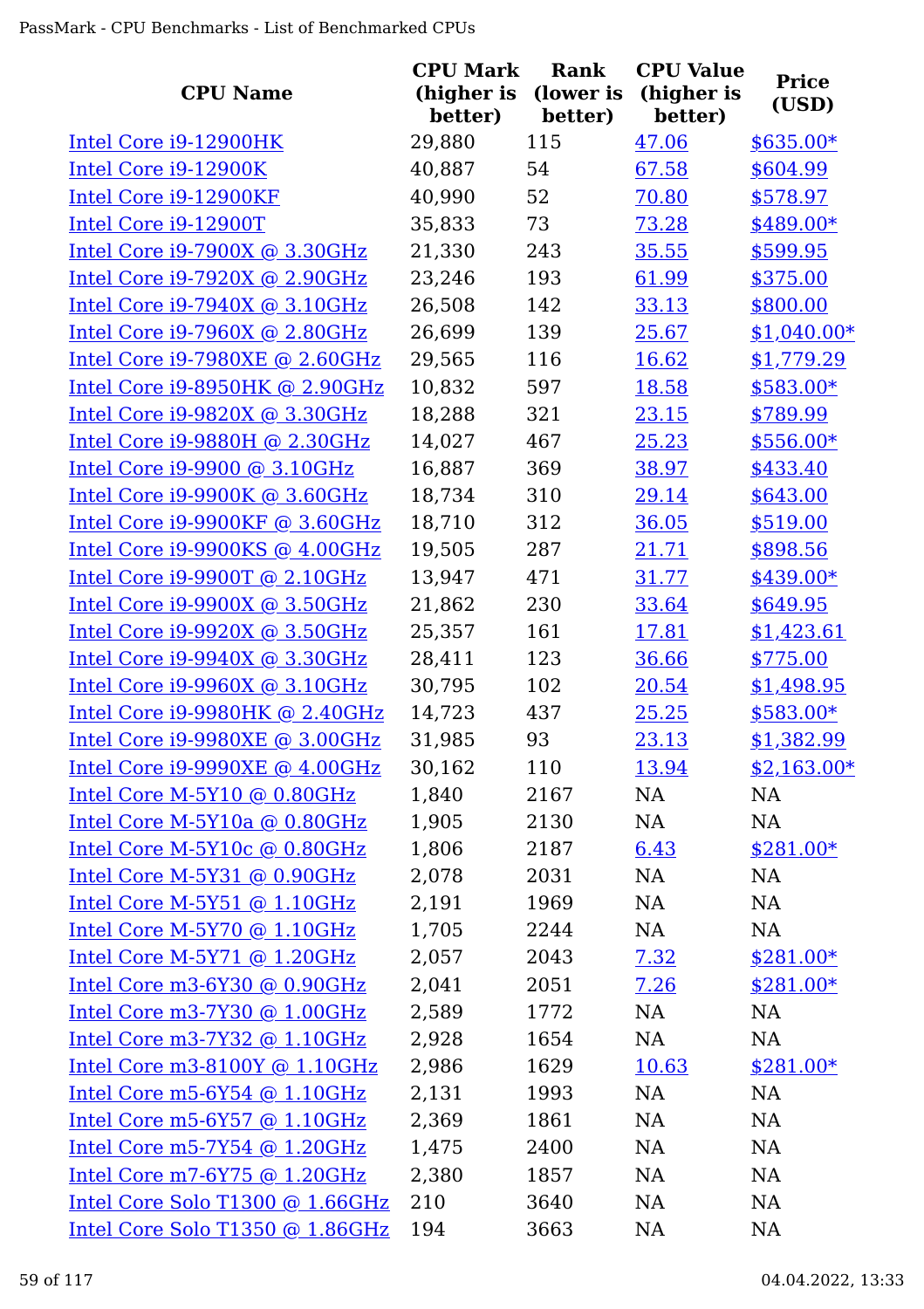|                                       | <b>CPU Mark</b>       | <b>Rank</b>          | <b>CPU Value</b>      |                       |
|---------------------------------------|-----------------------|----------------------|-----------------------|-----------------------|
| <b>CPU Name</b>                       | (higher is<br>better) | (lower is<br>better) | (higher is<br>better) | <b>Price</b><br>(USD) |
| Intel Core Solo T1400 @ 1.83GHz       | 253                   | 3578                 | <b>NA</b>             | <b>NA</b>             |
| Intel Core Solo U1300 @ 1.06GHz       | 127                   | 3753                 | <b>NA</b>             | <b>NA</b>             |
| Intel Core Solo U1400 @ 1.20GHz       | 130                   | 3750                 | <b>NA</b>             | <b>NA</b>             |
| Intel Core Solo U1500 @ 1.33GHz       | 164                   | 3705                 | <b>NA</b>             | NA                    |
| Intel Core2 Duo E4300 @ 1.80GHz 561   |                       | 3227                 | 13.21                 | $$42.50*$             |
| Intel Core2 Duo E4400 @ 2.00GHz 632   |                       | 3151                 | 14.88                 | $$42.50*$             |
| Intel Core2 Duo E4500 @ 2.20GHz 739   |                       | 3039                 | 67.19                 | $$11.00*$             |
| Intel Core2 Duo E4600 @ 2.40GHz 827   |                       | 2943                 | 5.24                  | $$157.95*$            |
| Intel Core2 Duo E4700 @ 2.60GHz 803   |                       | 2973                 | 29.76                 | $$26.99*$             |
| Intel Core2 Duo E6300 @ 1.86GHz 592   |                       | 3193                 | 4.64                  | $$127.61*$            |
| Intel Core2 Duo E6320 @ 1.86GHz 597   |                       | 3186                 | 14.92                 | \$39.99*              |
| Intel Core2 Duo E6400 @ 2.13GHz 772   |                       | 3002                 | 25.79                 | \$29.94*              |
| Intel Core2 Duo E6420 @ 2.13GHz 714   |                       | 3062                 | 17.86                 | $$39.99*$             |
| Intel Core2 Duo E6540 @ 2.33GHz 808   |                       | 2966                 | <b>NA</b>             | <b>NA</b>             |
| Intel Core2 Duo E6550 @ 2.33GHz 868   |                       | 2903                 | 65.29                 | $$13.30*$             |
| Intel Core2 Duo E6600 @ 2.40GHz 899   |                       | 2876                 | 25.62                 | $$35.09*$             |
| Intel Core2 Duo E6700 @ 2.66GHz 1,012 |                       | 2768                 | 33.76                 | $$29.99*$             |
| Intel Core2 Duo E6750 @ 2.66GHz 1,008 |                       | 2774                 | 97.91                 | $$10.30*$             |
| Intel Core2 Duo E6850 @ 3.00GHz 1,140 |                       | 2651                 | 22.26                 | $$51.20*$             |
| Intel Core2 Duo E7200 @ 2.53GHz 962   |                       | 2821                 | 20.48                 | $$47.00*$             |
| Intel Core2 Duo E7300 @ 2.66GHz 976   |                       | 2806                 | 29.52                 | \$33.07*              |
| Intel Core2 Duo E7400 @ 2.80GHz 979   |                       | 2801                 | 65.30                 | $$14.99*$             |
| Intel Core2 Duo E7500 @ 2.93GHz 1,085 |                       | 2700                 | 10.89                 | $$99.63*$             |
| Intel Core2 Duo E7600 @ 3.06GHz 1,161 |                       | 2631                 | 9.67                  | $$119.95*$            |
| Intel Core2 Duo E8135 @ 2.40GHz 973   |                       | 2810                 | NA                    | NA                    |
| Intel Core2 Duo E8135 @ 2.66GHz 1,119 |                       | 2672                 | NA                    | NA                    |
| Intel Core2 Duo E8200 @ 2.66GHz 1,064 |                       | 2725                 | 14.00                 | $$75.99*$             |
| Intel Core2 Duo E8235 @ 2.80GHz 995   |                       | 2787                 | NA                    | <b>NA</b>             |
| Intel Core2 Duo E8290 @ 2.83GHz 1,408 |                       | 2444                 | NA                    | NA                    |
| Intel Core2 Duo E8300 @ 2.83GHz 1,034 |                       | 2748                 | 51.71                 | $$19.99*$             |
| Intel Core2 Duo E8335 @ 2.66GHz 1,172 |                       | 2618                 | NA                    | NA                    |
| Intel Core2 Duo E8335 @ 2.93GHz 1,187 |                       | 2605                 | NA                    | NA                    |
| Intel Core2 Duo E8400 @ 3.00GHz 1,168 |                       | 2622                 | 8.34                  | $$140.00*$            |
| Intel Core2 Duo E8435 @ 3.06GHz 1,240 |                       | 2561                 | 20.67                 | $$59.99*$             |
| Intel Core2 Duo E8500 @ 3.16GHz 1,237 |                       | 2564                 | 9.52                  | $$129.95*$            |
| Intel Core2 Duo E8600 @ 3.33GHz 1,338 |                       | 2488                 | 8.92                  | $$149.95*$            |
| Intel Core2 Duo L7100 @ 1.20GHz 467   |                       | 3321                 | NA                    | NA                    |
| Intel Core2 Duo L7300 @ 1.40GHz 550   |                       | 3237                 | NA                    | NA                    |
| Intel Core2 Duo L7400 @ 1.50GHz 516   |                       | 3273                 | NA                    | <b>NA</b>             |
| Intel Core2 Duo L7500 @ 1.60GHz 575   |                       | 3213                 | NA                    | <b>NA</b>             |
| Intel Core2 Duo L7700 @ 1.80GHz 607   |                       | 3176                 | NA                    | <b>NA</b>             |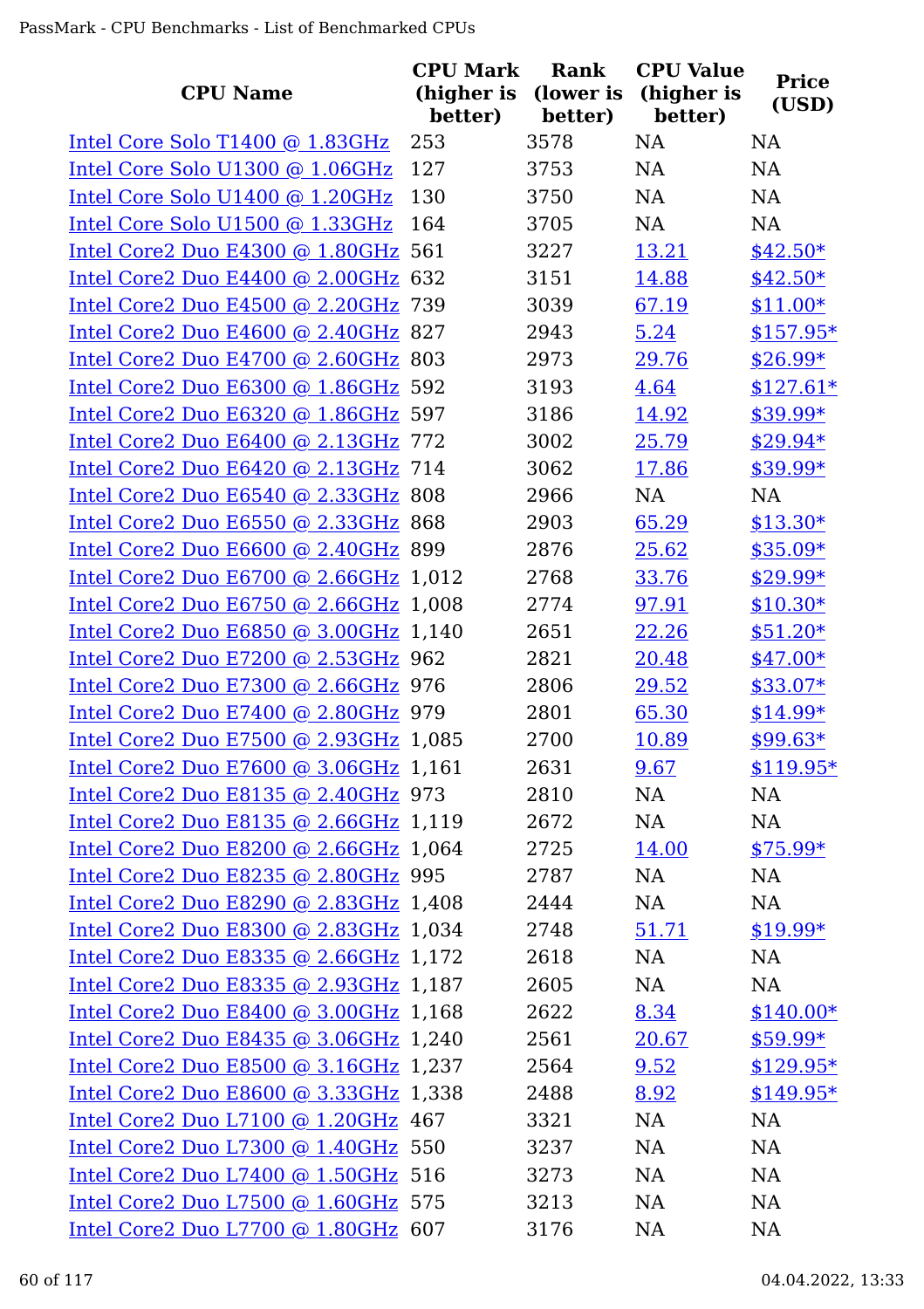| <b>CPU Name</b>                            | <b>CPU Mark</b><br>(higher is | <b>Rank</b><br>(lower is | <b>CPU Value</b><br>(higher is | <b>Price</b> |
|--------------------------------------------|-------------------------------|--------------------------|--------------------------------|--------------|
|                                            | better)                       | better)                  | better)                        | (USD)        |
| Intel Core2 Duo L7800 @ 2.00GHz 680        |                               | 3101                     | <b>NA</b>                      | <b>NA</b>    |
| Intel Core2 Duo L9300 @ 1.60GHz 666        |                               | 3115                     | <b>NA</b>                      | <b>NA</b>    |
| Intel Core2 Duo L9600 @ 2.13GHz            | 892                           | 2884                     | <b>NA</b>                      | <b>NA</b>    |
| Intel Core2 Duo P7350 @ 2.00GHz            | 727                           | 3051                     | 36.38                          | $$19.99*$    |
| Intel Core2 Duo P7370 @ 2.00GHz            | 790                           | 2989                     | <b>NA</b>                      | <b>NA</b>    |
| Intel Core2 Duo P7450 @ 2.13GHz            | 747                           | 3029                     | 18.68                          | $$39.99*$    |
| Intel Core2 Duo P7550 @ 2.26GHz 868        |                               | 2902                     | 3.78                           | $$229.99*$   |
| Intel Core2 Duo P7570 @ 2.26GHz 711        |                               | 3066                     | <b>NA</b>                      | <b>NA</b>    |
| Intel Core2 Duo P8400 @ 2.26GHz 825        |                               | 2946                     | 2.78                           | $$297.01*$   |
| Intel Core2 Duo P8600 @ 2.40GHz            | 858                           | 2912                     | 17.44                          | $$49.18*$    |
| Intel Core2 Duo P8700 @ 2.53GHz            | 960                           | 2823                     | 11.30                          | \$84.95*     |
| Intel Core2 Duo P8800 @ 2.66GHz            | 915                           | 2859                     | 16.05                          | \$56.99*     |
| Intel Core2 Duo P9300 @ 2.26GHz 909        |                               | 2865                     | <b>NA</b>                      | <b>NA</b>    |
| Intel Core2 Duo P9500 @ 2.53GHz 959        |                               | 2824                     | 0.96                           | \$998.99*    |
| Intel Core2 Duo P9600 @ 2.53GHz            | 1,012                         | 2769                     | 10.22                          | $$99.00*$    |
| Intel Core2 Duo P9600 @ 2.66GHz            | 1,069                         | 2716                     | <b>NA</b>                      | <b>NA</b>    |
| Intel Core2 Duo P9700 @ 2.80GHz 1,109      |                               | 2680                     | <b>NA</b>                      | <b>NA</b>    |
| Intel Core2 Duo SL9400 @                   | 743                           | 3032                     | 2.94                           | $$253.00*$   |
| 1.86GHz                                    |                               |                          |                                |              |
| Intel Core2 Duo SP9400 @<br>2.40GHz        | 948                           | 2834                     | 3.34                           | \$284.00*    |
| Intel Core2 Duo SU9400 @                   |                               |                          |                                |              |
| 1.40GHz                                    | 534                           | 3254                     | <b>NA</b>                      | <b>NA</b>    |
| Intel Core2 Duo T5200 @ 1.60GHz 438        |                               | 3345                     | NA                             | NA           |
| Intel Core2 Duo T5250 @ 1.50GHz 483        |                               | 3303                     | 5.37                           | \$89.95*     |
| Intel Core2 Duo T5270 @ 1.40GHz 496        |                               | 3288                     | NA                             | NA           |
| Intel Core2 Duo T5300 @ 1.73GHz 635        |                               | 3148                     | NA                             | <b>NA</b>    |
| Intel Core2 Duo T5450 @ 1.66GHz 543        |                               | 3247                     | NA                             | <b>NA</b>    |
| Intel Core2 Duo T5470 @ 1.60GHz 531        |                               | 3258                     | NA                             | <b>NA</b>    |
| Intel Core2 Duo T5500 @ 1.66GHz 513        |                               | 3276                     | NA                             | <b>NA</b>    |
| Intel Core2 Duo T5550 @ 1.83GHz 596        |                               | 3188                     | NA                             | <b>NA</b>    |
| Intel Core2 Duo T5600 @ 1.83GHz 645        |                               | 3136                     | NA                             | <b>NA</b>    |
| Intel Core2 Duo T5670 @ 1.80GHz 530        |                               | 3261                     | NA                             | <b>NA</b>    |
| Intel Core2 Duo $T5750$ @ 2.00GHz 666      |                               | 3116                     | 66.65                          | $$9.99*$     |
| Intel Core2 Duo T5800 @ 2.00GHz 643        |                               | 3139                     | NA                             | NA           |
| Intel Core2 Duo T5850 @ 2.16GHz 657        |                               | 3126                     | 23.63                          | $$27.79*$    |
| <u>Intel Core2 Duo T5870 @ 2.00GHz</u> 700 |                               | 3078                     | NA                             | NA           |
| Intel Core2 Duo T5900 @ 2.20GHz 652        |                               | 3129                     | NA                             | NA           |
| Intel Core2 Duo T6400 @ 2.00GHz 705        |                               | 3072                     | 47.01                          | $$14.99*$    |
| Intel Core2 Duo T6500 @ 2.10GHz 687        |                               | 3093                     | 45.86                          | $$14.99*$    |
| Intel Core2 Duo T6570 @ 2.10GHz 718        |                               | 3060                     | 18.65                          | $$38.50*$    |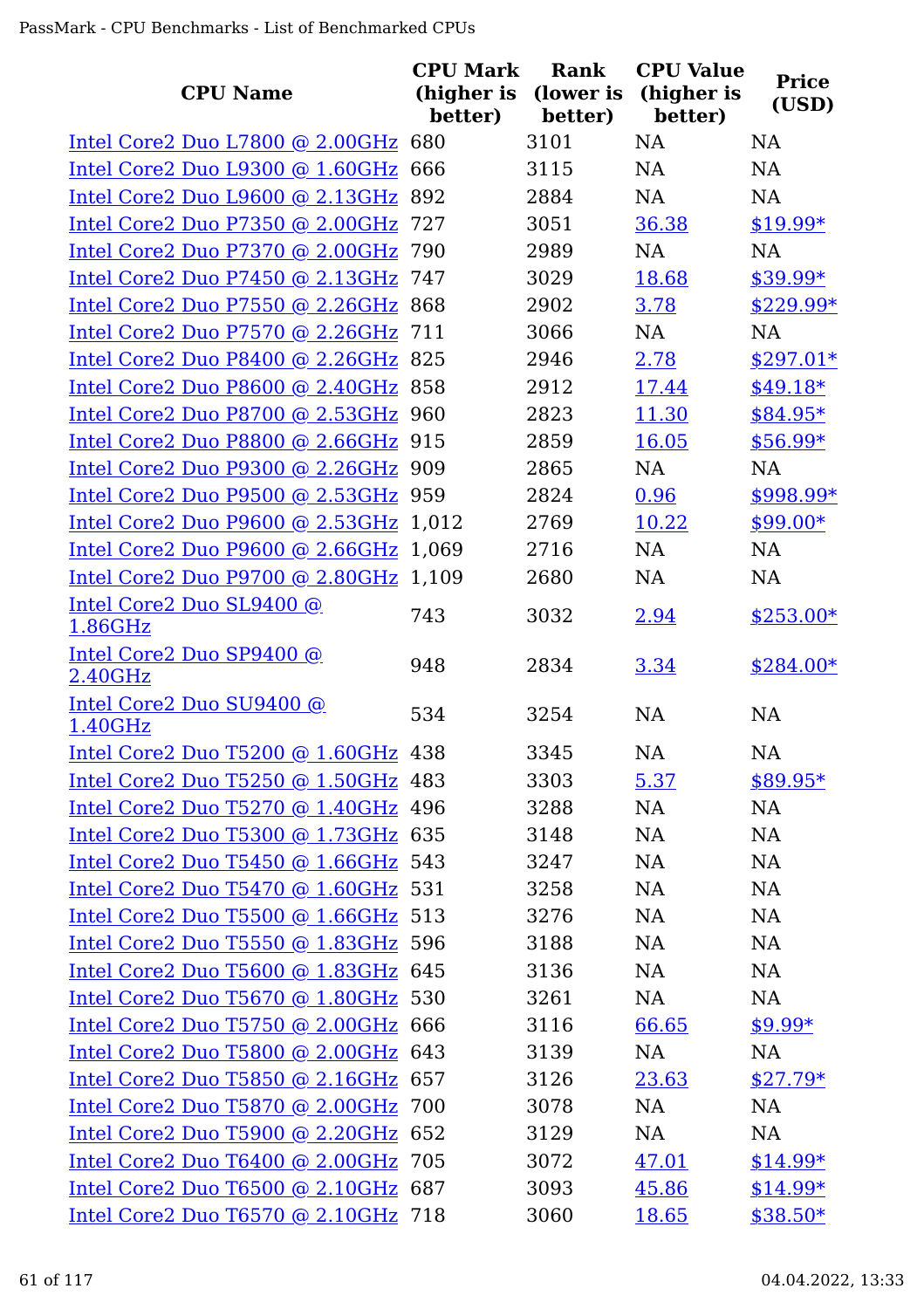| <b>CPU Name</b>                        | <b>CPU Mark</b><br>(higher is | <b>Rank</b><br>(lower is | <b>CPU Value</b><br>(higher is | <b>Price</b><br>(USD) |
|----------------------------------------|-------------------------------|--------------------------|--------------------------------|-----------------------|
|                                        | better)                       | better)                  | better)                        |                       |
| Intel Core2 Duo T6600 @ 2.20GHz        | 766                           | 3009                     | 19.16                          | $$39.97*$             |
| Intel Core2 Duo T6670 @ 2.20GHz        | 756                           | 3021                     | <b>NA</b>                      | <b>NA</b>             |
| Intel Core2 Duo T7100 @ 1.80GHz        | 643                           | 3138                     | 42.89                          | $$14.99*$             |
| Intel Core2 Duo T7200 @ 2.00GHz        | 723                           | 3056                     | 11.14                          | \$64.91               |
| Intel Core2 Duo T7250 @ 2.00GHz        | 688                           | 3092                     | 3.41                           | $$201.48*$            |
| Intel Core2 Duo T7300 @ 2.00GHz        | 686                           | 3094                     | 12.71                          | $$53.99*$             |
| Intel Core2 Duo T7400 @ 2.16GHz        | 702                           | 3076                     | 4.68                           | $$149.95*$            |
| Intel Core2 Duo T7500 @ 2.20GHz        | 823                           | 2950                     | <u>19.15</u>                   | $$42.99*$             |
| Intel Core2 Duo T7600 @ 2.33GHz        | 770                           | 3003                     | 7.71                           | \$99.95*              |
| Intel Core2 Duo T7700 @ 2.40GHz        | 825                           | 2948                     | 6.35                           | \$129.95              |
| Intel Core2 Duo T7800 @ 2.60GHz        | 976                           | 2808                     | 1.60                           | $$607.99*$            |
| Intel Core2 Duo T8100 @ 2.10GHz        | 739                           | 3038                     | 0.74                           | \$999.99*             |
| Intel Core2 Duo T8300 @ 2.40GHz        | 896                           | 2878                     | 8.23                           | $$108.95*$            |
| Intel Core2 Duo T9300 @ 2.50GHz 938    |                               | 2842                     | 9.88                           | \$94.95*              |
| Intel Core2 Duo T9400 @ 2.53GHz 934    |                               | 2846                     | 20.78                          | \$44.95*              |
| Intel Core2 Duo T9500 @ 2.60GHz 1,016  |                               | 2762                     | 9.40                           | $$108.02*$            |
| Intel Core2 Duo T9550 @ 2.66GHz 910    |                               | 2864                     | 3.04                           | $$298.95*$            |
| Intel Core2 Duo T9600 @ 2.80GHz 1,061  |                               | 2728                     | 19.31                          | \$54.95*              |
| Intel Core2 Duo T9800 @ 2.93GHz 1,163  |                               | 2629                     | 2.74                           | $$423.89*$            |
| Intel Core2 Duo T9900 @ 3.06GHz 1,220  |                               | 2579                     | 3.06                           | $$398.95*$            |
| Intel Core2 Duo U7300 @ 1.30GHz 501    |                               | 3279                     | <b>NA</b>                      | <b>NA</b>             |
| Intel Core2 Duo U7500 @ 1.06GHz 405    |                               | 3376                     | NA                             | NA                    |
| Intel Core2 Duo U7600 @ 1.20GHz 316    |                               | 3485                     | <b>NA</b>                      | <b>NA</b>             |
| Intel Core2 Duo U7700 @ 1.33GHz 345    |                               | 3448                     | NA                             | NA                    |
| Intel Core2 Duo U9300 @ 1.20GHz 485    |                               | 3300                     | NA                             | <b>NA</b>             |
| Intel Core2 Duo U9600 @ 1.60GHz 584    |                               | 3201                     | <b>NA</b>                      | NA                    |
| Intel Core2 Extreme Q6800 @            | 2,267                         | 1921                     | 2.02                           | $$1,125.00*$          |
| 2.93GHz                                |                               |                          |                                |                       |
| Intel Core2 Extreme Q6850 @<br>3.00GHz | 2,268                         | 1919                     | 1.52                           | $$1,495.95*$          |
| Intel Core2 Extreme Q9200 @<br>2.40GHz | 2,011                         | 2068                     | NA                             | <b>NA</b>             |
| Intel Core2 Extreme Q9300 @<br>2.53GHz | 1,845                         | 2163                     | NA                             | <b>NA</b>             |
| Intel Core2 Extreme X6800 @<br>2.93GHz | 823                           | 2951                     | 3.12                           | $$263.64*$            |
| Intel Core2 Extreme X7800 @<br>2.60GHz | 1,138                         | 2656                     | NA                             | <b>NA</b>             |
| Intel Core2 Extreme X7900 @<br>2.80GHz | 1,093                         | 2693                     | 6.83                           | $$159.95*$            |
| Intel Core2 Extreme X9000 @<br>2.80GHz | 1,135                         | 2661                     | 2.77                           | $$409.95*$            |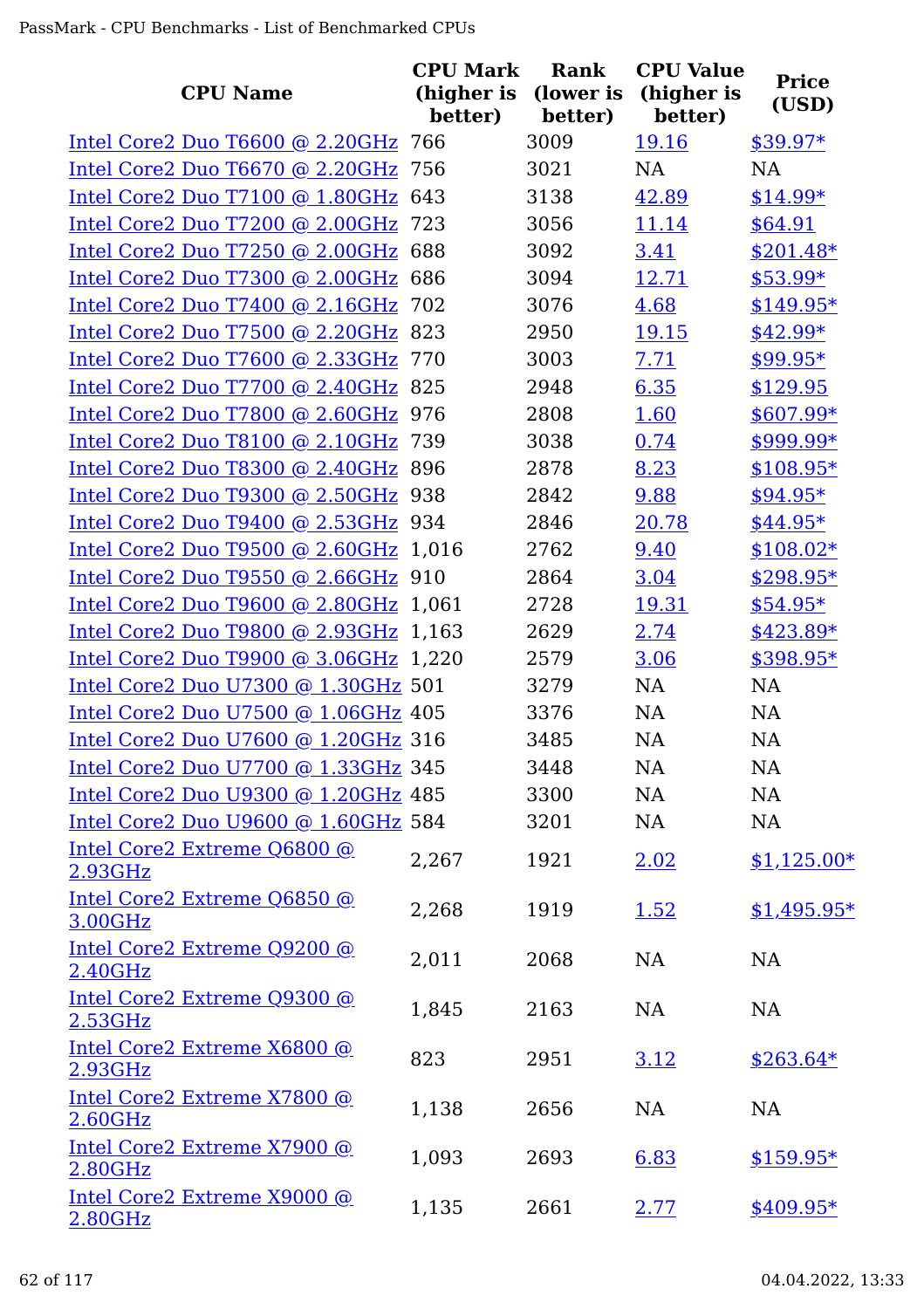| <b>CPU Name</b>                                            | <b>CPU Mark</b><br>(higher is<br>better) | Rank<br>(lower is<br>better) | <b>CPU Value</b><br>(higher is<br>better) | <b>Price</b><br>(USD) |
|------------------------------------------------------------|------------------------------------------|------------------------------|-------------------------------------------|-----------------------|
| Intel Core2 Extreme X9100 @<br>3.06GHz                     | 1,139                                    | 2652                         | 1.34                                      | $$851.00*$            |
| Intel Core2 Extreme X9650 @<br>3.00GHz                     | 2,455                                    | 1821                         | 2.86                                      | \$859.99*             |
| Intel Core2 Extreme X9750 @<br>3.16GHz                     | 2,348                                    | 1876                         | <b>NA</b>                                 | <b>NA</b>             |
| Intel Core2 Extreme X9770 @<br>3.20GHz                     | 2,632                                    | 1757                         | 1.64                                      | $$1,608.95*$          |
| Intel Core2 Extreme X9775 @<br>3.20GHz                     | 2,780                                    | 1707                         | 1.54                                      | $$1,805.95*$          |
| Intel Core2 Quad Q6600 @<br>2.40GHz                        | 1,776                                    | 2204                         | 18.58                                     | $$95.60*$             |
| Intel Core2 Quad Q6700 @<br>2.66GHz                        | 2,060                                    | 2038                         | 20.61                                     | $$99.95*$             |
| Intel Core2 Quad Q8200 @<br>2.33GHz                        | 1,795                                    | 2195                         | 28.05                                     | $$63.99*$             |
| Intel Core2 Quad Q8300 @<br>2.50GHz                        | 1,814                                    | 2184                         | 33.93                                     | \$53.48               |
| Intel Core2 Quad Q8400 @<br>2.66GHz                        | 2,028                                    | 2058                         | 15.74                                     | $$128.88*$            |
| Intel Core2 Quad Q9000 @<br>2.00GHz                        | 1,480                                    | 2396                         | 3.80                                      | \$389.00*             |
| Intel Core2 Quad Q9100 @<br>2.26GHz                        | 1,764                                    | 2213                         | 4.57                                      | \$385.89*             |
| Intel Core2 Quad Q9300 @<br>2.50GHz                        | 1,959                                    | 2088                         | 28.80                                     | $$68.02*$             |
| Intel Core2 Quad Q9400 @<br>2.66GHz                        | 2,061                                    | 2036                         | 54.23                                     | $$38.01*$             |
| Intel Core2 Quad Q9450 @<br>$2.66$ GHz                     | 2,109                                    | 2003                         | 59.06                                     | $$35.70*$             |
| Intel Core2 Quad Q9500 @<br>2.83GHz                        | 2,187                                    | 1971                         | 44.63                                     | $$49.01*$             |
| Intel Core2 Quad Q9505 @<br>2.83GHz                        | 2,020                                    | 2063                         | 10.63                                     | $$190.00*$            |
| Intel Core2 Quad Q9550 @<br>2.83GHz                        | 2,289                                    | 1903                         | 69.47                                     | \$32.95               |
| Intel Core2 Quad Q9650 @<br>3.00GHz                        | 2,409                                    | 1842                         | 43.81                                     | \$54.99               |
| Intel Core2 Solo U2100 @ 1.06GHz 233                       |                                          | 3614                         | <b>NA</b>                                 | <b>NA</b>             |
| Intel Core2 Solo U3500 @ 1.40GHz 252                       |                                          | 3583                         | <b>NA</b>                                 | <b>NA</b>             |
| Intel Pentium 1403 @ 2.60GHz                               | 1,851                                    | 2157                         | <b>NA</b>                                 | <b>NA</b>             |
| Intel Pentium $1403 \text{ v}2 \text{ @ } 2.60 \text{GHz}$ | 2,284                                    | 1907                         | NA                                        | <b>NA</b>             |
| Intel Pentium $2020M$ @ $2.40GHz$                          | 1,368                                    | 2466                         | 10.21                                     | $$134.00*$            |
| Intel Pentium 2030M @ 2.50GHz                              | 1,353                                    | 2473                         | 10.10                                     | $$134.00*$            |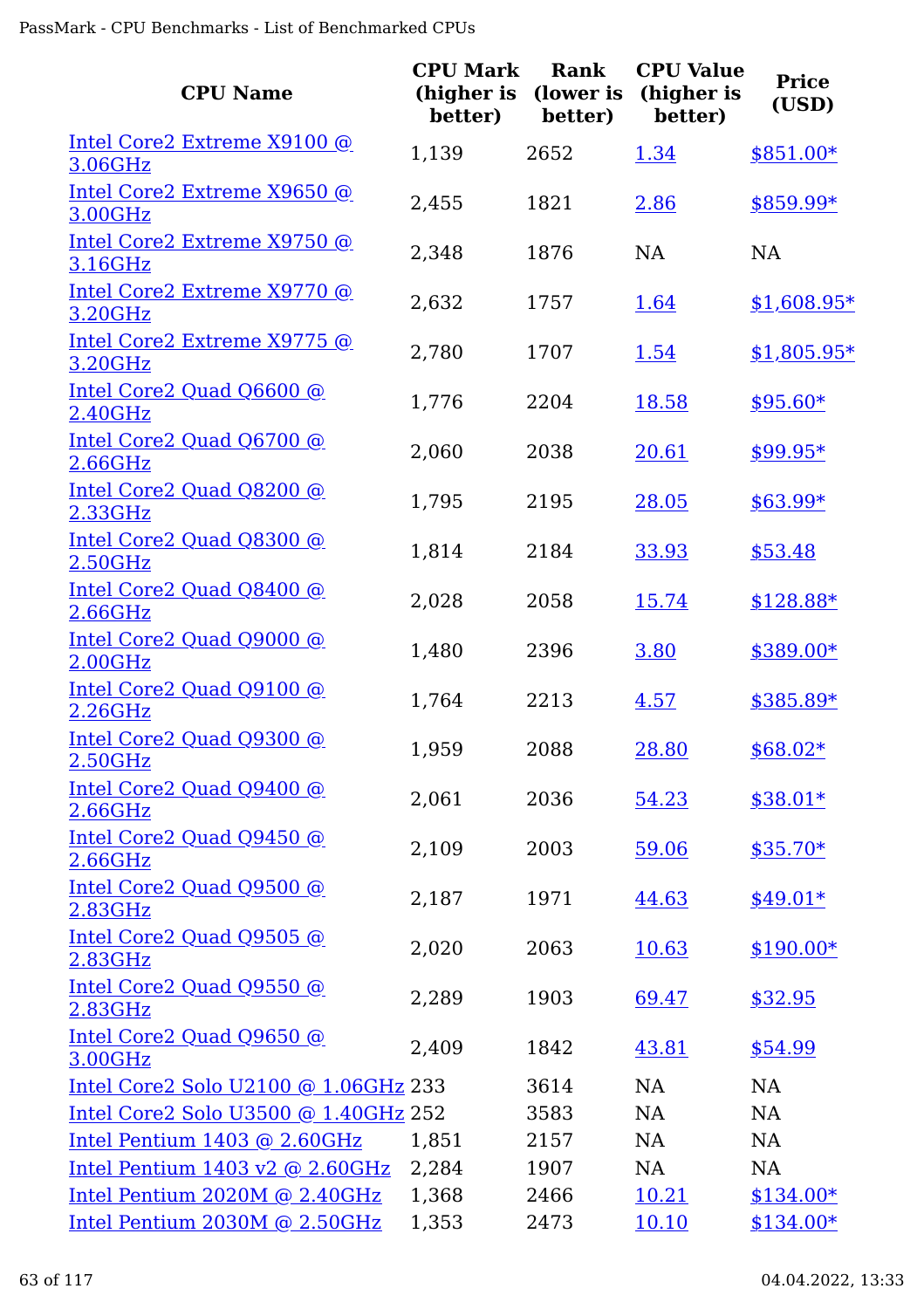| <b>CPU Name</b>                   | <b>CPU Mark</b><br>(higher is<br>better) | <b>Rank</b><br>(lower is<br>better) | <b>CPU Value</b><br>(higher is<br>better) | <b>Price</b><br>(USD) |
|-----------------------------------|------------------------------------------|-------------------------------------|-------------------------------------------|-----------------------|
| Intel Pentium 2117U @ 1.80GHz     | 998                                      | 2785                                | 7.45                                      | $$134.00*$            |
| Intel Pentium 2127U @ 1.90GHz     | 1,066                                    | 2721                                | 7.95                                      | $$134.00*$            |
| Intel Pentium $2129Y$ @ $1.10GHz$ | 635                                      | 3147                                | 4.74                                      | $$134.00*$            |
| Intel Pentium 3550M @ 2.30GHz     | 1,309                                    | 2512                                | 6.06                                      | $$215.92*$            |
| Intel Pentium 3556U @ 1.70GHz     | 1,003                                    | 2780                                | NA                                        | <b>NA</b>             |
| Intel Pentium $3558U$ @ 1.70GHz   | 994                                      | 2788                                | <b>NA</b>                                 | NA                    |
| Intel Pentium 3560M @ 2.40GHz     | 1,552                                    | 2352                                | NA                                        | NA                    |
| Intel Pentium 3560Y @ 1.20GHz     | 849                                      | 2920                                | NA                                        | <b>NA</b>             |
| Intel Pentium 3805U @ 1.90GHz     | 1,148                                    | 2645                                | NA                                        | NA                    |
| Intel Pentium 3825U @ 1.90GHz     | 1,340                                    | 2485                                | NA                                        | <b>NA</b>             |
| Intel Pentium 4 1.50GHz           | 86                                       | 3783                                | NA                                        | NA                    |
| Intel Pentium 4 1.60GHz           | 84                                       | 3784                                | <b>NA</b>                                 | NA                    |
| Intel Pentium 4 1.70GHz           | 86                                       | 3782                                | <b>NA</b>                                 | NA                    |
| Intel Pentium 4 1.80GHz           | 115                                      | 3767                                | NA                                        | <b>NA</b>             |
| Intel Pentium 4 1.90GHz           | 104                                      | 3773                                | <b>NA</b>                                 | NA                    |
| Intel Pentium 4 1300MHz           | 77                                       | 3788                                | <b>NA</b>                                 | <b>NA</b>             |
| Intel Pentium 4 1400MHz           | 83                                       | 3785                                | <b>NA</b>                                 | <b>NA</b>             |
| Intel Pentium 4 1500MHz           | 81                                       | 3786                                | NA                                        | NA                    |
| Intel Pentium 4 1700MHz           | 100                                      | 3776                                | NA                                        | <b>NA</b>             |
| Intel Pentium 4 1800MHz           | 114                                      | 3769                                | NA                                        | <b>NA</b>             |
| Intel Pentium 4 2.00GHz           | 133                                      | 3746                                | <b>NA</b>                                 | NA                    |
| Intel Pentium 4 2.20GHz           | 157                                      | 3716                                | <b>NA</b>                                 | NA                    |
| Intel Pentium 4 2.26GHz           | 151                                      | 3726                                | <b>NA</b>                                 | <b>NA</b>             |
| Intel Pentium 4 2.40GHz           | 131                                      | 3749                                | NA                                        | NA                    |
| Intel Pentium 4 2.50GHz           | 160                                      | 3710                                | NA                                        | NA                    |
| Intel Pentium 4 2.53GHz           | 162                                      | 3707                                | NA                                        | NA                    |
| Intel Pentium 4 2.60GHz           | 215                                      | 3635                                | <b>NA</b>                                 | NA                    |
| Intel Pentium 4 2.66GHz           | 157                                      | 3715                                | <b>NA</b>                                 | <b>NA</b>             |
| Intel Pentium 4 2.80GHz           | 236                                      | 3609                                | <b>NA</b>                                 | NA                    |
| Intel Pentium 4 2.93GHz           | 150                                      | 3727                                | <b>NA</b>                                 | NA                    |
| Intel Pentium 4 3.00GHz           | 313                                      | 3494                                | <b>NA</b>                                 | NA                    |
| Intel Pentium 4 3.06GHz           | 249                                      | 3586                                | <b>NA</b>                                 | <b>NA</b>             |
| Intel Pentium 4 3.20GHz           | 326                                      | 3476                                | <b>NA</b>                                 | NA                    |
| Intel Pentium 4 3.40GHz           | 293                                      | 3518                                | NA                                        | NA                    |
| Intel Pentium 4 3.46GHz           | 295                                      | 3512                                | NA                                        | NA                    |
| Intel Pentium 4 3.60GHz           | 315                                      | 3489                                | NA                                        | NA                    |
| Intel Pentium 4 3.73GHz           | 385                                      | 3404                                | NA                                        | NA                    |
| Intel Pentium 4 3.80GHz           | 313                                      | 3493                                | NA                                        | NA                    |
| Intel Pentium 4 3.83GHz           | 154                                      | 3720                                | <b>NA</b>                                 | NA                    |
| Intel Pentium 4 Mobile 1.60GHz    | 116                                      | 3765                                | <b>NA</b>                                 | NA                    |
| Intel Pentium 4 Mobile 1.80GHz    | 114                                      | 3768                                | NA                                        | NA                    |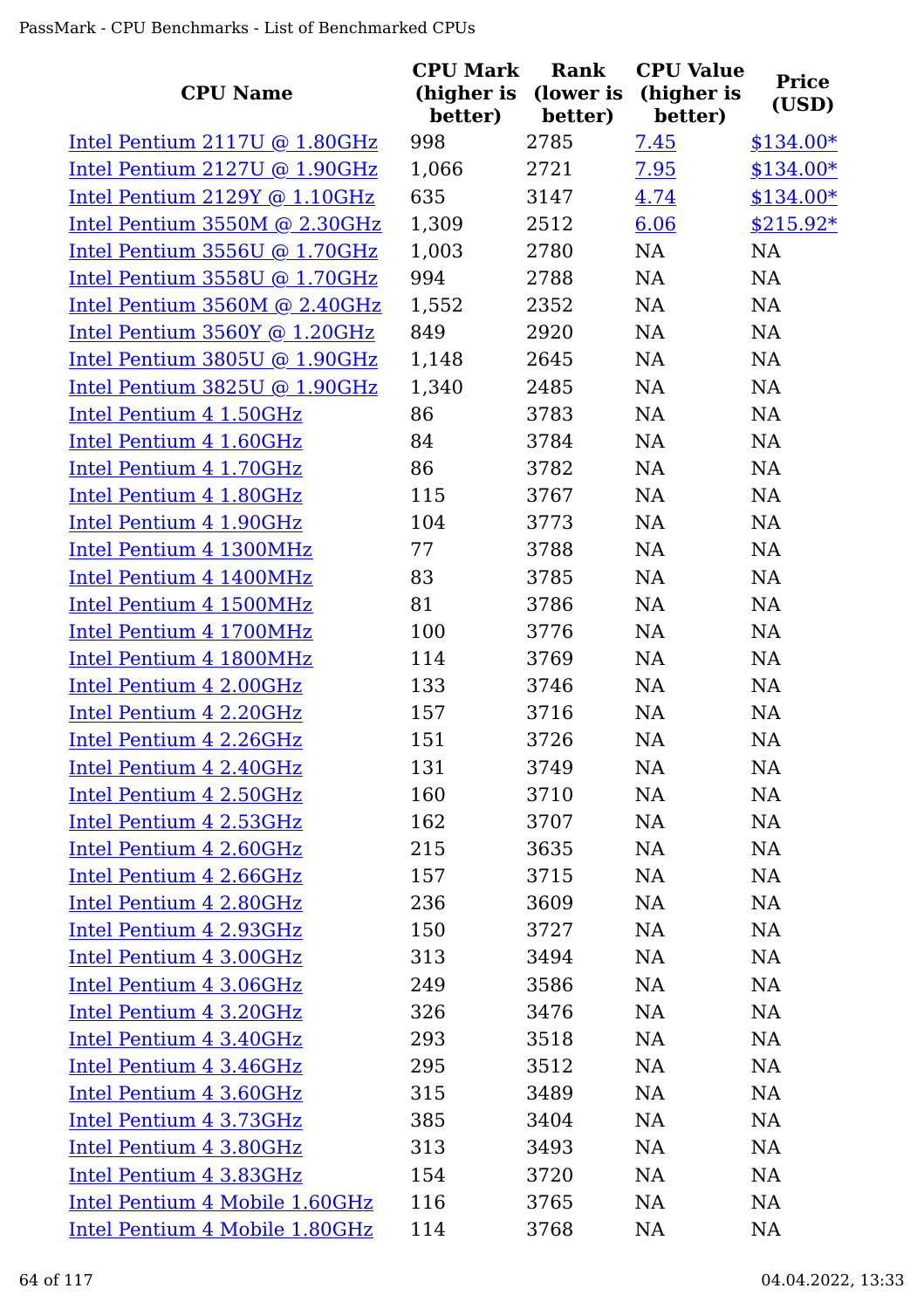| <b>CPU Name</b>                 | <b>CPU Mark</b><br>(higher is<br>better) | Rank<br>(lower is<br>better) | <b>CPU Value</b><br>(higher is<br>better) | <b>Price</b><br>(USD) |
|---------------------------------|------------------------------------------|------------------------------|-------------------------------------------|-----------------------|
| Intel Pentium 4 Mobile 1.90GHz  | 136                                      | 3744                         | <b>NA</b>                                 | <b>NA</b>             |
| Intel Pentium 4 Mobile 2.00GHz  | 132                                      | 3748                         | NA                                        | NA                    |
| Intel Pentium $4405U$ @ 2.10GHz | 2,091                                    | 2020                         | <b>NA</b>                                 | <b>NA</b>             |
| Intel Pentium $4405Y$ @ 1.50GHz | 1,518                                    | 2373                         | NA                                        | NA                    |
| Intel Pentium 4410Y @ 1.50GHz   | 1,444                                    | 2422                         | 8.97                                      | $$161.00*$            |
| Intel Pentium $4415U$ @ 2.30GHz | 2,199                                    | 1964                         | NA                                        | NA                    |
| Intel Pentium $4415Y$ @ 1.60GHz | 1,598                                    | 2324                         | 9.93                                      | $$161.00*$            |
| Intel Pentium 4417U @ 2.30GHz   | 2,276                                    | 1915                         | 14.13                                     | $$161.00*$            |
| Intel Pentium $4425Y$ @ 1.70GHz | 1,697                                    | 2253                         | 10.54                                     | $$161.00*$            |
| Intel Pentium 5405U @ 2.30GHz   | 2,286                                    | 1905                         | 14.20                                     | $$161.00*$            |
| Intel Pentium 6405U @ 2.40GHz   | 2,367                                    | 1864                         | 14.70                                     | $$161.00*$            |
| Intel Pentium $6805$ @ 1.10GHz  | 4,745                                    | 1222                         | 29.47                                     | $$161.00*$            |
| Intel Pentium 957 @ 1.20GHz     | 622                                      | 3165                         | 4.64                                      | $$134.00*$            |
| Intel Pentium 967 @ 1.30GHz     | 626                                      | 3156                         | <b>NA</b>                                 | <b>NA</b>             |
| Intel Pentium 987 @ 1.50GHz     | 642                                      | 3141                         | NA                                        | NA                    |
| Intel Pentium 997 @ 1.60GHz     | 789                                      | 2990                         | <b>NA</b>                                 | NA                    |
| Intel Pentium A1018 @ 2.10GHz   | 1,117                                    | 2675                         | NA                                        | NA                    |
| Intel Pentium $A1020$ @ 2.41GHz | 1,265                                    | 2546                         | NA                                        | <b>NA</b>             |
| Intel Pentium B940 @ 2.00GHz    | 835                                      | 2935                         | 27.89                                     | $$29.94*$             |
| Intel Pentium B950 @ 2.10GHz    | 978                                      | 2802                         | <b>NA</b>                                 | <b>NA</b>             |
| Intel Pentium B960 @ 2.20GHz    | 909                                      | 2868                         | 23.49                                     | $$38.68*$             |
| Intel Pentium B970 @ 2.30GHz    | 1,091                                    | 2694                         | 21.40                                     | $$50.99*$             |
| Intel Pentium B980 @ 2.40GHz    | 1,076                                    | 2707                         | 30.06                                     | \$35.81               |
| Intel Pentium D 805 $@$ 2.66GHz | 374                                      | 3417                         | NA                                        | NA                    |
| Intel Pentium D 830 @ 3.00GHz   | 494                                      | 3291                         | NA                                        | NA                    |
| Intel Pentium D $915$ @ 2.80GHz | 423                                      | 3362                         | NA                                        | NA                    |
| Intel Pentium D 940 @ 3.20GHz   | 498                                      | 3285                         | NA                                        | NA                    |
| Intel Pentium D 950 @ 3.40GHz   | 679                                      | 3102                         | NA                                        | NA                    |
| Intel Pentium D 960 @ 3.60GHz   | 743                                      | 3033                         | NA                                        | NA                    |
| Intel Pentium D1508 @ 2.20GHz   | 3,240                                    | 1538                         | 25.12                                     | $$129.00*$            |
| Intel Pentium E2140 @ 1.60GHz   | 549                                      | 3239                         | 6.87                                      | $$79.95*$             |
| Intel Pentium E2160 @ 1.80GHz   | 640                                      | 3144                         | 7.19                                      | \$89.00               |
| Intel Pentium E2180 @ 2.00GHz   | 671                                      | 3110                         | <u>34.42</u>                              | \$19.50               |
| Intel Pentium E2200 @ 2.20GHz   | 747                                      | 3030                         | 13.83                                     | \$54.00               |
| Intel Pentium E2210 @ 2.20GHz   | 702                                      | 3075                         | NA                                        | NA                    |
| Intel Pentium E2220 @ 2.40GHz   | 793                                      | 2984                         | 14.42                                     | \$55.00               |
| Intel Pentium E5200 @ 2.50GHz   | 867                                      | 2906                         | 17.35                                     | \$49.94               |
| Intel Pentium E5300 @ 2.60GHz   | 901                                      | 2874                         | 15.14                                     | \$59.49               |
| Intel Pentium E5400 @ 2.70GHz   | 944                                      | 2836                         | 10.18                                     | $$92.76*$             |
| Intel Pentium E5500 @ 2.80GHz   | 1,010                                    | 2773                         | 63.14                                     | \$15.99               |
| Intel Pentium E5700 @ 3.00GHz   | 1,012                                    | 2767                         | 14.47                                     | \$69.99               |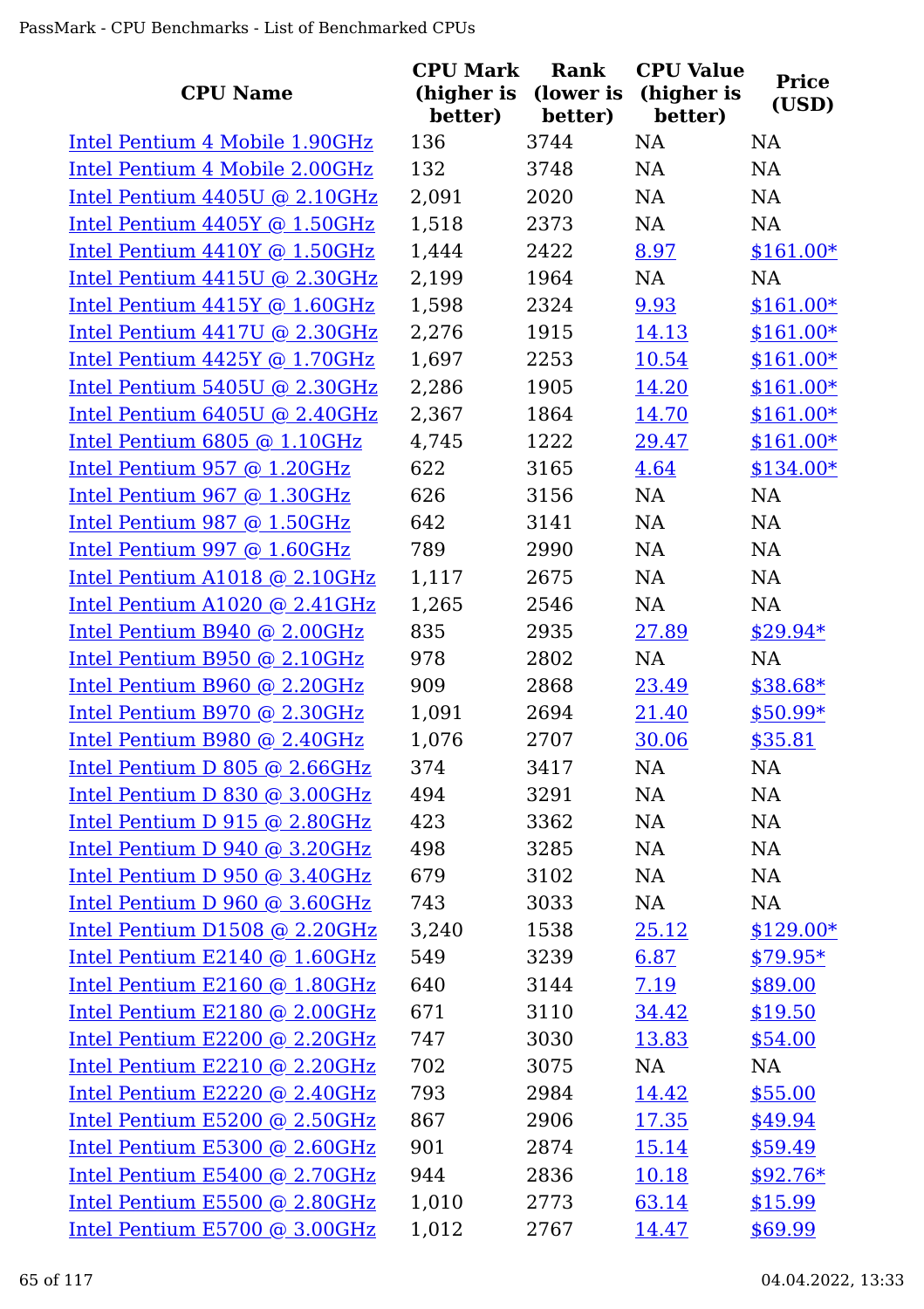|                                                       | <b>CPU Mark</b>       | Rank                 | <b>CPU Value</b>      | <b>Price</b> |
|-------------------------------------------------------|-----------------------|----------------------|-----------------------|--------------|
| <b>CPU Name</b>                                       | (higher is<br>better) | (lower is<br>better) | (higher is<br>better) | (USD)        |
| Intel Pentium E5800 @ 3.20GHz                         | 1,158                 | 2633                 | 8.28                  | \$139.95     |
| Intel Pentium E6300 @ 2.80GHz                         | 1,000                 | 2784                 | 23.89                 | $$41.85*$    |
| Intel Pentium E6500 @ 2.93GHz                         | 1,073                 | 2712                 | 11.21                 | \$95.71      |
| Intel Pentium E6600 @ 3.06GHz                         | 1,072                 | 2713                 | 27.39                 | \$39.15      |
| Intel Pentium E6700 @ 3.20GHz                         | 1,152                 | 2641                 | 8.22                  | \$140.19     |
| Intel Pentium E6800 @ 3.33GHz                         | 1,166                 | 2623                 | 46.74                 | $$24.95*$    |
| <b>Intel Pentium Extreme Edition 955</b><br>@ 3.46GHz | 469                   | 3320                 | 15.02                 | $$31.23*$    |
| <b>Intel Pentium Extreme Edition 965</b><br>@3.73GHz  | 987                   | 2795                 | NA                    | <b>NA</b>    |
| Intel Pentium G2010 @ 2.80GHz                         | 1,541                 | 2358                 | 61.93                 | $$24.88*$    |
| Intel Pentium G2020 @ 2.90GHz                         | 1,673                 | 2270                 | 33.46                 | \$50.00      |
| Intel Pentium G2020T @ 2.50GHz                        | 1,308                 | 2513                 | 27.49                 | $$47.60*$    |
| Intel Pentium G2030 @ 3.00GHz                         | 1,709                 | 2239                 | 58.92                 | \$29.00      |
| Intel Pentium G2030T @ 2.60GHz                        | 1,535                 | 2364                 | 11.76                 | $$130.50*$   |
| Intel Pentium G2100T @ 2.60GHz                        | 1,691                 | 2257                 | NA                    | <b>NA</b>    |
| Intel Pentium $G2120$ @ 3.10GHz                       | 1,870                 | 2148                 | 24.94                 | \$74.99      |
| Intel Pentium G2120T @ 2.70GHz                        | 1,613                 | 2313                 | <b>NA</b>             | <b>NA</b>    |
| Intel Pentium G2130 @ 3.20GHz                         | 1,895                 | 2136                 | 43.42                 | \$43.64      |
| Intel Pentium G2140 @ 3.30GHz                         | 2,092                 | 2018                 | 46.48                 | \$45.00      |
| Intel Pentium G3220 @ 3.00GHz                         | 1,856                 | 2154                 | 28.64                 | \$64.80      |
| Intel Pentium G3220T @ 2.60GHz                        | 1,564                 | 2342                 | 22.36                 | $$69.95*$    |
| Intel Pentium G3240 @ 3.10GHz                         | 1,928                 | 2104                 | 16.07                 | \$119.99     |
| Intel Pentium G3240T @ 2.70GHz                        | 1,755                 | 2220                 | NA                    | NA           |
| Intel Pentium G3250 @ 3.20GHz                         | 1,928                 | 2106                 | 28.92                 | \$66.66      |
| Intel Pentium G3250T @ 2.80GHz                        | 1,726                 | 2232                 | 34.52                 | \$49.99*     |
| Intel Pentium G3258 @ 3.20GHz                         | 2,089                 | 2022                 | 63.95                 | \$32.66      |
| Intel Pentium G3260 @ 3.30GHz                         | 2,049                 | 2047                 | 31.52                 | \$64.99      |
| Intel Pentium G3260T @ 2.90GHz                        | 1,755                 | 2221                 | 35.10                 | $$49.99*$    |
| Intel Pentium G3320TE @ 2.30GHz 1,623                 |                       | 2305                 | NA                    | NA           |
| Intel Pentium G3420 @ 3.20GHz                         | 1,990                 | 2076                 | 39.84                 | \$49.95      |
| Intel Pentium G3420T @ 2.70GHz                        | 1,912                 | 2121                 | 11.95                 | $$159.99*$   |
| Intel Pentium $G3430$ @ 3.30GHz                       | 2,125                 | 1996                 | 36.64                 | \$57.99      |
| Intel Pentium G3440 @ 3.30GHz                         | 2,129                 | 1994                 | 35.50                 | \$59.99      |
| Intel Pentium G3440T @ 2.80GHz                        | 2,107                 | 2006                 | <b>NA</b>             | NA           |
| Intel Pentium G3450 @ 3.40GHz                         | 2,091                 | 2021                 | 36.06                 | \$57.97      |
| Intel Pentium G3450T @ 2.90GHz                        | 2,016                 | 2065                 | <b>NA</b>             | <b>NA</b>    |
| Intel Pentium G3460 @ 3.50GHz                         | 2,165                 | 1976                 | 32.82                 | \$65.96      |
| Intel Pentium G3470 @ 3.60GHz                         | 2,428                 | 1835                 | 38.56                 | \$62.97      |
| Intel Pentium G4400 @ 3.30GHz                         | 2,598                 | 1767                 | 21.65                 | \$120.00     |
| Intel Pentium G4400T @ 2.90GHz                        | 2,322                 | 1887                 | NA                    | <b>NA</b>    |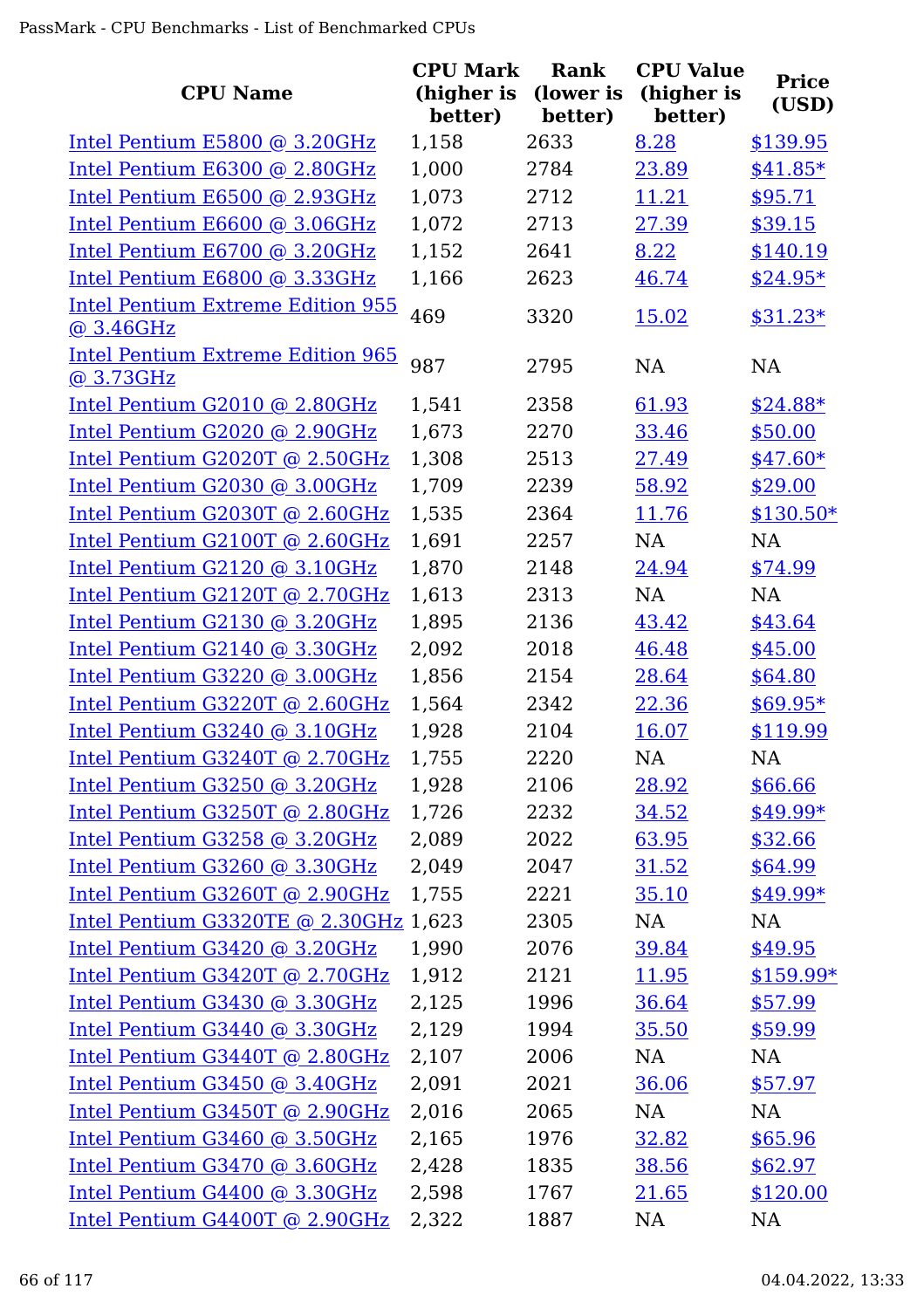|                                        | <b>CPU Mark</b>       | Rank                 | <b>CPU Value</b>      | <b>Price</b> |
|----------------------------------------|-----------------------|----------------------|-----------------------|--------------|
| <b>CPU Name</b>                        | (higher is<br>better) | (lower is<br>better) | (higher is<br>better) | (USD)        |
| Intel Pentium G4400TE @ 2.40GHz 2,190  |                       | 1970                 | 34.23                 | $$64.00*$    |
| Intel Pentium G4500 @ 3.50GHz          | 2,734                 | 1721                 | 16.40                 | \$166.67     |
| Intel Pentium G4500T @ 3.00GHz         | 2,518                 | 1796                 | <b>NA</b>             | <b>NA</b>    |
| Intel Pentium G4520 @ 3.60GHz          | 2,945                 | 1645                 | 21.26                 | \$138.50     |
| Intel Pentium G4560 @ 3.50GHz          | 3,516                 | 1455                 | 20.93                 | \$168.00     |
| Intel Pentium G4560T @ 2.90GHz         | 2,909                 | 1660                 | 12.54                 | \$231.90     |
| Intel Pentium G4600 @ 3.60GHz          | 3,604                 | 1438                 | 34.34                 | \$104.94     |
| Intel Pentium G4600T @ 3.00GHz         | 3,130                 | 1584                 | 26.53                 | \$117.99     |
| Intel Pentium $G4620$ @ 3.70GHz        | 3,824                 | 1391                 | 25.33                 | \$150.96     |
| Intel Pentium G620 @ 2.60GHz           | 1,213                 | 2588                 | 101.14                | \$11.99      |
| Intel Pentium G620T @ 2.20GHz          | 896                   | 2879                 | 44.84                 | $$19.99*$    |
| Intel Pentium G630 @ 2.70GHz           | 1,272                 | 2540                 | 21.19                 | \$60.00      |
| Intel Pentium G630T @ 2.30GHz          | 1,029                 | 2749                 | 12.24                 | $$84.07*$    |
| Intel Pentium G640 @ 2.80GHz           | 1,259                 | 2553                 | 41.96                 | \$30.00      |
| Intel Pentium G640T @ 2.40GHz          | 1,139                 | 2653                 | 13.42                 | \$84.88      |
| Intel Pentium $G645$ @ 2.90GHz         | 1,353                 | 2472                 | 14.50                 | \$93.35      |
| Intel Pentium G645T @ 2.50GHz          | 1,164                 | 2626                 | <b>NA</b>             | <b>NA</b>    |
| Intel Pentium G6950 @ 2.80GHz          | 1,061                 | 2729                 | 13.43                 | \$79.00      |
| Intel Pentium G6951 @ 2.80GHz          | 1,401                 | 2449                 | 18.68                 | $$75.00*$    |
| Intel Pentium G6960 @ 2.93GHz          | 1,293                 | 2522                 | <b>NA</b>             | <b>NA</b>    |
| Intel Pentium G840 @ 2.80GHz           | 1,175                 | 2613                 | 14.79                 | \$79.46      |
| Intel Pentium G850 @ 2.90GHz           | 1,352                 | 2475                 | 13.26                 | \$101.98     |
| Intel Pentium G860 @ 3.00GHz           | 1,427                 | 2432                 | 62.24                 | \$22.93      |
| Intel Pentium G870 @ 3.10GHz           | 1,495                 | 2387                 | 19.41                 | \$77.00      |
| Intel Pentium GOLD 6500Y @<br>1.10GHz  | 2,982                 | 1632                 | NA                    | <b>NA</b>    |
| Intel Pentium Gold 7505 @<br>2.00GHz   | 5,368                 | 1119                 | <b>NA</b>             | NA           |
| <b>Intel Pentium Gold 8505</b>         | 6,771                 | 926                  | NA                    | <b>NA</b>    |
| Intel Pentium Gold G5400 @<br>3.70GHz  | 3,728                 | 1416                 | 31.60                 | \$117.99     |
| Intel Pentium Gold G5400T @<br>3.10GHz | 3,119                 | 1586                 | 34.28                 | $$90.99*$    |
| Intel Pentium Gold G5420 @<br>3.80GHz  | 3,641                 | 1432                 | 27.61                 | \$131.87     |
| Intel Pentium Gold G5420T @<br>3.20GHz | 3,508                 | 1458                 | 54.82                 | $$64.00*$    |
| Intel Pentium Gold G5500 @<br>3.80GHz  | 3,755                 | 1407                 | 19.87                 | $$188.99*$   |
| Intel Pentium Gold G5500T @<br>3.20GHz | 3,234                 | 1541                 | 43.13                 | $$75.00*$    |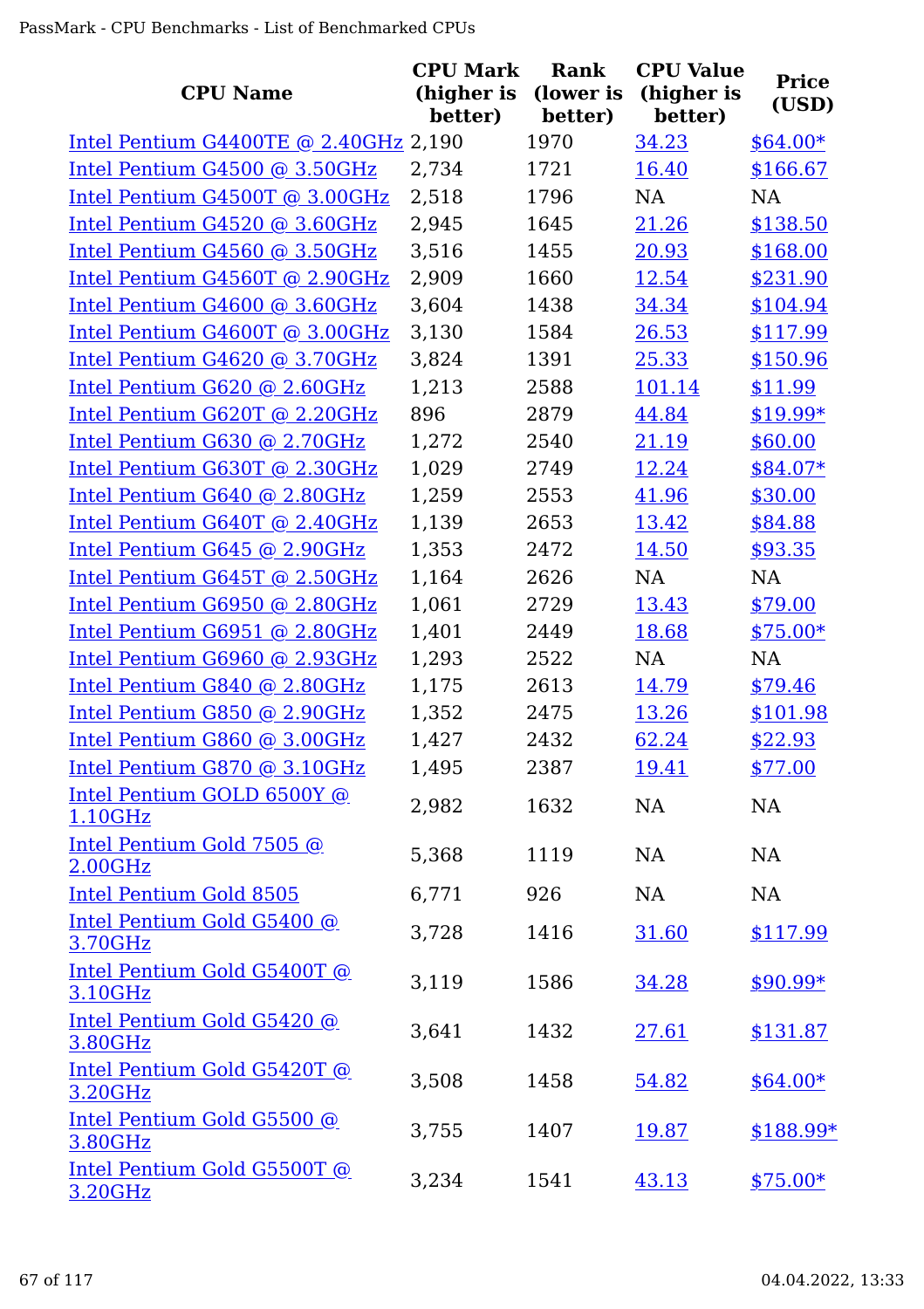| <b>CPU Name</b>                                   | <b>CPU Mark</b><br>(higher is<br>better) | Rank<br>(lower is<br>better) | <b>CPU Value</b><br>(higher is<br>better) | <b>Price</b><br>(USD) |
|---------------------------------------------------|------------------------------------------|------------------------------|-------------------------------------------|-----------------------|
| Intel Pentium Gold G5600 @<br><b>3.90GHz</b>      | 3,769                                    | 1403                         | 23.85                                     | \$158.00              |
| Intel Pentium Gold G5600F @<br>3.90GHz            | 4,160                                    | 1325                         | 41.61                                     | \$99.99               |
| Intel Pentium Gold G5600T @<br>3.30GHz            | 3,601                                    | 1439                         | <b>NA</b>                                 | <b>NA</b>             |
| Intel Pentium Gold G5620 @<br>4.00GHz             | 4,102                                    | 1338                         | 25.64                                     | $$159.99*$            |
| Intel Pentium Gold G6400 @<br>4.00GHz             | 4,136                                    | 1333                         | 59.95                                     | \$68.99*              |
| Intel Pentium Gold G6400T @<br>3.40GHz            | 3,610                                    | 1437                         | 56.40                                     | $$64.00*$             |
| Intel Pentium Gold G6405 @<br>4.10GHz             | 4,286                                    | 1300                         | 68.09                                     | \$62.95               |
| Intel Pentium Gold G6405T @<br>3.50GHz            | 3,746                                    | 1413                         | 58.54                                     | $$64.00*$             |
| Intel Pentium Gold G6500 @<br>4.10GHz             | 4,147                                    | 1331                         | 42.76                                     | \$96.99               |
| Intel Pentium Gold G6500T @<br>3.50GHz            | 4,005                                    | 1360                         | 53.40                                     | $$75.00*$             |
| Intel Pentium Gold G6505 @<br>4.20GHz             | 4,378                                    | 1285                         | 58.37                                     | $$75.00*$             |
| Intel Pentium Gold G6600 @<br>4.20GHz             | 4,396                                    | 1282                         | 33.65                                     | $$130.64*$            |
| Intel Pentium Gold G6605 @<br><u>4.30GHz</u>      | 4,493                                    | 1266                         | 26.81                                     | $$167.60*$            |
| Intel Pentium Gold G7400                          | 6,916                                    | 903                          | 86.46                                     | \$79.99               |
| Intel Pentium III 1400 @ 1400MHz 193              |                                          | 3665                         | <b>NA</b>                                 | <b>NA</b>             |
| Intel Pentium III 1400S @<br>1400MHz              | 194                                      | 3662                         | <b>NA</b>                                 | NA                    |
| Intel Pentium III Mobile 1066MHz                  | 160                                      | 3709                         | <b>NA</b>                                 | NA                    |
| Intel Pentium III Mobile 1133MHz                  | 164                                      | 3706                         | <b>NA</b>                                 | NA                    |
| Intel Pentium III Mobile 1200MHz                  | 156                                      | 3717                         | <b>NA</b>                                 | NA                    |
| Intel Pentium III Mobile 800MHz                   | 119                                      | 3763                         | <b>NA</b>                                 | NA                    |
| <b>Intel Pentium III Mobile 866MHz</b>            | 99                                       | 3777                         | <b>NA</b>                                 | <b>NA</b>             |
| Intel Pentium $J2850$ @ 2.41GHz                   | 1,016                                    | 2763                         | <b>NA</b>                                 | NA                    |
| Intel Pentium $[2900 \text{ @ } 2.41 \text{GHz}]$ | 1,246                                    | 2558                         | <b>NA</b>                                 | NA                    |
| Intel Pentium $J3710$ @ 1.60GHz                   | 1,465                                    | 2407                         | <b>NA</b>                                 | NA                    |
| Intel Pentium J4205 @ 1.50GHz                     | 2,367                                    | 1865                         | NA                                        | <b>NA</b>             |
| Intel Pentium J6426 @ 2.00GHz                     | 4,173                                    | 1317                         | 52.17                                     | $$80.00*$             |
| Intel Pentium M 1.10GHz                           | 184                                      | 3674                         | <b>NA</b>                                 | <b>NA</b>             |
| Intel Pentium M 1.20GHz                           | 199                                      | 3652                         | <b>NA</b>                                 | <b>NA</b>             |
| Intel Pentium M 1.30GHz                           | 196                                      | 3658                         | NA                                        | <b>NA</b>             |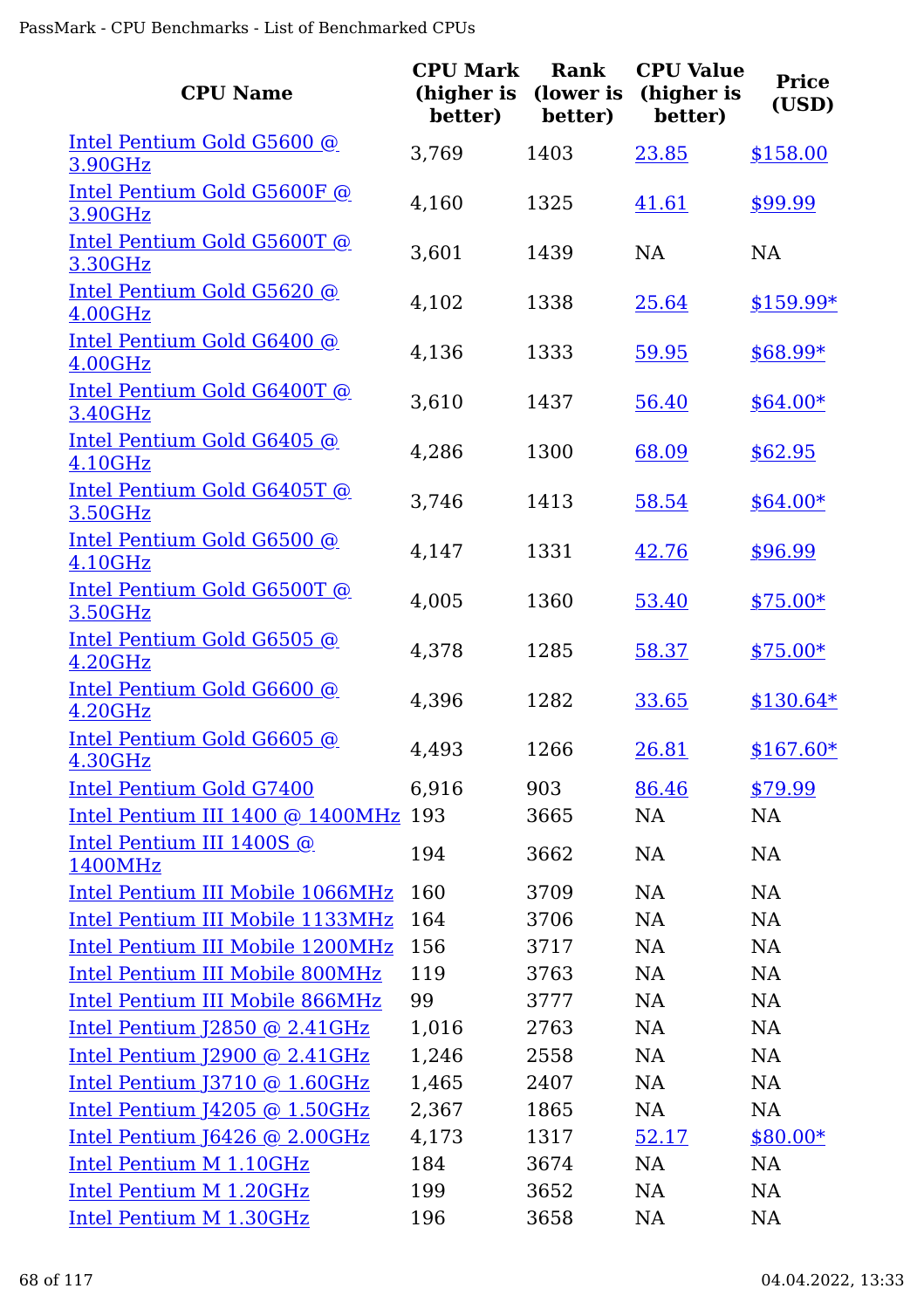| <b>CPU Name</b>                         | <b>CPU Mark</b><br>(higher is<br>better) | <b>Rank</b><br>(lower is<br>better) | <b>CPU Value</b><br>(higher is<br>better) | <b>Price</b><br>(USD) |
|-----------------------------------------|------------------------------------------|-------------------------------------|-------------------------------------------|-----------------------|
| Intel Pentium M 1.40GHz                 | 225                                      | 3626                                | <b>NA</b>                                 | <b>NA</b>             |
| Intel Pentium M 1.50GHz                 | 240                                      | 3600                                | <b>NA</b>                                 | NA                    |
| Intel Pentium M 1.60GHz                 | 229                                      | 3622                                | <b>NA</b>                                 | <b>NA</b>             |
| Intel Pentium M 1.70GHz                 | 239                                      | 3601                                | NA                                        | <b>NA</b>             |
| Intel Pentium M 1.73GHz                 | 205                                      | 3647                                | <b>NA</b>                                 | <b>NA</b>             |
| Intel Pentium M 1.80GHz                 | 280                                      | 3539                                | NA                                        | NA                    |
| Intel Pentium M 1.86GHz                 | 238                                      | 3603                                | <b>NA</b>                                 | <b>NA</b>             |
| Intel Pentium M 1000MHz                 | 156                                      | 3718                                | <b>NA</b>                                 | <b>NA</b>             |
| Intel Pentium M 1200MHz                 | 155                                      | 3719                                | <b>NA</b>                                 | <b>NA</b>             |
| Intel Pentium M 1300MHz                 | 197                                      | 3655                                | <b>NA</b>                                 | <b>NA</b>             |
| Intel Pentium M 1400MHz                 | 208                                      | 3642                                | <b>NA</b>                                 | <b>NA</b>             |
| Intel Pentium M 1500MHz                 | 188                                      | 3672                                | <b>NA</b>                                 | <b>NA</b>             |
| <b>Intel Pentium M 1600MHz</b>          | 193                                      | 3666                                | <b>NA</b>                                 | <b>NA</b>             |
| Intel Pentium M 1700MHz                 | 237                                      | 3606                                | <b>NA</b>                                 | <b>NA</b>             |
| Intel Pentium M 2.00GHz                 | 270                                      | 3553                                | <b>NA</b>                                 | NA                    |
| Intel Pentium M 2.10GHz                 | 292                                      | 3523                                | <b>NA</b>                                 | <b>NA</b>             |
| Intel Pentium M 2.13GHz                 | 271                                      | 3550                                | NA                                        | NA                    |
| Intel Pentium M 2.26GHz                 | 227                                      | 3623                                | <b>NA</b>                                 | <b>NA</b>             |
| Intel Pentium M 900MHz                  | 141                                      | 3738                                | <b>NA</b>                                 | <b>NA</b>             |
| Intel Pentium N3510 @ 1.99GHz           | 878                                      | 2895                                | <b>NA</b>                                 | <b>NA</b>             |
| Intel Pentium N3520 @ 2.16GHz           | 1,140                                    | 2650                                | <b>NA</b>                                 | <b>NA</b>             |
| Intel Pentium N3530 @ 2.16GHz           | 1,197                                    | 2597                                | <b>NA</b>                                 | <b>NA</b>             |
| Intel Pentium N3540 @ 2.16GHz           | 1,213                                    | 2589                                | 4.83                                      | $$250.87*$            |
| Intel Pentium N3700 @ 1.60GHz           | 1,321                                    | 2502                                | 2.97                                      | $$444.78*$            |
| Intel Pentium N3710 @ 1.60GHz           | 1,357                                    | 2469                                | NA                                        | <b>NA</b>             |
| Intel Pentium N4200 @ 1.10GHz           | 2,144                                    | 1984                                | 9.37                                      | $$228.71*$            |
| Intel Pentium N6415 @ 1.20GHz           | 3,760                                    | 1406                                | 47.00                                     | \$80.00*              |
| Intel Pentium P6000 @ 1.87GHz           | 765                                      | 3010                                | NA                                        | <b>NA</b>             |
| Intel Pentium P6100 @ 2.00GHz           | 850                                      | 2919                                | 29.89                                     | $$28.44*$             |
| Intel Pentium P6200 @ 2.13GHz           | 848                                      | 2921                                | 34.00                                     | $$24.95*$             |
| Intel Pentium P6300 @ 2.27GHz           | 834                                      | 2938                                | NA                                        | NA                    |
| Intel Pentium Silver J5005 @<br>1.50GHz | 3,039                                    | 1613                                | 5.82                                      | $$521.99*$            |
| Intel Pentium Silver J5040 @<br>2.00GHz | 3,518                                    | 1454                                | <b>NA</b>                                 | <b>NA</b>             |
| Intel Pentium Silver N5000 @<br>1.10GHz | 2,599                                    | 1766                                | 16.14                                     | $$161.00*$            |
| Intel Pentium Silver N5020 @<br>1.10GHz | 3,404                                    | 1485                                | NA                                        | NA                    |
| Intel Pentium Silver N5030 @<br>1.10GHz | 2,687                                    | 1739                                | NA                                        | NA                    |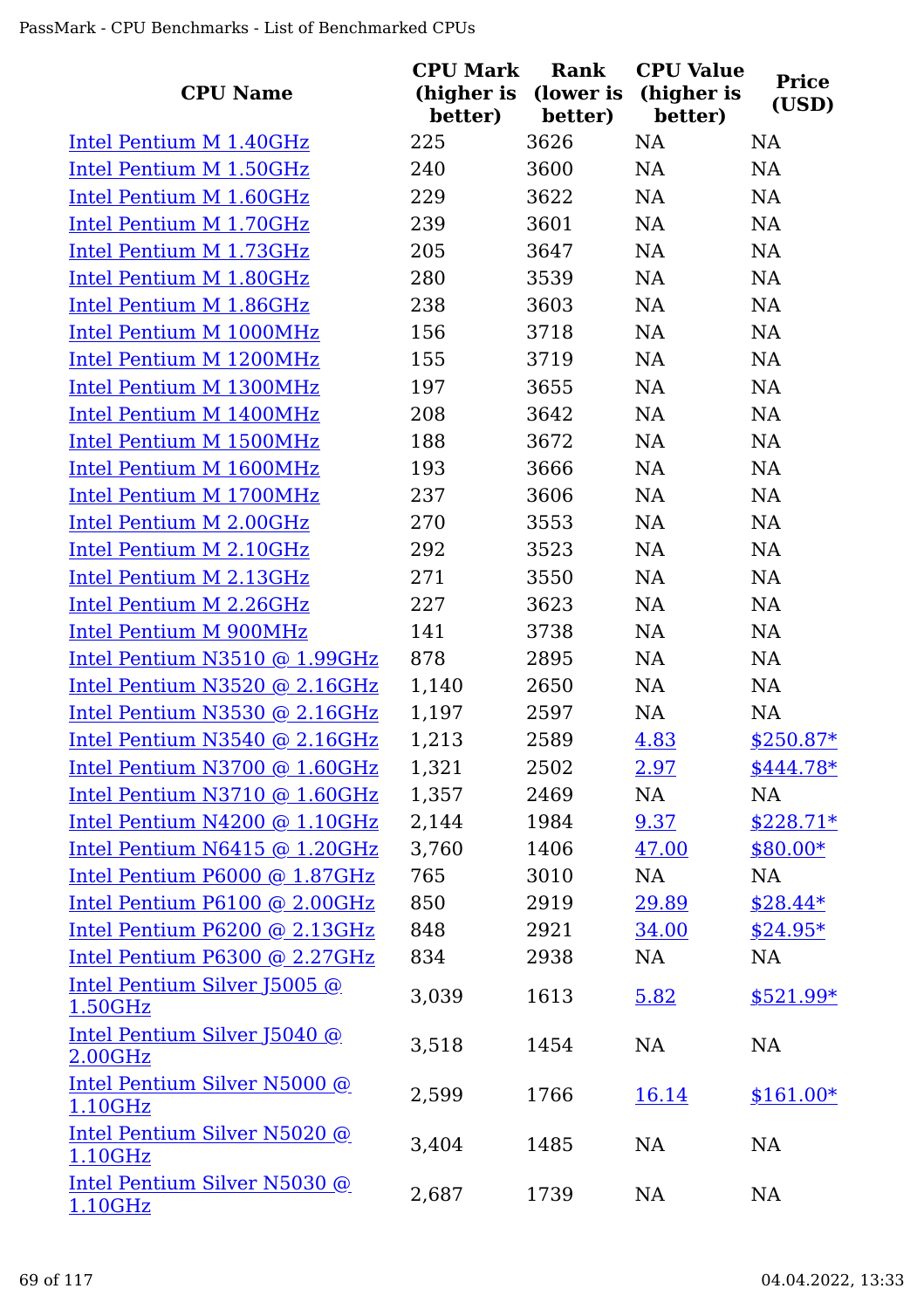| <b>CPU Name</b>                         | <b>CPU Mark</b><br>(higher is<br>better) | Rank<br>(lower is<br>better) | <b>CPU Value</b><br>(higher is<br>better) | <b>Price</b><br>(USD) |
|-----------------------------------------|------------------------------------------|------------------------------|-------------------------------------------|-----------------------|
| Intel Pentium Silver N6000 @<br>1.10GHz | 2,869                                    | 1682                         | <b>NA</b>                                 | <b>NA</b>             |
| Intel Pentium Silver N6005 @<br>2.00GHz | 4,513                                    | 1263                         | <b>NA</b>                                 | <b>NA</b>             |
| Intel Pentium SU2700 @ 1.30GHz          | 239                                      | 3602                         | <b>NA</b>                                 | <b>NA</b>             |
| Intel Pentium SU4100 @ 1.30GHz          | 476                                      | 3310                         | <b>NA</b>                                 | <b>NA</b>             |
| Intel Pentium T2060 @ 1.60GHz           | 330                                      | 3472                         | <b>NA</b>                                 | <b>NA</b>             |
| Intel Pentium T2080 @ 1.73GHz           | 348                                      | 3442                         | 2.18                                      | $$159.95*$            |
| Intel Pentium T2130 @ 1.86GHz           | 382                                      | 3409                         | NA                                        | <b>NA</b>             |
| Intel Pentium T2310 @ 1.46GHz           | 515                                      | 3275                         | <b>NA</b>                                 | <b>NA</b>             |
| Intel Pentium T2330 @ 1.60GHz           | 545                                      | 3245                         | 3.64                                      | $$149.95*$            |
| Intel Pentium T2370 @ 1.73GHz           | 500                                      | 3282                         | 14.27                                     | $$35.00*$             |
| Intel Pentium T2390 @ 1.86GHz           | 547                                      | 3243                         | <b>NA</b>                                 | <b>NA</b>             |
| Intel Pentium T2410 @ 2.00GHz           | 598                                      | 3184                         | <b>NA</b>                                 | <b>NA</b>             |
| Intel Pentium T3200 @ 2.00GHz           | 636                                      | 3146                         | 52.96                                     | $$12.00*$             |
| Intel Pentium T3400 @ 2.16GHz           | 645                                      | 3137                         | 8.06                                      | $$79.95*$             |
| Intel Pentium T4200 @ 2.00GHz           | 722                                      | 3057                         | 7.30                                      | $$98.95*$             |
| Intel Pentium T4300 @ 2.10GHz           | 775                                      | 3000                         | 7.83                                      | $$98.95*$             |
| Intel Pentium T4400 @ 2.20GHz           | 767                                      | 3007                         | 6.98                                      | $$109.95*$            |
| Intel Pentium T4500 @ 2.30GHz           | 791                                      | 2987                         | 26.40                                     | $$29.95*$             |
| Intel Pentium U5400 @ 1.20GHz           | 538                                      | 3250                         | NA                                        | <b>NA</b>             |
| Intel Pentium U5600 @ 1.33GHz           | 624                                      | 3161                         | <b>NA</b>                                 | <b>NA</b>             |
| Intel T1400 @ 1.73GHz                   | 475                                      | 3312                         | 31.70                                     | $$15.00*$             |
| Intel T1500 @ 1.86GHz                   | 548                                      | 3242                         | NA                                        | <b>NA</b>             |
| Intel T2050 @ 2.00GHz                   | 516                                      | 3272                         | <b>NA</b>                                 | NA                    |
| Intel Xeon 2.00GHz                      | 152                                      | 3725                         | NA                                        | NA                    |
| Intel XEON 2.20GHz                      | 164                                      | 3702                         | NA                                        | NA                    |
| Intel Xeon 2.40GHz                      | 180                                      | 3683                         | 19.73                                     | $$9.10*$              |
| Intel Xeon 2.80GHz                      | 260                                      | 3572                         | <b>NA</b>                                 | <b>NA</b>             |
| Intel Xeon 3.00GHz                      | 425                                      | 3360                         | NA                                        | NA                    |
| Intel Xeon 3.20GHz                      | 478                                      | 3306                         | <b>NA</b>                                 | <b>NA</b>             |
| Intel Xeon 3.40GHz                      | 375                                      | 3415                         | NA                                        | NA                    |
| Intel Xeon 3.60GHz                      | 403                                      | 3382                         | 0.47                                      | $$851.00*$            |
| Intel Xeon 3.73GHz                      | 901                                      | 2873                         | NA                                        | NA                    |
| Intel Xeon 3.80GHz                      | 393                                      | 3398                         | 0.46                                      | $$851.00*$            |
| Intel Xeon 3040 @ 1.86GHz               | 789                                      | 2991                         | 31.52                                     | $$25.04*$             |
| Intel Xeon 3050 @ 2.13GHz               | 841                                      | 2927                         | 5.32                                      | $$157.95*$            |
| Intel Xeon $3060$ @ $2.40$ GHz          | 939                                      | 2840                         | 40.84                                     | $$22.99*$             |
| Intel Xeon 3065 @ 2.33GHz               | 867                                      | 2904                         | 41.49                                     | $$20.90*$             |
| Intel Xeon 3070 @ 2.66GHz               | 1,025                                    | 2755                         | 35.78                                     | $$28.65*$             |
| Intel Xeon 3075 @ 2.66GHz               | 1,096                                    | 2690                         | 3.13                                      | $$349.95*$            |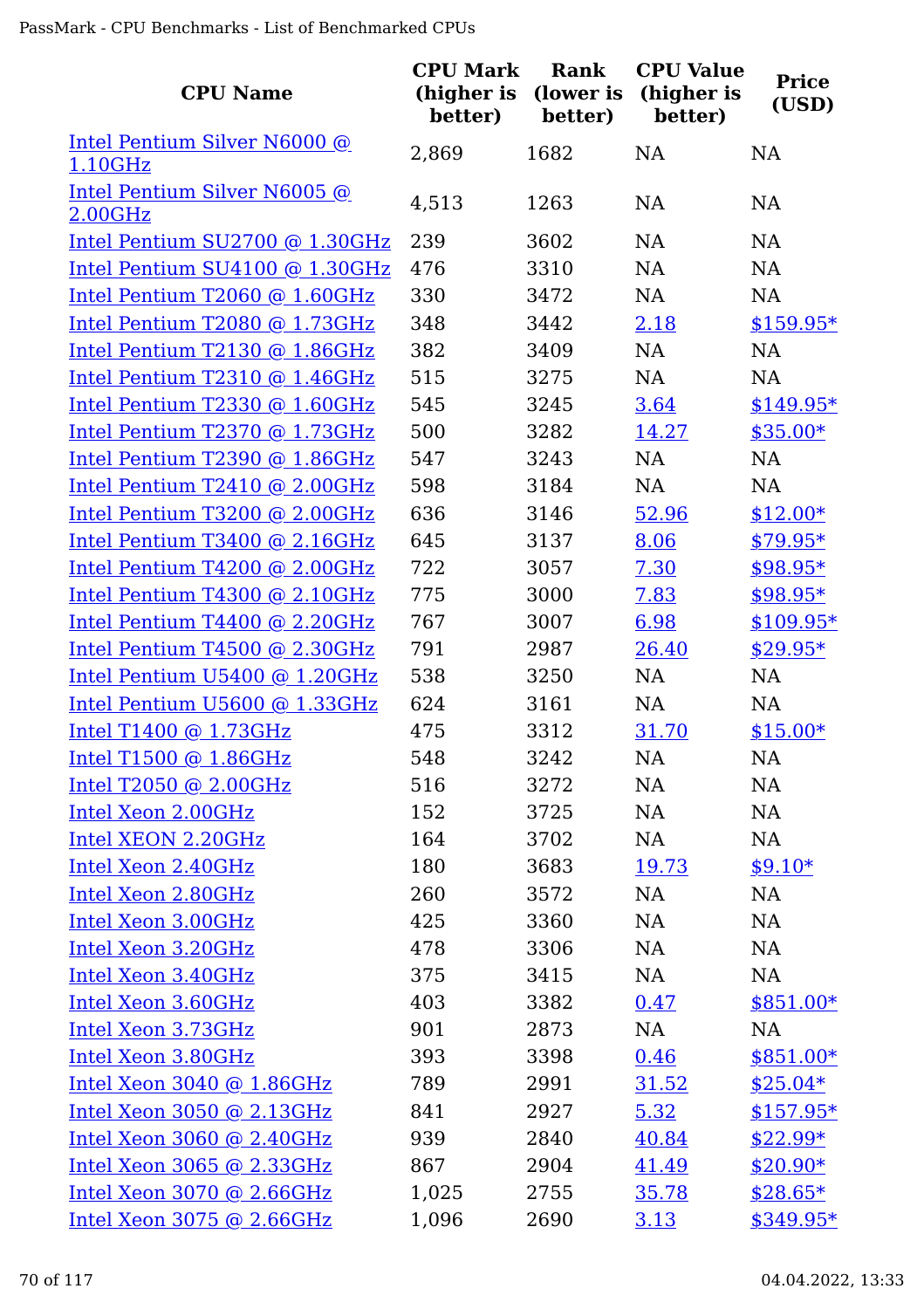| <b>CPU Name</b>                              | <b>CPU Mark</b><br>(higher is<br>better) | <b>Rank</b><br>(lower is<br>better) | <b>CPU Value</b><br>(higher is<br>better) | <b>Price</b><br>(USD) |
|----------------------------------------------|------------------------------------------|-------------------------------------|-------------------------------------------|-----------------------|
| Intel Xeon 3085 @ 3.00GHz                    | 1,070                                    | 2715                                | <b>NA</b>                                 | <b>NA</b>             |
| Intel Xeon $5110 \text{ @ } 1.60 \text{GHz}$ | 600                                      | 3181                                | 17.14                                     | $$35.00*$             |
| Intel Xeon 5120 @ 1.86GHz                    | 763                                      | 3012                                | 0.53                                      | \$1,444.92            |
| Intel Xeon 5130 @ 2.00GHz                    | 795                                      | 2982                                | 16.22                                     | \$48.99*              |
| Intel Xeon 5133 @ 2.20GHz                    | 887                                      | 2887                                | NA                                        | <b>NA</b>             |
| Intel Xeon 5140 @ 2.33GHz                    | 857                                      | 2915                                | 23.16                                     | $$36.99*$             |
| Intel Xeon $5148$ @ 2.33GHz                  | 912                                      | 2860                                | 45.62                                     | $$20.00*$             |
| Intel Xeon $5150$ @ 2.66GHz                  | 840                                      | 2928                                | 27.11                                     | $$30.99*$             |
| Intel Xeon $5160$ @ 3.00GHz                  | 963                                      | 2820                                | 22.14                                     | $$43.50*$             |
| Intel Xeon @ 2.00GHz                         | 7,363                                    | 837                                 | NA                                        | <b>NA</b>             |
| Intel Xeon @ 2.20GHz                         | 1,324                                    | 2500                                | NA                                        | NA                    |
| Intel Xeon Bronze 3104 @ 1.70GHz 4,627       |                                          | 1243                                | 14.68                                     | \$315.09              |
| Intel Xeon Bronze 3106 @ 1.70GHz 5,754       |                                          | 1062                                | 17.30                                     | \$332.65              |
| Intel Xeon Bronze 3204 @ 1.90GHz 4,796       |                                          | 1212                                | 10.66                                     | \$450.00              |
| Intel Xeon D-1518 @ 2.20GHz                  | 4,784                                    | 1215                                | NA                                        | NA                    |
| Intel Xeon D-1520 @ 2.20GHz                  | 3,324                                    | 1507                                | NA                                        | <b>NA</b>             |
| Intel Xeon $D-1521$ @ 2.40GHz                | 5,876                                    | 1044                                | NA                                        | NA                    |
| Intel Xeon D-1528 @ 1.90GHz                  | 5,910                                    | 1039                                | <b>NA</b>                                 | <b>NA</b>             |
| Intel Xeon D-1531 @ $2.20GHz$                | 7,447                                    | 828                                 | 21.40                                     | $$348.00*$            |
| Intel Xeon D-1537 @ 1.70GHz                  | 7,176                                    | 860                                 | 12.57                                     | $$571.00*$            |
| Intel Xeon $D-1539$ @ 1.60GHz                | 7,175                                    | 861                                 | 14.76                                     | \$486.00*             |
| Intel Xeon D-1540 @ 2.00GHz                  | 10,028                                   | 644                                 | NA                                        | <b>NA</b>             |
| Intel Xeon $D-1541$ @ 2.10GHz                | 10,201                                   | 632                                 | <b>NA</b>                                 | <b>NA</b>             |
| Intel Xeon D-1548 @ 2.00GHz                  | 9,075                                    | 699                                 | 16.35                                     | $$555.00*$            |
| Intel Xeon D-1557 @ 1.50GHz                  | 7,118                                    | 866                                 | 10.26                                     | $$694.00*$            |
| Intel Xeon D-1559 @ 1.50GHz                  | 5,647                                    | 1077                                | NA                                        | NA                    |
| Intel Xeon D-1567 @ 2.10GHz                  | 9,236                                    | 685                                 | NA                                        | NA                    |
| Intel Xeon D-1577 @ 1.30GHz                  | 11,645                                   | 554                                 | 9.90                                      | $$1,176.00*$          |
| Intel Xeon D-1581 $@$ 1.80GHz                | 10,476                                   | 607                                 | NA                                        | NA                    |
| Intel Xeon D-1587 @ 1.70GHz                  | 9,223                                    | 687                                 | NA                                        | NA                    |
| Intel Xeon $D-1602$ @ 2.50GHz                | 2,459                                    | 1820                                | 23.20                                     | $$106.00*$            |
| Intel Xeon $D-1622$ @ 2.60GHz                | 6,205                                    | 993                                 | 36.50                                     | $$170.00*$            |
| Intel Xeon $D-2123IT$ @ 2.20GHz              | 7,731                                    | 795                                 | 36.30                                     | $$213.00*$            |
| Intel Xeon D-2141I @ 2.20GHz                 | 12,177                                   | 535                                 | 21.94                                     | $$555.00*$            |
| Intel Xeon D-2143IT @ 2.20GHz                | 13,107                                   | 505                                 | 23.16                                     | $$566.00*$            |
| Intel Xeon D-2146NT @ 2.30GHz                | 11,736                                   | 551                                 | 18.31                                     | $$641.00*$            |
| Intel Xeon D-2166NT @ 2.00GHz                | 15,105                                   | 414                                 | 15.03                                     | $$1,005.00*$          |
| Intel Xeon D-2183IT @ $2.20GHz$              | 18,385                                   | 319                                 | 10.42                                     | $$1,764.00*$          |
| Intel Xeon D-2187NT @ 2.00GHz                | 18,070                                   | 331                                 | 9.08                                      | $$1,989.00*$          |
| Intel Xeon D-2799 @ 2.40GHz                  | 33,792                                   | 81                                  | 17.48                                     | $$1,933.00*$          |
| Intel Xeon E-2104G @ 3.20GHz                 | 6,215                                    | 992                                 | <u>12.19</u>                              | $$510.00*$            |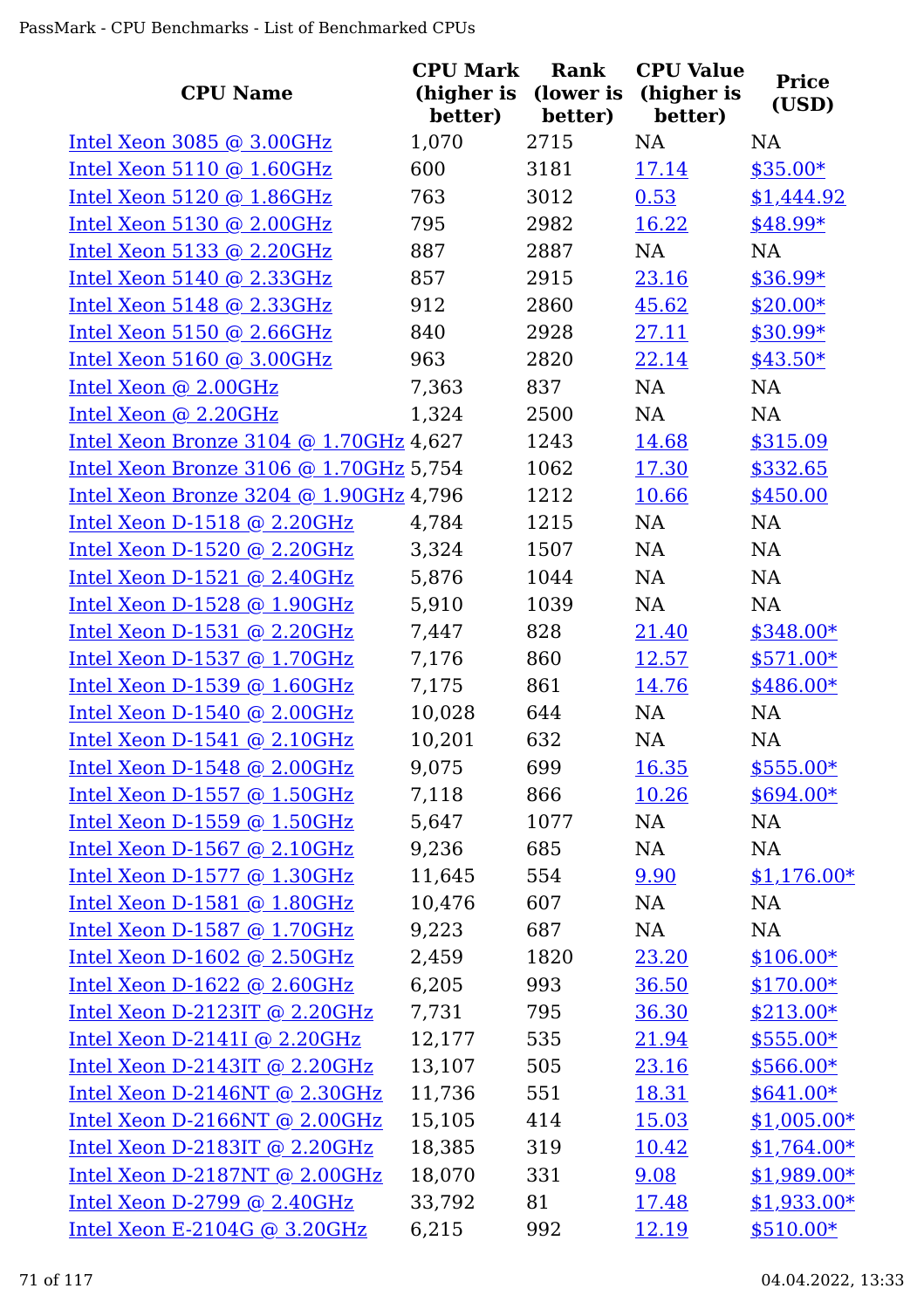|                                                              | <b>CPU Mark</b>       | Rank                 | <b>CPU Value</b>      | <b>Price</b>               |
|--------------------------------------------------------------|-----------------------|----------------------|-----------------------|----------------------------|
| <b>CPU Name</b>                                              | (higher is<br>better) | (lower is<br>better) | (higher is<br>better) | (USD)                      |
| Intel Xeon E-2124 @ 3.30GHz                                  | 6,966                 | 893                  | 31.66                 | \$220.00                   |
| Intel Xeon E-2124G @ $3.40GHz$                               | 7,518                 | 819                  | 28.70                 | \$261.99                   |
| Intel Xeon E-2126G $@$ 3.30GHz                               | 10,922                | 587                  | 34.12                 | \$320.10                   |
| Intel Xeon E-2134 @ 3.50GHz                                  | 8,741                 | 715                  | 29.85                 | \$292.82                   |
| Intel Xeon E-2136 @ 3.30GHz                                  | 13,540                | 483                  | 44.10                 | \$306.99                   |
| Intel Xeon E-2144G $@3.60GHz$                                | 9,322                 | 679                  | 30.95                 | $$301.17*$                 |
| Intel Xeon E-2146G $@3.50GHz$                                | 13,343                | 493                  | 36.10                 | \$369.60                   |
| Intel Xeon E-2174G @ 3.80GHz                                 | 9,564                 | 666                  | 24.97                 | \$382.99                   |
| Intel Xeon E-2176G $@3.70GHz$                                | 13,643                | 480                  | 29.09                 | \$469.00                   |
| Intel Xeon E-2176M @ 2.70GHz                                 | 10,929                | 586                  | 24.29                 | $$450.00*$                 |
| Intel Xeon E-2186G @ 3.80GHz                                 | 13,909                | 472                  | 25.63                 | $$542.78*$                 |
| Intel Xeon E-2186M @ 2.90GHz                                 | 10,867                | 588                  | 17.44                 | $$623.00*$                 |
| Intel Xeon E-2224 $@$ 3.40GHz                                | 7,223                 | 854                  | 29.55                 | $$244.47*$                 |
| Intel Xeon E-2224G @ 3.50GHz                                 | 7,507                 | 821                  | 28.06                 | $$267.56*$                 |
| Intel Xeon E-2226G @ $3.40$ GHz                              | 11,119                | 579                  | 34.05                 | $$326.54*$                 |
| Intel Xeon E-2234 @ $3.60$ GHz                               | 10,045                | 642                  | 34.05                 | \$294.99*                  |
| Intel Xeon E-2236 @ 3.40GHz                                  | 14,426                | 451                  | 42.06                 | \$342.96                   |
| Intel Xeon E-2244G $@3.80GHz$                                | 9,826                 | 654                  | 23.79                 | $$413.00*$                 |
| Intel Xeon E-2246G @ $3.60$ GHz                              | 14,055                | 465                  | 45.19                 | $$311.00*$                 |
| Intel Xeon E-2254ML $@1.70GHz$                               | 6,333                 | 975                  | <b>NA</b>             | <b>NA</b>                  |
| Intel Xeon E-2274G $@$ 4.00GHz                               | 9,660                 | 662                  | 28.92                 | \$334.00*                  |
| Intel Xeon E-2276G @ $3.80$ GHz                              | 13,371                | 491                  | 30.36                 | \$440.45                   |
| Intel Xeon E-2276M @ 2.80GHz                                 | 11,792                | 549                  | 26.20                 | $$450.00*$                 |
| Intel Xeon E-2276ME @ 2.80GHz                                | 8,167                 | 760                  | 18.15                 | \$450.00*                  |
| Intel Xeon E-2278G $@3.40GHz$                                | 17,684                | 342                  | 35.80                 | \$494.00*                  |
| Intel Xeon E-2278GE @ 3.30GHz                                | 15,252                | 408                  | 30.88                 | $$494.00*$                 |
| Intel Xeon E-2278GEL @ 2.00GHz                               |                       | 540                  |                       | $$494.00*$                 |
|                                                              | 12,024<br>14,384      | 453                  | 24.34                 |                            |
| Intel Xeon E-2286G @ $4.00GHz$                               |                       | 410                  | 26.09                 | $$551.26*$                 |
| Intel Xeon E-2286M @ $2.40GHz$                               | 15,219                | 353                  | 11.08<br>32.12        | $$1,373.18*$<br>$$539.00*$ |
| Intel Xeon E-2288G $@3.70GHz$<br>Intel Xeon E-2314 @ 2.80GHz | 17,313                | 727                  | 43.84                 |                            |
|                                                              | 8,549                 |                      |                       | $$195.00*$                 |
| Intel Xeon E-2334 @ 3.40GHz                                  | 13,189                | 498                  | 43.10                 | \$305.99                   |
| Intel Xeon E-2336 @ 2.90GHz                                  | 15,419                | 402                  | 50.72                 | $$304.00*$                 |
| Intel Xeon E-2356G @ 3.20GHz                                 | 18,912                | 303                  | 56.79                 | $$333.00*$                 |
| Intel Xeon E-2374G @ 3.70GHz                                 | 14,086                | 464                  | 39.46                 | $$357.00*$                 |
| Intel Xeon E-2378 @ 2.60GHz                                  | 17,564                | 347                  | 45.50                 | \$386.00*                  |
| Intel Xeon E-2388G @ 3.20GHz                                 | 23,553                | 185                  | 43.70                 | $$539.00*$                 |
| Intel Xeon E3-1205 v6 @ 3.00GHz                              | 5,682                 | 1070                 | 29.44                 | $$193.00*$                 |
| Intel Xeon E3-1220 @ 3.10GHz                                 | 3,855                 | 1382                 | 98.56                 | \$39.11                    |
| Intel Xeon E3-1220 V2 @ 3.10GHz                              | 4,695                 | 1231                 | 50.48                 | \$93.00                    |
| Intel Xeon E3-1220 v3 @ 3.10GHz                              | 5,165                 | 1155                 | 89.06                 | \$57.99                    |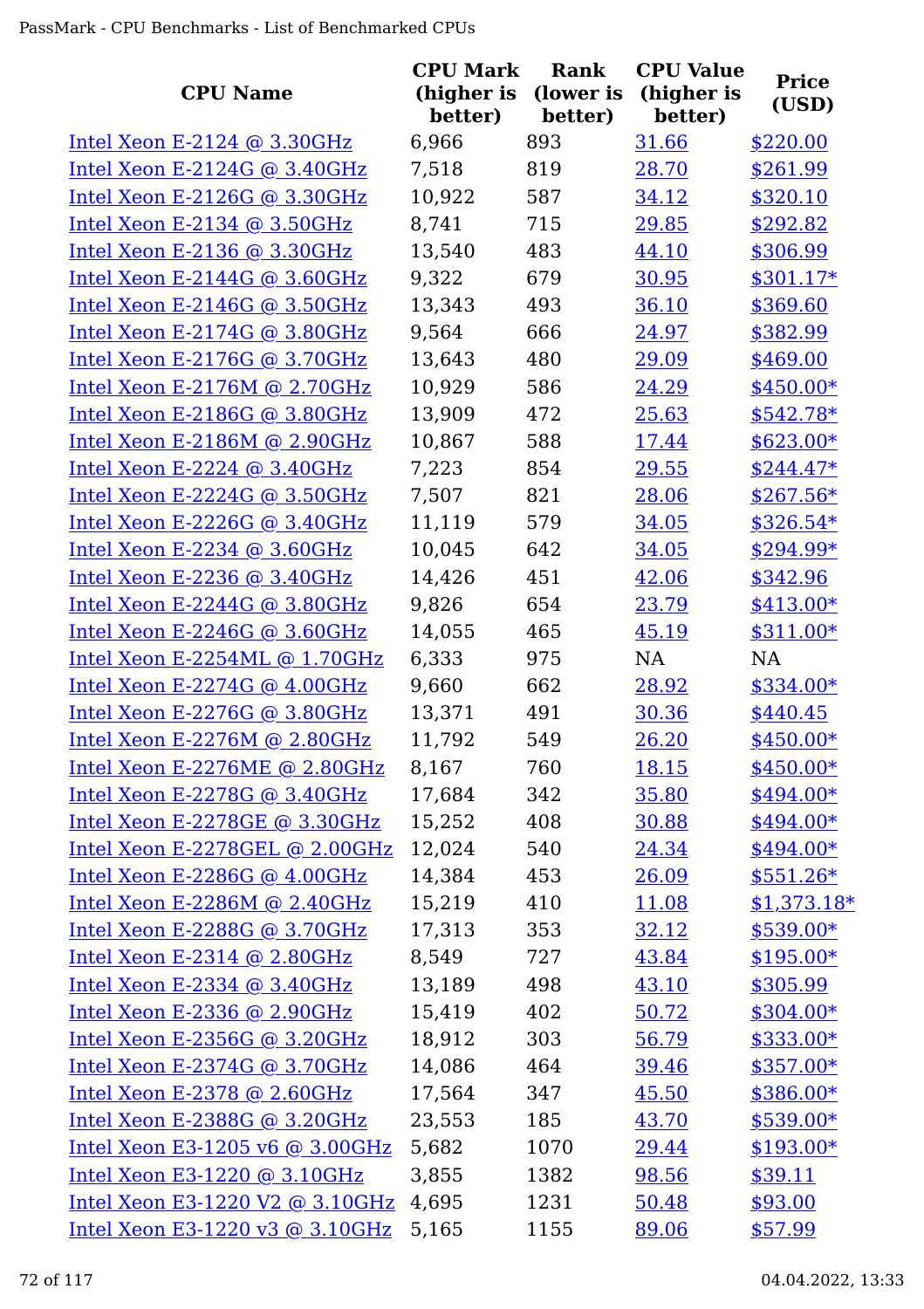| <b>CPU Name</b>                        | <b>CPU Mark</b><br>(higher is<br>better) | Rank<br>(lower is<br>better) | <b>CPU Value</b><br>(higher is<br>better) | <b>Price</b><br>(USD) |
|----------------------------------------|------------------------------------------|------------------------------|-------------------------------------------|-----------------------|
| Intel Xeon E3-1220 v5 @ 3.00GHz        | 5,690                                    | 1068                         | 29.56                                     | \$192.47              |
| Intel Xeon E3-1220 v6 @ 3.00GHz        | 5,657                                    | 1074                         | 13.58                                     | \$416.68              |
| Intel Xeon E3-1220L @ 2.20GHz          | 2,050                                    | 2046                         | NA                                        | NA                    |
| Intel Xeon E3-1220L V2 @<br>2.30GHz    | 2,278                                    | 1912                         | <b>NA</b>                                 | <b>NA</b>             |
| Intel Xeon E3-1220L v3 @ 1.10GHz 1,407 |                                          | 2445                         | <b>NA</b>                                 | <b>NA</b>             |
| Intel Xeon E3-1225 @ 3.10GHz           | 3,810                                    | 1394                         | 17.87                                     | \$213.19              |
| Intel Xeon E3-1225 V2 @ 3.20GHz        | 4,793                                    | 1214                         | 21.29                                     | \$225.19              |
| Intel Xeon E3-1225 v3 @ 3.20GHz        | 5,282                                    | 1133                         | 58.73                                     | \$89.95               |
| Intel Xeon E3-1225 v5 @ 3.30GHz        | 5,951                                    | 1034                         | 31.55                                     | \$188.59              |
| Intel Xeon E3-1225 v6 @ 3.30GHz        | 6,312                                    | 977                          | 30.33                                     | \$208.13              |
| Intel Xeon E3-1226 v3 @ 3.30GHz        | 5,523                                    | 1095                         | 19.75                                     | \$279.70              |
| Intel Xeon E3-1230 @ 3.20GHz           | 5,036                                    | 1178                         | 18.64                                     | \$270.19              |
| Intel Xeon E3-1230 V2 @ 3.30GHz        | 6,189                                    | 995                          | 99.03                                     | \$62.50               |
| Intel Xeon E3-1230 v3 @ 3.30GHz        | 6,749                                    | 931                          | 68.49                                     | \$98.53               |
| Intel Xeon E3-1230 v5 @ 3.40GHz        | 7,793                                    | 790                          | 8.50                                      | \$916.98              |
| Intel Xeon E3-1230 v6 @ 3.50GHz        | 8,471                                    | 734                          | 14.23                                     | \$595.44              |
| Intel Xeon E3-1230L v3 @ 1.80GHz 4,764 |                                          | 1219                         | 10.62                                     | \$448.50              |
| Intel Xeon E3-1231 v3 @ 3.40GHz        | 6,999                                    | 890                          | 71.43                                     | \$97.99               |
| Intel Xeon E3-1235 @ 3.20GHz           | 4,725                                    | 1225                         | 20.19                                     | \$234.00              |
| Intel Xeon E3-1235L v5 @ 2.00GHz 5,013 |                                          | 1181                         | NA                                        | <b>NA</b>             |
| Intel Xeon E3-1240 @ 3.30GHz           | 5,378                                    | 1117                         | 37.61                                     | \$143.00              |
| Intel Xeon E3-1240 V2 $\omega$ 3.40GHz | 6,295                                    | 985                          | 62.95                                     | \$99.99               |
| Intel Xeon E3-1240 v3 @ 3.40GHz        | 7,054                                    | 880                          | 10.36                                     | $$681.00*$            |
| Intel Xeon E3-1240 v5 $\omega$ 3.50GHz | 8,254                                    | 750                          | 42.26                                     | \$195.32              |
| Intel Xeon E3-1240 v6 @ 3.70GHz        | 8,853                                    | 709                          | 23.33                                     | \$379.45              |
| Intel Xeon E3-1240L v3 @ 2.00GHz 5,304 |                                          | 1130                         | 5.92                                      | $$895.50*$            |
| Intel Xeon E3-1240L v5 @ 2.10GHz 6,173 |                                          | 997                          | 22.21                                     | $$278.00*$            |
| Intel Xeon E3-1241 v3 @ 3.50GHz        | 7,067                                    | 878                          | 88.35                                     | \$79.99               |
| Intel Xeon E3-1245 @ 3.30GHz           | 5,362                                    | 1121                         | 21.88                                     | \$245.00              |
| Intel Xeon E3-1245 V2 @ 3.40GHz        | 6,309                                    | 978                          | 17.17                                     | \$367.50              |
| Intel Xeon E3-1245 v3 @ 3.40GHz        | 7,004                                    | 888                          | 60.91                                     | \$114.99              |
| Intel Xeon E3-1245 v5 $\omega$ 3.50GHz | 8,078                                    | 768                          | 57.70                                     | \$139.99              |
| Intel Xeon E3-1245 v6 @ 3.70GHz        | 8,606                                    | 724                          | 43.03                                     | \$200.00              |
| Intel Xeon E3-1246 v3 @ 3.50GHz        | 7,220                                    | 855                          | 49.12                                     | \$146.99              |
| Intel Xeon E3-1260L $@$ 2.40GHz        | 4,043                                    | 1353                         | 32.34                                     | $$125.00*$            |
| Intel Xeon E3-1260L v5 @ 2.90GHz 7,757 |                                          | 793                          | 29.98                                     | $$258.70*$            |
| Intel Xeon E3-1265L @ 2.40GHz          | 3,589                                    | 1442                         | 3.91                                      | $$918.35*$            |
| Intel Xeon E3-1265L V2 $@$<br>2.50GHz  | 4,711                                    | 1227                         | <u>31.41</u>                              | \$149.99              |
| Intel Xeon E3-1265L v3 @ 2.50GHz 5,987 |                                          | 1029                         | 8.55                                      | \$699.95              |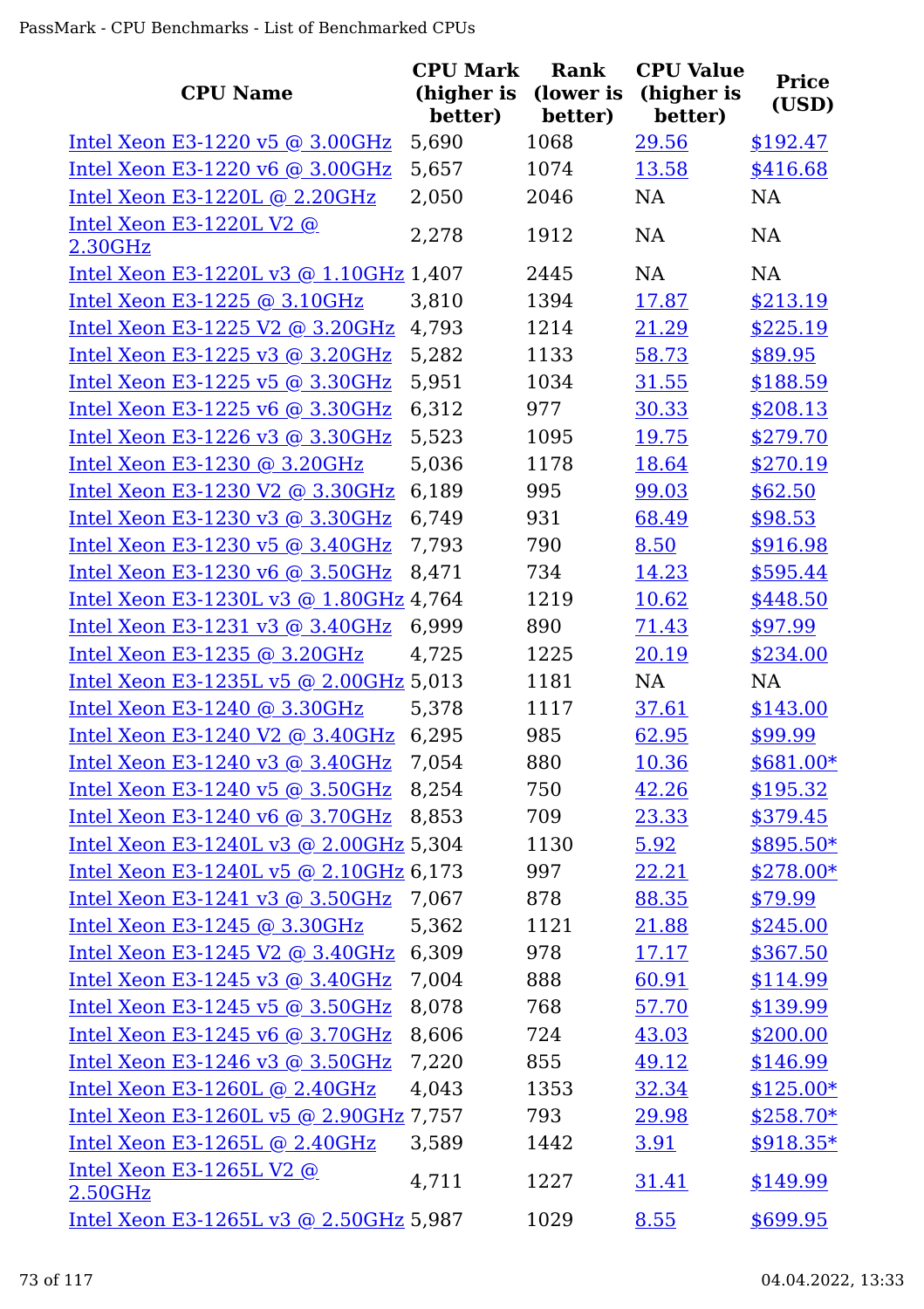|                                        | <b>CPU Mark</b>       | <b>Rank</b>          | <b>CPU Value</b>      | <b>Price</b> |
|----------------------------------------|-----------------------|----------------------|-----------------------|--------------|
| <b>CPU Name</b>                        | (higher is<br>better) | (lower is<br>better) | (higher is<br>better) | (USD)        |
| Intel Xeon E3-1265L v4 @ 2.30GHz 6,954 |                       | 895                  | <b>NA</b>             | <b>NA</b>    |
| Intel Xeon E3-1268L v3 @ 2.30GHz 5,427 |                       | 1111                 | <b>NA</b>             | NA           |
| Intel Xeon E3-1268L v5 @ 2.40GHz 6,600 |                       | 941                  | 14.46                 | $$456.54*$   |
| Intel Xeon E3-1270 @ 3.40GHz           | 5,409                 | 1115                 | 67.64                 | \$79.97      |
| Intel Xeon E3-1270 V2 @ 3.50GHz        | 6,425                 | 962                  | 23.88                 | \$269.00     |
| Intel Xeon E3-1270 v3 @ 3.50GHz        | 7,235                 | 852                  | 56.09                 | \$128.99     |
| Intel Xeon E3-1270 v5 @ 3.60GHz        | 8,334                 | 744                  | 9.14                  | \$912.00     |
| Intel Xeon E3-1270 v6 @ 3.80GHz        | 8,840                 | 711                  | 27.82                 | \$317.71     |
| Intel Xeon E3-1270L v4 @ 3.00GHz 7,662 |                       | 806                  | NA                    | NA           |
| Intel Xeon E3-1271 v3 @ $3.60$ GHz     | 7,439                 | 830                  | 49.60                 | \$149.99     |
| Intel Xeon E3-1275 $@3.40GHz$          | 5,372                 | 1118                 | 7.17                  | \$749.00     |
| Intel Xeon E3-1275 V2 @ 3.50GHz        | 6,600                 | 942                  | 44.00                 | \$149.99     |
| Intel Xeon E3-1275 v3 @ 3.50GHz        | 7,143                 | 864                  | 35.72                 | \$199.99     |
| Intel Xeon E3-1275 v5 @ 3.60GHz        | 8,421                 | 737                  | 18.97                 | \$444.04     |
| Intel Xeon E3-1275 v6 @ 3.80GHz        | 9,229                 | 686                  | 25.68                 | \$359.39     |
| Intel Xeon E3-1275L v3 @ 2.70GHz 6,035 |                       | 1025                 | NA                    | <b>NA</b>    |
| Intel Xeon E3-1276 v3 @ 3.60GHz        | 7,345                 | 840                  | 46.49                 | \$157.99     |
| Intel Xeon E3-1280 $@$ 3.50GHz         | 5,510                 | 1099                 | 15.39                 | \$358.00     |
| Intel Xeon E3-1280 V2 @ 3.60GHz        | 6,511                 | 953                  | 40.70                 | \$159.96     |
| Intel Xeon E3-1280 v3 @ 3.60GHz        | 7,256                 | 849                  | 29.14                 | $$249.00*$   |
| Intel Xeon E3-1280 v5 @ 3.70GHz        | 8,320                 | 746                  | 21.06                 | \$395.00*    |
| Intel Xeon E3-1280 v6 @ 3.90GHz        | 9,087                 | 696                  | 17.32                 | \$524.73     |
| Intel Xeon E3-1281 v3 @ 3.70GHz        | 7,406                 | 836                  | 13.56                 | \$546.25     |
| Intel Xeon E3-1285 v3 @ 3.60GHz        | 6,987                 | 891                  | <b>NA</b>             | NA           |
| Intel Xeon E3-1285 v4 @ 3.50GHz        | 7,614                 | 810                  | NA                    | NA           |
| Intel Xeon E3-1285 v6 @ 4.10GHz        | 9,276                 | 683                  | 17.16                 | \$540.59     |
| Intel Xeon E3-1285L v3 @ 3.10GHz 6,848 |                       | 916                  | 7.62                  | \$898.50     |
| Intel Xeon E3-1285L v4 @ 3.40GHz 8,022 |                       | 774                  | 6.88                  | \$1,166.00   |
| Intel Xeon E3-1286 v3 @ 3.70GHz 7,418  |                       | 833                  | 8.84                  | $$839.00*$   |
| Intel Xeon E3-1286L v3 @ 3.20GHz 6,450 |                       | 959                  | 8.33                  | $$774.00*$   |
| Intel Xeon E3-1290 @ 3.60GHz           | 4,988                 | 1183                 | 5.64                  | $$885.00*$   |
| Intel Xeon E3-1290 V2 @ 3.70GHz 6,461  |                       | 956                  | 7.30                  | $$885.00*$   |
| Intel Xeon E3-1505L v5 @ 2.00GHz 4,838 |                       | 1205                 | <b>NA</b>             | <b>NA</b>    |
| Intel Xeon E3-1505L v6 @ 2.20GHz 6,088 |                       | 1015                 | <b>NA</b>             | <b>NA</b>    |
| Intel Xeon E3-1505M v5 @<br>2.80GHz    | 7,082                 | 872                  | NA                    | <b>NA</b>    |
| Intel Xeon E3-1505M v6 $@$<br>3.00GHz  | 7,017                 | 885                  | <b>NA</b>             | <b>NA</b>    |
| Intel Xeon E3-1515M $v5$ @<br>2.80GHz  | 7,938                 | 779                  | <b>NA</b>             | <b>NA</b>    |
| Intel Xeon E3-1535M $v5$ @<br>2.90GHz  | 7,563                 | 813                  | <u>12.14</u>          | $$623.00*$   |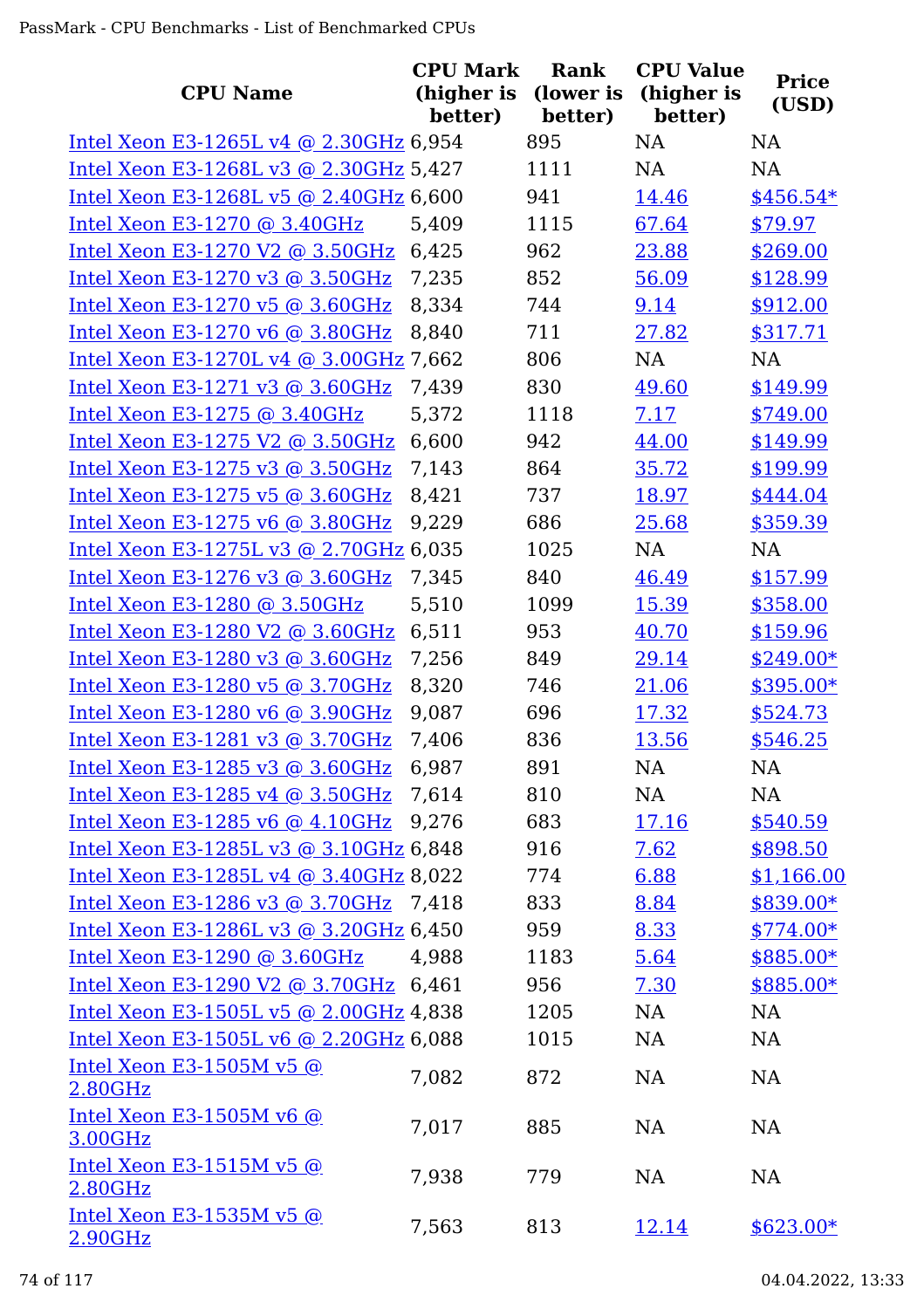| <b>CPU Name</b>                            | <b>CPU Mark</b><br>(higher is<br>better) | Rank<br>(lower is<br>better) | <b>CPU Value</b><br>(higher is<br>better) | <b>Price</b><br>(USD) |
|--------------------------------------------|------------------------------------------|------------------------------|-------------------------------------------|-----------------------|
| Intel Xeon E3-1535M v6 $@$                 | 8,208                                    | 759                          | 13.18                                     | $$623.00*$            |
| 3.10GHz                                    |                                          |                              |                                           |                       |
| <u>Intel Xeon E3-1545M v5 @</u><br>2.90GHz | 7,911                                    | 780                          | NA                                        | NA                    |
| Intel Xeon E3-1575M v5 @                   |                                          |                              |                                           |                       |
| 3.00GHz                                    | 7,629                                    | 809                          | 6.32                                      | $$1,207.00*$          |
| Intel Xeon E3-1585 v5 @ 3.50GHz            | 8,408                                    | 740                          | 15.12                                     | $$556.00*$            |
| Intel Xeon E3-1585L v5 @ 3.00GHz 8,021     |                                          | 775                          | 18.02                                     | \$445.00*             |
| Intel Xeon E3110 @ 3.00GHz                 | 1,242                                    | 2560                         | 6.21                                      | \$199.95*             |
| Intel Xeon E3113 @ 3.00GHz                 | 1,429                                    | 2429                         | 145.96                                    | $$9.79*$              |
| Intel Xeon E3120 @ 3.16GHz                 | 1,330                                    | 2495                         | <b>NA</b>                                 | <b>NA</b>             |
| Intel Xeon E5-1410 @ 2.80GHz               | 4,634                                    | 1239                         | 103.00                                    | \$44.99*              |
| Intel Xeon E5-1410 v2 @ 2.80GHz            | 5,842                                    | 1049                         | 304.26                                    | $$19.20*$             |
| Intel Xeon E5-1428L v2 @ 2.20GHz 6,566     |                                          | 946                          | 322.34                                    | $$20.37*$             |
| Intel Xeon E5-1603 @ 2.80GHz               | 3,448                                    | 1474                         | 98.54                                     | \$34.99*              |
| Intel Xeon E5-1603 v3 @ 2.80GHz            | 4,489                                    | 1267                         | 348.50                                    | $$12.88*$             |
| Intel Xeon E5-1603 v4 @ 2.80GHz            | 4,812                                    | 1211                         | <b>NA</b>                                 | <b>NA</b>             |
| Intel Xeon E5-1607 @ 3.00GHz               | 3,730                                    | 1415                         | 323.51                                    | $$11.53*$             |
| Intel Xeon E5-1607 v2 @ 3.00GHz            | 4,285                                    | 1301                         | 18.64                                     | $$229.95*$            |
| Intel Xeon E5-1607 v3 @ 3.10GHz            | 4,992                                    | 1182                         | <b>NA</b>                                 | NA                    |
| Intel Xeon E5-1607 v4 @ 3.10GHz            | 5,245                                    | 1143                         | 29.46                                     | \$178.02              |
| Intel Xeon E5-1620 @ 3.60GHz               | 5,871                                    | 1046                         | 32.63                                     | $$179.91*$            |
| Intel Xeon E5-1620 v2 @ 3.70GHz            | 6,534                                    | 951                          | 21.13                                     | \$309.19              |
| Intel Xeon E5-1620 v3 @ 3.50GHz            | 7,006                                    | 887                          | 88.17                                     | \$79.46               |
| Intel Xeon E5-1620 v4 $@$ 3.50GHz          | 7,440                                    | 829                          | 30.92                                     | \$240.62              |
| Intel Xeon E5-1630 v3 @ 3.70GHz            | 7,435                                    | 832                          | 5.14                                      | \$1,447.00            |
| Intel Xeon E5-1630 v4 @ 3.70GHz            | 7,654                                    | 808                          | NA                                        | <b>NA</b>             |
| Intel Xeon E5-1650 @ 3.20GHz               | 8,104                                    | 766                          | 72.36                                     | \$112.00              |
| Intel Xeon E5-1650 v2 @ 3.50GHz            | 9,311                                    | 682                          | 39.12                                     | \$238.02              |
| Intel Xeon E5-1650 v3 $\omega$ 3.50GHz     | 10,379                                   | 616                          | 12.66                                     | $$819.95*$            |
| Intel Xeon E5-1650 v4 @ 3.60GHz            | 11,533                                   | 559                          | 25.42                                     | $$453.70*$            |
| Intel Xeon E5-1660 @ 3.30GHz               | 8,413                                    | 738                          | 31.49                                     | \$267.19              |
| Intel Xeon E5-1660 v2 @ 3.70GHz            | 10,223                                   | 631                          | 3.31                                      | $$3,092.00*$          |
| Intel Xeon E5-1660 v3 @ 3.00GHz            | 12,360                                   | 526                          | 30.98                                     | \$398.95*             |
| Intel Xeon E5-1660 v4 @ 3.20GHz            | 13,333                                   | 494                          | 8.92                                      | $$1,494.00*$          |
| Intel Xeon E5-1680 v2 @ 3.00GHz            | 12,465                                   | 520                          | NA                                        | NA                    |
| Intel Xeon E5-1680 v3 @ 3.20GHz            | 13,191                                   | 497                          | 22.36                                     | $$589.99*$            |
| Intel Xeon E5-1680 v4 @ 3.40GHz            | 14,120                                   | 462                          | 2.99                                      | \$4,719.00            |
| Intel Xeon E5-1681 v3 @ 2.90GHz            | 14,820                                   | 429                          | NA                                        | NA                    |
| Intel Xeon E5-2403 @ 1.80GHz               | 2,363                                    | 1868                         | 67.52                                     | \$34.99               |
| Intel Xeon E5-2403 v2 @ 1.80GHz            | 2,873                                    | 1680                         | 5.31                                      | $$541.00*$            |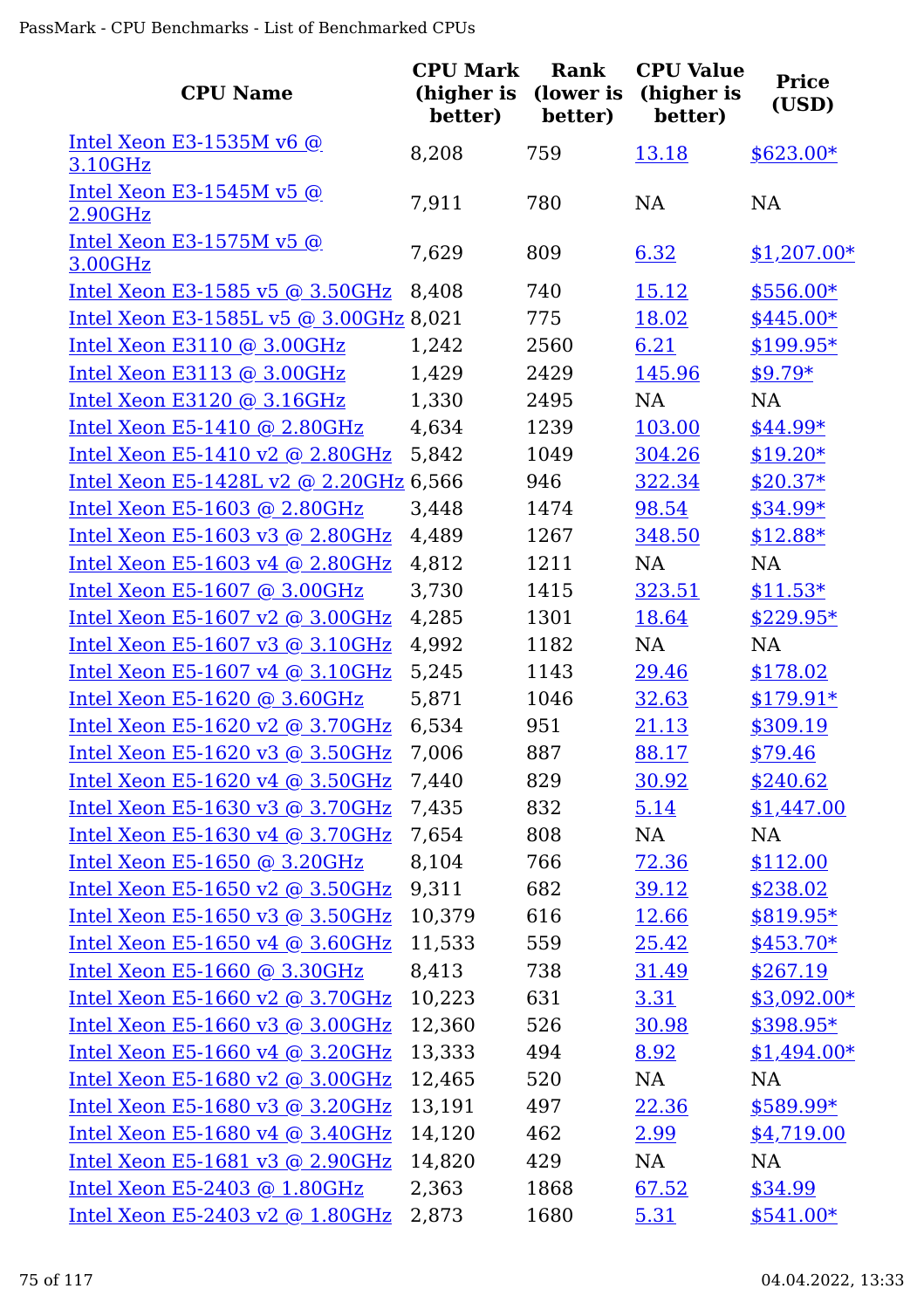|                                         | <b>CPU Mark</b>       | Rank                 | <b>CPU Value</b>      | <b>Price</b> |
|-----------------------------------------|-----------------------|----------------------|-----------------------|--------------|
| <b>CPU Name</b>                         | (higher is<br>better) | (lower is<br>better) | (higher is<br>better) | (USD)        |
| Intel Xeon E5-2407 @ 2.20GHz            | 2,661                 | 1744                 | 8.19                  | \$325.03     |
| Intel Xeon E5-2407 v2 @ 2.40GHz         | 3,504                 | 1461                 | 21.38                 | \$163.90     |
| Intel Xeon E5-2418L @ 2.00GHz           | 3,518                 | 1453                 | NA                    | <b>NA</b>    |
| Intel Xeon $E5-2420$ @ 1.90GHz          | 5,138                 | 1158                 | 39.83                 | \$129.00     |
| Intel Xeon E5-2420 v2 @ 2.20GHz         | 6,498                 | 955                  | 60.44                 | \$107.52     |
| Intel Xeon E5-2430 @ 2.20GHz            | 5,863                 | 1048                 | 84.97                 | \$69.00      |
| Intel Xeon E5-2430 v2 @ 2.50GHz         | 6,864                 | 912                  | 137.31                | \$49.99      |
| Intel Xeon E5-2430L @ 2.00GHz           | 5,273                 | 1136                 | 163.36                | $$32.28*$    |
| Intel Xeon E5-2430L v2 @ 2.40GHz 5,903  |                       | 1041                 | NA                    | <b>NA</b>    |
| Intel Xeon E5-2440 @ 2.40GHz            | 5,970                 | 1031                 | 35.12                 | \$170.00     |
| Intel Xeon E5-2440 v2 @ 1.90GHz         | 6,927                 | 899                  | 13.86                 | $$499.95*$   |
| Intel Xeon E5-2448L v2 @ 1.80GHz 6,774  |                       | 925                  | 4.76                  | $$1,424.00*$ |
| Intel Xeon E5-2450 @ 2.10GHz            | 7,321                 | 843                  | 90.38                 | \$81.00      |
| Intel Xeon E5-2450L @ 1.80GHz           | 5,769                 | 1058                 | 88.76                 | $$65.00*$    |
| <u>Intel Xeon E5-2470 @ 2.30GHz</u>     | 8,240                 | 754                  | 137.44                | \$59.95      |
| Intel Xeon E5-2470 v2 @ 2.40GHz         | 10,839                | 593                  | 90.33                 | \$119.99     |
| Intel Xeon E5-2603 @ 1.80GHz            | 2,362                 | 1869                 | 26.19                 | \$90.19      |
| <u>Intel Xeon E5-2603 v2 @ 1.80GHz</u>  | 2,751                 | 1715                 | 46.63                 | \$59.00      |
| Intel Xeon E5-2603 v3 @ 1.60GHz         | 3,752                 | 1411                 | 73.72                 | \$50.89      |
| Intel Xeon E5-2603 v4 @ 1.70GHz         | 4,695                 | 1230                 | 17.91                 | \$262.19     |
| Intel Xeon E5-2608L v3 @ 2.00GHz 6,415  |                       | 966                  | 14.55                 | $$441.00*$   |
| Intel Xeon E5-2609 @ 2.40GHz            | 2,623                 | 1759                 | 33.20                 | \$79.00      |
| Intel Xeon E5-2609 v2 @ 2.50GHz         | 3,516                 | 1456                 | 142.24                | \$24.72      |
| Intel Xeon E5-2609 v3 @ 1.90GHz         | 4,423                 | 1277                 | 64.10                 | \$69.00      |
| Intel Xeon E5-2609 v4 @ 1.70GHz         | 5,351                 | 1122                 | 16.99                 | \$314.95     |
| Intel Xeon E5-2618L v3 @ 2.30GHz 10,464 |                       | 609                  | 10.16                 | $$1,029.95*$ |
| Intel Xeon E5-2618L v4 @ 2.20GHz 12,816 |                       | 515                  | <u>18.30</u>          | $$700.39*$   |
| Intel Xeon E5-2620 @ 2.00GHz            | 5,273                 | 1138                 | 40.97                 | \$128.70     |
| Intel Xeon E5-2620 v2 @ 2.10GHz         | 6,246                 | 989                  | 127.47                | \$49.00      |
| Intel Xeon E5-2620 v3 @ 2.40GHz         | 7,901                 | 781                  | 100.01                | \$79.00      |
| Intel Xeon E5-2620 v4 @ 2.10GHz         | 9,152                 | 692                  | 21.39                 | \$427.84     |
| Intel Xeon E5-2623 v3 @ 3.00GHz         | 6,869                 | 910                  | 27.48                 | \$249.95     |
| Intel Xeon E5-2623 v4 @ 2.60GHz         | 7,582                 | 811                  | 55.47                 | $$136.69*$   |
| Intel Xeon E5-2628 v3 @ 2.50GHz         | 8,447                 | 735                  | NA                    | <b>NA</b>    |
| Intel Xeon E5-2628L v2 @ 1.90GHz 7,181  |                       | 859                  | NA                    | NA           |
| Intel Xeon E5-2628L v3 @ 2.00GHz 9,949  |                       | 646                  | NA                    | <b>NA</b>    |
| Intel Xeon E5-2628L v4 @ 1.90GHz 11,079 |                       | 583                  | 8.12                  | $$1,364.00*$ |
| Intel Xeon E5-2629 v3 @ 2.40GHz         | 9,139                 | 694                  | 18.28                 | \$499.88*    |
| Intel Xeon E5-2630 @ 2.30GHz            | 6,131                 | 1007                 | 105.71                | \$58.00      |
| Intel Xeon E5-2630 v2 @ 2.60GHz 7,465   |                       | 825                  | 108.18                | \$69.00      |
| Intel Xeon E5-2630 v3 @ 2.40GHz 10,349  |                       | 620                  | 138.00                | \$74.99      |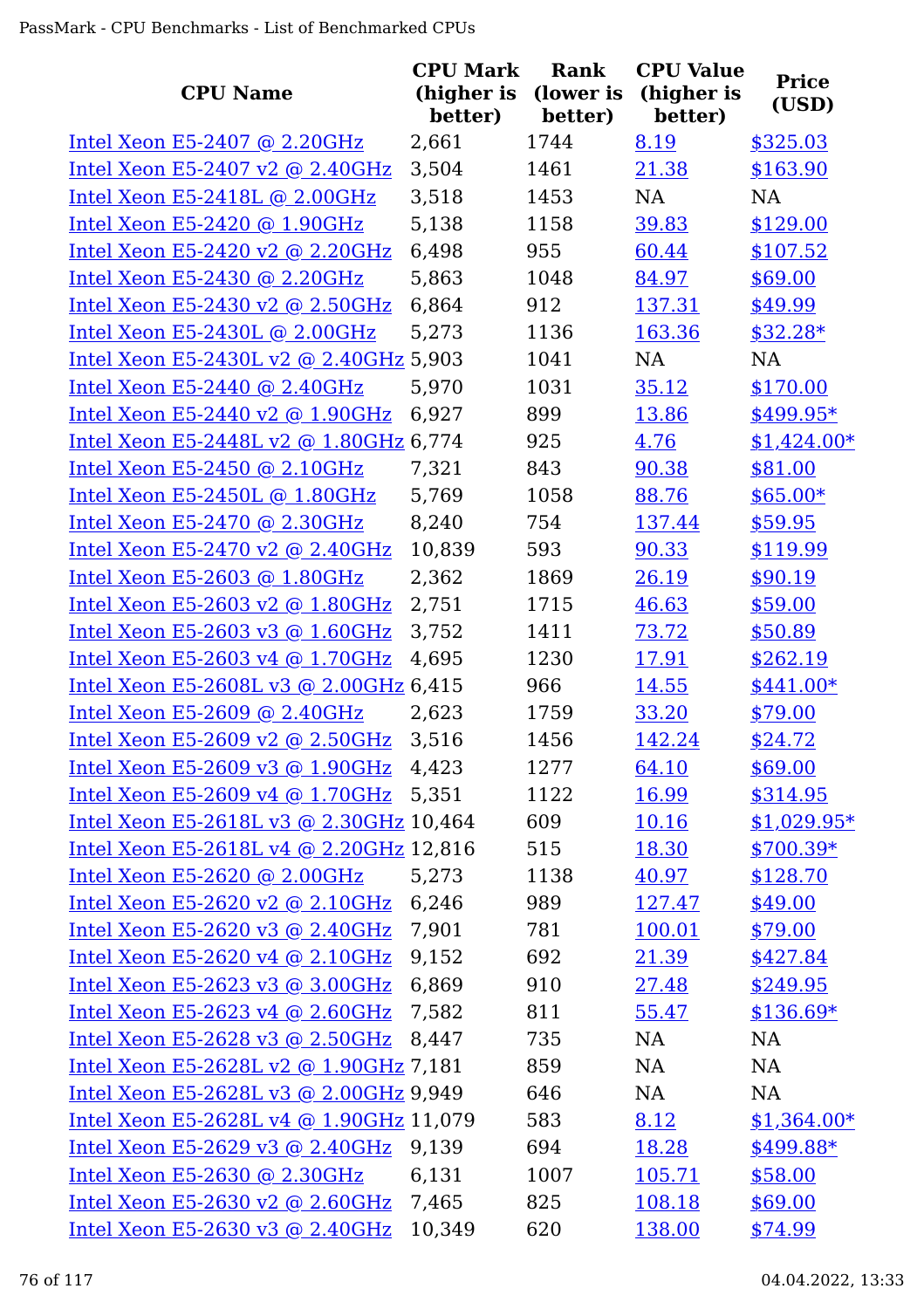| <b>CPU Name</b>                         | <b>CPU Mark</b><br>(higher is<br>better) | Rank<br>(lower is<br>better) | <b>CPU Value</b><br>(higher is<br>better) | <b>Price</b><br>(USD) |
|-----------------------------------------|------------------------------------------|------------------------------|-------------------------------------------|-----------------------|
| Intel Xeon E5-2630 v4 @ 2.20GHz         | 11,185                                   | 574                          | 29.83                                     | \$374.95              |
| Intel Xeon E5-2630L @ 2.00GHz           | 5,305                                    | 1129                         | NA                                        | NA                    |
| Intel Xeon E5-2630L v2 @ 2.40GHz 6,610  |                                          | 939                          | 51.71                                     | $$127.84*$            |
| Intel Xeon E5-2630L v3 @ 1.80GHz 8,969  |                                          | 704                          | 113.53                                    | $$79.00*$             |
| Intel Xeon E5-2630L v4 @ 1.80GHz 10,864 |                                          | 589                          | 110.86                                    | \$98.00               |
| Intel Xeon E5-2637 $@$ 3.00GHz          | 2,978                                    | 1636                         | 37.69                                     | $$79.00*$             |
| Intel Xeon E5-2637 v2 @ $3.50$ GHz      | 6,244                                    | 991                          | 30.04                                     | \$207.88              |
| Intel Xeon E5-2637 v3 @ 3.50GHz         | 7,558                                    | 814                          | 67.48                                     | \$112.00              |
| Intel Xeon E5-2637 v4 $@$ 3.50GHz       | 6,897                                    | 906                          | 48.23                                     | \$143.00              |
| Intel Xeon E5-2640 @ 2.50GHz            | 6,321                                    | 976                          | 78.04                                     | \$81.00               |
| Intel Xeon E5-2640 v2 @ 2.00GHz         | 7,741                                    | 794                          | 70.37                                     | \$110.00              |
| Intel Xeon E5-2640 v3 @ 2.60GHz         | 11,204                                   | 573                          | 189.89                                    | \$59.00               |
| Intel Xeon E5-2640 v4 @ 2.40GHz         | 11,950                                   | 542                          | 25.81                                     | \$463.00              |
| Intel Xeon E5-2643 @ 3.30GHz            | 5,520                                    | 1096                         | 33.97                                     | \$162.50              |
| Intel Xeon E5-2643 v2 @ 3.50GHz         | 9,083                                    | 697                          | 22.77                                     | \$398.95              |
| Intel Xeon E5-2643 v3 @ $3.40$ GHz      | 10,391                                   | 614                          | 4.16                                      | \$2,499.95            |
| Intel Xeon E5-2643 v4 @ 3.40GHz         | 11,152                                   | 575                          | 29.08                                     | \$383.50              |
| Intel Xeon E5-2648L @ 1.80GHz           | 4,235                                    | 1310                         | NA                                        | <b>NA</b>             |
| Intel Xeon E5-2648L v2 @ 1.90GHz 8,611  |                                          | 723                          | 9.11                                      | $$945.00*$            |
| Intel Xeon E5-2648L v3 @ 1.80GHz 9,847  |                                          | 651                          | 6.49                                      | $$1,516.45*$          |
| Intel Xeon E5-2648L v4 @ 1.80GHz 11,547 |                                          | 558                          | 8.89                                      | $$1,298.70*$          |
| Intel Xeon E5-2649 v3 @ 2.30GHz         | 12,399                                   | 524                          | NA                                        | NA                    |
| Intel Xeon E5-2650 @ 2.00GHz            | 7,335                                    | 842                          | 149.68                                    | \$49.00               |
| Intel Xeon E5-2650 v2 @ 2.60GHz         | 9,997                                    | 645                          | 107.49                                    | \$93.00               |
| Intel Xeon E5-2650 v3 @ 2.30GHz         | 11,926                                   | 544                          | 86.10                                     | \$138.50              |
| Intel Xeon E5-2650 v4 $@$ 2.20GHz       | 13,489                                   | 485                          | 11.24                                     | $$1,199.99*$          |
| Intel Xeon E5-2650L @ 1.80GHz           | 5,929                                    | 1037                         | 120.99                                    | \$49.00               |
| Intel Xeon E5-2650L v2 @ 1.70GHz 7,475  |                                          | 824                          | 94.62                                     | \$79.00               |
| Intel Xeon E5-2650L v3 @ 1.80GHz 11,820 |                                          | 548                          | 8.66                                      | \$1,365.00            |
| Intel Xeon E5-2650L v4 @ 1.70GHz 11,436 |                                          | 564                          | 16.34                                     | \$700.00              |
| Intel Xeon E5-2651 v2 @ 1.80GHz         | 9,216                                    | 689                          | 33.14                                     | $$278.10*$            |
| Intel Xeon E5-2658 @ 2.10GHz            | 6,073                                    | 1016                         | 4.50                                      | $$1,350.70*$          |
| Intel Xeon E5-2658 v2 @ 2.40GHz         | 10,274                                   | 628                          | 2.85                                      | $$3,604.00*$          |
| Intel Xeon E5-2658 v3 @ 2.20GHz         | 13,487                                   | 486                          | NA                                        | <b>NA</b>             |
| Intel Xeon E5-2658 v4 @ 2.30GHz         | 14,434                                   | 450                          | NA                                        | NA                    |
| Intel Xeon E5-2658A v3 $@$<br>2.20GHz   | 14,879                                   | 428                          | 8.12                                      | $$1,832.00*$          |
| Intel Xeon E5-2660 @ 2.20GHz            | 8,104                                    | 767                          | 117.45                                    | \$69.00               |
| Intel Xeon E5-2660 v2 @ 2.20GHz         | 10,382                                   | 615                          | 131.41                                    | \$79.00               |
| Intel Xeon E5-2660 v3 @ 2.60GHz         | 13,176                                   | 501                          | 94.11                                     | \$140.00              |
| Intel Xeon E5-2660 v4 @ 2.00GHz         | 15,038                                   | 419                          | 31.60                                     | \$475.95              |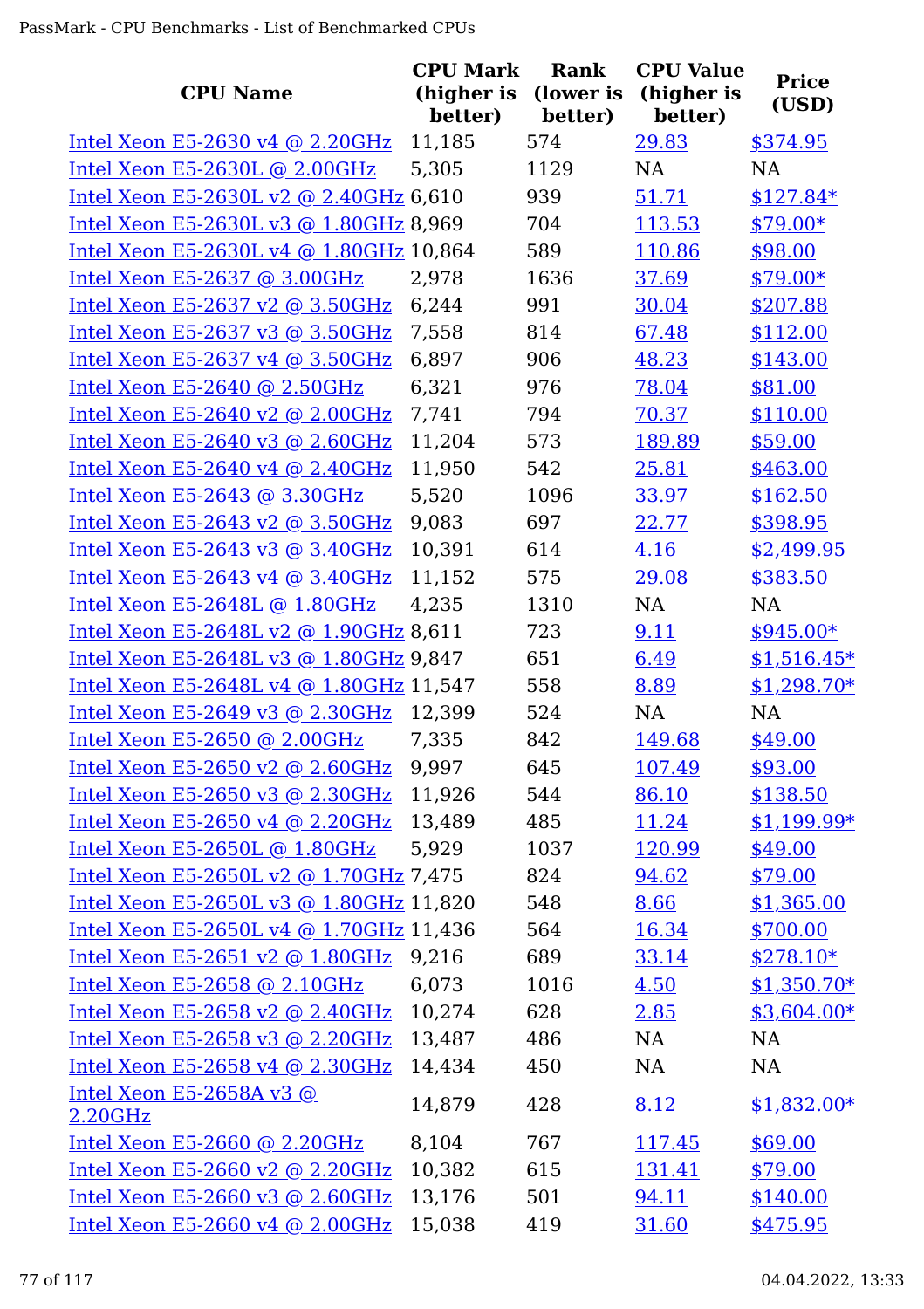| <b>CPU Name</b>                       | <b>CPU Mark</b><br>(higher is<br>better) | Rank<br>(lower is<br>better) | <b>CPU Value</b><br>(higher is<br>better) | <b>Price</b><br>(USD) |
|---------------------------------------|------------------------------------------|------------------------------|-------------------------------------------|-----------------------|
| Intel Xeon E5-2663 v3 @ 2.80GHz       | 11,777                                   | 550                          | <b>NA</b>                                 | <b>NA</b>             |
| Intel Xeon E5-2665 @ 2.40GHz          | 8,411                                    | 739                          | 95.58                                     | \$88.00               |
| Intel Xeon E5-2667 @ 2.90GHz          | 7,501                                    | 822                          | 187.72                                    | \$39.96               |
| Intel Xeon E5-2667 v2 @ 3.30GHz       | 12,220                                   | 533                          | 69.85                                     | $$174.95*$            |
| Intel Xeon E5-2667 v3 @ 3.20GHz       | 12,354                                   | 528                          | 30.66                                     | \$403.00              |
| Intel Xeon E5-2667 v4 @ 3.20GHz       | 13,846                                   | 475                          | 32.77                                     | \$422.50              |
| Intel Xeon E5-2669 v3 @ 2.30GHz       | 16,107                                   | 384                          | <b>NA</b>                                 | <b>NA</b>             |
| Intel Xeon E5-2670 @ 2.60GHz          | 8,884                                    | 707                          | 111.04                                    | \$80.00               |
| Intel Xeon E5-2670 v2 @ 2.50GHz       | 11,680                                   | 552                          | 147.85                                    | \$79.00               |
| Intel Xeon E5-2670 v3 @ 2.30GHz       | 13,898                                   | 473                          | 217.18                                    | \$63.99               |
| Intel Xeon E5-2673 v2 @ 3.30GHz       | 11,919                                   | 545                          | NA                                        | NA                    |
| Intel Xeon E5-2673 v3 @ 2.40GHz       | 14,098                                   | 463                          | 20.14                                     | $$700.00*$            |
| Intel Xeon E5-2673 v4 @ 2.30GHz       | 17,533                                   | 349                          | 8.99                                      | $$1,950.00*$          |
| Intel Xeon E5-2675 v3 @ 1.80GHz       | 11,960                                   | 541                          | NA                                        | <b>NA</b>             |
| Intel Xeon E5-2676 v3 @ 2.40GHz       | 14,537                                   | 447                          | NA                                        | NA                    |
| Intel Xeon E5-2676 v4 @ 2.40GHz       | 18,978                                   | 302                          | NA                                        | <b>NA</b>             |
| Intel Xeon E5-2678 v3 @ 2.50GHz       | 14,783                                   | 432                          | 86.96                                     | $$170.00*$            |
| Intel Xeon E5-2679 v4 @ 2.50GHz       | 23,512                                   | 189                          | 8.70                                      | $$2,702.00*$          |
| Intel Xeon E5-2680 @ 2.70GHz          | 9,374                                    | 676                          | 112.01                                    | \$83.69               |
| Intel Xeon E5-2680 v2 @ 2.80GHz       | 12,530                                   | 518                          | 87.62                                     | \$143.00              |
| Intel Xeon E5-2680 v3 @ 2.50GHz       | 15,522                                   | 397                          | 109.31                                    | \$142.00              |
| Intel Xeon E5-2680 v4 @ 2.40GHz       | 17,853                                   | 335                          | 44.39                                     | \$402.19              |
| Intel Xeon $E5-2680Rv4$ @<br>2.40GHz  | 17,795                                   | 337                          | NA                                        | NA                    |
| Intel Xeon E5-2682 v4 @ 2.50GHz       | 19,551                                   | 285                          | NA                                        | <b>NA</b>             |
| Intel Xeon E5-2683 v3 @ 2.00GHz       | 14,734                                   | 436                          | 9.83                                      | \$1,498.95            |
| Intel Xeon E5-2683 v4 @ 2.10GHz       | 17,388                                   | 352                          | 41.30                                     | \$421.00              |
| Intel Xeon E5-2685 v3 @ 2.60GHz       | 12,944                                   | 511                          | NA                                        | <b>NA</b>             |
| Intel Xeon E5-2686 v3 @ 2.00GHz       | 18,148                                   | 329                          | NA                                        | <b>NA</b>             |
| Intel Xeon E5-2686 v4 @ 2.30GHz       | 16,745                                   | 370                          | NA                                        | NA                    |
| Intel Xeon E5-2687W @ 3.10GHz         | 9,795                                    | 656                          | 51.02                                     | \$192.00              |
| Intel Xeon E5-2687W v2 $@$<br>3.40GHz | 12,083                                   | 538                          | 27.96                                     | \$432.19              |
| Intel Xeon $E5-2687Wv3$ @<br>3.10GHz  | 14,812                                   | 430                          | 109.72                                    | \$135.00              |
| Intel Xeon E5-2687W v4 $@$<br>3.00GHz | 17,757                                   | 339                          | 18.21                                     | \$975.10              |
| Intel Xeon E5-2689 @ 2.60GHz          | 9,770                                    | 657                          | 53.46                                     | $$182.75*$            |
| Intel Xeon E5-2689 v4 @ 3.10GHz       | 16,936                                   | 367                          | <b>NA</b>                                 | <b>NA</b>             |
| Intel Xeon E5-2690 @ 2.90GHz          | 9,838                                    | 653                          | 54.06                                     | \$182.00              |
| Intel Xeon E5-2690 v2 @ 3.00GHz       | 13,481                                   | 487                          | 79.30                                     | \$169.99              |
| Intel Xeon E5-2690 v3 @ 2.60GHz       | 16,435                                   | 374                          | 68.14                                     | \$241.19              |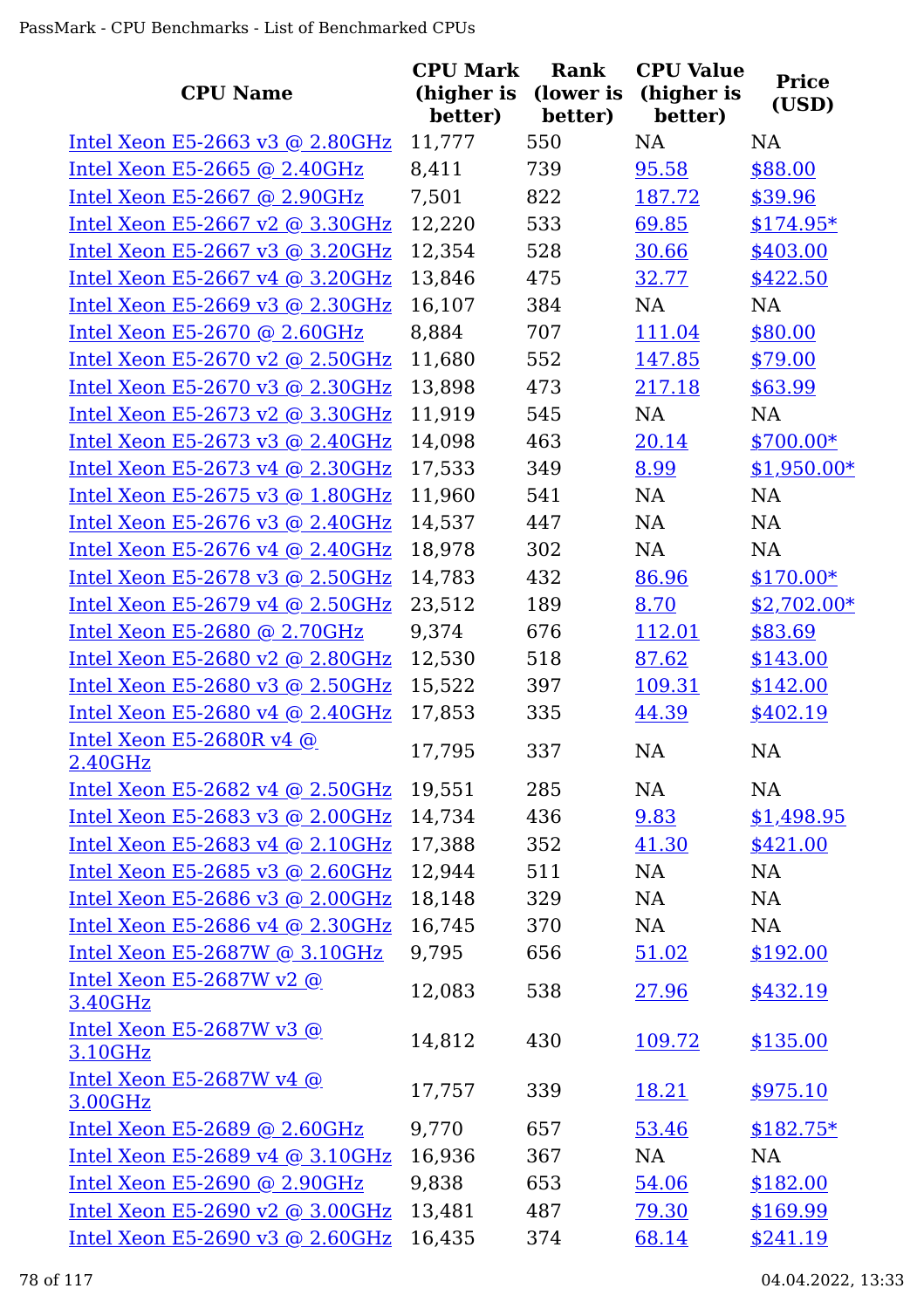|                                            | <b>CPU Mark</b>       | Rank                 | <b>CPU Value</b>      | <b>Price</b> |
|--------------------------------------------|-----------------------|----------------------|-----------------------|--------------|
| <b>CPU Name</b>                            | (higher is<br>better) | (lower is<br>better) | (higher is<br>better) | (USD)        |
| Intel Xeon E5-2690 v4 @ 2.60GHz            | 20,050                | 275                  | 47.18                 | \$424.99     |
| Intel Xeon E5-2692 v2 @ 2.20GHz            | 12,119                | 537                  | <b>NA</b>             | NA           |
| Intel Xeon E5-2695 v2 @ 2.40GHz            | 13,495                | 484                  | 73.74                 | \$183.00     |
| Intel Xeon E5-2695 v3 @ 2.30GHz            | 15,801                | 389                  | 17.58                 | \$898.95     |
| Intel Xeon E5-2695 v4 @ 2.10GHz            | 20,373                | 268                  | 34.41                 | \$592.10     |
| Intel Xeon E5-2696 v2 @ 2.50GHz            | 14,285                | 458                  | <b>NA</b>             | <b>NA</b>    |
| Intel Xeon E5-2696 v3 @ 2.30GHz            | 23,765                | 182                  | 9.51                  | $$2,498.00*$ |
| Intel Xeon E5-2696 v4 @ 2.20GHz            | 22,810                | 209                  | 8.18                  | $$2,787.99*$ |
| Intel Xeon E5-2697 v2 @ 2.70GHz            | 14,222                | 461                  | 75.65                 | \$188.00     |
| Intel Xeon E5-2697 v3 @ 2.60GHz            | 19,245                | 295                  | 85.53                 | \$225.01     |
| Intel Xeon E5-2697 v4 @ 2.30GHz            | 21,545                | 236                  | 24.65                 | $$874.00*$   |
| Intel Xeon E5-2697A v4 @<br>2.60GHz        | 21,494                | 237                  | <b>NA</b>             | NA           |
| Intel Xeon E5-2697R v4 @<br>2.30GHz        | 20,843                | 254                  | <b>NA</b>             | <b>NA</b>    |
| Intel Xeon E5-2698 v3 @ 2.30GHz            | 19,794                | 283                  | 5.81                  | \$3,405.95   |
| Intel Xeon E5-2698 v4 @ 2.20GHz            | 21,755                | 233                  | 23.94                 | $$908.70*$   |
| <u>Intel Xeon E5-2698R v4 @</u><br>2.20GHz | 25,381                | 160                  | <b>NA</b>             | <b>NA</b>    |
| Intel Xeon E5-2699 v3 @ 2.30GHz            | 20,298                | 271                  | 37.23                 | \$545.24     |
| Intel Xeon E5-2699 v4 @ 2.20GHz            | 24,619                | 171                  | 4.16                  | $$5,924.12*$ |
| <u>Intel Xeon E5-2699A v4 @</u><br>2.40GHz | 14,917                | 427                  | 3.02                  | $$4,938.00*$ |
| Intel Xeon E5-2699C v4 @<br>2.20GHz        | 20,079                | 274                  | NA                    | <b>NA</b>    |
| Intel Xeon E5-4603 @ 2.00GHz               | 3,391                 | 1489                 | 25.65                 | \$132.19     |
| Intel Xeon E5-4607 v2 @ 2.60GHz            | 6,986                 | 892                  | 95.96                 | $$72.80*$    |
| Intel Xeon E5-4610 @ 2.40GHz               | 6,460                 | 958                  | 30.02                 | \$215.19     |
| Intel Xeon E5-4610 v3 @ 1.70GHz            | 7,229                 | 853                  | 5.93                  | $$1,219.00*$ |
| Intel Xeon E5-4617 @ 2.90GHz               | 6,298                 | 984                  | 175.52                | $$35.88*$    |
| Intel Xeon E5-4620 @ 2.20GHz               | 6,830                 | 917                  | 71.81                 | \$95.11      |
| Intel Xeon E5-4620 v3 @ 2.00GHz            | 10,525                | 606                  | 13.52                 | $$778.70*$   |
| Intel Xeon E5-4627 v2 @ 3.30GHz            | 9,320                 | 680                  | 18.68                 | $$498.95*$   |
| Intel Xeon E5-4627 v3 @ $2.60$ GHz         | 11,344                | 567                  | 4.73                  | $$2,400.00*$ |
| Intel Xeon E5-4627 v4 @ $2.60$ GHz         | 12,969                | 508                  | 12.97                 | \$999.99*    |
| Intel Xeon $E5-4640$ @ 2.40GHz             | 7,308                 | 845                  | 121.83                | \$59.99      |
| Intel Xeon E5-4640 v3 @ 1.90GHz            | 10,372                | 617                  | NA                    | NA           |
| Intel Xeon E5-4648 v3 @ 1.70GHz            | 9,061                 | 700                  | NA                    | NA           |
| Intel Xeon E5-4650 @ 2.70GHz               | 8,630                 | 722                  | 110.38                | \$78.19      |
| Intel Xeon E5-4650 v3 @ $2.10$ GHz         | 10,838                | 594                  | 2.82                  | $$3,838.00*$ |
| Intel Xeon E5-4650L @ 2.60GHz              | 8,472                 | 733                  | 141.22                | \$59.99      |
| <u>Intel Xeon E5-4655 v3 @ 2.90GHz</u>     | 9,377                 | 675                  | 2.03                  | $$4,616.00*$ |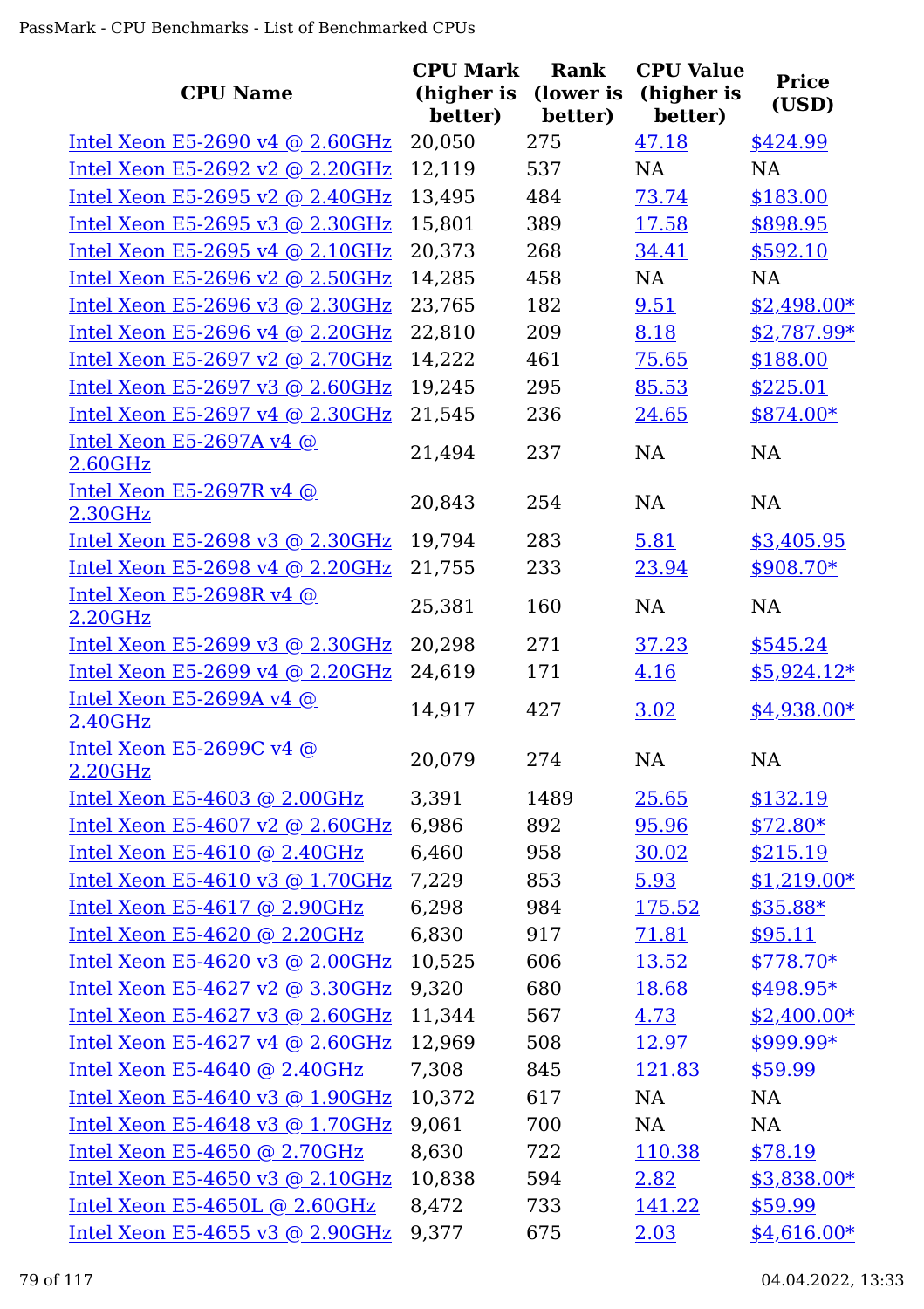| <b>CPU Name</b>                         | <b>CPU Mark</b><br>(higher is<br>better) | Rank<br>(lower is<br>better) | <b>CPU Value</b><br>(higher is<br>better) | <b>Price</b><br>(USD) |
|-----------------------------------------|------------------------------------------|------------------------------|-------------------------------------------|-----------------------|
| Intel Xeon E5-4657L v2 @ 2.40GHz 12,495 |                                          | 519                          | 56.87                                     | $$219.70*$            |
| Intel Xeon E5-4660 v3 @ 2.10GHz         | 14,256                                   | 460                          | 2.97                                      | $$4,800.00*$          |
| Intel Xeon E5-4667 v3 @ $2.00$ GHz      | 15,397                                   | 404                          | 2.69                                      | $$5,729.00*$          |
| Intel Xeon E5-4669 v3 @ $2.10$ GHz      | 17,430                                   | 351                          | 3.23                                      | $$5,400.00*$          |
| Intel Xeon E5-4669 v4 @ 2.20GHz         | 11,523                                   | 560                          | <b>NA</b>                                 | <b>NA</b>             |
| Intel Xeon E5205 @ 1.86GHz              | 838                                      | 2930                         | 58.75                                     | $$14.27*$             |
| Intel Xeon E5240 @ 3.00GHz              | 1,448                                    | 2418                         | 16.32                                     | \$88.78*              |
| Intel Xeon E5310 @ 1.60GHz              | 1,306                                    | 2517                         | 26.65                                     | $$49.00*$             |
| Intel Xeon E5320 @ 1.86GHz              | 1,451                                    | 2414                         | 37.43                                     | $$38.75*$             |
| Intel Xeon E5335 @ 2.00GHz              | 1,549                                    | 2355                         | 87.15                                     | $$17.77*$             |
| Intel Xeon E5345 @ 2.33GHz              | 1,814                                    | 2185                         | 45.36                                     | \$39.99*              |
| Intel Xeon $E5405$ @ 2.00GHz            | 1,664                                    | 2275                         | 28.21                                     | $$59.00*$             |
| Intel Xeon E5410 @ 2.33GHz              | 1,923                                    | 2110                         | 179.92                                    | $$10.69*$             |
| Intel Xeon E5420 @ 2.50GHz              | 1,921                                    | 2112                         | 7.69                                      | $$249.95*$            |
| Intel Xeon E5430 @ 2.66GHz              | 2,210                                    | 1956                         | 9.61                                      | \$229.95*             |
| Intel Xeon $E5440$ @ 2.83GHz            | 2,323                                    | 1886                         | 61.15                                     | $$37.99*$             |
| Intel Xeon E5450 @ 3.00GHz              | 2,479                                    | 1814                         | 67.02                                     | $$36.99*$             |
| Intel Xeon $E5462$ @ 2.80GHz            | 2,067                                    | 2035                         | 9.15                                      | \$226.00              |
| Intel Xeon $E5472$ @ 3.00GHz            | 2,432                                    | 1832                         | 121.35                                    | $$20.04*$             |
| Intel Xeon E5502 @ 1.87GHz              | 837                                      | 2931                         | 10.46                                     | \$80.00               |
| Intel Xeon E5503 @ 2.00GHz              | 804                                      | 2970                         | 6.18                                      | \$130.19              |
| Intel Xeon E5504 @ 2.00GHz              | 1,529                                    | 2367                         | 10.19                                     | \$150.00              |
| Intel Xeon E5506 @ 2.13GHz              | 1,946                                    | 2094                         | 21.62                                     | \$90.00               |
| Intel Xeon E5507 @ 2.27GHz              | 1,928                                    | 2103                         | 19.28                                     | \$100.00              |
| Intel Xeon E5520 @ 2.27GHz              | 2,479                                    | 1816                         | 34.59                                     | \$71.66               |
| Intel Xeon E5530 @ 2.40GHz              | 2,592                                    | 1770                         | 86.42                                     | \$29.99               |
| Intel Xeon E5540 @ 2.53GHz              | 2,738                                    | 1718                         | 31.84                                     | \$85.99               |
| Intel Xeon E5603 @ $1.60$ GHz           | 1,935                                    | 2100                         | 20.32                                     | \$95.19               |
| Intel Xeon E5606 $@$ 2.13GHz            | 2,326                                    | 1884                         | 10.62                                     | \$219.00              |
| Intel Xeon E5607 $@$ 2.27GHz            | 2,686                                    | 1740                         | 26.86                                     | $$100.00*$            |
| Intel Xeon E5620 @ 2.40GHz              | 3,658                                    | 1427                         | 82.82                                     | \$44.16               |
| Intel Xeon E5630 @ 2.53GHz              | 3,726                                    | 1418                         | 22.18                                     | \$168.00              |
| Intel Xeon E5640 @ 2.67GHz              | 4,018                                    | 1356                         | 47.97                                     | \$83.75               |
| Intel Xeon $E5645$ @ 2.40GHz            | 4,955                                    | 1186                         | 95.29                                     | \$52.00               |
| Intel Xeon E5649 @ 2.53GHz              | 5,133                                    | 1160                         | 36.14                                     | \$142.00              |
| Intel Xeon E7-2830 @ 2.13GHz            | 2,027                                    | 2059                         | 1.14                                      | $$1,779.00*$          |
| Intel Xeon E7-8880 v3 @ 2.30GHz         | 18,244                                   | 324                          | 137.17                                    | $$133.00*$            |
| Intel Xeon E7320 @ $2.13GHz$            | 1,469                                    | 2404                         | NA                                        | NA                    |
| Intel Xeon Gold 5117 @ 2.00GHz          | 15,816                                   | 388                          | NA                                        | NA                    |
| Intel Xeon Gold 5118 @ 2.30GHz          | 16,287                                   | 379                          | <u>15.56</u>                              | \$1,046.46            |
| Intel Xeon Gold 5120 @ 2.20GHz          | 17,686                                   | 341                          | 11.33                                     | $$1,561.00*$          |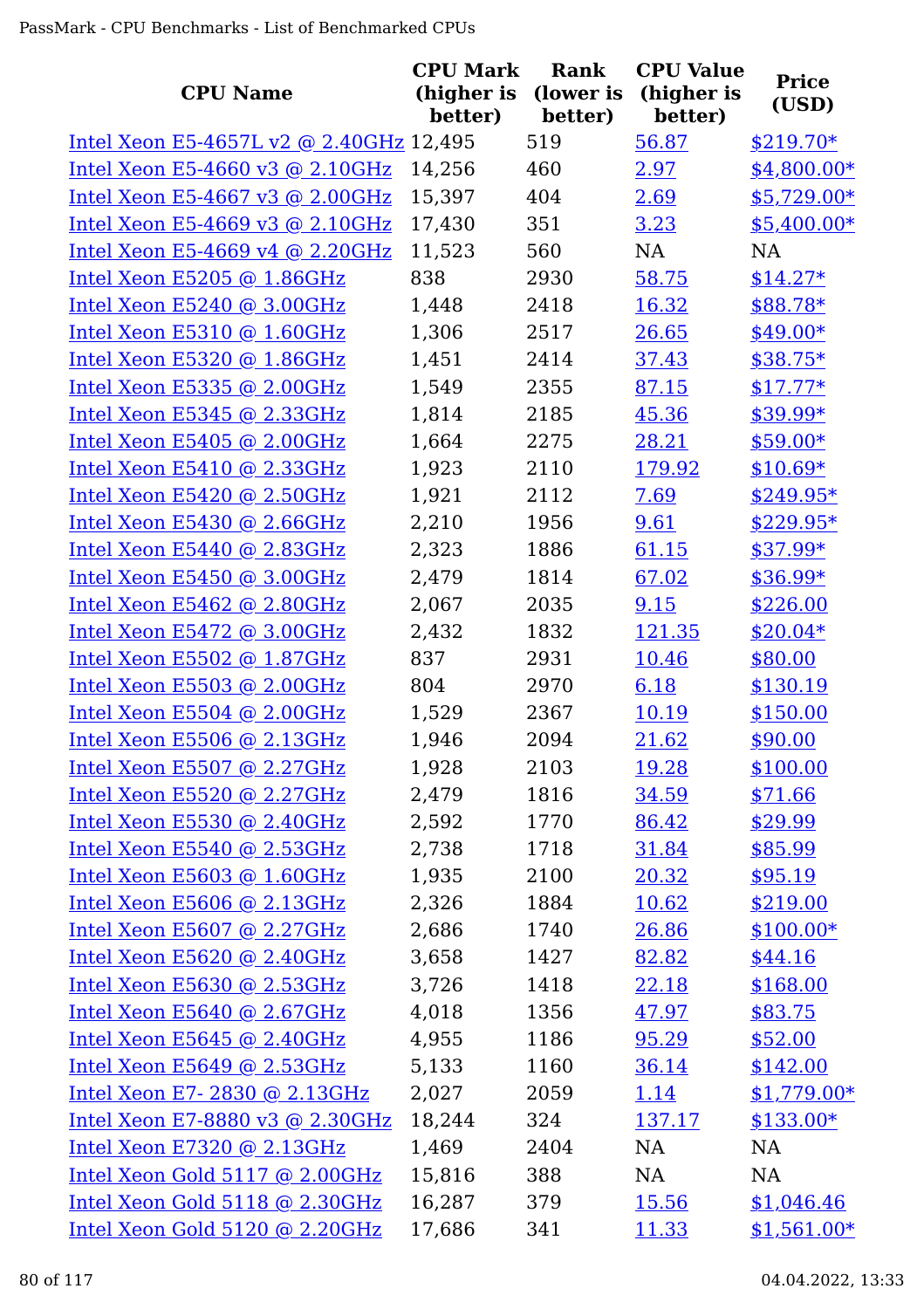| <b>CPU Name</b>                 | <b>CPU Mark</b><br>(higher is | Rank<br>(lower is | <b>CPU Value</b><br>(higher is | <b>Price</b><br>(USD) |
|---------------------------------|-------------------------------|-------------------|--------------------------------|-----------------------|
|                                 | better)                       | better)           | better)                        |                       |
| Intel Xeon Gold 5120T @ 2.20GHz | 17,540                        | 348               | 10.16                          | $$1,727.00*$          |
| Intel Xeon Gold 5122 @ 3.60GHz  | 8,595                         | 726               | 9.52                           | \$902.66              |
| Intel Xeon Gold 5215 @ 2.50GHz  | 15,420                        | 401               | 11.09                          | \$1,389.94            |
| Intel Xeon Gold 5217 @ 3.00GHz  | 15,429                        | 400               | 9.38                           | \$1,645.00            |
| Intel Xeon Gold 5218 @ 2.30GHz  | 22,117                        | 225               | 20.24                          | \$1,092.50            |
| Intel Xeon Gold 5218R @ 2.10GHz | 25,191                        | 163               | 19.72                          | \$1,277.23            |
| Intel Xeon Gold 5220 @ 2.20GHz  | 25,740                        | 153               | 15.70                          | \$1,639.95            |
| Intel Xeon Gold 5220R @ 2.20GHz | 33,370                        | 84                | 19.40                          | \$1,720.00            |
| Intel Xeon Gold 5222 @ 3.80GHz  | 9,428                         | 670               | 6.39                           | \$1,476.32            |
| Intel Xeon Gold 5315Y @ 3.20GHz | 21,225                        | 246               | 16.74                          | $$1,267.68*$          |
| Intel Xeon Gold 5317 @ 3.00GHz  | 28,580                        | 122               | 24.96                          | \$1,145.07            |
| Intel Xeon Gold 5318Y @ 2.10GHz | 26,400                        | 147               | 19.40                          | $$1,361.00*$          |
| Intel Xeon Gold 6126 @ 2.60GHz  | 19,223                        | 297               | 16.57                          | \$1,160.00            |
| Intel Xeon Gold 6128 @ 3.40GHz  | 14,273                        | 459               | 8.30                           | \$1,719.00            |
| Intel Xeon Gold 6130 @ 2.10GHz  | 20,721                        | 257               | 11.71                          | \$1,770.00            |
| Intel Xeon Gold 6130T @ 2.10GHz | 21,803                        | 231               | 10.97                          | $$1,988.00*$          |
| Intel Xeon Gold 6132 @ 2.60GHz  | 21,042                        | 248               | 9.90                           | \$2,125.01            |
| Intel Xeon Gold 6133 @ 2.50GHz  | 1,172                         | 2619              | <b>NA</b>                      | <b>NA</b>             |
| Intel Xeon Gold 6134 @ 3.20GHz  | 16,518                        | 371               | 8.70                           | \$1,897.99            |
| Intel Xeon Gold 6136 @ 3.00GHz  | 22,266                        | 223               | 8.93                           | \$2,494.48            |
| Intel Xeon Gold 6137 @ 3.90GHz  | 19,365                        | 291               | <b>NA</b>                      | <b>NA</b>             |
| Intel Xeon Gold 6138 @ 2.00GHz  | 22,851                        | 206               | 15.25                          | \$1,497.99            |
| Intel Xeon Gold 6138T @ 2.00GHz | 24,800                        | 168               | 6.61                           | \$3,752.48            |
| Intel Xeon Gold 6140 @ 2.30GHz  | 22,733                        | 210               | 22.73                          | \$1,000.00            |
| Intel Xeon Gold 6143 @ 2.80GHz  | 24,786                        | 169               | NA                             | NA                    |
| Intel Xeon Gold 6144 @ 3.50GHz  | 18,656                        | 314               | 8.88                           | \$2,100.00            |
| Intel Xeon Gold 6146 @ 3.20GHz  | 23,432                        | 190               | 7.62                           | \$3,075.01            |
| Intel Xeon Gold 6148 @ 2.40GHz  | 28,962                        | 119               | <u>10.26</u>                   | \$2,822.00            |
| Intel Xeon Gold 6150 @ 2.70GHz  | 24,489                        | 174               | 9.97                           | \$2,456.14            |
| Intel Xeon Gold 6152 @ 2.10GHz  | 22,291                        | 221               | 6.99                           | \$3,187.14            |
| Intel Xeon Gold 6154 @ 3.00GHz  | 26,458                        | 145               | 7.36                           | \$3,595.00            |
| Intel Xeon Gold 6208U @ 2.90GHz | 26,901                        | 137               | 19.12                          | $$1,406.99*$          |
| Intel Xeon Gold 6210U @ 2.50GHz | 28,915                        | 120               | <u>18.96</u>                   | \$1,524.89            |
| Intel Xeon Gold 6212U @ 2.40GHz | 27,470                        | 129               | 13.73                          | $$2,000.00*$          |
| Intel Xeon Gold 6226 @ 2.70GHz  | 19,810                        | 282               | 11.04                          | \$1,795.00            |
| Intel Xeon Gold 6226R @ 2.90GHz | 26,981                        | 136               | 18.21                          | \$1,482.00            |
| Intel Xeon Gold 6230 @ 2.10GHz  | 26,657                        | 141               | 13.34                          | \$1,998.99            |
| Intel Xeon Gold 6230R @ 2.10GHz | 32,223                        | 92                | 17.03                          | \$1,892.00            |
| Intel Xeon Gold 6238 @ 2.10GHz  | 27,617                        | 128               | 10.23                          | \$2,698.95            |
| Intel Xeon Gold 6238R @ 2.20GHz | 37,511                        | 70                | 14.06                          | \$2,667.00            |
| Intel Xeon Gold 6242 @ 2.80GHz  | 26,288                        | 148               | 10.66                          | \$2,465.14            |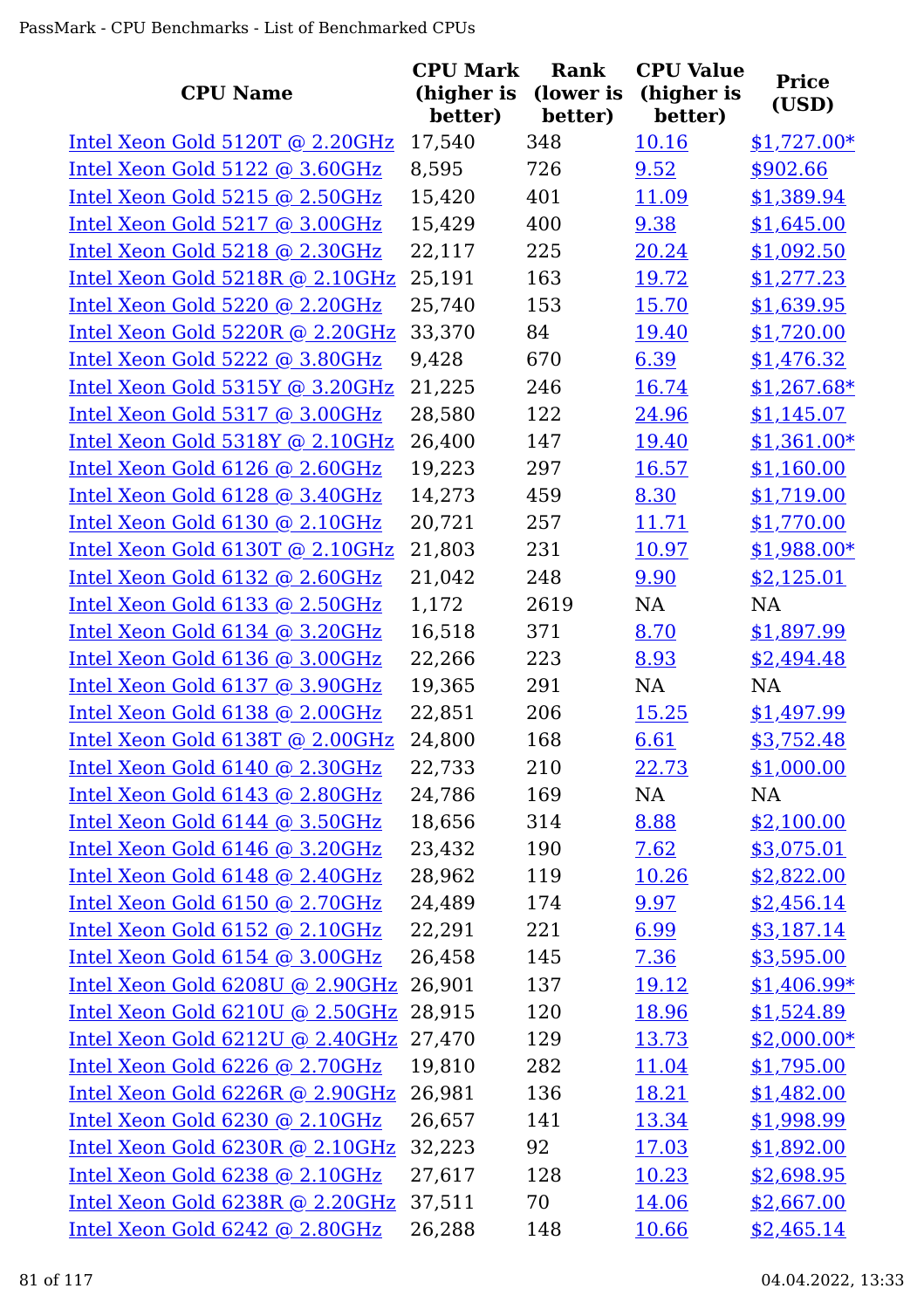| <b>CPU Name</b>                     | <b>CPU Mark</b><br>(higher is | <b>Rank</b><br>(lower is | <b>CPU Value</b><br>(higher is | <b>Price</b> |
|-------------------------------------|-------------------------------|--------------------------|--------------------------------|--------------|
|                                     | better)                       | better)                  | better)                        | (USD)        |
| Intel Xeon Gold $6242R$ @ 3.10GHz   | 35,352                        | 74                       | 14.17                          | \$2,495.00   |
| Intel Xeon Gold 6244 @ 3.60GHz      | 20,402                        | 267                      | 6.87                           | $$2,970.00*$ |
| Intel Xeon Gold 6246 @ 3.30GHz      | 24,446                        | 175                      | 7.85                           | $$3,113.22*$ |
| Intel Xeon Gold 6246R @ 3.40GHz     | 30,145                        | 111                      | 8.88                           | \$3,395.00   |
| Intel Xeon Gold 6248 @ 2.50GHz      | 24,234                        | 176                      | 8.81                           | \$2,750.00   |
| Intel Xeon Gold 6248R @ 3.00GHz     | 38,604                        | 64                       | 12.47                          | $$3,095.00*$ |
| Intel Xeon Gold 6252 @ 2.10GHz      | 32,410                        | 91                       | 8.42                           | \$3,850.00   |
| Intel Xeon Gold 6253CL @<br>3.10GHz | 30,616                        | 104                      | <b>NA</b>                      | NA           |
| Intel Xeon Gold 6254 @ 3.10GHz      | 29,356                        | 117                      | 7.97                           | \$3,684.19   |
| Intel Xeon Gold 6312U @ 2.40GHz     | 43,745                        | 44                       | 25.19                          | $$1,736.62*$ |
| Intel Xeon Gold 6326 @ 2.90GHz      | 35,328                        | 75                       | 22.46                          | $$1,572.67*$ |
| Intel Xeon Gold 6330 @ 2.00GHz      | 43,056                        | 45                       | 22.42                          | \$1,920.00   |
| Intel Xeon Gold 6334 @ 3.60GHz      | 22,160                        | 224                      | 8.62                           | $$2,570.41*$ |
| Intel Xeon Gold 6336Y @ 2.40GHz     | 45,517                        | 43                       | 19.08                          | $$2,386.04*$ |
| Intel Xeon Gold 6342 @ 2.80GHz      | 48,330                        | 37                       | 14.26                          | \$3,390.07*  |
| Intel Xeon Gold 6346 @ 3.10GHz      | 37,606                        | 68                       | 16.32                          | \$2,304.00   |
| Intel Xeon Gold 6348 @ 2.60GHz      | 53,112                        | 30                       | 16.73                          | \$3,174.00   |
| Intel Xeon Gold 6354 @ 3.00GHz      | 41,434                        | 51                       | 14.17                          | $$2,924.03*$ |
| Intel Xeon L3110 @ 3.00GHz          | 1,338                         | 2487                     | NA                             | <b>NA</b>    |
| Intel Xeon L3360 @ 2.83GHz          | 2,273                         | 1917                     | 25.47                          | $$89.23*$    |
| Intel Xeon L3406 @ 2.27GHz          | 928                           | 2850                     | 3.50                           | \$265.19     |
| Intel Xeon L3426 @ 1.87GHz          | 2,423                         | 1837                     | 10.67                          | \$227.00     |
| Intel Xeon L5240 @ 3.00GHz          | 1,337                         | 2490                     | 42.57                          | $$31.40*$    |
| Intel Xeon L5310 @ 1.60GHz          | 1,385                         | 2461                     | 12.31                          | $$112.50*$   |
| Intel Xeon L5320 @ 1.86GHz          | 1,118                         | 2673                     | 15.97                          | $$69.99*$    |
| Intel Xeon $L5335$ @ 2.00GHz        | 1,678                         | 2267                     | 89.29                          | $$18.79*$    |
| Intel Xeon L5408 @ 2.13GHz          | 1,761                         | 2216                     | NA                             | NA           |
| Intel Xeon L5410 @ 2.33GHz          | 1,921                         | 2113                     | 19.19                          | $$100.08*$   |
| Intel Xeon L5420 @ 2.50GHz          | 2,040                         | 2052                     | 74.19                          | $$27.50*$    |
| Intel Xeon $L5430$ @ 2.66GHz        | 2,260                         | 1926                     | 9.96                           | \$227.00     |
| Intel Xeon L5520 @ 2.27GHz          | 2,163                         | 1977                     | 44.13                          | \$49.00      |
| Intel Xeon L5530 @ 2.40GHz          | 2,522                         | 1793                     | <u>17.00</u>                   | $$148.37*$   |
| Intel Xeon $L5609$ @ 1.87GHz        | 3,298                         | 1514                     | NA                             | NA           |
| Intel Xeon L5630 @ 2.13GHz          | 2,943                         | 1646                     | 24.94                          | \$118.00     |
| Intel Xeon $L5638$ @ 2.00GHz        | 3,225                         | 1543                     | 46.14                          | $$69.90*$    |
| Intel Xeon L5639 @ 2.13GHz          | 4,419                         | 1279                     | NA                             | <b>NA</b>    |
| Intel Xeon $L5640$ @ 2.27GHz        | 4,591                         | 1252                     | 49.69                          | \$92.39      |
| Intel Xeon L7455 @ 2.13GHz          | 2,494                         | 1809                     | <b>NA</b>                      | <b>NA</b>    |
| Intel Xeon MV 3.20GHz               | 582                           | 3207                     | <b>NA</b>                      | NA           |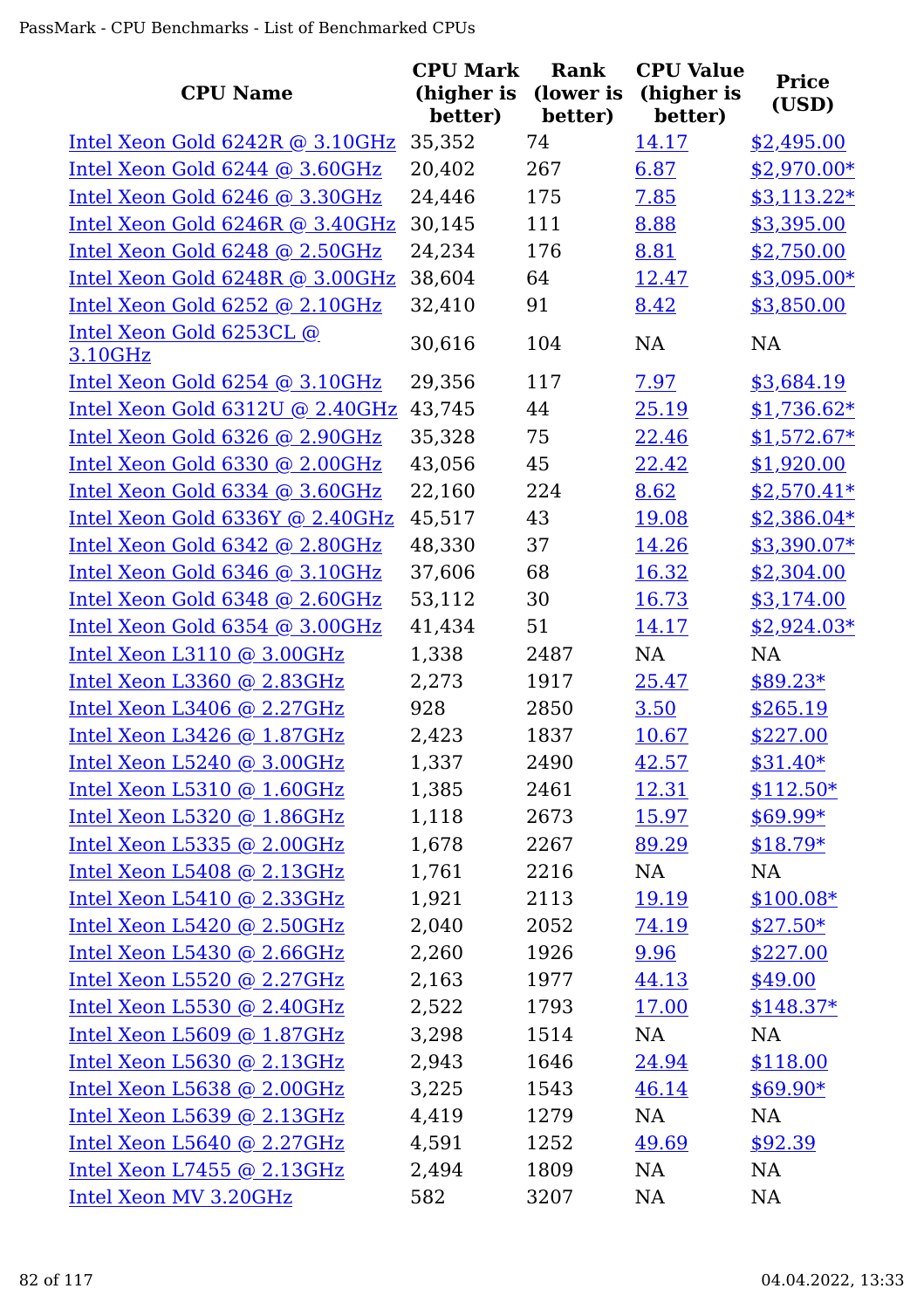| <b>CPU Name</b>                         | <b>CPU Mark</b><br>(higher is<br>better) | Rank<br>(lower is<br>better) | <b>CPU Value</b><br>(higher is<br>better) | <b>Price</b><br>(USD) |
|-----------------------------------------|------------------------------------------|------------------------------|-------------------------------------------|-----------------------|
| Intel Xeon Platinum 8124M @<br>3.00GHz  | 22,298                                   | 220                          | <b>NA</b>                                 | <b>NA</b>             |
| Intel Xeon Platinum 8151 @<br>3.40GHz   | 6,591                                    | 944                          | <b>NA</b>                                 | NA                    |
| Intel Xeon Platinum 8160 @<br>2.10GHz   | 26,485                                   | 143                          | 11.28                                     | \$2,348.70            |
| Intel Xeon Platinum 8167M @<br>2.00GHz  | 25,396                                   | 159                          | <b>NA</b>                                 | <b>NA</b>             |
| Intel Xeon Platinum 8168 @<br>2.70GHz   | 32,616                                   | 88                           | 4.17                                      | \$7,829.00            |
| Intel Xeon Platinum 8173M @<br>2.00GHz  | 27,377                                   | 131                          | <b>NA</b>                                 | <b>NA</b>             |
| Intel Xeon Platinum 8175M @<br>2.50GHz  | 26,659                                   | 140                          | <b>NA</b>                                 | <b>NA</b>             |
| Intel Xeon Platinum 8176 @<br>2.10GHz   | 23,179                                   | 196                          | 8.30                                      | $$2,793.70*$          |
| Intel Xeon Platinum 8255C @<br>2.50GHz  | 2,112                                    | 2001                         | <b>NA</b>                                 | <b>NA</b>             |
| Intel Xeon Platinum 8259CL @<br>2.50GHz | 31,500                                   | 99                           | <b>NA</b>                                 | NA                    |
| Intel Xeon Platinum 8260M @<br>2.30GHz  | 33,970                                   | 79                           | 4.41                                      | $$7,705.00*$          |
| Intel Xeon Platinum 8268 @<br>2.90GHz   | 30,103                                   | 113                          | 5.01                                      | $$6,005.98*$          |
| Intel Xeon Platinum 8275CL @<br>3.00GHz | 40,794                                   | 56                           | NA                                        | <b>NA</b>             |
| Intel Xeon Platinum 8280 @<br>2.70GHz   | 37,575                                   | 69                           | 4.24                                      | \$8,870.46            |
| Intel Xeon Platinum 8347C @<br>2.10GHz  | 49,386                                   | 34                           | <b>NA</b>                                 | <b>NA</b>             |
| Intel Xeon Platinum 8358 @<br>2.60GHz   | 54,416                                   | 28                           | 10.67                                     | <u>\$5,097.75*</u>    |
| Intel Xeon Platinum 8375C @<br>2.90GHz  | 51,836                                   | 31                           | <b>NA</b>                                 | <b>NA</b>             |
| Intel Xeon Platinum 8380 @<br>2.30GHz   | 62,317                                   | 19                           | 6.94                                      | \$8,978.00            |
| Intel Xeon Platinum P-8124 @<br>3.00GHz | 18,416                                   | 317                          | <b>NA</b>                                 | <b>NA</b>             |
| Intel Xeon Silver 4108 @ 1.80GHz        | 9,262                                    | 684                          | 21.32                                     | \$434.45              |
| Intel Xeon Silver 4109T @<br>2.00GHz    | 10,348                                   | 621                          | 17.13                                     | \$604.14              |
| Intel Xeon Silver 4110 @ 2.10GHz        | 10,246                                   | 630                          | 24.39                                     | \$420.00              |
| Intel Xeon Silver 4112 @ 2.60GHz        | 6,420                                    | 963                          | 11.67                                     | \$550.00              |
| Intel Xeon Silver 4114 @ 2.20GHz        | 13,169                                   | 502                          | 20.10                                     | \$655.00              |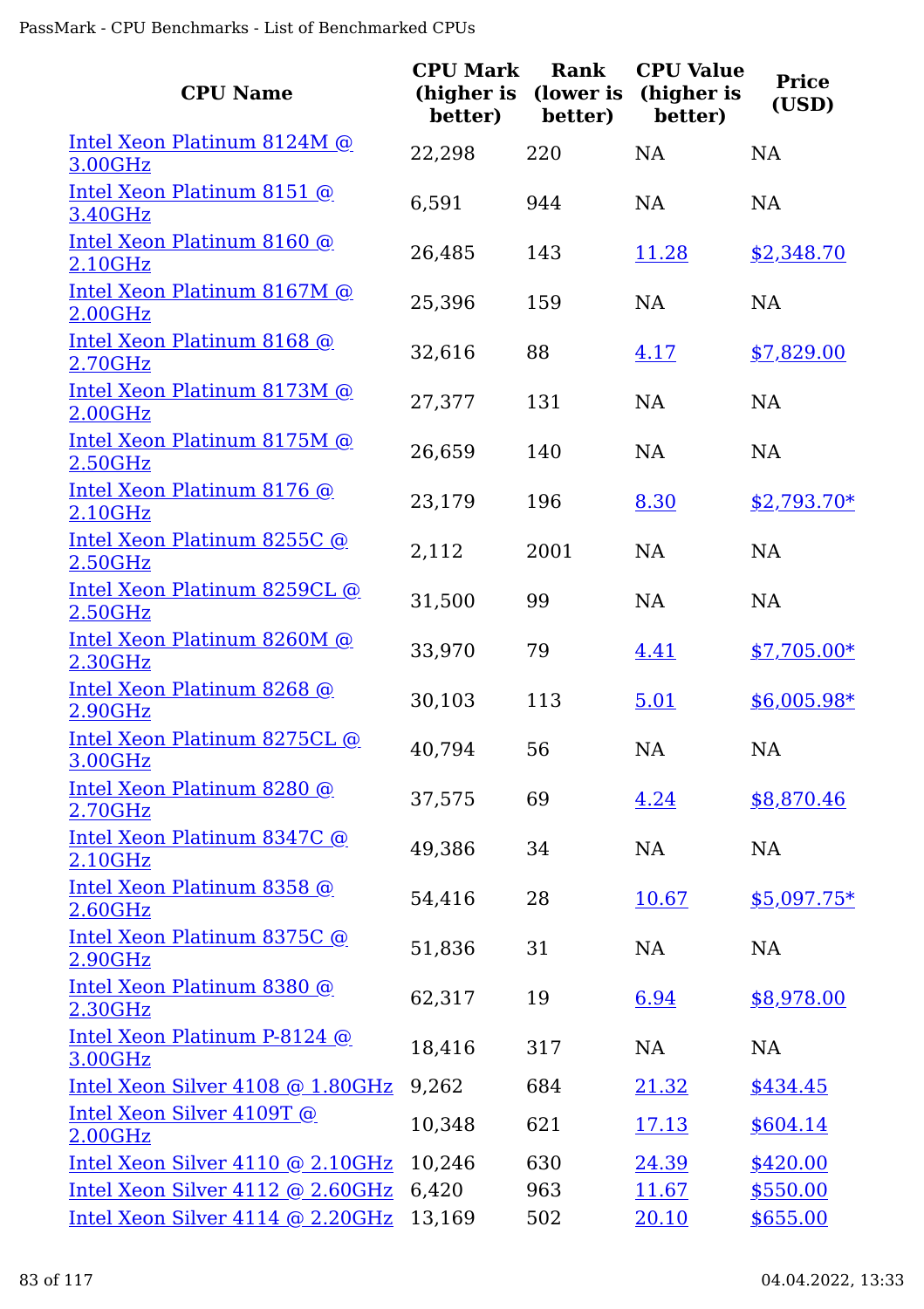| <b>CPU Name</b>                          | <b>CPU Mark</b><br>(higher is<br>better) | <b>Rank</b><br>(lower is<br>better) | <b>CPU Value</b><br>(higher is<br>better) | <b>Price</b><br>(USD) |
|------------------------------------------|------------------------------------------|-------------------------------------|-------------------------------------------|-----------------------|
| Intel Xeon Silver 4116 @ 2.10GHz         | 14,931                                   | 425                                 | 38.29                                     | \$389.99              |
| Intel Xeon Silver 4116T @<br>2.10GHz     | 15,187                                   | 411                                 | 13.66                                     | $$1,112.00*$          |
| Intel Xeon Silver 4123 @ 3.00GHz         | 14,405                                   | 452                                 | NA                                        | NA                    |
| Intel Xeon Silver 4208 @ 2.10GHz         | 11,137                                   | 577                                 | 23.00                                     | \$484.20              |
| Intel Xeon Silver 4210 @ 2.20GHz         | 14,285                                   | 457                                 | 26.95                                     | \$529.99              |
| Intel Xeon Silver 4210R @<br>2.40GHz     | 15,030                                   | 420                                 | 30.99                                     | \$484.95              |
| Intel Xeon Silver 4214 @ 2.20GHz         | 16,323                                   | 377                                 | 21.43                                     | \$761.70              |
| Intel Xeon Silver 4214R @<br>2.40GHz     | 18,776                                   | 309                                 | 26.26                                     | \$715.00              |
| Intel Xeon Silver 4214Y @ 2.20GHz 15,248 |                                          | 409                                 | 19.85                                     | \$768.00*             |
| Intel Xeon Silver $4215$ @ 2.50GHz       | 14,439                                   | 449                                 | 16.49                                     | \$875.44              |
| Intel Xeon Silver 4215R @<br>3.20GHz     | 15,133                                   | 413                                 | 16.46                                     | \$919.33              |
| Intel Xeon Silver 4216 @ 2.10GHz         | 19,451                                   | 288                                 | 17.74                                     | \$1,096.66            |
| Intel Xeon Silver 4309Y @ 2.80GHz 19,010 |                                          | 301                                 | 24.79                                     | $$766.99*$            |
| Intel Xeon Silver 4310 @ 2.10GHz         | 23,589                                   | 183                                 | 41.38                                     | \$569.99              |
| Intel Xeon Silver 4310T @<br>2.30GHz     | 20,973                                   | 249                                 | 26.98                                     | $$777.40*$            |
| Intel Xeon Silver 4314 @ 2.40GHz         | 30,525                                   | 106                                 | 37.63                                     | \$811.28              |
| Intel Xeon Silver 4316 @ 2.30GHz         | 37,264                                   | 71                                  | 33.00                                     | \$1,129.22            |
| Intel Xeon W-10855M @ 2.80GHz            | 13,121                                   | 504                                 | 29.16                                     | $$450.00*$            |
| Intel Xeon W-10885M @ 2.40GHz            | 16,013                                   | 386                                 | 25.70                                     | $$623.00*$            |
| Intel Xeon W-11855M $@$ 3.20GHz          | 19,063                                   | 300                                 | 42.36                                     | $$450.00*$            |
| Intel Xeon W-11955M @ 2.60GHz            | 24,114                                   | 178                                 | 38.71                                     | $$623.00*$            |
| Intel Xeon W-1250 @ 3.30GHz              | 13,799                                   | 477                                 | 44.17                                     | $$312.39*$            |
| Intel Xeon W-1250P $@$ 4.10GHz           | 14,924                                   | 426                                 | 25.01                                     | $$596.66*$            |
| Intel Xeon W-1270 @ 3.40GHz              | 18,093                                   | 330                                 | 49.98                                     | $$362.00*$            |
| Intel Xeon W-1270E $@3.40GHz$            | 18,589                                   | 315                                 | 50.65                                     | $$367.00*$            |
| Intel Xeon W-1270P @ 3.80GHz             | 19,245                                   | 296                                 | 44.96                                     | $$428.00*$            |
| Intel Xeon W-1270TE @ 2.00GHz            | 13,553                                   | 482                                 | 36.93                                     | $$367.00*$            |
| Intel Xeon W-1290 @ 3.20GHz              | 20,533                                   | 262                                 | 33.17                                     | $$619.00*$            |
| Intel Xeon W-1290E $@3.50GHz$            | 22,066                                   | 228                                 | 44.13                                     | $$500.00*$            |
| Intel Xeon W-1290P $@3.70GHz$            | 23,000                                   | 204                                 | 36.54                                     | $$629.40*$            |
| Intel Xeon W-1290T @ 1.90GHz             | 18,409                                   | 318                                 | 37.27                                     | $$494.00*$            |
| Intel Xeon W-1350 @ 3.30GHz              | 18,682                                   | 313                                 | 68.19                                     | \$273.99              |
| Intel Xeon W-1350P $@$ 4.00GHz           | 19,935                                   | 276                                 | 60.78                                     | \$327.99              |
| Intel Xeon W-1370 @ $2.90GHz$            | 24,511                                   | 173                                 | 70.03                                     | \$349.99              |
| Intel Xeon W-1370P $@3.60GHz$            | 25,202                                   | 162                                 | 58.75                                     | \$428.99              |
| Intel Xeon W-1390 @ 2.80GHz              | 23,515                                   | 188                                 | 48.29                                     | \$486.99              |
| Intel Xeon W-1390P $@3.50GHz$            | 26,031                                   | 149                                 | NA                                        | NA                    |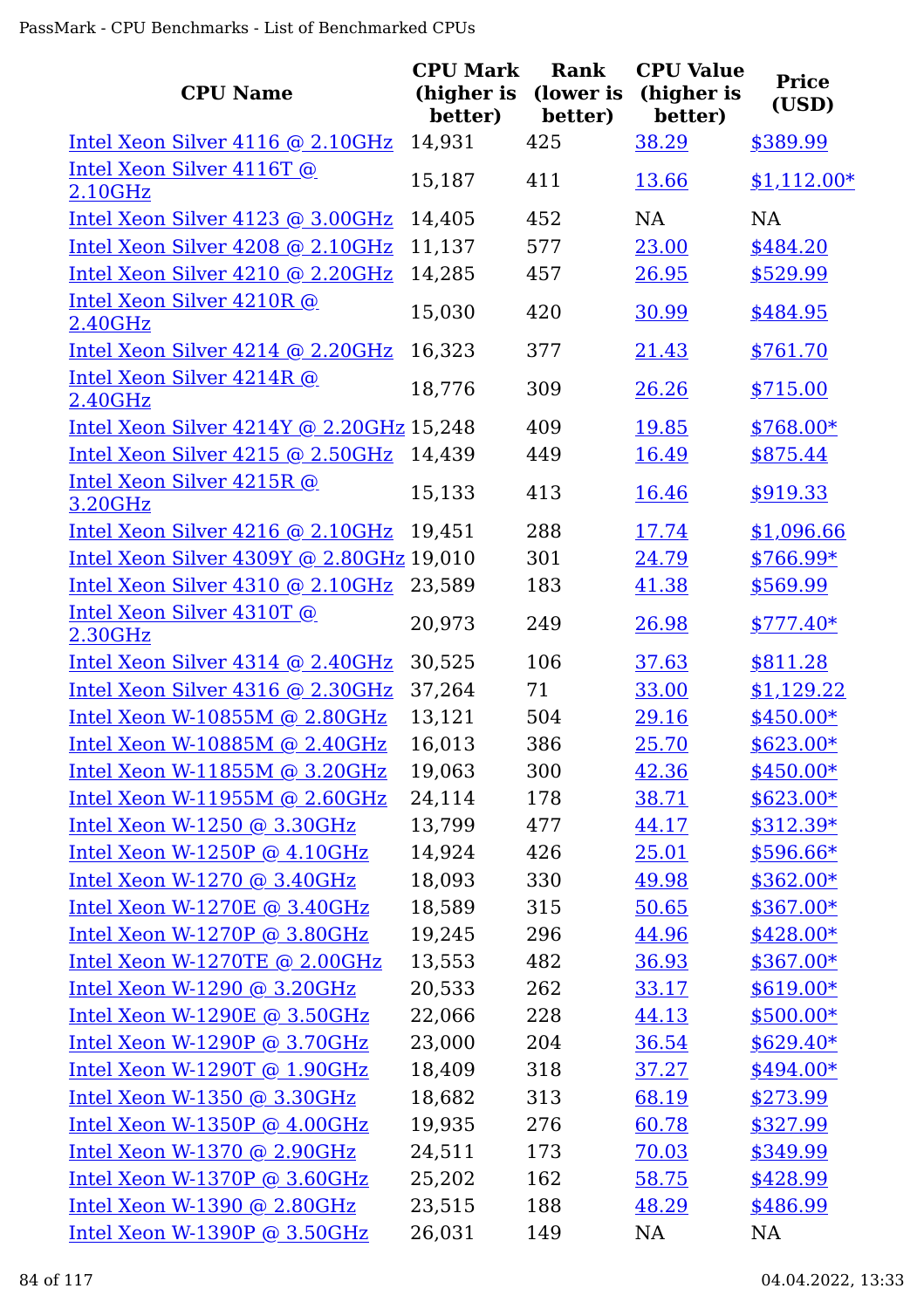| <b>CPU Name</b>                | <b>CPU Mark</b><br>(higher is<br>better) | Rank<br>(lower is<br>better) | <b>CPU Value</b><br>(higher is<br>better) | <b>Price</b><br>(USD) |
|--------------------------------|------------------------------------------|------------------------------|-------------------------------------------|-----------------------|
| Intel Xeon W-2102 @ $2.90GHz$  | 5,063                                    | 1174                         | 17.64                                     | $$286.99*$            |
| Intel Xeon W-2104 @ $3.20GHz$  | 6,202                                    | 994                          | 24.32                                     | $$255.00*$            |
| Intel Xeon W-2123 @ 3.60GHz    | 8,484                                    | 732                          | 13.95                                     | \$608.00*             |
| Intel Xeon W-2125 $@$ 4.00GHz  | 10,049                                   | 641                          | 10.06                                     | \$998.95*             |
| Intel Xeon W-2133 @ $3.60$ GHz | 12,436                                   | 522                          | 20.16                                     | $$617.00*$            |
| Intel Xeon W-2135 @ 3.70GHz    | 14,300                                   | 455                          | 14.19                                     | $$1,007.70*$          |
| Intel Xeon W-2140B $@3.20GHz$  | 17,566                                   | 346                          | <b>NA</b>                                 | <b>NA</b>             |
| Intel Xeon W-2145 @ $3.70$ GHz | 18,194                                   | 328                          | 14.86                                     | $$1,224.67*$          |
| Intel Xeon W-2150B $@3.00GHz$  | 20,490                                   | 263                          | <b>NA</b>                                 | <b>NA</b>             |
| Intel Xeon W-2155 @ 3.30GHz    | 21,198                                   | 247                          | 13.85                                     | $$1,530.39*$          |
| Intel Xeon W-2170B @ $2.50GHz$ | 24,745                                   | 170                          | <b>NA</b>                                 | <b>NA</b>             |
| Intel Xeon W-2175 $@$ 2.50GHz  | 23,215                                   | 194                          | 58.77                                     | \$395.00*             |
| Intel Xeon W-2191B @ 2.30GHz   | 29,067                                   | 118                          | <b>NA</b>                                 | <b>NA</b>             |
| Intel Xeon W-2195 @ 2.30GHz    | 27,325                                   | 132                          | 13.77                                     | $$1,983.82*$          |
| Intel Xeon W-2223 @ $3.60$ GHz | 8,686                                    | 719                          | 29.25                                     | \$296.99              |
| Intel Xeon W-2225 $@$ 4.10GHz  | 10,862                                   | 590                          | 21.17                                     | $$513.00*$            |
| Intel Xeon W-2235 @ 3.80GHz    | 14,332                                   | 454                          | 24.58                                     | \$582.99              |
| Intel Xeon W-2245 $@$ 3.90GHz  | 19,421                                   | 290                          | 26.56                                     | $$731.13*$            |
| Intel Xeon W-2255 $@3.70GHz$   | 21,981                                   | 229                          | 28.25                                     | $$778.00*$            |
| Intel Xeon W-2265 @ 3.50GHz    | 25,866                                   | 152                          | 27.40                                     | $$944.00*$            |
| Intel Xeon W-2275 @ 3.30GHz    | 27,904                                   | 127                          | 25.09                                     | $$1,112.00*$          |
| Intel Xeon W-2295 @ $3.00$ GHz | 31,853                                   | 94                           | 21.17                                     | $$1,504.63*$          |
| Intel Xeon W-3175X @ 3.10GHz   | 37,167                                   | 72                           | 23.24                                     | \$1,599.00            |
| Intel Xeon W-3223 $@$ 3.50GHz  | 17,523                                   | 350                          | <u>21.35</u>                              | $$820.55*$            |
| Intel Xeon W-3235 @ 3.30GHz    | 25,974                                   | 150                          | 14.19                                     | $$1,829.99*$          |
| Intel Xeon W-3245 $@3.20GHz$   | 30,423                                   | 107                          | 11.33                                     | $$2,683.99*$          |
| Intel Xeon W-3265 @ 2.70GHz    | 30,105                                   | 112                          | 6.61                                      | $$4,551.37*$          |
| Intel Xeon W-3265M @ $2.70GHz$ | 39,620                                   | 61                           | 6.24                                      | $$6,353.00*$          |
| Intel Xeon W-3275M @ 2.50GHz   | 40,767                                   | 57                           | 5.47                                      | $$7,453.00*$          |
| Intel Xeon W-3323 @ 3.50GHz    | 25,875                                   | 151                          | 27.27                                     | $$949.00*$            |
| Intel Xeon W3503 @ 2.40GHz     | 1,052                                    | 2735                         | 105.35                                    | $$9.99*$              |
| Intel Xeon W3505 @ 2.53GHz     | 1,136                                    | 2659                         | 76.47                                     | $$14.86*$             |
| Intel Xeon W3520 @ 2.67GHz     | 2,787                                    | 1705                         | 47.23                                     | $$59.00*$             |
| Intel Xeon W3530 @ 2.80GHz     | 3,049                                    | 1611                         | 169.51                                    | $$17.99*$             |
| Intel Xeon W3540 @ 2.93GHz     | 2,890                                    | 1673                         | 5.70                                      | \$507.00              |
| Intel Xeon W3550 $@$ 3.07GHz   | 3,189                                    | 1557                         | 63.84                                     | $$49.95*$             |
| Intel Xeon W3565 $@3.20GHz$    | 3,326                                    | 1506                         | 55.48                                     | $$59.95*$             |
| Intel Xeon W3570 @ 3.20GHz     | 3,354                                    | 1498                         | 7.14                                      | $$469.95*$            |
| Intel Xeon W3580 @ 3.33GHz     | 3,495                                    | 1462                         | 16.29                                     | $$214.50*$            |
| Intel Xeon W3670 @ 3.20GHz     | 6,545                                    | 948                          | 22.17                                     | \$295.19              |
| Intel Xeon W3680 @ 3.33GHz     | 6,917                                    | 902                          | 144.57                                    | \$47.85               |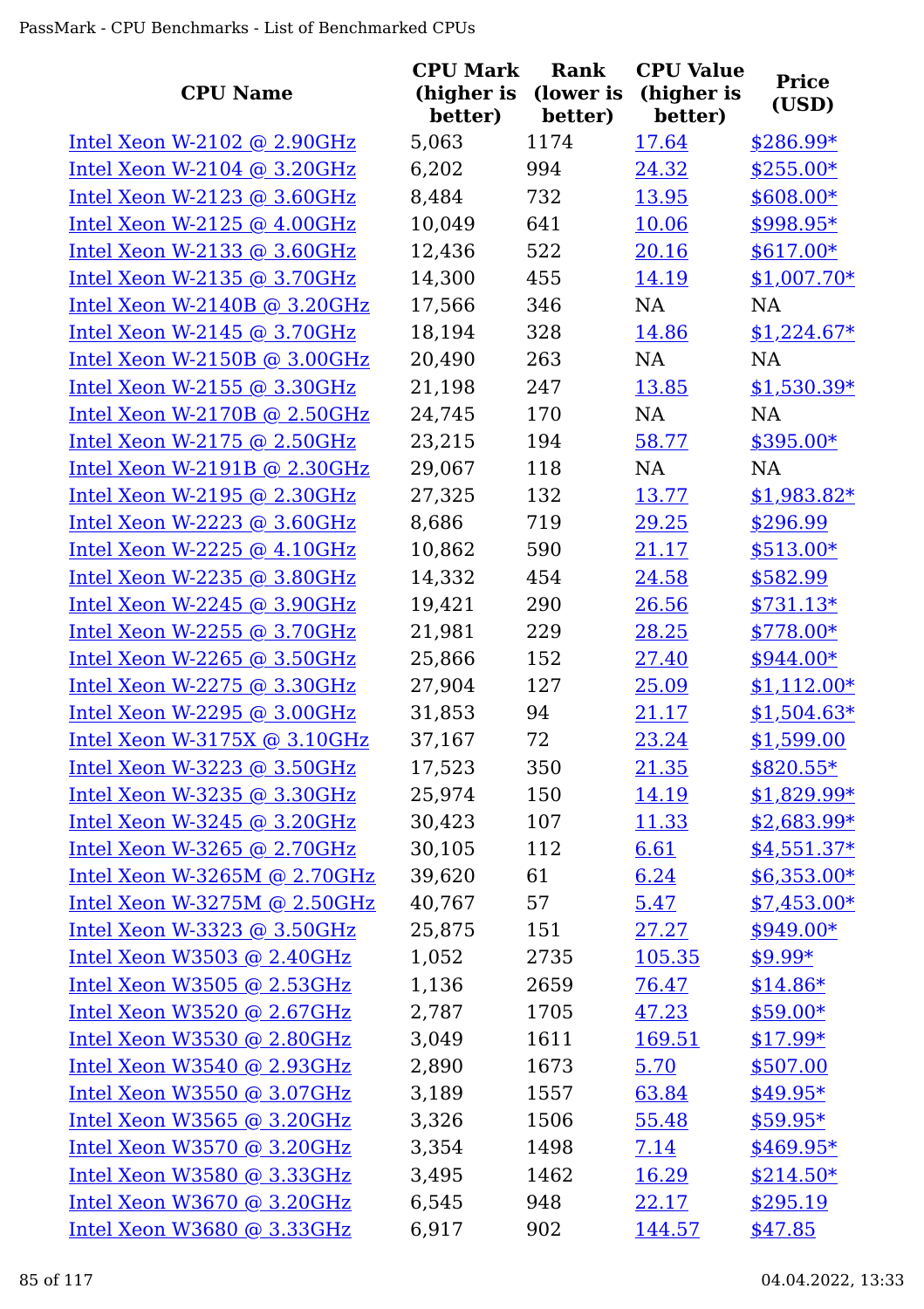| <b>CPU Name</b>              | <b>CPU Mark</b><br>(higher is | Rank<br>(lower is | <b>CPU Value</b><br>(higher is | <b>Price</b><br>(USD) |
|------------------------------|-------------------------------|-------------------|--------------------------------|-----------------------|
|                              | better)                       | better)           | better)                        |                       |
| Intel Xeon W3690 $@$ 3.47GHz | 7,213                         | 856               | 16.02                          | \$450.19              |
| Intel Xeon W5580 @ 3.20GHz   | 3,386                         | 1491              | 4.00                           | \$847.00              |
| Intel Xeon W5590 @ 3.33GHz   | 3,239                         | 1539              | 2.30                           | $$1,406.34*$          |
| Intel Xeon $X3210$ @ 2.13GHz | 1,599                         | 2323              | 8.61                           | $$185.71*$            |
| Intel Xeon $X3220$ @ 2.40GHz | 1,819                         | 2177              | 27.50                          | $$66.14*$             |
| Intel Xeon $X3230$ @ 2.66GHz | 2,052                         | 2045              | 5.86                           | $$349.95*$            |
| Intel Xeon $X3320$ @ 2.50GHz | 1,986                         | 2078              | 8.65                           | $$229.50*$            |
| Intel Xeon X3323 @ 2.50GHz   | 1,837                         | 2169              | 94.86                          | $$19.36*$             |
| Intel Xeon $X3330$ @ 2.66GHz | 1,928                         | 2105              | 9.18                           | $$210.00*$            |
| Intel Xeon $X3350$ @ 2.66GHz | 2,158                         | 1981              | 35.97                          | \$59.99*              |
| Intel Xeon $X3353$ @ 2.66GHz | 2,229                         | 1942              | 30.33                          | $$73.50*$             |
| Intel Xeon $X3360$ @ 2.83GHz | 2,325                         | 1885              | 58.14                          | \$39.99*              |
| Intel Xeon X3363 @ 2.83GHz   | 2,283                         | 1908              | 26.07                          | $$87.60*$             |
| Intel Xeon X3370 @ 3.00GHz   | 2,446                         | 1825              | 61.16                          | $$40.00*$             |
| Intel Xeon $X3380$ @ 3.16GHz | 2,308                         | 1895              | 4.53                           | \$509.95*             |
| Intel Xeon $X3430$ @ 2.40GHz | 2,248                         | 1931              | 19.98                          | \$112.51              |
| Intel Xeon X3440 @ 2.53GHz   | 2,678                         | 1742              | 53.57                          | \$50.00               |
| Intel Xeon $X3450$ @ 2.67GHz | 2,818                         | 1694              | 21.02                          | \$134.08              |
| Intel Xeon X3460 @ 2.80GHz   | 2,787                         | 1704              | <u>19.22</u>                   | \$145.00              |
| Intel Xeon X3470 @ 2.93GHz   | 3,197                         | 1551              | 32.90                          | \$97.19               |
| Intel Xeon X3480 @ 3.07GHz   | 3,220                         | 1545              | NA                             | <b>NA</b>             |
| Intel Xeon X5260 @ 3.33GHz   | 1,238                         | 2563              | 95.20                          | $$13.00*$             |
| Intel Xeon X5270 @ 3.50GHz   | 1,524                         | 2371              | <b>NA</b>                      | <b>NA</b>             |
| Intel Xeon X5272 @ 3.40GHz   | 1,451                         | 2413              | 10.36                          | $$140.00*$            |
| Intel Xeon $X5355$ @ 2.66GHz | 1,979                         | 2081              | 6.60                           | $$299.95*$            |
| Intel Xeon X5365 @ 3.00GHz   | 2,331                         | 1882              | 37.01                          | $$62.99*$             |
| Intel Xeon $X5450$ @ 3.00GHz | 2,391                         | 1852              | 47.86                          | $$49.96*$             |
| Intel Xeon X5460 @ 3.16GHz   | 2,559                         | 1784              | 11.66                          | $$219.55*$            |
| Intel Xeon $X5470$ @ 3.33GHz | 2,709                         | 1733              | 15.05                          | $$179.95*$            |
| Intel Xeon $X5472$ @ 3.00GHz | 2,218                         | 1948              | 9.86                           | $$225.00*$            |
| Intel Xeon $X5482$ @ 3.20GHz | 2,636                         | 1754              | 26.37                          | $$99.95*$             |
| Intel Xeon $X5492$ @ 3.40GHz | 2,705                         | 1736              | 1.94                           | $$1,391.29*$          |
| Intel Xeon $X5550$ @ 2.67GHz | 2,988                         | 1627              | 60.98                          | \$49.00               |
| Intel Xeon $X5560$ @ 2.80GHz | 3,100                         | 1591              | 35.22                          | \$88.00               |
| Intel Xeon X5570 @ 2.93GHz   | 3,270                         | 1525              | 32.70                          | \$100.00              |
| Intel Xeon X5647 @ 2.93GHz   | 4,455                         | 1274              | 223.53                         | $$19.93*$             |
| Intel Xeon $X5650$ @ 2.67GHz | 5,804                         | 1053              | 96.74                          | \$60.00               |
| Intel Xeon X5660 @ 2.80GHz   | 6,133                         | 1006              | 86.92                          | $$70.56*$             |
| Intel Xeon $X5667$ @ 3.07GHz | 4,551                         | 1256              | 252.25                         | $$18.04*$             |
| Intel Xeon $X5670$ @ 2.93GHz | 6,120                         | 1010              | 136.15                         | $$44.95*$             |
| Intel Xeon X5672 @ 3.20GHz   | 5,117                         | 1163              | 113.73                         | $$44.99*$             |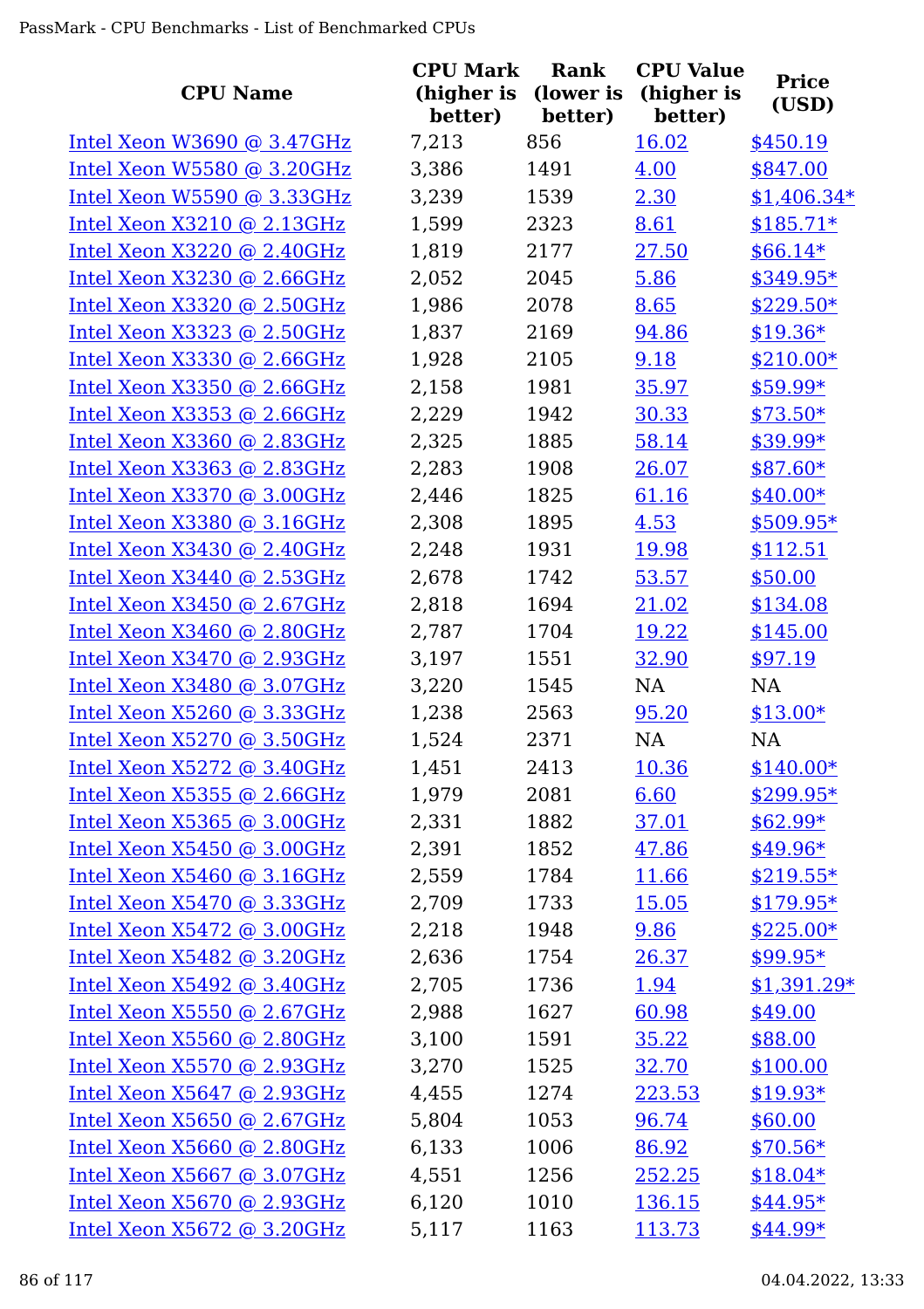|                                                        | <b>CPU Mark</b>       | Rank                 | <b>CPU Value</b>      | <b>Price</b> |
|--------------------------------------------------------|-----------------------|----------------------|-----------------------|--------------|
| <b>CPU Name</b>                                        | (higher is<br>better) | (lower is<br>better) | (higher is<br>better) | (USD)        |
| Intel Xeon $X5675$ @ 3.07GHz                           | 6,378                 | 970                  | 205.88                | \$30.98      |
| Intel Xeon $X5677$ @ 3.47GHz                           | 5,112                 | 1165                 | 46.47                 | $$110.00*$   |
| Intel Xeon $X5679$ @ 3.20GHz                           | 7,095                 | 869                  | <b>NA</b>             | <b>NA</b>    |
| Intel Xeon $X5680$ @ 3.33GHz                           | 6,812                 | 919                  | 46.98                 | \$145.00     |
| Intel Xeon X5687 @ 3.60GHz                             | 5,272                 | 1139                 | 35.16                 | $$149.95*$   |
| Intel Xeon X5690 @ 3.47GHz                             | 6,872                 | 908                  | 38.19                 | $$179.95*$   |
| Intel Xeon X5698 @ 4.40GHz                             | 3,447                 | 1476                 | <b>NA</b>             | <b>NA</b>    |
| Intel Xeon X6550 @ 2.00GHz                             | 1,936                 | 2099                 | 24.50                 | $$79.00*$    |
| lisa based Qualcomm Technologies, 4,898<br>Inc. SM7325 |                       | 1194                 | <b>NA</b>             | <b>NA</b>    |
| M7221                                                  | 646                   | 3135                 | <b>NA</b>             | <b>NA</b>    |
| Manta                                                  | 356                   | 3436                 | <b>NA</b>             | <b>NA</b>    |
| Mars based on Qualcomm<br>Technologies, Inc SM8350     | 4,592                 | 1251                 | <b>NA</b>             | <b>NA</b>    |
| MediaTek MT6735                                        | 497                   | 3286                 | <b>NA</b>             | NA           |
| MediaTek MT6737                                        | 429                   | 3354                 | <b>NA</b>             | NA           |
| MediaTek MT6737M                                       | 355                   | 3438                 | <b>NA</b>             | <b>NA</b>    |
| MediaTek MT6737T                                       | 568                   | 3219                 | <b>NA</b>             | <b>NA</b>    |
| MediaTek MT6739WA                                      | 345                   | 3447                 | <b>NA</b>             | <b>NA</b>    |
| MediaTek MT6739WW                                      | 408                   | 3373                 | <b>NA</b>             | <b>NA</b>    |
| MediaTek MT6750                                        | 977                   | 2804                 | <b>NA</b>             | NA           |
| MediaTek MT6750T                                       | 1,123                 | 2669                 | <b>NA</b>             | <b>NA</b>    |
| MediaTek MT6750V/WT                                    | 1,068                 | 2717                 | <b>NA</b>             | <b>NA</b>    |
| MediaTek MT6753                                        | 920                   | 2855                 | NA                    | NA           |
| MediaTek MT6753T                                       | 1,149                 | 2644                 | <b>NA</b>             | <b>NA</b>    |
| MediaTek MT6757CD                                      | 1,572                 | 2337                 | NA                    | NA           |
| MediaTek MT6757V                                       | 1,479                 | 2397                 | <b>NA</b>             | NA           |
| MediaTek MT6761V/WBB                                   | 613                   | 3171                 | <b>NA</b>             | NA           |
| MediaTek MT6761V/WE                                    | 700                   | 3077                 | NA                    | NA           |
| MediaTek MT6762G                                       | 1,100                 | 2687                 | <b>NA</b>             | NA           |
| MediaTek MT6762V/CA                                    | 978                   | 2803                 | <b>NA</b>             | NA           |
| MediaTek MT6762V/CB                                    | 1,340                 | 2483                 | NA                    | NA           |
| MediaTek MT6762V/CN                                    | 550                   | 3238                 | NA                    | NA           |
| MediaTek MT6762V/WA                                    | 1,297                 | 2520                 | NA                    | NA           |
| MediaTek MT6762V/WB                                    | 1,281                 | 2530                 | NA                    | <b>NA</b>    |
| MediaTek MT6762V/WD                                    | 1,424                 | 2436                 | NA                    | <b>NA</b>    |
| MediaTek MT6762V/WR                                    | 1,392                 | 2452                 | NA                    | NA           |
| MediaTek MT6763V/CE                                    | 2,129                 | 1995                 | <b>NA</b>             | NA           |
| MediaTek MT6763V/V                                     | 1,454                 | 2412                 | NA                    | NA           |
| MediaTek MT6765G                                       | 1,369                 | 2465                 | NA                    | <b>NA</b>    |
| MediaTek MT6765V/CA                                    | 1,665                 | 2274                 | <b>NA</b>             | <b>NA</b>    |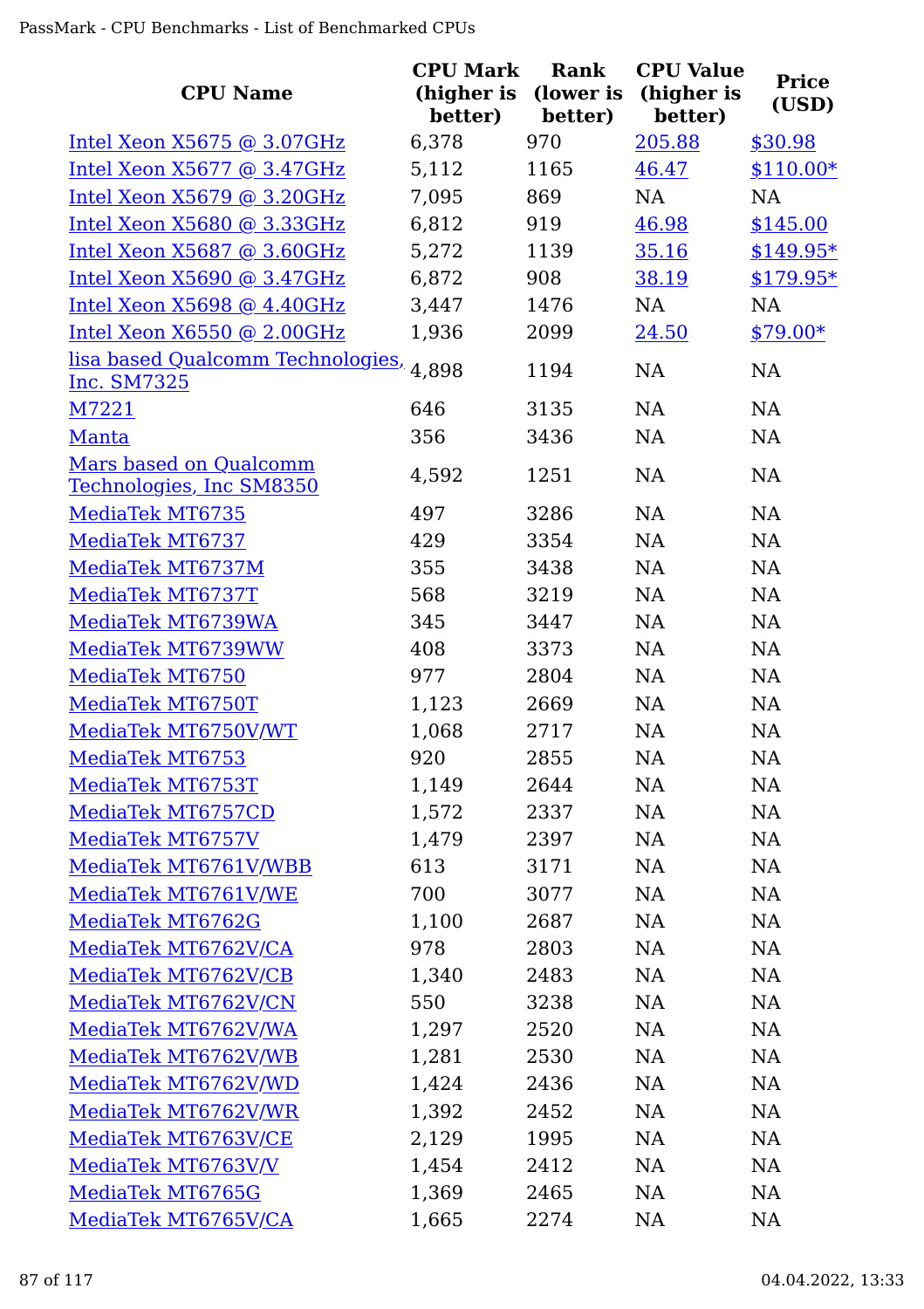| <b>CPU Name</b>              | <b>CPU Mark</b><br>(higher is<br>better) | Rank<br>(lower is<br>better) | <b>CPU Value</b><br>(higher is<br>better) | <b>Price</b><br>(USD) |
|------------------------------|------------------------------------------|------------------------------|-------------------------------------------|-----------------------|
| MediaTek MT6765V/CB          | 1,645                                    | 2287                         | NA                                        | <b>NA</b>             |
| MediaTek MT6768V/CA          | 2,096                                    | 2014                         | NA                                        | NA                    |
| MediaTek MT6769T             | 2,238                                    | 1938                         | NA                                        | NA                    |
| MediaTek MT6769V/CB          | 2,214                                    | 1952                         | NA                                        | NA                    |
| MediaTek MT6769V/CU          | 2,239                                    | 1936                         | NA                                        | <b>NA</b>             |
| MediaTek MT6769V/WB          | 2,192                                    | 1968                         | NA                                        | NA                    |
| MediaTek MT6769Z             | 2,228                                    | 1944                         | NA                                        | NA                    |
| MediaTek MT6771V/C           | 2,278                                    | 1913                         | NA                                        | NA                    |
| MediaTek MT6771V/CT          | 2,373                                    | 1860                         | NA                                        | NA                    |
| MediaTek MT6771V/W           | 2,121                                    | 1998                         | NA                                        | NA                    |
| MediaTek MT6771V/WM          | 2,057                                    | 2042                         | NA                                        | NA                    |
| MediaTek MT6771V/WT          | 2,249                                    | 1930                         | NA                                        | NA                    |
| MediaTek MT6779V/CE          | 2,740                                    | 1716                         | NA                                        | <b>NA</b>             |
| MediaTek MT6779V/CU          | 2,429                                    | 1834                         | NA                                        | NA                    |
| MediaTek MT6779V/CV          | 2,359                                    | 1871                         | NA                                        | NA                    |
| MediaTek MT6785V/CC          | 3,014                                    | 1618                         | NA                                        | <b>NA</b>             |
| MediaTek MT6785V/CD          | 3,109                                    | 1589                         | NA                                        | NA                    |
| MediaTek MT6797              | 1,616                                    | 2310                         | NA                                        | <b>NA</b>             |
| MediaTek MT6797T             | 1,723                                    | 2233                         | NA                                        | NA                    |
| MediaTek MT6797X             | 2,104                                    | 2010                         | NA                                        | NA                    |
| MediaTek MT6853T             | 3,217                                    | 1546                         | NA                                        | NA                    |
| MediaTek MT6873              | 3,752                                    | 1409                         | NA                                        | NA                    |
| MediaTek MT8163              | 545                                      | 3244                         | <b>NA</b>                                 | NA                    |
| MediaTek MT8166B             | 881                                      | 2890                         | <b>NA</b>                                 | NA                    |
| MediaTek MT8167B             | 332                                      | 3471                         | NA                                        | <b>NA</b>             |
| MediaTek MT8168A             | 571                                      | 3216                         | NA                                        | NA                    |
| MediaTek MT8183              | 1,832                                    | 2172                         | <b>NA</b>                                 | <b>NA</b>             |
| MediaTek MT8735B             | 294                                      | 3516                         | <b>NA</b>                                 | NA                    |
| MediaTek MT8768CT            | 1,699                                    | 2250                         | <b>NA</b>                                 | <b>NA</b>             |
| MediaTek MT8768WA            | 1,473                                    | 2402                         | <b>NA</b>                                 | NA                    |
| MediaTek MT8768WT            | 1,707                                    | 2242                         | <b>NA</b>                                 | <b>NA</b>             |
| Microsoft ARM SQ1 @ 3.0 GHz  | 4,371                                    | 1288                         | <b>NA</b>                                 | <b>NA</b>             |
| Microsoft SQ2 @ 3.15 GHz     | 4,910                                    | 1190                         | <b>NA</b>                                 | NA                    |
| Mobile AMD Athlon 2500+      | 241                                      | 3598                         | <b>NA</b>                                 | NA                    |
| Mobile AMD Athlon 4 2400+    | 233                                      | 3615                         | NA                                        | NA                    |
| Mobile AMD Athlon 64 3200+   | 326                                      | 3475                         | NA                                        | <b>NA</b>             |
| Mobile AMD Athlon 64 3400+   | 333                                      | 3468                         | NA                                        | <b>NA</b>             |
| Mobile AMD Athlon 64 3700+   | 356                                      | 3435                         | NA                                        | <b>NA</b>             |
| Mobile AMD Athlon 64 4000+   | 313                                      | 3492                         | <b>NA</b>                                 | <b>NA</b>             |
| Mobile AMD Athlon MP-M 1800+ | 173                                      | 3695                         | <b>NA</b>                                 | NA                    |
| Mobile AMD Athlon MP-M 2400+ | 192                                      | 3667                         | NA                                        | <b>NA</b>             |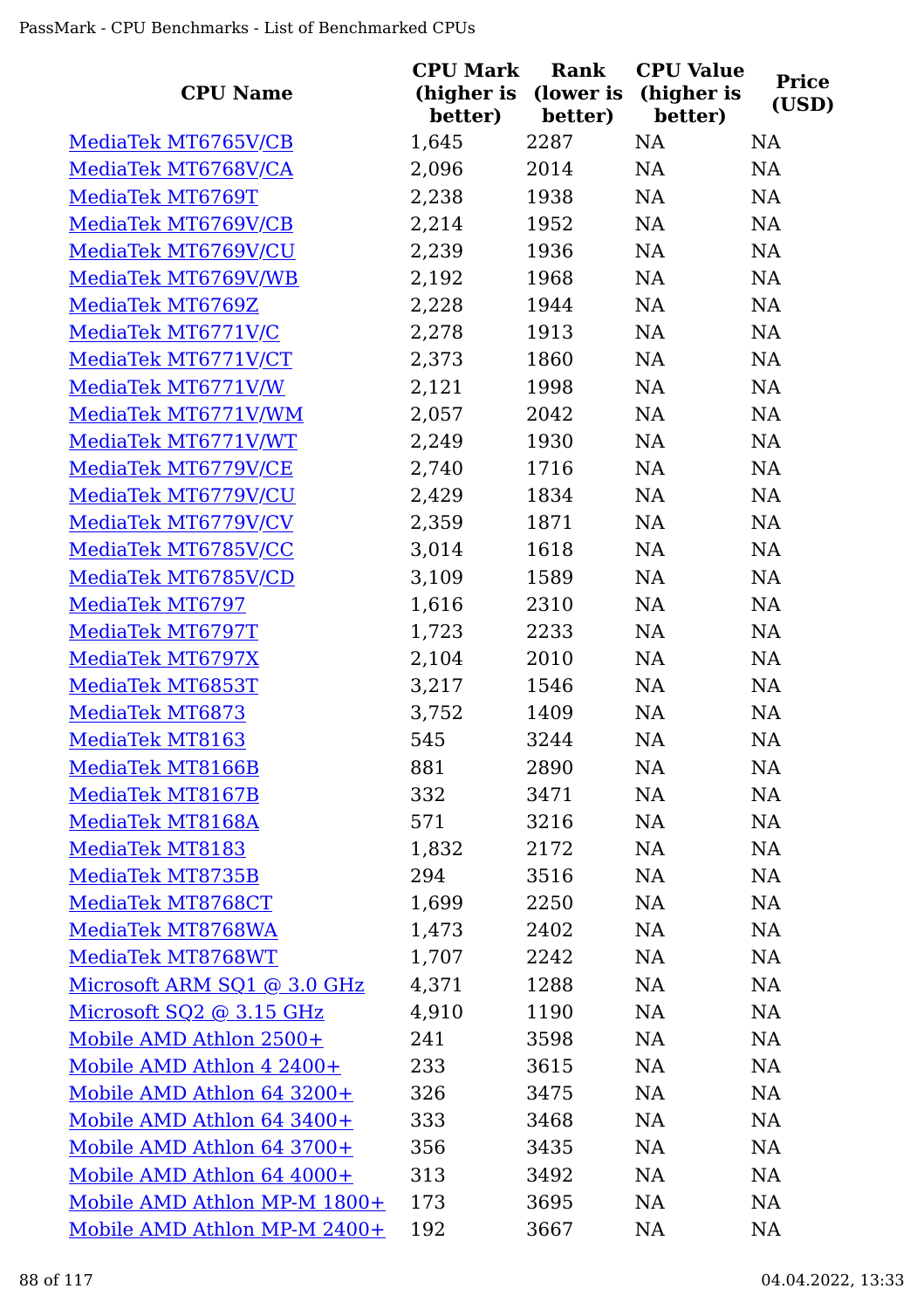| <b>CPU Name</b>                       | <b>CPU Mark</b><br>(higher is<br>better) | Rank<br>(lower is<br>better) | <b>CPU Value</b><br>(higher is<br>better) | <b>Price</b><br>(USD) |
|---------------------------------------|------------------------------------------|------------------------------|-------------------------------------------|-----------------------|
| Mobile AMD Athlon XP-M 1600+          | 169                                      | 3698                         | <b>NA</b>                                 | <b>NA</b>             |
| Mobile AMD Athlon XP-M 1800+          | 193                                      | 3664                         | NA                                        | <b>NA</b>             |
| Mobile AMD Athlon XP-M 2000+          | 196                                      | 3659                         | NA                                        | <b>NA</b>             |
| Mobile AMD Athlon XP-M 2200+          | 237                                      | 3607                         | NA                                        | NA                    |
| Mobile AMD Athlon XP-M 2400+          | 225                                      | 3625                         | <b>NA</b>                                 | NA                    |
| Mobile AMD Athlon XP-M 2500+          | 226                                      | 3624                         | <b>NA</b>                                 | <b>NA</b>             |
| Mobile AMD Athlon XP-M 2600+          | 241                                      | 3597                         | <b>NA</b>                                 | <b>NA</b>             |
| Mobile AMD Athlon XP-M 2800+          | 238                                      | 3605                         | <b>NA</b>                                 | <b>NA</b>             |
| Mobile AMD Athlon XP-M 3000+          | 238                                      | 3604                         | <b>NA</b>                                 | <b>NA</b>             |
| Mobile AMD Sempron 2100+              | 164                                      | 3704                         | <b>NA</b>                                 | <b>NA</b>             |
| Mobile AMD Sempron 2600+              | 256                                      | 3573                         | NA                                        | <b>NA</b>             |
| Mobile AMD Sempron 2800+              | 237                                      | 3608                         | <b>NA</b>                                 | <b>NA</b>             |
| Mobile AMD Sempron 3000+              | 269                                      | 3554                         | NA                                        | <b>NA</b>             |
| Mobile AMD Sempron 3100+              | 277                                      | 3543                         | <b>NA</b>                                 | <b>NA</b>             |
| Mobile AMD Sempron 3200+              | 245                                      | 3591                         | NA                                        | <b>NA</b>             |
| Mobile AMD Sempron 3300+              | 294                                      | 3515                         | <b>NA</b>                                 | NA                    |
| Mobile AMD Sempron 3400+              | 321                                      | 3481                         | <b>NA</b>                                 | NA                    |
| Mobile AMD Sempron 3500+              | 290                                      | 3527                         | <b>NA</b>                                 | <b>NA</b>             |
| Mobile AMD Sempron 3600+              | 302                                      | 3503                         | NA                                        | <b>NA</b>             |
| Mobile AMD Sempron 3800+              | 335                                      | 3461                         | <b>NA</b>                                 | <b>NA</b>             |
| Mobile Intel Celeron 1.70GHz          | 118                                      | 3764                         | NA                                        | <b>NA</b>             |
| Mobile Intel Celeron 1.80GHz          | 121                                      | 3760                         | NA                                        | <b>NA</b>             |
| Mobile Intel Celeron 1333MHz          | 183                                      | 3679                         | NA                                        | <b>NA</b>             |
| Mobile Intel Celeron 2.00GHz          | 133                                      | 3747                         | <b>NA</b>                                 | <b>NA</b>             |
| Mobile Intel Celeron 2.20GHz          | 147                                      | 3731                         | NA                                        | <b>NA</b>             |
| Mobile Intel Celeron 2.40GHz          | 154                                      | 3723                         | NA                                        | <b>NA</b>             |
| Mobile Intel Pentium 4 - M<br>1.70GHz | 121                                      | 3759                         | 0.66                                      | \$183.00              |
| Mobile Intel Pentium 4 - M<br>1.80GHz | 119                                      | 3762                         | <b>NA</b>                                 | NA                    |
| Mobile Intel Pentium 4 - M<br>2.00GHz | 138                                      | 3743                         | <b>NA</b>                                 | NA                    |
| Mobile Intel Pentium 4 - M<br>2.20GHz | 143                                      | 3734                         | <b>NA</b>                                 | NA                    |
| Mobile Intel Pentium 4 - M<br>2.40GHz | 139                                      | 3739                         | <b>NA</b>                                 | <b>NA</b>             |
| Mobile Intel Pentium 4 2.66GHz        | 182                                      | 3681                         | <b>NA</b>                                 | NA                    |
| Mobile Intel Pentium 4 2.80GHz        | 205                                      | 3646                         | <b>NA</b>                                 | NA                    |
| Mobile Intel Pentium 4 3.06GHz        | 220                                      | 3631                         | <b>NA</b>                                 | <b>NA</b>             |
| Mobile Intel Pentium 4 3.20GHz        | 232                                      | 3617                         | <b>NA</b>                                 | NA                    |
| Mobile Intel Pentium 4 3.33GHz        | 344                                      | 3449                         | <b>NA</b>                                 | <b>NA</b>             |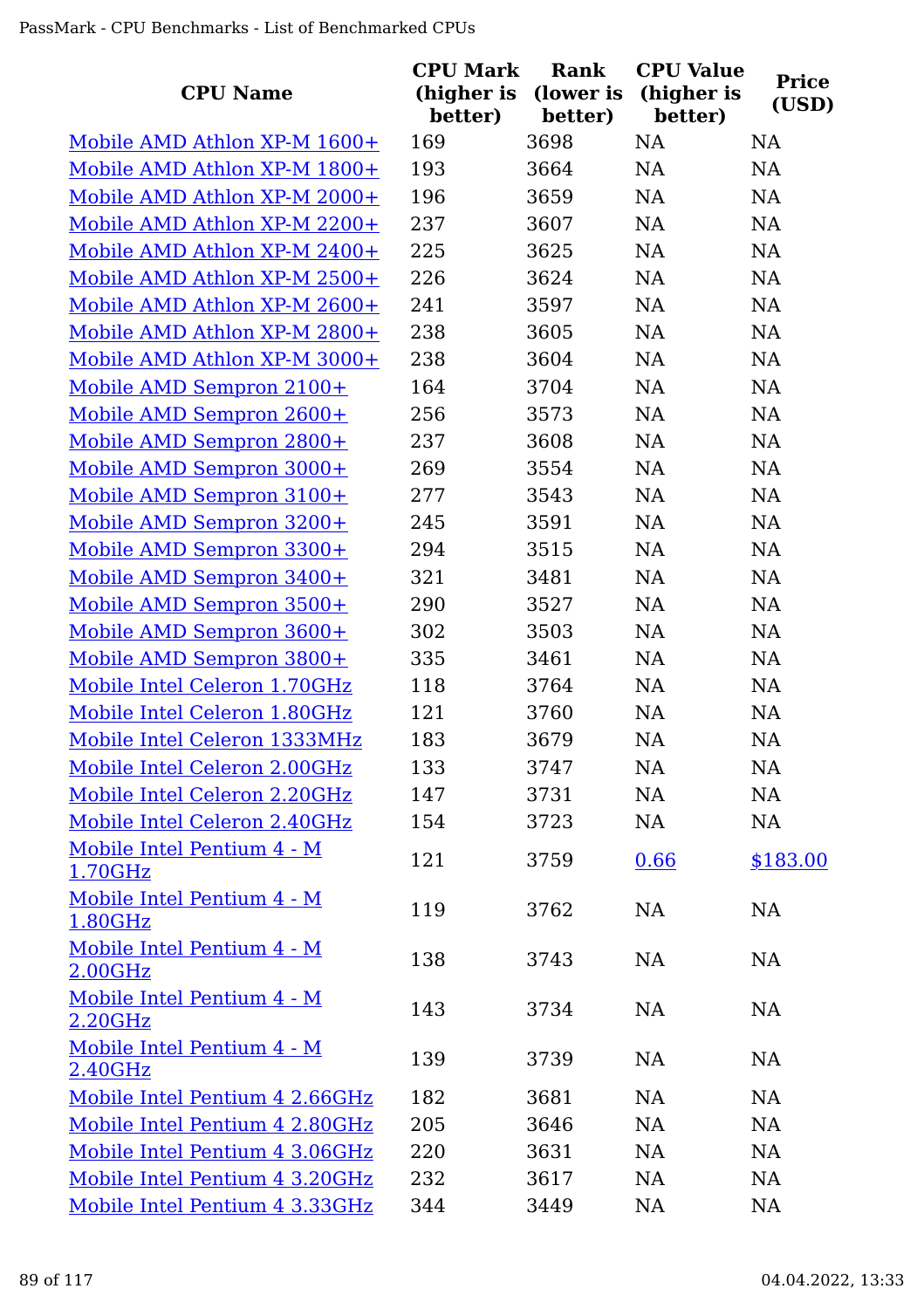| <b>CPU Name</b>              | <b>CPU Mark</b><br>(higher is<br>better) | Rank<br>(lower is<br>better) | <b>CPU Value</b><br>(higher is<br>better) | <b>Price</b><br>(USD) |
|------------------------------|------------------------------------------|------------------------------|-------------------------------------------|-----------------------|
| Mobile Intel Pentium III - M | 146                                      | 3732                         | NA                                        | <b>NA</b>             |
| 1200MHz                      |                                          |                              |                                           |                       |
| Mobile Intel Pentium III - M | 130                                      | 3751                         | <b>NA</b>                                 | <b>NA</b>             |
| <b>933MHz</b>                |                                          |                              |                                           |                       |
| msm8960dt                    | 252                                      | 3581                         | NA                                        | NA                    |
| MT6592                       | 521                                      | 3268                         | NA                                        | <b>NA</b>             |
| MT6592T                      | 1,056                                    | 2732                         | NA                                        | <b>NA</b>             |
| <b>MT6735M</b>               | 308                                      | 3499                         | NA                                        | NA                    |
| MT6735P                      | 326                                      | 3477                         | NA                                        | <b>NA</b>             |
| MT6738                       | 692                                      | 3085                         | NA                                        | <b>NA</b>             |
| <b>MT6739CH</b>              | 530                                      | 3262                         | NA                                        | NA                    |
| <b>MT6739WM</b>              | 310                                      | 3496                         | NA                                        | <b>NA</b>             |
| <b>MT6750V/C</b>             | 1,293                                    | 2523                         | NA                                        | <b>NA</b>             |
| <b>MT6750V/CS</b>            | 955                                      | 2829                         | NA                                        | NA                    |
| <b>MT6750V/W</b>             | 784                                      | 2994                         | NA                                        | <b>NA</b>             |
| MT6752                       | 1,728                                    | 2231                         | NA                                        | <b>NA</b>             |
| MT6755                       | 1,278                                    | 2536                         | NA                                        | NA                    |
| <b>MT6755BM</b>              | 1,070                                    | 2714                         | NA                                        | <b>NA</b>             |
| <b>MT6755M</b>               | 1,229                                    | 2571                         | NA                                        | <b>NA</b>             |
| <b>MT6755V/B</b>             | 1,404                                    | 2448                         | NA                                        | <b>NA</b>             |
| <b>MT6755V/BM</b>            | 1,219                                    | 2581                         | NA                                        | <b>NA</b>             |
| MT6755V/CM                   | 1,172                                    | 2620                         | <b>NA</b>                                 | <b>NA</b>             |
| <b>MT6755V/W</b>             | 1,596                                    | 2326                         | NA                                        | NA                    |
| MT6755V/WM                   | 981                                      | 2799                         | NA                                        | NA                    |
| <b>MT6755V/WS</b>            | 1,389                                    | 2457                         | <b>NA</b>                                 | NA                    |
| MT6757W                      | 1,648                                    | 2284                         | NA                                        | NA                    |
| <b>MT6757WD</b>              | 1,602                                    | 2321                         | NA                                        | NA                    |
| <b>MT6757WH</b>              | 1,161                                    | 2630                         | NA                                        | NA                    |
| MT6761V/CAB                  | 575                                      | 3214                         | NA                                        | NA                    |
| MT6761V/CBB                  | 846                                      | 2922                         | NA                                        | <b>NA</b>             |
| <b>MT6761V/CD</b>            | 784                                      | 2995                         | <b>NA</b>                                 | NA                    |
| MT6761V/WAB                  | 769                                      | 3004                         | <b>NA</b>                                 | NA                    |
| <b>MT6761V/WD</b>            | 543                                      | 3248                         | <b>NA</b>                                 | NA                    |
| mt6762m                      | 538                                      | 3249                         | <b>NA</b>                                 | NA                    |
| <b>MT6762V/CR</b>            | 857                                      | 2913                         | NA                                        | NA                    |
| MT6763V/B                    | 1,495                                    | 2386                         | NA                                        | NA                    |
| <b>MT6763V/CT</b>            | 1,457                                    | 2410                         | NA                                        | <b>NA</b>             |
| <b>MT6763V/WT</b>            | 1,313                                    | 2507                         | NA                                        | NA                    |
| MT6765                       | 1,748                                    | 2223                         | NA                                        | NA                    |
| MT6765H                      | 2,183                                    | 1972                         | NA                                        | NA                    |
| <b>MT6765V/WA</b>            | 1,556                                    | 2350                         | <b>NA</b>                                 | <b>NA</b>             |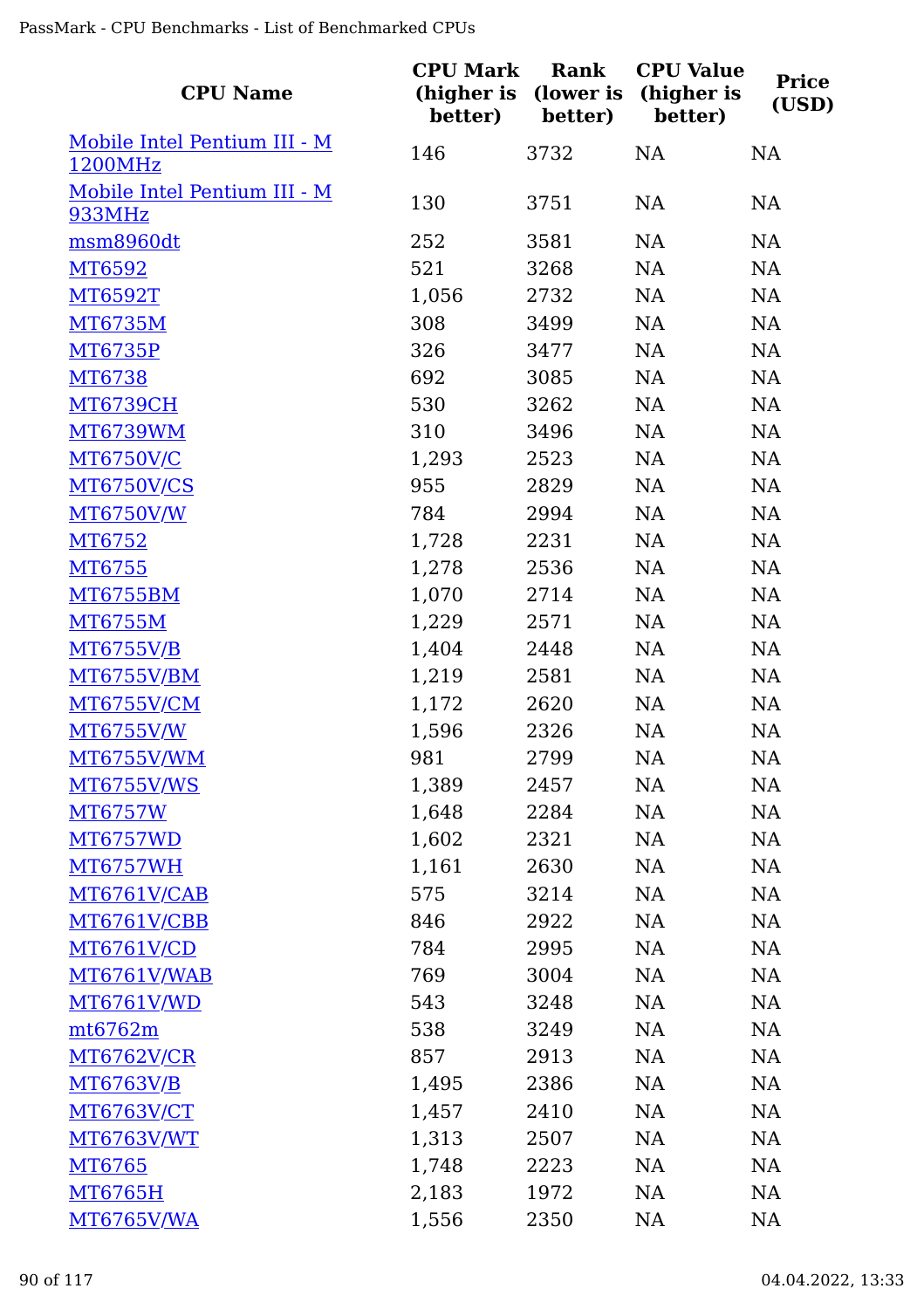| <b>CPU Name</b>      | <b>CPU Mark</b><br>(higher is<br>better) | Rank<br>(lower is<br>better) | <b>CPU Value</b><br>(higher is<br>better) | <b>Price</b><br>(USD) |
|----------------------|------------------------------------------|------------------------------|-------------------------------------------|-----------------------|
| <u>MT6765V/WB</u>    | 1,659                                    | 2277                         | NA                                        | <b>NA</b>             |
| <b>MT6768G</b>       | 2,572                                    | 1779                         | NA                                        | NA                    |
| MT6769H              | 2,402                                    | 1845                         | NA                                        | NA                    |
| MT6769V/CT           | 2,329                                    | 1883                         | NA                                        | NA                    |
| MT6769V/CZ           | 2,089                                    | 2023                         | NA                                        | NA                    |
| MT6771V/WL           | 2,411                                    | 1841                         | NA                                        | <b>NA</b>             |
| MT6781               | 3,805                                    | 1395                         | NA                                        | NA                    |
| <b>MT6781V/CD</b>    | 3,356                                    | 1497                         | NA                                        | NA                    |
| MT6785               | 3,259                                    | 1529                         | NA                                        | <b>NA</b>             |
| MT6795               | 1,088                                    | 2698                         | NA                                        | NA                    |
| MT6795M              | 968                                      | 2816                         | NA                                        | NA                    |
| <b>MT6795MM</b>      | 618                                      | 3168                         | NA                                        | NA                    |
| <b>MT6797D</b>       | 758                                      | 3019                         | NA                                        | NA                    |
| MT6797M              | 1,783                                    | 2201                         | <b>NA</b>                                 | NA                    |
| MT6833               | 3,316                                    | 1509                         | NA                                        | NA                    |
| <b>MT6833P</b>       | 3,907                                    | 1373                         | NA                                        | NA                    |
| MT6833V/NZA          | 3,192                                    | 1553                         | NA                                        | NA                    |
| MT6833V/PNZA         | 2,803                                    | 1696                         | <b>NA</b>                                 | NA                    |
| <u>MT6833V/ZA</u>    | 3,288                                    | 1515                         | <b>NA</b>                                 | NA                    |
| MT6853V/NZA          | 2,956                                    | 1641                         | NA                                        | NA                    |
| MT6853V/TNZA         | 3,272                                    | 1524                         | NA                                        | NA                    |
| <b>MT6853V/ZA</b>    | 3,058                                    | 1608                         | <b>NA</b>                                 | <b>NA</b>             |
| MT6875               | 3,561                                    | 1446                         | <b>NA</b>                                 | <b>NA</b>             |
| <u>MT6877T</u>       | 4,311                                    | 1297                         | NA                                        | NA                    |
| MT6877V/TZA          | 4,824                                    | 1209                         | NA                                        | NA                    |
| <b>MT6877V/ZA</b>    | 4,052                                    | 1350                         | NA                                        | NA                    |
| MT6883Z/CZA          | 5,605                                    | 1083                         | NA                                        | NA                    |
| MT6889Z/CZA          | 4,416                                    | 1280                         | NA                                        | NA                    |
| MT6891               | 5,611                                    | 1082                         | NA                                        | NA                    |
| MT6891Z/CZA          | 6,581                                    | 945                          | NA                                        | <b>NA</b>             |
| <u>MT6893</u>        | 4,551                                    | 1257                         | NA                                        | NA                    |
| <u>MT6893Z/CZA</u>   | 5,756                                    | 1059                         | NA                                        | <b>NA</b>             |
| <u>MT6893Z A/CZA</u> | 5,224                                    | 1149                         | NA                                        | NA                    |
| <b>MT6893Z C/CZA</b> | 6,418                                    | 964                          | NA                                        | NA                    |
| <u>MT6893Z D/CZA</u> | 5,661                                    | 1073                         | NA                                        | NA                    |
| <b>MT6969T</b>       | 2,228                                    | 1945                         | NA                                        | <b>NA</b>             |
| MT8161A              | 800                                      | 2975                         | NA                                        | <b>NA</b>             |
| <b>MT8161AA</b>      | 857                                      | 2914                         | NA                                        | <b>NA</b>             |
| MT8161P              | 434                                      | 3347                         | NA                                        | NA                    |
| MT8165               | 781                                      | 2997                         | NA                                        | NA                    |
| MT8167A              | 478                                      | 3308                         | NA                                        | <b>NA</b>             |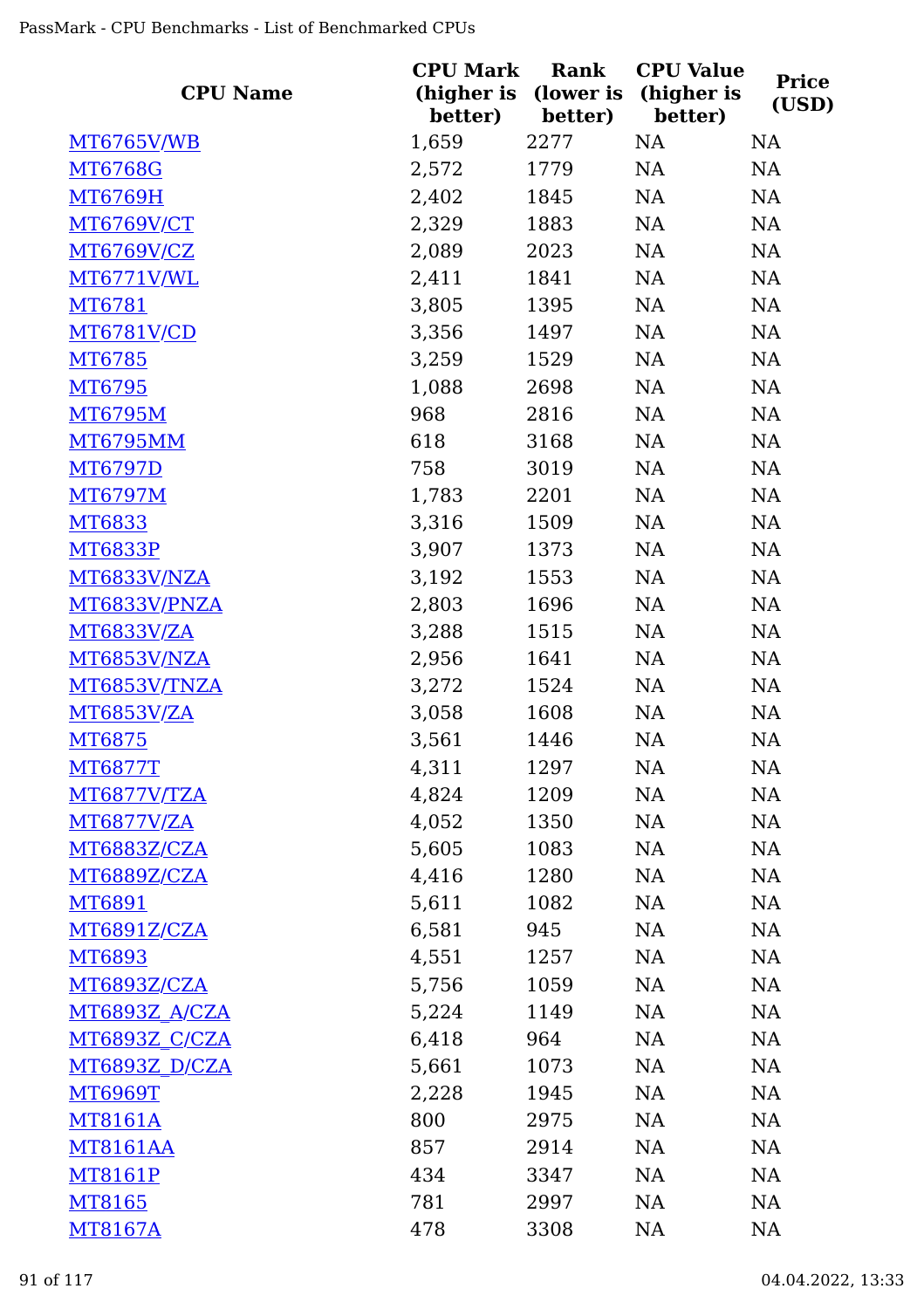| <b>CPU Name</b>                                           | <b>CPU Mark</b><br>(higher is<br>better) | Rank<br>(lower is<br>better) | <b>CPU Value</b><br>(higher is<br>better) | <b>Price</b><br>(USD) |
|-----------------------------------------------------------|------------------------------------------|------------------------------|-------------------------------------------|-----------------------|
| MT8167D                                                   | 450                                      | 3336                         | NA                                        | <b>NA</b>             |
| <b>MT8168B</b>                                            | 1,008                                    | 2776                         | <b>NA</b>                                 | NA                    |
| MT8173                                                    | 1,077                                    | 2706                         | <b>NA</b>                                 | <b>NA</b>             |
| MT8176                                                    | 1,380                                    | 2463                         | NA                                        | NA                    |
| MT8195AV/ZA                                               | 5,735                                    | 1063                         | NA                                        | <b>NA</b>             |
| MT8696                                                    | 736                                      | 3043                         | <b>NA</b>                                 | NA                    |
| MT8735                                                    | 495                                      | 3289                         | NA                                        | NA                    |
| <b>MT8735P</b>                                            | 405                                      | 3377                         | NA                                        | NA                    |
| <b>MT8735T</b>                                            | 704                                      | 3073                         | <b>NA</b>                                 | <b>NA</b>             |
| <b>MT8765WB</b>                                           | 328                                      | 3474                         | <b>NA</b>                                 | <b>NA</b>             |
| <b>MT8766A</b>                                            | 581                                      | 3209                         | <b>NA</b>                                 | <b>NA</b>             |
| <b>MT8766B</b>                                            | 808                                      | 2965                         | <b>NA</b>                                 | NA                    |
| <b>MT8768WD</b>                                           | 905                                      | 2870                         | <b>NA</b>                                 | NA                    |
| MT8783                                                    | 1,039                                    | 2740                         | <b>NA</b>                                 | <b>NA</b>             |
| MT8786V/CA                                                | 3,168                                    | 1567                         | <b>NA</b>                                 | <b>NA</b>             |
| <b>MT8788</b>                                             | 1,961                                    | 2086                         | <b>NA</b>                                 | <b>NA</b>             |
| MT9950                                                    | 845                                      | 2923                         | <b>NA</b>                                 | NA                    |
| <b>MTK6757</b>                                            | 1,158                                    | 2634                         | NA                                        | NA                    |
| <b>Nvidia Tegra T132</b>                                  | 990                                      | 2793                         | NA                                        | NA                    |
| Nvidia Tegra T210                                         | 1,635                                    | 2296                         | NA                                        | NA                    |
| Octa Core                                                 | 924                                      | 2851                         | <u>1.93</u>                               | \$479.53              |
| <b>Odin based on Qualcomm</b><br>Technologies, Inc SM8350 | 5,916                                    | 1038                         | <b>NA</b>                                 | <b>NA</b>             |
| Pentium Dual-Core E6000 @<br>3.46GHz                      | 1,472                                    | 2403                         | <b>NA</b>                                 | NA                    |
| Pentium Dual-Core T4200 @<br>2.00GHz                      | 578                                      | 3210                         | <b>NA</b>                                 | NA                    |
| Pentium Dual-Core T4500 @<br>2.30GHz                      | 1,008                                    | 2775                         | <b>NA</b>                                 | NA                    |
| <b>QCT APQ8064 AWIFI</b>                                  | 382                                      | 3410                         | <b>NA</b>                                 | NA                    |
| QCT APQ8064 DEB                                           | 453                                      | 3331                         | <b>NA</b>                                 | NA                    |
| <b>QCT APQ8064 FLO</b>                                    | 449                                      | 3337                         | <b>NA</b>                                 | NA                    |
| <b>QCT APQ8064 MAKO</b>                                   | 399                                      | 3390                         | <b>NA</b>                                 | <b>NA</b>             |
| Qualcomm APQ 8084 (Flattened<br>Device Tree)              | 734                                      | 3046                         | <b>NA</b>                                 | <b>NA</b>             |
| Qualcomm APQ8026                                          | 291                                      | 3524                         | <b>NA</b>                                 | NA                    |
| Qualcomm APQ8084                                          | 555                                      | 3235                         | <b>NA</b>                                 | <b>NA</b>             |
| Qualcomm MSM 8939 HUAWEI<br>KIW-L21                       | 1,035                                    | 2747                         | <b>NA</b>                                 | NA                    |
| Qualcomm MSM 8939 HUAWEI<br>$KIW-L24$                     | 1,065                                    | 2723                         | NA                                        | NA                    |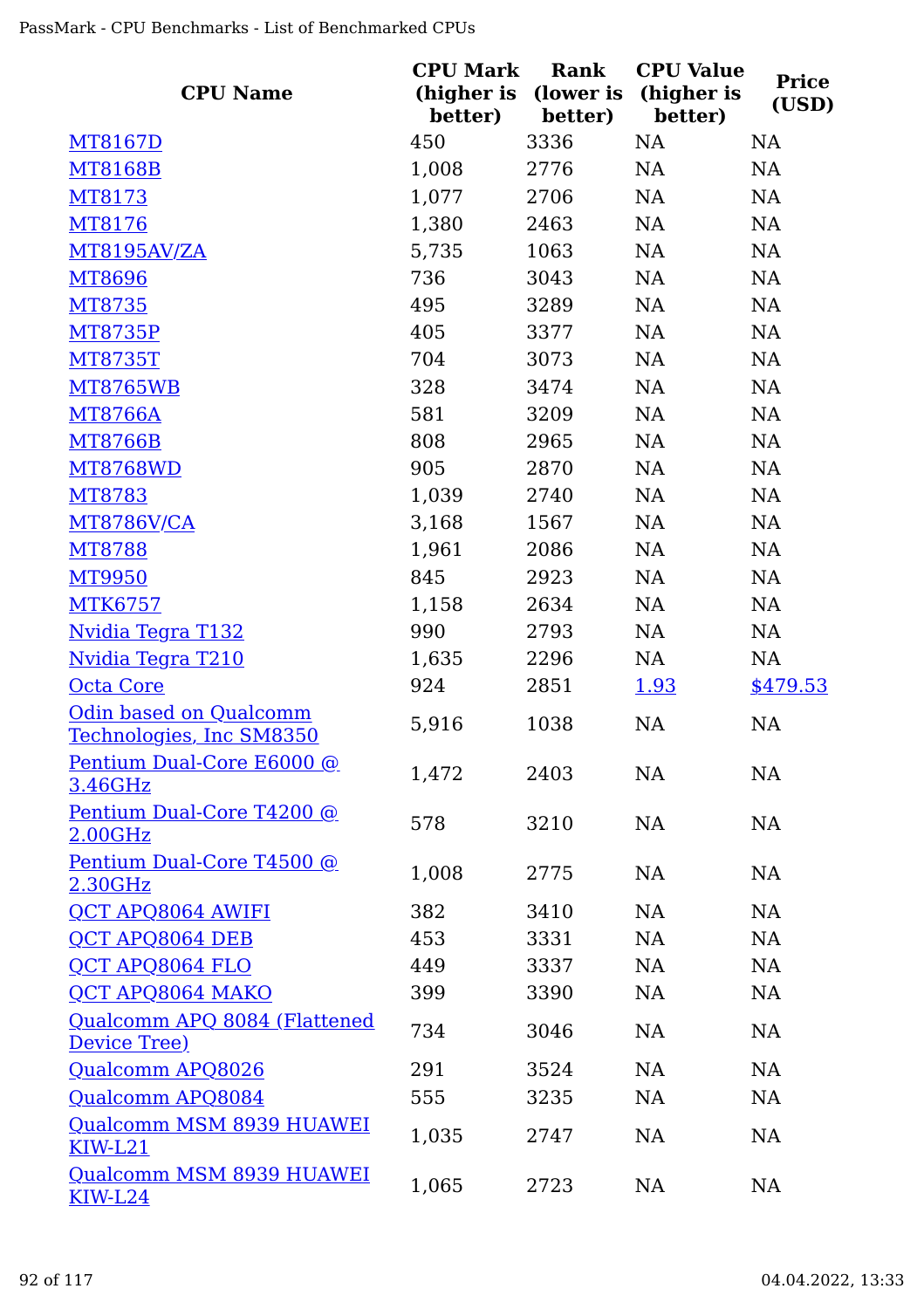| <b>CPU Name</b>                                | <b>CPU Mark</b><br>(higher is<br>better) | Rank<br>(lower is<br>better) | <b>CPU Value</b><br>(higher is<br>better) | <b>Price</b><br>(USD) |
|------------------------------------------------|------------------------------------------|------------------------------|-------------------------------------------|-----------------------|
| Qualcomm MSM 8939 HUAWEI<br><b>TEXAS-A1</b>    | 1,085                                    | 2701                         | NA                                        | <b>NA</b>             |
| Qualcomm MSM 8974                              |                                          |                              |                                           |                       |
| <b>HAMMERHEAD (Flattened Device 566</b>        |                                          | 3220                         | <b>NA</b>                                 | <b>NA</b>             |
| <u>Tre</u>                                     |                                          |                              |                                           |                       |
| <b>Qualcomm MSM8226</b>                        | 265                                      | 3563                         | <b>NA</b>                                 | <b>NA</b>             |
| Qualcomm MSM8228                               | 332                                      | 3470                         | NA                                        | <b>NA</b>             |
| Qualcomm MSM8626                               | 294                                      | 3514                         | NA                                        | <b>NA</b>             |
| Qualcomm MSM8917                               | 582                                      | 3205                         | NA                                        | <b>NA</b>             |
| Qualcomm MSM8926                               | 300                                      | 3507                         | NA                                        | NA                    |
| <b>Qualcomm MSM8928</b>                        | 337                                      | 3459                         | <b>NA</b>                                 | <b>NA</b>             |
| <b>Qualcomm MSM8937</b>                        | 973                                      | 2811                         | NA                                        | NA                    |
| <b>Qualcomm MSM8939</b>                        | 1,013                                    | 2766                         | NA                                        | <b>NA</b>             |
| Qualcomm MSM8953                               | 1,589                                    | 2328                         | NA                                        | <b>NA</b>             |
| Qualcomm MSM8974                               | 643                                      | 3140                         | NA                                        | <b>NA</b>             |
| Qualcomm MSM8974PRO-AA                         | 587                                      | 3198                         | NA                                        | <b>NA</b>             |
| Qualcomm MSM8974PRO-AB                         | 625                                      | 3158                         | <b>NA</b>                                 | <b>NA</b>             |
| Qualcomm MSM8974PRO-AC                         | 611                                      | 3173                         | <b>NA</b>                                 | NA                    |
| Qualcomm MSM8992                               | 1,175                                    | 2615                         | NA                                        | <b>NA</b>             |
| Qualcomm MSM8994                               | 805                                      | 2969                         | <b>NA</b>                                 | <b>NA</b>             |
| Qualcomm MSM8996                               | 1,284                                    | 2527                         | NA                                        | NA                    |
| Qualcomm MSM8996PRO-AB                         | 1,530                                    | 2366                         | NA                                        | <b>NA</b>             |
| Qualcomm Snapdragon 7325                       | 5,047                                    | 1175                         | <b>NA</b>                                 | <b>NA</b>             |
| Qualcomm Snapdragon 8350                       | 4,599                                    | 1248                         | <b>NA</b>                                 | <b>NA</b>             |
| Qualcomm Technologies, Inc<br><b>APQ8009</b>   | 286                                      | 3531                         | NA                                        | NA                    |
| Qualcomm Technologies, Inc.<br>APQ8016         | 343                                      | 3451                         | NA                                        | NA                    |
| Qualcomm Technologies, Inc.<br>APQ8017         | 365                                      | 3423                         | NA                                        | NA                    |
| Qualcomm Technologies, Inc.<br>APQ8053         | 1,712                                    | 2237                         | NA                                        | NA                    |
| Qualcomm Technologies, Inc<br><b>APQ8076</b>   | 1,438                                    | 2425                         | NA                                        | NA                    |
| Qualcomm Technologies, Inc.<br><u>APQ8096</u>  | 1,490                                    | 2390                         | NA                                        | NA                    |
| Qualcomm Technologies, Inc.<br><b>ATOLL-AB</b> | 3,118                                    | 1588                         | NA                                        | NA                    |
| Qualcomm Technologies, Inc<br><b>BENGAL</b>    | 2,211                                    | 1955                         | NA                                        | NA                    |
| Qualcomm Technologies, Inc<br><b>BENGALP</b>   | 2,241                                    | 1934                         | NA                                        | NA                    |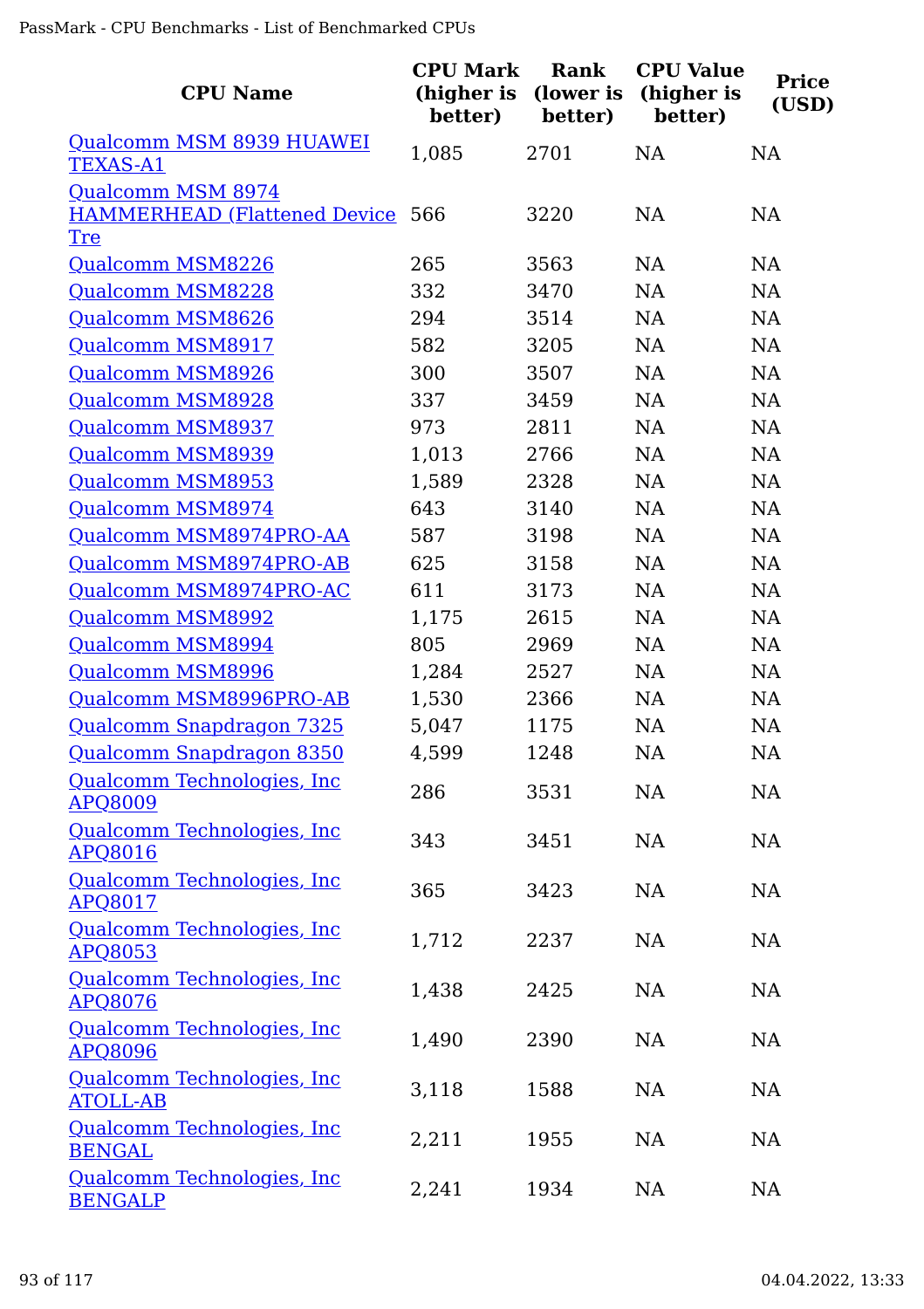| <b>CPU Name</b>                                | <b>CPU Mark</b><br>(higher is<br>better) | <b>Rank</b><br>(lower is<br>better) | <b>CPU Value</b><br>(higher is<br>better) | <b>Price</b><br>(USD) |
|------------------------------------------------|------------------------------------------|-------------------------------------|-------------------------------------------|-----------------------|
| Qualcomm Technologies, Inc.<br><b>KHAJE</b>    | 3,458                                    | 1471                                | <b>NA</b>                                 | <b>NA</b>             |
| Qualcomm Technologies, Inc KONA 5,191          |                                          | 1150                                | <b>NA</b>                                 | <b>NA</b>             |
| Qualcomm Technologies, Inc<br><b>LAGOON</b>    | 3,168                                    | 1566                                | NA                                        | <b>NA</b>             |
| Qualcomm Technologies, Inc LITO                | 3,067                                    | 1603                                | <b>NA</b>                                 | <b>NA</b>             |
| Qualcomm Technologies, Inc<br><b>MSM8216</b>   | 292                                      | 3522                                | <b>NA</b>                                 | <b>NA</b>             |
| Qualcomm Technologies, Inc<br><b>MSM8909</b>   | 266                                      | 3562                                | <b>NA</b>                                 | <b>NA</b>             |
| Qualcomm Technologies, Inc<br><b>MSM8916</b>   | 383                                      | 3408                                | <b>NA</b>                                 | <b>NA</b>             |
| Qualcomm Technologies, Inc<br><b>MSM8917</b>   | 452                                      | 3332                                | <b>NA</b>                                 | <b>NA</b>             |
| Qualcomm Technologies, Inc.<br><b>MSM8920</b>  | 428                                      | 3356                                | <b>NA</b>                                 | <b>NA</b>             |
| Qualcomm Technologies, Inc<br><b>MSM8929</b>   | 560                                      | 3229                                | <b>NA</b>                                 | <b>NA</b>             |
| Qualcomm Technologies, Inc<br><b>MSM8937</b>   | 1,017                                    | 2760                                | <b>NA</b>                                 | <b>NA</b>             |
| Qualcomm Technologies, Inc<br><b>MSM8939</b>   | 819                                      | 2954                                | <b>NA</b>                                 | <b>NA</b>             |
| Qualcomm Technologies, Inc<br><b>MSM8940</b>   | 905                                      | 2871                                | <b>NA</b>                                 | <b>NA</b>             |
| Qualcomm Technologies, Inc<br><b>MSM8952</b>   | 804                                      | 2971                                | <b>NA</b>                                 | <b>NA</b>             |
| Qualcomm Technologies, Inc.<br><b>MSM8953</b>  | 1,635                                    | 2298                                | NA                                        | NA                    |
| Qualcomm Technologies, Inc<br><b>MSM8956</b>   | 1,356                                    | 2470                                | <b>NA</b>                                 | <b>NA</b>             |
| Qualcomm Technologies, Inc.<br><b>MSM8976</b>  | 1,513                                    | 2376                                | <b>NA</b>                                 | NA                    |
| Qualcomm Technologies, Inc<br><b>MSM8976SG</b> | 1,912                                    | 2120                                | <b>NA</b>                                 | <b>NA</b>             |
| Qualcomm Technologies, Inc<br><b>MSM8992</b>   | 782                                      | 2996                                | NA                                        | <b>NA</b>             |
| Qualcomm Technologies, Inc<br><b>MSM8994</b>   | 890                                      | 2885                                | <b>NA</b>                                 | NA                    |
| Qualcomm Technologies, Inc<br><b>MSM8996</b>   | 1,283                                    | 2528                                | <b>NA</b>                                 | NA                    |
| Qualcomm Technologies, Inc<br>MSM8996pro       | 1,429                                    | 2430                                | <b>NA</b>                                 | <b>NA</b>             |
| Qualcomm Technologies, Inc<br><b>MSM8998</b>   | 2,496                                    | 1805                                | NA                                        | NA                    |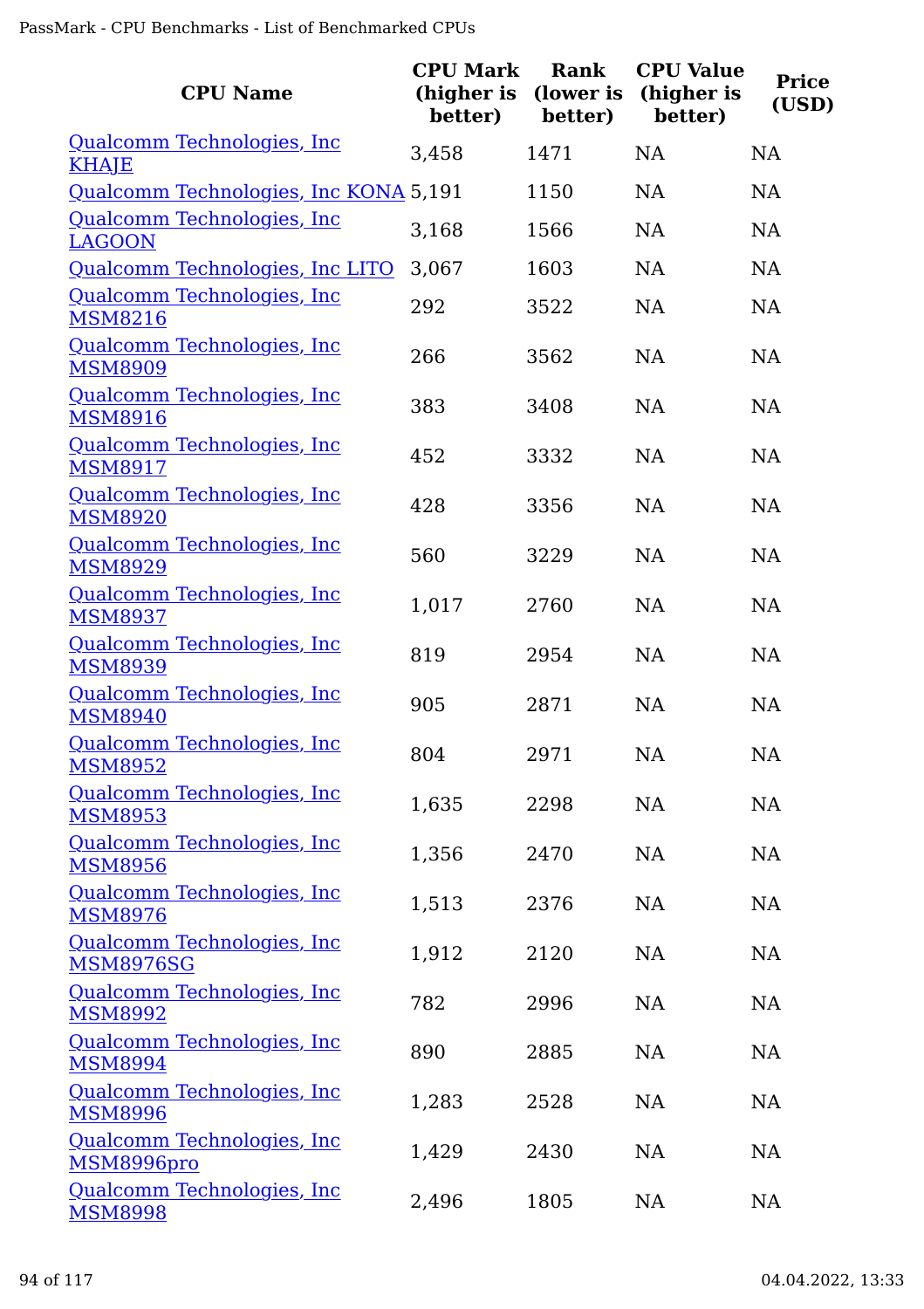| <b>CPU Name</b>                                    | <b>CPU Mark</b><br>(higher is<br>better) | Rank<br>(lower is<br>better) | <b>CPU Value</b><br>(higher is<br>better) | <b>Price</b><br>(USD) |
|----------------------------------------------------|------------------------------------------|------------------------------|-------------------------------------------|-----------------------|
| Qualcomm Technologies, Inc.<br>QCM2150             | 356                                      | 3437                         | <b>NA</b>                                 | NA                    |
| Qualcomm Technologies, Inc.<br>QM215               | 413                                      | 3369                         | <b>NA</b>                                 | <b>NA</b>             |
| Qualcomm Technologies, Inc.<br><b>SDA450</b>       | 1,388                                    | 2458                         | <b>NA</b>                                 | <b>NA</b>             |
| Qualcomm Technologies, Inc.<br><b>SDA660</b>       | 2,107                                    | 2005                         | <b>NA</b>                                 | NA                    |
| Qualcomm Technologies, Inc<br><b>SDM429</b>        | 878                                      | 2894                         | <b>NA</b>                                 | NA                    |
| Qualcomm Technologies, Inc<br><b>SDM439</b>        | 1,290                                    | 2524                         | <b>NA</b>                                 | <b>NA</b>             |
| Qualcomm Technologies, Inc.<br><b>SDM450</b>       | 1,198                                    | 2596                         | NA                                        | NA                    |
| Qualcomm Technologies, Inc<br><b>SDM460</b>        | 1,861                                    | 2150                         | <b>NA</b>                                 | <b>NA</b>             |
| Qualcomm Technologies, Inc<br><b>SDM630</b>        | 1,772                                    | 2208                         | <b>NA</b>                                 | <b>NA</b>             |
| Qualcomm Technologies, Inc.<br><b>SDM632</b>       | 1,817                                    | 2181                         | NA                                        | NA                    |
| Qualcomm Technologies, Inc<br><b>SDM636</b>        | 1,920                                    | 2114                         | <b>NA</b>                                 | NA                    |
| Qualcomm Technologies, Inc.<br><b>SDM660</b>       | 2,139                                    | 1987                         | <b>NA</b>                                 | <b>NA</b>             |
| <u>Qualcomm Technologies, Inc</u><br><b>SDM662</b> | 1,980                                    | 2080                         | <b>NA</b>                                 | <b>NA</b>             |
| Qualcomm Technologies, Inc<br><b>SDM665</b>        | 2,138                                    | 1989                         | NA                                        | NA                    |
| Qualcomm Technologies, Inc<br><b>SDM670</b>        | 2,211                                    | 1954                         | NA                                        | NA                    |
| Qualcomm Technologies, Inc<br><b>SDM710</b>        | 2,274                                    | 1916                         | NA                                        | NA                    |
| Qualcomm Technologies, Inc<br><b>SDM712</b>        | 2,261                                    | 1925                         | NA                                        | <b>NA</b>             |
| Qualcomm Technologies, Inc<br><b>SDM720G</b>       | 3,031                                    | 1615                         | NA                                        | NA                    |
| Qualcomm Technologies, Inc<br>SDM730G AIE          | 3,079                                    | 1600                         | NA                                        | <b>NA</b>             |
| Qualcomm Technologies, Inc<br><b>SDM765G 5G</b>    | 2,974                                    | 1638                         | NA                                        | <b>NA</b>             |
| Qualcomm Technologies, Inc<br><b>SDM778G</b>       | 5,111                                    | 1166                         | NA                                        | NA                    |
| Qualcomm Technologies, Inc<br><b>SDMMAGPIE</b>     | 2,874                                    | 1679                         | NA                                        | NA                    |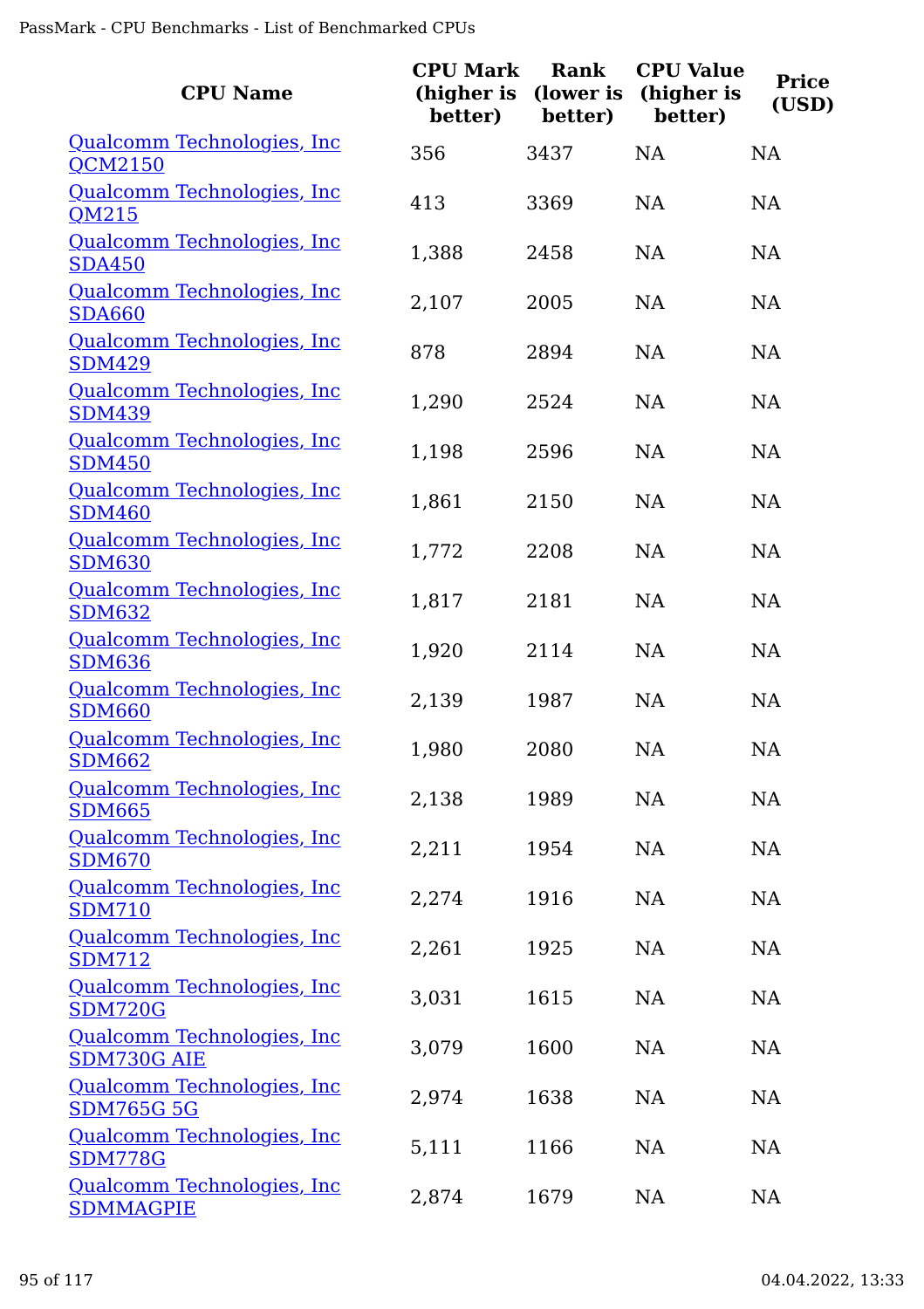| <b>CPU Name</b>                                      | <b>CPU Mark</b><br>(higher is<br>better) | Rank<br>(lower is<br>better) | <b>CPU Value</b><br>(higher is<br>better) | <b>Price</b><br>(USD) |
|------------------------------------------------------|------------------------------------------|------------------------------|-------------------------------------------|-----------------------|
| Qualcomm Technologies, Inc.<br><b>SDMMAGPIEP</b>     | 2,980                                    | 1634                         | <b>NA</b>                                 | NA                    |
| Qualcomm Technologies, Inc.<br><b>SM4250</b>         | 1,873                                    | 2146                         | <b>NA</b>                                 | <b>NA</b>             |
| Qualcomm Technologies, Inc.<br><b>SM4350</b>         | 2,438                                    | 1830                         | <b>NA</b>                                 | <b>NA</b>             |
| Qualcomm Technologies, Inc.<br><b>SM6115</b>         | 2,319                                    | 1889                         | <b>NA</b>                                 | NA                    |
| Qualcomm Technologies, Inc.<br><b>SM6125</b>         | 2,078                                    | 2030                         | <b>NA</b>                                 | <b>NA</b>             |
| Qualcomm Technologies, Inc.<br><b>SM6150</b>         | 2,567                                    | 1781                         | <b>NA</b>                                 | <b>NA</b>             |
| Qualcomm Technologies, Inc.<br><b>SM6225</b>         | 2,119                                    | 1999                         | <b>NA</b>                                 | NA                    |
| Qualcomm Technologies, Inc.<br><b>SM6375</b>         | 4,698                                    | 1229                         | <b>NA</b>                                 | <b>NA</b>             |
| Qualcomm Technologies, Inc.<br><b>SM7125</b>         | 2,982                                    | 1633                         | <b>NA</b>                                 | NA                    |
| Qualcomm Technologies, Inc.<br><b>SM7150</b>         | 2,909                                    | 1659                         | <b>NA</b>                                 | NA                    |
| Qualcomm Technologies, Inc<br><b>SM7225</b>          | 3,237                                    | 1540                         | <b>NA</b>                                 | <b>NA</b>             |
| Qualcomm Technologies, Inc.<br><b>SM7250</b>         | 3,091                                    | 1594                         | <b>NA</b>                                 | <b>NA</b>             |
| Qualcomm Technologies, Inc<br><b>SM8150</b>          | 4,168                                    | 1322                         | <b>NA</b>                                 | <b>NA</b>             |
| Qualcomm Technologies, Inc.<br><b>SM8150 Plus</b>    | 3,763                                    | 1405                         | <b>NA</b>                                 | <b>NA</b>             |
| Qualcomm Technologies, Inc.<br><b>SM8150P</b>        | 4,082                                    | 1345                         | <b>NA</b>                                 | NA                    |
| Qualcomm Technologies, Inc.<br><b>SM8250</b>         | 5,295                                    | 1131                         | <b>NA</b>                                 | <b>NA</b>             |
| Qualcomm Technologies, Inc.<br><b>SM8250 AC</b>      | 5,688                                    | 1069                         | <b>NA</b>                                 | <b>NA</b>             |
| Qualcomm Technologies, Inc.<br><b>SM8350</b>         | 5,436                                    | 1108                         | <b>NA</b>                                 | NA                    |
| Qualcomm Technologies, Inc.<br><b>SM8350AC</b>       | 6,139                                    | 1004                         | <b>NA</b>                                 | NA                    |
| Qualcomm Technologies, Inc<br><b>TRINKET</b>         | 2,204                                    | 1962                         | <b>NA</b>                                 | <b>NA</b>             |
| Qualcomm Technologies, Inc.<br>MSM8940-PMI8940 MTP   | 1,426                                    | 2433                         | <b>NA</b>                                 | <b>NA</b>             |
| Renoir based on Qualcomm<br>Technologies, Inc SM7350 | 4,476                                    | 1270                         | <b>NA</b>                                 | <b>NA</b>             |
| ROC-RK3568-PC HDMI (Android)                         | 1,197                                    | 2598                         | <b>NA</b>                                 | NA                    |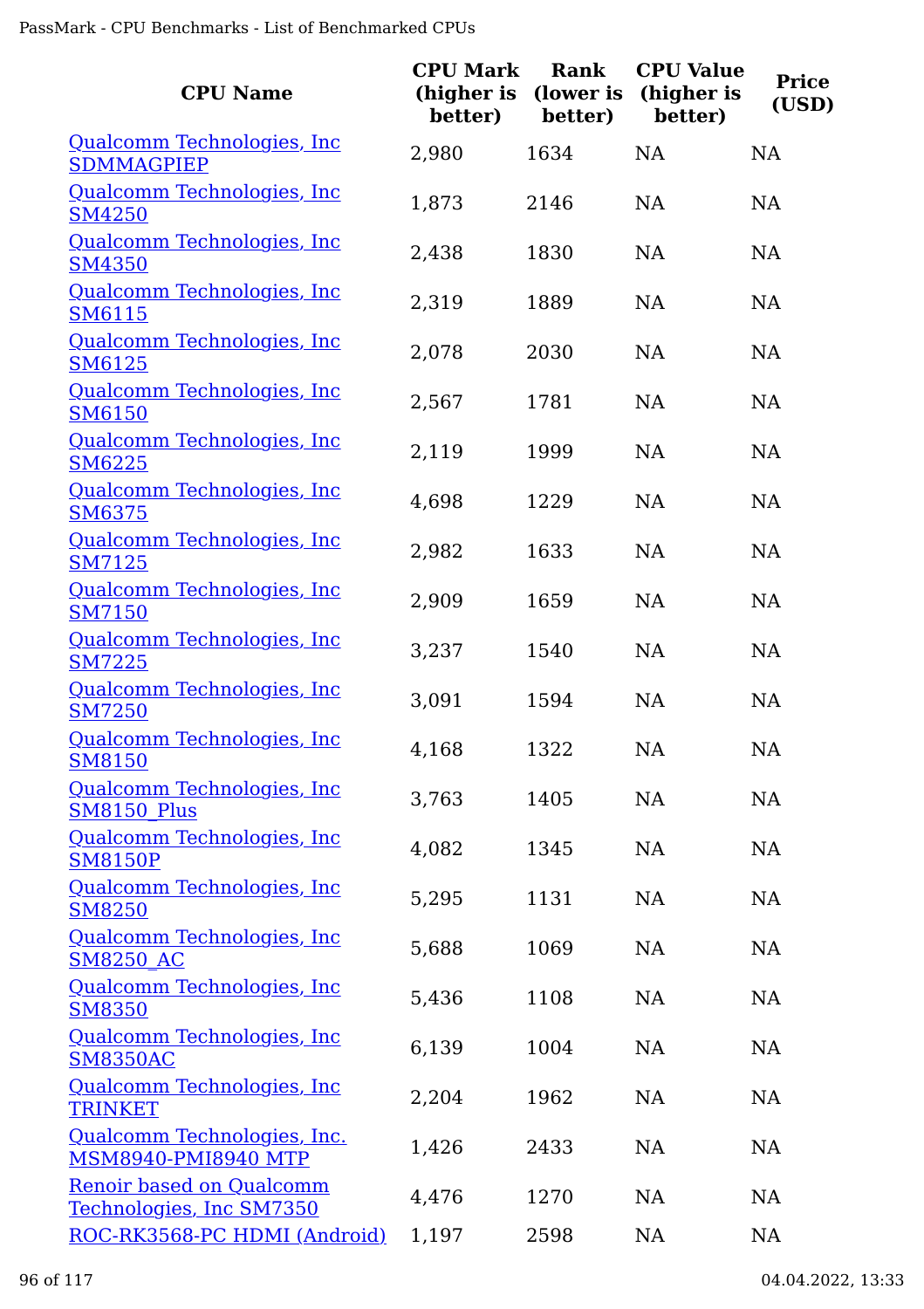| <b>CPU Name</b>                                         | <b>CPU Mark</b><br>(higher is<br>better) | Rank<br>(lower is<br>better) | <b>CPU Value</b><br>(higher is<br>better) | <b>Price</b><br>(USD) |
|---------------------------------------------------------|------------------------------------------|------------------------------|-------------------------------------------|-----------------------|
| Rockchip (Device Tree)                                  | 598                                      | 3183                         | <b>NA</b>                                 | <b>NA</b>             |
| <b>Rockchip RK</b>                                      | 1,541                                    | 2357                         | <b>NA</b>                                 | <b>NA</b>             |
| Rockchip RK3229                                         | 234                                      | 3612                         | <b>NA</b>                                 | NA                    |
| Rockchip RK3288                                         | 708                                      | 3069                         | NA                                        | <b>NA</b>             |
| Rockchip RK3288 (Flattened<br>Device Tree)              | 508                                      | 3278                         | <b>NA</b>                                 | <b>NA</b>             |
| Rockchip RK3326                                         | 277                                      | 3544                         | <b>NA</b>                                 | <b>NA</b>             |
| Rockchip RK3328                                         | 319                                      | 3483                         | <b>NA</b>                                 | <b>NA</b>             |
| Rockchip RK3368                                         | 682                                      | 3098                         | <b>NA</b>                                 | <b>NA</b>             |
| Rockchip RK3399                                         | 2,739                                    | 1717                         | <b>NA</b>                                 | <b>NA</b>             |
| Rockchip RK3566 BOX DEMO V10<br><b>ANDROID Board</b>    | 1,051                                    | 2736                         | NA                                        | <b>NA</b>             |
| Rockchip RK3566 EVB1 DDR4 V10<br><b>Board</b>           | 751                                      | 3025                         | <b>NA</b>                                 | <b>NA</b>             |
| Rockchip RK3566 EVB2 LP4X V10<br><b>Board</b>           | 843                                      | 2924                         | <b>NA</b>                                 | <b>NA</b>             |
| Rockchip RK3566 RK817 TABLET<br><b>LP4X Board</b>       | 909                                      | 2867                         | <b>NA</b>                                 | <b>NA</b>             |
| Rockchip RK3566 RK817 ZIDOO<br><b>TABLET LP4X Board</b> | 795                                      | 2980                         | <b>NA</b>                                 | <b>NA</b>             |
| rockchip, rk3328                                        | 761                                      | 3014                         | NA                                        | <b>NA</b>             |
| rockchip, rk3368                                        | 489                                      | 3296                         | <b>NA</b>                                 | <b>NA</b>             |
| <b>Samsung Exynos 2100</b>                              | 4,873                                    | 1196                         | <b>NA</b>                                 | <b>NA</b>             |
| <b>Samsung Exynos 7420</b>                              | 1,612                                    | 2314                         | NA                                        | NA                    |
| <u>Samsung Exynos 7570</u>                              | 396                                      | 3393                         | <b>NA</b>                                 | NA                    |
| <b>Samsung Exynos 7580</b>                              | 878                                      | 2896                         | NA                                        | NA                    |
| <b>Samsung Exynos 7870</b>                              | 879                                      | 2892                         | NA                                        | NA                    |
| <b>Samsung Exynos 7880</b>                              | 1,640                                    | 2292                         | NA                                        | <b>NA</b>             |
| <b>Samsung Exynos 7884</b>                              | 1,346                                    | 2479                         | NA                                        | NA                    |
| <b>Samsung Exynos 7885</b>                              | 1,656                                    | 2278                         | NA                                        | <b>NA</b>             |
| <b>Samsung Exynos 7904</b>                              | 1,627                                    | 2304                         | NA                                        | <b>NA</b>             |
| <b>Samsung Exynos 8890</b>                              | 2,260                                    | 1927                         | NA                                        | <b>NA</b>             |
| <b>Samsung Exynos 8895</b>                              | 2,778                                    | 1708                         | NA                                        | <b>NA</b>             |
| <b>Samsung Exynos 9610</b>                              | 1,907                                    | 2128                         | NA                                        | <b>NA</b>             |
| <b>Samsung Exynos 9611</b>                              | 1,908                                    | 2124                         | NA                                        | <b>NA</b>             |
| <u>Samsung Exynos 9810</u>                              | 3,347                                    | 1501                         | NA                                        | <b>NA</b>             |
| <b>Samsung Exynos 9820</b>                              | 3,449                                    | 1473                         | NA                                        | <b>NA</b>             |
| <b>Samsung Exynos 9825</b>                              | 3,396                                    | 1487                         | NA                                        | NA                    |
| <b>Samsung EXYNOS5420</b>                               | 637                                      | 3145                         | NA                                        | <b>NA</b>             |
| <b>Samsung EXYNOS5433</b>                               | 1,067                                    | 2719                         | NA                                        | <b>NA</b>             |
| <b>SAMSUNG Exynos7420</b>                               | 1,792                                    | 2196                         | NA                                        | <b>NA</b>             |
| <b>SAMSUNG Exynos7580</b>                               | 856                                      | 2916                         | <b>NA</b>                                 | <b>NA</b>             |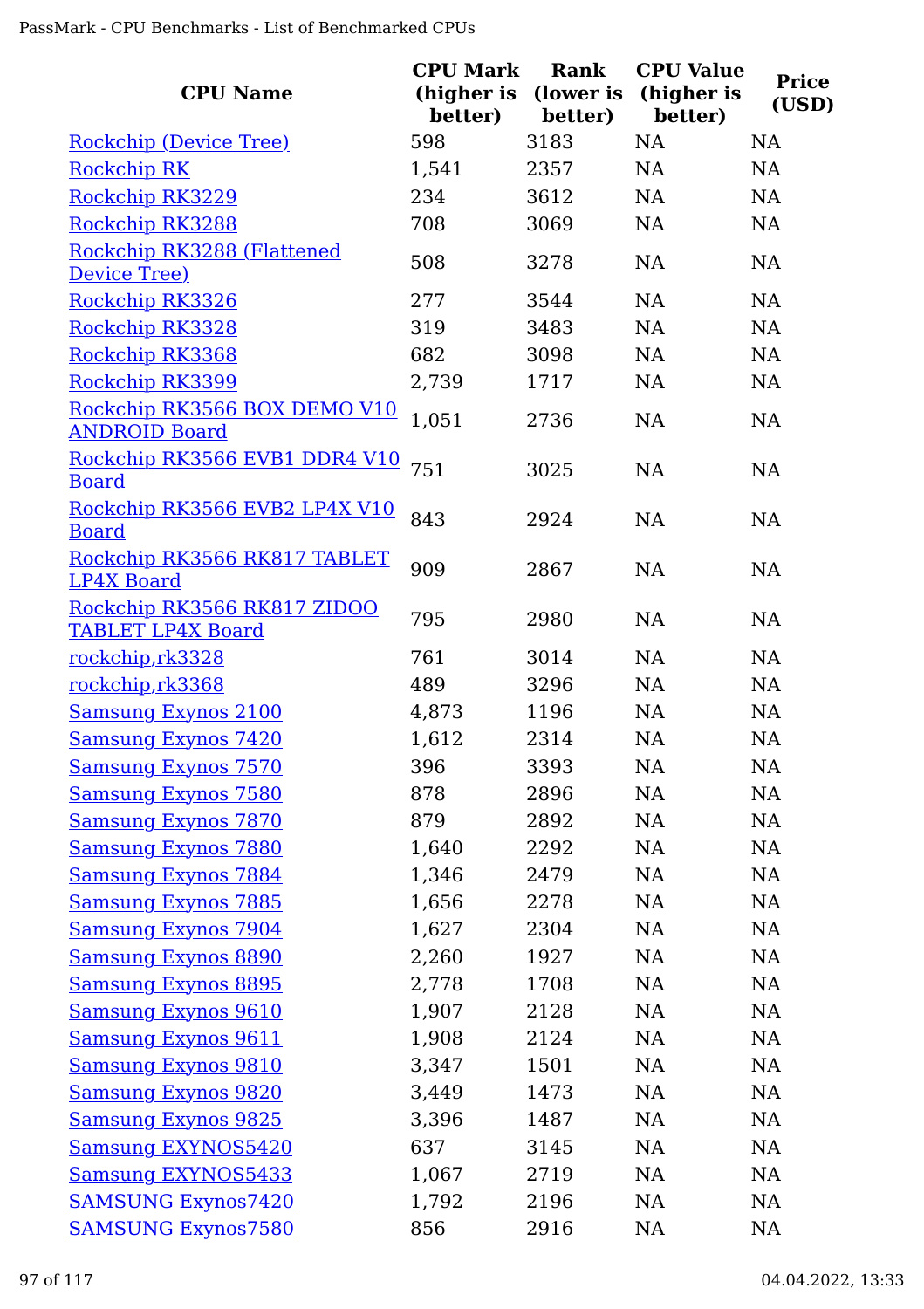| <b>CPU Name</b>                                              | <b>CPU Mark</b><br>(higher is<br>better) | Rank<br>(lower is<br>better) | <b>CPU Value</b><br>(higher is<br>better) | <b>Price</b><br>(USD) |
|--------------------------------------------------------------|------------------------------------------|------------------------------|-------------------------------------------|-----------------------|
| <b>Samsung GrandPrimePlus LTE CIS</b><br>rev04 board based o | 312                                      | 3495                         | <b>NA</b>                                 | <b>NA</b>             |
| <b>Samsung GrandPrimePlus LTE LTN</b><br>OPEN rev04 board ba | 415                                      | 3368                         | NA                                        | NA                    |
| Samsung J7 Max LTE SWA board<br>based on MT6757V/WL          | 950                                      | 2832                         | <b>NA</b>                                 | NA                    |
| <b>SAMSUNG JF</b>                                            | 443                                      | 3343                         | <b>NA</b>                                 | <b>NA</b>             |
| <b>SAMSUNG SERRANO</b>                                       | 247                                      | 3588                         | NA                                        | NA                    |
| <b>Samsung Technologies, Inc Exynos</b><br>E1080             | 4,846                                    | 1204                         | <b>NA</b>                                 | <b>NA</b>             |
| <b>SM7325</b>                                                | 5,836                                    | 1050                         | <b>NA</b>                                 | NA                    |
| <b>SM8350</b>                                                | 5,620                                    | 1079                         | <b>NA</b>                                 | <b>NA</b>             |
| SMDK4x12                                                     | 3,006                                    | 1621                         | NA                                        | NA                    |
| Snapdragon 7c @ 2.40 GHz                                     | 2,603                                    | 1763                         | <b>NA</b>                                 | <b>NA</b>             |
| Snapdragon 7c Gen 2 @ 2.55                                   | 2,907                                    | 1664                         | NA                                        | NA                    |
| Snapdragon 835                                               | 1,784                                    | 2198                         | NA                                        | NA                    |
| Snapdragon 850 @ 2.96 GHz                                    | 2,437                                    | 1831                         | NA                                        | NA                    |
| Snapdragon 888                                               | 1,630                                    | 2301                         | NA                                        | <b>NA</b>             |
| Snapdragon 898                                               | 1,234                                    | 2569                         | NA                                        | NA                    |
| Snapdragon 8cx @ 2.84 GHz                                    | 3,655                                    | 1428                         | NA                                        | NA                    |
| Snapdragon 8cx Gen 2 @ 3.1                                   | 5,734                                    | 1064                         | NA                                        | NA                    |
| <b>Sony Mobile fusion3</b>                                   | 428                                      | 3357                         | NA                                        | NA                    |
| Spreadtrum SC7731e                                           | 277                                      | 3542                         | <b>NA</b>                                 | <b>NA</b>             |
| Spreadtrum SC9853I-IA                                        | 734                                      | 3047                         | NA                                        | <b>NA</b>             |
| <b>Star based on Qualcomm</b><br>Technologies, Inc SM8350    | 4,870                                    | 1198                         | NA                                        | <b>NA</b>             |
| T610-Unisoc                                                  | 2,400                                    | 1848                         | NA                                        | <b>NA</b>             |
| <b>T618</b>                                                  | 1,817                                    | 2179                         | NA                                        | <b>NA</b>             |
| T700-Unisoc                                                  | 2,088                                    | 2024                         | NA                                        | NA                    |
| tn8                                                          | 969                                      | 2815                         | NA                                        | <b>NA</b>             |
| <b>UGOOS UT8 Board</b>                                       | 894                                      | 2880                         | NA                                        | <b>NA</b>             |
| Unisoc SC7731e                                               | 324                                      | 3478                         | NA                                        | <b>NA</b>             |
| Unisoc SC9832e                                               | 457                                      | 3327                         | NA                                        | <b>NA</b>             |
| <u>Unisoc SC9863a</u>                                        | 1,294                                    | 2521                         | NA                                        | <b>NA</b>             |
| <b>Unisoc T310</b>                                           | 1,606                                    | 2317                         | NA                                        | NA                    |
| Unisoc T610                                                  | 2,464                                    | 1818                         | NA                                        | <b>NA</b>             |
| <b>Unisoc T618</b>                                           | 2,162                                    | 1979                         | <b>NA</b>                                 | <b>NA</b>             |
| <b>Unisoc T700</b>                                           | 1,950                                    | 2091                         | <b>NA</b>                                 | <b>NA</b>             |
| <b>Unisoc UIS8581E</b>                                       | 1,279                                    | 2533                         | NA                                        | <b>NA</b>             |
| Unisoc ums312                                                | 958                                      | 2826                         | NA                                        | NA                    |
| Unisoc ums512                                                | 2,346                                    | 1878                         | NA                                        | <b>NA</b>             |
| Unisoc ums9230                                               | 2,122                                    | 1997                         | <b>NA</b>                                 | NA                    |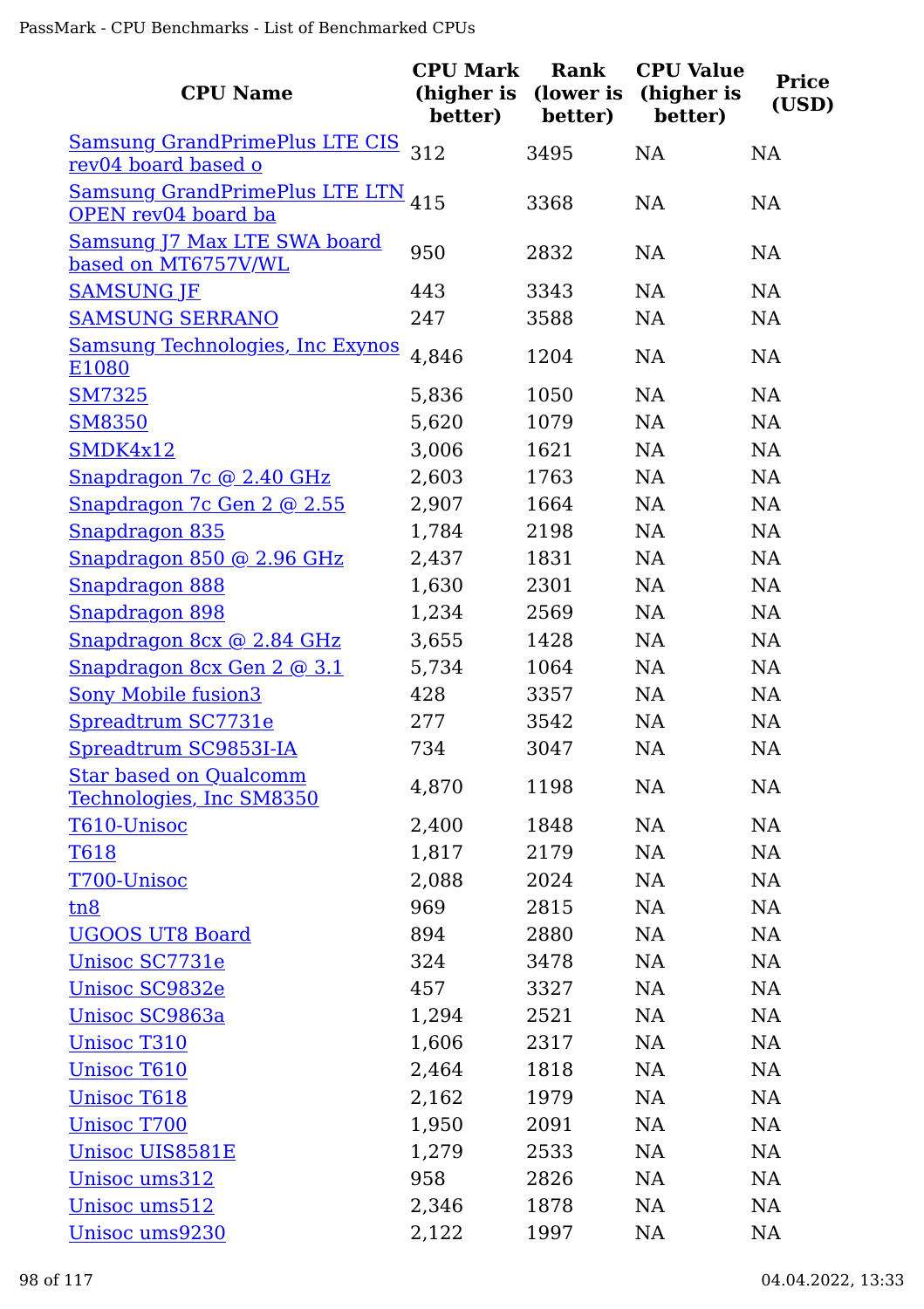| <b>CPU Name</b>                                            | <b>CPU Mark</b><br>(higher is<br>better) | Rank<br>(lower is<br>better) | <b>CPU Value</b><br>(higher is<br>better) | <b>Price</b><br>(USD) |
|------------------------------------------------------------|------------------------------------------|------------------------------|-------------------------------------------|-----------------------|
| UNIVERSAL3475                                              | 288                                      | 3530                         | <b>NA</b>                                 | <b>NA</b>             |
| vendor Kirin810                                            | 4,415                                    | 1281                         | NA                                        | <b>NA</b>             |
| vendor Kirin820                                            | 5,502                                    | 1102                         | <b>NA</b>                                 | <b>NA</b>             |
| vendor Kirin9000                                           | 5,276                                    | 1135                         | NA                                        | NA                    |
| vendor Kirin9000E                                          | 4,728                                    | 1224                         | NA                                        | NA                    |
| vendor Kirin980                                            | 4,850                                    | 1202                         | NA                                        | NA                    |
| vendor Kirin990                                            | 5,968                                    | 1032                         | NA                                        | NA                    |
| <b>Venus based on Qualcomm</b><br>Technologies, Inc SM8350 | 4,956                                    | 1185                         | NA                                        | NA                    |
| <b>VIA C7-D 1800MHz</b>                                    | 150                                      | 3728                         | <b>NA</b>                                 | NA                    |
| <b>VIA C7-M 1200MHz</b>                                    | 112                                      | 3771                         | NA                                        | NA                    |
| <b>VIA C7-M 1600MHz</b>                                    | 116                                      | 3766                         | <b>NA</b>                                 | <b>NA</b>             |
| <b>VIA C7-M 6300MHz</b>                                    | 145                                      | 3733                         | <b>NA</b>                                 | NA                    |
| VIA Eden 1000MHz                                           | 80                                       | 3787                         | <b>NA</b>                                 | NA                    |
| VIA Eden 1200MHz                                           | 93                                       | 3781                         | <b>NA</b>                                 | NA                    |
| VIA Eden C1050@1.06GHz                                     | 263                                      | 3566                         | <b>NA</b>                                 | NA                    |
| VIA Eden X2 U4200 @ 1.0+ GHz                               | 315                                      | 3487                         | NA                                        | <b>NA</b>             |
| VIA Eden X4 C4250 @ 1.2+GHz                                | 944                                      | 2837                         | NA                                        | NA                    |
| <b>VIA Esther 1000MHz</b>                                  | 95                                       | 3779                         | <b>NA</b>                                 | <b>NA</b>             |
| <b>VIA Esther 1500MHz</b>                                  | 135                                      | 3745                         | NA                                        | NA                    |
| VIA Nano L2007@1600MHz                                     | 254                                      | 3577                         | NA                                        | NA                    |
| VIA Nano L2100@1800MHz                                     | 279                                      | 3541                         | NA                                        | NA                    |
| VIA Nano L2207@1600MHz                                     | 165                                      | 3701                         | <b>NA</b>                                 | NA                    |
| <u>VIA Nano U2250 (1.6GHz Capable)</u> 270                 |                                          | 3552                         | NA                                        | NA                    |
| VIA Nano U2250@1300+MHz                                    | 179                                      | 3685                         | NA                                        | NA                    |
| VIA Nano U2500@1200MHz                                     | 199                                      | 3654                         | <b>NA</b>                                 | NA                    |
| VIA Nano U3500@1000MHz                                     | 184                                      | 3673                         | <b>NA</b>                                 | NA                    |
| VIA Nano X2 U4025 @ 1.2 GHz                                | 393                                      | 3396                         | <b>NA</b>                                 | NA                    |
| <b>VIA Nehemiah</b>                                        | 101                                      | 3774                         | <b>NA</b>                                 | NA                    |
| VIA QuadCore C4650@2.0GHz                                  | 1,323                                    | 2501                         | <b>NA</b>                                 | NA                    |
| VIA QuadCore L4700 $@ 1.2 + GHz$                           | 773                                      | 3001                         | <b>NA</b>                                 | <b>NA</b>             |
| VIA QuadCore U4650 @ 1.0+ GHz                              | 666                                      | 3117                         | <b>NA</b>                                 | NA                    |
| <b>Vili based on Qualcomm</b><br>Technologies, Inc SM8350  | 5,105                                    | 1167                         | <b>NA</b>                                 | NA                    |
| <b>Virtual</b>                                             | 2,137                                    | 1990                         | <b>NA</b>                                 | NA                    |
| ZHAOXIN KaiXian<br><u>KX-6640MA@2.2+GHz</u>                | 1,565                                    | 2341                         | <b>NA</b>                                 | NA                    |
| <b>ZHAOXIN KaiXian KX-</b><br>U6580@2.5GHz                 | 3,066                                    | 1605                         | NA                                        | NA                    |
| <b>ZHAOXIN KaiXian KX-</b><br><u> U6780A@2.7GHz</u>        | 3,802                                    | 1396                         | <b>NA</b>                                 | NA                    |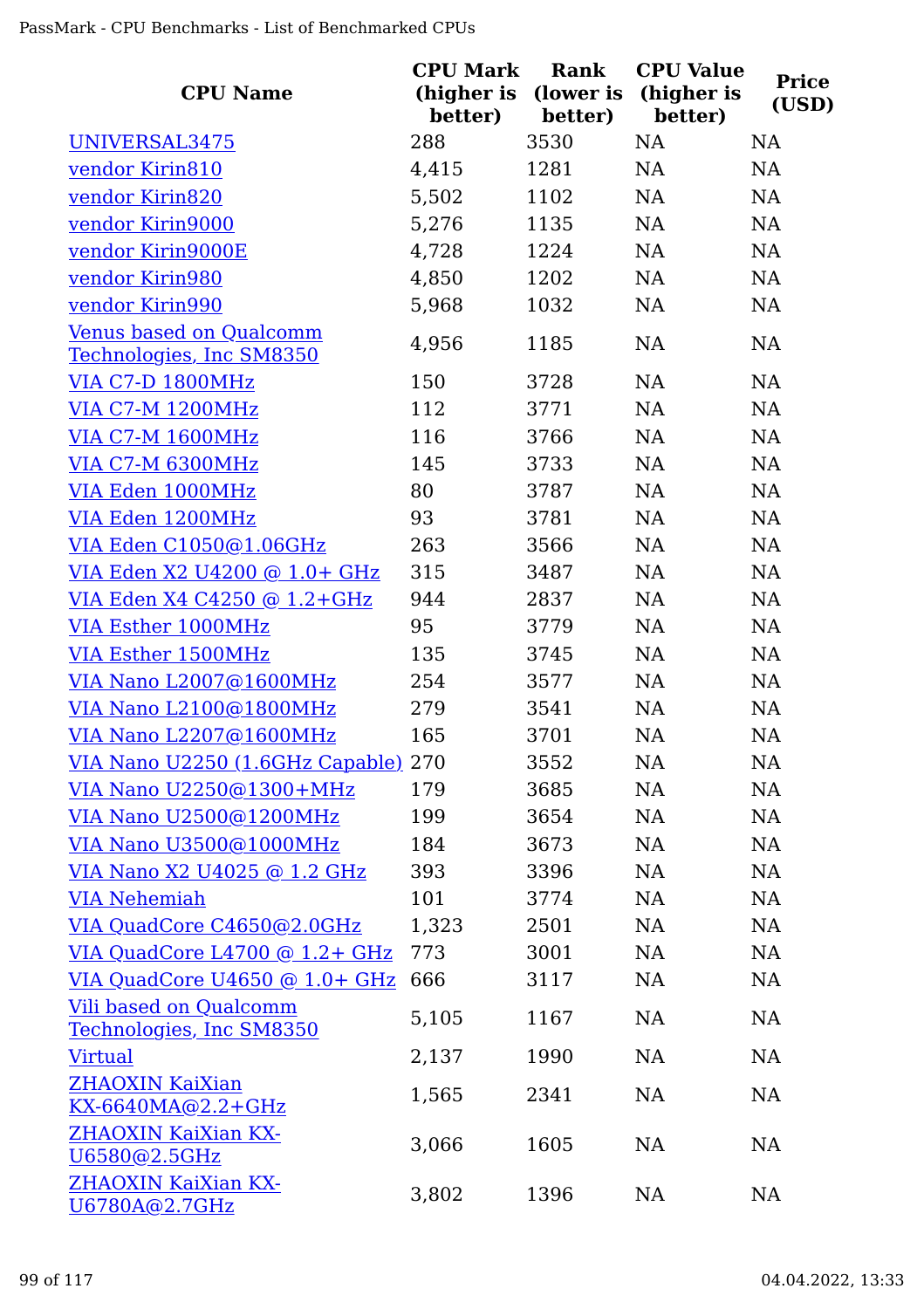| <b>CPU Name</b>                       | <b>CPU Mark</b><br>(higher is<br>better) | Rank<br>(lower is<br>better) | <b>CPU Value</b><br>(higher is<br>better) | <b>Price</b><br>(USD) |
|---------------------------------------|------------------------------------------|------------------------------|-------------------------------------------|-----------------------|
| ZHAOXIN KaiXian ZX-C+<br>C4700@2.0GHz | 1,547                                    | 2356                         | <b>NA</b>                                 | <b>NA</b>             |
| <b>CPU Name</b>                       | <b>CPU Mark</b><br>(higher is<br>better) | Rank<br>(lower is<br>better) | <b>CPU Value</b><br>(higher is<br>better) | <b>Price</b><br>(USD) |
| [Dual CPU] AMD EPYC 7262              | 34,227                                   | 115                          | 15.13                                     | $$2,261.98*$          |
| [Dual CPU] AMD EPYC 7272              | 44,270                                   | 81                           | 33.34                                     | \$1,327.98            |
| [Dual CPU] AMD EPYC 7301              | 34,148                                   | 116                          | 11.38                                     | $$2,999.96*$          |
| [Dual CPU] AMD EPYC 7302              | 41,834                                   | 87                           | 16.75                                     | \$2,497.70            |
| [Dual CPU] AMD EPYC 7313              | 65,213                                   | 36                           | 27.63                                     | $$2,359.98*$          |
| [Dual CPU] AMD EPYC 7351              | 25,430                                   | 151                          | 14.38                                     | \$1,767.98            |
| [Dual CPU] AMD EPYC 7352              | 66,239                                   | 33                           | 19.15                                     | \$3,459.18            |
| [Dual CPU] AMD EPYC 7401              | 55,280                                   | 54                           | 9.53                                      | \$5,797.90            |
| [Dual CPU] AMD EPYC 7402              | 58,436                                   | 45                           | 14.41                                     | \$4,056.44            |
| [Dual CPU] AMD EPYC 7413              | 74,417                                   | 26                           | 18.62                                     | \$3,995.98*           |
| [Dual CPU] AMD EPYC 7443              | 86,728                                   | 18                           | NA                                        | <b>NA</b>             |
| [Dual CPU] AMD EPYC 7453              | 84,369                                   | 19                           | 23.45                                     | $$3,598.00*$          |
| [Dual CPU] AMD EPYC 74F3              | 95,331                                   | 11                           | 9.55                                      | \$9,978.00*           |
| [Dual CPU] AMD EPYC 7502              | 80,226                                   | 22                           | 14.02                                     | \$5,721.44            |
| [Dual CPU] AMD EPYC 7513              | 96,378                                   | 9                            | 16.97                                     | $$5,680.00*$          |
| [Dual CPU] AMD EPYC 7532              | 82,917                                   | 20                           | <b>NA</b>                                 | <b>NA</b>             |
| [Dual CPU] AMD EPYC 7542              | 72,534                                   | 28                           | 10.20                                     | \$7,108.00            |
| [Dual CPU] AMD EPYC 7543              | 103,492                                  | $\overline{4}$               | 13.76                                     | $$7,522.00*$          |
| [Dual CPU] AMD EPYC 7551              | 55,708                                   | 52                           | 9.37                                      | $$5,948.24*$          |
| [Dual CPU] AMD EPYC 7552              | 91,019                                   | 16                           | 10.06                                     | $$9,045.08*$          |
| [Dual CPU] AMD EPYC 75F3              | 93,752                                   | 12                           | <b>NA</b>                                 | NA                    |
| [Dual CPU] AMD EPYC 7601              | 56,790                                   | 47                           | 31.55                                     | \$1,799.88            |
| [Dual CPU] AMD EPYC 7643              | 115,676                                  | 3                            | 10.66                                     | $$10,849.98*$         |
| [Dual CPU] AMD EPYC 7662              | 97,178                                   | 8                            | 7.13                                      | $$13,634.00*$         |
| [Dual CPU] AMD EPYC 7702              | 91,878                                   | 14                           | 7.79                                      | \$11,790.00           |
| [Dual CPU] AMD EPYC 7713              | 95,337                                   | 10                           | 6.75                                      | $$14,120.00*$         |
| [Dual CPU] AMD EPYC 7742              | 99,760                                   | 6                            | 9.89                                      | \$10,092.00           |
| [Dual CPU] AMD EPYC 7763              | 119,198                                  | $\overline{2}$               | 7.57                                      | \$15,750.00           |
| [Dual CPU] AMD EPYC 7F32              | 41,230                                   | 92                           | NA                                        | <b>NA</b>             |
| [Dual CPU] AMD EPYC 7F52              | 65,659                                   | 35                           | 10.59                                     | $$6,200.00*$          |
| [Dual CPU] AMD EPYC 7H12              | 100,817                                  | 5                            | 7.53                                      | \$13,388.00           |
| [Dual CPU] AMD Opteron<br>2220        | 1,533                                    | 382                          | 0.74                                      | \$2,076.52            |
| [Dual CPU] AMD Opteron<br>2354        | 3,242                                    | 371                          | 5.68                                      | $$570.38*$            |
| [Dual CPU] AMD Opteron<br>2356        | 3,009                                    | 373                          | 16.73                                     | \$179.90              |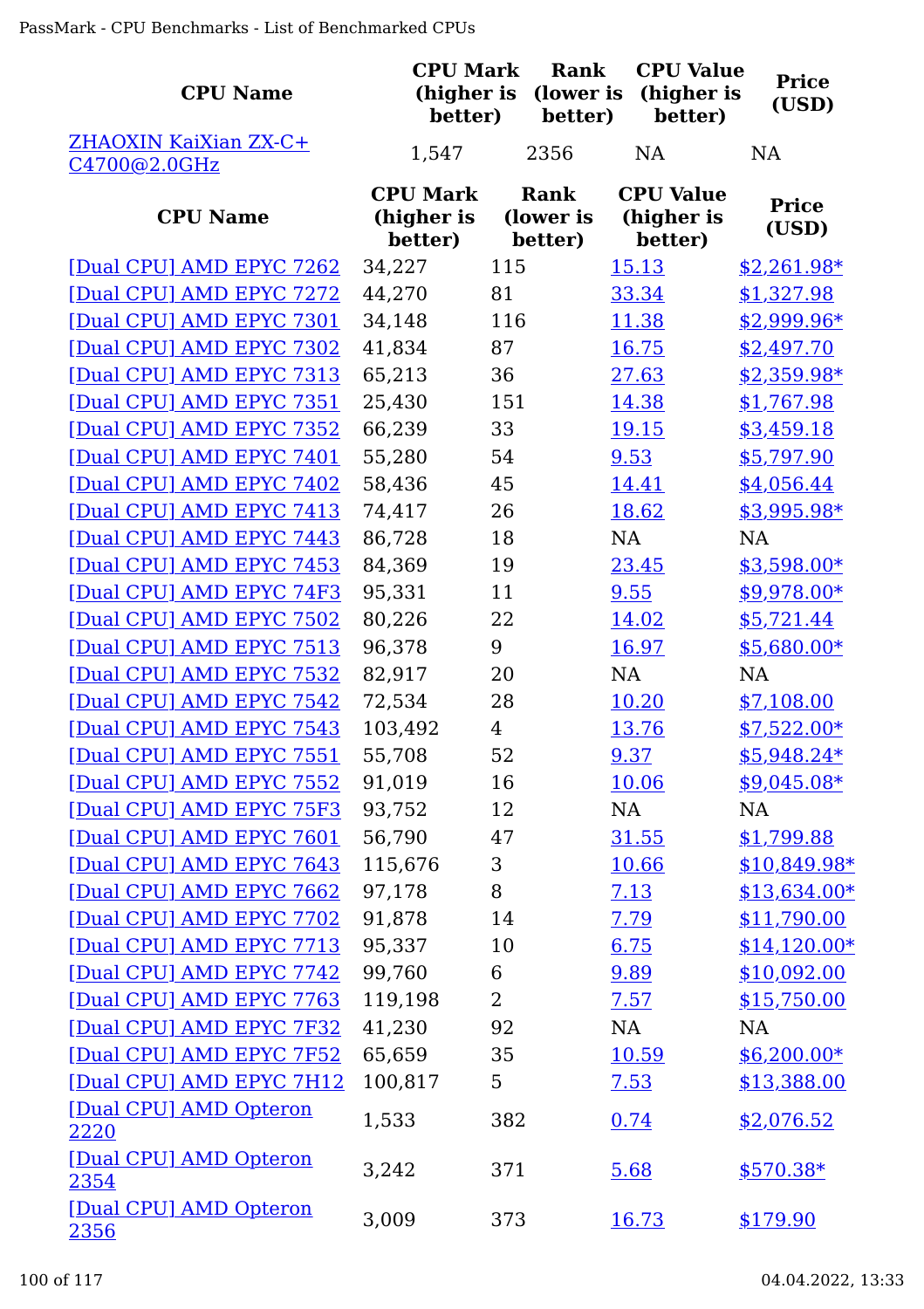| <b>CPU Name</b>                   | <b>CPU Mark</b><br>(higher is<br>better) | Rank<br>(lower is<br>better) | <b>CPU Value</b><br>(higher is<br>better) | <b>Price</b><br>(USD) |
|-----------------------------------|------------------------------------------|------------------------------|-------------------------------------------|-----------------------|
| [Dual CPU] AMD Opteron<br>2387    | 4,105                                    | 358                          | <b>NA</b>                                 | <b>NA</b>             |
| [Dual CPU] AMD Opteron<br>2427    | 4,499                                    | 349                          | 40.90                                     | $$110.00*$            |
| [Dual CPU] AMD Opteron<br>2435    | 4,377                                    | 353                          | 199.85                                    | $$21.90*$             |
| [Dual CPU] AMD Opteron 285 1,441  |                                          | 385                          | 28.87                                     | $$49.90*$             |
| [Dual CPU] AMD Opteron 290        | 1,430                                    | 386                          | 5.30                                      | $$270.00*$            |
| [Dual CPU] AMD Opteron<br>4284    | 8,560                                    | 295                          | 259.85                                    | \$32.94               |
| [Dual CPU] AMD Opteron<br>4386    | 7,934                                    | 305                          | 16.55                                     | \$479.40              |
| [Dual CPU] AMD Opteron<br>6128    | 6,440                                    | 323                          | 11.97                                     | \$538.00              |
| [Dual CPU] AMD Opteron<br>6128 HE | 6,454                                    | 322                          | <b>NA</b>                                 | <b>NA</b>             |
| [Dual CPU] AMD Opteron<br>6134    | 6,053                                    | 328                          | 26.40                                     | \$229.30              |
| [Dual CPU] AMD Opteron<br>6136    | 7,964                                    | 304                          | 11.41                                     | \$698.00              |
| [Quad CPU] AMD Opteron<br>6174    | 11,266                                   | 258                          | 0.75                                      | \$15,120.00           |
| [Dual CPU] AMD Opteron<br>6220    | 7,984                                    | 303                          | 277.79                                    | \$28.74               |
| [Dual CPU] AMD Opteron<br>6234    | 8,644                                    | 294                          | 9.58                                      | \$901.98              |
| [Dual CPU] AMD Opteron<br>6274    | 10,313                                   | 268                          | 5.82                                      | \$1,771.90            |
| [Quad CPU] AMD Opteron<br>6276    | 10,763                                   | 263                          | 2.78                                      | \$3,873.84            |
| [Dual CPU] AMD Opteron<br>6276    | 10,232                                   | 272                          | 5.28                                      | \$1,936.92            |
| [Quad CPU] AMD Opteron<br>6278    | 13,733                                   | 232                          | 26.82                                     | \$512.00              |
| [Dual CPU] AMD Opteron<br>6282 SE | 7,130                                    | 312                          | <u>15.96</u>                              | \$446.78              |
| [Quad CPU] AMD Opteron<br>6328    | 10,076                                   | 275                          | 7.33                                      | \$1,373.84            |
| [Dual CPU] AMD Opteron<br>6328    | 9,926                                    | 280                          | <u>14.45</u>                              | \$686.92              |
| [Dual CPU] AMD Opteron<br>6348    | 13,072                                   | 239                          | 3.83                                      | \$3,417.34            |
| [Dual CPU] AMD Opteron<br>6366 HE | 10,265                                   | 270                          | 14.92                                     | $$687.98*$            |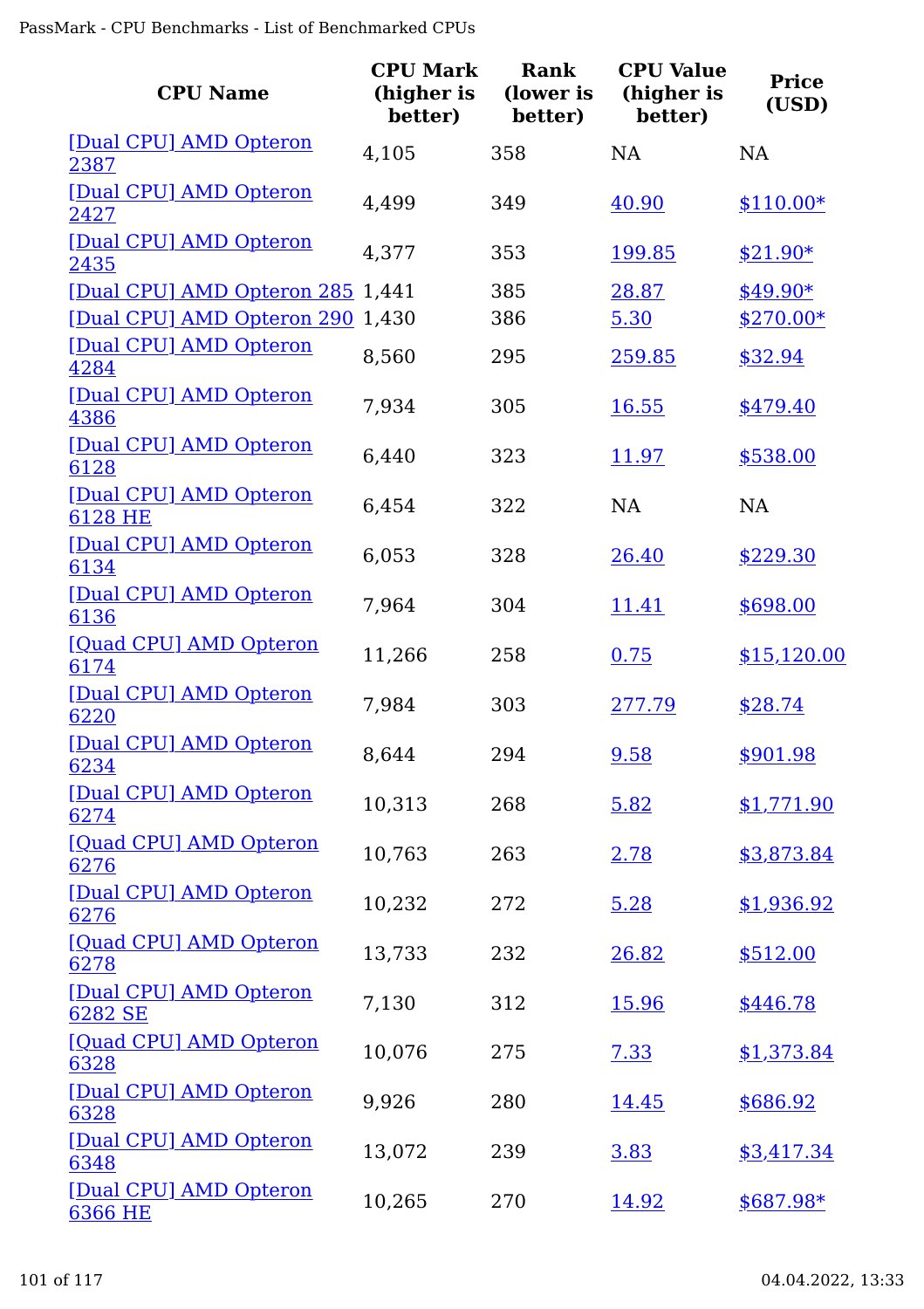| <b>CPU Name</b>                                 | <b>CPU Mark</b><br>(higher is<br>better) | <b>Rank</b><br>(lower is<br>better) | <b>CPU Value</b><br>(higher is<br>better) | <b>Price</b><br>(USD) |
|-------------------------------------------------|------------------------------------------|-------------------------------------|-------------------------------------------|-----------------------|
| [Quad CPU] AMD Opteron<br>6376                  | 19,717                                   | 190                                 | 2.40                                      | \$8,220.00            |
| [Dual CPU] AMD Opteron<br>6376                  | 10,210                                   | 273                                 | 2.48                                      | \$4,110.00            |
| [Quad CPU] AMD Opteron<br>6378                  | 13,236                                   | 237                                 | 1.94                                      | \$6,839.76            |
| [Dual CPU] AMD Opteron<br>6378                  | 11,468                                   | 256                                 | 3.35                                      | \$3,419.88            |
| [Dual CPU] AMD Opteron<br>6380                  | 11,535                                   | 253                                 | 6.74                                      | \$1,711.58            |
| [Dual CPU] AMD Opteron<br>6386 SE               | 12,789                                   | 243                                 | 47.34                                     | $$270.18*$            |
| [Quad CPU] AMD Opteron<br>8356                  | 5,397                                    | 334                                 | 6.65                                      | $$812.04*$            |
| [Dual CPU] AMD Opteron<br>8439 SE               | 6,306                                    | 324                                 | 60.64                                     | $$104.00*$            |
| [Quad CPU] AMD Opteron<br>885                   | 2,696                                    | 375                                 | NA                                        | NA                    |
| [5-Way] AMD Ryzen 9 5950X                       | 13,220                                   | 238                                 | 4.52                                      | \$2,925.05            |
| [Dual CPU] AMD Ryzen<br>Threadripper PRO 3955WX | 63,885                                   | 39                                  | 16.21                                     | \$3,940.00            |
| [Dual CPU] AMD Ryzen<br>Threadripper PRO 3975WX | 98,811                                   | 7                                   | 8.31                                      | \$11,890.00           |
| [Dual CPU] AMD Ryzen<br>Threadripper PRO 3995WX | 123,631                                  | $\mathbf{1}$                        | 8.92                                      | \$13,863.80           |
| [Dual CPU] Intel Xeon<br>3.06GHz                | 533                                      | 390                                 | NA                                        | <b>NA</b>             |
| [Dual CPU] Intel Xeon<br>3.20GHz                | 700                                      | 389                                 | <b>NA</b>                                 | <b>NA</b>             |
| [Dual CPU] Intel Xeon<br>3.40GHz                | 902                                      | 388                                 | <b>NA</b>                                 | <b>NA</b>             |
| [Dual CPU] Intel Xeon<br>3.73GHz                | 1,511                                    | 383                                 | <b>NA</b>                                 | <b>NA</b>             |
| [Dual CPU] Intel Xeon 5110 @ 1,289<br>1.60GHz   |                                          | 387                                 | <u>18.42</u>                              | $$70.00*$             |
| [Dual CPU] Intel Xeon 5120 @ 1.486<br>1.86GHz   |                                          | 384                                 | 0.51                                      | \$2,889.84            |
| [Dual CPU] Intel Xeon 5130 @ 1.581<br>2.00GHz   |                                          | 381                                 | 16.14                                     | $$97.98*$             |
| [Dual CPU] Intel Xeon 5140 @ 1,752<br>2.33GHz   |                                          | 380                                 | 23.69                                     | $$73.98*$             |
| [Dual CPU] Intel Xeon 5150 @ 1.977<br>2.66GHz   |                                          | 379                                 | 31.90                                     | $$61.98*$             |
| [Dual CPU] Intel Xeon 5160 @ 2,212<br>3.00GHz   |                                          | 378                                 | <u>25.43</u>                              | $$87.00*$             |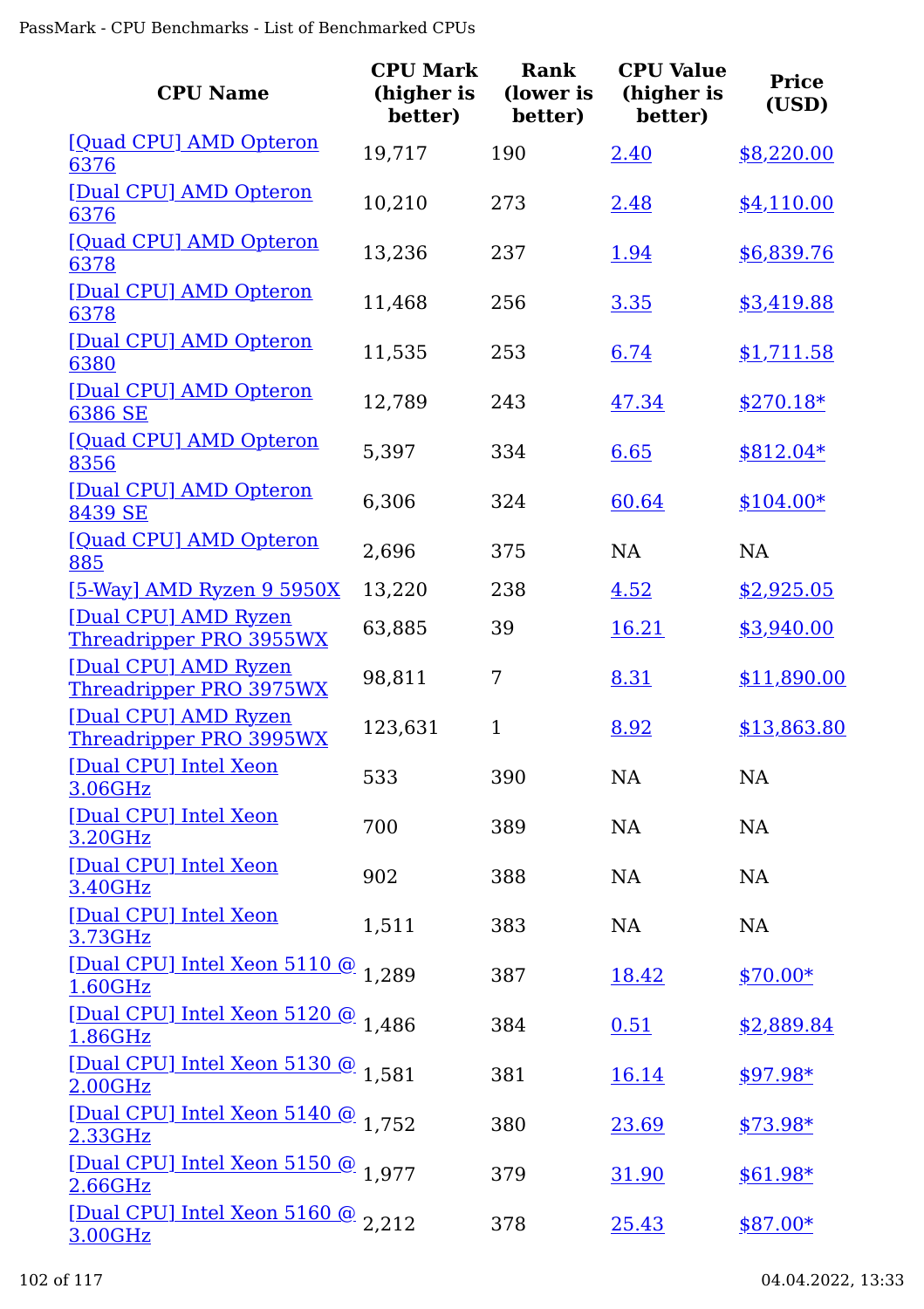| <b>CPU Name</b>                                  | <b>CPU Mark</b><br>(higher is<br>better) | Rank<br>(lower is<br>better) | <b>CPU Value</b><br>(higher is<br>better) | <b>Price</b><br>(USD) |
|--------------------------------------------------|------------------------------------------|------------------------------|-------------------------------------------|-----------------------|
| [Dual CPU] Intel Xeon Bronze<br>3104 @ 1.70GHz   | 8,133                                    | 302                          | 12.91                                     | \$630.18              |
| [Dual CPU] Intel Xeon Bronze<br>3106 @ 1.70GHz   | 10,023                                   | 276                          | <u>15.07</u>                              | \$665.30              |
| [Dual CPU] Intel Xeon Bronze<br>3206R @ 1.90GHz  | 10,797                                   | 262                          | <u>17.64</u>                              | $$612.00*$            |
| [Dual CPU] Intel Xeon<br>E5-2407 @ 2.20GHz       | 5,421                                    | 333                          | 8.34                                      | \$650.06              |
| [Dual CPU] Intel Xeon<br>E5-2407 v2 @ 2.40GHz    | 6,850                                    | 313                          | 20.90                                     | \$327.80              |
| [Dual CPU] Intel Xeon<br>E5-2420 @ 1.90GHz       | 8,859                                    | 292                          | 34.34                                     | \$258.00              |
| [Dual CPU] Intel Xeon<br>E5-2420 v2 @ 2.20GHz    | 11,504                                   | 254                          | 53.50                                     | \$215.04              |
| [Dual CPU] Intel Xeon<br>E5-2428L @ 1.80GHz      | 8,500                                    | 298                          | 55.20                                     | $$154.00*$            |
| [Dual CPU] Intel Xeon<br>E5-2430 @ 2.20GHz       | 9,418                                    | 288                          | 68.25                                     | \$138.00              |
| [Dual CPU] Intel Xeon<br>E5-2430 v2 @ 2.50GHz    | 12,267                                   | 246                          | 122.69                                    | \$99.98               |
| [Dual CPU] Intel Xeon<br>E5-2430L @ 2.00GHz      | 9,635                                    | 283                          | 149.24                                    | $$64.56*$             |
| [Dual CPU] Intel Xeon<br>$E5-2430L v2 @ 2.40GHz$ | 10,572                                   | 266                          | <b>NA</b>                                 | <b>NA</b>             |
| [Dual CPU] Intel Xeon<br>E5-2440 @ 2.40GHz       | 10,835                                   | 261                          | <u>31.87</u>                              | \$340.00              |
| [Dual CPU] Intel Xeon<br>E5-2440 v2 @ 1.90GHz    | 13,818                                   | 231                          | 13.82                                     | \$999.90*             |
| [Dual CPU] Intel Xeon<br>E5-2450 @ 2.10GHz       | 10,683                                   | 265                          | 65.94                                     | \$162.00              |
| [Dual CPU] Intel Xeon<br>E5-2450 v2 @ 2.50GHz    | 16,407                                   | 212                          | 82.04                                     | \$199.98              |
| [Dual CPU] Intel Xeon<br>E5-2450L @ 1.80GHz      | 11,921                                   | 249                          | 91.70                                     | $$130.00*$            |
| [Dual CPU] Intel Xeon<br>E5-2470 @ 2.30GHz       | 14,771                                   | 224                          | 123.20                                    | \$119.90              |
| [Dual CPU] Intel Xeon<br>E5-2470 v2 @ 2.40GHz    | 19,686                                   | 191                          | 82.03                                     | \$239.98              |
| [Dual CPU] Intel Xeon<br>E5-2603 @ 1.80GHz       | 4,433                                    | 351                          | <u>24.57</u>                              | \$180.38              |
| [Dual CPU] Intel Xeon<br>E5-2603 v2 @ 1.80GHz    | 5,067                                    | 339                          | 42.94                                     | \$118.00              |
| [Dual CPU] Intel Xeon<br>E5-2603 v3 @ 1.60GHz    | 6,490                                    | 321                          | 63.77                                     | \$101.78              |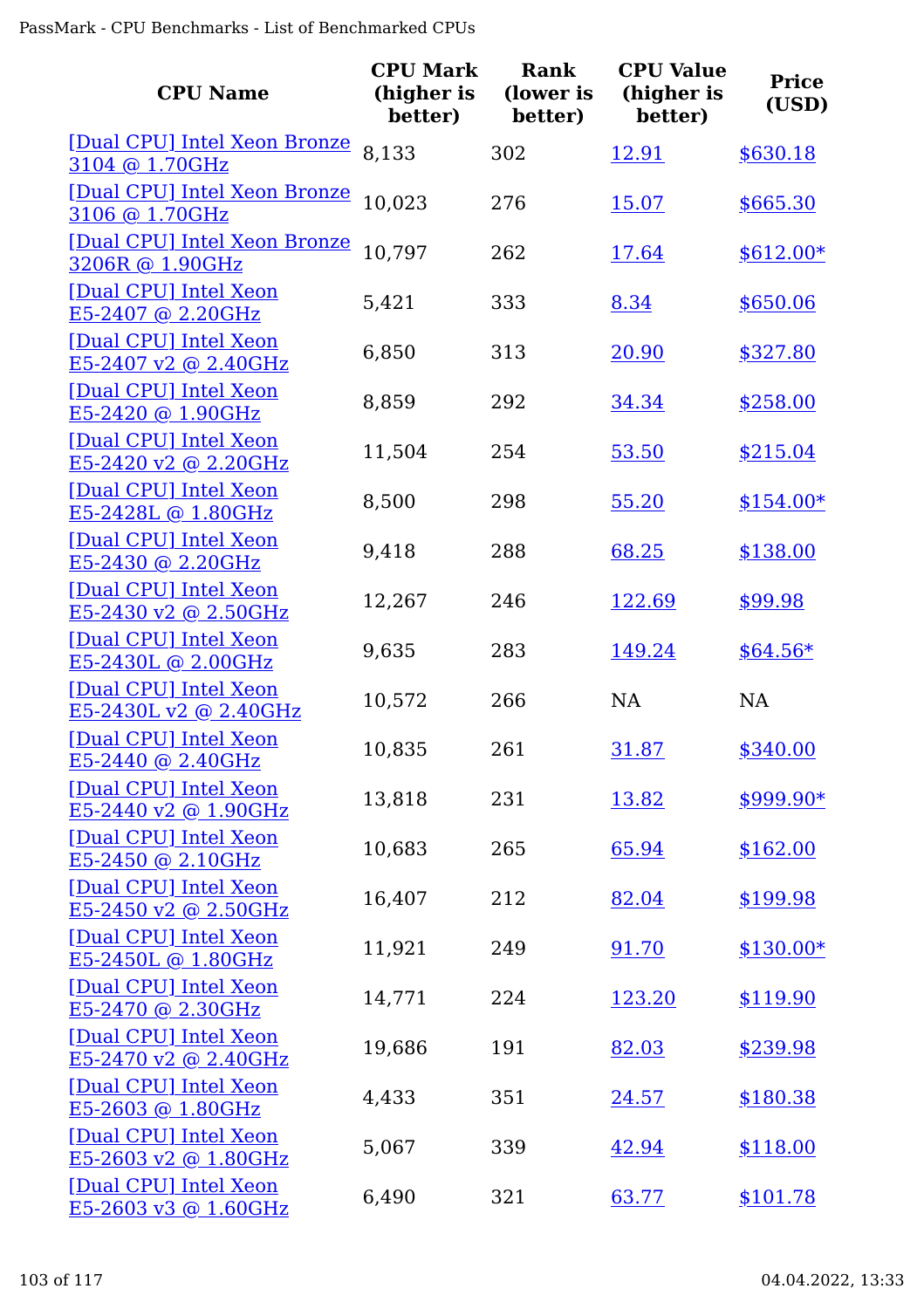| <b>CPU Name</b>                                      | <b>CPU Mark</b><br>(higher is<br>better) | <b>Rank</b><br>(lower is<br>better) | <b>CPU Value</b><br>(higher is<br>better) | <b>Price</b><br>(USD) |
|------------------------------------------------------|------------------------------------------|-------------------------------------|-------------------------------------------|-----------------------|
| [Dual CPU] Intel Xeon<br>E5-2603 v4 @ 1.70GHz        | 7,927                                    | 306                                 | 15.12                                     | \$524.38              |
| [Dual CPU] Intel Xeon<br>E5-2609 @ 2.40GHz           | 5,955                                    | 329                                 | 37.69                                     | \$158.00              |
| [Dual CPU] Intel Xeon<br>$E5-2609$ v2 @ 2.50GHz      | 6,771                                    | 314                                 | 136.95                                    | \$49.44               |
| [Dual CPU] Intel Xeon<br>E5-2609 v3 @ 1.90GHz        | 8,514                                    | 296                                 | 61.70                                     | \$138.00              |
| [Dual CPU] Intel Xeon<br>E5-2609 v4 @ 1.70GHz        | 10,198                                   | 274                                 | 16.19                                     | \$629.90              |
| [Dual CPU] Intel Xeon<br>$E5-2620$ @ 2.00GHz         | 9,512                                    | 285                                 | 36.96                                     | \$257.40              |
| [Dual CPU] Intel Xeon<br>E5-2620 v2 @ 2.10GHz        | 10,846                                   | 260                                 | 110.67                                    | \$98.00               |
| [Dual CPU] Intel Xeon<br>E5-2620 v3 @ 2.40GHz        | 13,345                                   | 235                                 | 84.46                                     | \$158.00              |
| [Dual CPU] Intel Xeon<br>$E5-2620$ v4 @ 2.10GHz      | 16,012                                   | 217                                 | 18.71                                     | \$855.68              |
| [Dual CPU] Intel Xeon<br>E5-2623 v3 @ 3.00GHz        | 11,844                                   | 250                                 | 23.69                                     | \$499.90              |
| [Dual CPU] Intel Xeon<br>E5-2623 v4 @ 2.60GHz        | 8,506                                    | 297                                 | 31.12                                     | $$273.38*$            |
| [Dual CPU] Intel Xeon<br>$E5-2630$ @ 2.30GHz         | 10,714                                   | 264                                 | 92.36                                     | \$116.00              |
| [Dual CPU] Intel Xeon<br><u>E5-2630 v2 @ 2.60GHz</u> | 13,511                                   | 233                                 | 97.90                                     | \$138.00              |
| [Dual CPU] Intel Xeon<br>E5-2630 v3 @ 2.40GHz        | 16,974                                   | 206                                 | 113.18                                    | \$149.98              |
| [Dual CPU] Intel Xeon<br>E5-2630 v4 @ 2.20GHz        | 19,466                                   | 195                                 | 25.96                                     | \$749.90              |
| [Dual CPU] Intel Xeon<br>E5-2630L @ 2.00GHz          | 9,622                                    | 284                                 | NA                                        | NA                    |
| [Dual CPU] Intel Xeon<br>E5-2630L v2 @ 2.40GHz       | 12,477                                   | 244                                 | 48.80                                     | $$255.68*$            |
| [Dual CPU] Intel Xeon<br>E5-2630L v3 @ 1.80GHz       | 14,430                                   | 227                                 | 91.33                                     | $$158.00*$            |
| [Dual CPU] Intel Xeon<br>E5-2637 v2 @ 3.50GHz        | 11,979                                   | 248                                 | 28.81                                     | \$415.76              |
| [Dual CPU] Intel Xeon<br>E5-2637 v3 @ 3.50GHz        | 13,300                                   | 236                                 | 59.38                                     | \$224.00              |
| [Dual CPU] Intel Xeon<br>$E5-2637$ v4 @ 3.50GHz      | 13,913                                   | 230                                 | 48.65                                     | \$286.00              |
| [Dual CPU] Intel Xeon<br>$E5-2640$ @ 2.50GHz         | 11,581                                   | 252                                 | 71.49                                     | \$162.00              |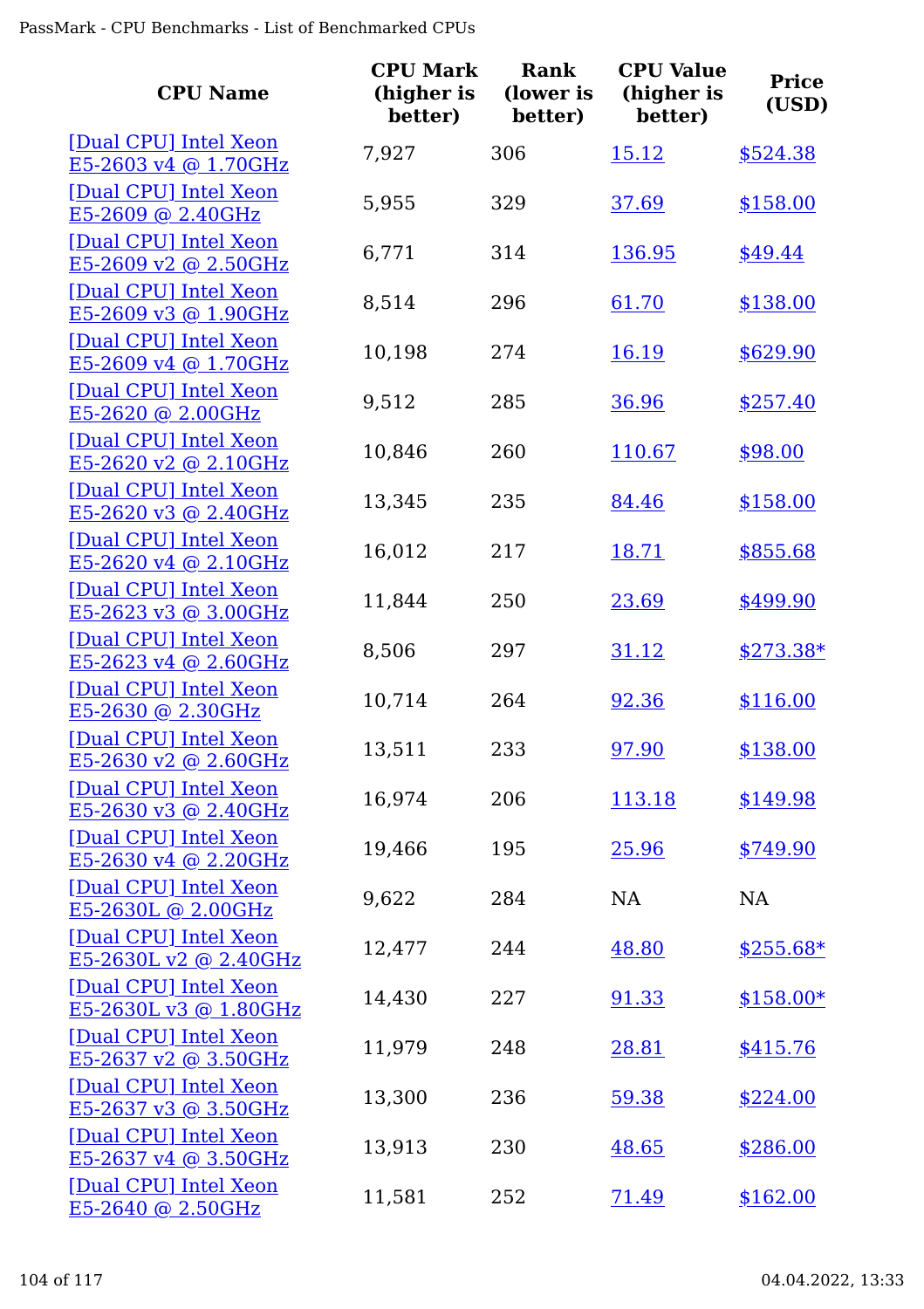| <b>CPU Name</b>                                 | <b>CPU Mark</b><br>(higher is<br>better) | Rank<br>(lower is<br>better) | <b>CPU Value</b><br>(higher is<br>better) | <b>Price</b><br>(USD) |
|-------------------------------------------------|------------------------------------------|------------------------------|-------------------------------------------|-----------------------|
| [Dual CPU] Intel Xeon<br>$E5-2640$ v2 @ 2.00GHz | 13,010                                   | 240                          | 59.14                                     | \$220.00              |
| [Dual CPU] Intel Xeon<br>E5-2640 v3 @ 2.60GHz   | 17,750                                   | 202                          | 150.42                                    | \$118.00              |
| [Dual CPU] Intel Xeon<br>E5-2640 v4 @ 2.40GHz   | 21,399                                   | 183                          | 23.11                                     | \$926.00              |
| [Dual CPU] Intel Xeon<br>E5-2643 @ 3.30GHz      | 9,829                                    | 281                          | 30.24                                     | \$325.00              |
| [Dual CPU] Intel Xeon<br>E5-2643 v2 @ 3.50GHz   | 16,839                                   | 210                          | 21.10                                     | \$797.90              |
| [Dual CPU] Intel Xeon<br>E5-2643 v3 @ 3.40GHz   | 17,806                                   | 200                          | 3.56                                      | \$4,999.90            |
| [Dual CPU] Intel Xeon<br>E5-2643 v4 @ 3.40GHz   | 19,661                                   | 193                          | 25.63                                     | \$767.00              |
| [Dual CPU] Intel Xeon<br>E5-2648L @ 1.80GHz     | 9,940                                    | 277                          | <b>NA</b>                                 | <b>NA</b>             |
| [Dual CPU] Intel Xeon<br>E5-2648L v2 @ 1.90GHz  | 16,028                                   | 216                          | 8.48                                      | $$1,890.00*$          |
| [Dual CPU] Intel Xeon<br>E5-2650 @ 2.00GHz      | 12,988                                   | 241                          | 132.53                                    | \$98.00               |
| [Dual CPU] Intel Xeon<br>E5-2650 v2 @ 2.60GHz   | 17,560                                   | 205                          | 94.41                                     | \$186.00              |
| [Dual CPU] Intel Xeon<br>$E5-2650$ v3 @ 2.30GHz | 19,424                                   | 196                          | 70.12                                     | \$277.00              |
| [Dual CPU] Intel Xeon<br>$E5-2650$ v4 @ 2.20GHz | 22,156                                   | 176                          | 9.23                                      | \$2,399.98*           |
| [Dual CPU] Intel Xeon<br>E5-2650L @ 1.80GHz     | 9,926                                    | 279                          | 101.28                                    | \$98.00               |
| [Dual CPU] Intel Xeon<br>E5-2650L v2 @ 1.70GHz  | 14,625                                   | 226                          | 92.57                                     | \$158.00              |
| [Dual CPU] Intel Xeon<br>E5-2650L v3 @ 1.80GHz  | 18,983                                   | 197                          | 6.95                                      | \$2,730.00            |
| [Dual CPU] Intel Xeon<br>E5-2650L v4 @ 1.70GHz  | 25,469                                   | 150                          | 18.19                                     | \$1,400.00            |
| [Dual CPU] Intel Xeon<br>$E5-2651$ v2 @ 1.80GHz | 15,471                                   | 221                          | 27.82                                     | $$556.20*$            |
| [Dual CPU] Intel Xeon<br>E5-2658 @ 2.10GHz      | 9,652                                    | 282                          | 3.57                                      | $$2,701.40*$          |
| [Dual CPU] Intel Xeon<br>E5-2658 v2 @ 2.40GHz   | 17,740                                   | 203                          | 2.46                                      | $$7,208.00*$          |
| [Dual CPU] Intel Xeon<br>$E5-2658$ v3 @ 2.20GHz | 22,573                                   | 171                          | <b>NA</b>                                 | NA                    |
| [Dual CPU] Intel Xeon<br>E5-2658 v4 @ 2.30GHz   | 27,797                                   | 140                          | NA                                        | NA                    |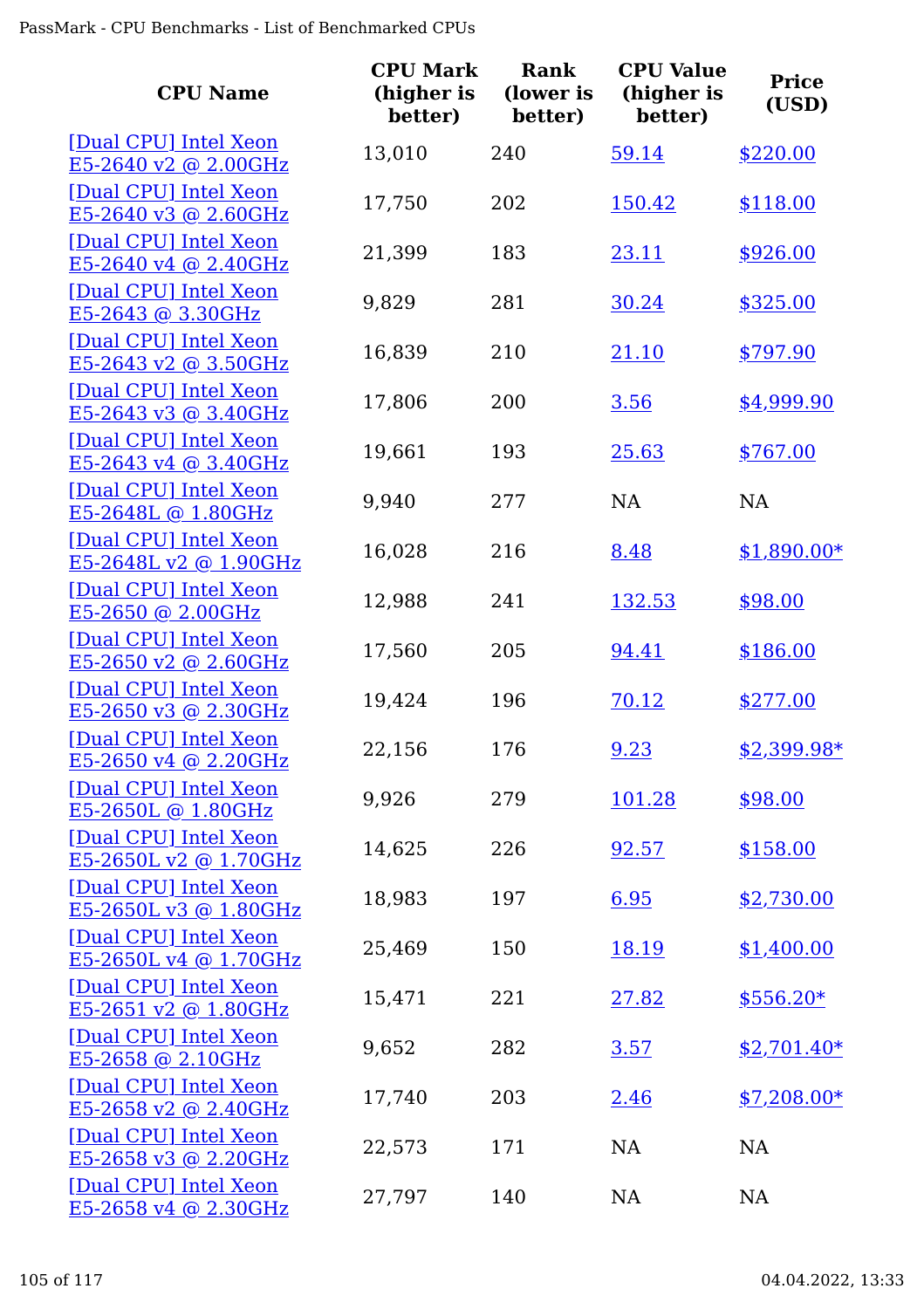| <b>CPU Name</b>                                      | <b>CPU Mark</b><br>(higher is<br>better) | Rank<br>(lower is<br>better) | <b>CPU Value</b><br>(higher is<br>better) | <b>Price</b><br>(USD) |
|------------------------------------------------------|------------------------------------------|------------------------------|-------------------------------------------|-----------------------|
| [Dual CPU] Intel Xeon<br>E5-2660 @ 2.20GHz           | 14,138                                   | 229                          | 102.45                                    | \$138.00              |
| [Dual CPU] Intel Xeon<br>E5-2660 v2 @ 2.20GHz        | 17,858                                   | 199                          | 113.02                                    | \$158.00              |
| [Dual CPU] Intel Xeon<br>$E5-2660$ v3 @ 2.60GHz      | 22,490                                   | 173                          | 80.32                                     | \$280.00              |
| [Dual CPU] Intel Xeon<br>E5-2660 v4 @ 2.00GHz        | 25,866                                   | 149                          | 27.17                                     | \$951.90              |
| [Dual CPU] Intel Xeon<br>E5-2665 @ 2.40GHz           | 14,662                                   | 225                          | 83.31                                     | \$176.00              |
| [Dual CPU] Intel Xeon<br>E5-2667 @ 2.90GHz           | 13,353                                   | 234                          | 167.08                                    | \$79.92               |
| [Dual CPU] Intel Xeon<br>E5-2667 v2 @ 3.30GHz        | 21,422                                   | 182                          | 61.22                                     | $$349.90*$            |
| [Dual CPU] Intel Xeon<br>E5-2667 v3 @ 3.20GHz        | 21,511                                   | 180                          | 26.69                                     | \$806.00              |
| [Dual CPU] Intel Xeon<br>$E5-2667$ v4 @ 3.20GHz      | 24,469                                   | 157                          | 28.96                                     | \$845.00              |
| [Dual CPU] Intel Xeon<br>E5-2670 @ 2.60GHz           | 15,728                                   | 219                          | 98.30                                     | \$160.00              |
| [Dual CPU] Intel Xeon<br>E5-2670 v2 @ 2.50GHz        | 19,891                                   | 189                          | 125.89                                    | \$158.00              |
| [Dual CPU] Intel Xeon<br>E5-2670 v3 @ 2.30GHz        | 22,915                                   | 169                          | 179.05                                    | \$127.98              |
| [Dual CPU] Intel Xeon<br><u>E5-2673 v2 @ 3.30GHz</u> | 20,603                                   | 186                          | NA                                        | <b>NA</b>             |
| [Dual CPU] Intel Xeon<br>E5-2673 v3 @ 2.40GHz        | 22,736                                   | 170                          | 16.24                                     | $$1,400.00*$          |
| [Dual CPU] Intel Xeon<br>$E5-2673$ v4 @ 2.30GHz      | 33,029                                   | 120                          | 8.47                                      | $$3,900.00*$          |
| [Dual CPU] Intel Xeon<br>$E5-2678$ v3 @ 2.50GHz      | 25,367                                   | 153                          | 74.61                                     | $$340.00*$            |
| [Dual CPU] Intel Xeon<br>E5-2680 @ 2.70GHz           | 16,117                                   | 214                          | 96.29                                     | \$167.38              |
| [Dual CPU] Intel Xeon<br>$E5-2680$ v2 @ 2.80GHz      | 20,678                                   | 185                          | 72.30                                     | \$286.00              |
| [Dual CPU] Intel Xeon<br>$E5-2680$ v3 @ 2.50GHz      | 24,654                                   | 156                          | 86.81                                     | \$284.00              |
| [Dual CPU] Intel Xeon<br>$E5-2680$ v4 @ 2.40GHz      | 29,460                                   | 136                          | 36.63                                     | \$804.38              |
| [Dual CPU] Intel Xeon<br>$E5-2682$ v4 @ 2.50GHz      | 30,955                                   | 127                          | <b>NA</b>                                 | <b>NA</b>             |
| [Dual CPU] Intel Xeon<br>E5-2683 v3 @ 2.00GHz        | 24,976                                   | 154                          | 8.33                                      | \$2,997.90            |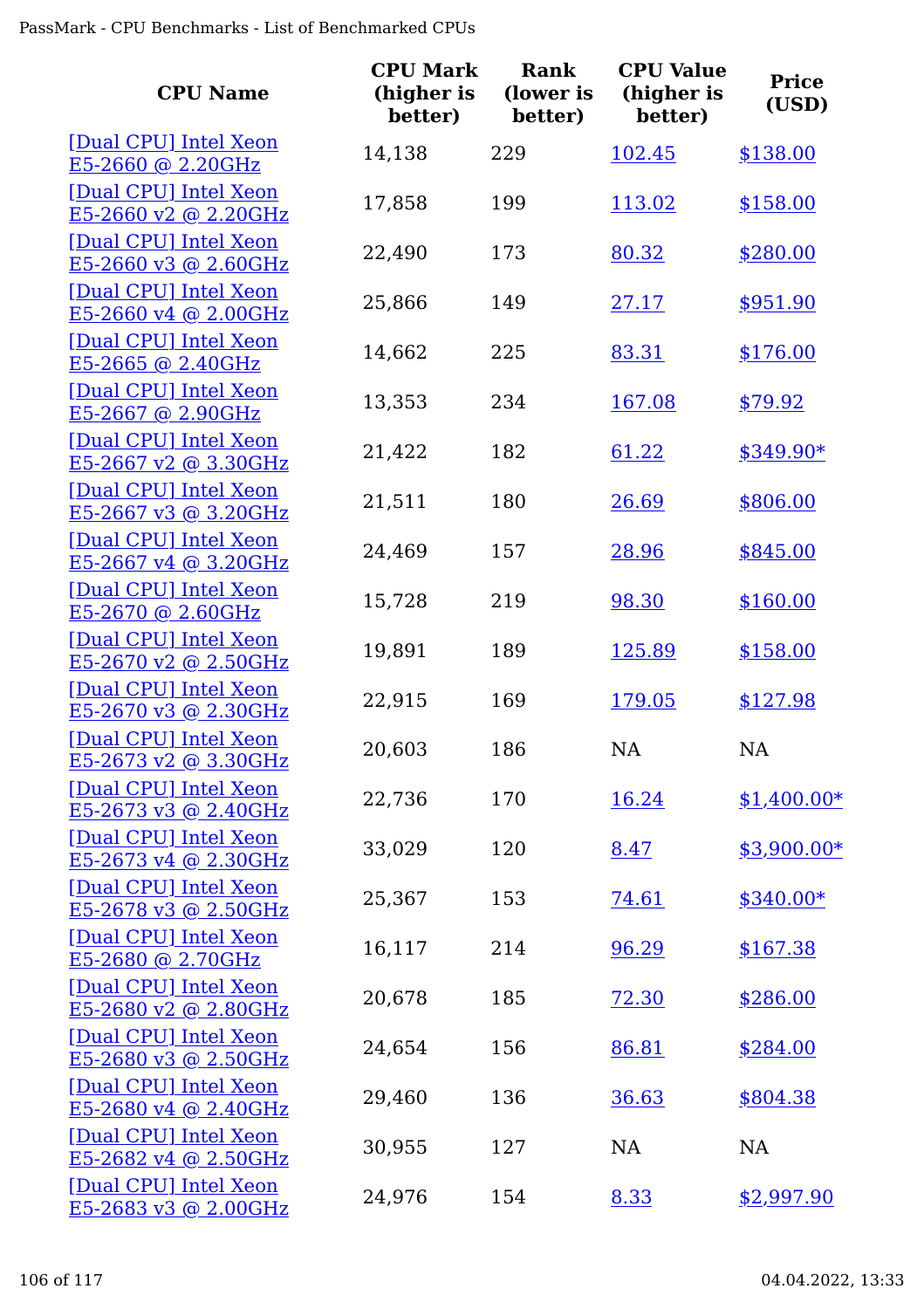| <b>CPU Name</b>                                      | <b>CPU Mark</b><br>(higher is<br>better) | Rank<br>(lower is<br>better) | <b>CPU Value</b><br>(higher is<br>better) | <b>Price</b><br>(USD) |
|------------------------------------------------------|------------------------------------------|------------------------------|-------------------------------------------|-----------------------|
| [Dual CPU] Intel Xeon<br>E5-2683 v4 @ 2.10GHz        | 29,961                                   | 133                          | 35.58                                     | \$842.00              |
| [Dual CPU] Intel Xeon<br>E5-2685 v3 @ 2.60GHz        | 20,233                                   | 188                          | <b>NA</b>                                 | NA                    |
| [Dual CPU] Intel Xeon<br>E5-2687W @ 3.10GHz          | 17,622                                   | 204                          | 45.89                                     | \$384.00              |
| [Dual CPU] Intel Xeon<br>E5-2687W v2 @ 3.40GHz       | 20,907                                   | 184                          | 24.19                                     | \$864.38              |
| [Dual CPU] Intel Xeon<br>E5-2687W v3 @ 3.10GHz       | 23,588                                   | 164                          | 87.36                                     | \$270.00              |
| [Dual CPU] Intel Xeon<br>E5-2687W v4 @ 3.00GHz       | 29,784                                   | 134                          | 15.27                                     | \$1,950.20            |
| [Dual CPU] Intel Xeon<br>E5-2689 @ 2.60GHz           | 16,265                                   | 213                          | 44.50                                     | $$365.50*$            |
| [Dual CPU] Intel Xeon<br>E5-2690 @ 2.90GHz           | 16,908                                   | 208                          | 46.45                                     | \$364.00              |
| [Dual CPU] Intel Xeon<br>$E5-2690$ v2 @ 3.00GHz      | 22,028                                   | 177                          | 64.79                                     | \$339.98              |
| [Dual CPU] Intel Xeon<br>E5-2690 v3 @ 2.60GHz        | 27,091                                   | 142                          | 56.16                                     | \$482.38              |
| [Dual CPU] Intel Xeon<br>E5-2690 v4 @ 2.60GHz        | 34,336                                   | 114                          | 40.40                                     | \$849.98              |
| [Dual CPU] Intel Xeon<br>$E5-2695$ v2 @ 2.40GHz      | 22,285                                   | 175                          | 60.89                                     | \$366.00              |
| [Dual CPU] Intel Xeon<br><u>E5-2695 v3 @ 2.30GHz</u> | 31,824                                   | 123                          | <u>17.70</u>                              | \$1,797.90            |
| [Dual CPU] Intel Xeon<br>E5-2695 v4 @ 2.10GHz        | 33,889                                   | 118                          | 28.62                                     | \$1,184.20            |
| [Dual CPU] Intel Xeon<br>$E5-2696$ v2 @ 2.50GHz      | 23,801                                   | 161                          | NA                                        | NA                    |
| [Dual CPU] Intel Xeon<br>E5-2696 v3 @ 2.30GHz        | 35,311                                   | 110                          | 7.07                                      | \$4,996.00*           |
| [Dual CPU] Intel Xeon<br>E5-2696 v4 @ 2.20GHz        | 44,399                                   | 80                           | 7.96                                      | $$5,575.98*$          |
| [Dual CPU] Intel Xeon<br>$E5-2697$ v2 @ 2.70GHz      | 23,499                                   | 165                          | 62.50                                     | \$376.00              |
| [Dual CPU] Intel Xeon<br>E5-2697 v3 @ 2.60GHz        | 28,233                                   | 138                          | 62.74                                     | \$450.02              |
| [Dual CPU] Intel Xeon<br>E5-2697 v4 @ 2.30GHz        | 38,527                                   | 96                           | 22.04                                     | $$1,748.00*$          |
| [Dual CPU] Intel Xeon<br>$E5-2697A v4 @ 2.60GHz$     | 35,147                                   | 111                          | NA                                        | NA                    |
| [Dual CPU] Intel Xeon<br><u>E5-2698 v3 @ 2.30GHz</u> | 31,652                                   | 125                          | 4.65                                      | \$6,811.90            |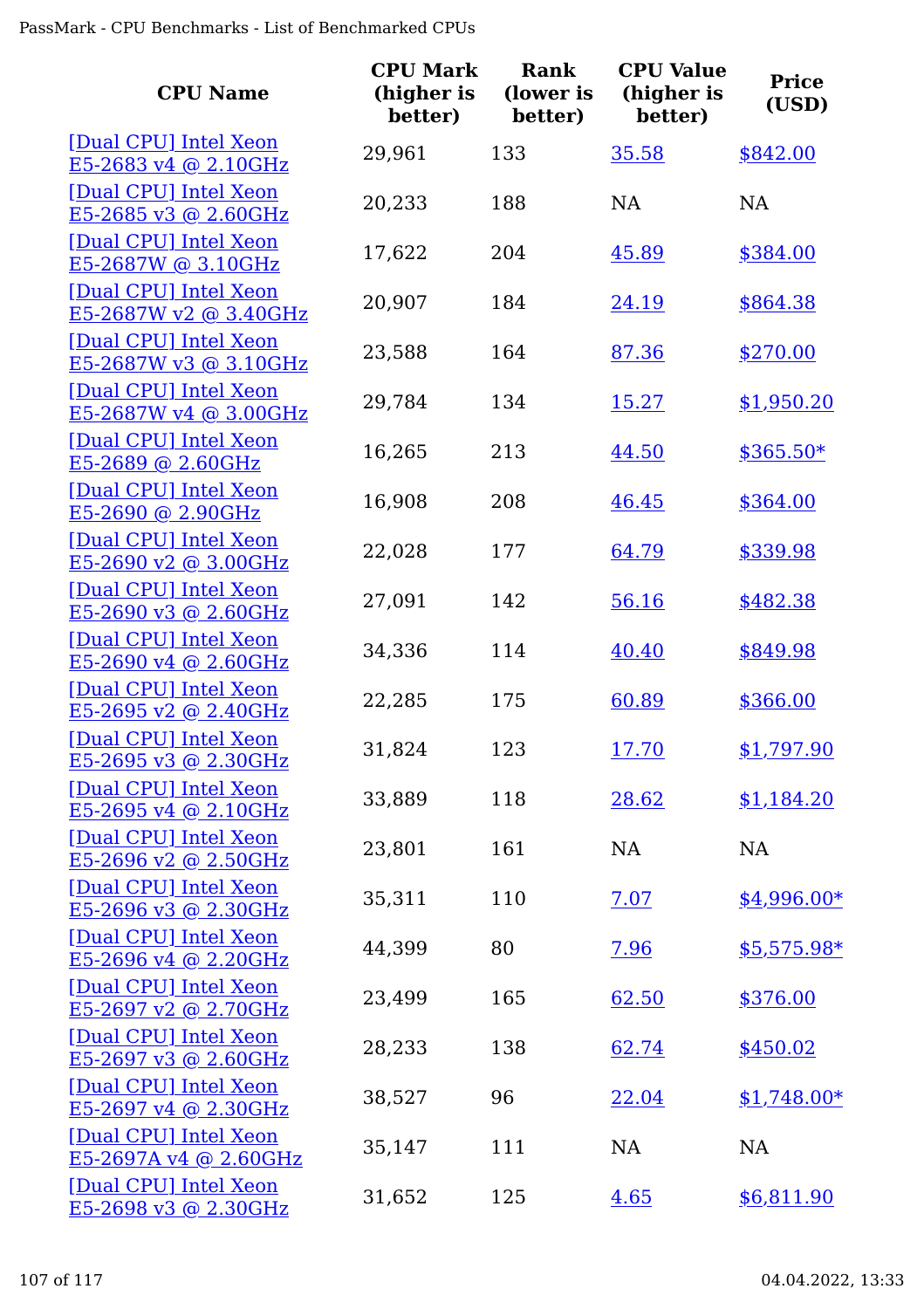| <b>CPU Name</b>                                 | <b>CPU Mark</b><br>(higher is<br>better) | <b>Rank</b><br>(lower is<br>better) | <b>CPU Value</b><br>(higher is<br>better) | <b>Price</b><br>(USD) |
|-------------------------------------------------|------------------------------------------|-------------------------------------|-------------------------------------------|-----------------------|
| [Dual CPU] Intel Xeon<br>E5-2698 v4 @ 2.20GHz   | 41,876                                   | 86                                  | 23.04                                     | $$1,817.40*$          |
| [Dual CPU] Intel Xeon<br>E5-2699 v3 @ 2.30GHz   | 35,633                                   | 107                                 | 32.68                                     | \$1,090.48            |
| [Dual CPU] Intel Xeon<br>E5-2699 v4 @ 2.20GHz   | 42,540                                   | 85                                  | 3.59                                      | $$11,848.24*$         |
| [Dual CPU] Intel Xeon<br>E5-2699A v4 @ 2.40GHz  | 42,615                                   | 84                                  | 4.32                                      | $$9,876.00*$          |
| [Dual CPU] Intel Xeon<br>E5-2699C v4 @ 2.20GHz  | 39,474                                   | 95                                  | <b>NA</b>                                 | NA                    |
| [Dual CPU] Intel Xeon<br>E5-4603 @ 2.00GHz      | 6,690                                    | 316                                 | 25.31                                     | \$264.38              |
| [Ouad CPU] Intel Xeon<br>E5-4610 @ 2.40GHz      | 23,354                                   | 166                                 | 27.13                                     | \$860.76              |
| [Dual CPU] Intel Xeon<br>E5-4610 v4 @ 1.80GHz   | 15,084                                   | 223                                 | 17.85                                     | \$845.00*             |
| [Dual CPU] Intel Xeon<br>$E5-4617$ @ 2.90GHz    | 11,387                                   | 257                                 | 158.68                                    | $$71.76*$             |
| [Quad CPU] Intel Xeon<br>E5-4617 @ 2.90GHz      | 16,902                                   | 209                                 | 117.77                                    | $$143.52*$            |
| [Dual CPU] Intel Xeon<br>E5-4620 @ 2.20GHz      | 11,474                                   | 255                                 | 60.32                                     | \$190.22              |
| [Ouad CPU] Intel Xeon<br>E5-4620 v2 @ 2.60GHz   | 18,184                                   | 198                                 | 49.96                                     | \$364.00*             |
| [Dual CPU] Intel Xeon<br>$E5-4620$ v2 @ 2.60GHz | 16,094                                   | 215                                 | 88.43                                     | \$182.00*             |
| [Quad CPU] Intel Xeon<br>E5-4627 v2 @ 3.30GHz   | 31,355                                   | 126                                 | <u>15.71</u>                              | $$1,995.80*$          |
| [Dual CPU] Intel Xeon<br>E5-4627 v2 @ 3.30GHz   | 15,898                                   | 218                                 | 15.93                                     | \$997.90*             |
| [Dual CPU] Intel Xeon<br>E5-4627 v3 @ 2.60GHz   | 20,294                                   | 187                                 | 4.23                                      | $$4,800.00*$          |
| [Quad CPU] Intel Xeon<br>E5-4640 @ 2.40GHz      | 19,664                                   | 192                                 | 81.95                                     | \$239.96              |
| [Dual CPU] Intel Xeon<br>E5-4640 v4 @ 2.10GHz   | 22,559                                   | 172                                 | NA                                        | NA                    |
| [Dual CPU] Intel Xeon<br>$E5-4650$ @ 2.70GHz    | 14,309                                   | 228                                 | 91.50                                     | \$156.38              |
| [Quad CPU] Intel Xeon<br>E5-4650 @ 2.70GHz      | 25,373                                   | 152                                 | 81.13                                     | \$312.76              |
| [Quad CPU] Intel Xeon<br>$E5-4650$ v2 @ 2.40GHz | 32,805                                   | 121                                 | 34.30                                     | $$956.36*$            |
| [Quad CPU] Intel Xeon<br>E5-4657L v2 @ 2.40GHz  | 37,208                                   | 102                                 | 42.34                                     | \$878.80*             |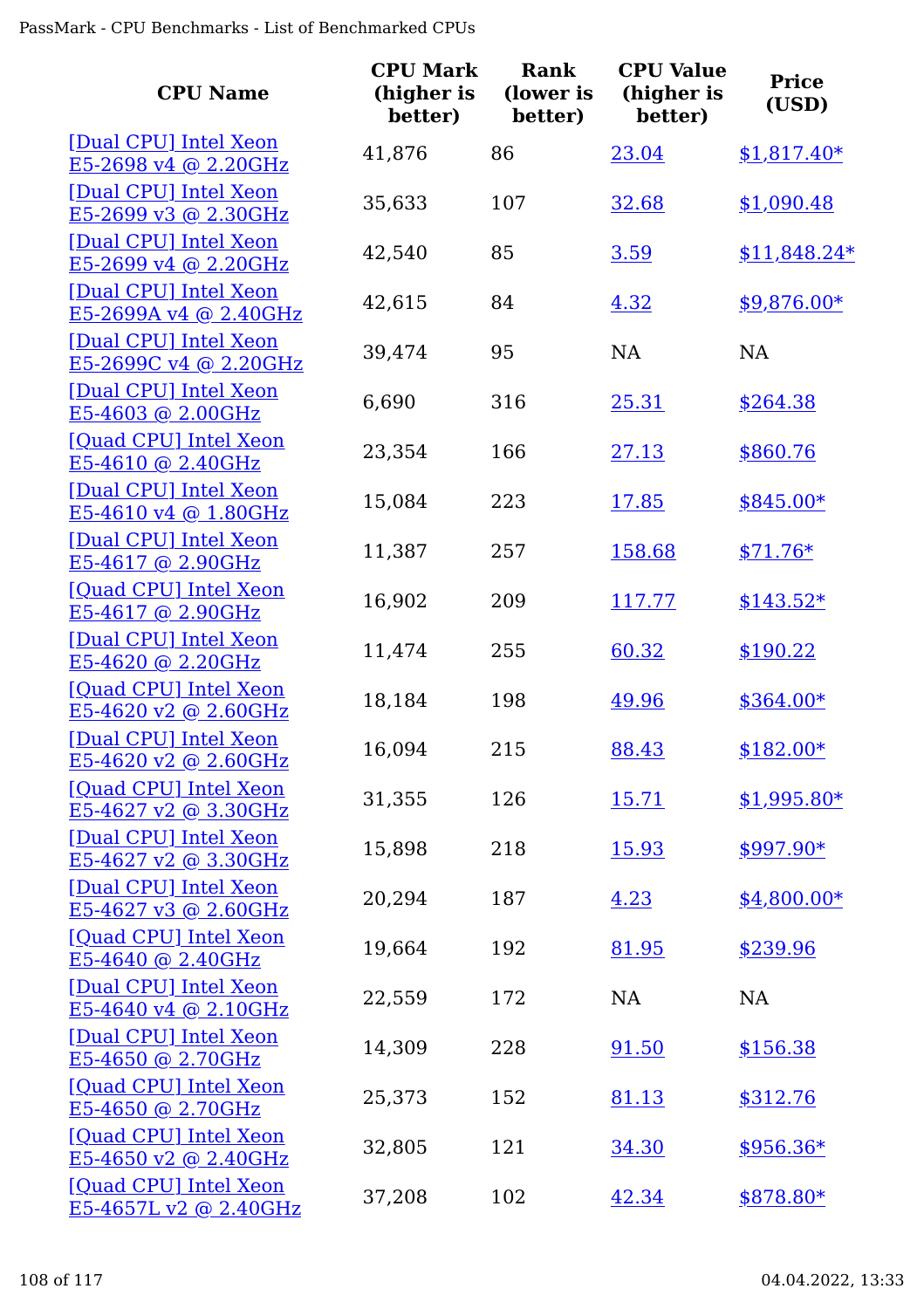| <b>CPU Name</b>                                | <b>CPU Mark</b><br>(higher is<br>better) | Rank<br>(lower is<br>better) | <b>CPU Value</b><br>(higher is<br>better) | <b>Price</b><br>(USD) |
|------------------------------------------------|------------------------------------------|------------------------------|-------------------------------------------|-----------------------|
| [Dual CPU] Intel Xeon<br>E5-4657L v2 @ 2.40GHz | 21,548                                   | 179                          | 49.04                                     | \$439.40*             |
| [Quad CPU] Intel Xeon<br>E5-4667 v4 @ 2.20GHz  | 53,402                                   | 58                           | 2.33                                      | $$22,916.00*$         |
| [Dual CPU] Intel Xeon<br>E5-4669 v3 @ 2.10GHz  | 29,759                                   | 135                          | 2.76                                      | $$10,800.00*$         |
| [Dual CPU] Intel Xeon E5310<br>@1.60GHz        | 2,629                                    | 376                          | 26.83                                     | $$98.00*$             |
| [Dual CPU] Intel Xeon E5320<br>@ 1.86GHz       | 2,817                                    | 374                          | 36.35                                     | $$77.50*$             |
| [Dual CPU] Intel Xeon E5345<br>@ 2.33GHz       | 3,525                                    | 368                          | 44.08                                     | \$79.98*              |
| [Dual CPU] Intel Xeon E5405<br>@ 2.00GHz       | 3,298                                    | 369                          | 27.95                                     | $$118.00*$            |
| [Dual CPU] Intel Xeon E5410<br>@ 2.33GHz       | 3,803                                    | 365                          | 177.87                                    | $$21.38*$             |
| [Dual CPU] Intel Xeon E5420<br>@2.50GHz        | 3,997                                    | 361                          | 8.00                                      | $$499.90*$            |
| [Dual CPU] Intel Xeon E5430<br>@ 2.66GHz       | 4,271                                    | 355                          | 9.29                                      | $$459.90*$            |
| [Dual CPU] Intel Xeon E5440<br>@ 2.83GHz       | 4,325                                    | 354                          | 56.93                                     | $$75.98*$             |
| [Dual CPU] Intel Xeon E5450<br>@ 3.00GHz       | 4,558                                    | 348                          | 61.62                                     | $$73.98*$             |
| [Dual CPU] Intel Xeon E5462<br>@ 2.80GHz       | 4,424                                    | 352                          | 9.79                                      | \$452.00              |
| [Dual CPU] Intel Xeon E5472<br>@3.00GHz        | 4,765                                    | 345                          | 118.89                                    | $$40.08*$             |
| [Dual CPU] Intel Xeon E5504<br>@ 2.00GHz       | 3,292                                    | 370                          | 10.97                                     | \$300.00              |
| [Dual CPU] Intel Xeon E5506<br>@ 2.13GHz       | 3,804                                    | 364                          | <u>21.13</u>                              | \$180.00              |
| [Dual CPU] Intel Xeon E5507<br>@2.27GHz        | 4,010                                    | 360                          | 20.05                                     | \$200.00              |
| [Dual CPU] Intel Xeon E5520<br>@ 2.27GHz       | 4,494                                    | 350                          | <u>31.36</u>                              | \$143.32              |
| [Dual CPU] Intel Xeon E5530<br>@ 2.40GHz       | 5,124                                    | 336                          | 85.43                                     | \$59.98               |
| [Dual CPU] Intel Xeon E5540<br>@2.53GHz        | 5,048                                    | 340                          | 29.35                                     | \$171.98              |
| [Dual CPU] Intel Xeon E5603<br>@1.60GHz        | 3,548                                    | 367                          | 18.64                                     | \$190.38              |
| [Dual CPU] Intel Xeon E5606<br>@ 2.13GHz       | 3,947                                    | 362                          | 9.01                                      | \$438.00              |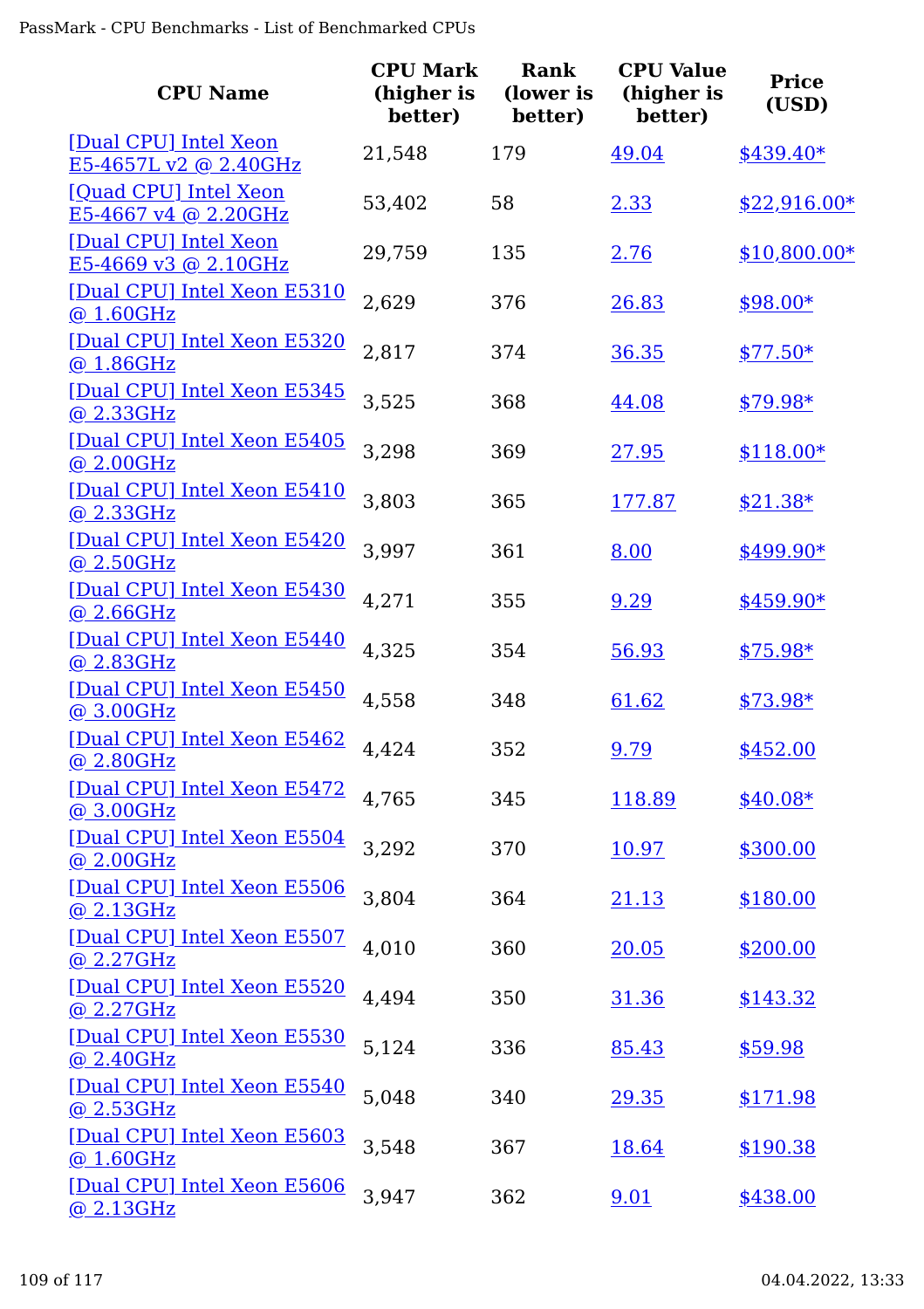| <b>CPU Name</b>                                 | <b>CPU Mark</b><br>(higher is<br>better) | Rank<br>(lower is<br>better) | <b>CPU Value</b><br>(higher is<br>better) | <b>Price</b><br>(USD) |
|-------------------------------------------------|------------------------------------------|------------------------------|-------------------------------------------|-----------------------|
| [Dual CPU] Intel Xeon E5607<br><u>@ 2.27GHz</u> | 4,718                                    | 346                          | 23.59                                     | $$200.00*$            |
| [Dual CPU] Intel Xeon E5620<br>@ 2.40GHz        | 6,503                                    | 319                          | 73.63                                     | \$88.32               |
| [Dual CPU] Intel Xeon E5630<br><u>@ 2.53GHz</u> | 6,690                                    | 315                          | 19.91                                     | \$336.00              |
| [Dual CPU] Intel Xeon E5640<br>@ 2.67GHz        | 7,292                                    | 309                          | 43.53                                     | \$167.50              |
| [Dual CPU] Intel Xeon E5645<br>@ 2.40GHz        | 8,949                                    | 291                          | 86.05                                     | \$104.00              |
| [Dual CPU] Intel Xeon E5649<br>@ 2.53GHz        | 9,439                                    | 286                          | 33.23                                     | \$284.00              |
| [Dual CPU] Intel Xeon E7-<br>4807 @ 1.87GHz     | 6,223                                    | 326                          | 69.15                                     | $$90.00*$             |
| [Quad CPU] Intel Xeon E7-<br>4850 @ 2.00GHz     | 21,642                                   | 178                          | 36.57                                     | \$591.80              |
| [Quad CPU] Intel Xeon E7-<br>4860 @ 2.27GHz     | 15,663                                   | 220                          | 97.92                                     | $$159.96*$            |
| [Quad CPU] Intel Xeon E7-<br>4870 @ 2.40GHz     | 23,122                                   | 167                          | 147.69                                    | $$156.56*$            |
| [Quad CPU] Intel Xeon E7-<br>8870 @ 2.40GHz     | 24,434                                   | 158                          | 1.22                                      | $$20,034.04*$         |
| [Quad CPU] Intel Xeon<br>$E7-4880$ v2 @ 2.50GHz | 48,435                                   | 73                           | 40.50                                     | $$1,196.00*$          |
| [Dual CPU] Intel Xeon<br>E7-4890 v2 @ 2.80GHz   | 30,946                                   | 128                          | 2.50                                      | $$12,400.00*$         |
| [Quad CPU] Intel Xeon<br>E7-8857 v2 @ 3.00GHz   | 36,304                                   | 104                          | 2.36                                      | $$15,352.00*$         |
| [Quad CPU] Intel Xeon<br>E7-8867 v3 @ 2.50GHz   | 36,908                                   | 103                          | <u>1.97</u>                               | \$18,688.00*          |
| [Dual CPU] Intel Xeon<br>E7-8880 v2 @ 2.50GHz   | 25,966                                   | 147                          | 118.41                                    | $$219.28*$            |
| [Quad CPU] Intel Xeon<br>E7-8880 v3 @ 2.30GHz   | 50,157                                   | 66                           | 94.28                                     | $$532.00*$            |
| [Quad CPU] Intel Xeon<br>E7-8895 v2 @ 2.80GHz   | 56,326                                   | 50                           | <b>NA</b>                                 | NA                    |
| [Quad CPU] Intel Xeon E7330<br>@ 2.40GHz        | 6,491                                    | 320                          | 19.09                                     | $$340.00*$            |
| [Quad CPU] Intel Xeon E7340<br>@ 2.40GHz        | 6,544                                    | 318                          | 52.78                                     | $$124.00*$            |
| [Quad CPU] Intel Xeon E7450<br>@ 2.40GHz        | 9,932                                    | 278                          | <u>24.83</u>                              | \$400.00              |
| [Quad CPU] Intel Xeon E7530<br>@ 1.87GHz        | 7,231                                    | 310                          | 32.87                                     | $$220.00*$            |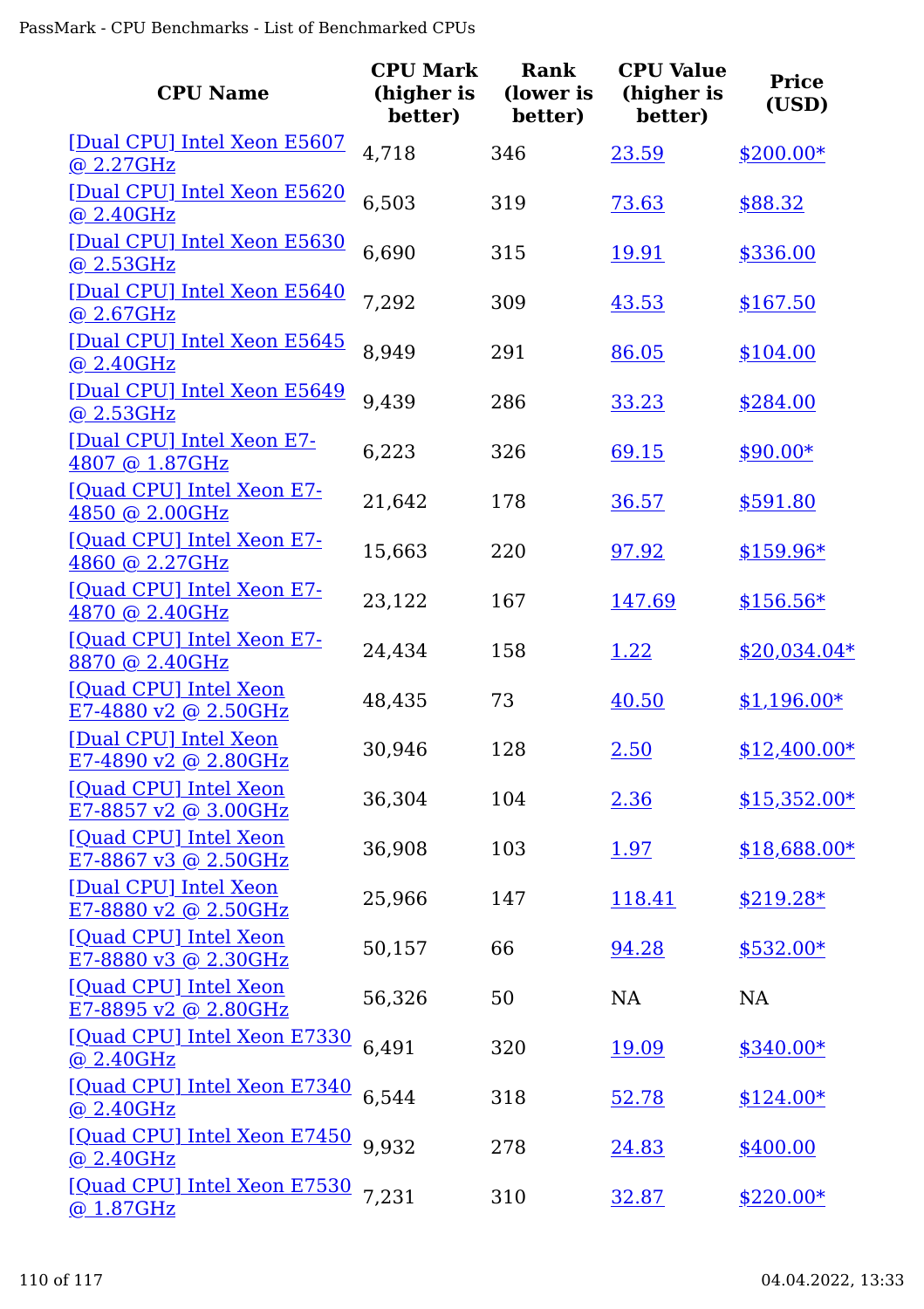| <b>CPU Name</b>                               | <b>CPU Mark</b><br>(higher is<br>better) | <b>Rank</b><br>(lower is<br>better) | <b>CPU Value</b><br>(higher is<br>better) | <b>Price</b><br>(USD) |
|-----------------------------------------------|------------------------------------------|-------------------------------------|-------------------------------------------|-----------------------|
| [Quad CPU] Intel Xeon E7540<br>@ 2.00GHz      | 10,376                                   | 267                                 | 52.94                                     | $$196.00*$            |
| [Dual CPU] Intel Xeon Gold<br>5117 @ 2.00GHz  | 26,227                                   | 145                                 | <b>NA</b>                                 | <b>NA</b>             |
| [Dual CPU] Intel Xeon Gold<br>5118 @ 2.30GHz  | 24,226                                   | 159                                 | 11.58                                     | \$2,092.92            |
| [Dual CPU] Intel Xeon Gold<br>5120 @ 2.20GHz  | 30,586                                   | 129                                 | 9.80                                      | $$3,122.00*$          |
| [Dual CPU] Intel Xeon Gold<br>5122 @ 3.60GHz  | 16,447                                   | 211                                 | 9.11                                      | \$1,805.32            |
| [Dual CPU] Intel Xeon Gold<br>5215 @ 2.50GHz  | 27,736                                   | 141                                 | 9.98                                      | \$2,779.88            |
| [Dual CPU] Intel Xeon Gold<br>5217 @ 3.00GHz  | 26,143                                   | 146                                 | 7.95                                      | \$3,290.00            |
| [Dual CPU] Intel Xeon Gold<br>5218 @ 2.30GHz  | 35,642                                   | 106                                 | 16.31                                     | \$2,185.00            |
| [Dual CPU] Intel Xeon Gold<br>5218R @ 2.10GHz | 41,302                                   | 91                                  | 16.17                                     | \$2,554.46            |
| [Dual CPU] Intel Xeon Gold<br>5218T @ 2.10GHz | 34,757                                   | 113                                 | 12.88                                     | $$2,698.00*$          |
| [Dual CPU] Intel Xeon Gold<br>5220 @ 2.20GHz  | 41,443                                   | 90                                  | 12.64                                     | \$3,279.90            |
| [Dual CPU] Intel Xeon Gold<br>5220R @ 2.20GHz | 56,592                                   | 48                                  | 16.45                                     | \$3,440.00            |
| [Dual CPU] Intel Xeon Gold<br>5222 @ 3.80GHz  | 17,787                                   | 201                                 | 6.02                                      | \$2,952.64            |
| [Dual CPU] Intel Xeon Gold<br>5315Y @ 3.20GHz | 37,309                                   | 100                                 | 14.72                                     | $$2,535.36*$          |
| [Dual CPU] Intel Xeon Gold<br>5320 @ 2.20GHz  | 65,979                                   | 34                                  | 18.43                                     | \$3,579.98            |
| [Dual CPU] Intel Xeon Gold<br>6128 @ 3.40GHz  | 23,014                                   | 168                                 | 6.69                                      | \$3,438.00            |
| [Dual CPU] Intel Xeon Gold<br>6130 @ 2.10GHz  | 35,480                                   | 108                                 | 10.02                                     | \$3,540.00            |
| [Dual CPU] Intel Xeon Gold<br>6130H @ 2.10GHz | 35,440                                   | 109                                 | <b>NA</b>                                 | <b>NA</b>             |
| [Dual CPU] Intel Xeon Gold<br>6132 @ 2.60GHz  | 38,123                                   | 98                                  | 8.97                                      | \$4,250.02            |
| [Dual CPU] Intel Xeon Gold<br>6134 @ 3.20GHz  | 28,312                                   | 137                                 | 7.46                                      | \$3,795.98            |
| [Dual CPU] Intel Xeon Gold<br>6136 @ 3.00GHz  | 34,012                                   | 117                                 | 6.82                                      | \$4,988.96            |
| [Dual CPU] Intel Xeon Gold<br>6138 @ 2.00GHz  | 41,780                                   | 88                                  | 13.95                                     | \$2,995.98            |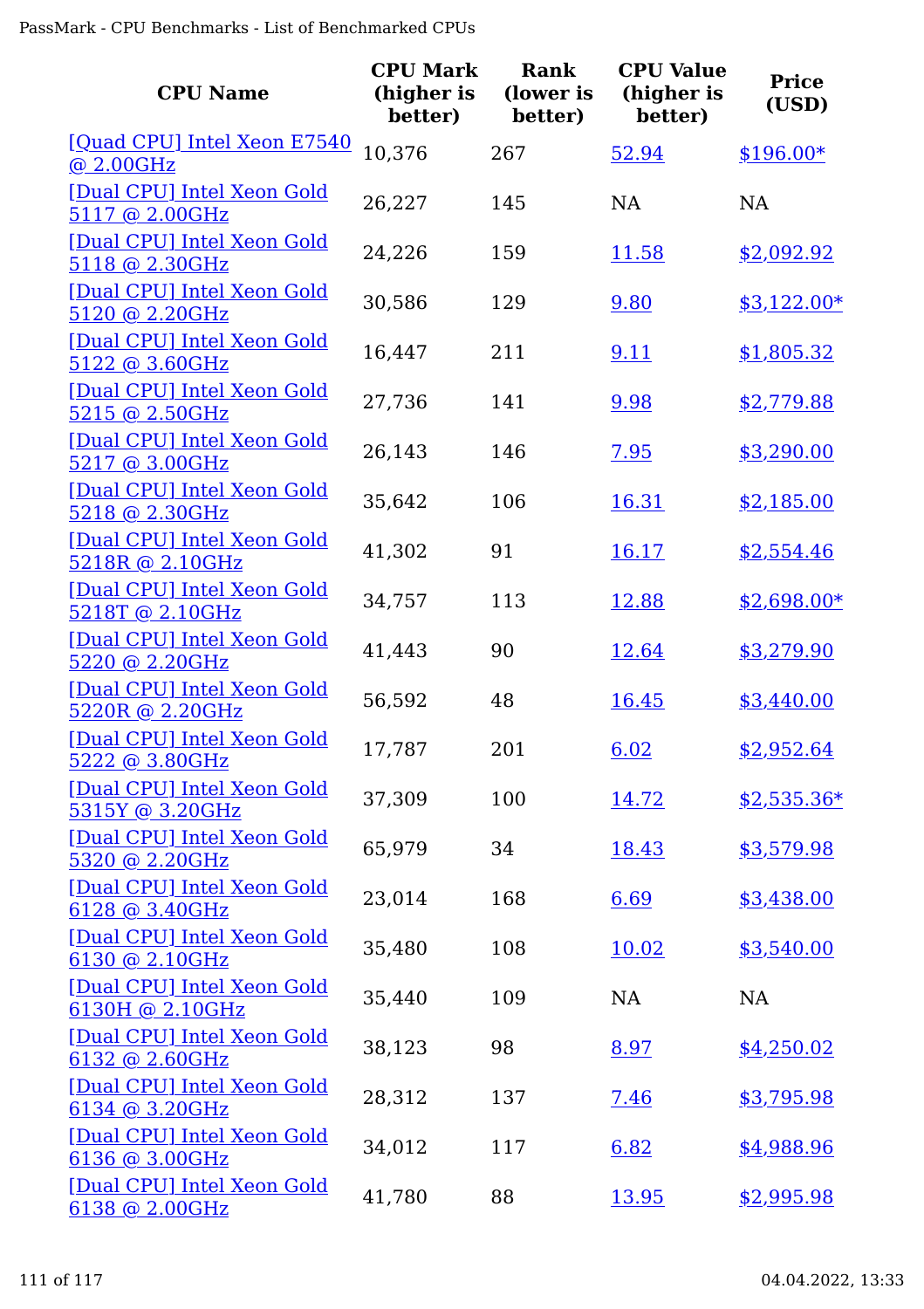| <b>CPU Name</b>                                      | <b>CPU Mark</b><br>(higher is<br>better) | Rank<br>(lower is<br>better) | <b>CPU Value</b><br>(higher is<br>better) | <b>Price</b><br>(USD) |
|------------------------------------------------------|------------------------------------------|------------------------------|-------------------------------------------|-----------------------|
| [Dual CPU] Intel Xeon Gold<br>6140 @ 2.30GHz         | 39,906                                   | 94                           | 19.95                                     | \$2,000.00            |
| [Dual CPU] Intel Xeon Gold<br>6142 @ 2.60GHz         | 37,381                                   | 99                           | 8.91                                      | \$4,195.94            |
| [Dual CPU] Intel Xeon Gold<br>6143 @ 2.80GHz         | 46,550                                   | 77                           | <b>NA</b>                                 | <b>NA</b>             |
| [Dual CPU] Intel Xeon Gold<br>6144 @ 3.50GHz         | 25,880                                   | 148                          | 6.16                                      | \$4,200.00            |
| [Dual CPU] Intel Xeon Gold<br>6148 @ 2.40GHz         | 44,923                                   | 79                           | 7.96                                      | \$5,644.00            |
| [Dual CPU] Intel Xeon Gold<br>6149 @ 3.10GHz         | 37,240                                   | 101                          | <b>NA</b>                                 | <b>NA</b>             |
| [Dual CPU] Intel Xeon Gold<br>6150 @ 2.70GHz         | 49,887                                   | 67                           | <u>10.16</u>                              | \$4,912.28            |
| [Dual CPU] Intel Xeon Gold<br>6152 @ 2.10GHz         | 48,742                                   | 72                           | 7.65                                      | \$6,374.28            |
| [Dual CPU] Intel Xeon Gold<br>6154 @ 3.00GHz         | 51,087                                   | 64                           | 7.11                                      | \$7,190.00            |
| [Dual CPU] Intel Xeon Gold<br>6226 @ 2.70GHz         | 30,206                                   | 131                          | 8.41                                      | \$3,590.00            |
| [Dual CPU] Intel Xeon Gold<br>6226R @ 2.90GHz        | 41,463                                   | 89                           | 13.99                                     | \$2,964.00            |
| [Dual CPU] Intel Xeon Gold<br>6230 @ 2.10GHz         | 43,503                                   | 82                           | 10.88                                     | \$3,997.98            |
| [Dual CPU] Intel Xeon Gold<br><u>6230R @ 2.10GHz</u> | 54,605                                   | 56                           | 14.43                                     | \$3,784.00            |
| [Dual CPU] Intel Xeon Gold<br>6234 @ 3.30GHz         | 30,063                                   | 132                          | 6.94                                      | $$4,330.00*$          |
| [Dual CPU] Intel Xeon Gold<br>6238R @ 2.20GHz        | 56,183                                   | 51                           | 10.53                                     | \$5,334.00            |
| [Dual CPU] Intel Xeon Gold<br>6240 @ 2.60GHz         | 49,416                                   | 71                           | 16.58                                     | \$2,980.00            |
| [Dual CPU] Intel Xeon Gold<br>6240R @ 2.40GHz        | 56,476                                   | 49                           | 14.63                                     | \$3,861.12            |
| [Dual CPU] Intel Xeon Gold<br>6242 @ 2.80GHz         | 26,490                                   | 144                          | 5.37                                      | \$4,930.28            |
| [Dual CPU] Intel Xeon Gold<br>6242R @ 3.10GHz        | 49,621                                   | 70                           | 9.94                                      | \$4,990.00            |
| [Dual CPU] Intel Xeon Gold<br>6244 @ 3.60GHz         | 33,310                                   | 119                          | 5.61                                      | $$5,940.00*$          |
| [Dual CPU] Intel Xeon Gold<br>6246 @ 3.30GHz         | 42,867                                   | 83                           | 6.88                                      | $$6,226.44*$          |
| [Dual CPU] Intel Xeon Gold<br>6248R @ 3.00GHz        | 62,565                                   | 41                           | 10.11                                     | $$6,190.00*$          |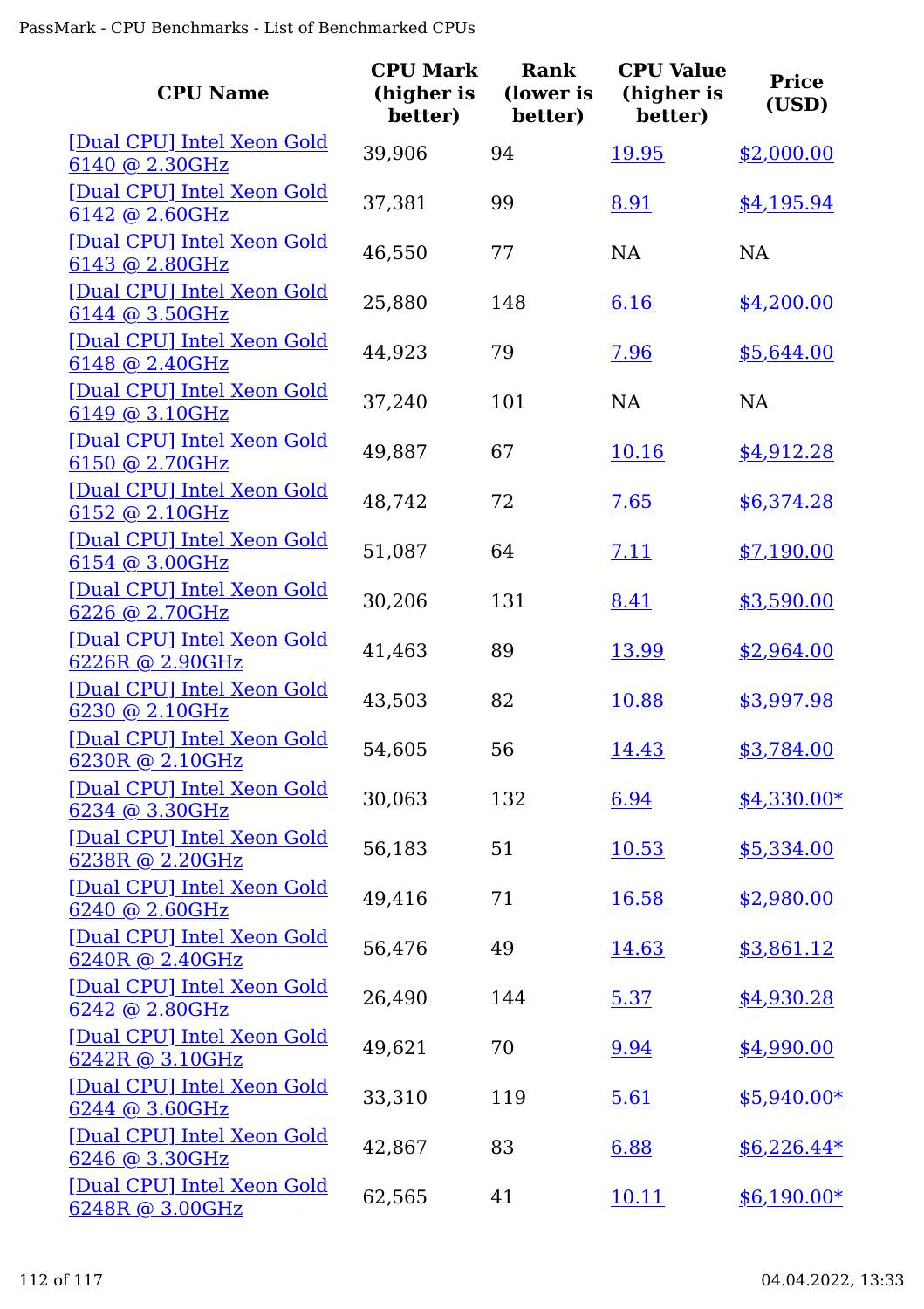| <b>CPU Name</b>                                 | <b>CPU Mark</b><br>(higher is<br>better) | Rank<br>(lower is<br>better) | <b>CPU Value</b><br>(higher is<br>better) | <b>Price</b><br>(USD) |
|-------------------------------------------------|------------------------------------------|------------------------------|-------------------------------------------|-----------------------|
| [Dual CPU] Intel Xeon Gold<br>6250 @ 3.90GHz    | 35,978                                   | 105                          | 5.27                                      | \$6,829.90            |
| [Dual CPU] Intel Xeon Gold<br>6253CL @ 3.10GHz  | 49,872                                   | 68                           | NA                                        | <b>NA</b>             |
| [Dual CPU] Intel Xeon Gold<br>$6254$ @ 3.10GHz  | 54,869                                   | 55                           | <u>7.45</u>                               | \$7,368.38            |
| [Dual CPU] Intel Xeon Gold<br>6256 @ 3.60GHz    | 46,837                                   | 76                           | 6.13                                      | \$7,641.98            |
| [Quad CPU] Intel Xeon Gold<br>6256 @ 3.60GHz    | 76,542                                   | 24                           | 5.01                                      | \$15,283.96           |
| [Dual CPU] Intel Xeon Gold<br>6258R @ 2.70GHz   | 63,984                                   | 38                           | 8.63                                      | \$7,410.28            |
| [Dual CPU] Intel Xeon Gold<br>6326 @ 2.90GHz    | 53,706                                   | 57                           | 17.07                                     | $$3,145.34*$          |
| [Dual CPU] Intel Xeon Gold<br>6330 @ 2.00GHz    | 63,742                                   | 40                           | 16.60                                     | \$3,840.00            |
| [Dual CPU] Intel Xeon Gold<br>$6334$ @ 3.60GHz  | 38,308                                   | 97                           | 7.45                                      | $$5,140.82*$          |
| [Dual CPU] Intel Xeon Gold<br>6336Y @ 2.40GHz   | 72,276                                   | 29                           | 15.15                                     | $$4,772.08*$          |
| [Dual CPU] Intel Xeon Gold<br>6338 @ 2.00GHz    | 74,151                                   | 27                           | 13.29                                     | \$5,579.90            |
| [Dual CPU] Intel Xeon Gold<br>6338N @ 2.20GHz   | 58,730                                   | 44                           | 9.82                                      | $$5,982.00*$          |
| [Dual CPU] Intel Xeon Gold<br>6342 @ 2.80GHz    | 76,580                                   | 23                           | <u> 11.29</u>                             | $$6,780.14*$          |
| [Dual CPU] Intel Xeon Gold<br>6348 @ 2.60GHz    | 75,574                                   | 25                           | 11.91                                     | \$6,348.00            |
| [Dual CPU] Intel Xeon Gold<br>6354 @ 3.00GHz    | 66,470                                   | 32                           | 11.37                                     | \$5,848.06*           |
| [Dual CPU] Intel Xeon L5420<br>@ 2.50GHz        | 4,059                                    | 359                          | 73.81                                     | $$55.00*$             |
| [Dual CPU] Intel Xeon L5430<br><u>@ 2.66GHz</u> | 4,231                                    | 356                          | 9.32                                      | \$454.00              |
| [Dual CPU] Intel Xeon L5506<br>@ 2.13GHz        | 3,706                                    | 366                          | 20.07                                     | \$184.66              |
| [Dual CPU] Intel Xeon L5520<br>@ 2.27GHz        | 3,119                                    | 372                          | 31.83                                     | \$98.00               |
| [Dual CPU] Intel Xeon L5630<br><u>@ 2.13GHz</u> | 4,777                                    | 344                          | 20.24                                     | \$236.00              |
| [Dual CPU] Intel Xeon L5638<br>@ 2.00GHz        | 7,217                                    | 311                          | 51.62                                     | $$139.80*$            |
| [Dual CPU] Intel Xeon L5639<br>@ 2.13GHz        | 5,768                                    | 330                          | NA                                        | NA                    |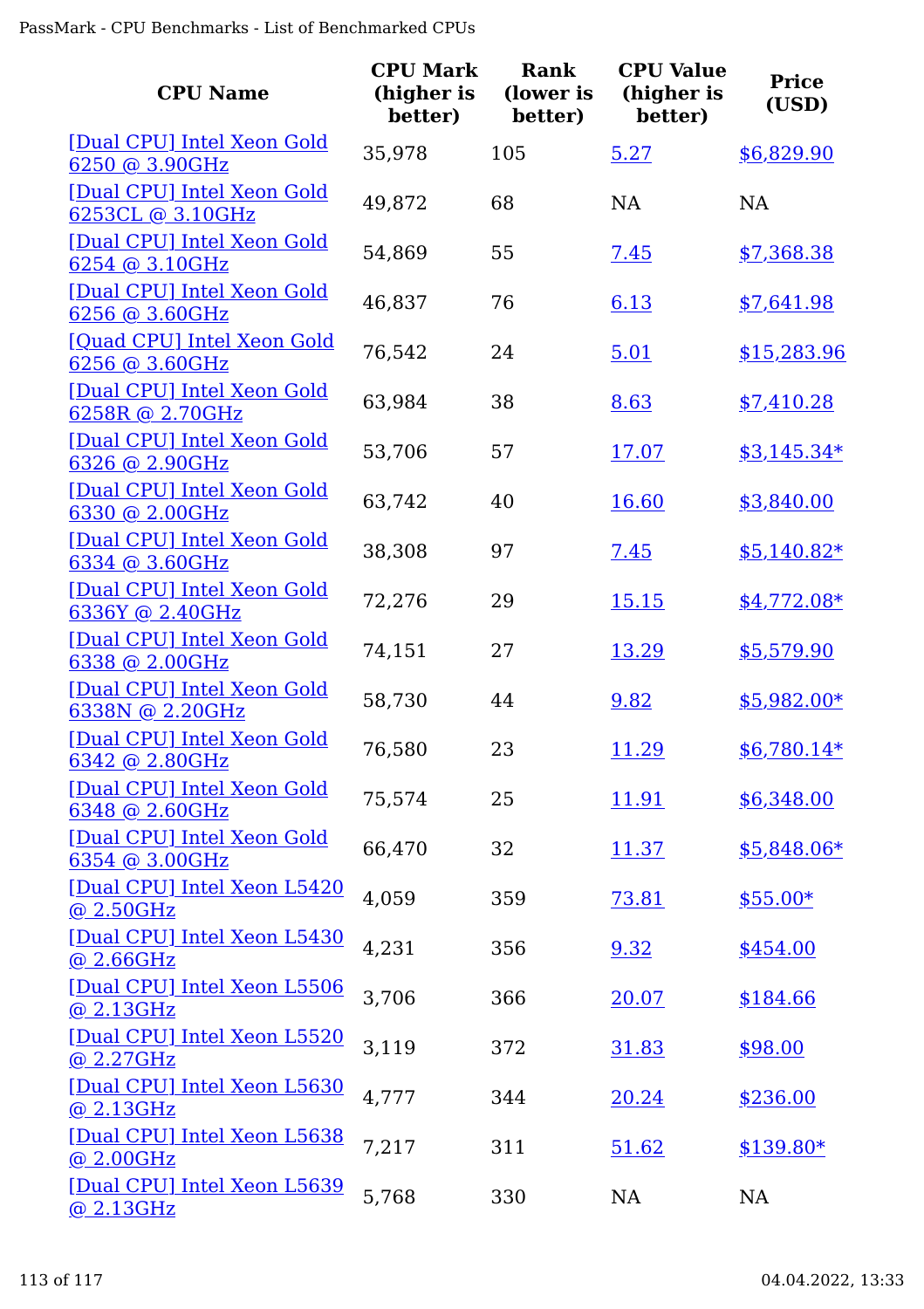| <b>CPU Name</b>                                         | <b>CPU Mark</b><br>(higher is<br>better) | <b>Rank</b><br>(lower is<br>better) | <b>CPU Value</b><br>(higher is<br>better) | <b>Price</b><br>(USD) |
|---------------------------------------------------------|------------------------------------------|-------------------------------------|-------------------------------------------|-----------------------|
| [Dual CPU] Intel Xeon L5640<br>@2.27GHz                 | 8,500                                    | 299                                 | 46.00                                     | \$184.78              |
| [Dual CPU] Intel Xeon<br>Platinum 8124M @ 3.00GHz       | 48,423                                   | 74                                  | NA                                        | <b>NA</b>             |
| [Dual CPU] Intel Xeon<br>Platinum 8153 @ 2.00GHz        | 32,180                                   | 122                                 | 5.17                                      | $$6,230.00*$          |
| [Dual CPU] Intel Xeon<br>Platinum 8160 @ 2.10GHz        | 49,865                                   | 69                                  | 10.62                                     | \$4,697.40            |
| [Dual CPU] Intel Xeon<br>Platinum 8160M @ 2.10GHz       | 53,158                                   | 59                                  | 17.05                                     | $$3,117.40*$          |
| [Dual CPU] Intel Xeon<br>Platinum 8168 @ 2.70GHz        | 52,011                                   | 62                                  | 3.32                                      | \$15,658.00           |
| [Dual CPU] Intel Xeon<br>Platinum 8171M @ 2.60GHz       | 57,780                                   | 46                                  | <b>NA</b>                                 | <b>NA</b>             |
| [Dual CPU] Intel Xeon<br>Platinum 8173M @ 2.00GHz       | 53,093                                   | 60                                  | <b>NA</b>                                 | <b>NA</b>             |
| [Dual CPU] Intel Xeon<br>Platinum 8180 @ 2.50GHz        | 61,751                                   | 42                                  | 3.20                                      | \$19,310.00           |
| [Dual CPU] Intel Xeon<br>Platinum 8180M @ 2.50GHz       | 51,439                                   | 63                                  | <b>NA</b>                                 | <b>NA</b>             |
| [Dual CPU] Intel Xeon<br>Platinum 8252C @ 3.80GHz       | 47,757                                   | 75                                  | <b>NA</b>                                 | <b>NA</b>             |
| [Dual CPU] Intel Xeon<br>Platinum 8253 @ 2.20GHz        | 28,165                                   | 139                                 | 3.92                                      | \$7,181.98            |
| [Dual CPU] Intel Xeon<br><u>Platinum 8260 @ 2.40GHz</u> | 52,110                                   | 61                                  | 7.45                                      | \$6,996.68            |
| [Dual CPU] Intel Xeon<br>Platinum 8260M @ 2.30GHz       | 55,297                                   | 53                                  | 3.59                                      | $$15,410.00*$         |
| [Dual CPU] Intel Xeon<br>Platinum 8273CL @ 2.20GHz      | 50,348                                   | 65                                  | NA                                        | NA                    |
| [Dual CPU] Intel Xeon<br>Platinum 8275CL @ 3.00GHz      | 66,812                                   | 31                                  | NA                                        | <b>NA</b>             |
| [Dual CPU] Intel Xeon<br>Platinum 8280 @ 2.70GHz        | 64,291                                   | 37                                  | 3.62                                      | \$17,740.92           |
| [Dual CPU] Intel Xeon<br>Platinum 8352Y @ 2.20GHz       | 68,643                                   | 30                                  | 7.79                                      | \$8,810.00            |
| [Dual CPU] Intel Xeon<br>Platinum 8358 @ 2.60GHz        | 82,565                                   | 21                                  | 8.10                                      | $$10,195.50*$         |
| [Dual CPU] Intel Xeon<br>Platinum 8368 @ 2.40GHz        | 92,054                                   | 13                                  | 6.07                                      | $$15,171.60*$         |
| [Dual CPU] Intel Xeon<br>Platinum 8375C @ 2.90GHz       | 90,419                                   | 17                                  | NA                                        | <b>NA</b>             |
| [Dual CPU] Intel Xeon<br>Platinum 8380 @ 2.30GHz        | 91,484                                   | 15                                  | 5.09                                      | \$17,956.00           |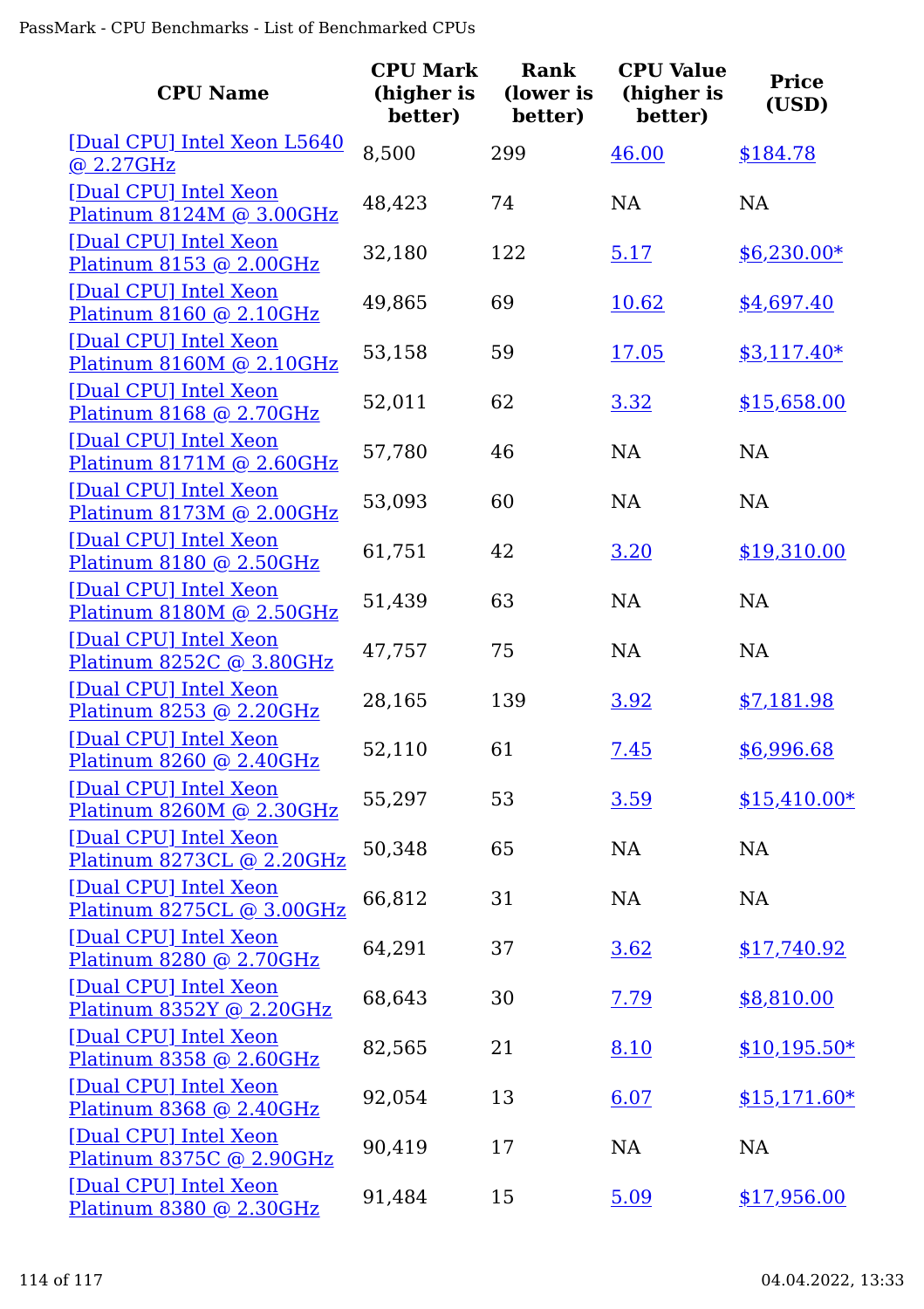| <b>CPU Name</b>                                 | <b>CPU Mark</b><br>(higher is<br>better) | <b>Rank</b><br>(lower is<br>better) | <b>CPU Value</b><br>(higher is<br>better) | <b>Price</b><br>(USD) |
|-------------------------------------------------|------------------------------------------|-------------------------------------|-------------------------------------------|-----------------------|
| [Dual CPU] Intel Xeon Silver<br>4110 @ 2.10GHz  | 16,967                                   | 207                                 | 20.20                                     | \$840.00              |
| [Dual CPU] Intel Xeon Silver<br>4112 @ 2.60GHz  | 12,008                                   | 247                                 | 10.92                                     | \$1,100.00            |
| [Dual CPU] Intel Xeon Silver<br>4114 @ 2.20GHz  | 21,432                                   | 181                                 | 16.36                                     | \$1,310.00            |
| [Dual CPU] Intel Xeon Silver<br>4116 @ 2.10GHz  | 24,885                                   | 155                                 | 31.90                                     | \$779.98              |
| [Dual CPU] Intel Xeon Silver<br>4208 @ 2.10GHz  | 19,631                                   | 194                                 | 20.27                                     | \$968.40              |
| [Dual CPU] Intel Xeon Silver<br>4210 @ 2.20GHz  | 23,707                                   | 163                                 | 22.37                                     | \$1,059.98            |
| [Dual CPU] Intel Xeon Silver<br>4210R @ 2.40GHz | 24,032                                   | 160                                 | 24.78                                     | \$969.90              |
| [Dual CPU] Intel Xeon Silver<br>4214 @ 2.20GHz  | 23,761                                   | 162                                 | 15.60                                     | \$1,523.40            |
| [Dual CPU] Intel Xeon Silver<br>4214R @ 2.40GHz | 30,290                                   | 130                                 | 21.18                                     | \$1,430.00            |
| [Dual CPU] Intel Xeon Silver<br>4215 @ 2.50GHz  | 22,379                                   | 174                                 | 12.78                                     | \$1,750.88            |
| [Dual CPU] Intel Xeon Silver<br>4215R @ 3.20GHz | 26,714                                   | 143                                 | 14.53                                     | \$1,838.66            |
| [Dual CPU] Intel Xeon Silver<br>4216 @ 2.10GHz  | 31,712                                   | 124                                 | 14.46                                     | \$2,193.32            |
| [Dual CPU] Intel Xeon Silver<br>4309Y @ 2.80GHz | 34,984                                   | 112                                 | <u>22.81</u>                              | $$1,533.98*$          |
| [Dual CPU] Intel Xeon Silver<br>4310 @ 2.10GHz  | 41,112                                   | 93                                  | 36.06                                     | \$1,139.98            |
| [Dual CPU] Intel Xeon Silver<br>4314 @ 2.40GHz  | 45,889                                   | 78                                  | 28.28                                     | \$1,622.56            |
| [Dual CPU] Intel Xeon Silver<br>4316 @ 2.30GHz  | 60,955                                   | 43                                  | 26.99                                     | \$2,258.44            |
| [Dual CPU] Intel Xeon W5580<br>@3.20GHz         | 6,298                                    | 325                                 | <u>3.72</u>                               | \$1,694.00            |
| [Dual CPU] Intel Xeon W5590<br>@ 3.33GHz        | 6,640                                    | 317                                 | 2.36                                      | $$2,812.68*$          |
| [Dual CPU] Intel Xeon X5260<br>@ 3.33GHz        | 2,389                                    | 377                                 | <u>91.89</u>                              | $$26.00*$             |
| [Dual CPU] Intel Xeon X5355<br>@2.66GHz         | 3,851                                    | 363                                 | 6.42                                      | $$599.90*$            |
| [Dual CPU] Intel Xeon X5365<br>@ 3.00GHz        | 4,212                                    | 357                                 | 33.44                                     | $$125.98*$            |
| [Dual CPU] Intel Xeon X5450<br>@ 3.00GHz        | 4,607                                    | 347                                 | 46.11                                     | $$99.92*$             |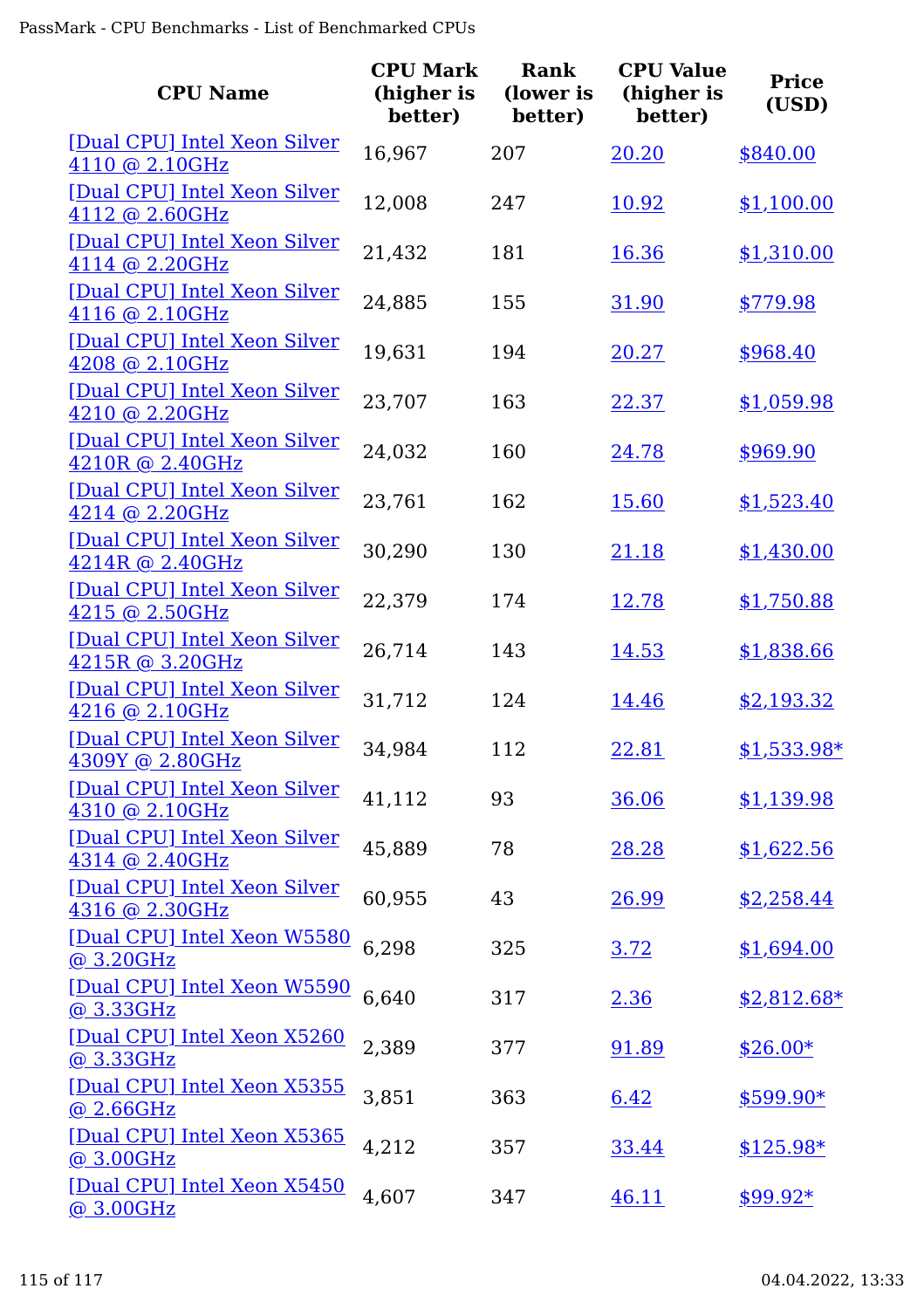| <b>CPU Name</b>                                 | <b>CPU Mark</b><br>(higher is<br>better) | <b>Rank</b><br>(lower is<br>better) | <b>CPU Value</b><br>(higher is<br>better) | <b>Price</b><br>(USD) |
|-------------------------------------------------|------------------------------------------|-------------------------------------|-------------------------------------------|-----------------------|
| [Dual CPU] Intel Xeon X5460<br>@ 3.16GHz        | 4,915                                    | 341                                 | 11.19                                     | $$439.10*$            |
| [Dual CPU] Intel Xeon X5470<br>@ 3.33GHz        | 5,077                                    | 337                                 | 14.11                                     | $$359.90*$            |
| [Dual CPU] Intel Xeon X5472<br>@3.00GHz         | 4,858                                    | 342                                 | 10.80                                     | $$450.00*$            |
| [Dual CPU] Intel Xeon X5482<br>@ 3.20GHz        | 5,069                                    | 338                                 | 25.36                                     | $$199.90*$            |
| [Dual CPU] Intel Xeon X5492<br>@ 3.40GHz        | 5,279                                    | 335                                 | 1.90                                      | $$2,782.58*$          |
| [Dual CPU] Intel Xeon X5550<br>@ 2.67GHz        | 5,589                                    | 332                                 | 57.03                                     | \$98.00               |
| [Dual CPU] Intel Xeon X5560<br>@ 2.80GHz        | 5,606                                    | 331                                 | 31.85                                     | \$176.00              |
| [Dual CPU] Intel Xeon X5570<br>@ 2.93GHz        | 6,056                                    | 327                                 | 30.28                                     | \$200.00              |
| [Dual CPU] Intel Xeon X5647<br>@ 2.93GHz        | 8,135                                    | 301                                 | 204.09                                    | $$39.86*$             |
| [Dual CPU] Intel Xeon X5650<br>@ 2.67GHz        | 10,300                                   | 269                                 | 85.83                                     | \$120.00              |
| [Dual CPU] Intel Xeon X5660<br>@ 2.80GHz        | 10,245                                   | 271                                 | 72.60                                     | $$141.12*$            |
| [Dual CPU] Intel Xeon X5667<br>@3.07GHz         | 8,307                                    | 300                                 | 230.25                                    | $$36.08*$             |
| [Dual CPU] Intel Xeon X5670<br><u>@ 2.93GHz</u> | 10,964                                   | 259                                 | 121.96                                    | \$89.90*              |
| [Dual CPU] Intel Xeon X5672<br>@ 3.20GHz        | 8,746                                    | 293                                 | 97.20                                     | \$89.98*              |
| [Dual CPU] Intel Xeon X5675<br>@ 3.07GHz        | 11,582                                   | 251                                 | 186.93                                    | \$61.96               |
| [Dual CPU] Intel Xeon X5677<br>@ 3.47GHz        | 9,021                                    | 290                                 | 41.00                                     | $$220.00*$            |
| [Dual CPU] Intel Xeon X5679<br>@ 3.20GHz        | 9,431                                    | 287                                 | <b>NA</b>                                 | NA                    |
| [Dual CPU] Intel Xeon X5680<br><u>@ 3.33GHz</u> | 12,385                                   | 245                                 | 42.71                                     | \$290.00              |
| [Dual CPU] Intel Xeon X5687<br>@ 3.60GHz        | 9,283                                    | 289                                 | 30.95                                     | $$299.90*$            |
| [Dual CPU] Intel Xeon X5690<br>@ 3.47GHz        | 12,895                                   | 242                                 | <u>35.83</u>                              | $$359.90*$            |
| [Quad CPU] Intel Xeon X7350<br>@ 2.93GHz        | 7,836                                    | 308                                 | <u>17.71</u>                              | $$442.40*$            |
| [Dual CPU] Intel Xeon X7460<br>@ 2.66GHz        | 4,803                                    | 343                                 | <u>11.82</u>                              | \$406.38              |